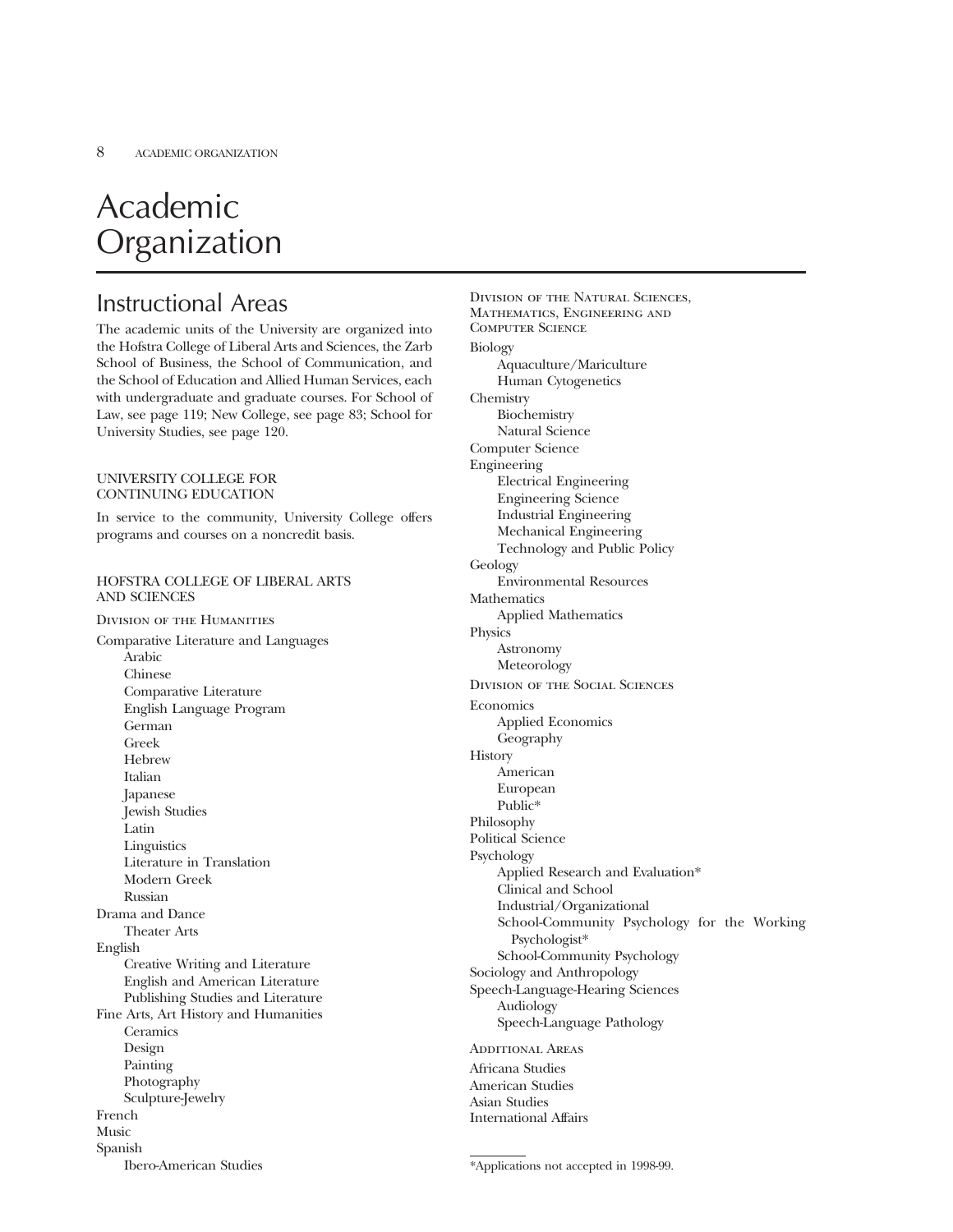Italian Studies Liberal Arts Liberal Arts Colloquia Military Science Philosophy of Science Religious Studies Women's Studies

### NEW COLLEGE

A small, interdisciplinary liberal arts college where students study for the Bachelor of Arts degree in humanities, natural sciences, social sciences, creative studies or interdisciplinary studies. Students have opportunities for individual study on campus and internship projects off campus as well as classroom course work and study abroad. The College offers a graduate program in interdisciplinary studies. Students have access to all University resources.

Complementary and Ancillary Programs

Master of Arts Program Off-Campus Education University Without Walls

## FRANK G. ZARB SCHOOL OF BUSINESS

Accounting and Business Law Banking and Finance Business Computer Information Systems and Quantitative Methods Management and General Business Marketing and International Business

# SCHOOL OF COMMUNICATION

Audio/Video/Film Journalism and Mass Media Studies Speech Communication and Rhetorical Studies

## SCHOOL OF EDUCATION AND ALLIED HUMAN SERVICES

Administration and Policy Studies Educational Administration Educational Studies Program Foundations of Education Reading Reading, Language, and Cognition Reading and Special Education Writing Counseling, Research, Special Education, and Rehabilitation Counseling Creative Arts Therapy Gerontology Marriage and Family Therapy Rehabilitation Counseling Research Program Evaluation Special Education

Curriculum and Teaching Elementary Education Bilingual Early Childhood Mathematics, Science, and Technology Secondary Education Art (K-12) Bilingual Business English Foreign Languages **Mathematics** Music (K-12) Science Secretarial and Office Subjects Social Studies Speech Communication Teaching of English as a Second Language (TESL) Health Studies, Sport Sciences, and Physical Education

Athletic Training Community Health Exercise Specialist Health Administration Health Education Managed Care School and Community Health Education School Health Education Teaching of Physical Education

# SCHOOL OF LAW

A three-year program of study for full-time students of law leading to the degree of Juris Doctor.

#### SCHOOL FOR UNIVERSITY STUDIES

The Freshman Division provides special services and an unique first year collegiate curriculum for high school graduates requesting or requiring a structured approach to a university undergraduate education.

# University Advisement

The University recognizes that it has an advisement responsibility from the time a student expresses an interest in enrolling until the time of graduation. It has, therefore, established the Office of University Advisement, responsible for various advisement functions and services. For full details, see page 14.

# Full-Time Study

Hofstra University has a full-time undergraduate student body of 7,000 students usually attending classes between the hours of 8 a.m. and 4 p.m., Monday through Friday. Some part-time undergraduates and graduates also attend during these hours. The regular day program is organized into two fifteen-week semesters.

The average full-time student (registered for 12 or more semester hours) completes all course work for the degree in four academic years. The student registers for 15 to 17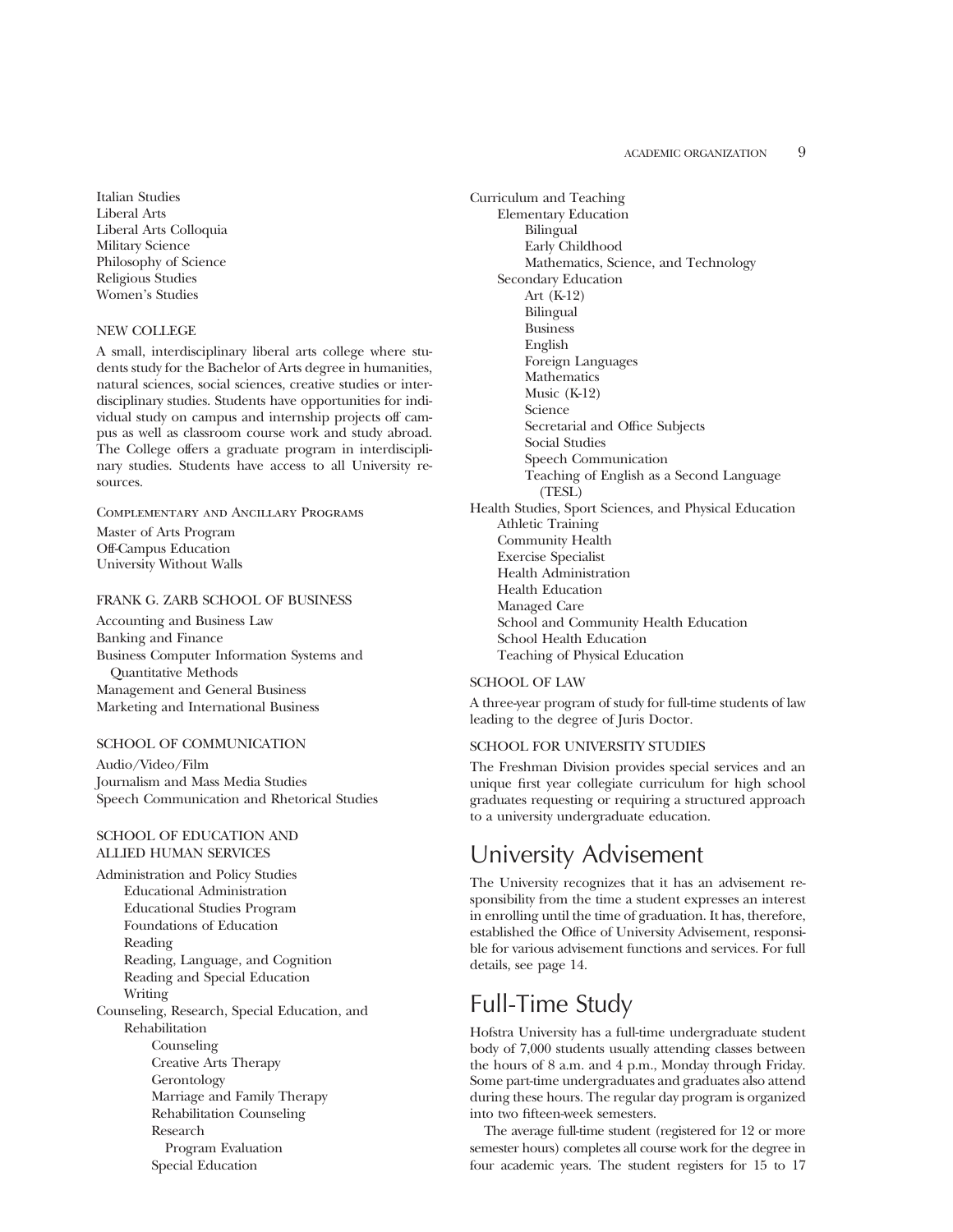semester hours, consisting of five or six courses, during each regular spring and fall semester.

# Part-Time Study

Hofstra University encourages the enrollment of undergraduate part-time students who vary greatly in age and educational objectives. Primarily, these students are older than the typical full-time day undergraduates, have major responsibilities outside the University, have had gaps between their high school graduation and attending college, or between attending one college and another. They attend college on a part-time basis and attend in the evening. There are, however, many variations to these patterns, and individual needs—such as the needs of those who must attend during the day—can be accommodated. All regular degree requirements and academic standards of the University apply to part-time students.

Part-time students with no previous college credits generally require six to eight years to complete all requirements for bachelor's degrees. They usually enroll in two or three courses, totaling 6 to 9 semester hours of credit, each semester. Although part-time study is intended primarily for students who plan to earn degrees, enrollment is open to students who wish to further their education in specific areas if they meet admission and course requirements.

Requests for information or course schedules for evening programs should be directed to the Office of Admissions. Semester schedules include pertinent information on admission and registration procedures. The Office is open Monday through Thursday, 8:30 a.m. to 8 p.m.; Friday, 9 a.m. to 5 p.m. throughout the year for assistance with academic questions.

# January Session

The emphasis of this mini-semester (a three-week session starting the first week in January) is on diversity—there are beginning, advanced and graduate courses, and courses of general interest; courses earning up to three credits; day, evening and weekend courses; on-campus and off-campus courses and courses which involve travel.

Students attending this session may not earn more than three semester hours of credit or four semester hours of credit if offered on that basis.

Students may attend the January Session on one of four bases:

- 1. as former or continuing students in good standing;
- 2. as students who are attending the University for the first time;
- 3. as visiting students from other accredited colleges or universities provided they are enrolled and are in good standing at those institutions (visiting students expecting to transfer credits earned during the January Session to another college should get advance official

approval from that institution for course work to be taken);

4. high school graduates interested in taking a course.

Information on registration, tuition and fees, course offerings, schedules, etc., can be found in the January Session Schedule, which is available upon request from the Admissions Office.

# Summer Sessions

The University offers a full program of day and evening undergraduate and graduate courses during two separate five-week academic sessions each summer. Day and evening classes usually meet Monday through Thursday.

No undergraduate or graduate student may enroll in one summer session for more than 6 semester hours, or if 3 and 4 credit hours courses—7 semester hours. Exceptions to the above may be granted when special circumstances and the student's special capacities for the work permit. Written approval is required of the dean of the academic unit of the major or proposed major field of study.

Students may obtain credit on their Hofstra records for courses taken in the summer session at another accredited institution if the courses have been approved in advance by the appropriate department and the Office of Financial and Academic Records, and are in accordance with the Advanced Standing Policy and the Graduate Transfer Regulations set forth in the Hofstra *Bulletin.*

Visiting students are permitted to attend Hofstra University summer session(s) provided they are enrolled at another accredited college or university. Students expecting to transfer summer credits to another institution should get advance official approval of their selection of courses from that college. A special application blank for visiting students can be found in the *Summer Sessions Bulletin,* which is available in the Admissions Office. On request, an official transcript of all credits earned is forwarded to each visiting student's college after the summer sessions. There is no fee for an official transcript sent to a third party; for a student copy, \$3 per transcript.

Details of the course offerings and schedules, as well as information about residence halls, may be obtained by inquiring at the Admissions Office.

# University College for Continuing Education

Hofstra University's Continuing Education program makes available to the Long Island and surrounding communities, a broad range of workshops, seminars, conferences, lectures, events, and courses in the arts, business, entrepreneurship, computer science, engineering, humanities, sciences, legal studies, test review, sports and recreation. These noncredit programs are oriented to diverse audiences: adult and youth, professional and general, experienced and novices, indeed all those inter-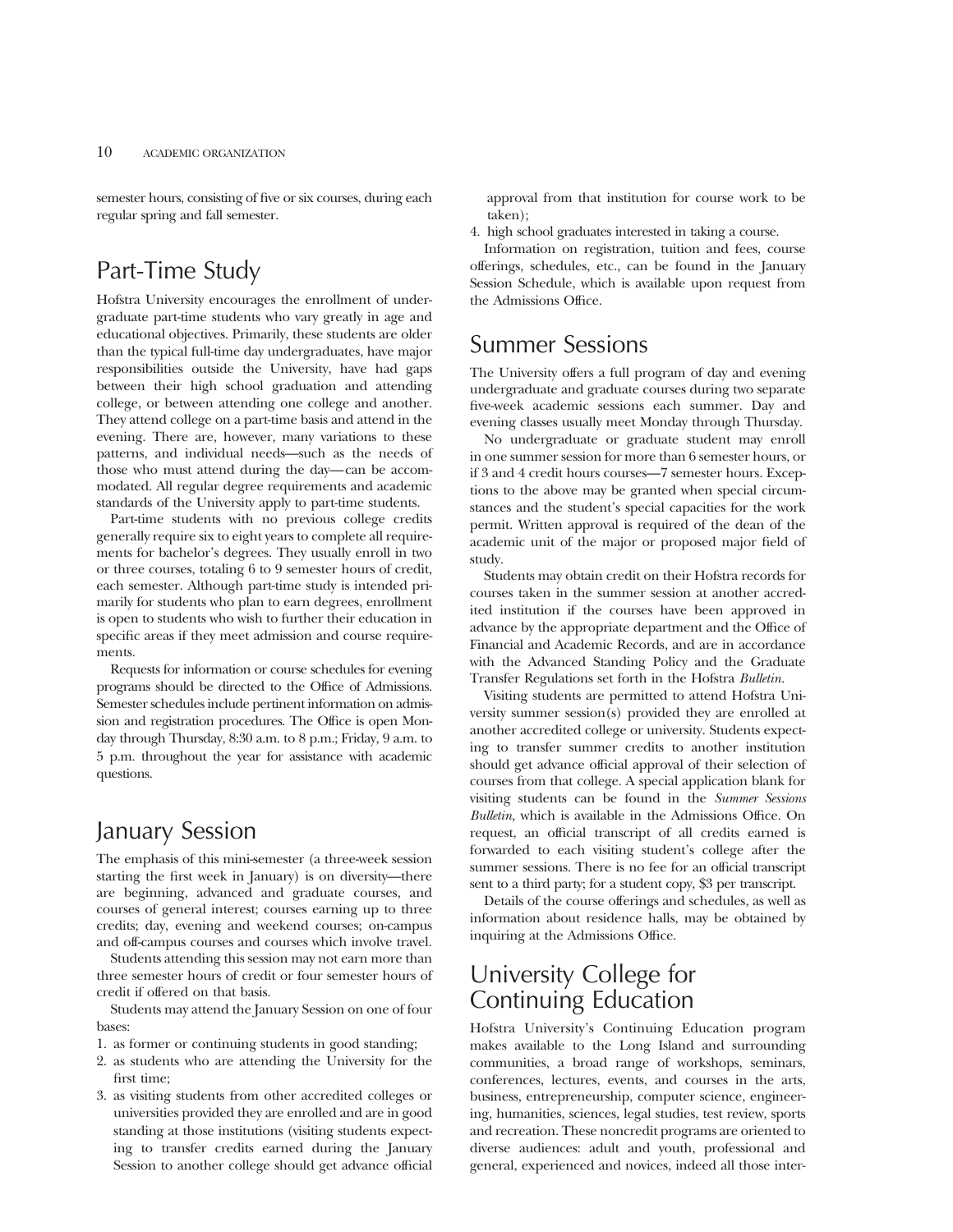ested in learning more about their world, their society, and themselves.

Listed below are some of the major programs being offered throughout the year. Detailed brochures on all curricula are available in the University College Office. For additional information, telephone (516) 463-5993 or write to University College, Hofstra University, Hempstead, NY 11549.

## **DIVISION OF PROFESSIONAL DEVELOPMENT**

**ALLIED HEALTH** encompasses several programs for professionals seeking training, basic and more advanced, in their field of expertise. In some cases, registrants earn a certificate, license renewal, or continuing education units applicable to their professional association. Courses of study include the Deaf Studies Certificate Program, certification courses for nurses, the Medical Massage Therapy Conference, and the Personal Trainer Fitness Instructor Program.

**CENTER FOR BUSINESS STUDIES** offers courses, seminars, conferences, workshops and certificate programs in areas such as insurance, real estate, financial planning, pensions, direct marketing, credit management, purchasing management, management, nonprofit management, small business, entrepreneurship, employee benefits, appraising, travel agent training, career development facilitation, and other business education fields.

Several insurance programs are offered in cooperation with professional societies amongst them: preparation courses for the CLU (Chartered Life Underwriter) designation and ChFC (Chartered Financial Consultant) designation are offered; preparation courses for the CPCU (Chartered Property and Casualty Underwriter), ARM (Associate in Risk Management), and AIC (Associate in Claims) designations. Insurance Brokers and Agents Qualifying Course, and the Health Insurance Agents Training Course are offered to meet New York State requirements as well as continuing eduction credits for insurance licensers approved by New York State.

Real estate programs are offered to meet New York State licensing requirements for real estate appraisers.

CEBS Program (Certified Employee Benefit Specialist) is designed for those active in the field and interested in earning the professional designation.

**UNDERGRADUATE CERTIFICATE PROGRAMS** are fast-track, 18 credit programs of study which allow college graduates with a bachelor's degree in any major to develop significant expertise in a new field, thus enabling them to begin or move along a new career path. Additionally, graduates may be able to use these courses to fulfill some prerequisites toward an M.B.A. program. Courses in these programs are taught by Zarb School of Business faculty.

**ACCOUNTING CERTIFICATE PROGRAM (ACP)** enables college graduates to become accountants, usually for either public accounting or industry; and they will meet some of the State requirements for taking the CPA examination. Participants in this program learn the basic concepts, techniques, and skills required to understand and practice accounting.

**FINANCE CERTIFICATE PROGRAM (FCP)** offers three concentrations all of which enable graduates to be eligible for positions with brokerage houses, corporations, government agencies, not-for-profit institutions, insurance firms, and investment banks. Graduates may also be able to use these courses to fulfill the prerequisites for admittance to the CFA examination.

**GENERAL MANAGEMENT CERTIFICATE PROGRAM (GMCP)** enables graduates to advance their careers by developing high-level competencies as managers. Individuals who have recently assumed responsibility for coordinating the work of others, as well as those preparing for promotion to supervisory positions, will benefit from the GMCP.

**HUMAN RESOURCES MANAGEMENT CERTIFICATE PROGRAM (HRMCP)** offers individuals the opportunity to pursue a career in the field of human resources management. Graduates of the program become eligible for positions in a variety of business entities including corporations, notfor-profit institutions, and government agencies in both domestic and international markets.

**INTERNATIONAL BUSINESS CERTIFICATE PROGRAM (IBCP)** prepares graduates to work at a variety of exciting positions such as international financial managers, import/export managers, foreign subsidiary managers, international human resources managers, international trade managers, and others depending on prior experience and education.

**MARKETING CERTIFICATE PROGRAM (MCP)** offers two concentrations for college graduates. One concentration focuses on marketing management that prepares students for positions in a variety of settings, such as direct marketing, international marketing, retail management, and marketing research. The other focuses on marketing media with emphasis on television and print advertising.

**ADVANCED GRADUATE CERTIFICATE IN BUSINESS PROGRAMS (AGCP)** enable individuals who already possess graduate degrees in business to either refocus their careers or update and expand upon specific business skill sets. Individuals who possess professional degrees in other areas, e.g., medicine or law, may also find these programs of interest as an expedient means of achieving expertise in a particular business function. All courses are taught by Zarb School of Business faculty. Each of the following programs consist of six graduate-level courses for a total of 18 credits (exclusive of prerequisites in some programs): Accounting Information Systems, Banking, Business Computer Information Systems, Corporate Accounting and Taxation, Corporate Finance, General Management, Hu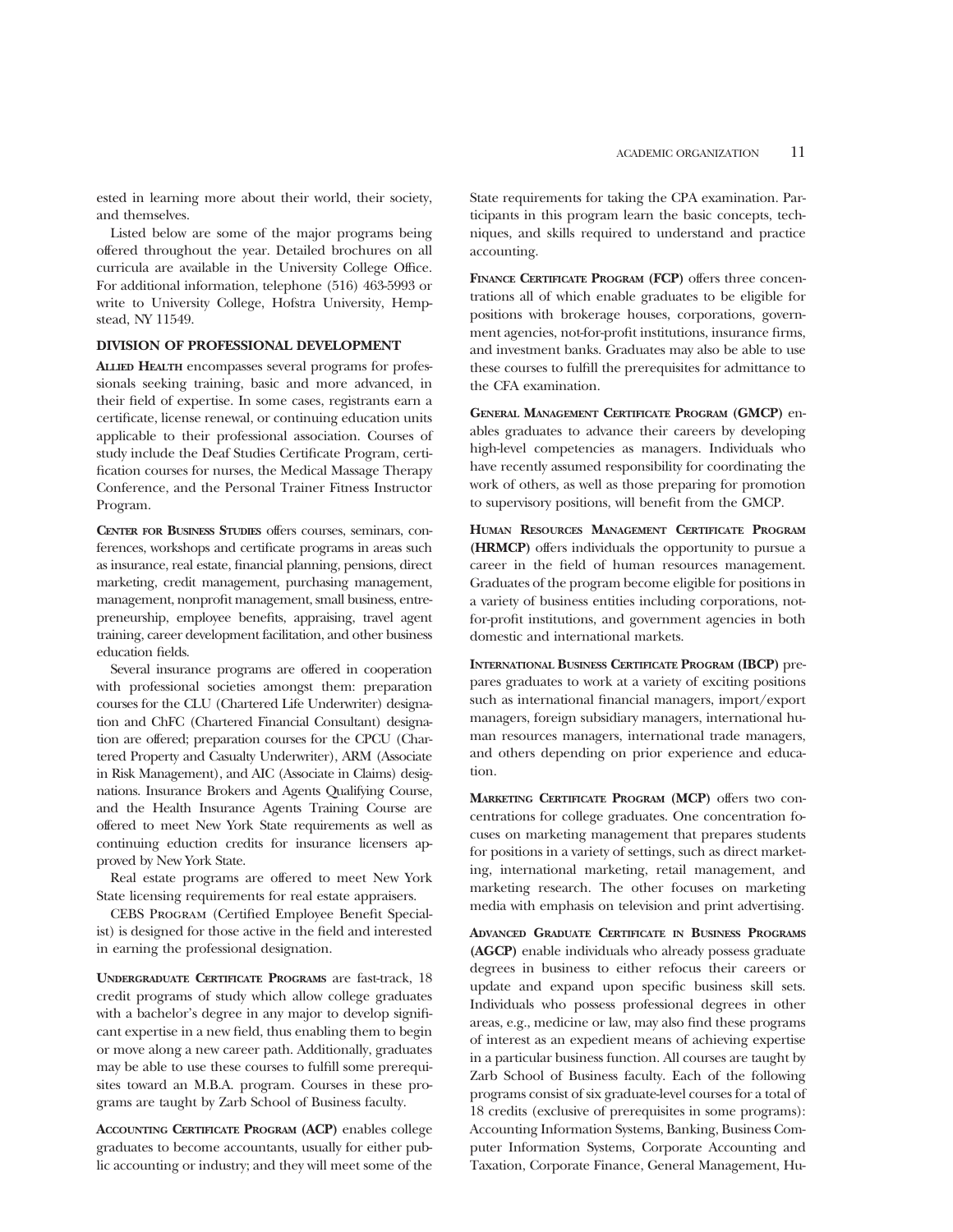man Resources Management, International Business, Investment Management, Marketing, Taxation

# **COMPUTER STUDIES**

**COMPUTER SCIENCE CAREER RETRAINING PROGRAM** offers college graduates the opportunity to receive training equivalent to the core curriculum in computer science. This fast-track, evening program, is designed for those who want to add significant computer knowledge to their databank of specialties or who want careers as computer scientists. Additionally, graduates seeking a Hofstra M.A. or M.S. in Computer Science will find the program satisfies all prerequisite courses.

## **CERTIFICATE IN SYSTEMS ANALYSIS AND DESIGN PROGRAM**

**(CSAD)** is a one-year 19 credit program which prepares college graduates for career opportunities in systems analysis and information resources management. Students learn to analyze business needs and procedures in order to design a system of computer-based tools to simplify business functions and improve productivity.

**MICROCOMPUTER APPLICATIONS** consists of evening, day, and weekend hands-on instruction in the most popular applications and programming languages including Windows, Excel, Word, Powerpoint, C,C++, Java, Visual Basic and the newest networking and Internet tools. These courses aid the computer user to keep pace with the latest trends in technology.

**NON-CREDIT COMPUTER CERTIFICATE PROGRAMS** are specifically designed to meet a variety of needs for new computer users. The three programs are:

- 1. Certificate in Business Uses of the Computer
- 2. Certificate in Desktop Publishing
- 3. Personal Computer Proficiency Certificate Program

**ENGINEERING STUDIES** is designed to meet the needs of engineers and the technical community in government, industry, and private practice through a Professional Engineering Review Program.

**CENTER FOR ENTREPRENEURSHIP DEVELOPMENT** provides a comprehensive package of services to meet all business needs. The Center offers: an Entrepreneurship Certificate Program, a 51-hour skills training program which prepares new entrepreneurs to start their own business, individual business consulting services, retraining programs for dislocated and unemployed workers, and various advanced training workshops.

**PARALEGAL STUDIES CERTIFICATE PROGRAM** is a four-month day, or eight-month evening program which prepares college graduates to career opportunities in law firms, corporations, banks, insurance companies, government agencies, and the courts. Students may also participate in an optional internship program designed as a practical application of and supplement to their classroom training.

**LEGAL NURSE CONSULTANT CERTIFICATE PROGRAM** is a sixmonth day, or nine-month evening program which prepares registered nurses who possess current nursing licenses and three or more years of clinical experience to being legal consulting careers. An emerging profession, career opportunities range from working independently to supporting hospitals to providing expertise to law firms. Students may also participate in an internship program designed as a practical application of and supplement to their classroom training.

#### **DIVISION OF CONTINUING EDUCATION**

**LIBERAL ARTS STUDIES** spans a wide range of interests from the traditional arts and sciences to recreation, the outdoors, fitness, travel (both local and international), professional development, and more. Courses are designed for those with a desire to learn for the sheer pleasure of learning, as well as to gain a deeper understanding of the people, places, and events which surround them. In some cases, particularly when it comes to courses in communications and visual arts, students may acquire a specific skill. As participants in liberal arts courses firmly adhere to a philosophy that successful people never stop learning, new programs in this area are constantly being developed.

**SUMMER WRITERS' CONFERENCE** offers both beginning and published writers the opportunity to study with a faculty of noted writers in five genres: poetry, fiction, nonfiction, writing for children, and screenwriting/playwriting. These two-week intensive workshops are held in July alongside a series of guest appearances by agents, editors, writers, and others from the world of publishing.

**SUNDAYS AT HOFSTRA** is a series of lecture/presentations held on eight or nine Sunday afternoons each semester in such areas as archaeology, art history, literature, selfawareness, personal finances, and many others. Classes usually begin at 1:30 p.m., but there is opportunity beforehand for students from each class to meet over coffee to discuss the latest news in their field of study.

**TEST REVIEW** programs are for those heading to college, graduate school, or medical school where test scores play a critical role in the admissions process. University College has brought two leading test preparation programs to the Hofstra campus to offer courses in PSAT, SAT, LSAT, GRE, GMAT, NTE/LAST, and MCAT review. The Cambridge TestPrep Progam has developed a strong, critically acclaimed program which specializes in shorter, more cost-effective formats. The Princeton Review, on the other hand, offers longer courses with many more practice test sessions and unmatched, verified score improvements. For further information about the Princeton Review program, call (516) 271-3400.

**PROFESSIONALS AND EXECUTIVES IN RETIREMENT**, a selfdirected, learner-centered daytime campus program, is designed for individuals in or approaching retirement who wish to utilize their leisure time in stimulating and creative ways. PEIR members actively explore their personal interests and larger concerns through lectures, panels, and informal discussion on diverse topics such as contemporary affairs, literature, social, advocacy, and the arts.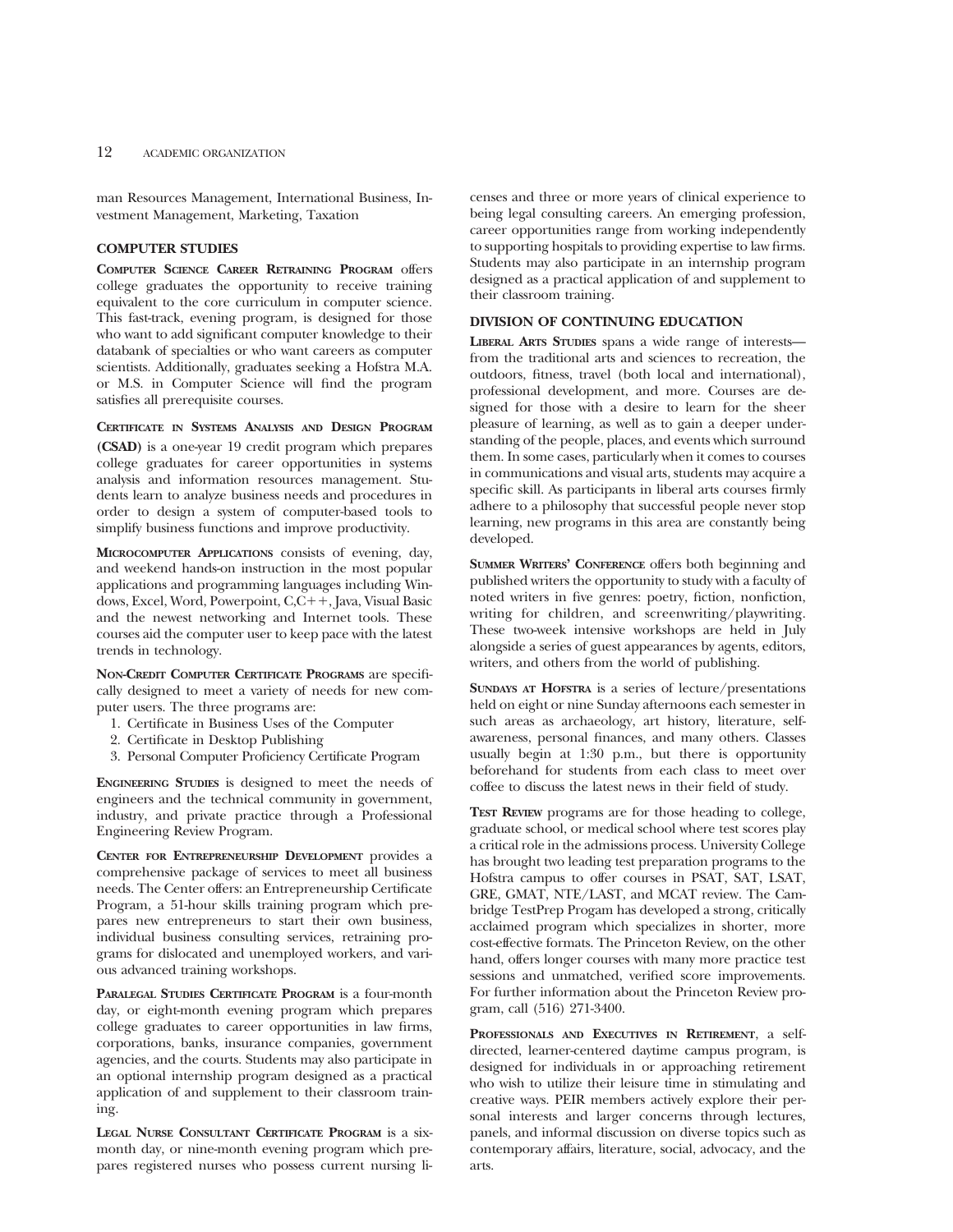## **DIVISION OF YOUTH PROGRAMS**

**SATURDAY CLASSES FOR YOUNG PEOPLE** for ages 3 to 18 years, are offered throughout the academic year. Classes meet the exploratory and artistic needs of children of all intellectual and experiential levels, and, in general, programs strive to balance academic learning with physical and recreational skills. Science, literature computer studies, drama, and fine arts, are but a few examples of these enrichment courses. Swimming, prereading, tennis, reading/mathematics tutorial, modeling, Kung Fu, writing, prelaw, and cartooning are others. Also, a number of adult classes for the parents of young people runs concurrently with the children's programs.

**SUMMER CAMPS** offer specialties in aquatics, athletics for beginners, baseball, basketball, computer studies, creative writing, dance, fine arts, mathematics, reading, science, soccer, tennis, golf, foreign language, and theater arts for children 5 to 14. The full program is six weeks, running throughout July to the second week in August. Campers may register for two, four, or six-week sessions and may participate in as many as three specializations during a six-week session. Campers spend half of each day participating in their area of specialization, and the other half in planned recreational activities centering around Hofstra's athletic fields and Olympic-sized pool. Additionally, a special end-of-season one-week program is offered for youngsters who wish to engage in a fully recreational camp experience.

**SUMMER PROGRAM** offers courses from May 15 through August 31 for both learning and leisure. Courses and trips are scheduled during the day, evening, and weekends. Details of course offerings, schedules, and copies of the Summer *Bulletin* may be obtained by calling University College at (516) 463-5993.

# Alumni Relations

Alumni Relations, located in Alumni House in the Hofstra Stadium plaza, is the main communication link between Hofstra University and its more than 85,000 alumni.

Volunteers have mobilized regionally as well as nationally. Regional alumni chapters have been established in Atlanta, Boston, Northern California, Southern California, Mid-Atlantic (Maryland, Virginia, Washington, D.C.), mid-Hudson Valley (NY), North Carolina Triangle Region, and South Florida. Alumni throughout the nation are actively involved in assisting the University Admissions Office in the important area of student recruitment through the Hofstra Alumni Recruitment Team (HART) program.

Charter groups include Alpha Theta Beta Alumnae, Black and Hispanic Alumni, Booster Alumni, *Chronicle* Alumni, Delta Chi Delta Alumnae, Delta Phi Epsilon Alumnae, Epsilon Sigma Alumni, Frank G. Zarb School of Business Alumni, The Gray Wig, Hofstra Concerts Alumni, Law School Alumni, Phi Epsilon Alumnae, Hofstra Pride Club, Radio Alumni, Rehabilitation Counseling Alumni, Tau Chi Rho/Sigma Sigma Sigma Alumnae, Wreath & Foil Alumnae.

There is a myriad of activities, services, and special events for Hofstra alumni—all coordinated by the Office of Alumni Relations. Events such as Homecoming, reunions, senior class sendoffs and alumni receptions serve as opportunites to meet fellow alumni and friends of the University. In addition to many special events, other services to alumni include use of campus facilities, arrangements for alumni to audit undergraduate classes (contact the University Advisement Office), a reduced rate for alumni to enroll in noncredit courses through the University College for Continuing Education, and many other benefits and privileges.

Children and grandchildren of Hofstra alumni who are enrolled at Hofstra are eligible to apply for the Adelaide H. Sternfeld/Alumni Organization Endowed Scholarship.

The Hofstra University Alumni Organization is the vehicle for volunteers to get involved on behalf of their *alma mater.* A variety of committees enable alumni to direct their energies in the specific areas of their interest.

For information on alumni activities and services contact the Office of Alumni Relations at (516) 463-6636 or visit Alumni House.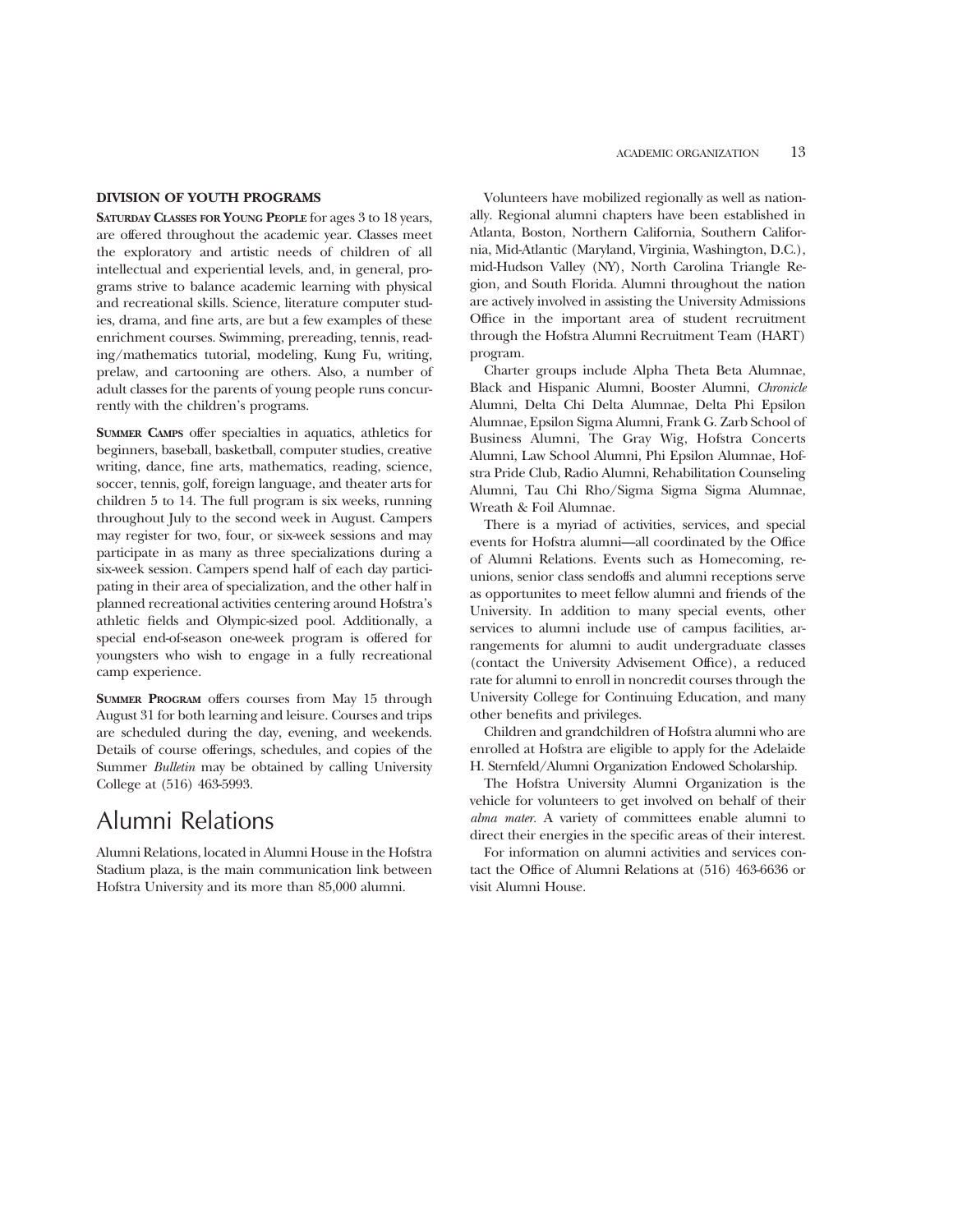# Facilities and Services

## STUDENT SERVICES AND FACILITIES

Advisement Services: Hofstra University recognizes that it has a responsibility for the good of the whole student and so, through the University Advisement Services, provides academic, personal, career and placement counseling through its Center for Academic Advisement which includes the Office of Academic Advisement, Center for Part-time Studies, Office of Student Academic Support, Counseling Services (Health Care), Career Center, and Office of Freshman Advancement. Offices are open daily from 9 a.m. to 8 p.m. and for selected offices during the fall and spring semesters, Monday through Thursday, until 7:30 p.m.

*The Center for University Advisement* is located in Davison Hall. Through the Offfice of Academic Advisement, it provides academic advisement to new and prospective transfer students, and all undergraduate students who have not declared their majors. The Office of Student Academic Support provides assistance to students with disabilities, student athletes, and tutorial services to all students. The Center for Part-Time Studies provides comprehensive academic support for the University's parttime undergraduate students, graduate nonmatriculated students, University College for Continuing Education certificate students as well as visiting students.

*Preprofessional Advisement* is available for students contemplating preprofessional training in medicine, dentistry, nursing, optometry, osteopathy, podiatry, veterinary medicine, and other health-related professions. Students should register immediately with the Office of Academic Advisement and meet with the premedical adviser to discuss choice of major and requirements necessary for entering the various schools. The Office of Academic Advisement is the official liaison between the University and the medical school. See page 311.

Students interested in law receive advice on law school admissions process, the requirements for entering the various schools and the LSAT from the prelaw adviser in the Office of Academic Advisement. See page 310.

Ambassador Program: a student-volunteer program designed to introduce prospective students to the campus and to answer questions about college life at Hofstra from the student's perspective. An Ambassador tour can easily be arranged and includes attending classes, meeting faculty and other students. If desired, an overnight stay in one of the residence halls can also be arranged. The office is located in The Office of Admissions, room 141.

BOOKSTORE: located in the Student Center, provides a wide variety of merchandise and services. Items carried include textbooks, trade books, clothing, gifts, sundries,

supplies, newspapers and magazines, candy and greeting cards. A full service post office/student check cashing service and dry cleaning are also available. Open Monday through Thursday, 9 a.m. to 8 p.m.; Friday, 9 a.m. to 5 p.m., and Saturday, 10 a.m. to 4 p.m.

THE CAREER CENTER, located in a new facility on the Southeast campus, assists students in making career decisions and exploring employment opportunities. Career planning services are provided to all undergraduates, graduate students, and alumni aimed at helping them to select their career objectives, effectively communicate their goals and plan their job search campaigns or graduate school applications. Services include individual career advisement, employment interview programs and workshops on resume preparation, interview skills and employer research as well as career forums featuring alumni speakers and other invited guests.

*On-Campus Recruitment:* each year employers are invited to The Career Center to interview graduating students. Qualified students are given the opportunity to meet with these employers to explore employment opportunities. A list of participating employers is available upon request. Registration for on-campus recruitment includes computerized assistance in resume preparation and electronic resume referral. The annual University-Wide Job Fair provides opportunity for career exploration and summer job hunting for freshmen, sophomores, and juniors as well as last-minute job search for seniors.

*Job Referral Services:* students and alumni are welcome to visit The Career Center to review position announcements received by The Center. Job notices from both regional and national employers are made available through a weekly newsletter to registered graduating students and alumni. The Career Center maintains an electronic database of registered students, including electronically stored individual resumes. For selected employment notices, The Career Center transmits matching resumes to employers immediately. Special career forums which bring M.B.A. alumni executives back to campus to share career insights, supplement the On-Campus Recruitment Program and the employment referral services.

*Internship, Part-time, Summer, and Temporary Job Postings:* The Career Center receives throughout the year and promptly posts very extensive notices of off-campus opportunities for undergraduates. Internship notices are posted at the Career Center. Part-time, summer, and temporary postings may be viewed either on the second floor bulletin boards in the Student Center or at the Career Center.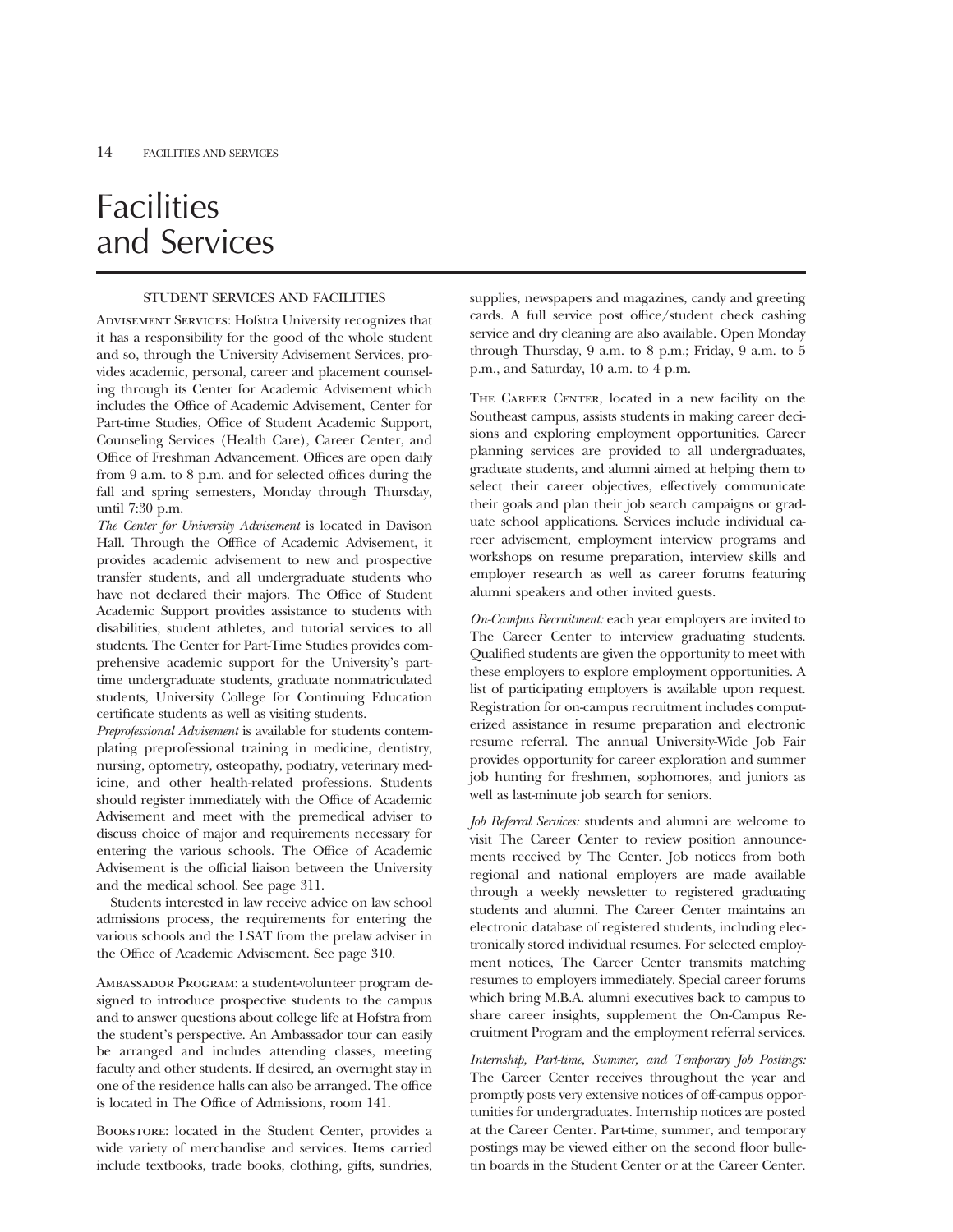*Education Career Services:* students and alumni seeking teaching and/or administrative positions in education may take advantage of the Professional Credential Registry to assist in their job searches. Qualified candidates are encouraged to participate in the School District On-Campus Recruiting Program held on campus each spring. In addition, job opportunity notices are mailed to registered candidates throughout the year. Workshops offered during the practicum semester provide job search advice as well as detailed information about the aforementioned services.

*M.B.A. Career Services:* M.B.A. students are encouraged to visit The Career Center early in their academic programs to discuss career strategies and the job search. Graduating M.B.A. students may submit their resumes for inclusion in the annual M.B.A. Resume Book that is mailed to hundreds of regional and national employers. Resumes of all graduating students registered with M.B.A. Career Services also are available for employer review through the World Wide Web. Registration in the On-Campus Recruitment Program makes possible electronic resume referral from a database of stored resumes. Internet job posting services linked to the Hofstra Home Page provide hundreds of notices of professional opportunities annually. A national E-mail job matching service provides an additional job search resource.

*Career Library:* An extensive collection of materials helpful to the job seeker is made available to students and alumni, including employer directories, print and electronic job listings, informative guides to a wide variety of fields, job search guides, and employer information files. Employer files include annual reports, position descriptions, recuriting brochures and electronic resources. In addition several computers are made available for student use to assist them in learning how to explore job postings and career reference materials via the Internet. The "career services" section of the Hofstra University Home Page constitutes an electronic extension of the Career Library making direct access available from home, university computer laboratory, or dormitory room to job postings, employer information, and other career development materials. Students may access Career Library materials at The Career Center during office hours, Monday through Friday, 9 to 5 p.m., plus extended hours to 8 p.m. on one evening per week. For individual appointments or for additional information, call (516) 463-6060 or visit The Career Center.

Career Counseling Center: students may seek vocational or educational counseling for a variety of reasons: they may wonder what major field to select; they may wish to consider careers that are appropriate following graduation, or they may want to explore their suitability for graduate study. Following the initial counseling session, tests of vocational interests, aptitude and other relevant measures are usually given. Additional counseling interviews explore the test results and help plan future educational and vocational decisions.

*Career Information Library:* for information about career fields and programs of study, the Career Counseling Center maintains an up-to-date collection of college and professional school bulletins, occupational books and pamphlets, and microfiche listings of job openings from every state throughout the nation. This material covers a wide range of information on careers, such as salaries, job requirements, duties performed, etc. Any student of the University may use this material during office hours, Monday through Friday, 9 a.m. to 5 p.m.; Tuesday evening until 8 p.m. For appointments and additional information, call (516) 463-6788 or come to Room 120, Saltzman Community Service Center.

CENTER FOR PART-TIME STUDIES was created to meet the needs of part-time undergraduate and nonmatriculated graduate students. Academic advisement, career search support, and information resources is provided to all current and prospective part-time undergraduate students who are in attendance or who anticipate attending the University. Office hours are Monday through Thursday, 9 a.m. to 8 p.m., and Friday 9 a.m. to 5 p.m. Located in room 105 Memorial Hall.

Chaplains: spiritual guidance and counseling are provided by Catholic, Jewish, Muslim, and Protestant chaplains who have offices in the Student Center.

Other services include opportunities for worship, retreats, interfaith events, seminars on topics of faith and ethics, and volunteer opportunities in local agencies.

Child Care Institute: the Lindner-Goldberg Child Care Institute in the Saltzman Community Services Center serves children from 8 weeks to 5 years of age. In cooperation with the School of Education, and other academic departments, the program offers a nurturing curriculum for young children. The Institute is open to all members of the Hofstra Family as well as to the outside community, Monday through Friday, 7:30 a.m. to 5:30 p.m. For additional information regarding fees, schedules and enrollment, call (516) 463-5194.

THE DEAN OF STUDENTS OFFICE, located in Room 240 Student Center, serves as coordinator for many studentrelated programs, Chaplains, Freshman Advancement, Health Services, International Students, Residential Life, Student Activities and Recreation/Intramurals. Student disciplinary matters are also referred to this office. The staff coordinates the judicial process to assure that fair and equitable solutions are reached.

The Dean of Students Office provides a variety of social and educational programs designed to assist students' growth and development. Any questions, problems, or suggestions regarding any facet of student life may be discussed with the Dean. The Dean of Students Office is ready to assist you with any problems and/or direct you to someone who can help.

George Dempster Hall for Communications: located west of the Roosevelt Quad, is the home of the School of Communication, with departments of *Audio/Video/Film, Journalism and Mass Media Studies,* and *Speech Communica-*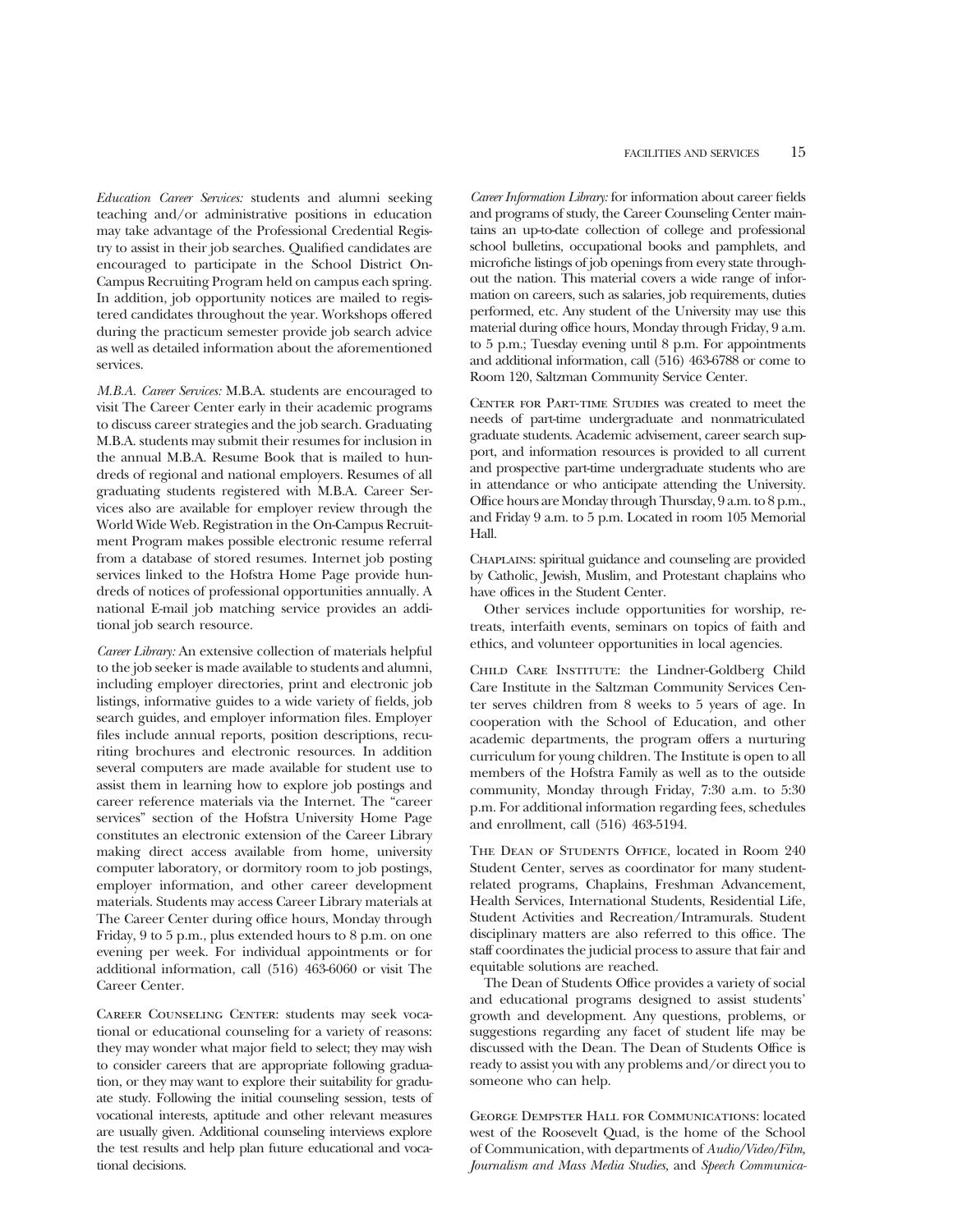*tion and Rhetorical Studies.* It also houses a highly sophisticated television production/post-production facility with two broadcast-quality studios and control rooms; two advanced on-line video edit suites; two Avid non-linear digital editing systems and several cuts-only video work stations. Two satellite dishes with C/Ku capability are available, one dish providing special news feeds for the electronic journalism room, which also has access to *Associated Press* and *Dow Jones* services. In addition, the facility is capable of feeding student-produced programming to the entire campus on our own cable channels. Also located here is the University's radio station (WRHU-FM/88.7), audio production studios, a film/video screening room, film editing rooms, a computer laboratory, a speech performance studio, and a large dance studio.

Food Services: five restaurants are available to the Hofstra community on the North Campus. The Student Center Main Dining Rooms and Cafe, serving breakfast, lunch and dinner, are open from 7:30 a.m. to 7:00 p.m., Monday through Friday; Saturday and Sunday hours are from 11 a.m. to 2 p.m. for brunch and 4:30 to 7 p.m. for dinner. The Rathskeller, also housed in the Student Center, is open Monday through Thursday, 11 a.m. to 7:30 p.m., and until 3 p.m. on Friday. Sbarro's Italian Eatery is open 12 noon to 2 a.m. daily.

The Netherlands, serving lunch and dinner, is open Monday through Thursday, from 11 a.m. to 7 p.m., and 3 p.m. on Friday.

For additional eating facilities on the North Campus, see Hofstra USA entertainment center.

On the South Campus, Bits 'N Bytes in Memorial Hall, is open from 7:30 a.m. to 9 p.m., Monday through Thursday and until 3 p.m. on Friday.

The Deli is located south of McEwen Hall and is open Monday through Thursday from 7:30 a.m. to 9 p.m.; Friday, 7:30 a.m. to 5 p.m.; Saturday, 8 a.m. to 3 p.m. and on Sunday, 10 a.m. to 2 p.m.

Freshman Advancement provides ongoing support services for new students. Beginning with the New Student Orientation program, the office works to provide services designed to aid in a smooth transition from high school to college. The office assists with any concern related to a students first year experience. As a central resource for new students, the office often acts as a liaison with other areas of Campus Life such as Admissions, Residential Life, Financial and Academic Records, Student Activities, University Advisement and academic areas. Services include programming to accommodate adjustment issues, counseling, academic concerns, and referral.

Programs designed to assist first-year students include the *First Year Impressions*, a newsletter specifically for new students and the Horizons program, a seminar series hosted in conjunction with Residential Life but open to all students.

In addition, any first year student who may need to leave the University is required to complete an exit interview with a Dean in the Office of Freshman Advancement.

The Office of Freshman Advancement has been designed to accommodate all new students and provide the resources necessary for a successful collegiate experience. We welcome first-year students and encourage students to stop by the office and utilize our services. The office is located in 200 Davison Hall and Deans are available to meet with students on an appointment or walk-in basis.

Students can reach the Office by calling (516) 463-6320.

HEALTH CENTER: confidential medical care is provided to Hofstra students at the Hofstra University Health Center. *Health Services:* all students are required to provide a physician's medical history and physical examination which includes the New York State required proof of immunization against measles (two injections), mumps and German measles. Care in the seven-bed medical facility is available. Physicians are available on a daily basis and hours are posted. The gynecology clinic is conducted weekly without charge to the student. Nurses are available for emergencies and a physician is on call at all times. If hospital care is necessary, transportation to a local hospital is provided by public safety.

Medical treatment or evaluation is not part of a student's Hofstra record.

During the summer months, the Health Center is open Monday through Friday from 9 a.m. to 5 p.m. Located on the North Campus: (516) 463-6745.

Hofstra USA, a casual meeting place for the Hofstra community, provides recreation, dining and dancing, a gameroom, concert facility and a theater. Kate and Willy's pub style restaurant serves lunch, Monday through Friday, 11 to 3 p.m., and dinner, 4:30 to 7:30 p.m. seven days a week. Dutch Treats, a deli/grocery store is open seven days a week; Sunday through Thursday, 11 a.m. to 11 p.m.; Friday and Saturday, 11 a.m. to midnight. The Lion's Den serves dinner Monday through Friday, 4:30 to 7:30 p.m., and is available for on and off-campus catering events. Located on the North Campus, north of Enterprise Hall.

Intercollegiate Athletics: Hofstra's athletic programs are competitive on the national level. In recent years, enthusiasm about and involvement in the athletic program at Hofstra have continued to grow. Within the program there are opportunities for all men and women athletes to compete in well-financed, quality Division I programs. The available facilities include the Physical Fitness Center on the North Campus for indoor sports such as basketball, volleyball and wrestling. Hofstra's Stadium, located on the South Campus, has facilities for outdoor sports such as football, field hockey, lacrosse and soccer.

The Hofstra Swim Center is located in the south wing of the Physical Fitness Center. The indoor Olympic-sized pool is available for all swimming activities.

The University sponsors eight teams for women: basketball, cross-country, volleyball, softball, tennis, soccer, field hockey and lacrosse and nine teams for men: football,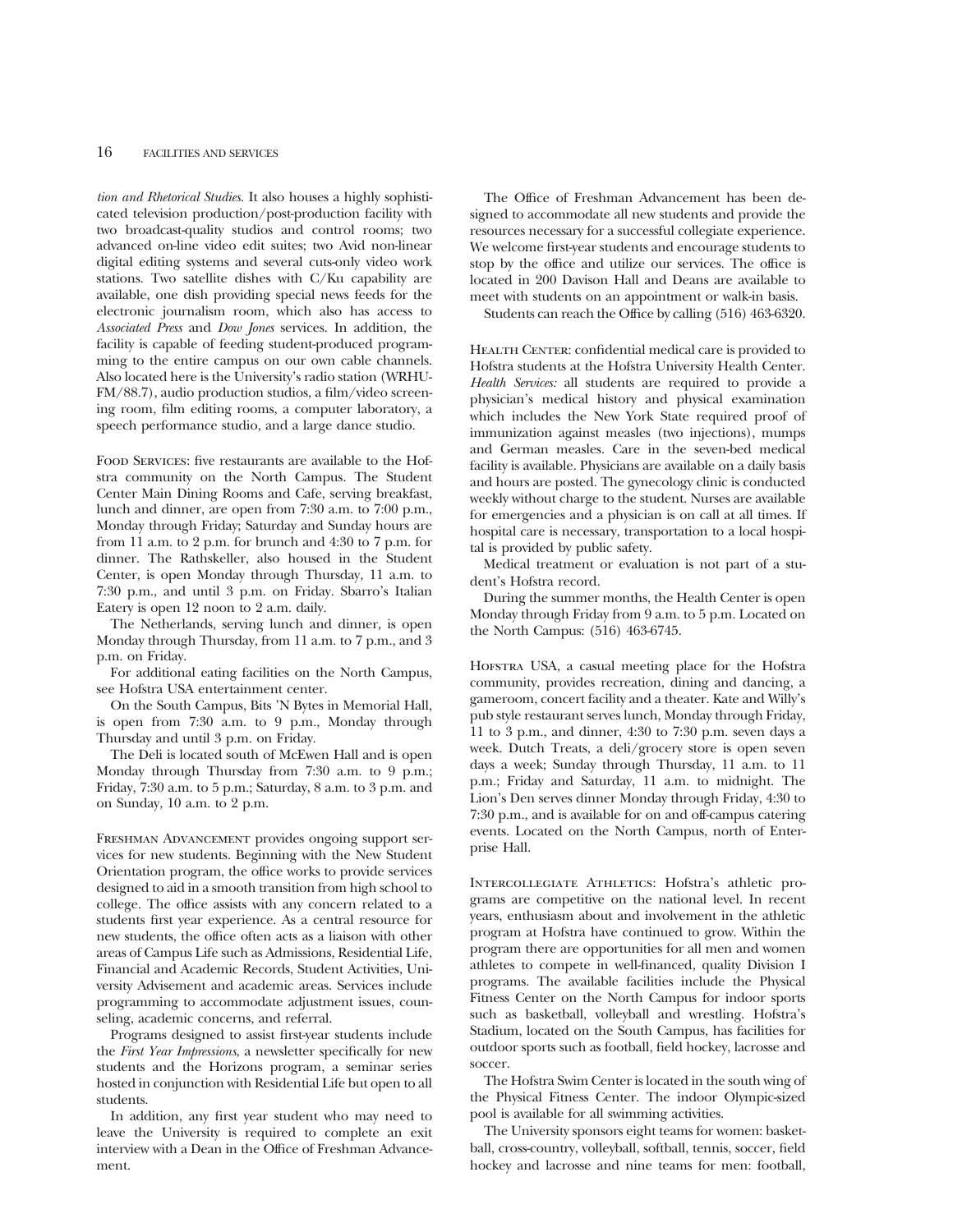basketball, wrestling, lacrosse, soccer, baseball, tennis, golf (coeducational) and cross-country.

To be eligible for intercollegiate competition, a continuing student must have earned a minimum of 24 semester hours of credit in the preceding academic year. This minimum shall not include grades of F, W, NCr or INC. A first year student entering from high school must meet the core curriculum standards as required by NCAA regulations.

Students, faculty and staff are admitted free to all regular season athletic events.

INTERNATIONAL STUDENTS: this office is concerned with all aspects of the international student's life at Hofstra: academic, social, cultural, legal and financial. It is located in 243 Student Center.

The office tries to help each international student reach his or her educational objective by giving assistance before arrival and throughout the student's stay. The office provides an orientation program that introduces new students to Hofstra, to registration procedures, the English Language Program, academic policies, housing, health services and social activities. The director also provides information on United States immigration regulations and acts as liaison with United States and foreign governmental and educational organizations.

All students are encouraged to join the Organization of International Students which sponsors social and cultural events which are of interest to the entire Hofstra community.

INTERNATIONAL STUDY: study abroad is one of the most effective ways of learning about our world. Hofstra students have many opportunities to earn credits while studying in other countries. Undergraduate students can choose from a number of programs which have been developed over the years by the College of Liberal Arts and Sciences, New College, the Zarb School of Business, and the School of Communication.

A brief description of Hofstra programs is listed below; all Hofstra undergraduates who meet the specific prerequisites of any program are eligible and welcome to apply. Information on these programs is available in the International Students' Office, 243 Student Center, or from the individual Dean's Office, indicated below.

Students who want to pursue programs not listed below can be advised by the International Students Office about available programs elsewhere. To be eligible to receive credit towards a bachelor's degree, students must have courses approved in advance on the Permission To Enroll at Another Institution Form, available from the International Students Office or the Deans' Offices.

*Hofstra College of Liberal Arts and Sciences:* Dean's Office, 2nd floor, Heger Hall.

Each summer, Hofstra offers language and literature/ culture programs in Nice and Madrid. Both programs involve a month of classes, Monday through Friday, which earns the student six credits of French or Spanish, plus a ten-day period of unstructured travel. Students reside with

local families during their studies, thereby profiting from an invaluable experience of daily language learning. Multiple cultural excursions round out both programs.

The summer program in Italy and China differs from those in France and Spain: students travel to several cities, thus learning first-hand about the whole country. Cultural excursions as well as language instruction also fill out this program. Housing is provided in hotels or student accommodations.

January programs are offered in London and Venice. The London program concentrates on contemporary British theater. Students are housed in hotels and meet with a Hofstra professor over a three-week period to study current plays. They then see those plays performed on the stage; discussion of the performances forms an important element of the course work. Three credits in English can be earned in this program.

The three-week Venice program gives students the opportunity to earn three credits in one of the following disciplines: comparative literature, art history and architecture, or Italian. Classes meet Monday through Thursday mornings. Side trips to Florence, Padova, Burano, Murano, Torcello and cultural tours around Venice supplement classroom work. Students can enjoy weekend travel to Rome, Bologna, Milan, Verona and other Italian cities.

In addition, a tropical marine biology program is offered in Jamaica, West Indies. For a description of our facility, see Marine Laboratory listed below.

*New College:* Off-Campus Education Office, 2nd floor, Roosevelt Hall. The Off-Campus Education Program is an academic option open to Hofstra University students that affords undergraduates the opportunity to design and execute full or part-time field projects as interns or apprentices for academic credit.

Through *Educational Programmes Abroad,* students have the opportunity to attend semester length courses while participating in internships in London, Bonn, Cologne, Paris, Madrid, or in the offices of British Members of Parliament. Academic courses in the liberal arts and internships are available in many areas: advertising, business studies, education, health care, law, medical research, museum and art galleries, pressure groups and politics, retail, social sciences, theater and town planning.

Through the *Institute of European Studies* and the *Institute of Asian Studies,* students may earn credits by studying, living and working for a semester or an entire academic year at one of the IES/IAS centers. These centers are located in a number of cities in the following countries: Great Britain, Spain, Italy, France, Austria, Germany, Ukraine and Russia, as well as in Australia, China, Taiwan, Japan and Singapore.

Select New College students at Hofstra University are eligible to study for one semester or an academic year at Oxford University. Students will enjoy all the main privileges of studying at an Oxford College and participating in English university life.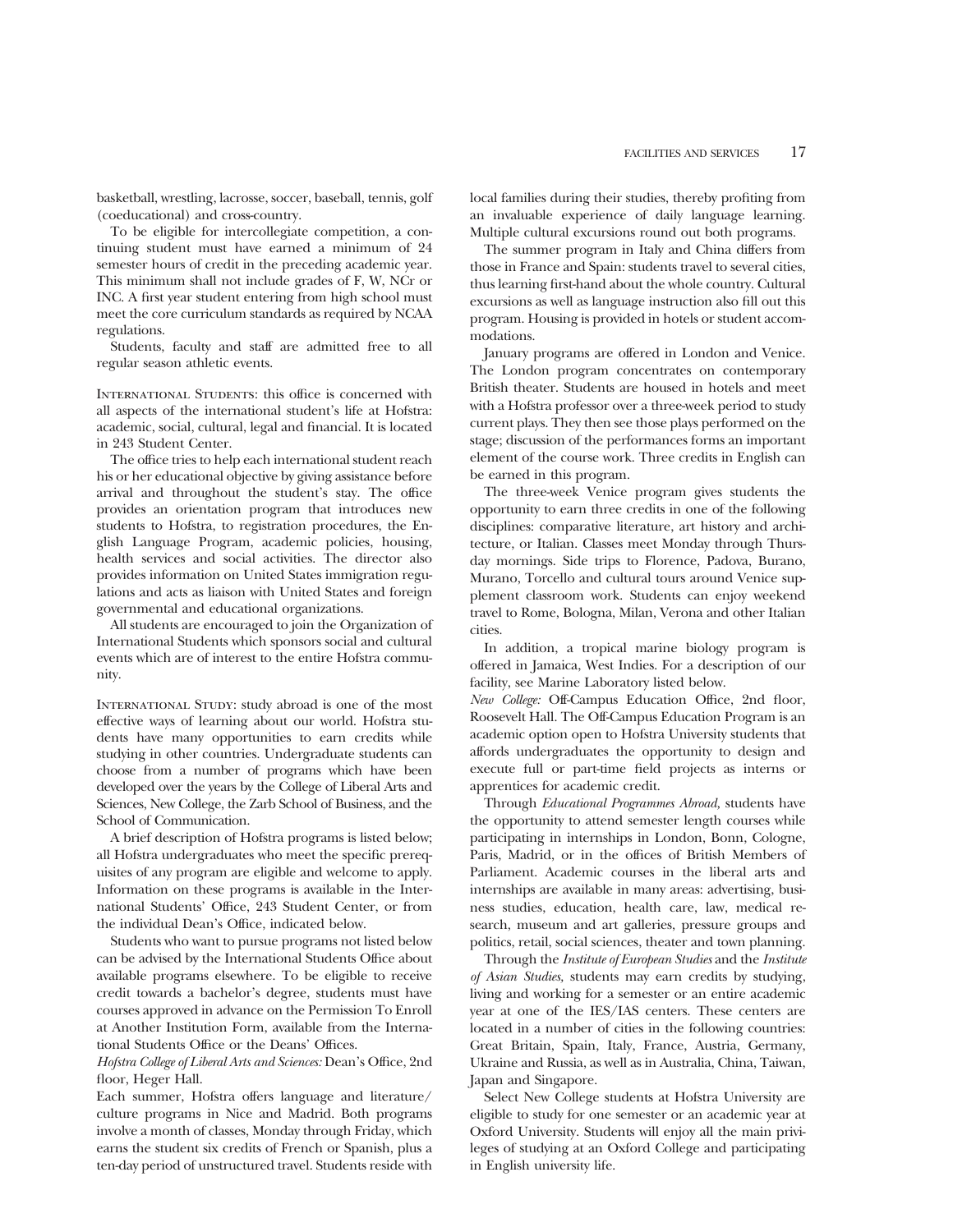*Frank G. Zarb School of Business:* Dean's Office, 3rd floor, Weller Hall. Hofstra-Erasmus University Joint International Summer Program in Rotterdam, The Netherlands. Every summer, Hofstra University's AACSB accredited Zarb School of Business offers Hofstra students the opportunity to study international marketing and principles of international financial management at Erasmus University. Emphasis is placed on the multicultural context of the program, since fifty percent of each class includes students from The Netherlands and other countries. In addition, classes meet on Mondays, Tuesdays and Wednesdays, which allows students to take advantage of travel opportunities on long weekends.

The Zarb School of Business also offers a summer program in Korea providing students with an opportunity to study international business at Hong-Ik University, Seoul, Korea. Classes are taught in English by Hofstra faculty three days a week, allowing ample time for students to study and travel. This program also includes lectures by guest speakers from government and business and on-site plant tours.

*School of Communication:* Dean's Office, 3rd floor, Dempster Hall. The School offers a January program to Israel. The Israel program, jointly offered with New College and in cooperation with the Overseas Student Program of Tel Aviv University, is a unique opportunity for students to learn about and experience this fascinating country while earning one to four credits. This three-week, interdisciplinary course focuses on Israel's media, politics, history, art and diverse cultures. Students live primarily on a kibbutz near Tel Aviv with additional stays in Jerusalem and Tiberias. They attend classes with Hofstra professors and guest lecturers at Tel Aviv University and elsewhere. They also travel throughout the country by private bus, enjoying privately-guided field trips while participating in various cultural events.

*Law School:* Dean's Office, 2nd floor, Law School. Study abroad opportunities also exist for students at the Hofstra Law School. The Law School holds a summer law program at the University of Nice in Nice, France. Special rules govern these programs for law students. The Law School's programs are open to law students and law graduates. Graduate students in other disciplines may also be eligible. Interested students should inquire at the Law School through the Dean's Office.

Marine Laboratory: Hofstra's own facility, located on the north coast of the West Indian island of Jamaica, consists of a fleet of boats, a two-story laboratory building and its own hotel, beach and dive shop.

All students, regardless of major, are eligible to enroll in tropical marine biology courses. Undergraduate and graduate courses are taught in July.

Courses other than biology, such as location photography offered by the Fine Arts Department, and solar energy offered by the Engineering Department, have also used the facility. The laboratory is available for internships, individual projects and graduate research.

For information, contact Professor Kaplan in the Biology Department.

Parking Privileges are available to all vehicles registered with the Department of Public Safety. Only by prompt registering of vehicles (including changes in state license plate numbers when necessary), the proper display of the University parking permit, and the adherence to all parking regulations, will these privileges be assured. There is no fee for parking permits. Copies of campus vehicle regulations and parking permits may be obtained at the Department of Public Safety at the Information Center, 24 hours a day, seven days a week.

PHED (Program for the Higher Education of the Disabled) and PALS (Program for Academic Learning Skills): serve the community of individuals with disabilities on the Hofstra campus by 1) providing appropriate support services to eligible students (such as registration assistance, reader/writer/attendant care referrals, interpreters, counseling, wheelchair repair and equipment loan, TDD services, test administration and liaison with sponsoring agencies, books on tape); 2) fostering independent skills necessary for survival at Hofstra and beyond; and 3) work toward the elimination of architectural and attitudinal barriers. For further information for students with physical disabilities, contact the Director of PHED in the Office of Student Academic Support. For students with learning disabilities, contact the Director of PALS, component of the Freshman Division, School for University Studies. Please see page 452 for the statement of compliance with appropriate Federal and State regulations.

Recreation and Intramural Programs: provide students, staff and faculty with opportunities to develop leisure interests through a wide variety of activities designed to complement academic pursuits. Instruction is available in a number of organized activities.

The program organizes competition in individual and team sports, which are open to all persons in the Hofstra community. There are outdoor recreation programs in camping, canoeing and backpacking. A valid I.D. card is necessary in order to participate in the programs and to use the facilities. A monthly calendar of events is available. The new recreation facility is located on the North Campus, east of Colonial Square.

# *Facilities*

Aerobic room Athletic fields Swim Center Badminton courts (7) Tennis courts Basketball (11 outdoor, 2 indoor) (10 indoor, 2 outdoor) Volleyball courts Dance studio (8 indoor) Indoor track (1/10 mile) Weight-training room Jogging course (outdoor)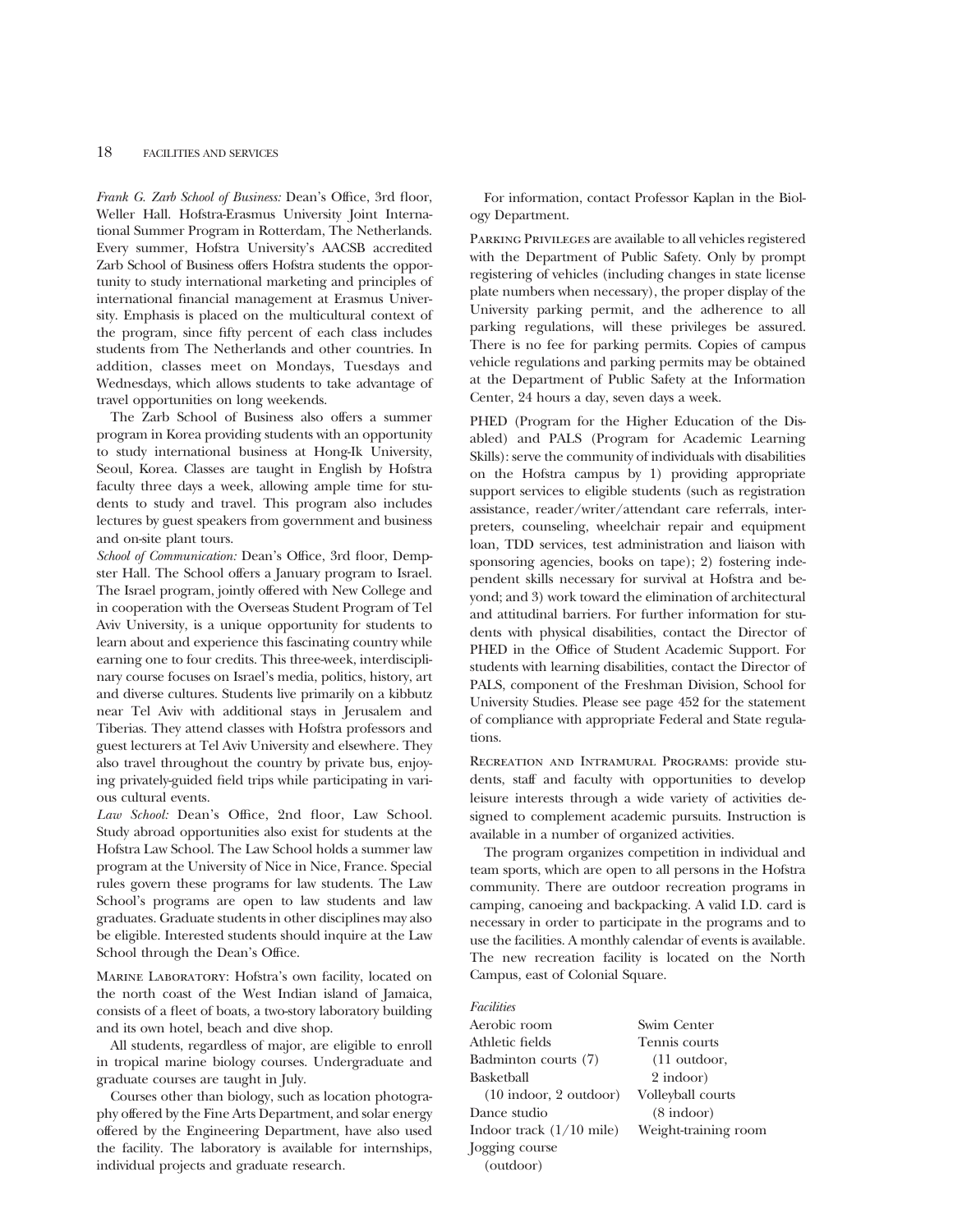*Competition*

Badminton Basketball Billiards European Team Handball Floor hockey Free-throw contest Soccer (indoor and outddor) Softball

# *Activities*

Aerobic dance General exercise Isshinryu karate Modern dance

#### *Special Events*

Camping Hiking Joy/walk-a-thon (10k)

*Sport Clubs*

| <b>Athletic Trainers</b> | Karate              |
|--------------------------|---------------------|
| Bodybuilding             | Rugby (men/women)   |
| Crew                     | Ski                 |
| Danceworks               | <b>Trailblazers</b> |
| Equestrian               | Weightlifting       |
| Ice hockey               | Wrestling           |
|                          |                     |

STXball lacrosse Table tennis Tennis Touch football Ultimate frisbee Volleyball Water basketball Water polo Water volleyball Wiffleball Wrestling

Physical conditioning with weights Slimnastics Swimnastics

Tournaments: badminton, corecreational volleyball, Sunshine Tennis, wrestling Turkey trot (5k) Whitewater rafting trip

RESIDENTIAL LIFE: Hofstra offers living accommodations for approximately 4,000 students in six high-rise residence halls, two 6-story suite-type buildings, two low-rise suitetype complexes, a residential complex for freshmen as well as graduate students, and an apartment complex. There are many diverse residential options including single, double, and triple rooms; various types of suites; and apartments. Resident students may opt to live in special housing areas. These areas include quiet floors, smoke-free floors, a single sex residence hall for women, and a building for international students. See page 26 for residence rates.

Additional facilities in each residence hall include modern laundry facilities, state-of-the-art vending machines, kitchenettes, lounges and study areas. Some residence halls are equipped with recreational equipment including pool tables, ping pong tables, or video games. Upgrades in technology will now allow all students direct access to the Internet, including World Wide Web, E-mail, and news services from their residence hall room. Both cable and telephone services have been recently upgraded to provide optimum service to resident students.

The residence life program promotes community development in each residence hall/complex. Each floor has a live-in resident assistant who is available as a resource and initiates activities and programs on the floor. These programs, facilitated on a regular basis, assist students in many areas including social, educational, and recreational.

The Resident Student Association (RSA) is governed by the resident students themselves. RSA manages a budget, organizes a wide range of social and cultural events throughout the year, and serves as advocate for the rights and concerns of resident students in matters involving the University.

For information on housing, write to the Residential Life Office located in 244 Student Center or call (516) 463-6930.

Student Activities: the Office of Student Activities is responsible for supervising and coordinating the cocurricular efforts of the student body. At Hofstra, we are dedicated to the education of students outside of the classroom as well as academically. It is through the Student Activities forum that students learn, practice and sharpen the real life skills that are required for success in today's world. Among the myriad of functions performed by the Student Activities Office are supervision of the Student Government Association, clubs, fraternities and sororities, and spirit support groups. New Student Orientation, fall and spring weekends and many other programs also fall under the auspices of Student Activities.

All student club and organization activities must be cleared through this office, which oversees the budgeting of student government funds. Policies, procedures and constitutions for clubs and organizations are available here. All questions about existing or proposed clubs should be directed to this office, located in 242 Student Center, ext. 6914.

There are more than 100 active student clubs at Hofstra. These clubs represent interests in the areas of culture, creative arts, sports and more. If a student has a particular interest that is not represented, a club may be created. All that is required is ten members and approval from the Student Government Association. Below is a list of clubs that are currently active at Hofstra:

| uuwana uwas             |             |
|-------------------------|-------------|
| African Caribbean       | Hofstra Ch  |
| Society                 | Fellowsh    |
| African Peoples         | Hofstra Or  |
| Organization            | of Latin    |
| Asian-American          | Islamic Clu |
| Organization            | Newman C    |
| Croatian Youth of       | Nirvana     |
| Hofstra                 | Organizati  |
| French Club (FRAIS)     | Internati   |
| <b>Hellenic Society</b> | Students    |
| Hillel                  | Protestant  |
|                         | Shakespear  |

*Cultural Clubs*

nristian ip rganization Americans  $1<sub>b</sub>$  $T<sub>th</sub>$ on of ional Students Community re Club Spanish Club Unity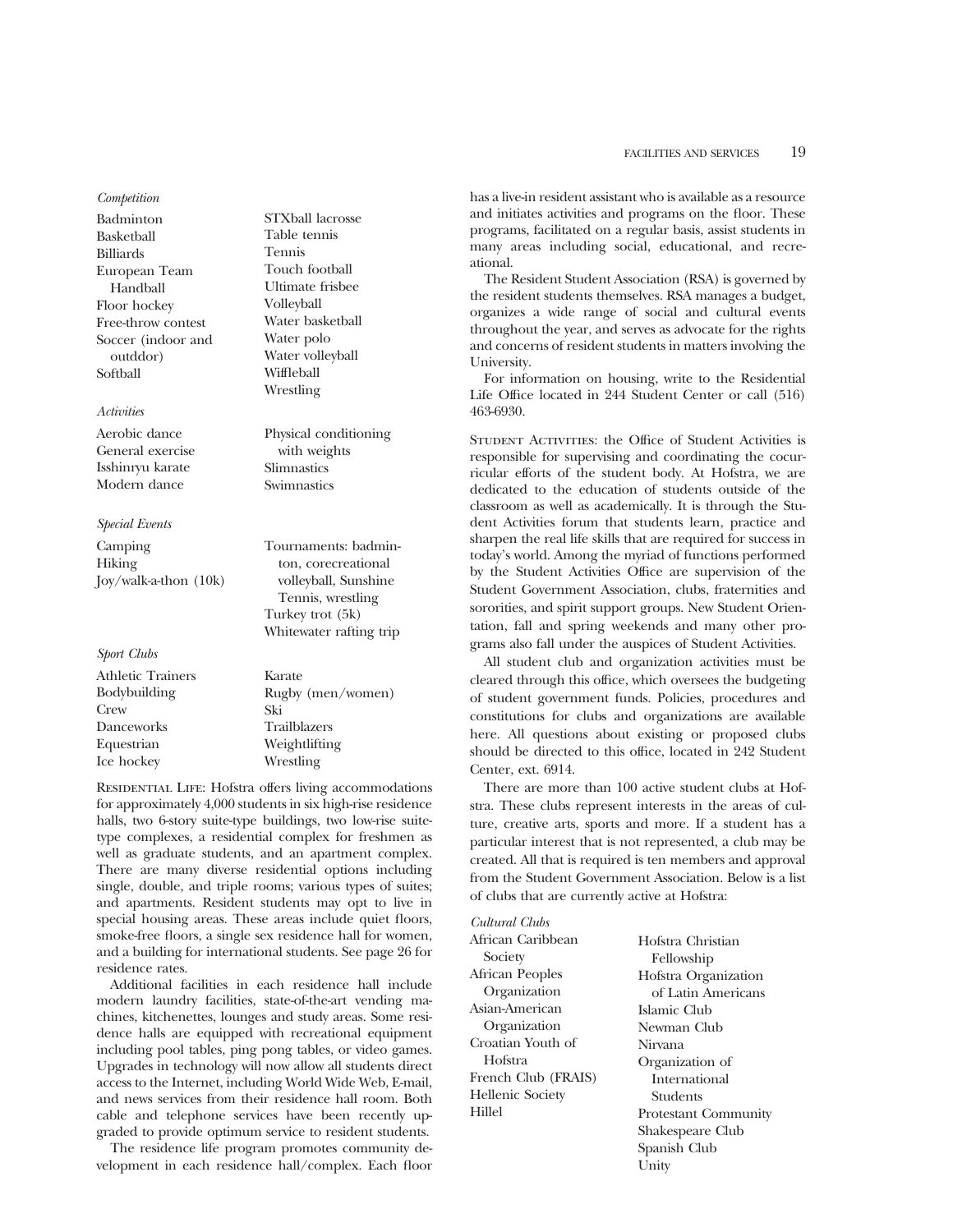#### 20 FACILITIES AND SERVICES

*Creative Arts*

*Clubs* Arts Alliance Cinema Club Composer's Ensemble Danceworks Hofstra Gospel Ensemble Imani Dance Ensemble

## *Media*

Alternative Television The Chronicle Font HTV\* (Hofstra Television) Nexus

*Preprofessional Clubs*

Accounting Society African and Latino Students Interested in Communication AIESEC International Business Society American Chemical Society Association of Preprofessional Health Oriented Students Athletic Trainers Club BCIS Club Computer Science Club Economics Club Educational Society English Club Financial Management Association Geology Club

## *Politically/Socially Active Clubs*

Amnesty International Gay and Lesbian Alliance Green Future Inter-Fraternity Council Inter-Fraternity/Sorority Council Panhellenic Association

Masquerade Musical Theater Musical Entertainers and Spectators Society Radio Theater Players Spectrum Players

Nonsense Society of Professional Journalists WRHU\* (Radio)

History Club Hofstra Prelaw Society Hofstra Tax Society Institute of Management Accountants Legion of Low Brass Marketing Club National Association for Black Accountants National Society for Black Engineers Psychology Club Rube Goldberg Club Society for the Advancement of Management Sociology Club Thurgood Marshall Prelaw Society Women in Business

Philosophy Club Political Affairs Committee Political Science Club Right to Life Speakers Corner Young Democrats Young Republicans

*Service Clubs* Biosphere Circle K Entertainment Unlimited TLC Link Hofstra Concerts

*Spirit Support Clubs* Cheerleaders\* Hofstra Twirling Corps\* Kickline/Dance Team\*

*Fraternities* Alpha Epsilon Pi Alpha Kappa Psi (coed) Alpha Phi Alpha Crown and Lance Delta Sigma Phi Epsilon Sigma Kappa Sigma Malik Sigma Psi Manchester House

*Sororities* Alpha Epsilon Phi Alpha Kappa Alpha Alpha Phi Alpha Theta Beta Delta Chi Delta Delta Phi Epsilon

Organization of Commuter Students Student Government Association Student Judiciary Board\* Students for Non-Alcoholic Programming

Pep Band\* Sc*reaming Dutchmen Booster Club\**

Pershing Rifles Phi Iota Alpha Sigma Alpha Mu Sigma Phi Epsilon Sigma Pi Tau Epsilon Phi Tau Kappa Epsilon Zeta Beta Tau

Phi Epsilon Phi Sigma Sigma Sigma Delta Tau Sigma Gamma Rho Sigma Iota Alpha Sigma Sigma Sigma

STUDENT CENTER: provides the facilities within which the cultural aspects of our academic-social community can develop. It is the focal point of campus community life. Here commuter and resident students meet for meals, socializing, and the business and pleasure of student government, publications, clubs, hobbies and a wide variety of special events.

In addition to dining halls, meeting rooms, the Rathskeller, Service Desk, Bookstore, Student Center Theater, a full service travel agency, a beauty parlor and several congenial lounge areas, the Center houses the following offices: Dean of Students, Director of Student Activities, Office of Residential Life, Office of International Students, Placement, Counseling, Facilities Management, Conference Services, Scheduling, and the Chaplains Offices.

See Food Services and Hofstra USA entertainment center, page 16.

Office of Student Employment: Students who are interested in working on campus while attending classes can take advantage of the large number of part-time jobs that are available throughout the University. The Office of

\*Not funded by the Student Government Association.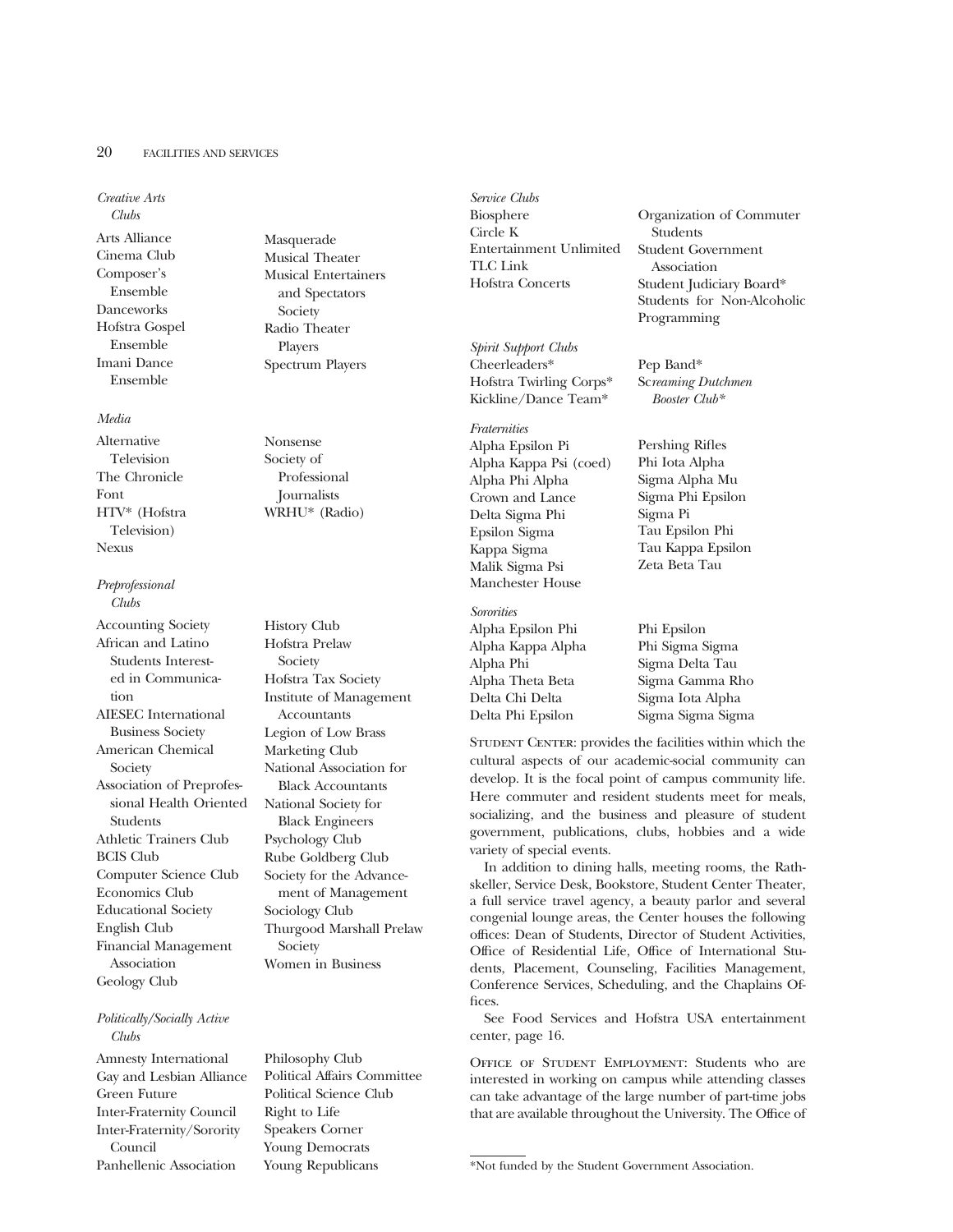Student Employment located in Room 260 Student Center maintains job information for undergraduate and graduate students.

To apply for an on-campus job, the student should obtain approval from the Office of Financial and Academic Records before visiting the Office of Student Employment for referral to a job. In addition, a number of offices on campus employ undergraduate or graduate assistants in positions that are not financial need-based. A listing of these positions is also available at the Office of Student Employment.

For information regarding off-campus part-time employment or internships, please see the description for the Career Center.

SWIM CENTER: the indoor Olympic-sized pool, occupies the South wing of the Physical Fitness Center. It includes four diving boards, two moveable bulkheads, which can divide the pool for separate activities and complete support facilities: locker rooms, showers, bleachers and offices. The pool also includes an underwater observation window, the most technologically advanced electronic timing system and accessibility for the handicapped. A complete range of recreational, instructional and competitive aquatic activities are available.

University Club, located in David S. Mack Hall, is a private membership club for members of the Hofstra community (faculty, staff, graduate students, alumni, friends and trustees). The Club offers excellent food, attractive and comfortable meeting and dining facilities as well as special events. The Club is also available on a contract basis for private social functions and business meetings. Located near the entrance to the North Campus.

University Technical Services, located in Butler Annex, is a division of Campus Life responsible for coordinating and approving, for standardization, the purchases of audio-visual and electronic equipment and the maintenance and repair of audio-visual equipment in use by both academic and non-academic departments. The unit installs and repairs all security systems on campus and the interfacing of fire alarm systems to the Hofstra Information Center monitoring station. It designs, installs and repairs audio and video systems throughout the Hofstra community.

#### EDUCATIONAL SERVICES

CERTIFICATION OFFICE: advises undergraduate and graduate students regarding the latest New York State certification requirements for teachers, school counselors, school psychologists and school administrators. This office, part of the School of Education and Allied Human Services, is located in Mason Hall, room 214.

Computer Services: The University Computing Center provides computing services to all sectors of the Hofstra community. The Center's staff is committed to providing professional support for all computing activities on campus.

The Center, located in McEwen Hall, houses an IBM 9121 mainframe, and DEC VAX 4600, 4705A, 6440 minicomputers. These systems provide central computing resources for teaching and research including electronic mail, and Internet services, and databases. The systems also support the Axinn Library online catalog which includes boolean search capabilities. Accounts on these systems are available to all Hofstra students and faculty members.

The IBM 9121 supports the VM/ESA 1.2 operating environment. The VAXs are organized into a VAX Cluster running the VMS 6.1 operating system. These systems are accessible from the 1,000 PCs and terminals in the computing laboratories and from faculty offices through a growing campus network.

Academic Computing manages five computer laboratories conveniently located around the campus. Four laboratories, which are staffed by trained assistants, are available to all students for completing class assignments and for personal enhancement. A fifth laboratory is not staffed but is open 24 hours a day. For convenience, all software is available on the campus network and selectable from menus. The laboratory located in Memorial Hall, contains high-end PCs for general use as well as for instructional use. A new Gallon Wing laboratory contains Power Macintoshes. A third laboratory, located in Calkins Hall, houses the Apple Macintosh computers. This laboratory also contains a multimedia laboratory with Silicon Graphics 3D and Macintosh multimedia workstations for student use. The new multimedia laboratory in McEwen Hall contains state-of-the-art hardware and software. Another facility, located in McEwen Hall, contains high-end PCs and Macintosh computers for faculty use. Several other specialized computer laboratories are located in departmental facilities, including Power Macintosh and Silicon Graphics Labs.

Academic Computing maintains a large collection of programs for student and faculty use. User guides to all the major programs and systems are available to students unfamiliar with these programs. All the major programming languages including  $C, C++, FORTRAN, COBOL,$ and Pascal, are supported. Word processing programs such as WordPerfect and MS Word; spreadsheets including Lotus and Excel; databases including dBase, Paradox and Oracle are examples of supported programs.

A wide variety of multimedia, desktop publishing and presentation graphics applications such as Adobe Photoshop and Premier, Macromind Director, Power Point and Quark XPress are also available.

Computer personnel also provide training and assistance to students and faculty on a regular basis. Computer training seminars are also regularly scheduled.

Language Laboratory: offers a variety of opportunities and resources to students of foreign languages, English as a Second Language (ESL) and students enrolled in Hofstra's speech program.

Fifty audio monitoring stations are available for both placement tests and required laboratory work. Hofstra television, original version of foreign films and live foreign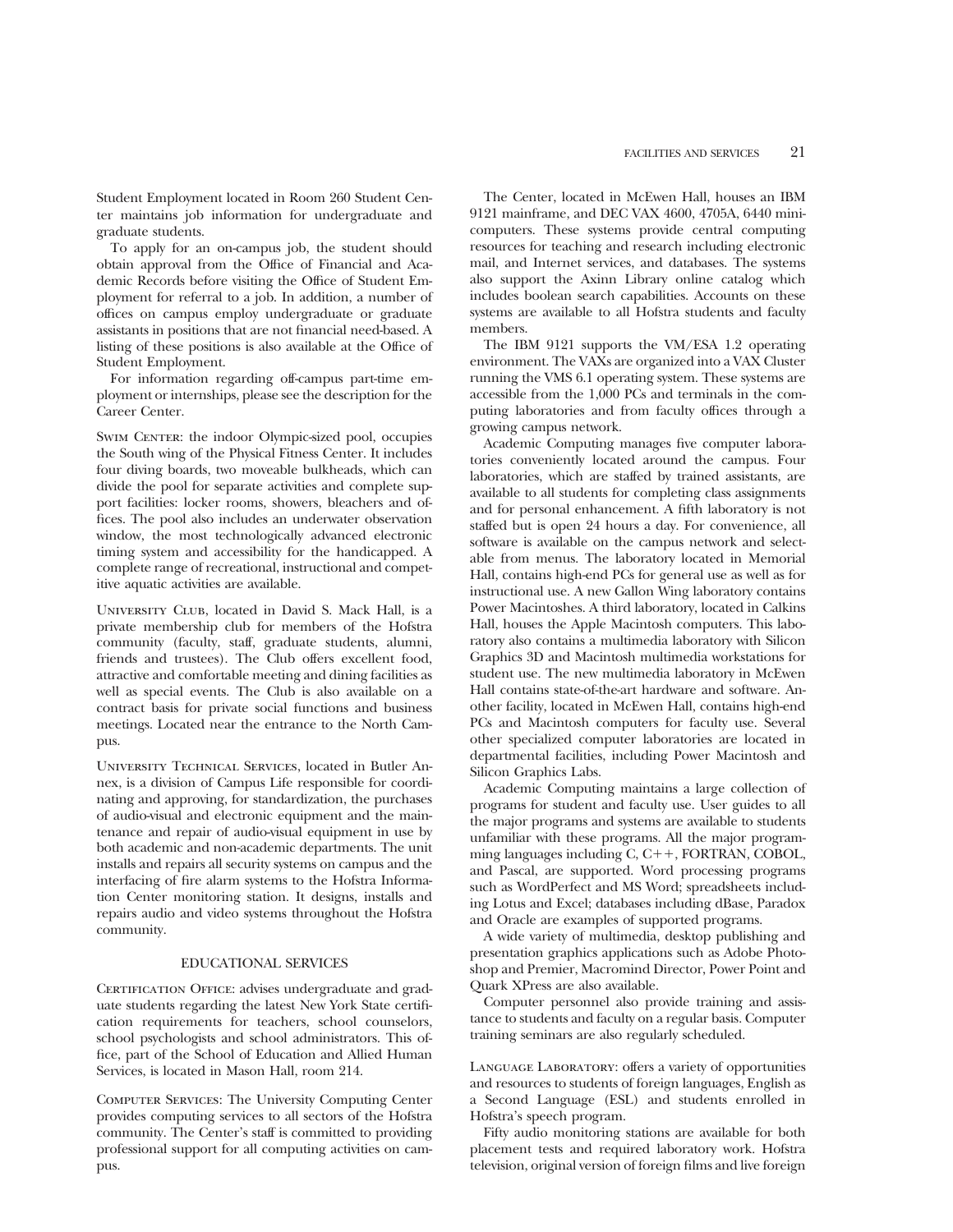broadcasts are available in 18 audio, video and computer stations. A 32-seat instructional classroom, equipped with audio and overhead video monitors, is available for foreign language and ESL students. Computer-assisted instruction can be obtained through multi-media (CD-ROM: IBM and Macintosh) computer stations and software in the laboratory. Classrooms are available for both group work and tutoring sessions. Located in the Learning Technology Center, 213 Memorial Hall.

Libraries: Comprised of four libraries and a number of individual collections, the Hofstra University Libraries are found in three locations on campus. The Joan and Donald E. Axinn Library, the Harold E. Yuker Reference Library, and West Campus Library are located on two sites. The Law Library is located in the Seryl and Charles Kushner Hall of the Law School. The University Libraries have a total collection of approximately 1.4 million volumes as well as resources in nonprint media. The holdings of the Libraries can be searching through LEXICAT, the online public catalog.

The Libraries participate in a network of approximately 24,000 libraries online to the OCLC, Inc. computer database which contains bibliographic and cataloging information about the holdings of member libraries and provides excellent research and interlibrary loan data.

*The Joan and Donald E. Axinn Library's* collections total approximately 900,000 volumes. The circulating collection, cataloged according to the Library of Congress classification, is housed on seven open stack floors. The Periodicals collection is in closed stacks, from which service is provided. The bulding also provides student study areas, conference rooms and faculty studies.

*The Harold E. Yuker Reference Library,* located within the Axinn Library, contains a comprehensive reference collection of over 40,000 volumes. The Reference Library also provides access to the most current resources in electronic technology, available through a Local Area Network of 35 workstations and through standalone PCs. Among the many databases and indexes available are: *Historical Abstracts, ERIC, Doctoral Dissertations, Readers Guide* and *Medline*. Full text access is available for *Newsday, Laser Disclosure* (annual reports and 10K's) and *Business Periodicals Ondisc.* Additional services include interlibrary loan and document delivery.

The Wydler Government Depository, located within the Axinn Library, includes 200,000 items in hardcopy and microform, and 60,000 maps. The Curriculum Materials Center provides a variety of print and non-print materials to students from the School of Education. Both of these are in open stacks on the ground floor.

Media Services, located on the main floor of the Axinn Library's east wing, provides faculty and students with audiovisual services to support classroom instruction. The collection of approximately 4,000 non-print items, can be searched through LEXICAT. In-house facilities for the use of these materials include four screening rooms, carrels for individual viewing and listening, and both Macintosh and PC-platform workstations for the use of CD-ROMS. A full range of audiovisual equipment can be delivered to most classrooms. Production services include overhead transparency and 35mm slide production, audio and video taping and, subject to copyright restrictions, audio and video editing and duplication.

*The West Campus Library* houses the University Archives and Special Collections: The University Archives maintains historical noncirculating records of Hofstra University. Official publications, audio and video tapes, and papers of selected members of the Hofstra community are available for research use within the Archives. The Archives maintains its own indexes, guides, and shelflists to the collection.

Special Collections is a repository for research materials—books, manuscripts, newspapes, maps and photographs—which are organized in collections, rather than as individual titles. It is the focus of the particular collection, rather than the subject matter of the individual items, which gives the collection its identity. A collection may represent the historic development of a field of study, a geographic area, or a genre of literature. Notable among the collections are: the Art of the Book Collection, the Twentieth-Century Literature Collection, the Long Island Studies Collections, the Nila Banton Smith Historical Collection in Reading, and the Nila Banton Smith Historical Collection in Reading, and the Weingrow Collection of Avant-Garde Art and Literature. Due to the nature of the holdings, items in Special Collections do not circulate.

*The Long Island Studies Institute*, established in 1985, is a cooperative endeavor of Hofstra University and Nassau County to foster the study of Long Island history. Two major research collections on the study of Nassau County, Long Island and New York State are located in the Special Collections Department on the University's West Campus, 619 Fulton Avenue, Hempstead. These collections—the Nassau County Museum collection and Hofstra University's James N. MacLean American Legion Memorial collection—are available to historians, librarians, teachers and the general public, as well as to Hofstra students and faculty. Together, they offer a rich repository of books, photographs, newspapers, maps, census records, genealogies, government documents, manuscripts and audiovisual materials.

Marriage and Family Therapy Clinic: provides clinical services to individuals, couples, and families who are experiencing any type of relationship problem. The Marriage and Family Therapy model is one of empowerment that encourages persons to develop effective ways of achieving fulfilling and satisfying relationship reactions.

The Clinic provides low cost fees to enable all members of the Long Island Community to participate in the Clinic services.

The Clinic is open Monday through Friday, 9 a.m. to 9 p.m., and Saturday, 9 a.m. to 4 p.m. The Marriage and Family Clinic is located in the Saltzman Community Services Center.

PSYCHOLOGICAL EVALUATION AND RESEARCH CENTER: offers diagnostic, counseling and therapy services to chil-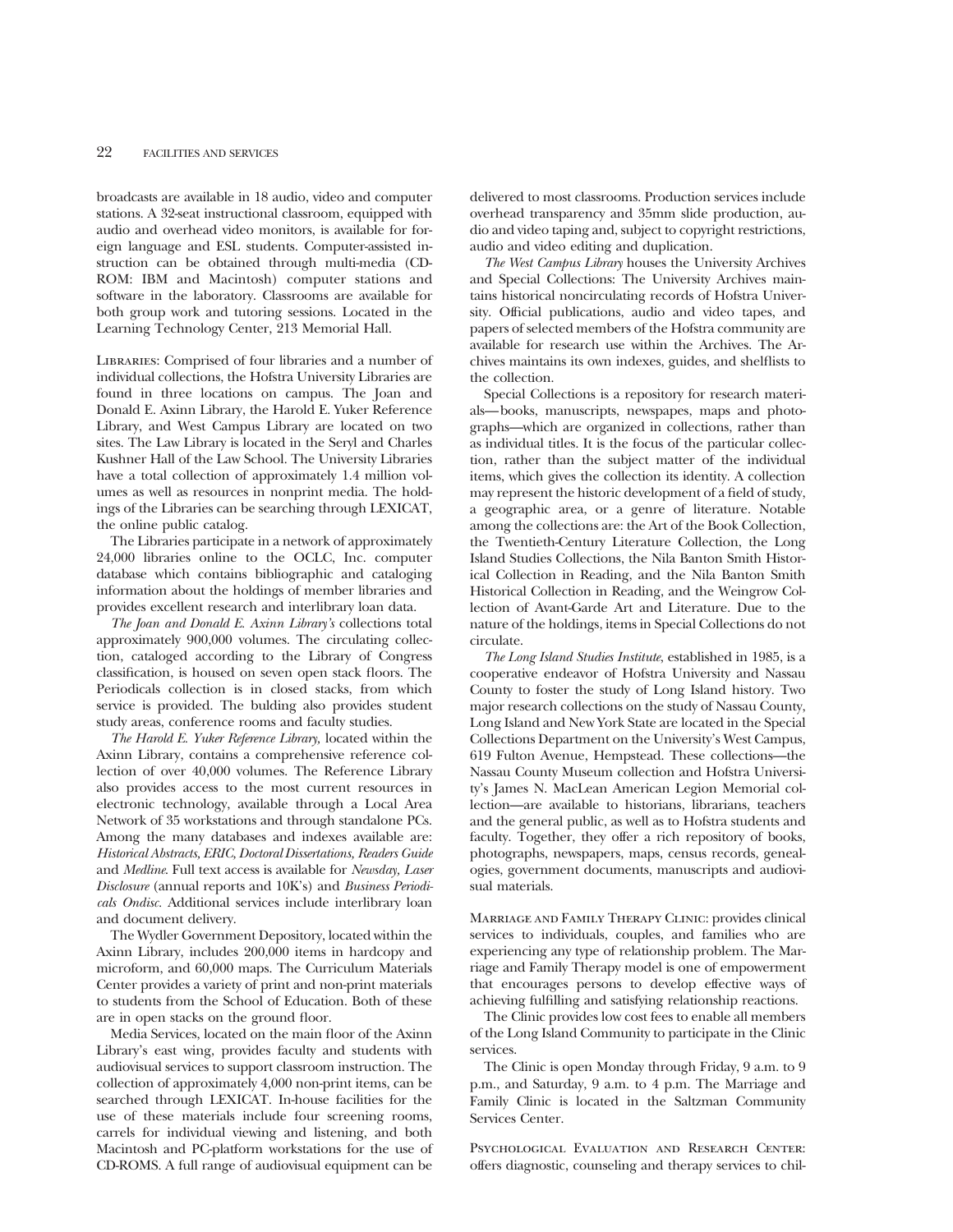dren, adolescents, adults and families exhibiting a wide variety of problems related to learning, job performance, personal adjustment, stress and family harmony. The Center is staffed by supervising psychologists and graduate students in the clinical and school psychology and school/community psychology doctoral programs.

Low cost fees enable the center to provide important psychological services to the Long Island community.

The Center is open Monday through Friday from 8:30 a.m. to 9 p.m.; Saturday from 8:30 a.m. to 4 p.m. and is located in the Saltzman Community Services Center.

Reading/Communications Resource Center: maintained by the Reading Program as part of its graduate program as well as a university and community resource. The Center was established as a satellite of the Educational Retrieval and Information Center (ERIC) by the national government. It has expanded into a resource which has a small circulating collection of research materials related to reading, linguistics and cognitive psychology as well as a large reference unit. Users may find research material in reading dated as far back as 1893.

The Center is open to the public Monday through Thursday, 9 to 5 p.m. and Friday, 9 to 4 p.m. It is staffed by doctoral students and faculty from the Reading Department and is located in 102E Mason Hall.

Reading/Writing Learning Center: located in the Saltzman Community Services Center, provides individual evaluations of reading/writing ability, individual and group instruction, secondary reading/writing study skills, and preparation for the verbal section of the Scholastic Aptitude Test (SAT). Services are provided directly by certified reading specialists for children, adolescents and adults. Graduate students serve as interns at the center to fulfill practica requirements.

Special Education and Rehabilitation Center: an administrative unit within the areas of Special Education and Rehabilitation Counseling, is concerned with research and special projects in rehabilitation counseling and in the education of children and adults with disabilities. Center activities include short term training institutes, consultations with schools and agencies in the community, research and demonstration projects.

SPEECH-LANGUAGE-HEARING CENTER: provides diagnostic, therapeutic, counseling and referral services to children, adolescents and adults exhibiting a wide range of speech, language communicative disorders. Comprehensive audiological evaluation, hearing-aid evaluation and aural rehabilitation programs are offered.

The services of the Center are available to Hofstra students, faculty, staff and to the community at large. Referrals by self, faculty or other professionals are accepted. The Center is staffed by certified professionals who provide direct supervision to graduate students fulfilling practica requirements.

The Center, located in the Saltzman Community Services Center, is open Monday through Thursday, 9 to 5 p.m.; Friday, 9 to 4 p.m.; some evenings until 8 p.m. and Saturday mornings.

The Speech-Language-Hearing Center is fully accredited by the Professional Services Board of the American Speech-Language-Hearing Association.

#### CULTURAL RESOURCES

The Hofstra Cultural Center (HCC) is an umbrella organization which includes a Conference and Symposia Program, a Theater Program, a Music Program, the Hofstra Museum, the Long Island Studies Institute and the publications of the scholarly journals *George Sand Studies* and *Twentieth-Century Literature* as well as the proceedings of the Hofstra Cultural Center conferences. The activities of each of these units augment the offerings of the academic departments of the University.

*The Conference and Symposia Program* develops educational programs related to the cultural and interdisciplinary experience of American and international students, faculty, staff and alumni; plans and coordinates conferences in the fields of the humanities, business, law and the sciences to promote the University as an international arena of scholarly thought and to foster Long Island as a cultural entity. The Center has won international recognition for its Women Writers' Conferences and for its Presidential Conference Series, which started in 1982 with the Franklin D. Roosevelt Centennial Conference, continued thereafter, with conferences on Harry S. Truman, Dwight D. Eisenhower, John F. Kennedy, Lyndon Baines Johnson, Richard Nixon, Gerald R. Ford, Jimmy Carter, Ronald Reagan, and George Bush.

*The Theater Program* of the Hofstra Cultural Center includes *Hofstra Mid-Season*. Founded in 1985, it offers a series of dramatic performances during the fall and spring semesters, often designed to augment conferences organized under the auspices of the Conference and Symposia Progam. Casts include students, faculty, members of the administration, alumni as well as performers from the local community. The Theater Program also includes *Hofstra USA Productions,* founded in 1983.

*The Music Program* of the Hofstra Cultural Center includes *The International Concert Series* and special musical events in conjunction with conferences and symposia. The Hofstra Cultural Center arranges concerts on campus and has developed exciting working relationships with the Consulates of Austria, Germany, Italy, The Netherlands and many other countries. Musicians from these countries perform on campus as part of the International Concert Series.

The Conference and Symposia Program, the Theater Program and the Music Program maintain offices in the Student Center.

*The Hofstra Museum* includes five dedicated indoor exhibition spaces and the outdoor sculpture on Hofstra's north and south campus areas. It has been honored with accreditation by the American Association of Museums for maintaining the highest standards in Hofstra's continuing effort for excellence in art and artistic endeavors.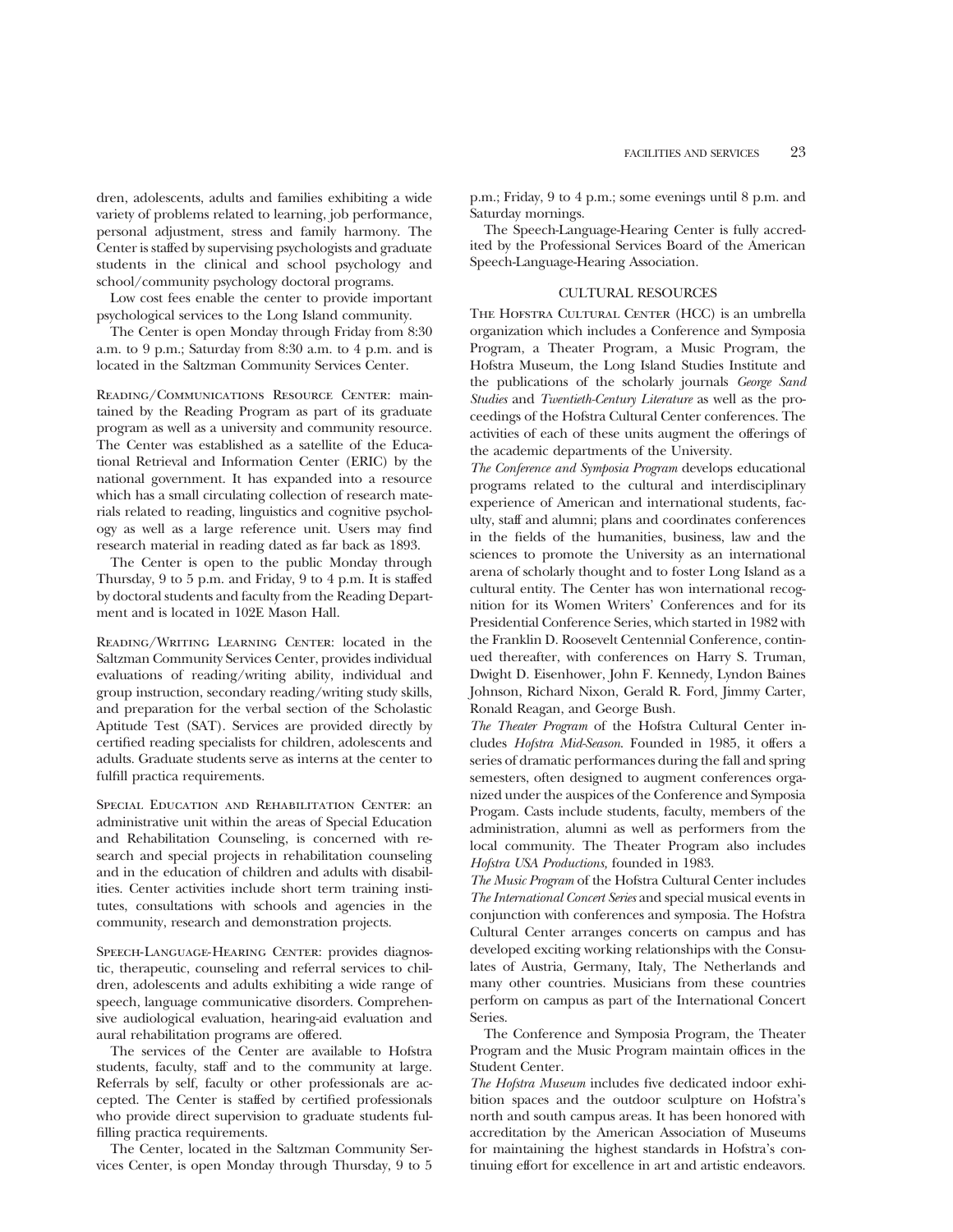The Hofstra Museum collection of more than 4,000 objects is one of the most valuable at a university in the greater New York area and contains major works of art, specializing in modern European and American painting, sculpture, photographs and prints as well as Asian, Oceanic, African and Pre-Columbian art. The Museum is responsible for over 45 pieces of outdoor sculpture in various locations throughout the 238 acre campus. Walking tour maps can be found in the galleries. The Museum coordinates about 16 exhibitions annually and provides occasional special lectures and accompanying programs. Where possible, the Museum coordinates exhibitions to support conferences conducted by the Conference and Symposia Program.

The dedicated exhibition areas of the Hofstra Museum include the Emily Lowe Gallery; the David Filderman Gallery; the Rochelle and Irwin A. Lowenfeld Conference and Exhibition Hall; Student Study Room, 9th floor, Axinn Library; and Bits 'N Bytes Cafeteria.

*David Filderman Gallery* (Axinn Library, 9th floor) presents exhibitions often related to University conferences, seminars, lectures and courses. Exhibitions contain works from the Axinn Library, from holdings of other institutions and individuals and from the Museum's permanent collections. Hours: Monday though Friday, 9 to 5 p.m.; Tuesday, 5 to 9 p.m.; Saturday and Sunday, 1 to 5 p.m. *Emily Lowe Gallery* (Lowe Hall) offers a wide variety of programs in the visual arts which deal with contemporary and historical issues. Each academic year, major temporary exhibitions serve the educational programs of the University. The Gallery also houses the permanent art collection. Hours: Tuesday, 10 to 9 p.m.; Wednesday, Thursday, Friday, 10 to 5 p.m.; and during exhibitions, the Gallery is open on Saturday and Sunday, 1 to 5 p.m. Summer hours, when exhibits are being held (June-August): Monday through Thursday, 10 to 4 p.m. The main offices of the museum are housed in Emily Lowe Gallery; Office hours are Monday through Friday, 9 to 5 p.m.

*Rochelle and Irwin A. Lowenfeld Conference and Exhibition Hall,* 10th floor, Axinn Library, houses exhibitions from the University's art collection and other sources. Hours: Monday through Friday, 10 to 5 p.m.; Tuesday, 5 to 9 p.m.; Saturday, Sunday, 1 to 5 p.m.

*The Long Island Studies Institute*, in addition to its research collections, sponsors workshops, meetings, conferences and publications pertaining to Long Island and its heritage. Through its programs, the Institute complements various Long Island Studies courses offered by the University through the History Department, New College and University College for Continuing Education.

*Twentieth-Century Literature* is a scholarly and critical journal entering its forty-first year of publication. It is published four times a year and includes articles on all aspects of modern and contemporary literature, including articles in English on writers in other languages. Edited at Hofstra, the journal publishes the works of scholars throughout the United States and abroad. Each year the *Andrew J. Kappel*

*Twentieth-Century Literature* prize of \$500 is awarded for the outstanding essay submitted to the journal.

INSTITUTE OF THE ARTS: provides broad cultural programs for the benefit of University and community audiences. The Institute supports interdisciplinary programs that relate to and serve the creative and performing arts.

Musical Organizations: all musically qualified students are invited to join the music organizations on campus: University Concert Band, Symphonic Wind Ensemble, Orchestra, Mixed Chorus, Collegium Musicum, Opera Theater, Jazz Ensemble, New Music Ensemble, Flute Ensemble, String Ensemble, Brass Ensemble, Percussion Ensemble and the Chamber Singers. Details regarding auditions, rehearsal schedules, etc., are available from the Music Department. Semester-hour credit is optional and available up to a maximum of 6 semester hours on a Pass/D+/D/Fail basis. (See page 57.) Credit for Collegium Musicum, Opera Theater, Jazz Ensemble, Flute Ensemble, String Ensemble, Brass Ensemble, Percussion Ensemble and the Chamber Singers is earned through Music 20, *Ensemble.*

Music Listening Room: a collection of approximately 4,000 cataloged recordings available for listening in 103 Emily Lowe Hall, Monday through Thursday, 9 a.m. to 8 p.m.; Friday, 9 to 5 p.m., and Saturday and Sunday, 11 to 4 p.m.

Radio: WRHU-FM, Radio Hofstra University, broadcasts 30 miles in all directions to much of Long Island and New York City as well as to parts of Connecticut and New Jersey. WRHU's federally licensed frequency is 88.7 mHz, FM and the station's power is 470 watts, circular polarization. The station is on the air 21 hours a day, 365 days a year and reaches a potential audience of three to four million people. WRHU broadcasts a special information program "Hofstra's Morning Wake-up Call," 7 to 9 a.m., Monday through Friday, targeted primarily for the University's students, staff, faculty, and alumni.

With the exception of the general manager, an operations coordinator and the chief engineer, employed either full or part time and certain community volunteer specialty show producers, the station is student-staffed and operated. WRHU is an integral part of the School of Communication and the station's new digital quality broadcast facility is also used for academic work and professional recording projects, for which qualified students can receive stipends. The station offers free noncredit classes in audio-engineering, announcing and production to interested students. Regular work at WRHU is recommended as one of the most effective methods of learning the business of radio broadcasting and audio production since it offers a practicum not generally available in regular academic classroom learning. WRHU has an operating staff of approximately 100 people.

The WRHU Radio Alumni also offer station participants financial and job-related assistance through The Jeffrey C. Kraus Radio Scholarship Fund.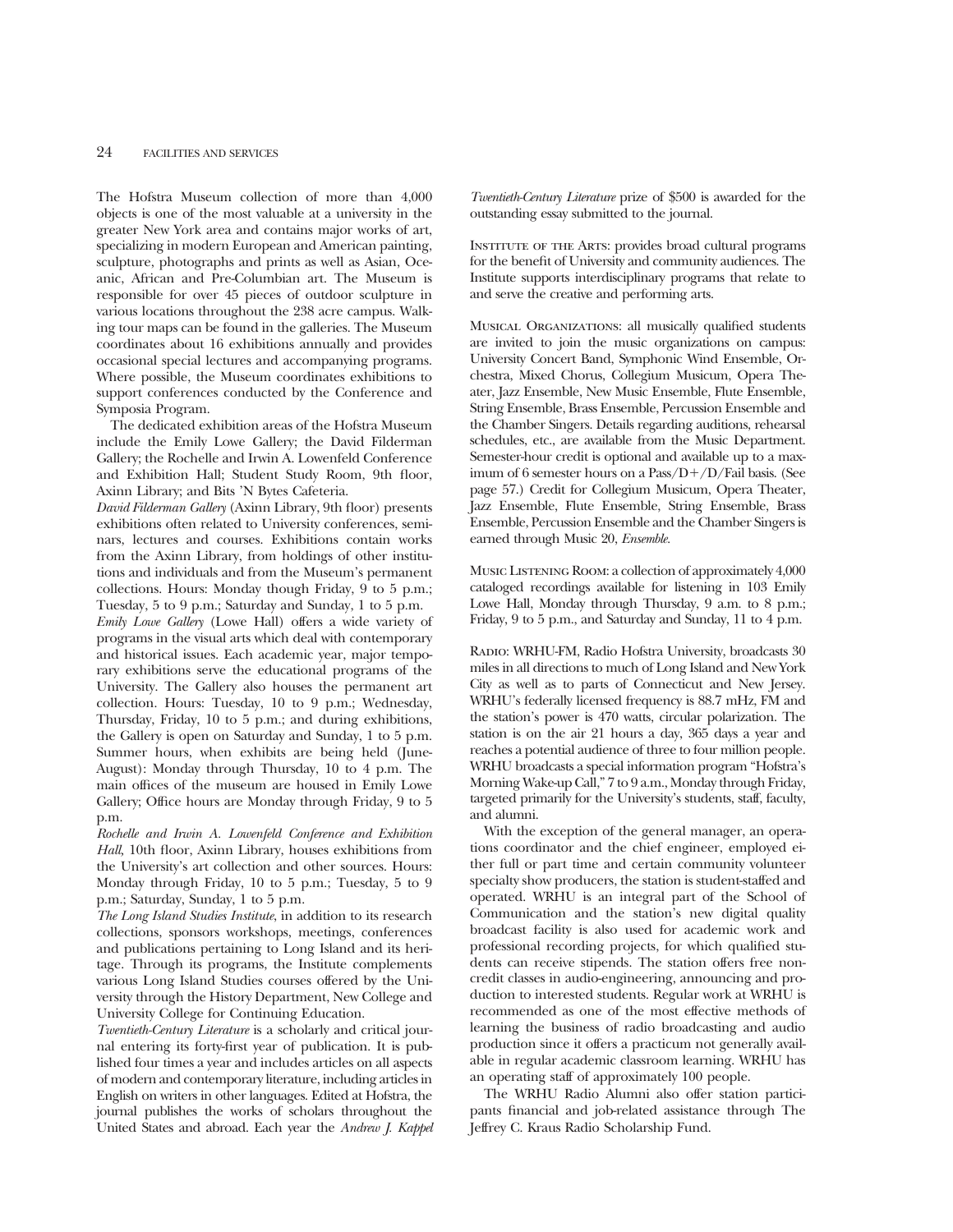# Tuition and Fees

Tuition and other fees are payable as specified below. Checks and money orders should be drawn to the order of Hofstra University for the exact amount of the tuition and fee payment. The privileges of the University are not available to the student until completion of registration and the payment of all fees, tuition and penalties due at that time. Hofstra's policy does not permit a student to register for a subsequent semester if the student is in arrears for a prior semester. For remission policy, refer to page 59, ''Withdrawal from the University.''

An estimated cost of books and supplies is listed at the end of this section.

*Hofstra University reserves the right to alter this schedule of charges and other fees without notice.*

Listed below are the rates for the **1997-98** academic year. Current information may be obtained by calling the Office of Student Accounts (516) 463-6828.

| 1. APPLICATION FEE<br>Payable upon application for admis-                                  |        |
|--------------------------------------------------------------------------------------------|--------|
| (nonrefundable)                                                                            | 40.    |
| 2. TUITION DEPOSIT                                                                         |        |
| Undergraduate $\dots\dots\dots\dots\dots\dots$ \$<br>See Procedure for Admission, page 50. | 250.   |
| Doctoral. $\ldots$ .                                                                       | 250.   |
| See Procedure for Admission                                                                |        |
| Governing Doctoral Programs,<br>page 73.                                                   |        |
| 3. UNIVERSITY FEE, per semester                                                            |        |
| Students registering for 12 or more                                                        |        |
|                                                                                            | 275.   |
| Students registering for more than                                                         |        |
| 6 and fewer than 12 credit hours $\dots$ .<br>Students registering for 6 or fewer          | 143.   |
|                                                                                            | 72.    |
| Maintaining Matriculation                                                                  | 72.    |
| See Final Semester Registration, Off-<br>Campus Study, page 62.                            |        |
| 4. HEALTH CENTER FEE, per semester                                                         |        |
| Students registering for 12 or more                                                        |        |
|                                                                                            | 46.    |
| Students registering for less than                                                         |        |
| $12$ credit hours \$                                                                       | 29.    |
| 5. TUITION, per semester, payable at<br>registration                                       |        |
| Full time (12-17 credit hours):                                                            |        |
| For undergraduate and 100-level                                                            |        |
|                                                                                            |        |
| Part time: per credit hour for                                                             |        |
| undergraduate and 100-level                                                                |        |
| For 200 and above level courses,                                                           | 420.   |
| per credit hour                                                                            | 442.   |
| New College                                                                                | 6,770. |
|                                                                                            |        |

| School for University Studies:                                                                 |                        |
|------------------------------------------------------------------------------------------------|------------------------|
| Freshman Division, first semester<br>second semester                                           | \$<br>8,005.<br>6,770. |
| Program for Academic Learning                                                                  |                        |
| Skills (PALS), first semester                                                                  | 10,440.                |
| second semester                                                                                | 9,170.                 |
| 6. CREDIT BY EXAMINATION*per $\frac{1}{2}$ credit \$                                           | 85.                    |
|                                                                                                | 135.                   |
|                                                                                                | 230.                   |
|                                                                                                | 330.                   |
| Each additional credit                                                                         | 95.                    |
| 7. PRIOR LEARNING*                                                                             |                        |
| Up to 3 credits per assessment in one                                                          | 330.                   |
| For each additional credit in the same                                                         |                        |
| assessment in the same department                                                              | 95.                    |
| 8. AUDITING FEE                                                                                |                        |
| See page 46.                                                                                   |                        |
| 9. SENIOR CITIZENS receive a 50 percent                                                        |                        |
| tuition discount. See page 46.                                                                 |                        |
| 10. ACTIVITY FEE, per semester, payable                                                        |                        |
| at registration                                                                                |                        |
| For full-time day undergraduate stu-                                                           |                        |
| dents (12 or more credit hours) $\dots$ \$                                                     | 56.                    |
| For graduate students, part-time<br>day undergraduate students (1 to                           |                        |
| 11 credit hours), and all                                                                      |                        |
| evening undergraduate students                                                                 | 10.                    |
| 11. LATE REGISTRATION FEE  \$                                                                  | 250.                   |
| For students who fail to register within the                                                   |                        |
| first three weeks of a regular semester or                                                     |                        |
| after the first week of the January or a                                                       |                        |
| summer session or a mini-course or after two                                                   |                        |
| weeks for a 10-11 week trimester, but attend<br>classes with the intention of registering late |                        |
| in the term. Permission of the Office of                                                       |                        |
| Financial and Academic Records is required.                                                    |                        |
| 12. LATE FILING FEE FOR APPLICATION                                                            |                        |
| FOR GRADUATION. $\dots \dots \dots \dots \dots \dots$                                          | 25.                    |
| Filing after October 1 for December                                                            |                        |
| graduates; March 1 for May gradu-                                                              |                        |
| ates; June 15 for Summer Session I, and<br>July 15 for Summer Session II for August            |                        |
| graduates.                                                                                     |                        |
| 13. PROGRAM CHANGE FEE  \$                                                                     | 25.                    |
| After the first week of the regular                                                            |                        |
| semester or after the first three days of                                                      |                        |
| a summer session. See                                                                          |                        |
| page 59.                                                                                       |                        |

<sup>\*</sup>Fees for Credit by Examination and Prior Learning are nonrefundable.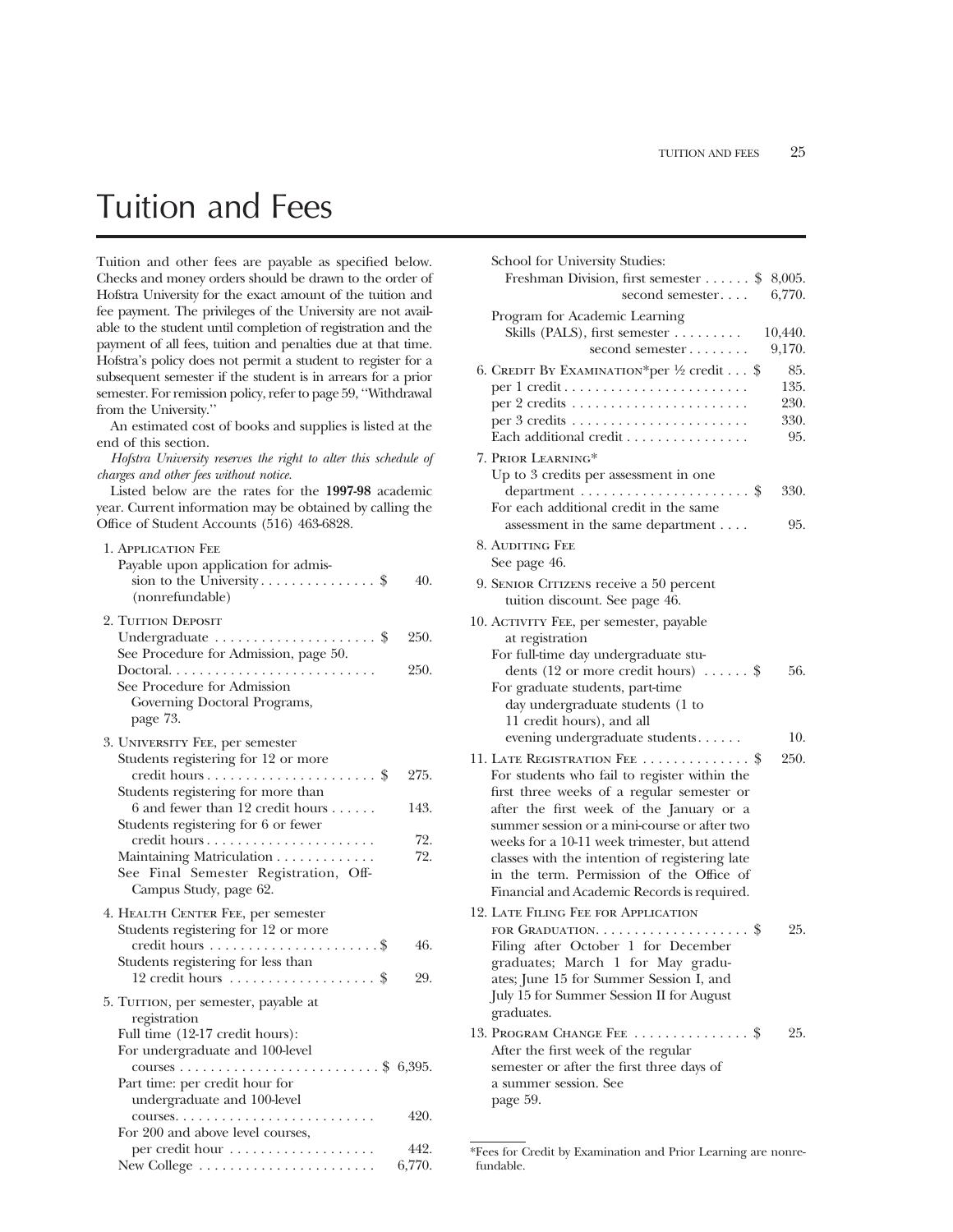# 26 TUITION AND FEES

| 14. PRIVATE INSTRUCTION FEE                                       |                  |
|-------------------------------------------------------------------|------------------|
| Courses $P$ 1-22\$                                                | 400.             |
| $101C-122C$                                                       | 200.             |
| $101D-120D, 122D$                                                 | 200.             |
| 15. BINDING FEE FOR INDIVIDUAL                                    |                  |
| MASTER'S ESSAY (two copies retained by                            |                  |
| the University). $\dots \dots \dots \dots \dots \dots$<br>\$      | 23.*             |
| *Number of required copies may vary; stu-                         |                  |
| dents should consult their major depart-                          |                  |
| ment or dean's office.                                            |                  |
| NOTE: if the student requests additional                          |                  |
| copies bound, the cost is \$11.50 per copy.                       |                  |
| (Students must supply all copies to be                            |                  |
| bound.) For time of payment, see page 73.                         |                  |
| <b>16. DIPLOMA OR CERTIFICATE</b>                                 |                  |
|                                                                   | 30.              |
| Once a student has graduated from                                 |                  |
| Hofstra, a replacement diploma or cer-                            |                  |
| tificate with a name other than the name                          |                  |
| shown on the original diploma or cer-                             |                  |
| tificate will be ordered upon request if                          |                  |
| the student can provide proper documen-                           |                  |
| tation that he/she was legally entitled to                        |                  |
| use the proposed name change on or                                |                  |
| before the date of graduation.                                    |                  |
| 17. RESIDENCE HALL FEES: per person,                              |                  |
| per semester                                                      |                  |
| Towers:                                                           |                  |
| Triple Occupancy  \$                                              | 1,930.           |
| Double Occupancy                                                  | 2,170.<br>2,640. |
| Single Occupancy<br>Super Single Occupancy.                       | 3,370.           |
|                                                                   | 2,605.           |
| Single Occupancy                                                  | 2,665.           |
| Double Occupancy.                                                 | 2,215.           |
| Super Single Occupancy                                            | 3,455.           |
| Twin Oaks (2,3,4,5-person apartments)                             |                  |
| 7 Manor Avenue                                                    | 2,385.           |
| 21 Manor Avenue                                                   | 2,385.           |
|                                                                   |                  |
| Board, mandatory for residence<br>students for freshman year, per |                  |
| semester:                                                         |                  |
| Full cash bank (not available to fresh-                           |                  |
| men at this time)                                                 | 495.             |
| Full cash bank (not available to fresh-                           |                  |
|                                                                   | 985.             |
| Full cash bank (not available to fresh-                           |                  |
|                                                                   | 1,050.           |
| Full cash bank                                                    | 1,195.           |

|                                                                                                                                                                                                                                                                                                                                                                                                                                                                                 | 1,350. |  |
|---------------------------------------------------------------------------------------------------------------------------------------------------------------------------------------------------------------------------------------------------------------------------------------------------------------------------------------------------------------------------------------------------------------------------------------------------------------------------------|--------|--|
|                                                                                                                                                                                                                                                                                                                                                                                                                                                                                 | 53.    |  |
| Organization of Resident Students                                                                                                                                                                                                                                                                                                                                                                                                                                               |        |  |
| Activity Fee, per semester                                                                                                                                                                                                                                                                                                                                                                                                                                                      | 5.     |  |
| Breakage Deposit<br>(Payable each academic year and<br>refundable at the end of each<br>academic year, less breakage<br>charge and arrears, if any.)                                                                                                                                                                                                                                                                                                                            | 100.   |  |
| Consult the Residential Life Office for de-<br>tailed information on all residence fees.<br>$(516)$ 463-6929.                                                                                                                                                                                                                                                                                                                                                                   |        |  |
| 18. Transcript Fee<br>Official Transcripts, no charge<br>Upon written application to the Office of<br>Financial and Academic Records and the<br>payment of the above fee for each student<br>copy ordered, the University will furnish<br>transcripts of each student's scholastic<br>record. (A student in good standing may<br>receive a transcript required by the armed<br>forces without charge.) No transcript may be<br>issued for a student who is in arrears. Official | 3.     |  |
| transcripts are not given to students or<br>mailed to private addresses, but are mailed<br>directly to institutions or persons consider-<br>ing the applicant for admission or for em-<br>ployment.<br>NOTE: during peak periods, particularly at<br>the end of each semester and each summer<br>session, there may be a two-week delay. Tran-<br>scripts are processed in the order in which<br>applications are received at the Office of<br>Financial and Academic Records.  |        |  |
| 19. COURSE DESCRIPTION FEE, copy per page \$<br>Requests for course descriptions are pro-<br>cessed through the Office of Financial and<br>Academic Records upon written request and<br>payment of the appropriate fee amount.                                                                                                                                                                                                                                                  | 2.     |  |
| 20. FEE FOR UNCOLLECTED CHECK<br>RETURNED BY BANK<br>One percent of amount of check re-<br>turned, minimum fee \$10.                                                                                                                                                                                                                                                                                                                                                            |        |  |
| <b>21. BOOKS AND SUPPLIES</b><br>Estimated expenses for books and supplies<br>required for a full load of courses per semes-<br>ter are approximately \$500.                                                                                                                                                                                                                                                                                                                    |        |  |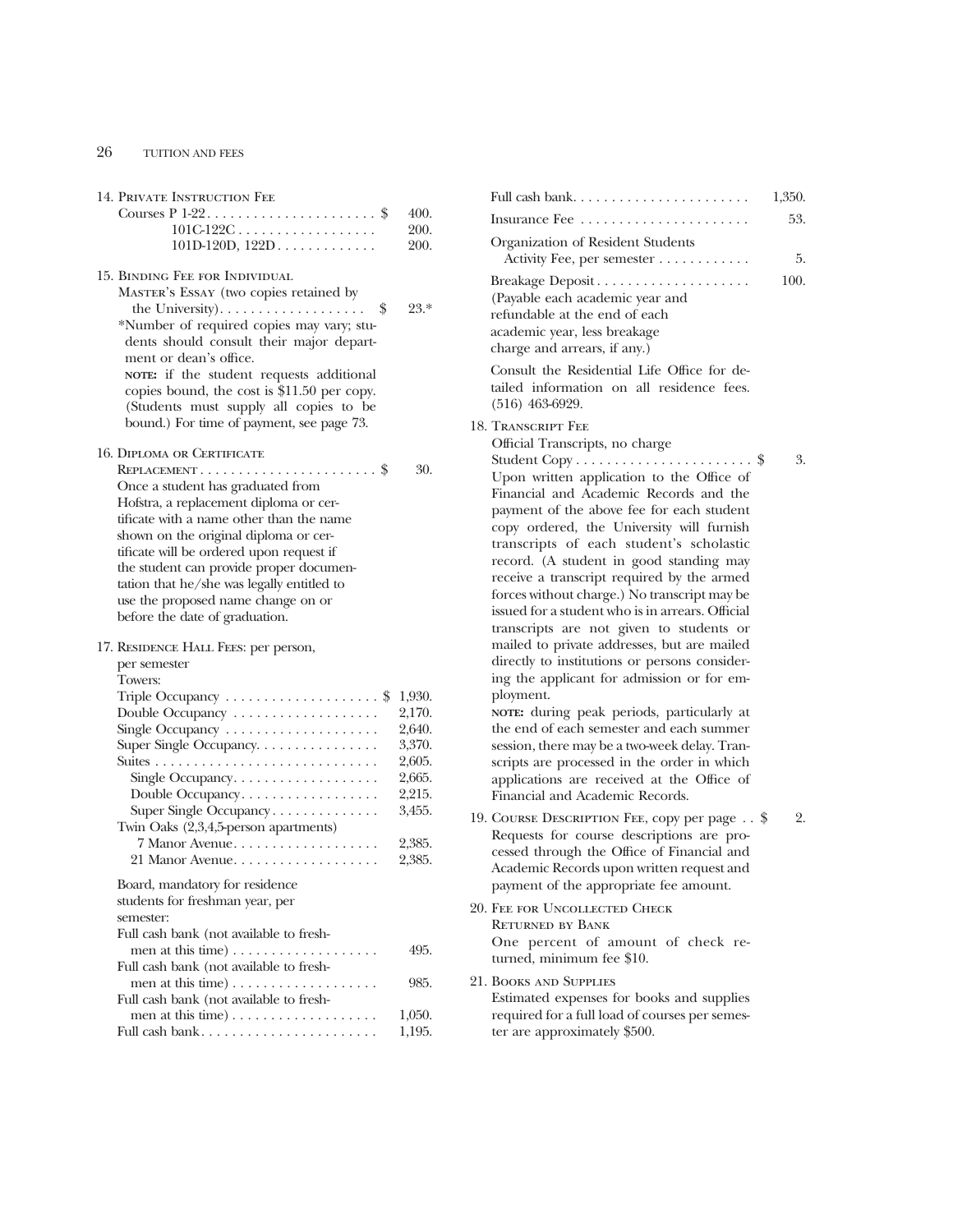# Financial Aid, Honors and Awards

Office: 202 Memorial Hall Telephone: (516) 463-6680

Hofstra makes financial aid available to many students in the form of scholarships, grants, loans and jobs. Like other universities which subscribe to the policies of the Federal Student Aid Programs, we believe that eligibility for scholarship aid should depend on the student's achievement and promise, but that the amount of such aid should depend on the relative financial need of the student and his or her family.

Prospective new full-time freshmen and full-time undergraduate students in good standing are eligible to apply for awards ranging in value up to full tuition. These one-year renewable awards are granted on the basis of academic quality, personal merit, need and, in some cases, proficiency in a specialized area.

Students have the responsibility to plan ahead, anticipate all costs, budget all resources, and request aid for the entire academic period. Anticipated costs include not only tuition and fees but a reasonable cost estimate for books and supplies, transportation, room and board where applicable, and personal expenses. Budgeted resources should include assistance from parents, student savings, summer earnings, term-time earnings, Federal and State aid, and scholarships from community civic organizations.

The Scholarship and Student Aid Committee will determine the amount and combinations of aid for which the student is eligible after applying all ''outside'' awards. The University reserves the right to modify the amount of the award at any time on the basis of outside awards.

### APPLICATION AND REAPPLICATION PROCEDURES

#### Freshmen

Applicants for financial aid should refer to the instructions in the Admissions Application and/or Financial Aid Brochure that relate to financial aid. All aid applicants must complete The Free Application for Federal Student Aid. On the Free Federal Form, federal methodology will determine eligibility for the Federal Pell Grant, Federal SEOG, Federal Perkins Loan, Federal Work Study, and the Federal Family Education Loan programs.

New York State residents should also complete a TAP application in order to be considered for the New York State Tuition Assistance Program (TAP) grants.

Requests for financial assistance will not influence a candidate's consideration for admission in any way. Financial aid decisions will be made after the student has been accepted, and the student will be informed by mail. Please note that March 1 is the priority deadline for freshmen awards.

#### Transfer Students

All transfer students must complete The Free Application for Federal Student Aid (FAFSA). Academic achievement and financial need will be considered. Completed applications must be in the Office of Financial and Academic Records by May 1 for the fall semester and December 15 for the spring semester. Federal regulations also require all transfer students to submit a financial aid transcript from each college previously attended, even if no aid was received.

#### Graduate and Professional Students

Graduate and professional students must complete The Free Application for Federal Student Aid (FAFSA). Applications are available at the Office of Financial and Academic Records. Federal regulations also require all graduate students to submit a financial aid transcript from each college previously attended, even if no aid was received.

#### CONTINUING STUDENTS

Recipients of financial aid must reapply each year. To receive consideration for renewal of financial aid, fulltime students must successfully complete at least 24 semester hours each academic year with a minimum of 18 hours in which a letter grade is assigned until senior standing (88 hours) has been attained.

The necessary grade-point average for renewal of a scholarship is listed in the description of that scholarship. The University reserves the right to change renewal criteria. Eligible entering freshmen may renew their scholarships for a maximum of six semesters; eligible sophomore transfers may renew for a maximum of four semesters; junior transfers for a maximum of two semesters.

- a. A complete application for renewal of undergraduate and graduate financial aid consists of the Free Application for Federal Student Aid (FAFSA) to be completed by the parents and students. Upon request, a signed copy of the parents and/or student's Federal Income Tax return may be required.
- b. Renewal applications will be mailed by the U.S. Department of Education to continuing students who filed the FAFSA for the previous academic year before September 1. All other students can pick up a FAFSA after January 1 at the Student Administrative Complex. The University reserves the right to deny FAFSAs not completed in accordance with federal deadlines.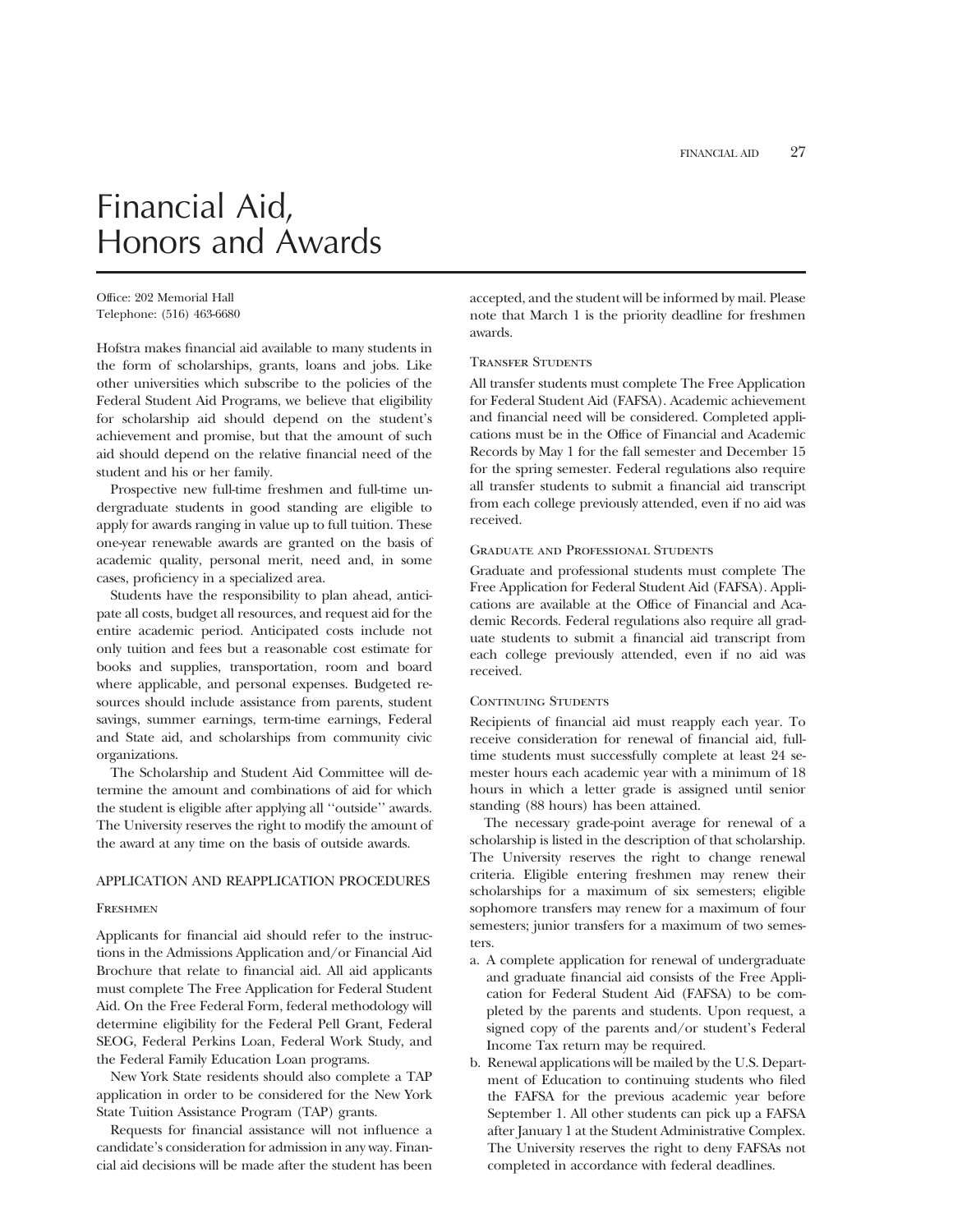# 28 FINANCIAL AID

c. Students who are residents of New York State can also apply for the New York State Tuition Assistance Program (TAP) by completing a TAP application and mailing it to Albany, New York. Students must complete a FAFSA and list Hofstra University (Code 002732) in order to receive a TAP application. The University will mail TAP applications to continuing students who are residents of New York State when the State makes them available to the University.

# Undergraduate Scholarships

## FULL-TIME STUDENTS

Academic Scholarships and Activity Grants are applied toward tuition only and do not apply to such costs as University fees, living expenses, tutorials, credit by examination or specified off-campus programs.

These scholarships are awarded annually to cover eight semesters for entering freshmen, six semesters for sophomore transfers, four semesters for junior transfers and two semesters for senior transfers and may not be applied to summer session attendance except as specifically authorized by the Scholarship and Student Aid Committee.

Generally, a student is eligible for only one scholarship awarded by Hofstra University.

#### **DISTINGUISHED ACADEMIC SCHOLAR PROGRAM**

A limited number of full-tuition scholarships are available to students with outstanding academic achievement, regardless of financial need. All applicants with superior high school records and standardized test scores are considered. The admissions application deadline for consideration of this scholarship is February 15. Students not selected for one of Hofstra's full-tuition scholarships may still qualify for one of the awards listed below.

#### **PHI BETA KAPPA SCHOLARSHIP**

Phi Beta Kappa Scholarships are awarded to incoming freshmen who are ranked number one in their high school class.

These scholarships may be renewed by the scholars who meet the renewal criteria listed at the end of this section.

#### **MEMORIAL HONORS SCHOLARSHIPS**

Memorial Scholarships were established to honor the thirty-eight former Hofstra University students who died in military service during World War II. The scholarships are awarded to entering freshmen who are in the top 30 percent of their graduating class and who have attained a score of 1380 or above on the Scholastic Aptitude Test (ACT equivalent of 31).

These scholarships may be renewed by recipients who meet the renewal criteria listed at the end of this section.

#### **PRESIDENTIAL SCHOLARSHIPS**

Presidential Scholarships are awarded to entering freshmen who are in the top 20 percent of their graduating class and who have attained a score of 1270 or above on the Scholastic Aptitude test (ACT equivalent of 27).

These scholarships may be renewed by recipients who meet the renewal criteria listed at the end of this section.

#### **HOFSTRA RECOGNITION SCHOLARSHIPS**

Hofstra Recognition Scholarships are awarded to entering freshmen who are in the top 10 percent of their graduating class and who have attained a score of 1070-1269 on the Scholastic Aptitude Test (ACT equivalent of 23).

These scholarships may be renewed by recipients who meet the renewal criteria listed at the end of this section.

# **UPPERCLASS SCHOLARSHIPS**

Upperclass Scholarships are awarded to enrolled students on the basis of superior academic records and financial need.

These scholarships may be renewed by recipients who meet the renewal criteria listed at the end of this section.

#### **ASSISTANCE GRANTS**

Assistance Grants are awarded to entering students and are an example of Hofstra University's commitment toward meeting a student's financial need. A student must demonstrate financial need and academic preparation to be considered for this grant. Some examples of students who have received these grants in the past are: students who do not meet the criteria for one of the University's guaranteed scholarships, out-of-state students who cannot use their home state grant money in New York State, and students whose families have recently suffered financial setback.

The grants may be renewed by recipients who meet the renewal criteria listed at the end of this section.

#### **CONCERNED FACULTY GRANTS**

Concerned Faculty Grants are awarded to financially disadvantaged students who are academically qualified for admission to Hofstra. They may be renewed provided the student meets the renewal criteria listed at the end of this section.

#### **ACTIVITY GRANTS**

Activity Grants are awarded in recognition of demonstrated ability in art, athletics, drama, music, or dance.

A condition of each grant requires that a recipient actively participate in an established program in his/her specialization at Hofstra. Each applicant should write or call the appropriate department chairperson *before* January 15 to review program standards and any requirements for an interview or audition.

These grants may be awarded or renewed upon the recommendation of the department provided that the student meets the renewal criteria listed at the end of this section.

#### **THE MIDDLE INCOME GRANT**

Recognizing the growing difficulty of middle income families in financing quality higher education for their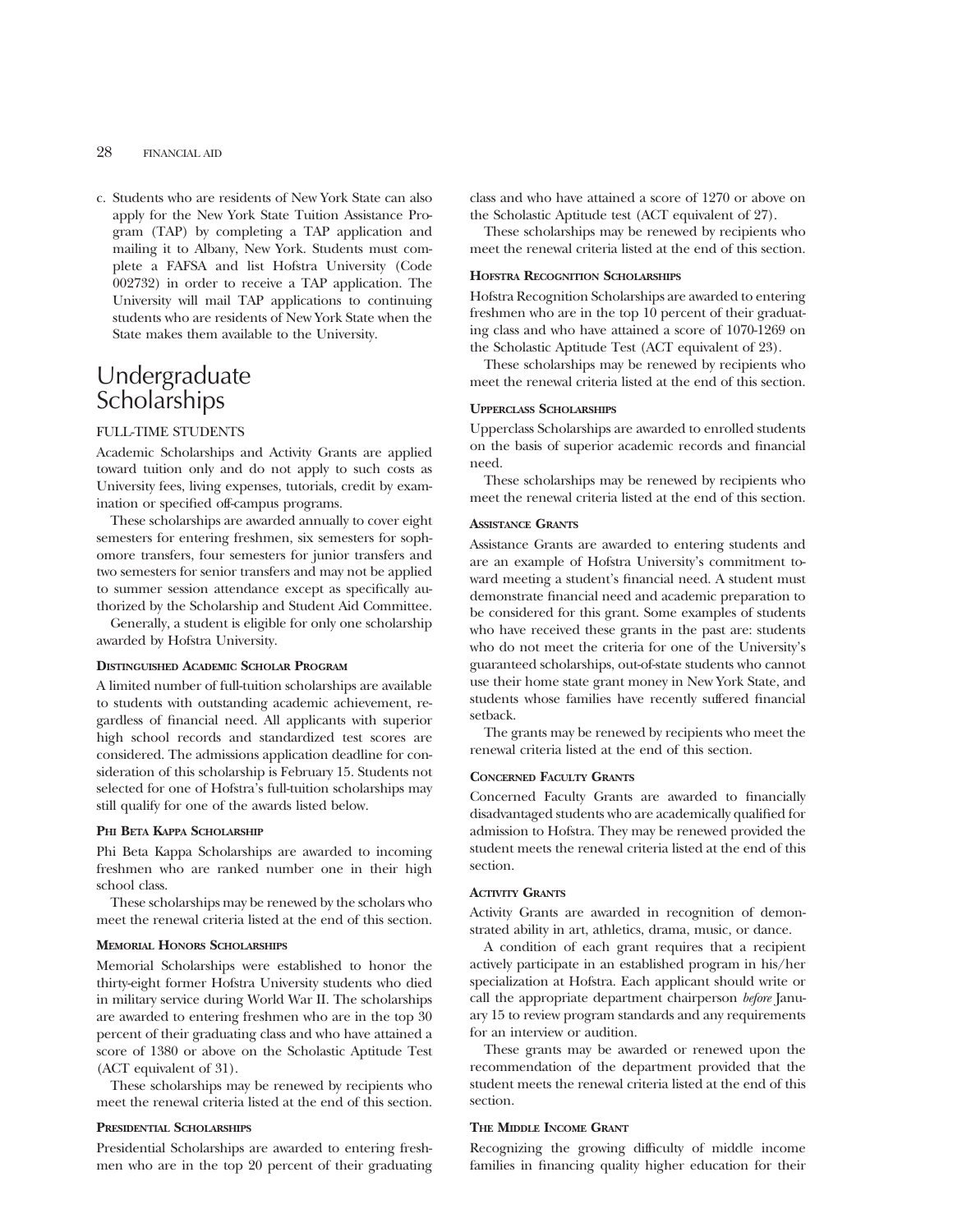children, Hofstra University has established a Middle Income Grant. The grant, which is applicable to accepted new freshmen within the middle income bracket, offers a grant ranging from \$500 to \$1,000 each regular academic year, independent of other Hofstra University financial aid, providing adjusted gross (see Federal Income Tax Return) income remains within the middle income range and the student continues on a full-time basis. The middle income bracket is defined as an Adjusted Gross Income of \$18,000 to \$35,000. Renewal criteria is listed at the end of this section.

#### **ACADEMIC HONORS TRANSFER SCHOLARSHIPS**

Academic Honors Transfer Scholarships may be awarded to incoming transfer students who have completed 24 credits at previous accredited institution(s).

These scholarships may be renewed by recipients who meet the renewal criteria listed below.

#### **TRANSFER ASSISTANCE GRANTS**

Transfer Assistance Grants may be awarded to incoming transfer students who have completed 24 credits at previous accredited institution(s) and have a 3.0 cumulative grade-point average and demonstrate financial need. These awards may be renewed by recipients who meet the renewal criteria listed at the end of this section.

## PART-TIME STUDENTS

**ACADEMIC HONORS TRANSFER SCHOLARSHIPS** may be awarded to incoming part-time students who have completed 24 credits at previous accredited institution(s). These scholarships may be renewed by recipients who meet the appropriate renewal criteria. Students must take a minimum of six credits each semester.

**TRANSFER ASSISTANCE GRANTS** may be awarded to incoming part-time transfer students who have completed 24 credits at previous accredited institution(s). These awards are based upon grade-point average and financial need.

Students must take a minimum of six credits each semester.

#### RENEWAL CRITERIA

- 1. Academic Scholarships may be renewed if the recipient maintains the following minimum academic averages: 3.0 cumulative grade-point average at the end of the freshman year, 3.1 at the end of the sophomore year, 3.2 at the end of the junior year. The grade-point average for renewal is based on grades earned only at Hofstra University.
- 2. Assistance Grants and Middle Income Grants may be renewed if the student maintains a 2.0 cumulative grade-point average.
- 3. Activity Grants may be renewed if the student maintains a 2.0 cumulative grade-point average. Students whose Activity Grants are not renewed because their cumulative grade-point average drops below 2.0 may

appeal to the Academic Records Committee through their department chair or the Assistant Athletic Director of Academic Enhancement and Advisement.

After the student speaks with the appropriate administrative representative, the Academic Records Committee will review the appeal. The Committee will consider a report of the interview, the student's total academic record, and a letter stating reasons the student believes the appeal merits renewal of the grant. (See University Probation Standards, page 58.)

- 4. Recipients must successfully complete 24 semester hours each academic year at Hofstra with a minimum of 18 hours of letter grades other than P.
- 5. Scholarships and grants are awarded to students with junior standing for a maximum of two years, to students with sophomore standing for a maximum of three years and to students with freshman standing for a maximum of four years.
- 6. With the exception of Activity Grants (see #3 above), students whose scholarships and grants are not renewed because their cumulative grade point average falls below the minimum required, may appeal in writing to the Director of Financial Aid through the chairperson of their major department (students who have not declared a major appeal through the Office of Academic Advisement). In general, reinstatement of aid would be based on documented extraordinary circumstances. (See University Probation Standards, page 58.)

# Graduate Students

Fellowships and scholarships are awarded to qualified full-time and part-time graduate students based on academic excellence and demonstrated need. Contact specific graduate department for scholarship consideration.

SENIOR CITIZENS TUITION DISCOUNT, see page 46.

# Grants and Loans

## **FEDERAL PROGRAMS**

Eligibility for these programs is determined by completing the Free Application for Federal Student Aid (FAFSA).

**Federal PELL Grants** ranging from \$400 to \$2,700 a year are awarded to undergraduate students demonstrating need. The amount of the grant is based on income and assets (home is not used as an asset), and size of family.

**FEDERAL SUPPLEMENTAL EDUCATIONAL OPPORTUNITY GRANTS** are intended for students with great financial need who are Pell Grant recipients and have been accepted for admission or who are already enrolled and are in good standing. They are awarded through the Office of Financial and Academic Records from funds provided by the Federal Government and are subject to change based on availability.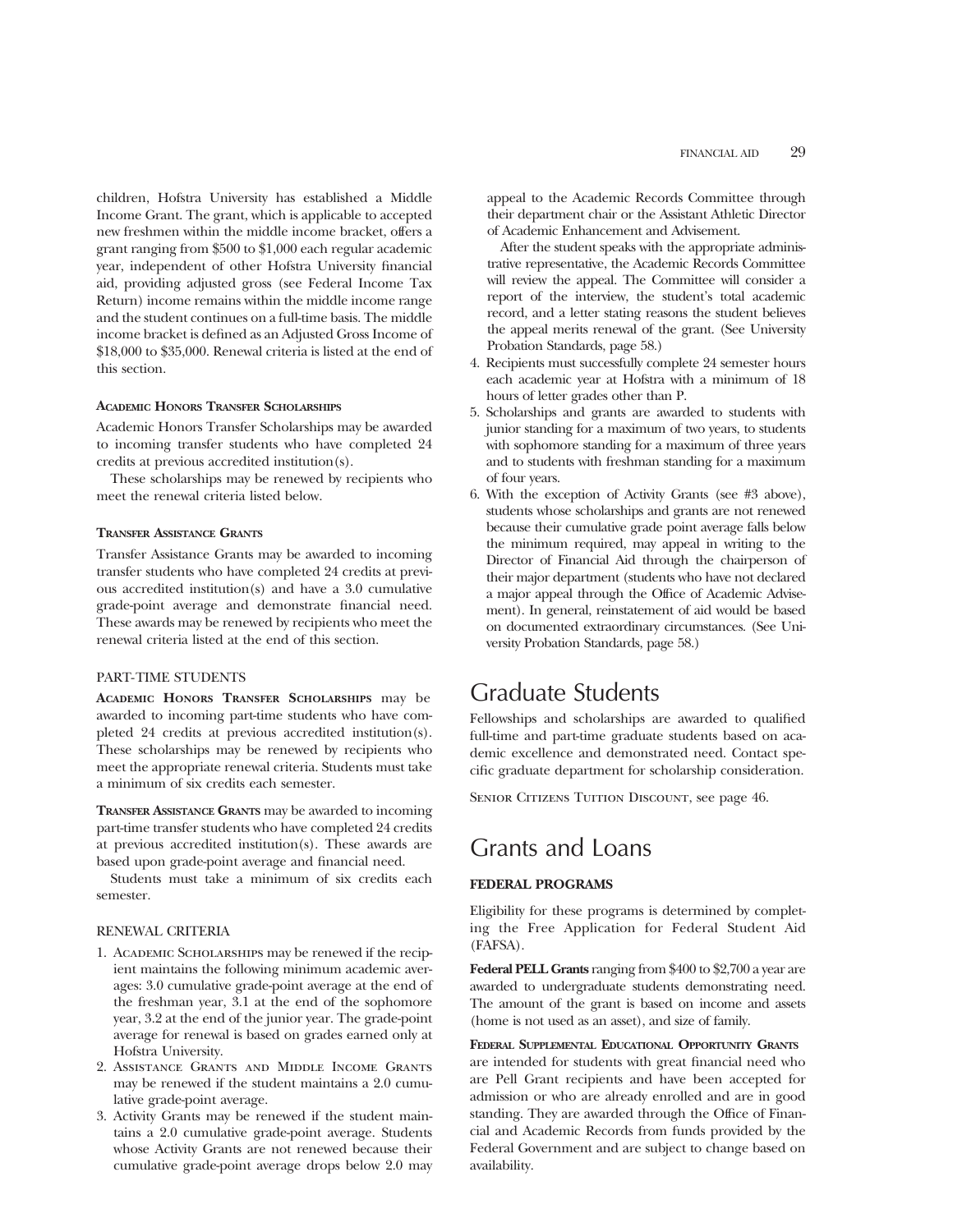30 FINANCIAL AID

**FEDERAL PERKINS LOAN PROGRAM** (formerly National Direct Student Loan): a student studying full time may borrow a maximum of \$3,000 per year or no more than \$15,000 for four years. No repayments are made while the student is still in school. Repayment begins six or nine (if borrower received first Federal Perkins Loan after July 1, 1987) months after graduation or termination of school attendance. During the repayment period, the student is charged five percent interest on the unpaid balance of the loan principal. Payments may be deferred or cancelled under circumstances described in the Promissory Note. Borrowers may take as long as 10 years to repay. Funds for these loans are provided to the University by the Federal Government. The number of loans available is limited by the amount of money allocated by the government and students' willingness to meet their repayment obligations.

To provide loans to the greatest number of students, Hofstra has set a maximum of \$1,500 per year, per loan.

**FEDERAL WORK STUDY:** various jobs are available for students who demonstrate financial need. Funds for these jobs are allocated to the University by the Federal Government.

Jobs are available during the regular academic year and for the summer. Entering students can apply for oncampus jobs for the summer **prior** to their initial year at Hofstra.

Federal Work Study positions can provide valuable experience relative to a chosen career or assistance in determining a career. For example: accounting majors can work for county comptroller or finance departments; premedical students, for hospitals; prelaw students, for consumer affairs or legally related nonprofit agencies; education students, for schools or day-care centers and communications majors can work in educational TV and municipal cultural affairs agencies.

If Federal Work Study is listed as a form of financial aid on your award notification, you may report to the Office of Student Employment, 260 Student Center.

#### Federal Progress Standards

Students must maintain satisfactory academic progress for renewal of funds under the Federal Work Study, Federal Perkins Loan Program, Federal Supplemental Educational Opportunity Grant, Federal Pell Grant or Federal Stafford Loan.

Students not meeting these guidelines will not be renewed for additional assistance. The appeal process is handled by the Academic Records Committee.

The following charts are used by the University to determine eligibility.

UNDERGRADUATE: FULL-TIME

| At The End of This<br>Academic Year               |  |  |  | 1st 2nd 3rd 4th 5th 6th 7th 8th                     |  |
|---------------------------------------------------|--|--|--|-----------------------------------------------------|--|
| Student Must Have<br>Accrued This Many<br>Credits |  |  |  | $33 \mid 51 \mid 69 \mid 87 \mid 105 \mid 124 \mid$ |  |

#### UNDERGRADUATE: PART-TIME

| At The End of This<br>Academic Year                      |   |  |    |                 |     |            |  |    | 1st  2nd  3rd   4th   5th   6th   7th   8th   9th   10th   11th   12th |     |
|----------------------------------------------------------|---|--|----|-----------------|-----|------------|--|----|------------------------------------------------------------------------|-----|
| Student Must Have<br>Accrued This Many<br><b>Credits</b> | h |  | 30 | $\frac{139}{ }$ | 151 | $63$ 75 87 |  | 99 |                                                                        | 124 |

In addition, students must achieve a specified grade-point average at the end of each academic year.

Undergraduate requirements are:

H<sub>o</sub>

| urs Attempted | <b>Cumulative Grade-Point Average</b> |
|---------------|---------------------------------------|
| less than 25  | 1.5                                   |
| 25-57         | 1.7                                   |
| 58-87         | 1.9                                   |
| $88+$         | 2.0                                   |

| <b>MASTERS: FULL AND PART-TIME</b>                |   |                     |                           |  |  |  |  |
|---------------------------------------------------|---|---------------------|---------------------------|--|--|--|--|
| At The End of This<br>Academic Year               |   | 1st 2nd 3rd 4th 5th |                           |  |  |  |  |
| Student Must Have<br>Accrued This Many<br>Credits | 6 |                     | $15 \mid 24 \mid 33 \mid$ |  |  |  |  |

NOTE: if a student has not accumulated the appropriate number of credits at the end of year 5, the University very often will extend this limit. If this extension is granted, the student would be allowed to continue studying and to continue participating in Title IV Programs.

DOCTORAL: FULL AND PART-TIME

| At The End of This<br>Academic Year                      |  |  |    |    | 1st   2nd   3rd   4th   5th   6th   7th   8th   9th   10th |    |  |
|----------------------------------------------------------|--|--|----|----|------------------------------------------------------------|----|--|
| Student Must Have<br>Accrued This Many<br><b>Credits</b> |  |  | 39 | 51 | 63                                                         | 87 |  |

All Masters' level students must maintain a 2.9 cumulative grade-point average while doctoral level students must maintain a 2.5 cumulative grade-point average to receive federal funds.

**MILITARY SCIENCE** awards in the amount of \$16,000 plus \$150 cash per month spending money, plus \$225 per semester for books are available to qualified students. Students must participate in ROTC programs leading to a commission in the United States Army. For further information write or call Hofstra University Army ROTC, Hempstead, New York 11549, (516) 463-5648.

**UNITED STATES BUREAU OF INDIAN AFFAIRS AID TO NATIVE AMERICANS AWARDS** are available to undergraduate students, and based on available funds to graduate students, who are at least one-fourth American Indian, Eskimo, or Aleut and are enrolled members of a tribe, band, or group recognized by the Bureau of Indian Affairs. For further information contact the Bureau of Indian Affairs Office, Federal Building, Room 523, 100 South Clinton Street, Syracuse, N.Y. 13260.

# **STATE GRANTS**

**New York State Tuition Assistance Program:** these grants are awarded by the State of New York to state residents who are in full-time attendance at colleges or universities in the State of New York. Application and renewal are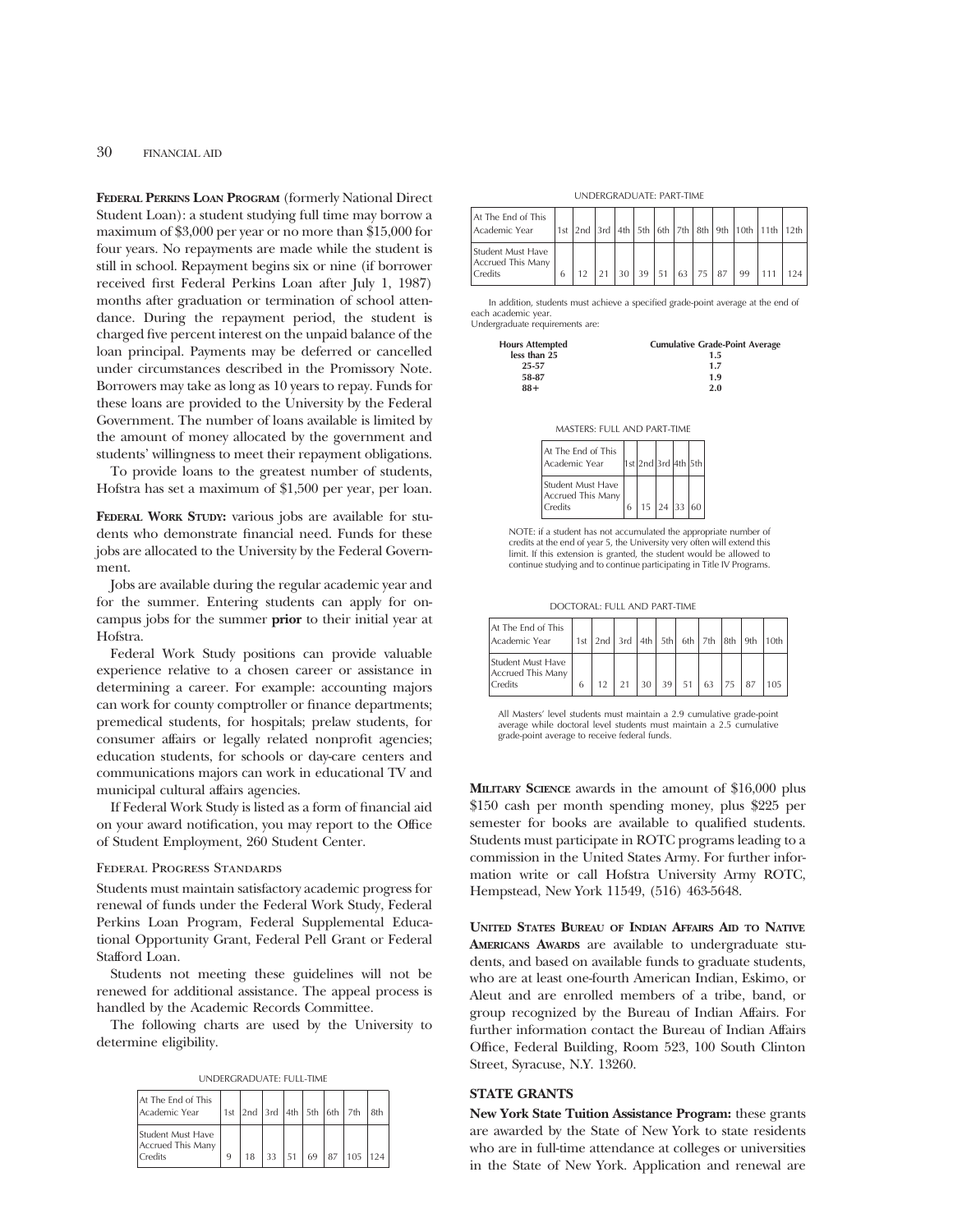made by completing a TAP Application and a Free Application for Federal Student Aid. Students must file a FAFSA and list Hofstra University (Code 002732) to receive a TAP application.

Students must maintain satisfactory academic progress and program pursuit for renewal of their TAP Award.

Satisfactory academic progress is measured by accrual of a specified number of credits each semester and achievement of a certain grade-point average. The following charts are used by the University to determine satisfactory academic progress.

|  |  | FOR BACCALAUREATE DEGREES |  |
|--|--|---------------------------|--|
|--|--|---------------------------|--|

| Before Being Certified For<br>This Payment                 | 1st      | 2nd             | 3rd | 4th | 5th | 6th | 7th | 8th | 9th | 10th |
|------------------------------------------------------------|----------|-----------------|-----|-----|-----|-----|-----|-----|-----|------|
| Student Must Have<br>Accrued At Least This<br>Many Credits | $\Omega$ | 3               | 9   | 18  | 30  | 45  | 60  | 75  | 90  | 105  |
| With At Least This Grade-<br>Point Average                 | $\Omega$ | $.5\phantom{0}$ | .75 | 1.0 | 2.0 | 2.0 | 2.0 | 2.0 | 2.0 | 2.0  |

Noncredit remedial instruction may be counted toward a full-time academic load. The number of credits in this chart refers to work (credit-bearing) completed toward the degree.

| Before Being Certified For<br>This Payment                               | 1st            | 2nd  | 3rd        | 4th | 5th         | 6th | 7th  | 8th  |
|--------------------------------------------------------------------------|----------------|------|------------|-----|-------------|-----|------|------|
| <b>Student Must Have</b><br><b>Accrued At Least This</b><br>Many Credits | $\Omega$       | 6    | 12         |     | 30          | 45  | 60   | 75   |
| With At Least This Grade-<br>Point Average                               | $\overline{0}$ | 2.10 | $2.30$ 2.5 |     | $2.75$ 3.00 |     | 3.00 | 3.00 |

Program pursuit requires the student receive a passing or failing grade in a certain percentage of the fulltime minimum course load of 12 credits. During the first year of study, a student must secure a passing or failing grade in a minimum of 6 credits per semester, (50 percent of the minimum full-time course load); during the second year, 9 credits per semester (75 percent of the full-time course load); and during the third and fourth years, 12 credits per semester (100 percent of the minimum fulltime course load). Grades of W, NCr and permanent INC are not acceptable in meeting the pursuit requirement.

A one-time waiver is available for students who fail these standards due to unforseen circumstances. Examples of unforseen circumstances are severe medical problems or change of major field of study. Further information about the waiver is available from the University Advisement Office.

**STATE AID TO NATIVE AMERICANS:** awards for full- and part-time study are available to members of the native American tribes located on reservations within New York

State. For application forms and further information write to Native American Education Unit, New York State Education Dept., 471 Education Building Annex, Albany, New York 12234.

**REGENTS AWARDS FOR CHILDREN OF DECEASED AND DISABLED VETERANS:** a special application may be obtained from and filed with the New York State Higher Education Services Corporation, Albany, New York 12255. Documentary evidence to establish eligibility is required with the application. Any high school counselor can provide assistance with this.

The applicant must be the child of a veteran who died, or who has a current disability of 50 percent or more, or who had such disability at the time of death as the result of U.S. military service during one of the following periods:

December 7, 1941-December 31, 1946

June 27, 1950-January 31, 1955

October 1, 1961-May 7, 1975

and a legal resident of New York State. Legal residence in New York State on the part of the parent is also required at the time of entry into military service, or, if the parent died as a result of military service, at the time of death.

The amount awarded is \$450 per year, for up to five years, depending on the normal length of the program of study of full-time attendance in an approved postsecondary school in New York State.

**REGENTS AWARDS FOR CHILDREN OF DECEASED POLICE OFFICERS OR FIREFIGHTERS:** the awards provide a \$450 grant per year, for up to five years, to children of police officers or firefighters who served in New York State and died after June 30, 1982 as a result of injuries sustained in the line of duty. A special application may be obtained from and must be filed with the New York State Higher Education Services Corporation, Albany, New York 12255.

The student must be matriculated and enrolled full time in an approved postsecondary educational program in New York State.

**NEW YORK STATE AID FOR PART-TIME STUDY (APTS):** awards up to \$2,000 per year are available for undergraduate students registered for 6 to 11 credits per semester. Applications are available in the Student Administrative Complex, second floor, Memorial Hall.

**OTHER STATE GRANTS:** many states have state scholarship grants that are available for use both in and out-of-state colleges and universities. Consult your local high school guidance counselor for further information.

#### FEDERAL FAMILY EDUCATION LOAN PROGRAM

**FEDERAL STAFFORD LOAN:** There are two kinds of Stafford Loans—subsidized and unsubsidized. If you have need as determined by Federal Needs Analysis, you may receive the subsidized loan where the government pays the interest while you are in college. If not, you can choose to pay the interest while you are in school or to defer the payment until you complete your studies.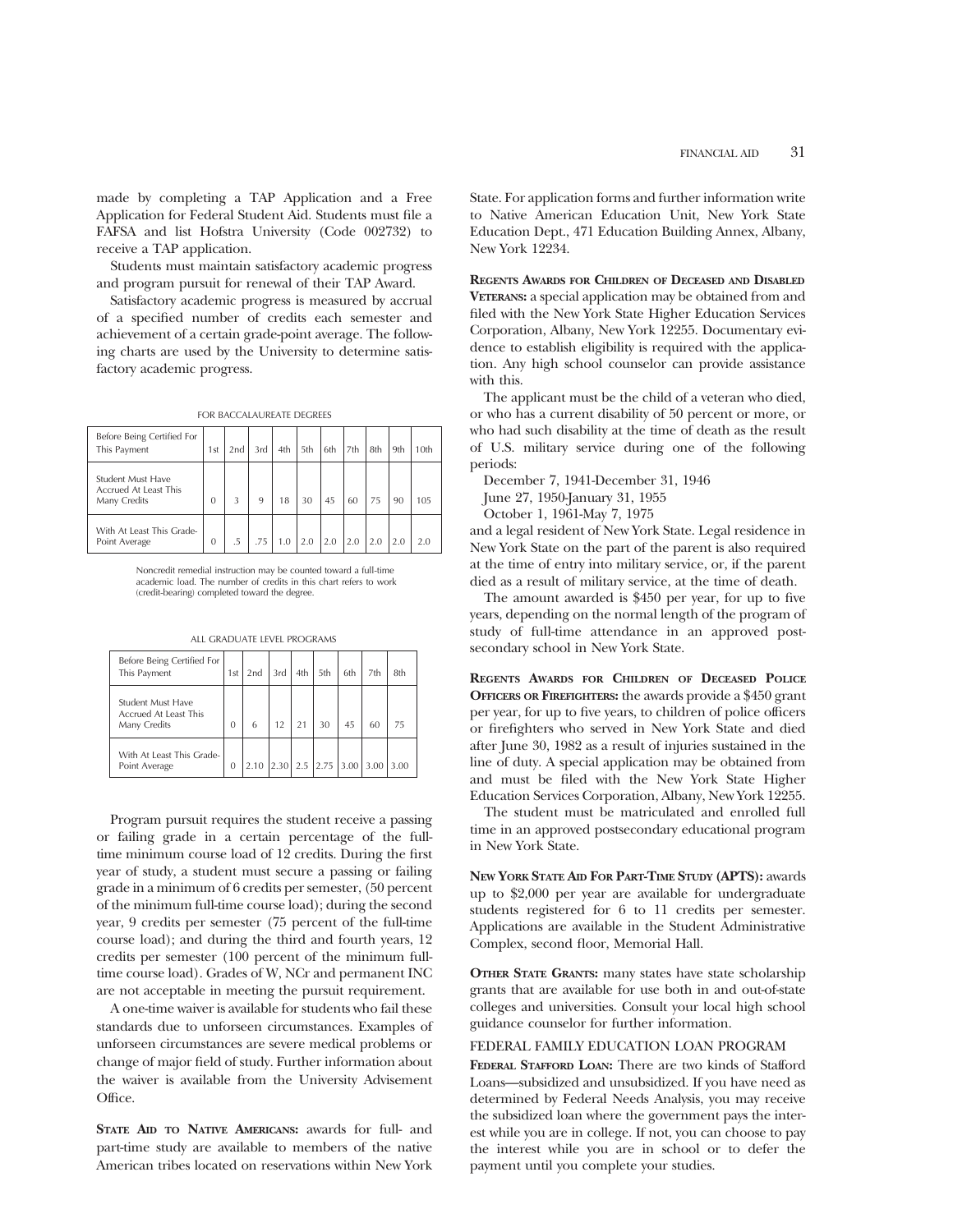Students will automatically receive a Stafford Loan application from the guarantor if they are eligible for this loan. Follow all instructions carefully when completing the application. Freshmen may borrow up to \$2,625 per class year; sophomores may borrow up to \$3,500 per class year; juniors and seniors may borrow up to \$5,500 per class year; undergraduate maximum is \$23,000. Graduate students may borrow a maximum of \$8,500 per class year, up to a total of \$65,000 including any loans for undergraduate study. Federal Stafford Loans carry a variable interest rate not exceeding 8.25 percent.

Although the loan may be repaid at any time, monthly payments must be made to the bank or other lender beginning six months after graduation or termination of study. Before applying for a loan, all students must complete the Free Application for Federal Student Aid (FAFSA). Once your processed FAFSA data is received, we will arrange to have a loan application sent with the school section completed in advance. You would then need to carefully complete the borrower section and forward the loan application per the instructions. We have a preferred lender list available listing banks that can best serve our students.

**FEDERAL PLUS** (Parent Loans for Undergraduate Students) program makes funds available through participating banks and other lenders to parents of dependent students enrolled in, or admitted to, an approved college or university who do not have an adverse credit history.

Student eligibility criteria are comparable to those for the Federal Stafford Loans, except that Federal PLUS loans require no financial need test.

An insurance premium and an origination fee is due when the loan check is issued. The loan amount is disbursed in two payments and is made copayable to the parent and Hofstra University. The Student Accounts Office will forward the check to the parent for endorsement. The maximum loan is the cost of attendance minus any financial aid for each financially dependent student. Federal PLUS loans carry a variable interest rate not exceeding 9 percent. Repayment must begin sixty days after the loan is disbursed.

Applications are available through Hofstra as well as participating lending institutions, however, parents may receive a preprinted loan application for new students or continuing students whose parents have borrowed in previous terms.

**FEDERAL UNSUBSIDIZED STAFFORD LOANS** are also available for graduate students and self-supporting undergraduate students, although under certain circumstances, a college financial aid administrator can approve a Federal Unsubsidized Stafford Loan for a dependent undergraduate.

An insurance premium and an origination fee is due when the loan check is issued. The loan amount is disbursed in two annual payments, copayable to the student and the institution. The maximum loan is \$4,000

per year for first and second year, and \$5,000 per year for remaining years of undergraduate study. Graduate students may borrow up to \$10,000 per year up to a total of \$23,000.

Federal Unsubsidized Stafford Loans carry a variable interest rate not exceeding 8.25 percent. While the borrower is enrolled full time, principal payments on the loan may be deferred. However, interest payments must be made during enrollment or capitalized (added to principal). Repayment of both principal and interest begins when the borrower leaves school or enrolls for less than full-time study.

Application procedure is similar to the subsidized Stafford.

#### LOANS AWARDED BY HOFSTRA

**EMERGENCY SHORT TERM LOANS:** not to exceed \$100 for personal expenses, are available to full-time students in good academic standing who can justify the emergency nature of their request. Students should contact the Office of Financial and Academic Records. Such a loan may not be used to pay for tuition and fees or books. A student with an outstanding obligation to the University usually will not receive this loan. Each interest-free loan is repayable within one month.

This program is partially funded by gifts in memory of Harold Goldberg '76.

#### Long Term Tuition Loans

**HELP LOANS:** available in amounts up to \$3,000 for those seniors and juniors who have exhausted all other sources of financial aid.

**TUDOR FOUNDATION LOANS:** interest free while student is in attendance. To be repaid starting 12 months after termination of attendance, in installments at four percent interest.

# Other Sources of Aid

OFFICE OF VOCATIONAL REHABILITATION: this office provides funds for educational purposes to people who have physical or mental disabilities which are handicaps to employment. Contact your local Office of Vocational Rehabilitation, whose telephone number can be located in your telephone directory under State Agencies.

VETERANS GI BILL BENEFITS: funds for educational purposes are available to veterans of the Armed Forces. Contact the Veteran's Representative at Hofstra (516) 463-6838 for individual information.

PRIVATE AGENCIES such as religious organizations, unions, foundations and social, civic and cultural groups may make awards to students. Consult your guidance counselor. Check any organization in which you or your parents participate.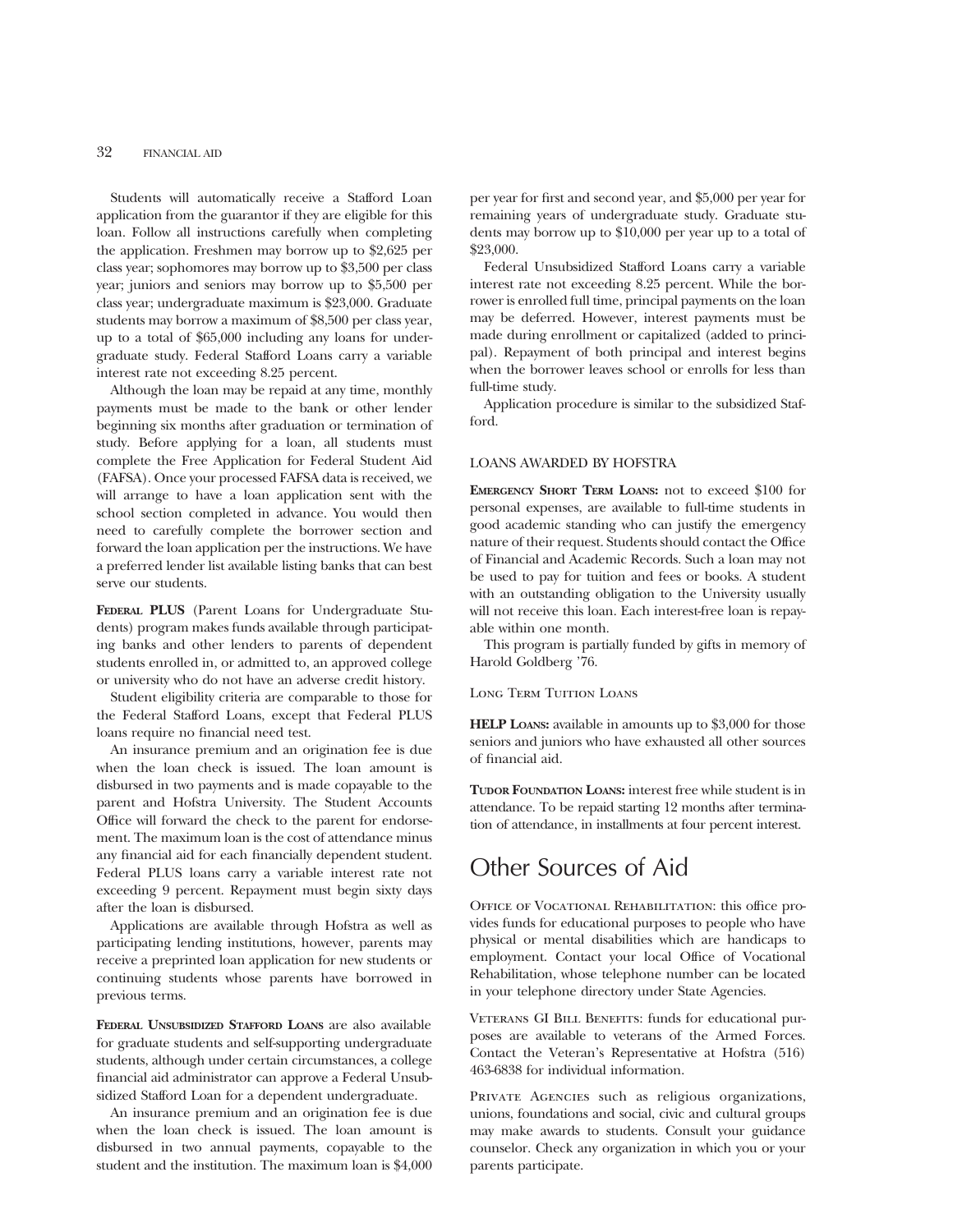# Donor Scholarships

# DISTINGUISHED ACADEMIC SCHOLAR PROGRAM

Full-tuition scholarships are available to students with outstanding academic achievement, regardless of financial need. All applicants with superior high school records and standardized test scores are considered.

Arthur N. Abbey Endowed Distinguished Academic Scholarship

Robert B. Betts Endowed Distinguished Academic Scholarship for a Physically Challenged Student

ROBERT B. BETTS ENDOWED DISTINGUISHED ACADEMIC SCHOLarship for a Minority or Female Student

Bertram D. Brettschneider Endowed Distinguished Academic Scholarship in Law

Bertram D. Brettschneider Endowed Distinguished Academic Scholarship in New College

Barbara and Maurice A. Deane Endowed Distinguished Academic Scholarship in the School of Law

Nelson DeMille Endowed Distinguished Academic Scholarship in English

Dorothy and Adolph Eckhardt Endowed Distinguished Academic Scholarship

Fleet Bank Endowed Distinguished Academic Scholar-**SHIPS** 

Allan T. Gittleson Endowed Distinguished Academic **SCHOLARSHIPS** 

Commissioner Monica Gollub Memorial Endowed Distinguished Academic Scholarship in Law

Leo A. Guthart Endowed Distinguished Academic Scholarship in International Business in the Frank G. Zarb SCHOOL OF BUSINESS

Provost Sanford S. Hammer Endowed Distinguished Academic Scholarship

Joseph A. and Nancy Gittleson Iannotti Endowed Distinguished Academic Scholarship

Hofstra Health Dome Distinguished Academic Scholarship

Law School Alumni Endowed Distinguished Academic **SCHOLARSHIP** 

George and Ann M. Mallouk Endowed Distinguished Academic Scholarship

John J. Regan Memorial Endowed Distinguished Academic **SCHOLARSHIP** 

Arnold A. Saltzman Endowed Distinguished Academic SCHOLARSHIP

Lawrence C. Schoen Endowed Distinguished Academic Scholarship in the School of Law in memory of Howard H. Born

Marlene Meiselman Schoen Endowed Distinguished Aca-DEMIC SCHOLARSHIP in memory of Howard H. Born

Libby and Joseph Shapiro Endowed Distinguished Academic Scholarship

Marjorie Strunk Shuart Endowed Distinguished Academic **SCHOLARSHIP** 

President James M. Shuart Endowed Distinguished Academic Scholarship

Tambrands Endowed Distinguished Academic Scholarship

Julia Vane Memorial Endowed Distinguished Academic SCHOLARSHIP IN GRADUATE PSYCHOLOGY

Henry Viscardi, Jr. Endowed Distinguished Academic **SCHOLARSHIP** 

Clifford R. Weidberg Endowed Distinguished Academic SCHOLARSHIP

Eugene M. Wypyski Memorial Endowed Distinguished ACADEMIC SCHOLARSHIP

Harold E. Yuker Endowed Distinguished Academic Scholarship in Graduate Psychology

Ziegler Memorial Endowed Distinguished Academic SCHOLARSHIP

#### UNDERGRADUATE SCHOLARSHIPS

Donor scholarships have been created by the alumni and friends of Hofstra University. These scholarships are awarded according to various criteria established by the donor and the Scholarship and Student Aid Committee of the University. Recipients are selected by the Committee, unless otherwise noted.

These scholarships are administered by the Office of Financial and Academic Records of Hofstra University. Generally, a student is eligible for only one scholarship awarded by the University. Renewal of donor scholarships and awards may vary with the conditions established for that particular award.

Arthur N. Abbey Scholarship in the Frank G. Zarb School of Business: preference will be given to minority students with demonstrated economic need as well as scholastic achievement or potential. Awarded upon the recommendation of the Dean of the Zarb School of Business and the Office of Financial and Academic Records.

Frank W. Abrams Endowed Scholarships: awarded annually to qualified students selected on the basis of academic excellence and financial need.

John Cranford Adams Endowed Scholarship: the most prestigious scholarship award of the year is presented to outstanding full-time students who have completed at least 58 semester hours; 50 must be in residence. This scholarship, established by the Hofstra Alumni Association to honor President Emeritus John Cranford Adams, may be renewed. Each recipient is named a John Cranford Adams Scholar.

Louise and Joel Adams Endowed Scholarship: awarded to a student planning a premed course of study or studying in the biological sciences. Selection is made on the basis of demonstrated economic need as well as scholastic achievement and potential. Recommendation by the Office of Financial Aid.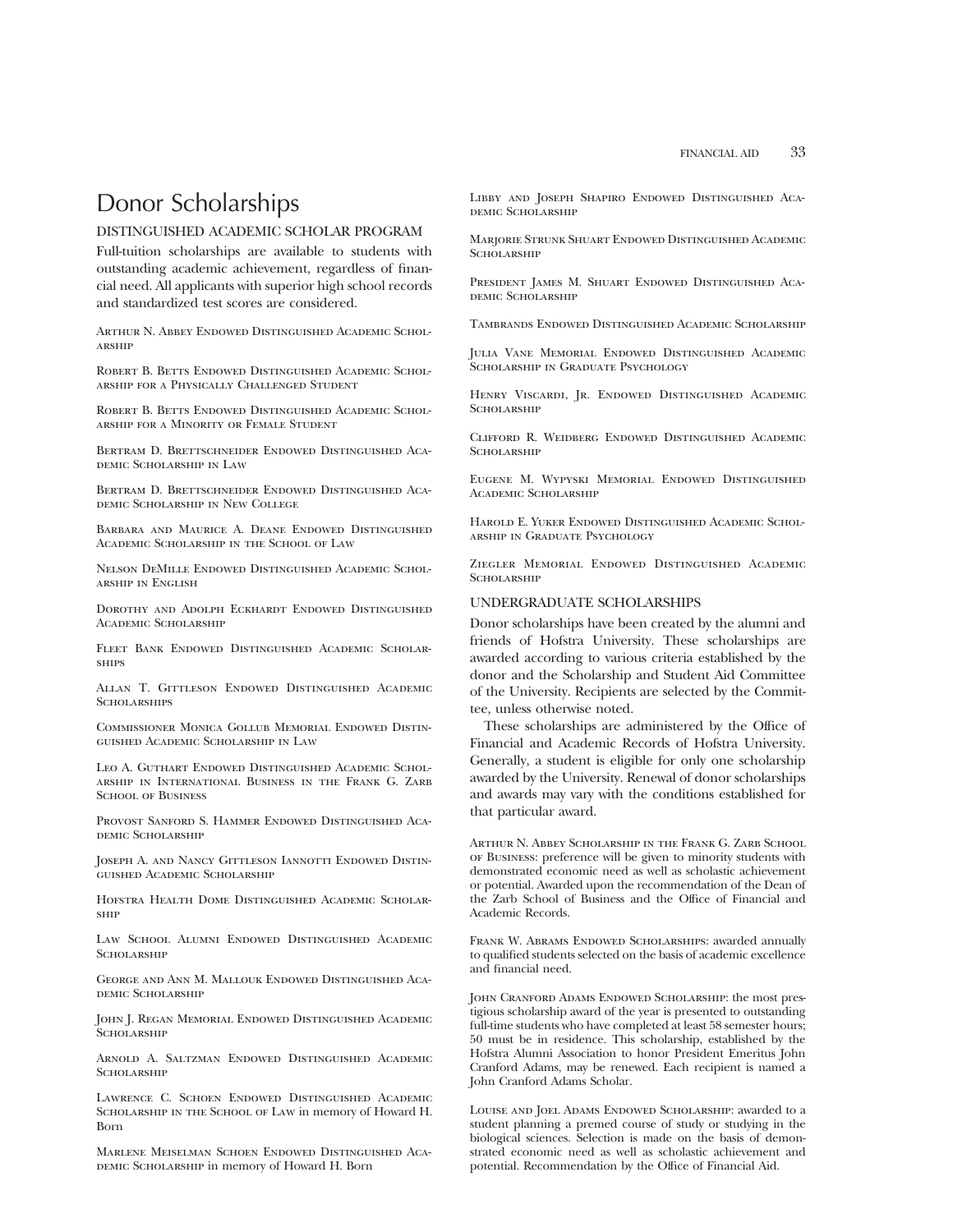## 34 FINANCIAL AID

Natalie I. Allon Endowed Scholarship: awarded each year to qualified deserving undergraduate students majoring in sociology. Recipients are selected on the basis of academic excellence and financial need. Recommendations are by the Sociology Department to the Scholarship and Student Aid Committee.

Alpha Psi Omega Honorary Fraternity Endowed Scholarship: varying amounts are awarded annually to drama majors selected by graduating seniors of Alpha Psi Omega.

Alpha Theta Beta Alumnae Endowed Scholarship: awarded to a qualified undergraduate student who has completed three semesters as an active sister of the Sorority and is based on academic achievement and participation in extracurricular activities.

JOSEPH G. ASTMAN ENDOWED SCHOLARSHIP: awarded to a qualified student selected on the basis of demonstrated financial need and academic achievement.

Edna T. and Henry Bang Endowed Memorial Scholarship: awarded to a qualified student selected on the basis of academic excellence and financial need.

Bengt Barbaccia Endowed Memorial Scholarship: awarded to a qualified junior or senior lacrosse athlete, selected on the basis of active community service, leadership capacity, overall athletic and scholastic accomplishments and demonstrated economic need as well as scholastic achievement of potential. Recommendation by the Head Lacrosse Coach to the Office of Financial and Academic Records.

Donald Nelson Barnes Endowed Memorial Scholarship: awarded annually to one or more deserving students upon the recommenndation of the Chairman of the Drama Department to the Office of Financial and Academic Records.

CARYL J. BENJAMIN ENDOWED SCHOLARSHIP: awarded to a deserving student, residing in the Village of Hempstead, selected on the basis of demonstrated economic need as well as scholastic achievement or potential. Recommendation by the Office of Financial and Academic Records.

Donald Benjamin Freshman Division of the School for University Studies Endowment Fund: students are recommended to the Dean of the School for University Studies by the Director of the Freshman Division after consultation with the faculty and the Office of Financial and Academic Records. The recipients of these annual awards are selected on the basis of scholastic potential and financial need.

Eugene Bennett NOAH Endowed Scholarship: awarded annually to one or more deserving students on the basis of demonstrated financial need as well as scholastic achievement or potential. Recommendation of the Office of Financial and Academic Records.

BARRY E. BERG SCHOLARSHIP: granted to a qualified accounting student in the Frank G. Zarb School of Business, selected on the basis of scholastic achievement or potential as well as economic need.

Herman A. Berliner Endowed Scholarship: awarded to one or more students selected on the basis of demonstrated economic need as well as academic achievement. Preference given to student(s) from Hawaii. Awarded by the Office of Financial and Academic Records.

Marvin I. Bernstein Endowed Communication Scholarship: awarded to a qualified student in the School of Communication, Department of Journalism, selected on the basis of demonstrated economic need as well as scholastic achievement of potential.

Recommendation by the Office of Financial and Academic Records in consultation with the Dean of the School of Communication.

Irene and Ralph Bettum Endowed Scholarship at the FRANK G. ZARB SCHOOL OF BUSINESS: awarded to a qualified student selected on the basis of academic excellence and financial need.

BOGART'S/PRINCE FAMILY ENDOWED SCHOLARSHIP: awarded to a qualified student athlete, selected on the basis of overall athletic and scholastic accomplishments and demonstrated financial need. Recommendation by the Athletic Department to the Office of Financial and Academic Records.

Bon Wit Inn, Inc. Scholarship: granted to a qualified student residing in Long Island, selected on the basis of demonstrated financial need as well as academic achievement and potential. Recommendation by the Office of Financial and Academic Records.

Booster Alumni Endowed Spirit Scholarship: arded to one or more qualified junior or senior students selected on the basis of scholastic achievement or potential, financial need and school spirit.

S. Tapper Bragg, II, Endowed Memorial Scholarship for the Physically Challenged: awarded to a qualified physically challenged student selected on the basis of demonstrated need as well as scholastic achievement or potential. Recommendation made by the Office of Financial and Academic Records.

Dr. Eben Breed Endowed Scholarship: awards in various amounts are made to qualified students selected on the basis of academic excellence and financial need.

JOHN W. BRENNAN ENDOWED SCHOLARSHIP: awarded to a qualified physically disabled student(s) selected on the basis of academic achievement or potential and demonstrated financial need.

Kenneth Brodlieb Endowed Scholarship: awarded to one or more economically disadvantaged student(s) selected on the basis of demonstrated scholastic achievement or potential. Recommendation by the Office of Financial and Academic Records.

Lou Bronzo Endowed Baseball SCHOLARSHIP: awarded annually to a deserving baseball player who has been selected on the basis of academic achievement or potential and financial need. Recommendations are made by the Office of Financial and Academic Records and the Director of Athletics.

Business School Emeriti Faculty Endowed Scholarships: annual awards in varying amounts to continuing business students based on service to the School, scholarship and financial need. The award honors emeriti faculty of the Frank G. Zarb School of Business.

PRESIDENT CALKINS ENDOWED SCHOLARSHIP: awarded to a qualified student selected on the basis of academic achievement and financial need.

Carmangelo Joseph Capasso Memorial Scholarship: awarded to one or more qualified students selected on the basis of academic excellence and financial need.

Stephen B. Carlin and Walter W. Rudolph Endowed Memorial Scholarship: granted to qualified incoming freshmen who are offsprings of Vietnam War veterans. Selection is based on scholastic average, participation in athletics and other extracurricular activities, and financial need. Applicants for and recipients of this scholarship must be undergraduate students and residents of the greater New York metropolitan area.

Cheerleading Scholarship: award granted to a veteran member of the Cheerleading team who has contributed to the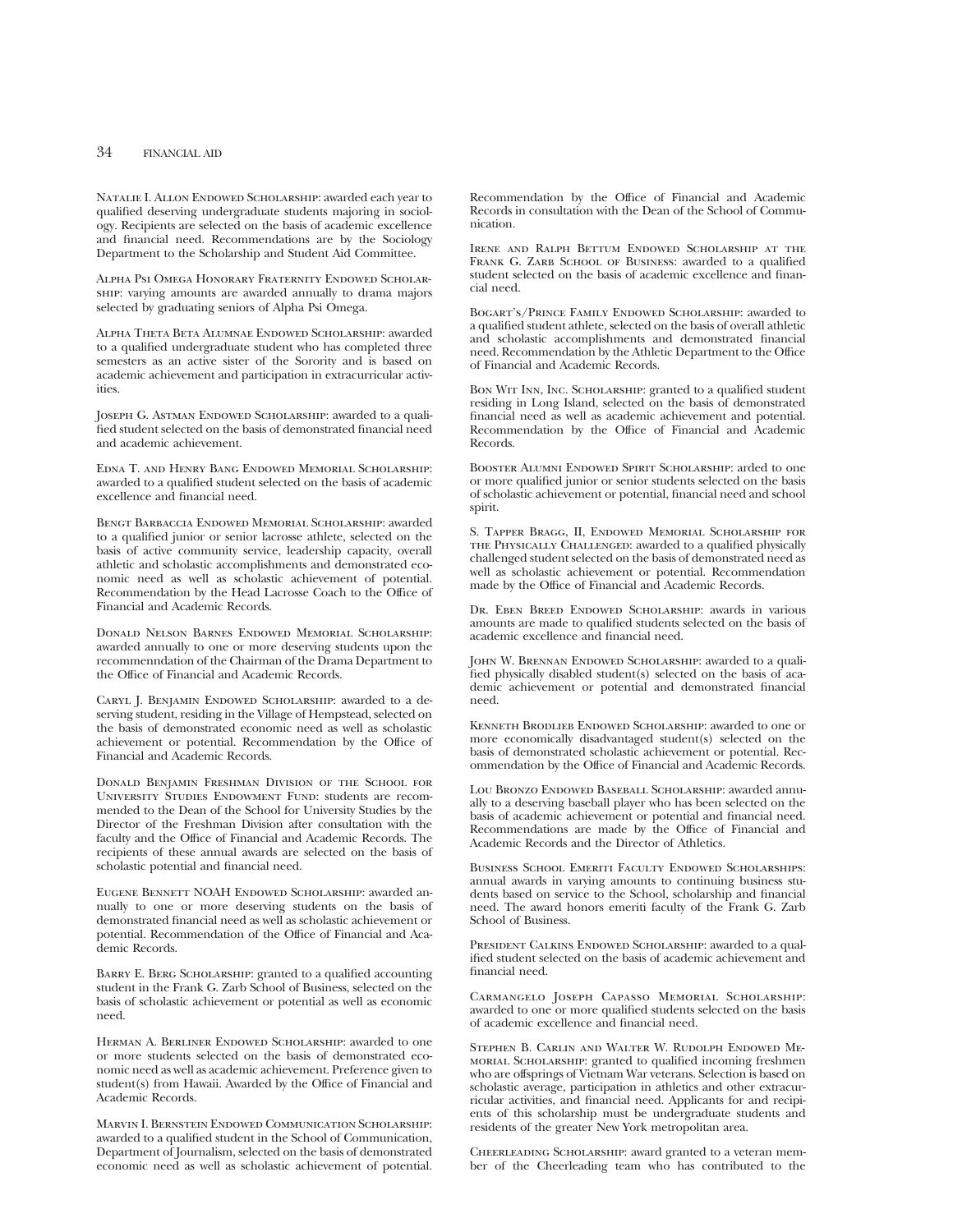program unselfishly and consistently. Selected by a committee from the Office of Student Activities to the Office of Financial and Academic Records.

Cheerleading Endowed Scholarship: awarded to one or more member(s) of the Cheerleading team who has been a member a minimum of two years, showing leadership and athletic skills which are exemplary, and is respected by peers. A minimum aggregate grade point average of 2.5 is required. Selected by a committee from the Office of Student Activities to the Office of Financial and Academic Records.

Chronicle Endowed Scholarship: granted to one or more student(s) who as exemplified the spirit and bond that can only be discovered through association with print media students. Student(s) must have served for a minimum of one year in a leadership or significant capacity of the publication and viewed as a respected and admired leader by the student staff. A minimum aggregate grade point average of 2.5 is required. Selected by a committee from the Office of Student Activities to the Office of Financial and Academic Records.

Janet Churchill Memorial Scholarship: awards of \$1,000 each will be granted to two qualified students selected on the basis of demonstrated economic need as well as scholastic achievement or potential. Selection is made by the Office of Financial and Academic Records.

Chistopher V. Cianciulli Memorial Endowed Scholarship: awarded to a qualified student selected on the basis of demonstrated economic need as well as scholastic achievement or potential. Recommendation made by the Office of Financial and Academic Records.

Peter B. Clark Endowed Memorial Music Scholarship: awarded to a qualified first-year music student on the basis of demonstrated economic need as well as scholastic achievement or potential. The award may be renewed annually by recipients maintaining scholarly standards. Selection is made by the Office of Financial and Academic Records.

Dorothea S. Clarke Endowed Scholarship: awarded each year to a qualified student or students in the Master of Science in Education in Reading and Special Education Program. Recipients are selected on the basis of demonstrated economic need as well as scholastic potential.

CLASS OF 1949 ENDOWED SCHOLARSHIP: awarded to a qualified freshman selected on the basis of demonstrated economic need as well as scholastic achievement or potential. Recommendation made by the Office of Financial and Academic Records.

Class of 1951 ''Continuing the Tradition'' Scholarship: awarded to a qualified student or students each of whom must be a grandchild of a member of the class of 1951. Selection made by a committee of class members and the Office of Financial Aid.

GEORGE COHEN ENDOWED SCHOLARSHIP: awarded to a qualified student or students selected on the basis of demonstrated economic need and scholastic achievement or potential.

Morris Cohen Endowed Memorial Scholarship: awarded to a qualified student selected on the basis of scholastic achievement or potential and financial need.

James and Mary Condon Endowed Memorial Scholarship: granted to a qualified student athlete selected on the basis of overall athletic and scholastic accomplishments and demonstrated financial need. Recommendation by the Athletic Department to the Office of Financial and Academic Records.

Eugene B. Connolly Endowed Scholarship: awarded to one or more deserving students selected on the basis of demonstrated economic need as well as scholastic achievement or potential. Awarded by the Office of Financial and Academic Records.

Consolidated Freightways Rosalie Giannone Endowed Memorial Scholarship: awarded annually to a full-time, upperclass, physically disabled student who is pursuing a career working with the physically disabled. The award is based upon academic excellence and financial need.

Francis Ford Coppola Scholarship: awarded to a current active member of the Spectrum Players who has contributed to Spectrum Players in some capacity which embodies the qualities of leadership and dedication and hard work for the organization. The recipient must have contributed to both the fall and spring productions from the previous year. A minimum aggregate grade point average of 2.0 is required. The five members of the Spectrum Board will not be considered for the scholarship; Alumni are exempt from consideration. Selected by a committee from the Office of Student Activities to the Office of Financial and Academic Records.

Corporate Development Council Endowed Scholarship: awarded annually to students on the basis of academic achievement and financial need.

CORVA FAMILY ENDOWED SCHOLARSHIP: awarded to a qualified student(s), selected on the basis of demonstrated economic need as well as scholastic achievement or potential. Recommendation by the Office of Financial and Academic Records.

Kathy and Christopher Corva Endowed Scholarship: awarded to a qualified student(s) selected on the basis of demonstrated economic need as well as scholastic achievement.

LEE AND BOB DALL SCHOLARSHIP: awarded to one or more deserving students selected on the basis of demonstrated economic need as well as scholastic achievement or potential. Recommendation is made by the Office of Financial and Academic Records.

DANTE FOUNDATION SCHOLARSHIP: awarded to a graduate of a high school located in Nassau or Suffolk Counties and must be a resident of either county. One or both parents of student must be of Italian ancestry. Recipient must demonstrate financial need.

David Datlof Endowed Memorial Scholarship: awarded to a qualified student selected on the basis of academic achievement and financial need.

Delta Chi Delta Sorority Alumnae Endowed Scholarship: awarded to an undergraduate Delta Chi Delta sorority sister based on financial need and sorority participation. Eligibility requirements include membership in Delta Chi Delta, a minimum of four semesters at Hofstra, and a grade-point-average of 2.5. Selection made by the Office of Financial and Academic Records upon the recommendation of Delta Chi Delta Alumnae.

Peggy Deutsch Endowed Memorial Scholarhsip: awarded to a qualified full or part-time student(s) residing on Long Island recommended by the Director of the Mental Health Association of Nassau County, Inc., a similar Long Island mental health agency, or individual physician providing mental health care. The student(s) must have completed at least one year of college work with a cumulative 2.8 grade point average. Recommendations made in consultation with the Donor and the Office of Financial and Academic Records. Recipients should demonstrate economic need.

GAIL DOBERT MEMORIAL SCHOLARSHIP: awarded to an upperclass woman majoring in political science or international affairs. Selected on the basis of demonstrated economic need and scholastic achievement. Recommendation by the Office of Financial and Academic Records.

DONOR MEMORIAL ENDOWED SCHOLARSHIP: awarded to a qualified student selected on the basis of demonstrated economic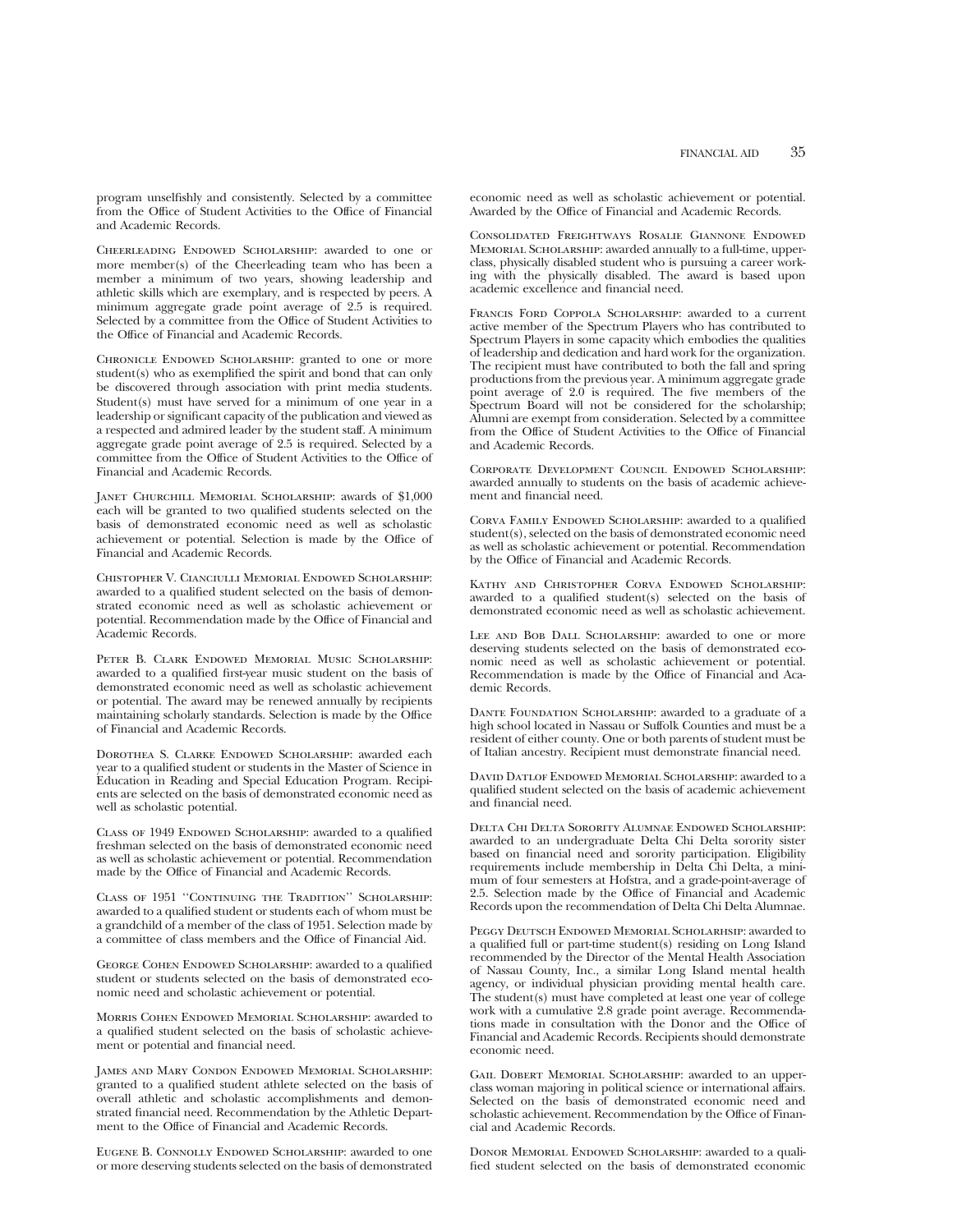need as well as scholastic achievement or potential. Recommendation made by the Office of Financial and Academic Records.

Harry Busch Scholarship Howard Drucker Scholarship Samuel Eskin Scholarship Alan Faber Scholarship J. Vincent Fagan Scholarship Lorraine White Godfrey and Patricia O'Keefe Godfrey Scholarship J. O. Keller Scholarship Ray Miller Scholarship Harmon Newell Scholarship Charles Walter Paul Scholarship Bruce Pfeffer Scholarship Dick Schwarzaelder Scholarship

Jeffrey Sheets Scholarship

J. Joseph Donovan Memorial Scholarship: granted to one or more full-time undergraduate student(s) active in the NEXUS student publication. The recipient(s) is to show outstanding service to the publication and the potential for exemplary service in the future while maintaining a minimum aggregate grade point average of 2.5. The student(s) must demonstrate the ability, leadership and creativity to improve the delivery of services of the NEXUS publication. Selected by a committee from the Office of Student Activities to the Office of Financial and Academic Records.

Charles G. Drayton Endowed Scholarship: awarded to a qualified student selected on the basis of academic excellence and financial need.

The James J. Duffy Endowed Scholarship: awarded to a male or female student athlete who is a Long Island high school graduate and who will participate in intercollegiate athletics at Hofstra. Entering freshmen and upper-class undergraduates are eligible for this scholarship. Candidates must demonstrate their potential for outstanding academic achievement, show evidence of personal qualities leading to effective citizenship, and participate in cocurricular and community service activities. A selection committee reviews individual candidates and renewal of this scholarship is based upon present criteria.

Charles R. Dyon, Jr. U.S. Marine Corps Endowed Scholarship: awarded to honorably discharged marines, their sons, daughters or grandchildren selected on the basis of demonstrated economic need as well as scholastic achievement or potential.

EAB Endowed Scholarships in the Frank G. Zarb School of Business: awarded to one or more deserving students participating in the summer exchange program with Erasmus University or to students in the Zarb School of Business who are participating in other recognized study programs in The Netherlands. Recommendation made by the Dean of the Zarb School of Business and the Coordinator of the Erasmus Program in cooperation with the Office of Financial and Academic Records.

ANITA ELLIS ENDOWED SCHOLARSHIP: awarded to one or more deserving student(s) who has served in a leadership capacity in fraternity/sorority affairs for a minimum of one year and maintains a minimum grade-point-average of 2.4. The student(s) must be active in his/her organization and/or fraternal government. Graduating seniors are not eligible. The student(s) are selected by a committee from the Office of Student Activities to the Office of Financial and Academic Records.

James W. Ellis, Jr. Endowed Scholarship: awarded to one or more returning student(s) who is suffering from cancer or who has a parent that is suffering or has died of cancer. If no student(s) meets this criteria, the scholarship is then awarded to

one or more members of the fraternity or sorority community. Selected by a committee from the Office of Student Activities to the Office of Financial and Academic Records.

Epsilon Sigma Endowed Scholarship: awarded to an active Epsilon Sigma member, either as an undergraduate or as an alumnus, for a period of one year. The recipient should have maintained a 2.7 grade-point average during his/her studies at Hofstra and be an active participant in extra-curricular activities. Recommendations are made by the Scholarship Committee.

Gunnar Esiason Endowed Scholarship: awarded annually to one or more deserving full-time undergraduate student(s) whose service and commitment to the prevention and cure of cystic fibrosis is exemplary or a student who has the disease or who has a family member stricken with the disease. If no student(s) satisfies the criteria, a member of the Phi Sigma Sigma Sorority whose national philanthropy is cystic fibrosis, would become eligible. An application is required. Selection is made by a committee from the Office of Student Activities who will notify the Office of Financial and Academic Records.

WEEB EWBANK ENDOWED SCHOLARSHIP: awarded to one or two academically qualified scholar-athletes who demonstrate outstanding athletic ability, exceptional qualities of sportsmanship, participation in cocurricular activities and financial need. Recommendations are made by the Director of Athletics.

Faculty Memorial Endowed Scholarships: awarded to a qualified student selected on the basis of demonstrated economic need as well as scholastic achievement or potential. Recommendation made by the Office of Financial and Academic Records.

Charles Calitri Scholarship William H. Childs Scholarship

The Gray Wig Jim Fellman Endowed Scholarship: awarded to a qualified student majoring in music selected on the basis of demonstrated economic need as well as scholastic achievement or potential. Awarded by the Office of Financial and Academic Records in consultation with Gray Wig.

David and Esther Filderman Endowed Scholarship in Philosophy: this annual award is competitive and based upon academic excellence in philosophy and financial need. The recipient is selected by the Department of Philosophy in conference with the Scholarship and Student Aid Committee.

Florence Flegenheimer Endowed Memorial Scholarship: awarded to a qualified student(s) selected on the basis of scholastic achievement or potential and financial need.

Ira Flesch Endowed Memorial Scholarship: established in memory of Ira Flesch, a former trustee of Hofstra University, an annual award to qualified students selected on the basis of academic excellence and financial need.

Milton M. Gardner Endowed Scholarship: awarded to a qualified student or students selected on the basis of demonstrated economic need as well as scholastic achievement or potential.

KATHLEEN GERLA ENDOWED SCHOLARSHIP: awarded to a qualified student(s) selected on the basis of demonstrated economic need as well as scholastic achievement or potential.

Joseph Giacalone Endowed Memorial Scholarship: established to honor Joseph Giacalone, an award is presented to a third-year student majoring in economics, engineering, regional planning or business and who demonstrates financial need, academic excellence and a commitment to furthering the economic well-being of Long Island.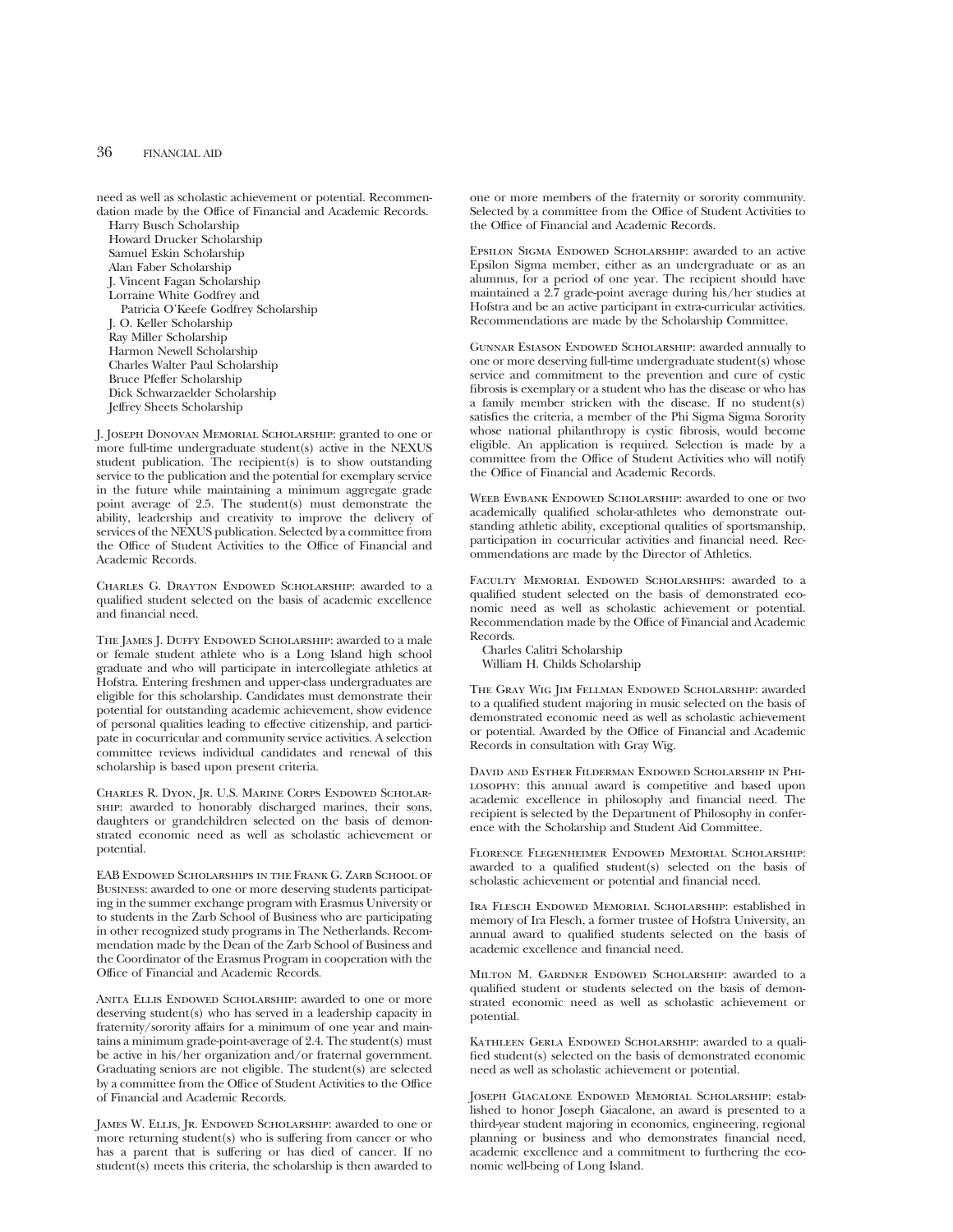Allan Gittleson Endowed Scholarship Fund: up to full tuition awarded annually to children of employees of the Allan Manufacturing Company and/or its affiliated companies or to qualified residents of Long Island with cocurricular and civic activities. Candidates must apply through the Allan Manufacturing Company and be recommended by them to the Undergraduate Admissions Office.

GOING GREEK ENDOWED SCHOLARSHIP: awarded to an active junior member of the Greek community at Hofstra University. Selection based on demonstrated economic need as well as scholastic achievement or potential and active participation in University activities. An application as well as an essay must be submitted.

Bernard Gold Endowed Memorial Scholarship: awarded to a deserving student majoring in special education upon the recommendation of the Hofstra Financial and Academic Records Office. Preference will be given to a qualified Hispanic or African-American student majoring in special education who will be selected on the basis of demonstrated financial need as well as academic achievement and potential.

Lionel M. Goldberg/Alexander & Alexander Endowed SCHOLARSHIP IN THE FRANK G. ZARB SCHOOL OF BUSINESS: awarded in the spring of each year to a business student who is completing the sophomore year in the business program, is in good standing, and displays an interest in the insurance field. Recommendation made by the Office of Financial and Academic Records.

Matthew Chappell-Herman Goldberg Endowed Memorial FUND: awarded annually to undergraduate students majoring in psychology. Recommendations are made by the Faculty Committee of the Undergraduate Program.

Eugene and Judy Goldman Endowed Scholarship: awarded to a qualified student or students selected on the basis of demonstrated economic need as well as scholastic achievement or potential.

Kermit Gordon and Morton Beroza Directors of Inter-County Wholesalers Association Endowed Scholarship: awarded to a qualified student based on scholastic achievement and financial need.

GRAY WIG ENDOWED SCHOLARSHIP: awarded to a qualified technical drama student selected on the basis of demonstrated economic need as well as scholastic achievement or potential. Awarded by the Office of Financial and Academic Records in consultation with Gray Wig.

GRUMMAN CORPORATION ENDOWED SCHOLARSHIP: awarded to a qualified engineering or computer science student(s) selected on the basis of academic achievement or potential and demonstrated financial need.

STEVE GUTMAN ENDOWED SCHOLARSHIP: awarded to a qualified student or students selected on the basis of demonstrated economic need as well as scholastic achievement or potential.

Dean Ulric Haynes, Jr. Endowed Zarb School of Business SCHOLARSHIP: awarded to a qualified School of Business student on the basis of demonstrated economic need as well as scholastic achievement or potential. Selection is made by the Office of Financial and Academic Records.

WILLIAM RANDOLPH HEARST NOAH ENDOWED SCHOLARSHIP: awarded to a participant in the NOAH Program selected on the basis of superior academic achievement, financial need, and departmental recommendation.

HELLENIC SOCIETY SCHOLARSHIP: awarded to a qualified freshman of Greek descent selected on the basis of demonstrated economic need as well as scholastic achievement or potential. Students receiving a full scholarship from any other source or a partial scholarship exceeding 50% of their annual tuition are ineligible. Applicants must be enrolled for at least twelve (12) semester hours. Selected by a committee from the Office of Student Activities to the Office of Financial and Academic Records.

Hempstead Elks Endowed Memorial Scholarship: one, up to full-tuition and fees award made annually to a qualified graduate of one of the following high schools: H. Frank Carey, Carle Place, Chaminade, W. Tresper Clarke, East Meadow, Garden City, Hempstead, Mineola, St. Paul's, Uniondale, Westbury, West Hempstead.

HEMPSTEAD FOR HOFSTRA COMMITTEE SCHOLARSHIPS: annual awards in various amounts are made to residents of the Village of Hempstead who are accepted to Hofstra University. Selection is based on academic achievement and financial need.

Wilbur F. Breslin Scholarship Carl C. Burnett Funeral Home, Inc., Scholarship John J. Conefry, Jr. Scholarship Roland H. Davis Endowed Scholarship FLEET BANK SCHOLARSHIP Harding and Moore Scholarship Hempstead Limousine and Top Hat Scholarship Hempstead Uniondale Rotary Club Scholarship Hub Auto Care/Annie Massey Scholarship Abraham and Molly Janvey Endowed Scholarship Bruce and Caryl Janvey Scholarship PHILIP AND BEATRICE JANVEY ENDOWED SCHOLARSHIP Tork Johansen Endowed Memorial Scholarship Konrad Prosthetics & Orthotics Inc. Scholarship Bernard and Roberta Marcus Scholarship Nassau Glass Corp. Scholarship J. Pirinea & Cozzolino CPA's, P.C. Scholarship Pirinea, Cozzolino & Kelly CPA's, P.C. Scholarship Sarah B. Press Endowed Scholarship LOUISA AND JERRY RUGG SCHOLARSHIP Saul G. and Ethel P. Shapiro Endowed Scholarship WILHELM AND JOLANDA STAUBER SCHOLARSHIP United Parcel Service Scholarship Gerald G. Wright Endowed Scholarship

Paul Hermansen Endowed Memorial Scholarship: awarded to a qualified student or students with economic need, someone who would not be able to continue his or her education at Hofstra University without assistance. Recommendation by Office of Financial and Academic Records.

John Steven Hernandez Memorial Scholarship: awarded to a deserving student selected on the basis of demonstrated enonomic need as well as scholastic achievement or potential. Awarded by the Office of Financial and Academic Records.

Elaine R. Hirsh Endowed Scholarship: awarded to a qualified student selected on the basis of demonstrated need as well as scholastic achievement. Recommendation is made by the Office of Financial and Academic Records.

Dorothy Hoag Endowed Memorial Scholarships: awarded to students on the basis of demonstrated economic need as well as scholastic achievement or potential, with particular attention to students in the fields of music and/or women's athletics. Recommendation is made by the Office of Financial and Academic Records.

Hofstra Cultural Center Judaic Studies Scholarship: awards a \$500 stipend each semester to a qualified student or students selected on the basis of demonstrated economic need as well as scholastic achievement or potential.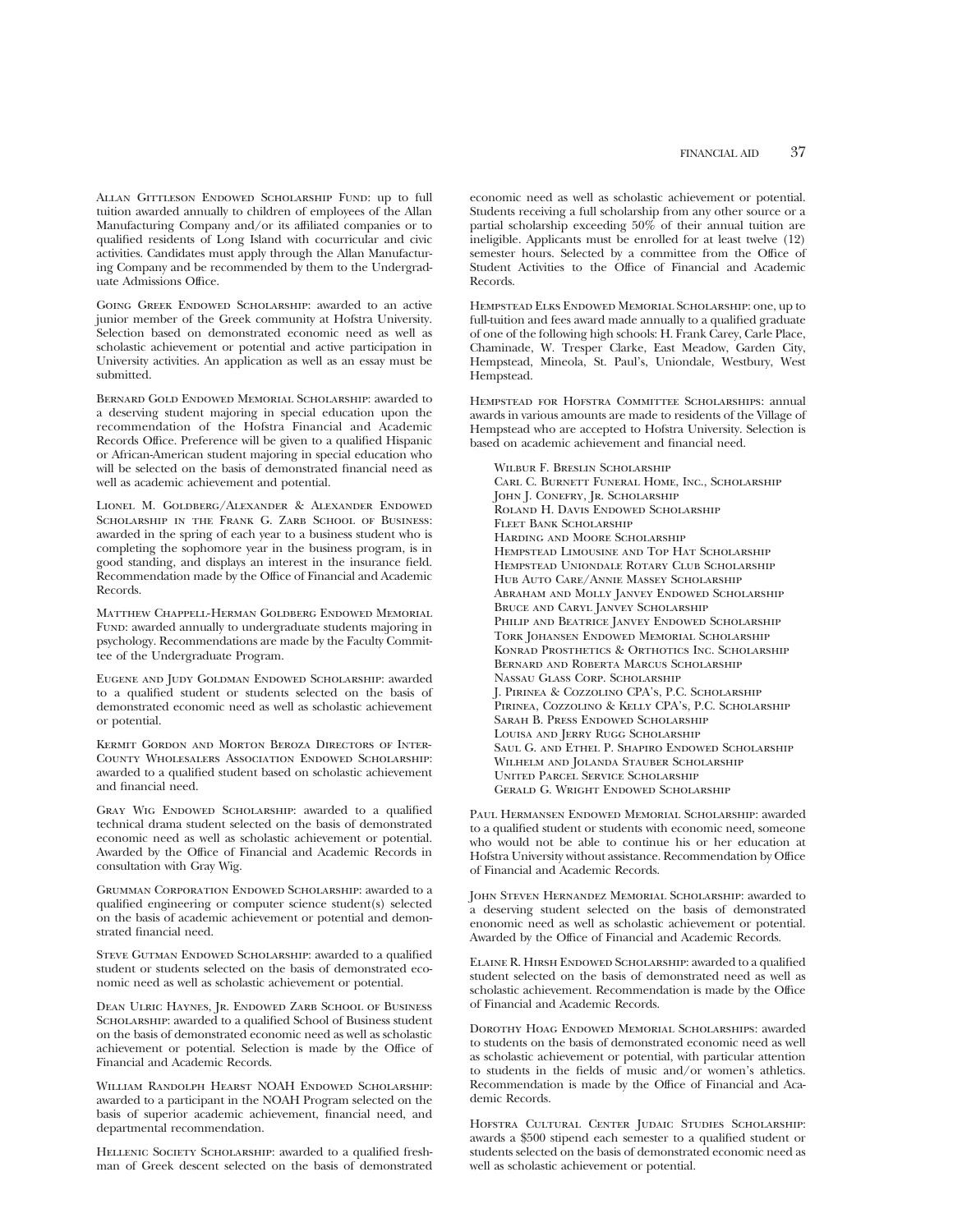## 38 FINANCIAL AID

Hofstra University Employees Endowed Scholarship: awarded to a qualified student selected on the basis of academic achievement and financial need.

Kenneth A. Hutcheson Endowed Scholarship: awarded to one or more deserving students selected on the basis of demonstrated economic need, scholastic achievement or potential. Recommendation is made by the Office of Financial and Academic Records.

George A. Jones Scholarship: awarded to a qualified student selected on the basis of demonstrated economic need as well as scholastic achievement or potential. Awarded by the Office of Financial and Academic Records.

ELLIOTT S. KAHN ENDOWED SCHOLARSHIP: awarded to a qualified student who is an active member of the basketball team, upon the recommendation of the basketball coach to the Scholarship and Student Aid Committee.

ROBERT KATZ ENDOWED SCHOLARSHIP: awarded to a qualified Zarb School of Business student selected on the basis of demonstrated economic need as well as scholastic achievement or potential.

Florence and Robert Kaufman Scholarship: awarded to one or more qualified student(s) selected on the basis of scholastic achievement or potential as well as financial need. Awarded by the Office of Financial and Academic Records.

LAINIE KAZAN ENDOWED SCHOLARSHIP: awarded to a qualified student(s) selected on the basis of academic excellence and demonstrated economic need.

Barry Andrew Kearsley Endowed Memorial Scholarship: awarded to a qualified freshman majoring in drama based on the following criteria: the recipient is a stage management major or has a strong interest in stage management; or a design-tech student; or an acting major who has demonstrated an exceptional contribution in the area of design-tech. This award may be renewed for the same recipient for a period of four years.

Stanley J. Kendrick Endowed Memorial Scholarship: awarded to qualified students who demonstrate financial need, outstanding qualities of perserverance, and academic dedication and effort in physics.

Stephen Kerekes Endowed Memorial Scholarship: awarded to a qualified student majoring in the field of English selected on the basis of academic achievement or potential and demonstrated financial need.

Kickline Endowed Scholarship: awarded to a member of the Kickline team who has been a member a minimum of two years, shows leadership and dance skills which are exemplary, and is well respected by peers. A minimum aggregate grade point average of 2.5 is required. Selected by a committee from the Office of Student Activities to the Office of Financial and Academic Records.

Kickline Scholarship: awarded to a veteran member of the Kickline team who has contributed to the program unselfishly and consistently. Selected by a committee from the Office of Student Activities to the Office of Financial and Academic Records.

Lee Koppelman Endowed Scholarship: awarded to a qualified student selected on the basis of scholastic achievement or potential and financial need.

KPMG Peat Marwick Endowed Scholarship in the Frank G. ZARB SCHOOL OF BUSINESS: awarded annually to one or more deserving students upon the recommendation of the Dean of the Zarb School of Business in consultation with the Office of Financial and Academic Records.

Jeffrey C. Kraus Endowed Radio Scholarship: awarded each spring to two students based upon their demonstrated talent in and commitment to radio. A minimum grade-point average of 2.5 is required. Scholarship application deadline is March 15th of each year. Selection is made by the Hofstra Radio Alumni Association's Scholarship Awards Committee.

Emily and Charles W. Kuhns Endowed Scholarships: up to one-half tuition awarded to male and female students annually. Students are selected on the basis of high academic standing and general all-around ability.

William Lawrence Endowed Scholarship: awarded annually to qualified students to be selected by the Scholarship Committee upon the recommendation of the Dean of Hofstra College of Liberal Arts and Sciences and/or the recommendation of the Chairperson and full-time faculty members of the Music Department.

George Morton Levy Endowed Scholarship: up to full tuition and fees scholarships awarded to qualified children of fomer employees of Roosevelt Raceway, Inc., or to qualified students who are residents of Long Island. Noteworthy records in curricular and noncurricular areas are part of the criteria.

Matthew Vizza Lichten Memorial Scholarship: awarded to one or more deserving students selected on the basis of economic need. Preference is given to adopted Korean-American student(s). Awarded by the Office of Financial and Academic Records.

Ruth Liebson Endowed Memorial Scholarship in the Dramatic Arts: awarded to a deserving student based on seriousness of commitment to an acting career, financial need and a demonstrated capability in the dramatic arts. Selection is made by the Chairperson of the Drama Department and a committee of his/her choice.

Life-Line Worldwide Services, Inc. Scholarship: awarded to a qualified student who exhibits entrepreneurial initiative through classes and/or life experiences. Awarded by the Dean of the Frank G. Zarb School of Business in consultation with the Office of Financial and Academic Records.

SORGI T. AND MARGARET BENIZZI LIOTTI ENDOWED SCHOLARship: awarded to a qualified political science major with preference given to a student of Italian-American descent, selected on the basis of demonstrated economic need as well as scholastic achievement or potential. The recipient must maintain a minimum grade-point average of 3.0 overall, and a minimum gradepoint average of 3.0 in his or her major. First preference will be given to an active participant in the R.O.T.C. program.

Long Island Savings Bank Endowed Scholarship: awarded to a qualified undergraduate student(s) residing in Nassau, Suffolk, and/or Queens counties, majoring in business, selected on the basis of scholastic achievement or potential as well as demonstrated economic need. Recommendation by the Office of Financial and Academic Records.

Doris Lowe Scholarship for Returning Women: awarded to a deserving student over the age of 40 who has come to Hofstra's College of Liberal Arts and Sciences to complete her undergraduate degree. Selection is made by the Office of Financial and Academic Records.

Karen L. and Charles B. Lutz Scholarship: awarded to a qualified student or students selected on the basis of scholastic achievement or potential regardless of economic need.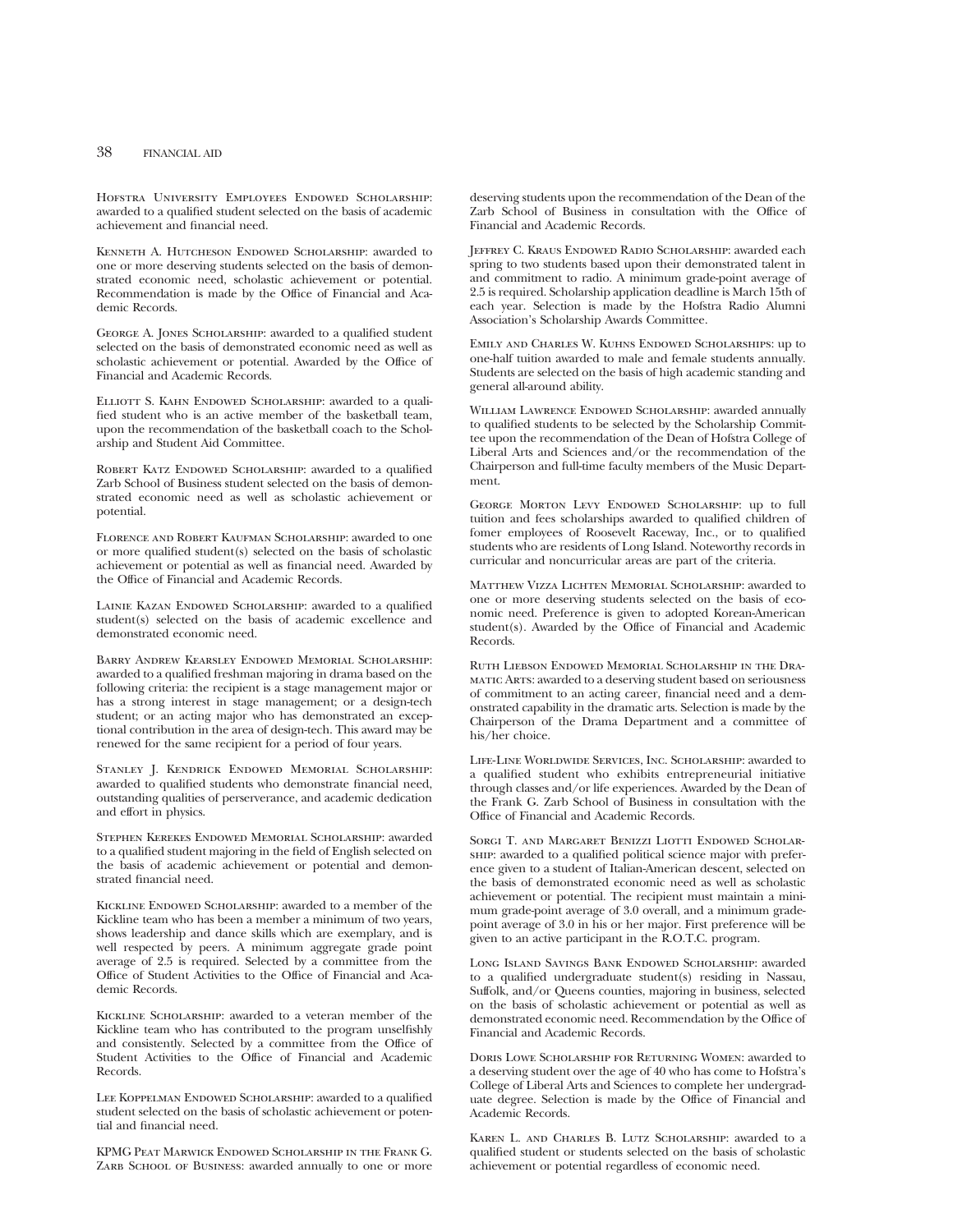Amelia H. and Raymond H. Malone Endowed Scholarship: awarded to a qualified student selected on the basis of demonstrated economic need. Recommendation is made by the Office of Financial and Academic Records.

MANPOWER ENDOWED SCHOLARSHIP: awarded to a qualified student selected on the basis of demonstrated economic need as well as scholastic achievement or potential. Awarded by the Office of Financial and Academic Records.

Joseph M. Margiotta Endowed Football Scholarship: awarded to a qualified football player who meets all the scholastic and financial criteria of the University. Recommendations are made by the Director of Athletics in consultation with the Financial and Academic Records Office.

Mathematics Department Endowed Scholarship: awarded to a qualified freshman mathematics major selected on the basis of academic achievement or potential. Recommendation by a Mathematics Department committee.

Mathematics Tutoring Center Scholarship: awarded to one or more outstanding mathematic tutors upon the recommendation of the Coordinator of the Mathematics Tutoring Center at Hofstra in consultation with the Department of Mathematics who will notify the Office of Financial and Academic Records.

M.B.A. ALUMNI ENDOWED SCHOLARSHIP: awarded to a qualified M.B.A. student selected on the basis of demonstrated economic need as well as scholastic achievement or potential.

LILLIAN MCCADDEN ENDOWED SCHOLARSHIP: awarded to a qualified student selected on the basis of scholastic achievement and demonstrated financial need.

BERNARD J. MCKENNA ENDOWED SCHOLARSHIP: awarded to one or more deserving students selected on the basis of demonstrated financial need and academic excellence.

Mary McKnight-Taylor Scholarship: awarded to a qualified student selected on the basis of scholastic achievement or potential as well as financial need. Awarded by the Office of Financial and Academic Records.

John Meehan Endowed Athletic Scholarship: awarded to a qualified athlete selected on the basis of academic achievement or potential and financial need.

Meenan Oil Company Endowed Scholarship: awarded to a qualified student selected on the basis of demonstrated economic need as well as scholastic achievement or potential.

Charles J. Meixel Endowed Scholarship: awarded to a qualified student selected on the basis of academic excellence and financial need. First preference may be given to a student in New College.

The Memorial Endowed Scholarship Fund: dedicated to the men and women who gave their lives in the service of their country. Recipients must be full-time, undergraduate students who demonstrate academic excellence and financial need.

Marlene and Jay Mendelsohn Scholarship: awarded to two qualified students (male and female) who by perseverance and dedication overcame adversity to attain academic excellence at the end of their freshman year. Selected on the basis of demonstrated financial need as well as academic achievement and potential. Recommendation by the Office of Financial and Academic Records.

Leonard D. Meyers Endowed Memorial Scholarship Fund: awarded to a student majoring in music or music education.

Selection is made by the Music Department in conjunction with the Office of Financial and Academic Records.

The Honorable Joseph N. Mondello Endowed Scholarship: awarded to a Long Island high school graduate and a resident of Levittown in recognition of academic achievement and participation in cocurricular and community activities. Recommendations are made to the Office of Financial and Academic Records by the Mondello Scholarship Committee.

Joseph and Mary Ann Monticciolo Endowed Scholarship: awarded to one or more deserving student(s), selected on the basis of demonstrated economic need as well as scholastic achievement or potential. Preference given to a student of Italian descent or to a physically challenged student. Recommendation by the Office of Financial and Academic Records.

Murley-Henderson Endowed Science Scholarship: awarded to one or more deserving student(s) whose field of study or concentration is in the field of science, consisting of either physics, chemistry, biology, geology, engineering, or mathematics as well as demonstrated high academic standing and financial need. Recommendation by the Office of Financial and Academic Records.

Donald H. Murphy Endowed Memorial Scholarship: in memory of the late Donald H. Murphy, Associate Professor of Engineering Science, an annual scholarship has been established to recognize excellence in the Engineering Department. Awarded in the spring of each year to an international student completing his/her junior year of the engineering program. The student must be in good academic standing and must have made a contribution to the Engineering Department and/or the international student community.

National Society of Professional Engineers (NSPE) Scholarships: one-half tuition scholarship is awarded annually by NSPE and sponsored by Hofstra to a student graduating in the top 20 percent of his/her high school class and having a  $1200+$ score on the SAT. Students should apply directly to the National Society of Professional Engineers, 1420 King Street, Alexandria, Virginia 22314. Renewal is based on Hofstra scholarship criteria.

New College Endowed Memorial Scholarship: awarded to a qualified student recommended by the Dean of New College. Selection is based on academic excellence and demonstrated financial need.

Newsday Marching Band Festival Scholarship: awarded to a qualified student(s) selected in an audition of musical ability and who demonstrate economic need as well as scholastic achievement or potential. Recommendation by the Music Department who notifies the Office of Financial and Academic Records.

Newsday Scholarship: awarded to a qualified minority student selected on the basis of demonstrated economic need as well as scholastic achievement or potential. Recommendation by the Office of Financial and Academic Records.

NOAH ENDOWED SCHOLARSHIP: awarded to a participant in the NOAH program on the basis of superior academic achievement, financial need, and departmental recommendation.

Marcus C. Old Endowed Memorial Scholarship: awarded each year to a worthy student or students holding senior status and majoring in biology. Recommendations are made by the biology faculty through the Chairperson of the Biology Department.

William Olsten Endowed Scholarship: restricted to a junior or senior enrolled in the Frank G. Zarb School of Business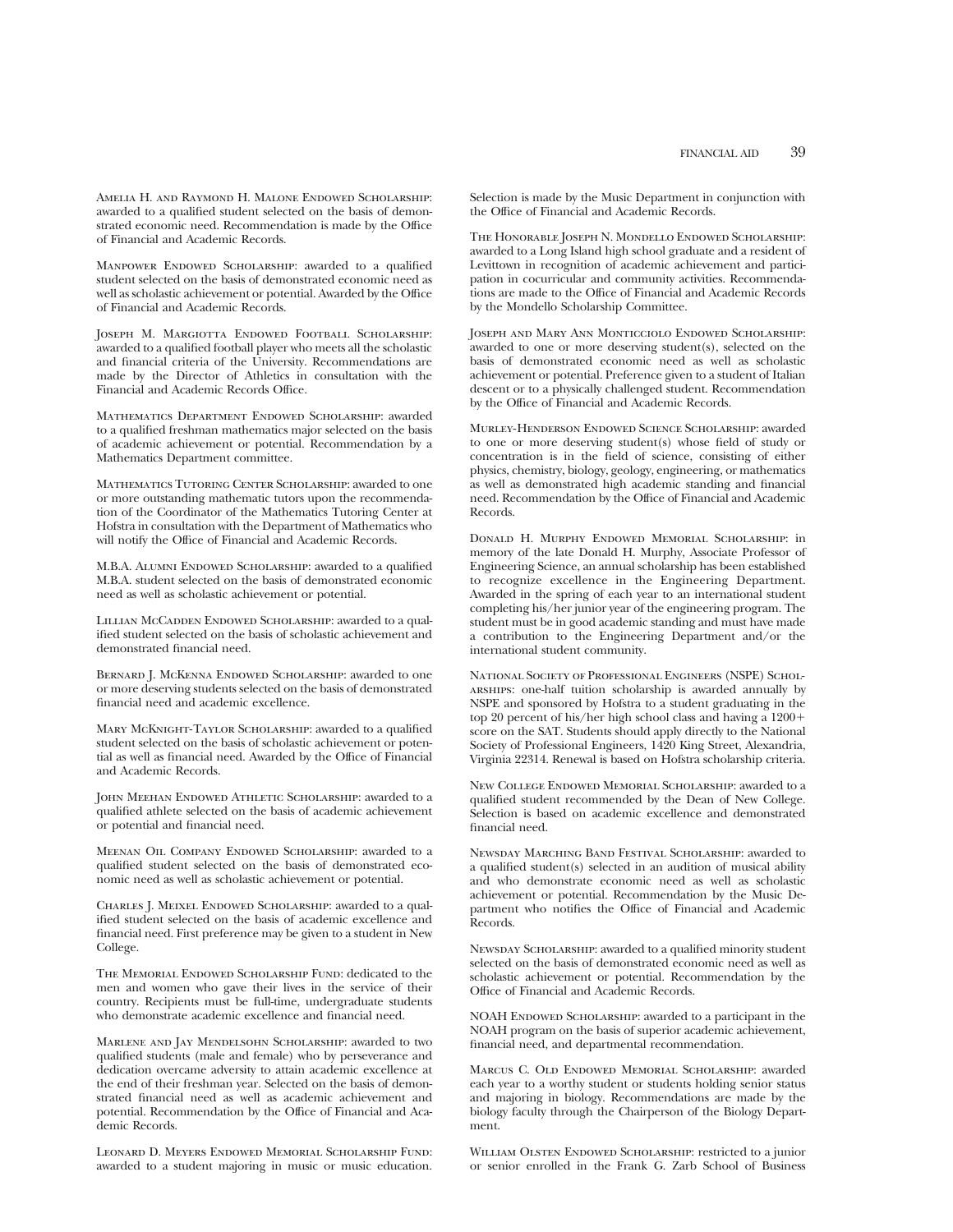## 40 FINANCIAL AID

who will pursue an M.B.A. degree. Awarded on the basis of academic achievement, financial need and demonstrated leadership quality.

Order Sons of Italy in America Endowed Scholarship: awarded to a qualified student of Italian descent selected on the basis of demonstrated economic need as well as scholastic achievement or potential.

The Gray Wig Albert L. "Tank" Passuello Endowed Scholarship: awarded to a qualified student majoring in drama selected on the basis of demonstrated economic need as well as scholastic achievement or potential. Awarded by the Office of Financial and Academic Records in consultation with Gray Wig.

PEP BAND ENDOWED SCHOLARSHIP: awarded to a member of the Pep Band who has been a member a minimum of two (2) years, maintaining a minimum aggregate grade point average of 2.5, shows leadership and musical skills which are exemplary, and is well respected by his/her peers. Selected by a committee from the Office of Student Activities to the Office of Financial and Academic Records.

Gregory P. Peterson Endowed Scholarship: awarded to a qualified student or students selected on the basis of demonstrated economic needs as well as scholastic achievement or potential.

Sylvia and Valentine Piccirilli Endowed String Scholarship: awarded annually to two string instrument students who are members of the Hofstra University Symphony Orchestra upon the recommendation of the Conductor. Students need not be music majors. Awards defray the cost of private string study during the fall and spring semesters for recipients.

Thomas T. Pierce Endowed Memorial Scholarship: an annual award given to a qualified student selected on the basis of academic excellence and participation in cocurricular and community activities. Financial need is also a consideration.

Sylvia Pines Memorial Scholarship: awarded to an upperclass woman who has taken the first course towards a mathematics major or minor and who intends a professional career in mathematics or science. Awarded by the Mathematics Department chairperson.

WILLIAM J. PLANDER ENDOWED MEMORIAL SCHOLARSHIP: established in recognition of the singular dedication and achievement in the Uniondale community of the late William J. Plander. Candidates must demonstrate, through superior academic and athletic performance, the potential for outstanding achievement at Hofstra and evidence of personal qualities leading to effective citizenship. Selection is made by the Office of Financial and Academic Records, the Departments of Health, Physical Education and Recreation and Intercollegiate Athletics, and the Plander family.

MARVIN PRICE ENDOWED SCHOLARSHIP: awarded to a qualified student selected on the basis of academic excellence and financial need.

Richard and Edith Proskauer Endowed Memorial Scholarship: awarded to qualified students majoring in fine arts.

Reader's Digest Foundation Endowed Scholarship Fund: an endowed scholarship awarded annually to students for academic excellence. Demonstrated financial need is part of the criteria.

Dr. and Mrs. Anthony Reidlinger Endowed Academic SCHOLARSHIP: awarded to a qualified junior or senior undergraduate student or students majoring in chemistry or natural science

on the basis of scholastic achievement and demonstrated financial need. Awarded by the Office of Financial and Academic Records with the advice of the faculty.

Republic Aviation Endowed Scholarship Fund: an annual award to children of former employees of the Republic Aviation Corporation, regardless of place of residence, and other students who reside in Nassau and Suffolk counties. Recipients are selected on the basis of academic achievement, extracurricular activities and financial need.

The Gray Wig Janet Fraser Rosano Endowed Scholarship: awarded to a qualified student majoring in drama or music selected on the basis of demonstrated economic need as well as scholastic achievement or potential. Awarded by the Office of Financial and Academic Records in consultation with Gray Wig.

William Rosencrans Endowed Music Scholarship: awarded to a qualified student(s) majoring in music, preferably a vocal major, selected on the basis of scholastic achievement or potential as well as demonstrated economic need.

Stephen P. Salzman Endowed Scholarship: awarded to qualified tuba or euphonium players majoring in music or music education selected on the basis of musical ability, demonstrated ecnomic need as well as scholastic achievement. If no student is available under these criteria, preference will be given to a student(s) enrolled in the School for University Studies.

Save Our Scholarships (S.O.S.): annual awards in various amounts are awarded to qualified students selected on the basis of academic excellence and financial need.

Certilman Balin Adler & Hyman, LLP Scholarship Chicago Title Insurance Company Scholarship Coca-Cola Bottling Company of New York Scholarship Cutler's Lighting, Inc. Scholarship Delta Funding Corporation Scholarship J.M. Dennis Construction Co., Corp. Scholarship East Meadow Chamber of Commerce Scholarship Frederick and Lida Eckhardt Memorial Scholarship Frederick R. and Elizabeth Eckhardt and Family Scholarship Michael and Linda Greenseid Scholarship Amy and Horace Hagedorn Scholarship Margaret A. Hofeller Memorial Scholarship in the Social Sciences at New College JMS Architect & Planner P.C./Compliance Reports of America Scholarship Ruthe and Harold Klein Scholarship Sidney Kreps Organizational Communication Schol-**ADSHIP** Lane Realty Scholarship Madelyn Leibowitz Scholarship Bruce and Doris Lister Scholarship Vincent E. Lynch Scholarship Geraldine McGann Scholarship The National Birchwood Corporation Scholarship Prudential Securities, Inc. Scholarship Kenneth C. Riscica Scholarship Roosevelt Field Scholarship Carolyn Sanchez-Woycik Scholarship Lawrence Smolev Memorial Endowed Scholarship Jerry and Emily Spiegel Foundation Scholarship

David Schector Endowed Memorial Scholarship: awarded to a qualified student on the basis of demonstrated economic need as well as scholastic achievement or potential.

Screaming Dutchmen Booster Club Endowed Scholarship: awarded to a member of the Screaming Dutchmen Booster Club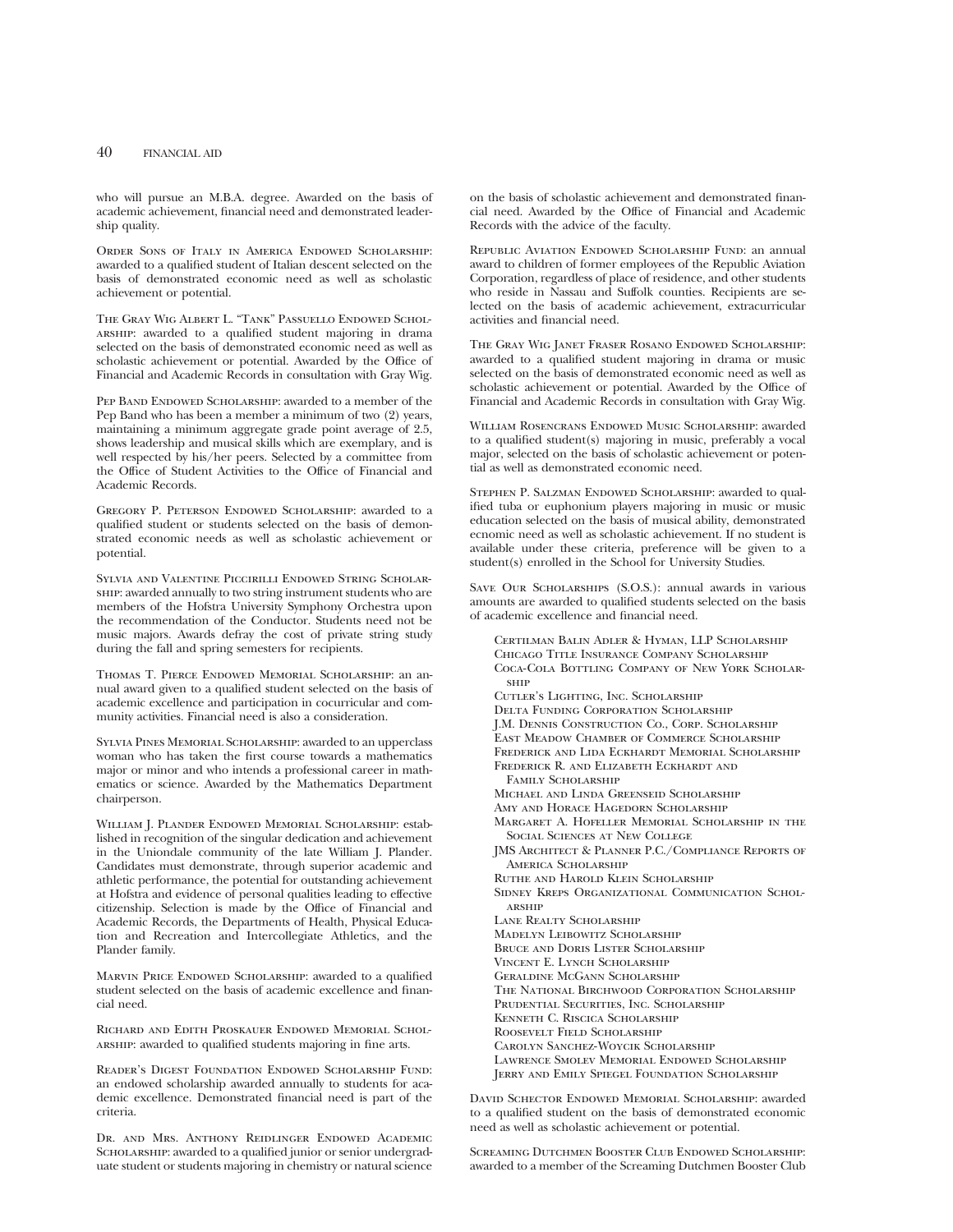who has served at least one year of active membership in the club plus a minimum cumulative grade-point average of 2.8. A scholarship committee, made up of five graduating Screaming Dutchmen seniors, will narrow the applicants to five through an anonymously entered essay answering the following quesiton: What does Hofstra Spirit mean to you, and how has your involvement in the Screaming Dutchmen Booster Club reflected this? The five semi-finalists will be interviewed by a joint committee of the Screaming Dutchmen Booster Club Scholarship Committee and members of the Hofstra University Booster Alumni.

Milton H. Seeley Endowed Memorial Scholarship: established in recognition of the late Mr. Seeley's outstanding achievements, both as a Hofstra student and a dedicated alumnus. Sons and daughters of Hofstra University alumni are eligible. Academic excellence in high school, potential for continued achievement at Hofstra, and personal qualities leading to effective citizenship are the major criteria. Preference is given to candidates who will be participating in varsity-level sports at Hofstra. The scholarship may be renewed annually by recipients maintaining scholarly standards.

Eva and Benjamin Shapiro Memorial Scholarship: awarded to one or more deserving student(s) who are residents of Long Island areas served by the Commander Oil Corporation and who have demonstrated academic achievement. Awarded by the Office of Financial and Academic Records.

William S. Shiver Endowed Memorial Scholarship for MINORITY STUDENTS: this award provides partial financial assistance to minority students for the Summer in Nice Program in France. Candidates must have completed French 3. Award is based on merit and need.

James M. Shuart Endowed Academic Scholarship: awarded to a qualified student(s) selected on the basis of scholastic achievement or potential as well as economic need. Recommendation by the Office of Financial and Academic Records.

James M. Shuart Endowed Football Scholarship: awarded to a football player who meets all the scholastic and financial criteria of the University. Recommendations are made by the Director of Athletics in consultation with the Financial and Academic Records Office.

Marjorie Strunk Shuart Endowed Women's Athletic SCHOLARSHIP: awarded to one or more qualified women athletes who meet all the scholastic and financial critieria of the University. Recommendations are made by the Director of Athletics in consultation with the Office of Financial and Academic Records.

Alan M. Siegel Endowed Scholarship: awarded to a qualified student(s) from the field of sports and athletics selected on the basis of academic achievement or potential and financial need.

Jack Skodnek Endowed Scholarship: awarded annually to two or more qualified students in need of financial assistance.

SCOTT SKODNEK ENDOWED SCHOLARSHIP: an annual award divided equally between two qualified students selected on the basis of academic excellence and financial need.

Terence E. Smolev Endowed Scholarship: awarded to a qualified student or students selected on the basis of demonstrated economic need as well as scholastic achievement or potential.

Arthur and Honey Sorin Endowed Scholarship: awarded to a qualified student selected on the basis of academic excellence and financial need.

The Sparberg-Braun Family Endowed Scholarship: awarded to a qualified student selected on the basis of demonstrated financial need as well as scholastic achievement. Recommendation by the Natural Science faculty of the Chemistry Department in consultation with the Office of Financial and Academic Records.

Special Challenge Endowed Scholarship: awarded to a qualified student(s) selected on the basis of demonstrated economic need as well as scholastic achievement or potential. Preference will be given to minority students. Recommendation by the Office of Financial and Academic Records.

Spectrum Players Endowed Scholarship: awarded to a current, active member of the Spectrum Players who has contributed to Spectrum Players in the both the fall and spring productions from the previous year, showing leadership qualities and is admired and respected by his/her peers and is committed to the betterment and advancement of the organization. A minimum aggregate grade point average of 2.5 is required. Selected by a committee from the Office of Student Activities to the Office of Financial and Academic Records.

Arthur Stein Memorial Scholarship: awarded to a student who is a member of Beta Alpha Psi. Recipient will be chosen by the Accounting Department in consultation with the Stein family. Awarded on the basis of academic excellence and co-curricular involvement. Financial need is not a criterion.

Adelaide H. Sternfeld Alumni Organization Endowed SCHOLARSHIP: two scholarships are awarded to undergraduate children or grandchildren of Hofstra Alumni. One scholarship amount is allocated on the basis of financial need; the second scholarship is awarded on the basis of scholastic achievement and outstanding participation in extracurricular activities.

FRANCES STERRETT MEMORIAL SCHOLARSHIP: awarded to a qualified student selected on the basis of demonstrated economic need as well as scholastic achievement or potential. Awarded by the Office of Financial and Academic Records.

Edna Littman Storch Endowed Memorial Scholarship: established in memory of Edna Littman Storch by her family. An annual award ranging upward from a minimum of \$100 based on demonstrated need to a student entering the field of elementary education and recommended to the Scholarship and Student Aid Committee.

SUNRISE LAURELTON LODGE #1069 F. & A.M. ENDOWED SCHOLarship: awarded to a qualified student selected on the basis of academic excellence and financial need.

Seymour and Arlene Tankleff Endowed Scholarship: awarded to a qualified student selected on the basis of academic achievement and financial need.

Donald Tattenbaum Endowed Memorial Scholarship in the Frank G. Zarb School of Business: awarded to one or more qualified undergraduate students selected on the basis of demonstrated economic need as well as scholastic achievement or potential and whose parents are hourly paid employees of Pergament, Inc. The student(s) must also intend to study in the Frank G. Zarb School of Business. Recommendation by the Dean of the Frank G. Zarb School of Business and the Office of Financial and Academic Records.

Gia Terrell Endowed Memorial Scholarship: awarded to a qualified student(s) selected on the basis of demonstrated economic need as well as demonstrated activity in promoting the independence and abilities of students with disabilities. Recommendations are made by the Coordinator of the Program for the Disabled.

The Honorable Arthur Wellesley Thompson Endowed Memorial Scholarship: awarded to a deserving communica-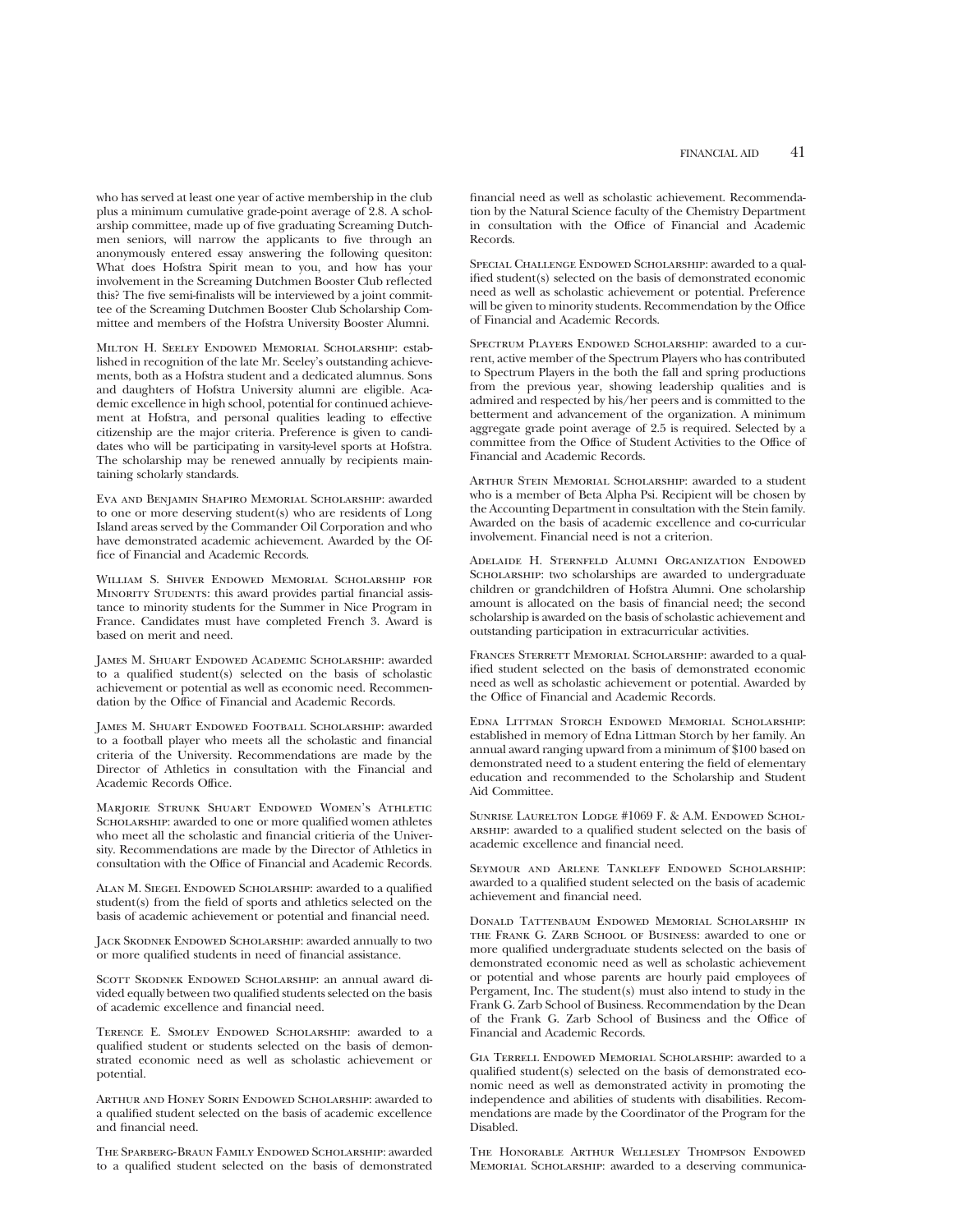## 42 FINANCIAL AID

tions student selected on the basis of demonstrated financial need as well as academic achievement and potential. Preference is given to a resident of Freeport, Long Island. Awarded by the Office of Financial and Academic Records.

Cynthia Earl Toddings Endowed Scholarship: awarded annually to a music student, preferably an instrumentalist, revealing unusual musical ability, academic excellence and financial need.

#### Trustee Memorial Endowed Scholarships

These scholarships were established to honor deceased members of the Board of Trustees: Trustee George H. Hauser Trustee Emil R. Heger

Trustee Arthur E. Newton Trustee Alicia Patterson Trustee LeRoy J. Weed

Trustee Rudolph Zinsser

Upon the recommendation of the chairperson of the department, annual awards of at least \$500 each are made to students with the highest cumulative average entering the senior year with at least 50 hours completed at Hofstra in each of the following areas:

- one award to a major in the Frank G. Zarb School of Business (Trustee Heger)
- one award to a major in the Division of Natural Sciences, Mathematics and Engineering (Trustee Hauser)
- two awards to majors in the Division of the Humanities (Trustees Weed and Zinsser)
- two awards to majors in the Division of the Social Sciences (Trustees Newton and Patterson).

Jack Tureen Endowed Memorial Scholarship: awarded to a qualified student(s) selected on the basis of demonstrated economic need as well as scholastic achievement or potential. Recommendations are made by the Speech-Language-Hearing Sciences department in consultation with the Financial and Academic Records Office.

Van Peebles Endowed Scholarship for Film Studies: awarded to one or more deserving student(s) majoring in film studies selected on the basis of demonstrated economic need as well as scholastic achievement or potential. Awarded by the Office of Financial and Academic Records.

Gloria and Bernard Vinson Endowed Scholarship in Memory of Theodore Walter Pusinelli: awarded to a qualified student or students from among three Hicksville High School students who will be attending Hofstra University the following fall. Selected on the basis of demonstrated economic need and scholastic achievement or potential.

Lawrence J. Waldman Endowed Scholarship: awarded to a qualified student selected on the basis of demonstrated economic need as well as scholastic achievement or potential. Awarded by the Office of Financial and Academic Records.

Azelle Waltcher Endowed Scholarship: An award of \$1,000 will be granted to an outstanding mathematics major who has completed his/her junior year. The recipient must have completed at least two full-time years at Hofstra prior to the start of his/her senior year and must have completed one semester of at least two advanced courses in mathematics required of the major. The award is based on demonstrated achievement. Selection is made by the mathematics faculty.

Rita and Stan Weinstein Endowed Scholarship: awarded to a qualified student selected on the basis of demonstrated economic need as well as scholastic achievement or potential.

Dean Arthur Dudley Whitman Endowed Memorial Scholarship: awarded to one or more deserving student(s) selected on the basis of demonstrated economic need as well as scholastic achievement or potential. Awarded by the Office of Financial and Academic Records.

Francis Frost Wood Memorial Endowed Scholarship/ Newsday Internship: awarded to a deserving junior major in communications on the basis of demonstrated scholastic achievement and interest in community relations/public affairs. The recipient will be required to serve a six week internship in the public affairs/community relations department at *Newsday*. Priority will be given to a scholarship candidate who has been a long-term resident of Nassau and/or Suffolk counties (6 years or more). Recommendation made by the Office of Financial and Academic Records subject to *Newsday'*s approval.

The Wreath and Foil Alumnae Scholarship: awarded to the female issue member of Wreath and Foil Sorority Alumnae who has completed two semesters as an active member of Phi Sigma Sigma, Epsilon Kappa Chapter. Should there be no candidate meeting this criteria, the award will be made to a sister who has completed two semesters as an active member of the sorority. Selection based upon active involvement in the sorority, participation in other extracurricular activities, community service, and scholastic achievement. Selection made by a committee of active members, including those on the Scholarship Committee of Wreath and Foil Alumnae.

YULETIDE GREETINGS ENDOWED AWARDS: awarded to an undergraduate and graduate student. Selection is made by the Scholarship and Student Aid Committee and the Graduate Committee. This award is not renewable.

Dina A. Zanello Scholarship: awarded on the basis of scholastic achievement or potential as well as economic need. Recommendation by the Office of Financial and Academic Records.

FRANK G. ZARB SCHOOL OF BUSINESS ALUMNI ASSOCIATION ENDOWED SCHOLARSHIP: awarded to a qualified School of Business student selected on the basis of demonstrated financial need as well as academic achievement and potential. Recommendation by the Dean of the Frank G. Zarb School of Business to the Office of Financial and Academic Records.

FRANK G. ZARB SCHOOL OF BUSINESS ENDOWED SCHOLARSHIP: awarded to a qualified School of Business student(s) selected on the basis of scholastic achievement or potential as well as demonstrated economic need. Recommendation by the Dean of the Frank G. Zarb School of Business to the Office of Financial and Academic Records.

PATRICIA KOSTER ZARB ENDOWED SCHOLARSHIP: awarded to a qualified freshman student with economic need and scholastic achievement or potential, a high school GPA of B or better, and who has demonstrated qualities of leadership, ethical behavior, compassion and respectful treatment of others, and three letters of recommendation from teachers and/or community leaders. Recommendation made by Mrs. Patricia K. Zarb.

# GRADUATE SCHOLARSHIPS

Paul Bernon Endowed Memorial Scholarship: an annual award to a qualified graduate student in the Zarb School of Business selected on the basis of academic excellence and financial need.

JOYCE A. BLOOM GRADUATE PSYCHOLOGY FOR RETURNING Women Scholarship: awarded to a female student in the first year of the graduate psychology program, who is returning to school after an absence of at least five years in order to raise a family and who has at least one child under the age of 15 living at home. Selection is made by the Office of Financial and Academic Records on the basis of financial need as well as scholastic achievement or potential.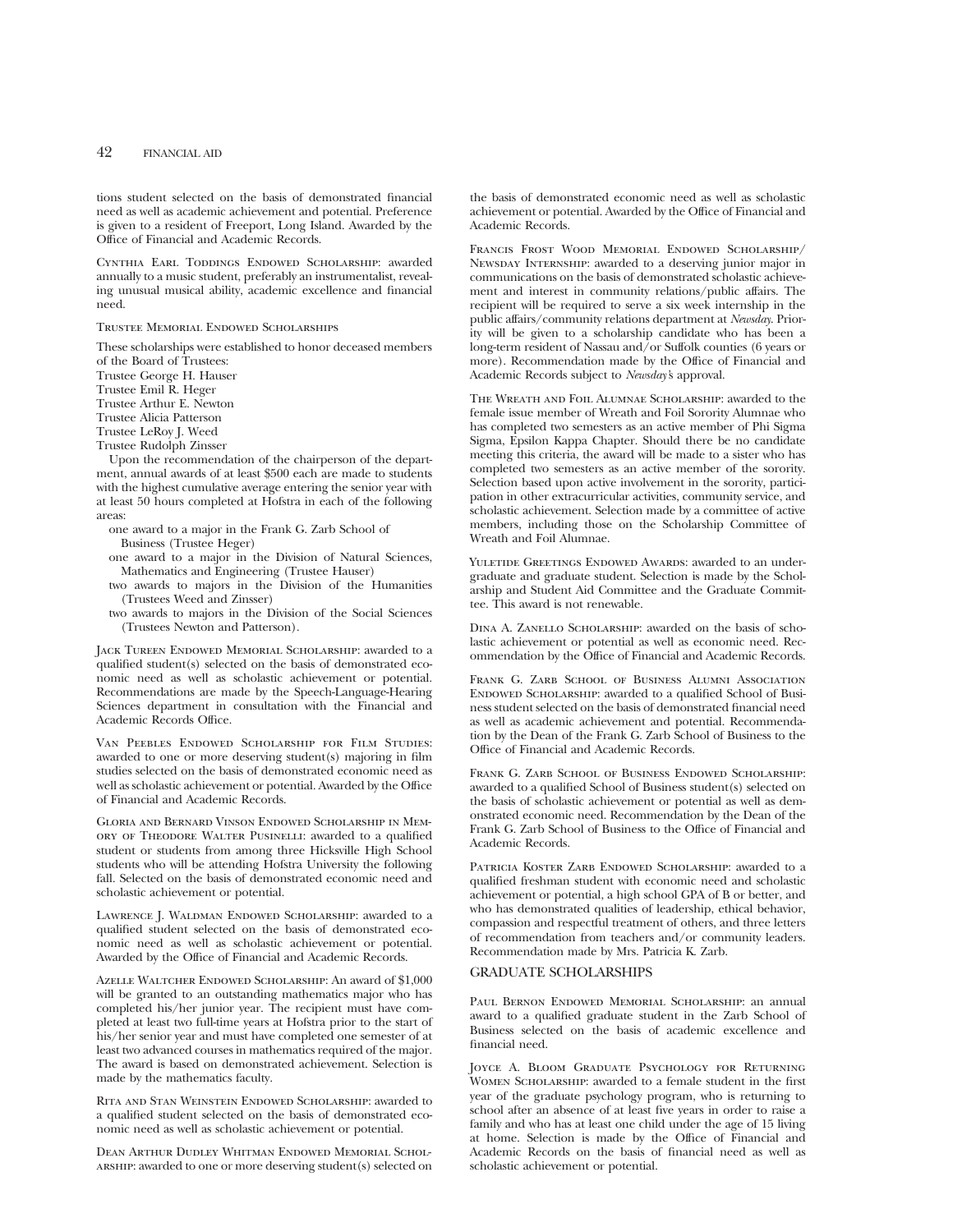BRODLIEB ENDOWED SCHOLARSHIP: awarded by the School of Business to a full-time MBA student who has completed one year of study toward the degree and has achieved academic excellence.

Egel-Gray Endowed Memorial Scholarship: awarded annually to a student majoring in special education who has completed one semester of study at the graduate level. The award is based on academic excellence and outstanding contribution to the community upon the recommendation of the Special Education area.

Rick Elkow Memorial Scholarship: awarded to a deserving student in the Industrial/Organizational Psychology Program selected on the basis of demonstrated financial need as well as academic achievement or potential. Recommendation made by the Office of Financial and Academic Records and the faculty/ staff of the Industrial/Organizational Psychology Program with the requirement that the recipient has successfully completed the qualifying examination administered by the Program.

Arnold Horowitz Endowed Memorial Fund: awarded annually to assist students enrolled in the doctoral programs in psychology. Recommendations are made by the Faculty Committee of the Graduate Programs.

RAY HORTON ENDOWED SCHOLARSHIP: awarded to a doctoral student(s) in reading. Recipient(s) selected on the basis of academic achievement or potential and financial need.

Sylvia Martin Endowed Memorial Scholarship in Speech-Language-Hearing Sciences: awarded to a qualified graduate student(s) in the Speech-Language-Hearing Sciences program, selected on the basis of demonstrated economic need as well as scholastic achievement (minimum grade point average of 3.0 or better). The qualified student(s) present documentation specifying a disability and show evidence of satisfactory behavior and professionalism in clinical practica. Recommendation of the Office of Financial and Academic Records and Speech-Language-Hearing Sciences Department in consultation with the Donor.

Sylvia Martin Memorial Scholarship in Speech-Language-Hearing Sciences: awarded to a qualified graduate student(s) in the Speech-Language-Hearing Sciences program, selected on the basis of demonstrated economic need as well as scholastic achievement (minimum grade point average of 3.0 or better). The qualified student(s) present documentation specifying a disability and show evidence of satisfactory behavior and professionalism in clinical practica. Recommendation of the Office of Financial and Academic Records and Speech-Language-Hearing Sciences Department in consultation with the Donor.

Nassau Psychological Services Institute Fellowship: awarded every other year to a qualified student in the doctoral program in psychology. The recipient will be named The Nassau Psychological Services Institute Fellow.

Dorothy and Sidney J. Rauch Endowed Scholarship: granted to a qualified graduate student or students selected on the basis of demonstrated economic need as well as scholastic achievement. Recommendation is made by the Reading Department and the Office of Financial and Academic Records.

SCHLOSS SCHOLARSHIP: established in memory of Mervin Livingston and his parents, Lillian and Hyman Schloss. Awarded in accordance with the policy of the Office of Financial and Academic Records.

Sinclair Charitable Trust Endowed Scholarship: awarded to a financially disadvantaged student in the M.B.A. degree program. Awarded by the Office of Financial and Academic Records.

Rhoda Tartak Endowed Memorial Scholarship: awarded to a student enrolled in the doctoral program for working school

psychologists, based upon academic excellence and financial need. Selection is made from recommendations by the Scholarship Committee of the Graduate Psychology Department to the Scholarship and Student Aid Committee.

John Dewey Van Buren Endowed Scholarship: awarded to a qualified graduate student majoring in Counseling. Selected on the basis of demonstrated economic need as well as scholastic achievement or potential. Recommendation is made by the program coordinator with other faculty based on faculty recommendations and the Office of Financial and Academic Records.

Robert J. Vane Endowed Memorial Scholarship: awarded annually to assist students in the doctoral program in Clinical and School Psychology. Recommendations are made by the faculty of the program.

# Honors, Prizes and Awards

A number of special prizes and awards are presented annually to Hofstra students by organizations, friends of the University and members of the University community, and are partially listed below. These prizes and awards are in addition to the regular forms of financial aid available to students.

American Association of University Women Merit Award: awarded to a graduating senior woman based on high character, academic standing, and leadership. Potential recipients meet with the American Association of University Women Awards Committee for an interview before final selection is made.

THE BANK OF NEW YORK AWARD: restricted to the Accounting Department and awarded in accordance with the policy of the Office of Financial and Academic Records.

Angela M. Bennett Memorial Fund: awards of up to \$500 to female students who are active participants in student activities and student government.

BIOLOGY CLUB AWARD: a plaque is awarded to an undergraduate student who has shown outstanding achievement and participation in the Biology Club and the Biology Department. Established in 1978 by Kenneth Granet.

Lilo and Peter Buehrle Award: maximum award of \$500 will be granted annually to two (2) or more qualified students who have demonstrated excellence in either advanced German language or in research on Germanic literatures or culture. Recommendation made by the German Department.

Harold E. Clearman Endowed Memorial Award: awarded to a physics major with meritorious performance in coursework, along with an outstanding individual research project, as judged by the Physics Department.

Columbia Society of Real Estate Appraisers, Inc. Scholarship: awards to one or more students in the Center for Business Studies who have completed a real estate course. Award is based on merit and need. Recipients are chosen by the Center for Business Studies.

Concepts Unlimited Sales & Marketing, Inc. Fraternal/ SORORAL COMMUNITY AWARD: to one or more candidates who are full-time students at Hofstra University and a member of a recognized fraternity or sorority. Additional criteria: service to the fraternity or sorority of which the applicant is a member; service to the University and community; creative and diligence displayed in accomplishing tasks; financial need and scholarship and academic performance. Selected by a committee from the Office of Student Activities who notifies the Office of Financial and Academic Records.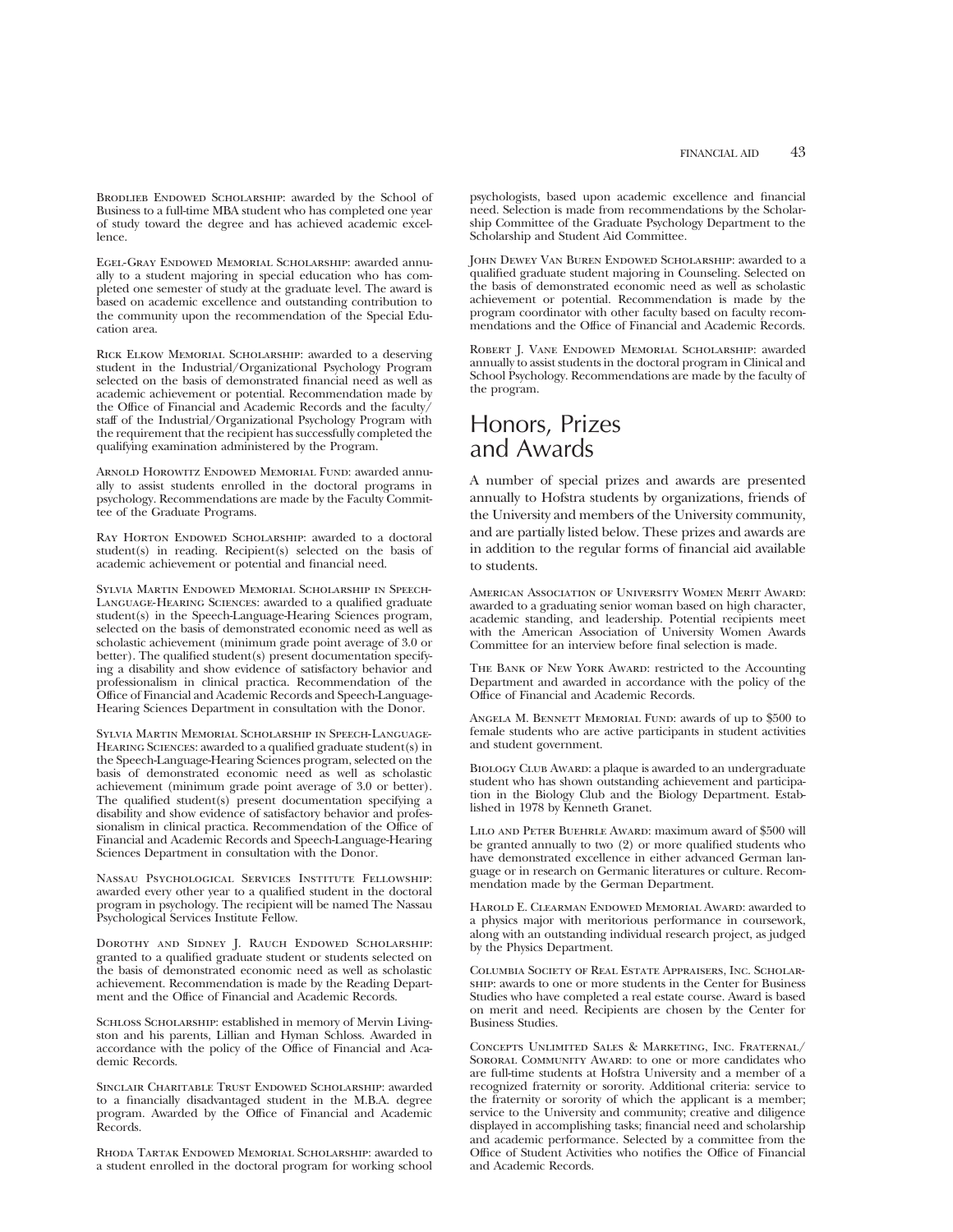SERGE A. EMERY MEMORIAL PRIZE: varying amounts are awarded annually to upperclass students who excel in Russian and who are members of the Russian Club.

Charles C. Falabella Award: sponsored by the Long Island Industrial Relations Research Association. A cash prize is awarded to acknowledge outstanding academic achievement in the field of industrial and labor relations.

French Club Summer in Nice Scholarships: each year, several scholarships of varying amounts are granted to Hofstra students. Awards are made on the basis of grades in French, overall grade-point average, need, service to the French Club and to the University community. Students do not have to be French majors or minors. Selection is made by a committee of French faculty, French Club officers and former scholarship winners. Scholarship must be used during the year of the award.

French Department Faculty Award: a book or medal is presented to a senior undergraduate student for excellence in French. The selection is made by the French faculty.

FRENCH POETRY CONTEST AWARDS: sponsored each spring by the Hofstra Department of French, the American Association of Teachers of French and the French Cultural Services. Bronze medals are awarded to first place contestants in the following four categories: college reading, high school reading, junior high school reading and original poems. Book prizes are awarded to second and third place winners and certificates of honorable mention are awarded to some other contestants.

FRESHMAN ENGLISH PRIZE: a prize of \$100 is awarded each spring to a second-semester freshman enrolled in English 2 for the best research paper.

German Book Prizes: awarded to the best first year, second year and third year students, and to the member of the German Club who has contributed most to the success of the Club. An average of 3.0 is required. The books are supplied by the New York German Consulate.

Dean Frank D. Gifford Award (The University Club of Long Island): once every three years, \$1000 is awarded to a worthy student who is currently enrolled at the undergraduate or graduate level and who is recommended by the Provost and Dean of Faculties, Dean of Students or other qualified official. Financial need is considered.

Girl Scout Gold Award Scholarship: awarded to a freshman or transfer student who has received the Girl Scout Award within three years of application to the University and who must be in the top ten percent of her high school graduating class and have attained a score of at least 1070 on the SAT's (ACT equivalent of 23). If a transfer student, the student must have completed 24 credits in a previously accredited insitution(s) and earned a 3.5 cumulative average or better at all previously attended schools. Preference will be given to a Girl Scout Gold Award recipient from Long Island, New York.

HAZEL AWARD: awarded to a student who as excelled, and is considered outstanding and dedicated in the areas of playwriting, directing, and acting during the current year. If no student fulfills these requirements, the committee is to consider any student who has excelled in three various areas of the theater, including designing, producing, and stage management. Selected by a committee from the Office of Student Activities who notifies the Office of Financial and Academic Records.

History Department Award: awarded to a deserving Greek and Roman history student selected on the basis of demonstrated economic need as well as scholastic achievement or potential. Awarded by the Office of Financial and Academic Records.

Inter-Sorority Council Award: a gold Hofstra seal charm is awarded annually to the junior sorority woman with the highest academic average in the middle of her junior year.

Italian Club Award: a book award is given to an undergraduate student for excellence in Italian and a desire to continue in the field. Selection is made by the Italian Club and the faculty adviser upon recommendation of the Italian faculty.

Italian Language Scholarship: upon the recommendation of the Italian Faculty Committee, an annual award is made to a student who excels in the study of the Italian language.

Kappa Mu Epsilon Award: a book is given annually to the freshman with the best performance in freshman mathematics.

Howard and Tina Kassinove Research Prizes for Doctoral Students in Clinical and School Psychology: two \$500 awards granted to Ph.D. or Psy.D. students in clinical or school psychology for meritorious publications in professional psychology or presentations at national or international conferences. Recommendation is made by Professor Howard Kassinove in conjunction with the Directors of the Ph.D. and Psy.D. programs.

Sibilla E. Kennedy Memorial Award: an annual award is made to a deserving student(s) for excellence in Natural Science 11 or 12 on the basis of scholastic achievement or potential, upon the recommendation of the Chemistry Department.

Eric Kertzner Memorial Award: a maximum award of \$500 will be granted each year to a qualified student selected on the basis of demonstrated economic need. This award may not be used in conjunction with any athletic scholarship. Recommendation made by the Office of Financial and Academic Records.

Adele Leonard Endowed Prize for Excellence in Linguistics: in memory of Adele Leonard, the Director of the Nassau County Civil Service Commission for 26 years. This prize is awarded to a student for excellence in linguistics, in particular for innovative approaches to the analysis of language as judged by the Hofstra College of Liberal Arts and Sciences linguistics faculty.

Rhoda Pinsley Levin Endowed Memorial Award in Musical PERFORMANCE: awarded for musical performance by the Music Department.

Long Island Sanitation Officials Association Engineering Award: two \$500 grants are awarded annually to deserving junior or senior civil environmental or mechanical engineering majors who are residents of Nassau or Suffolk County. Recipients must live in a community that is a member of the LISOA. Final selections are made by the Executive Committee of the Long Island Sanitation Officials Association, Inc. upon the recommendation of the Department of Engineering.

Irving and Ina Markowitz Prize in Asian History: a prize of \$200 made through the Department of History and awarded for outstanding performance in Asian History.

Moles Student Engineer Award: \$100 and a certificate of award are presented to a junior or senior engineering student annually whose academic achievement and enthusiastic application shows outstanding promise of personal development leading to a career in construction engineering and management.

James A. Moore Memorial Fund: awarded to the physics major with the highest quality performance excelling in course work, individual research and service to the physics community as judged by the whole department.

Nassau Academy of Medicine Paramedical Projects Fund FOR NURSING ENDOWED SCHOLARSHIPS: awarded to prenursing students or female students interested in medicine. Selection is made by the Scholarship and Student Aid Committee upon recommendation of the Premedical Advisory Committee.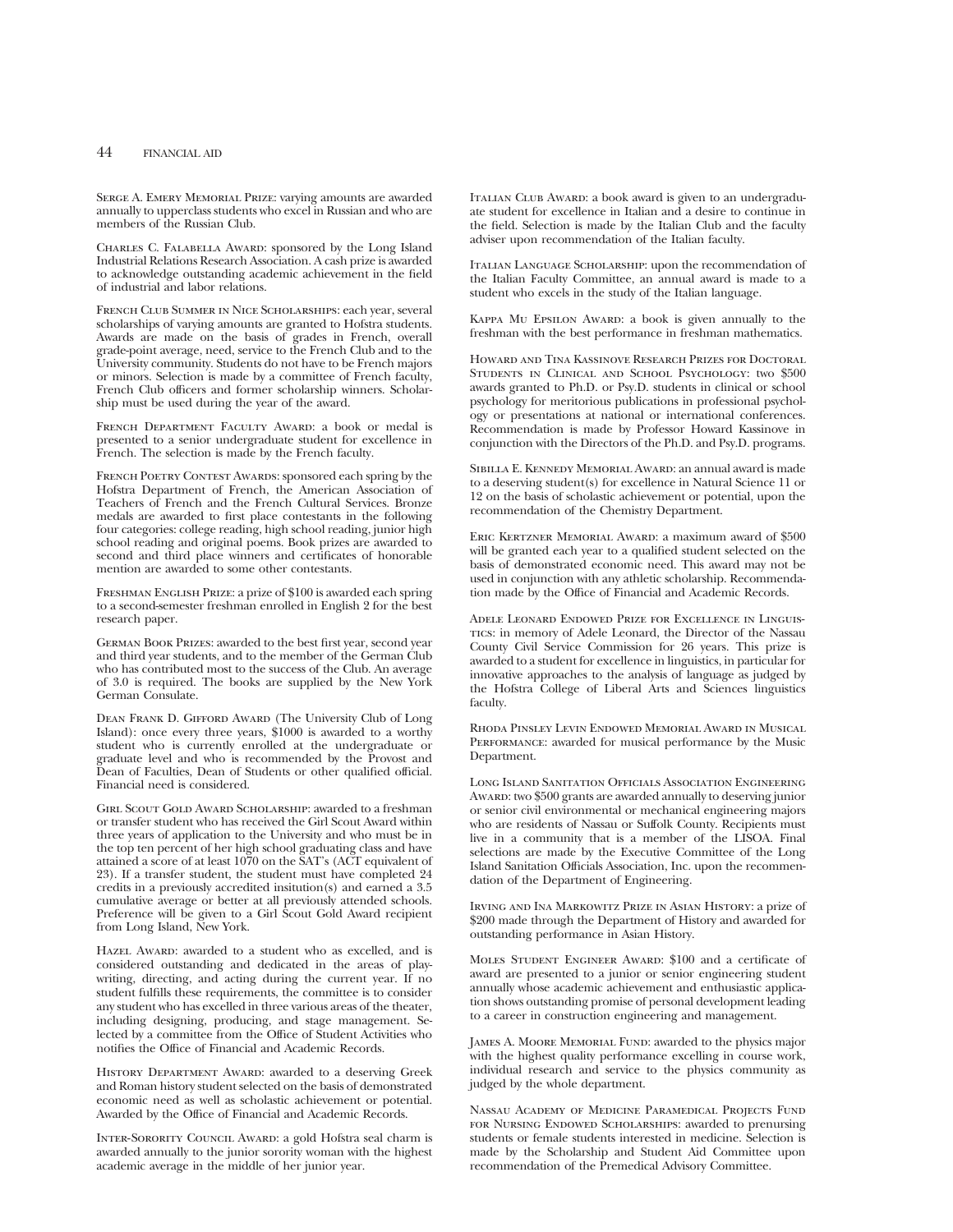Nassau Academy of Medicine Endowed Scholarship: awarded to a premedical student for his junior and senior years. Selection is made by the Scholarship and Student Aid Committee upon recommendation of the Premedical Advisory Committee.

Harmon Newell Endowed Scholarship: established in memory of Mr. Newell, a faculty member in the marketing/ management area. Awards are made to a senior student and a graduate student in the field of marketing or management with the highest cumulative average. These awards are presented by the Frank G. Zarb School of Business.

WILLIAM OBER MEMORIAL AWARD: this award has been established in memory of William Ober, a former Hofstra student. \$150 is awarded annually to a student in his junior year upon the recommendation of the Political Science or Philosophy Department.

Loyal F. Ollmann Memorial Prize in Mathematics: established in memory of Professor Loyal F. Ollmann, Chairman of the Department of Mathematics from 1941 to 1965. An annual award of \$100 is presented to an outstanding undergraduate mathematics major at the time of his/her graduation upon the recommendation of the Department of Mathematics.

Robert L. Payton Prizes in History: two \$200 prizes awarded, one for the outstanding senior history major, the other for outstanding achievement in a history seminar.

Walter and Hazel Petersen Athletic Award: awards of \$100 each to students in good academic standing who have participated in intercollegiate athletics and who have been recommended by both the Director of Intercollegiate Athletics and the Dean of Students Office.

H. Alan Robinson Outstanding Doctoral Dissertation Award: annual award of up to \$1000 to honor the highest quality of scholarly research and excellence of presentation in dissertations submitted by doctoral candidates at Hofstra University. An appointed faculty committee will make the selection.

Herbert D. Rosenbaum/Pi Sigma Alpha Endowed Political SCIENCE AWARD: awarded to a political science major who has written the best paper during the academic year as determined by the Political Science Department.

Donald M. Rowe Merit Award for Performing Excellence as a Piano Accompanist: an honorarium of \$250 granted annually to a music or music education major, which if possible, is presented in conjunction with the awardee's senior recital. Selection is made by the faculty of the Music Department.

RUSSIAN CLUB BOOK AWARD: presented to an undergraduate student for excellence in Russian. Selection is made by the Russian Club and faculty adviser upon recommendation of the Russian faculty.

Isidore and Helen Sacks Memorial Awards: four awards given annually to students of at least junior standing who have achieved distinction in each of the following areas: Spanish, English, Judiac Studies and Music. In the event that the respective departments do not have any qualified students for this annual award, the amount not used will be devoted to promoting a recital, reading or performance in the musical or dramatic field.

NANCY P. SCHNADER POETRY AWARD: in conjunction with the Academy of American Poets Award Program, \$100 is awarded annually for the prize poem or group of poems selected by a committee of judges set up by the English Department.

Eugene Schneider Fiction Award: \$100 awarded annually for the best work of fiction done by a student recommended by a committee of judges set up by the English Department.

James M. Shuart Special Award in French Studies: awarded upon the recommendation of the French Department and the

Hofstra University Office of Financial and Academic Records to an entering freshman majoring in French.

SIGMA DELTA PI BOOK PRIZE: presented to senior majors in Spanish for excellence in Spanish; this requires a 3.8 average in Spanish and a 3.5 cumulative average. Selection is made by the faculty members of the Hofstra Chapter of Sigma Delta Pi, national honorary Spanish society.

Sigma Pi—Stephen McSloy Crews Memorial Award: \$250 awarded annually to a student majoring in speech who is recommended by the Department of Speech-Language-Hearing Sciences, who has high academic achievement and demonstrated financial need. Also, students attending the Speech-Language-Hearing Center may receive awards in various amounts upon the recommendation of the Director of the Speech-Language-Hearing Center.

SPANISH CLUB BOOK AWARD: presented to an undergraduate for excellence in Spanish. Selection is made by the Spanish Club and faculty adviser upon recommendation of the Spanish faculty.

Spanish Language Scholarship: upon the recommendation of the Spanish Faculty Committee, an annual award is made to a student who excels in the study of the Spanish language.

RUSSELL STABLER AWARD: awarded to a deserving student involved in summer field work off campus in either biology or music as well as academic achievement. Recommendation by the Music and Biology Departments.

STUDY ABROAD AWARD: awarded to a qualified minority student selected on the basis of scholastic achievement or potential and who may not otherwise be able to afford overseas study. Recommendation is made by the Committee on International Education.

THE DONALD H. SWINNEY AWARD: awarded to one or more deserving drama students upon the recommendation of the Drama Department and the Office of Financial and Academic Records.

BETTY WEED AWARD: awards of \$500 each are presented annually to the outstanding junior man and woman selected by the Student Affairs Committee.

Who's Who Among Students in American Universities and Colleges: this national recognition award is given to seniors who have made an outstanding contribution to cocurricular activities. Students are selected by the Office of the Dean of Students.

The Women's Club of Hofstra University Freshman Award: established in 1951, a monetary award is presented to an outstanding female student with the highest cumulative average at the end of her freshman year.

The Women's Club of Hofstra University Junior Award: established in 1951, a monetary award is presented to an outstanding female student with the highest cumulative average at the end of her junior year.

Harold E. Yuker Endowed Research Award: awarded to a qualified second year graduate student(s) in psychology selected on the basis of financial need and first-year grade-point average. Selection(s) is made upon the recommendation of the Office of Financial Aid and Academic Records after consultation with the chairperson of the Psychology Department.

HAROLD E. YUKER ENDOWED RESEARCH AWARD: tuition remission of \$500 will be granted to a Ph.D. student in clinical or school psychology for meritorious publictions in professional psychology or presentations at national or international conferences. Recommendation by the Director of the Ph.D. program in conjunction with the Chairperson of the Psychology Department.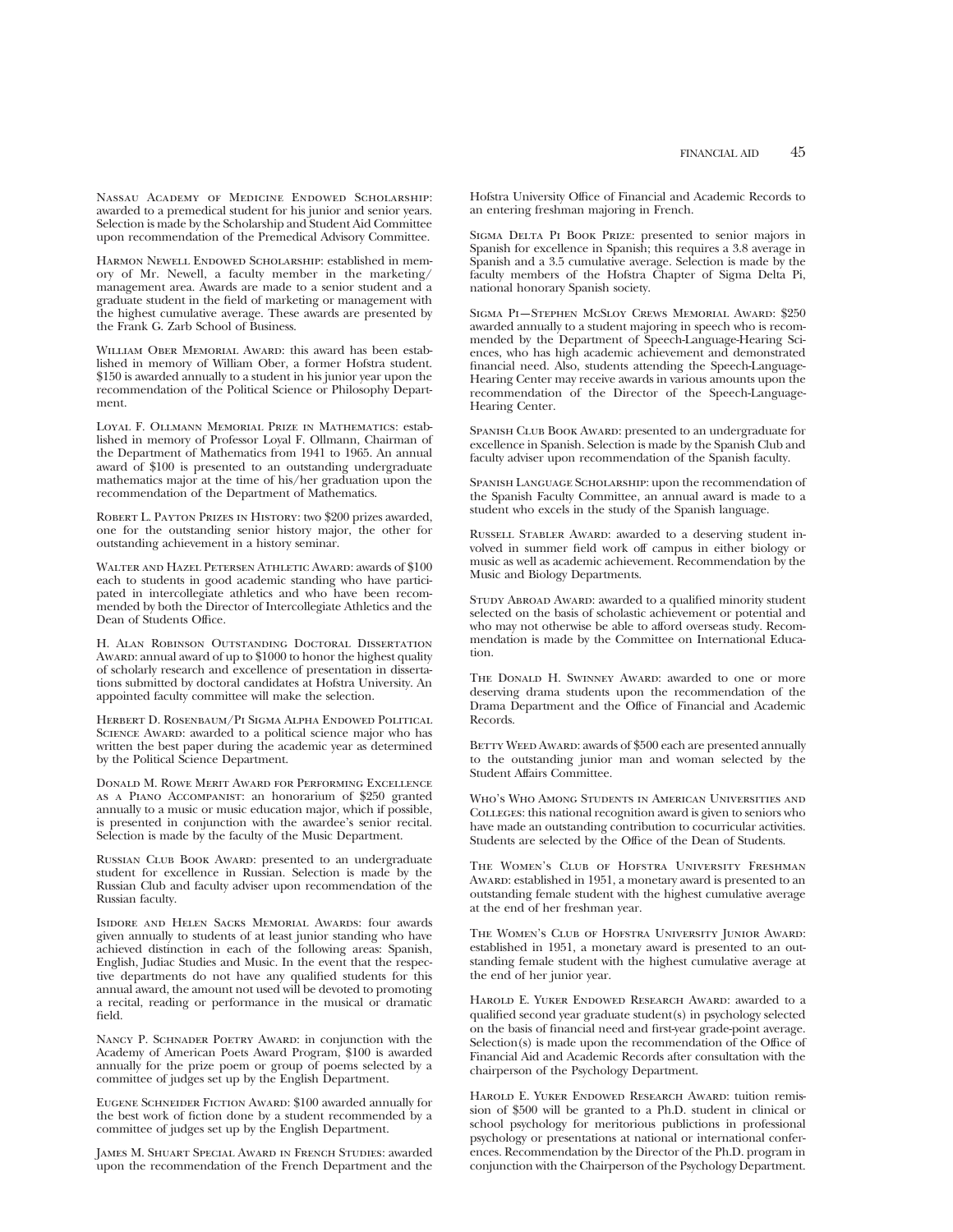## General University Information

#### POLICY ON ACADEMIC HONESTY\*

A University is a community of faculty and students dedicated to the acquisition and transmission of knowledge. Every individual in this community has an obligation to uphold its intellectual standards, which alone make learning and education worthwhile. It is the responsibility of the faculty to try to communicate both knowledge and respect for knowledge. It is equally the responsibility of the student to respect knowledge for its own sake. Only thus does the student prove himself/ herself deserving of a university education. A student is not an empty receptacle into which the faculty pour knowledge: the student's role in education is an active one, and the student bears the responsibility for his/her work. Whoever refuses this responsibility is unworthy of a university education. A student who steals work or cheats in any way is refusing the responsibility that is his/hers and so forfeits the right to remain a member of the academic community unless he/she is willing and able to recognize the seriousness of his/her offense and demonstrates such recognition by no further violation of academic propriety. Hofstra would rather educate than cut off the offender. It recognizes that one instance of cheating may not be a sign of an incorrigibly corrupt person; but it will not tolerate dishonesty, and it will not offer the privileges of the community to the chronic cheater.

The student must avoid not only cheating, but the very appearance of cheating. He/she must be responsibly aware that certain actions in an examination leave him/ her open to the accusation of cheating. The instructor is authorized to question the student on the basis of suspicious appearance. Anyone who helps another person to cheat on an examination is considered guilty of cheating.

Plagiarism in any form, either from published works or unpublished papers of other students, is cheating. Using a ghost-writer is cheating. The student is responsible for acknowledging explicitly in his/her papers all sources consulted and used. The proper procedure for such acknowledgement is outlined in the College Style Sheet available in the Bookstore, or in style manuals approved by specific departments. Ignorance of the rules is no excuse. If a student is in doubt about the propriety of a particular academic procedure, he/she should consult one of his/her instructors or the Dean of Students for appropriate guidance. Organizations or individuals who make a practice of collecting papers for resubmission will be considered guilty of fostering plagiarism and subject to the penalties imposed on the plagiarist.

#### CHANGE OF ADDRESS

Students must report a change of their home or local address to the Office of Financial and Academic Records to a Student Account Representative immediately.

#### CHANGE OF MAJOR/MINOR/SPECIALIZATION/ CONCENTRATION/DEGREE

In order to facilitate orientation and advisement of a student to his or her new major, students must report any change in their major, minor, specialization, concentration, or degree on the official Change of Study form to the Office of Financial and Academic Records. Any change requires a signature from the new department indicating that the student has notified the new department and has been made aware of all requirements. Students are not required to obtain a signature from the program or major they are leaving.

#### AUDITING POLICY

The privilege of auditing courses is not available to students currently enrolled at Hofstra or at other institutions of higher education. Additionally, students admitted to professional schools *may not* audit Hofstra courses in preparation for their enrollment at those institutions.

Auditing of undergraduate courses is made available to individuals not enrolled in any institution of higher education as a service to enrich their knowledge in a particular area, upon payment of 50 percent of the regular part-time undergraduate tuition.

During the spring and fall semester, the auditor shall have the option of converting the courses from a noncredit to credit basis at any time prior to the end of the third week of classes or the first week of a summer session. Permission of the instructor, payment of adjusted tuition and fees, and meeting of all University admissions conditions are required prior to such conversions.

For admission to undergraduate courses, apply to the University Advisement Office.

It is not normally the policy to permit either Hofstra or non-Hofstra students to audit graduate courses. In extraordinary circumstances, however, permission may be granted. Admission will be through the University Advisement Office.

#### SENIOR CITIZENS TUITION DISCOUNT

To encourage their participation and extend the benefits of its community service program, Hofstra University provides for a 50 percent tuition discount for senior citizens registered in credit courses on campus.

To be eligible for this discount, a registrant must be at least 60 years of age. The age qualification is to be verified by presentation, at registration, of a senior citizen's identification card issued by the Nassau County Department of Senior Citizens Affairs or a town, city or village Office for the Aging.

<sup>\*</sup>Adopted from UCLA's *Position on Cheating.*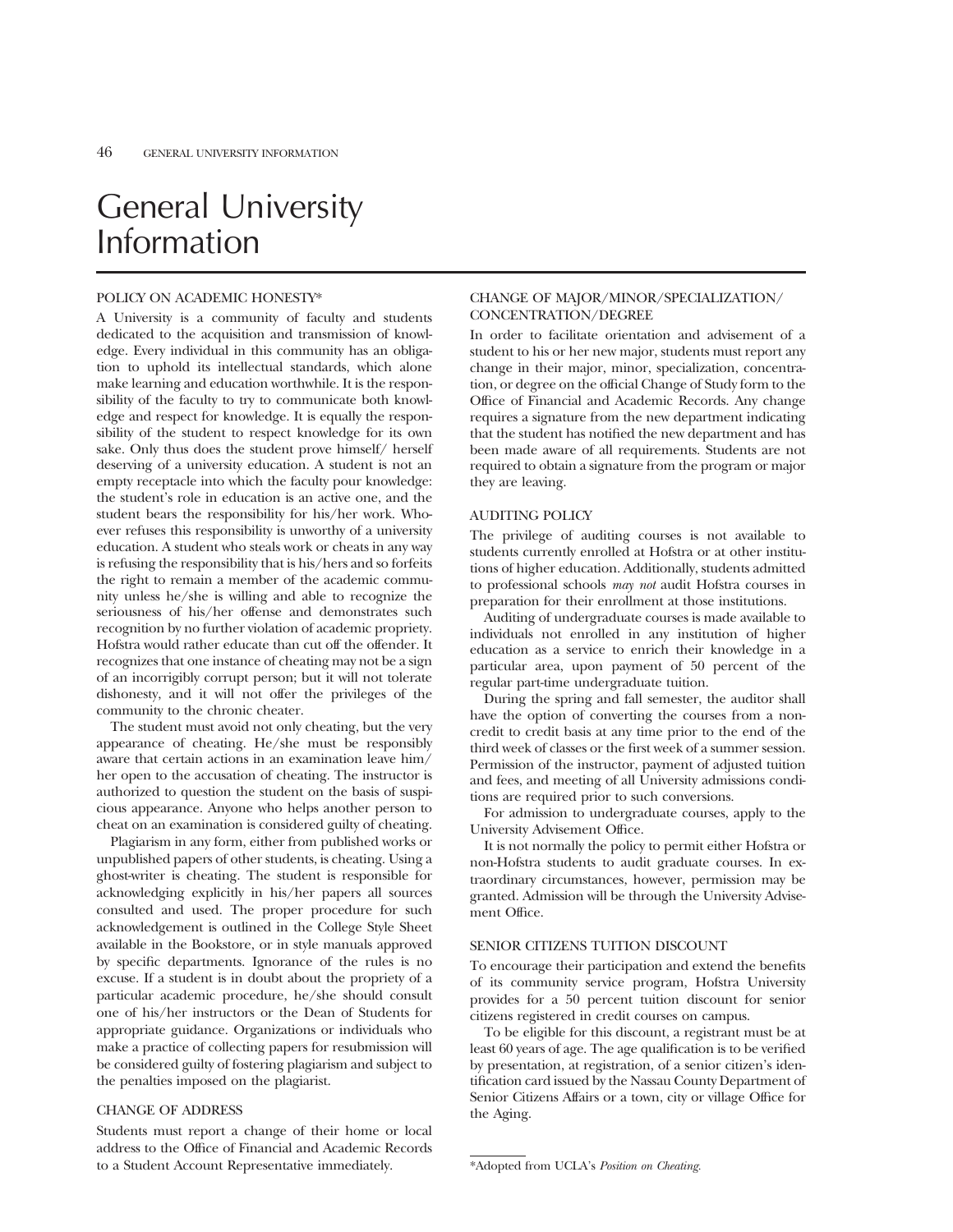#### VISITING STUDENTS

Permission to Attend from Other Colleges

Students enrolled in an accredited college or university wishing to attend Hofstra during any session are required to submit written approval by the appropriate officials from their home institution certifying their good academic standing. Materials are to be submitted to the Office of Financial and Academic Records either prior to or at the end of registration. Students visiting Hofstra accept full responsibility for University tuition, fees and other applicable charges in effect at Hofstra for the session or semester of attendance.

Visiting undergraduate students shall not be permitted to enroll in graduate courses at Hofstra.

### Some Definitions

#### THE ACADEMIC CALENDAR

Highlights of the calendar for the 1998-99 academic year appear on the inside front and inside back covers of this publication. The program of regular semesters (for New College Calendar, see inside front and back covers) is based on the  $4 \times 4$  calendar with fall classes beginning on August 31 and concluding on December 23. All spring semester classes begin January 27 and end May 22. The January Session, the period between semesters, can be used as a holiday, for independent or group study programs or for special educationally related projects. Credit courses are offered during this session. For information, consult the Admissions Office.

#### SEMESTER HOUR

Semester hour is the term used to describe the number of credits received by the student for successfully completing a specific course. The definition of semester hour is ''one one-hour period of participation in class per week, or a minimum of two hours of laboratory or studio work per week for one semester, or the equivalent.''

It should be noted that the semester-hour credit given a course is not necessarily equal to the actual number of hours spent in the class. This applies particularly to courses in the sciences and fine arts, where laboratory or studio sessions are scheduled in addition to regular class lectures.

Most courses are given credit of between two and four semester hours; a full-time student normally registers for 15 or 17 semester hours, consisting of five or six courses for each semester, chosen with the aid of a faculty adviser. No student may register for over 18 semester hours without special permission of the major adviser and the dean of the academic unit.

Part-time evening students are advised to limit their program to nine semester hours in the spring and fall semesters except by special permission. For Summer Session enrollment, see page 10.

In the case of full-year courses (those bearing hyphenated numbers in the department listings) both semesters of the course must be satisfactorily completed before semester hour credit can be received for either semester.

Since all courses are not offered every semester, students should consult the *Class Schedule* for specific offerings before registering for their programs.

#### ELECTIVE

An elective is a course students choose to take either because of their special interest in it, because it helps to satisfy their intellectual curiosity or because it complements their college degree requirements. An elective course may be outside of a student's field or discipline, or it may have a direct relationship to his/her degree program. Limits are placed on the number of elective credits students can earn, and students must consult with a faculty adviser when planning a program of study.

#### COMMON HOUR

To facilitate student and faculty participation in extracurricular and cocurricular events, the schedule of undergraduate day classes leaves open a common hour on Wednesdays from 11:15 a.m. to 12:40 p.m.

#### FULL-TIME UNDERGRADUATE STATUS

Undergraduate students are considered full time if they are registered for a minimum of 12 semester hours per semester. Off-Campus Education courses and credits are counted in the 12 semester hours.

Education students are considered as full-time students if they are enrolled in student teaching plus one additional required course, where appropriate.

University Without Walls students are considered full time according to the criteria specified in the specific program guidelines.

#### MATRICULATED STUDENT

A student who has successfully satisfied all admission requirements and has been officially accepted into a degree program at the University.

#### STUDENT RETENTION RATES

Over 91 percent of full-time freshmen who enroll in the fall semester also enroll for the following spring semester. Similarly 80 percent of full-time freshmen enrolled in the spring semester return for the following semester.

#### STUDENT GRADUATION RATES

Sixty-three percent of both new full-time freshmen and 74 percent of new transfer students who entered Hofstra in the fall of 1991, graduated by 1997.

#### STUDY TIME

Each student should schedule study time for each week equal to *at least twice* the number of hours spent in class.

#### CLASS SCHEDULES

Classes at Hofstra begin at 8 a.m. each day, Monday through Friday. Classes are usually scheduled for meetings on Monday, Wednesday and Friday with fifty-five minute periods, or on Tuesday and Thursday with eightyfive minute periods. Laboratory sessions are scheduled separately from the regular lecture hours for a course.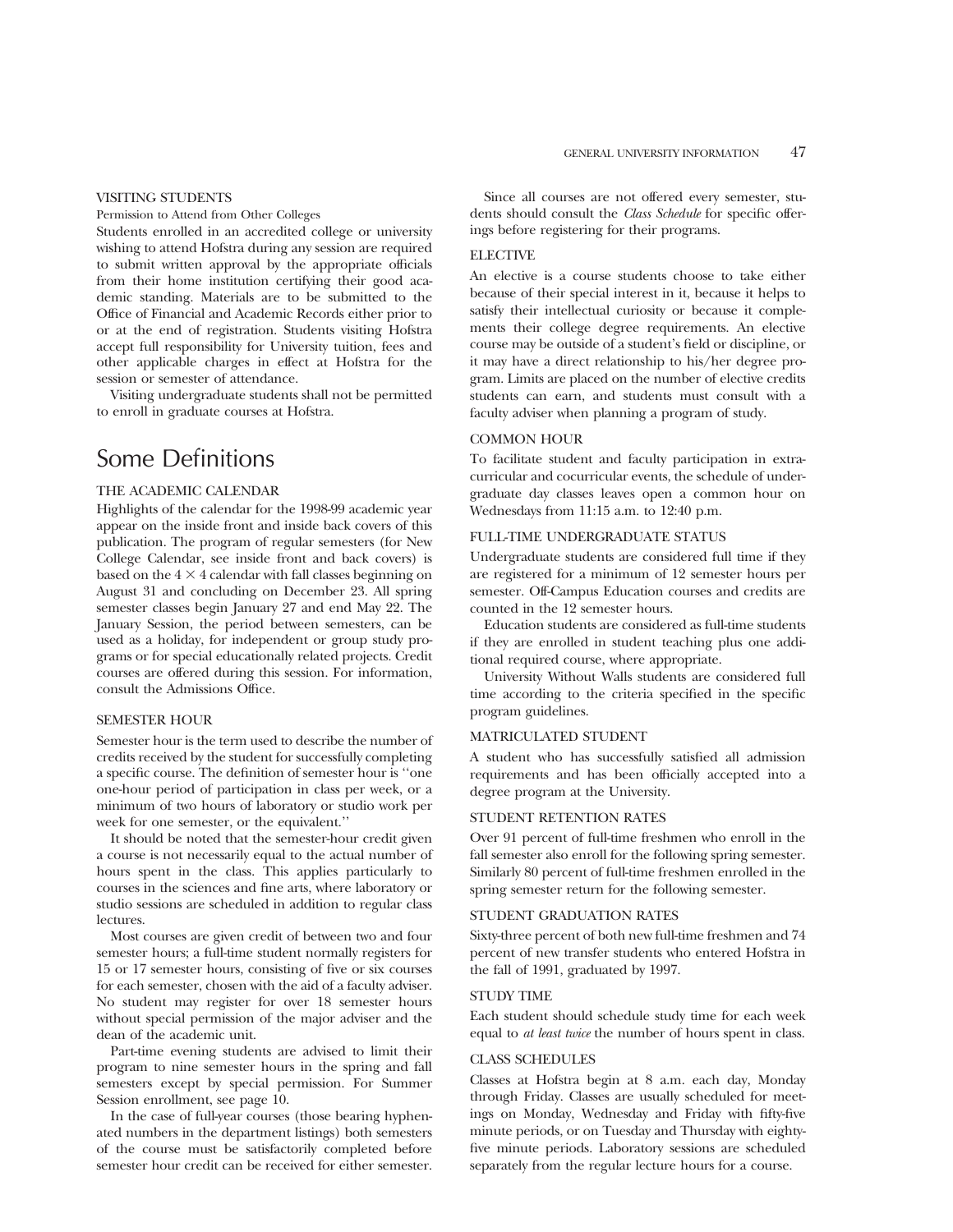Evening classes are normally scheduled on a Monday-Wednesday and Tuesday-Thursday combination. However, some 200-level and 2-semester hour courses meet once weekly as do courses scheduled on Saturday.

#### LIBERAL ARTS

A liberal arts course is designed to help students grasp the range of possibilities for shaping their lives with particular reference to the formulation of their thoughts, sensibilities and notions of meaning. Such courses concern themselves with questions of basic human values and with the ways of understanding the character and organization of reality. They focus upon the various approaches to selfexamination and the inquiry into the outside world of nature and society.

It is an underlying assumption of all liberal arts courses that we must make ourselves aware of, and evaluate, the ends toward which we apply our intellectual efforts and develop our feelings. Liberal arts courses stress the development of clarity of expression, power of discovery and creative imagination. Techniques of communication and the applications of theory to practice are crucial objectives of education, but courses which emphasize skills as preprofessional training are not considered liberal arts courses.

All courses in the Hofstra College of Liberal Arts and Sciences, New College of Hofstra University, and the School of Communication are liberal arts courses unless otherwise indicated. All courses in the Zarb School of Business, School of Education and the Reading Center are *not* for liberal arts credit unless otherwise noted. The following lists the courses that are *exceptions* to the general rules just stated:

DIVISION OF THE HUMANITIES-all are liberal arts courses *except*:

Art History 168

Drama 5, 13, 14, 15, 16, 17, 18, 19, 20, 23, 24, 55, 155, 156

English 170, 174, 178, 178A, 178B, 178C, 178D

- Music 30, 31 through 38A, 39A, 107, 108, 172, 173, 174, 175, 190, 191, 101C-122C, 101D-120D, 122D
- Division of the Natural Sciences, Mathematics, Engineering and Computer Science—all are liberal arts courses *except*:
- Biochemistry 173, 182, 183

Biology 139

- Chemistry 111, 173, 182, 183, 192
- Computer Science 4, 163
- Engineering 1, 32B, 34, 134, 136, 140, 143E, 143F, 144, 146, 160, 169, 170, 180, 183, 199
- Geology 18, 20, 104, 120, 131
- Division of the Social Sciences—all are liberal arts courses *except*:
- Psychology 179, 188
- Speech-Language-Hearing Sciences 104, 138, 139
- Military Science—all are liberal arts courses *except*: 1A, 1B, 2A, 2B
- SCHOOL OF COMMUNICATION—all are liberal arts courses *except:*

Audio/Video/Film 14, 21, 24, 26, 40, 41, 44, 64, 65, A-Z, 66, 84, 91, 94, 100, 104, 106, 134, 144, 145, 161, 164 & 165, 167

Journalism 15, 16, 56, 76

SCHOOL OF EDUCATION—the *only* liberal arts courses are: Foundations of Education 111, 127, 131

Health Studies, Sport Sciences, and Physical Education 159

Reading 12.

Special Project Courses are *not* for liberal arts credit.

#### CURRICULUM EVALUATION

In its attempt to provide students with the best possible education, Hofstra University engages in a continuing program of self-evaluation. As part of this evaluation, it is necessary from time to time to require that students participate in surveys or testing programs. The purpose of such programs is to provide general data for University use, *not* to evaluate any particular student. Individual results, will, in no case, become part of the student's records.

### The Course Numbering System

This *Bulletin* lists all the courses offered by the University in its programs.

Courses numbered from 1 to 199 are for *undergraduates only.* All courses below the 200 level do not carry graduate credit.

Courses numbered 200 and above are for *graduate* credit with the exception that courses taken by students in the New College University Without Walls program are strictly on the undergraduate level, and 200 and above level business courses are open only to matriculated M.B.A. students. 2000-level courses are graduate courses offered in conjunction with 100-level courses, for which graduate students are expected to fulfill substantially enhanced requirements. (See page 72 for details.)

Course numbers may be separated by a comma, hyphen or ampersand. For example:

Course 1, 2 indicates that either course may be elected for credit independently of the other.

Course 1-2 indicates that course 1 must be completed before course 2 is taken, and that no credit toward a Hofstra degree is given for a hyphenated course until both semesters of work are satisfactorily completed.

Course1&2 indicates that course 1 may be elected for credit without course 2, but course 2 may not be taken until course 1 has been satisfactorily completed.

Course numbers with A through Z designations usually indicate that as individual subjects are selected, each is assigned a letter and added to the course number. The course may be taken any number of times as long as there is a different letter designation each time it is taken.

The University reserves the right to withdraw any scheduled course without notice.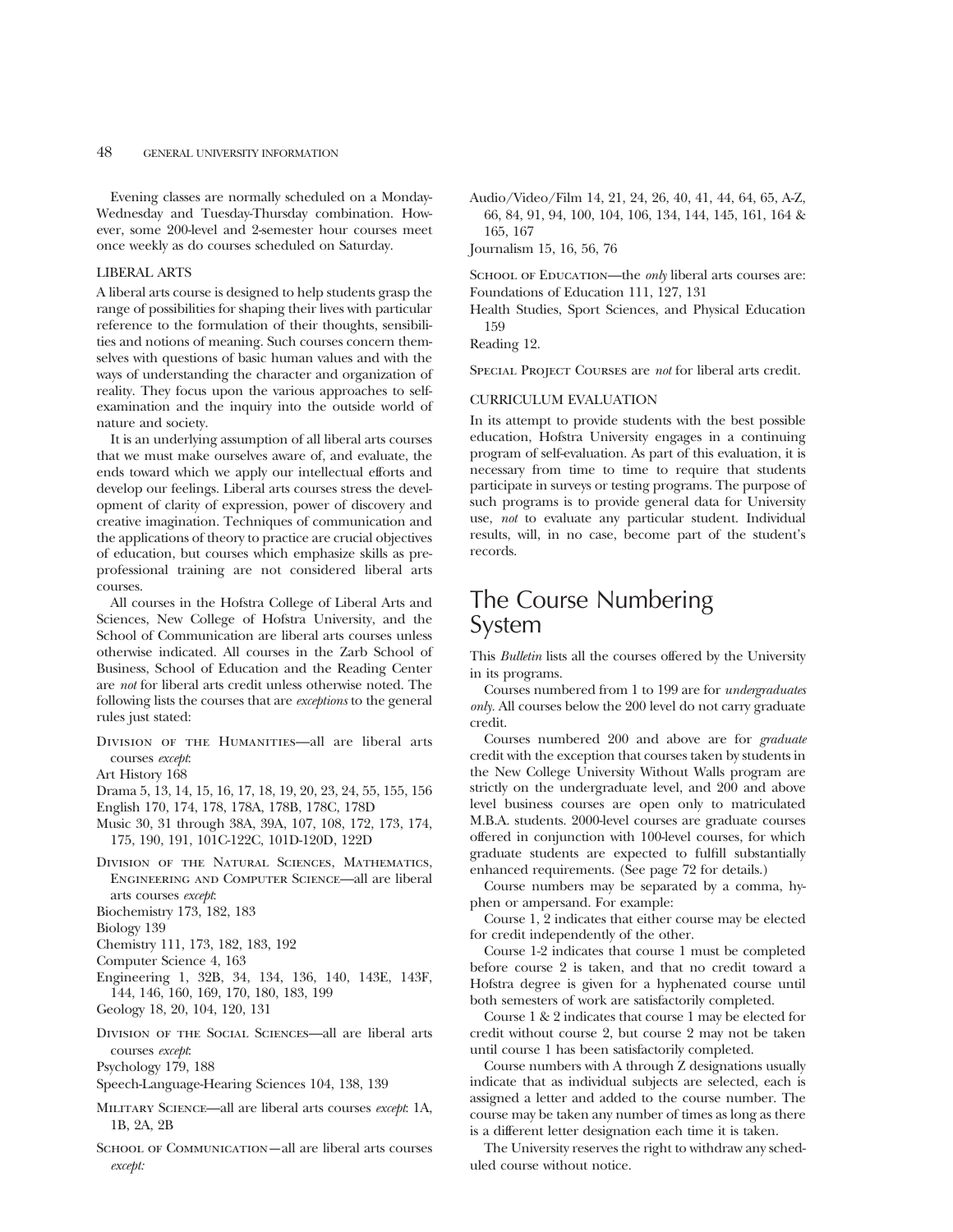#### AVAILABILITY OF RECORDS

#### To Parents and Students

The University complies with all provisions of Public Law 93-380 (Privacy Rights of Parents and Students—disclosure law). Students may make an appointment in the University Advisement Office to inspect any record included in the terms of the Law.

#### TO OTHERS

In compliance with the Family Education Rights & Privacy Act (Buckley Amendment), this statement reflects Hofstra University's policy.

The following directory information may be released by telephone: a) student's dates of attendance; b) date of graduation and degree earned. Other kinds of directory information, such as a student's address, telephone listing, major field of study, awards received, and the most recent previous education agency or previous institution attended, will be released only in response to a written request. Hofstra reserves the right to refuse the above information if the reason for the request is not considered to be a sufficient need to know.

Information regarding the student's record: grades, courses, GPA, social security number and other personal information will not be released without the student's written consent.

#### The Solomon Amendment

In accordance with the Solomon Amendment, the University will make accessible to the Secretary of Defense, directory information including each student's name, address, telephone listing, date and place of birth, level of education, academic major, degrees received and the educational institution the student was most recently enrolled in. However, the University will not provide direct information for specific students who formally request that such information be withheld from third parties.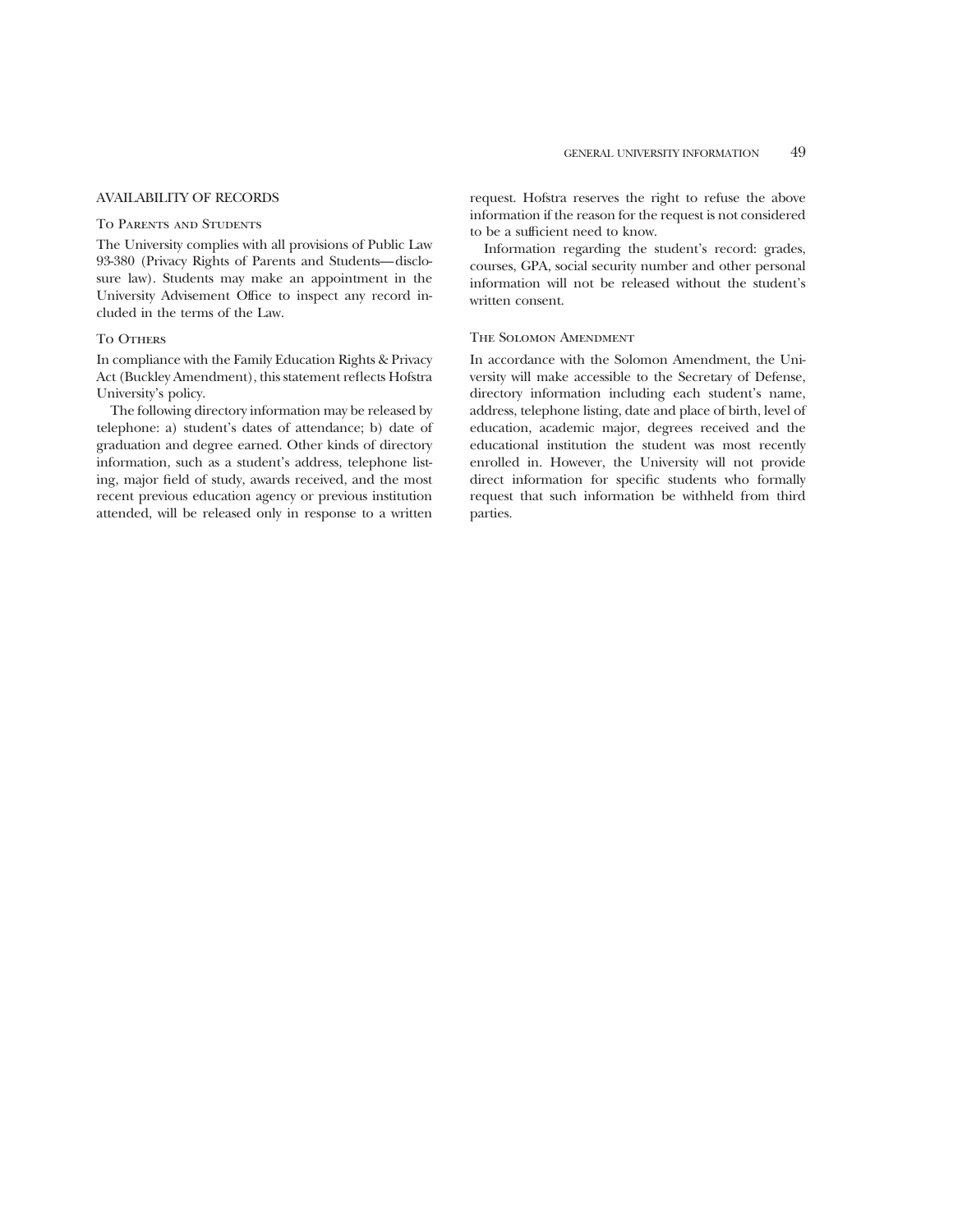## Undergraduate Admission

Office: Admissions Center, Bernon Hall Telephone: (516) 463-6700; 1-800-HOFSTRA E-mail: HOFSTRA@hofstra.edu Hours: Monday through Thursday, 8:30 a.m.-8 p.m.; Friday, 8:30 a.m.-5 p.m.

### Freshman Admission

Application for admission should be made by February 15 for entrance in the fall semester and by December 15 for entrance in the spring semester. Applications received after these dates, however, may be considered. Applicants for the part-time or evening program, see page 10.

Hofstra University accepts the Common Application in lieu of its own form and gives equal consideration to both. Students may obtain copies of the Common Applications from their high school guidance counselors.

Applicants who clearly meet or exceed the University's admission requirements are notified on a rolling admission basis and generally receive decisions within four weeks after receipt of a completed application.

Prospective undergraduate students who plan to apply for scholarships or other financial aid should have their admission and financial aid Free Application for Federal Student Aid (FAFSA) submitted by February 15 for fall applicants, December 15 for spring applicants.

### Full-Time Study

#### STUDENTS REGISTERING FOR 12 OR MORE SEMESTER HOURS PER SEMESTER

The basic requirements are graduation from an approved secondary school, guidance counselor's recommendation and the completion of the Scholastic Assessment Tests or the American College Test. The previous record, personal qualities, recommendation of the guidance counselor, and the Scholastic Assessment Tests (SAT) or American College Test (ACT) are important factors in evaluating the applicant. Every program of study presupposes adequate ability in various disciplines. At the same time, concerned more with the individual student than with abstractions, Hofstra recognizes that an inflexible standard may not accommodate all desirable applicants. Therefore, there are two sets of criteria for admission:

1. The applicant will present a minimum of sixteen academic units: four of English, two of a language, two of mathematics, one of laboratory science, three of history and social studies, and four of electives in academic subjects. In addition to these units, applicants planning to enter a specialized field should present other appropriate preparatory courses. Engineering students are expected to present four years of mathematics, one year of chemistry and one year of physics.

2. The applicant not offering the prescribed units will be given careful consideration by the Admissions Committee to determine from achievements and from assessment of abilities and maturity the probability of success in the chosen program. Students admitted under these conditions may be required to make up, without degree credit, courses needed as prerequisites.

#### EARLY ADMISSION

Qualified high school juniors can be admitted to Hofstra based on their achievement in high school courses, test results and academic data, the recommendation of guidance counselors, and an interview to determine their maturity level and ability to cope with both the academic and social aspects of college life.

#### EARLY DECISION

Well-qualified students for whom Hofstra is their first choice, must submit their application and all supporting material by December 1. Students will be informed of the admissions decision within two weeks of receipt of materials.

In order to apply under Hofstra's Early Decision Program, students must sign the Early Decision Agreement stating that if accepted early, all other applications will be withdrawn and the student will attend Hofstra University. Students contemplating Early Decision are encouraged to have an interview.

#### ADVANCED PLACEMENT

High school seniors who are admitted to the freshman class and have achieved above-average scores on the College Board tests for Advanced Placement may be granted college credit by having the test scores submitted to the Office of Admissions for consideration.

#### CREDIT BY EXAMINATION

Undergraduate students with clearly developed strengths may seek to earn course credit toward their degrees by taking special examinations. They must obtain the approval of both the Prior-Learning Coordinator and the academic chairperson of the department in which the course is given. Credits that may be obtained are restricted by the following conditions:

- 1. No more than 12 semester hours may be earned under this program (except for full-time New College students who may apply up to 32 semester hours) toward the completion of degree requirements.
- 2. A grade of C– or better in the examination is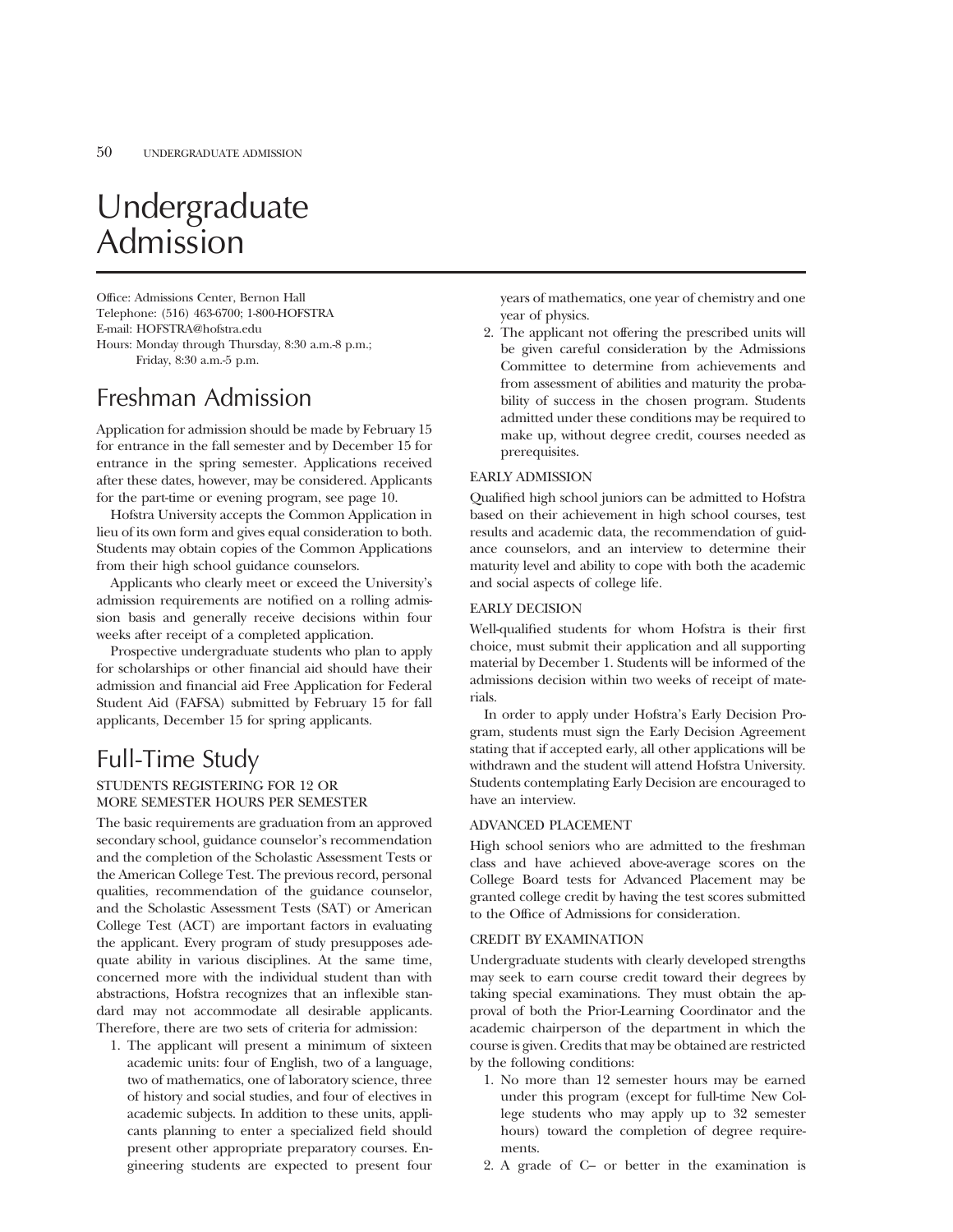necessary for credit to be granted. (Credit may only be earned for a course offered at Hofstra and must be recorded with a letter grade.)

- 3. A student may not take Credit by Examination in an elementary course in a department once he/she has received credit from an advanced course in that specific area in that department.
- 4. Students are not permitted to apply for credit by examination for a course in which they have previously enrolled on a credit or noncredit basis unless they receive permission of the appropriate academic chairperson and the appropriate academic dean.
- 5. Proficiency in a foreign language required of degree candidates may not be acquired through this program or through CLEP.
- 6. Credits earned under this program may be considered credits taken in residence at Hofstra.
- 7. Credits earned do not count in the determination of a student's full-time or part-time status.

In addition, a student may earn up to 30 semester hours of course credit by taking standard written examinations such as the College-Level Equivalency Program (CLEP) or the New York State College Proficiency Examinations (NYSCPE). For credit to be granted, however, the student must receive an above average score, must have taken the examination *prior* to the start of the junior year and must file the written approval of his/her major department with the Prior-Learning Coordinator.

The *total* semester hours earned under the Credit by Examination, Credit for Prior Learning and other written standardized testing programs may *not* exceed 60 credits.

Students may obtain further details and application forms from the Office of Prior Learning, HCLAS Dean's Office. There is a fee for taking these examinations, see page 25.

#### CREDIT FOR PRIOR LEARNING

This program is intended primarily for persons 25 years of age and older. It permits students to seek undergraduate credit for college-level knowledge that has been acquired in nontraditional ways. An interested student should first apply to the Coordinator of the Prior-Learning Program, HCLAS Dean's Office. If the Coordinator approves the application, the appropriate department(s) will be requested to assess the student's knowledge. The method of assessment may be decided by department policy or may be determined after consultation with the student.

Credits which may be earned in this program are restricted by the following conditions:

- 1. Credit is awarded for particular courses or elective areas of study offered at Hofstra; credit is not awarded for life experience in general.
- 2. Prior-learning credit is normally granted with the Pass grade. If a letter grade is necessary to meet graduation requirements, or if the student wishes to apply this credit toward major requirements, special permission of the department in which the course is given and the approval of the appropriate academic dean must be obtained.
- 3. Credits earned in the Prior-Learning Program may not exceed 50 percent of the required number of major credits, may not exceed 50 percent of the required number of minor credits and may not exceed a total of 60 credits in a baccalaureate degree. The total allowed for an associate degree is 30 credits. On the average, however, six credits have been awarded.
- 4. Prior-learning credits granted in other institutions may not be transferred to Hofstra except in cases where a formal agreement exists between Hofstra and the other institution.
- 5. Credit will be entered on the student's record only after a minimum of 18 semester hours with at least a 2.0 average in residency at Hofstra have been completed. These 18 credits may not be counted toward a student's last 30 semester hours in a degree program.
- 6. Credits earned under this program may not be considered credits taken in residence at Hofstra.

The *total* semester hours earned under Credit by Examination, Credit for Prior Learning and other written standardized testing programs may *not* exceed 60 credits. There is a fee for earning credits in this program, see page 25.

#### ARMY COOPERATIVE EDUCATION PROGRAM

Students who meet Hofstra's admission requirements can be admitted to the University before they enlist in the Army. The University Advisement Office, working with the Military Science Department, provides the student with counseling on Army courses that may be applied to his or her college program of study. Appropriate college credits earned while in the Service are transferred to Hofstra. Upon discharge from the Army, the student enters Hofstra with advanced standing.

#### PROCEDURE FOR ADMISSION

- 1. Write or call the Office of Admissions, Bernon Hall (516) 463-6700, for application forms.
- 2. Admission interviews not required, unless requested by the Office of Admissions. The applicant should write or call for an appointment.
- 3. Applicants must take the Scholastic Assessment Tests as administered by the College Entrance Examination Board\* or the American College Test† at one of the times specified and have the scores sent directly to Hofstra University.

<sup>\*</sup> The College Entrance Examination Board (address: Box 592, Princeton, New Jersey 08540) will send free of charge to any school or individual a copy of its *Bulletin of Information—College Board Admissions Tests,* which contains full data concerning application to take the test, fees and examination centers. This information is also available at the candidate's high school guidance office.

<sup>†</sup> Information on the American College Test may be received by writing to: Registration Department, American College Testing Program, P.O. Box 414, Iowa City, Iowa 52240.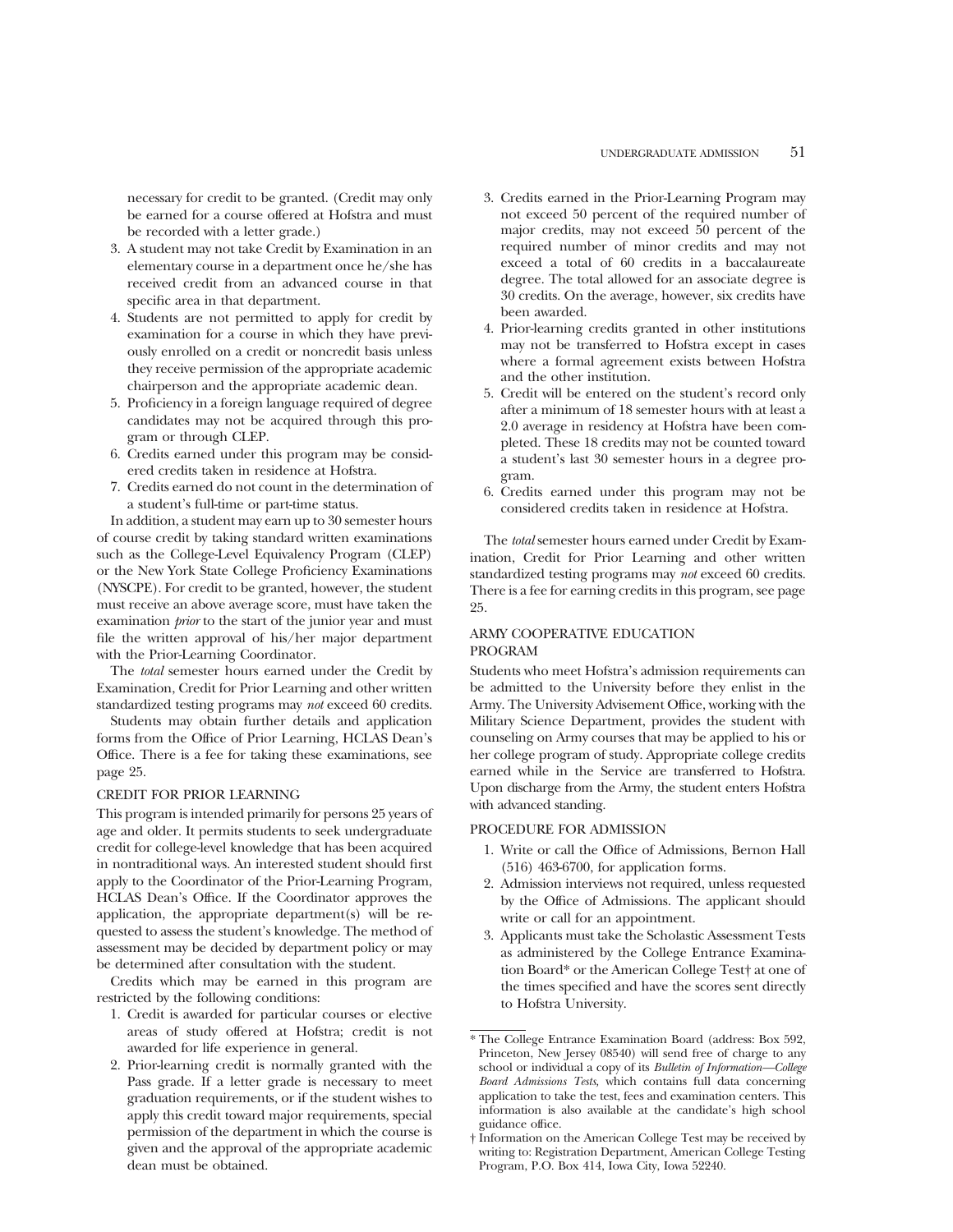#### 52 UNDERGRADUATE ADMISSION

4. For advisement purposes, students are urged to submit the College Entrance Examination Board English Achievement Test scores.

Applicants for mathematics, engineering and science programs are urged to submit the College Entrance Examination Board Mathematics I Achievement Test scores.

- 5. Upon notification of acceptance by the University and before planning a program of study, the student must return the Candidate Reply Form with the tuition deposit of \$250 in check or money order payable to Hofstra University. When registering for the semester for which the student has been admitted, the deposit will be credited toward tuition.
- 6. The tuition deposit (except for Early Decision candidates) is refundable if the Dean of Admissions receives written notification of withdrawal on or before January 15 (for spring applicants), or before June 1 (for fall applicants) of the year for which the student has been accepted.
- 7. Resident applicants should mail the Residence Hall Application to the Director of Residential Life with the \$100 room reservation fee at the same time that the Candidate Reply Form and the tuition deposit are sent to the Director of Undergraduate Admissions. This fee will be deducted from the total residence hall fees for the semester. Refunds are given within the limitations stated in the Residence Halls License Agreement.
- 8. Each student is responsible for meeting all requirements and stipulations set forth by the Admissions Committee at the time of admission and in the Hofstra University *Bulletin* in force at the time of initial enrollment.

#### SPECIAL ADMISSIONS

#### New Opportunities at Hofstra (NOAH)

Students whose high school records have not proven adequate for admission to Hofstra but who have ability and meet the qualifications may apply to the New Opportunities at Hofstra (NOAH) program. See page 301.

#### School for University Studies

Students with above-average ability who have not achieved their potential in high school will be considered for admission into the Freshman Division. See page 120.

Students who have been diagnosed as learning disabled and show above-average intellectual ability may be considered for admission into the PALS program. See page 121.

#### Superior High School Students

Superior high school students are invited to take one or two courses at Hofstra while in their senior year. Basic requirements for admission are: top 20 percent of their class, a combined score of 1000 or better in the College Entrance Examination Board Scholastic Assessment Tests, and a recommendation from the high school principal or guidance counselor. These courses may be taken during the fall or spring semesters or summer sessions.

Additional information may be obtained by writing or calling the Office of Admissions at (516) 463-6700.

### Part-Time Study

Students are admitted only as undergraduate part-time students qualified to study for degrees. However, enrollment is open to students who wish to study only in specific areas if they meet admissions and course requirements. Applications are made to the Office of Admissions.

The following categories of students are not normally admitted to study:

- 1. students not in good standing or dropped from their previous college;
- 2. students dropped from Hofstra University;
- 3. students refused admission as full-time candidates;
- 4. students who do not have a high school diploma or the equivalent.

### Transfer Admission

#### FULL-TIME STUDY

Students who wish to transfer from other colleges to the full-time program at Hofstra will normally be considered primarily on the basis of prior college work. Transfer applicants with less than 24 credits of college work are normally expected to meet the University's standards for freshman admission and will be required to submit high school transcripts and SAT or ACT scores.

Transfer applicants must ask their previous college (or colleges) to forward an official transcript of their college record(s) to the Dean of Admissions at Hofstra. Failure to list on the application form all institutions of higher learning attended is considered cause for dismissal from the University. Students interested in teacher education need to also apply to the Department of Curriculum and Teaching for admission. See page 170.

Credits earned at junior and community colleges (i.e., institutions not offering a baccalaureate degree) are limited for graduation credit to 64 semester hours with the following exceptions:

engineering science programs, 69 credits

business administration programs, 65 credits.

**NOTE**: switching schools and/or majors may entail loss of credit. For students transferring into the B.S. in Education-

Teaching of Secretarial and Office Subjects, see page 341. PART-TIME STUDY

Transfer students applying for admission to part-time study must have official transcripts of their records from *all* previous institutions attended sent to the Office of Admissions. An interview with an adviser may be required. No more than 64 semester hours may be transferred from junior or community colleges with the following exceptions:

engineering programs, 69 credits

business administration programs, 65 credits

**NOTE:** switching schools and/or majors may entail loss of credit. A grade-point average of at least 2.0 for all course work

attempted at all other fully-accredited institutions, or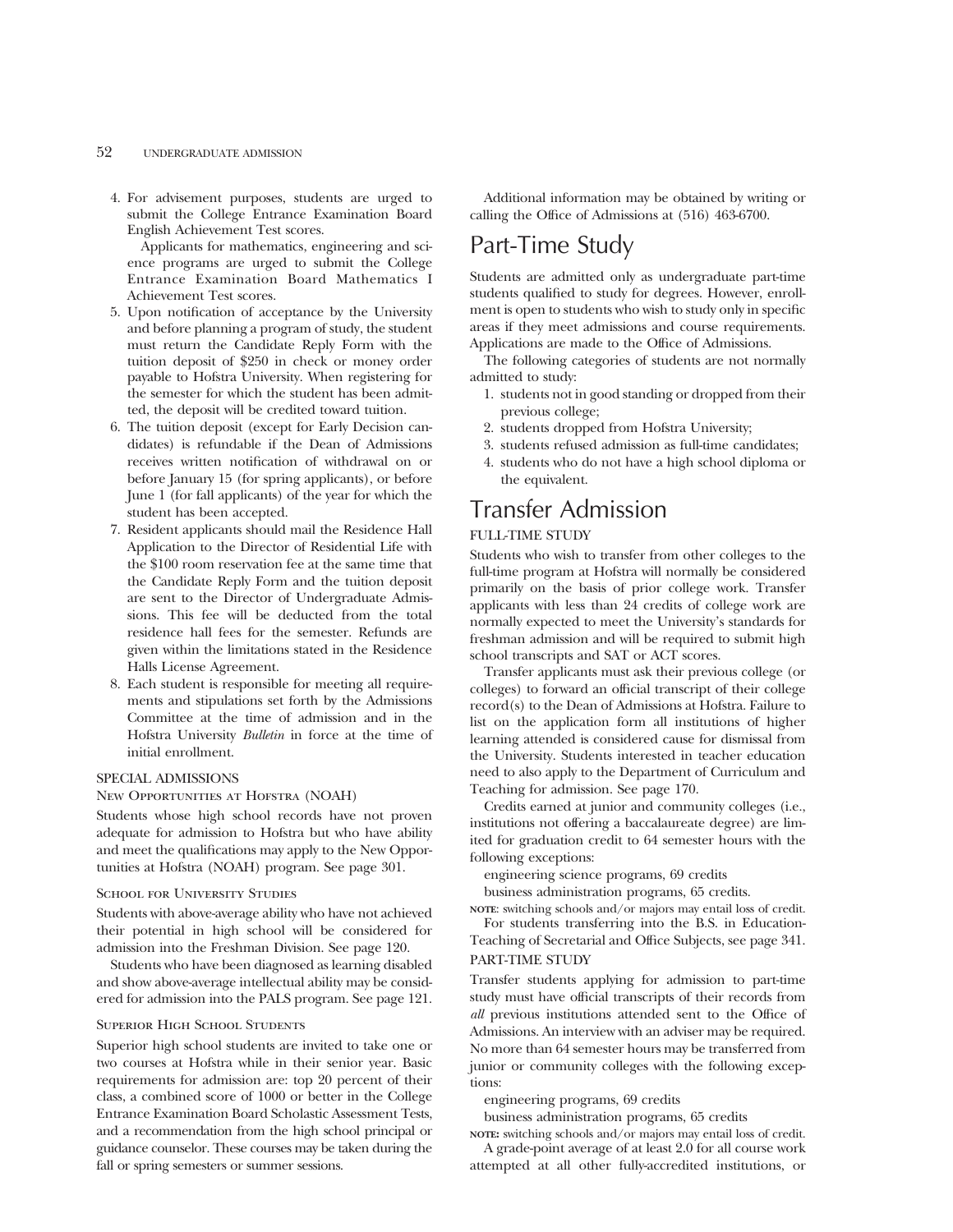special permission, is required for consideration for admission. During the student's first semester in attendance, the Admissions Office will officially review and post all transfer credit to the student's permanent academic record.

#### TRANSFER CREDIT (ADVANCED STANDING) POLICY

- 1. Transfer credit (advanced standing) will be granted for appropriate courses completed at previous institutions of higher learning in accordance with the ratings contained in the current *Report of Credit Given by Educational Institutions* of the American Association of Collegiate Registrars and Admissions Officers.
	- a. Appropriate courses completed with a minimum grade of C– or the equivalent at fully-accredited institutions are transferable. Grades attained at another institution are not recorded on the Hofstra record and are not included in the grade-point average to meet graduation requirements.
	- b. Upon completion of at least 30 semester hours at a fully-accredited institution, transfer credit will be granted for appropriate courses with  $D$  and  $D+$ grades for a total of 9 semester hours providing the student has a final cumulative grade-point average of 3.0 or better at this previous institution.
	- c. Course credit: appropriate courses completed at fully-accredited institutions with a grade of D or the equivalent will be considered for course credit without semester hour value. These may not apply toward the total number of credits needed for graduation.
	- d. Appropriate courses completed with a minimum grade of B– or the equivalent at partially-accredited institutions are transferable.
	- e. C– grades will be acceptable for transfer credit from partially-accredited schools provided that a student has a grade-point average of 3.2 or better and has completed at least 30 credits at that institution.
	- f. An ''appropriate'' course is one which might logically be a part of the course of study offered at Hofstra University.
	- g. An inappropriate course is one which would not be found in the Hofstra curriculum. The following is a partial list of typical inappropriate courses: theology courses in denominational colleges, manual training, television repair, building construction and embalming.
	- h. The semester hours of transfer credit (advanced standing) allowed a transfer will not necessarily apply to the major selected by the student.
	- i. A maximum of 64 semester hours is transferrable from a junior or community college with the following exceptions:

engineering programs, 69 credits

business administration programs, 65 credits.

j. A maximum of 8 credits in physical education skills courses may be applied toward graduation requirements. However, credit for the same numbered skills course taken *more* than *twice* will not be applicable toward graduation.

- k. The amount of transfer credit per course shall not exceed the amount of semester hour credit allowed at the credit granting institution.
- l. Credits earned at institutions on quarter or term systems shall be prorated with the semester system.

**NOTE:** switching schools and/or majors may entail loss of credit. 2. As many as 30 elective credits graded on a pass/fail

basis from another accredited institution may be transferred to Hofstra.

Students transferring to Hofstra with more than 30 credits graded on a pass/fail basis must have the approval of the Undergraduate Academic Affairs Committee. For these students, courses graded pass/fail shall not exceed fifty percent of the total credit hours required for the degree.

- 3. Upon request, subject to approval, college credit may be granted for military, Vista and Peace Corps service by applying for credit for prior learning.
- 4. A maximum of 30 credits will be granted for aboveaverage scores achieved in CLEP, AP and NYSCPE. Transfer credit (Advanced standing) is not granted for the following: experience, work, professional schools (law, dentistry, etc.), correspondence courses, military service schools, College Entrance Examination Achievement Tests, and the college level G.E.D.
- 5. Candidates wishing admission with transfer credit (advanced standing) on the basis of nontraditionally acquired prior learning should consult the Office of Prior Learning, HCLAS Dean's Office for information on assessment procedures. Credit granted through such assessment will be formally recorded only after a minimum of 18 semester hours of credit with a minimum 2.0 average have been completed in residence at Hofstra.

#### COMPLETION OF BACCALAUREATE DEGREES—RESIDENCE REQUIREMENT

Transfer students who expect to earn Hofstra degrees must meet the University residency requirements. At least 15 semester hours in the major field of study and the last 30 hours (the 15 hours need not be included within the last 30 hours) must be completed at Hofstra for the Bachelor of Arts, Bachelor of Business Administration, Bachelor of Science and Bachelor of Engineering.

The Bachelor of Arts and certain other bachelor's programs in Hofstra College of Liberal Arts and Sciences also require at least three semester hours in residence, not necessarily within the last 30 hours, of core course work toward each divisional core course requirement. (For core courses, see page 78; for the B.A., B.F.A. and some of the B.S. programs also require core courses, including advanced standing regulations specific to it, see pages 75-79; for other bachelor's degree programs, see Index and alphabetical listings.)

For the B.B.A. core course requirements, see page 97.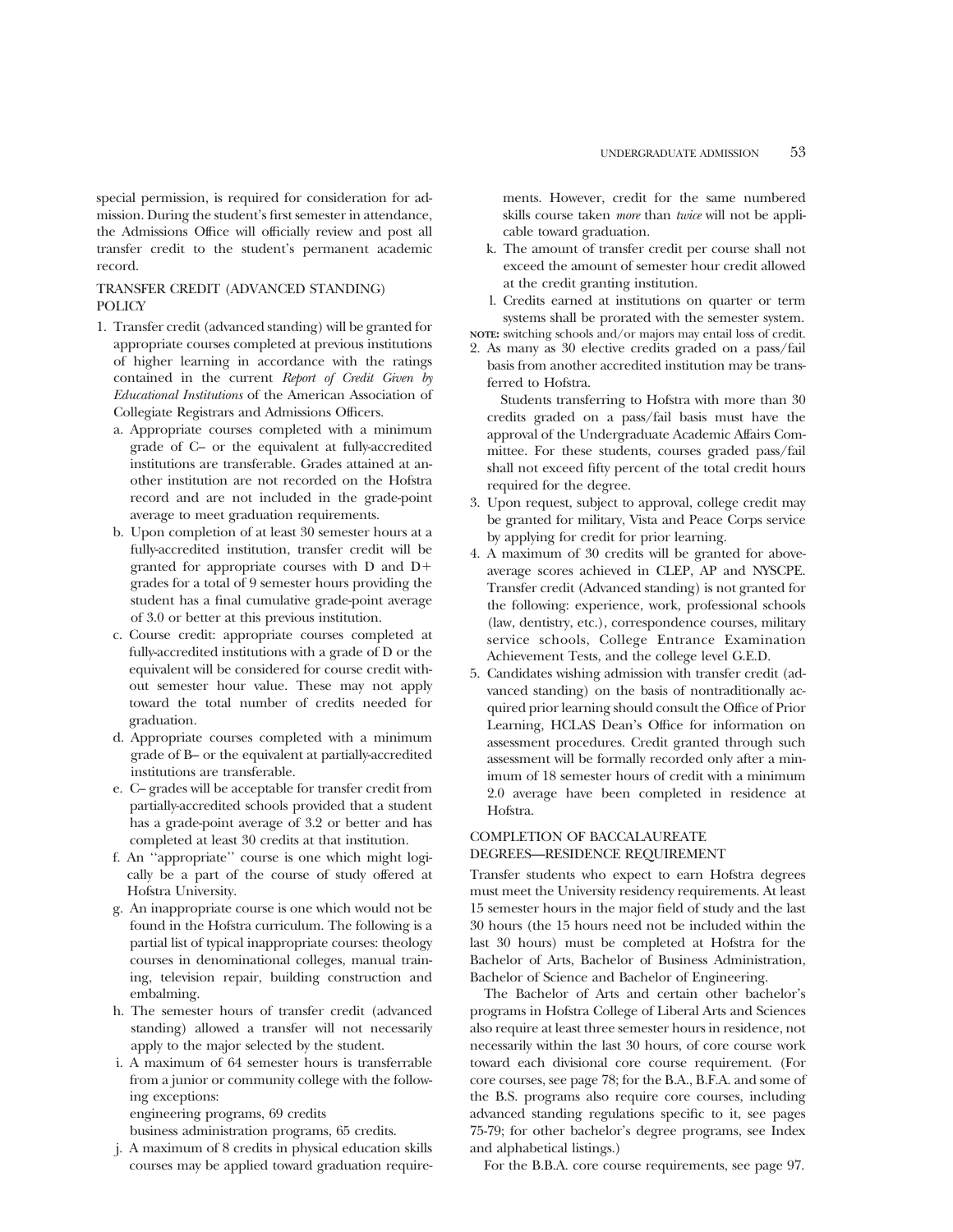For the Bachelor of Science in Education, the last 30 semester hours must be completed at Hofstra, and the specialization (education) residency requirement, which includes student teaching, is as follows:

art: at least 24 hours

music: at least 24 hours

physical education: at least 15 hours

secretarial and office subjects: at least 21 hours

The Bachelor of Fine Arts normally requires the last 6 semesters of full-time study be taken at Hofstra.

### Readmission

Students who have registered for the semester immediately preceding the one in which they wish to return, but who have withdrawn from all courses during that semester, need not apply for readmission and may register with the continuing students.

Students who attend non-AACSB accredited institutions after interrupting their studies at Hofstra, may be able to receive credit for up to 12 semester hours of business courses upon the successful completion of creditby-examination tests.

Students who have interrupted their studies at Hofstra University and wish to return to Hofstra must apply for readmission at the Office of Financial and Academic Records, second floor, Memorial Hall. Applications should be made well in advance of the beginning of the semester.

**NOTE:** any student who attended another institution after interrupting his/her studies at Hofstra and was academically dismissed from that institution, must submit a written appeal for readmission to the Academic Records Committee. The appeal is processed through the University Advisement Office.

Students who attend two-year institutions after interrupting their studies at Hofstra may lose transfer credit upon readmission to Hofstra if the total credits earned at Hofstra and the other institution exceed 58, junior standing.

Undergraduate students who have no record of attendance at Hofstra for a period of 15 months or more must follow the requirements set forth in the *Bulletin* in effect when they are readmitted.

#### STUDENTS ORIGINALLY ENROLLED IN SPECIAL PROGRAMS

Students originally enrolled in special programs (such as NOAH, the School for University Studies, the English Language Program) who have left the program and who are seeking readmission to the University shall be readmitted by action of the Academic Records Committee *only* after consulting with the special unit to which they were originally admitted.

#### INACTIVE GRADES

For readmission after an absence from the University for at least five years, the student may elect, by writing to the University Advisement Office, to have all previously earned grades treated in the same manner as transfer grades for purposes of readmission and graduation, but not for purposes of academic honors and graduating class rank. In that case, the student will have to meet the same requirements as apply to all other students. In addition, in order to graduate, students must complete at least 15 semester hours in residence with letter grades other than P with a grade-point average of 2.0 or better. (Refer to specific programs for requirements.)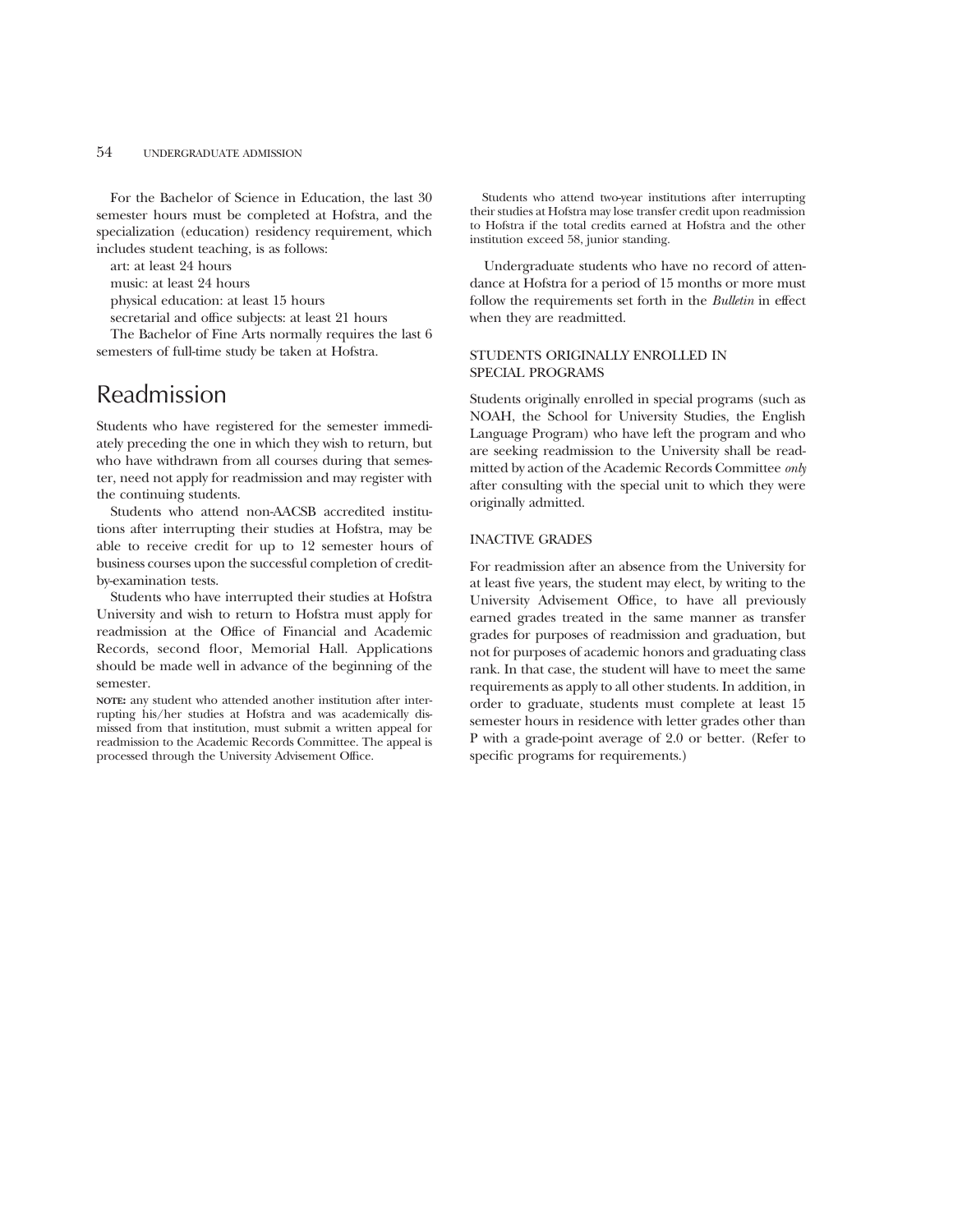## Undergraduate Programs (HEGIS 002732)

### Associate in Applied Science Program

The School of Education and Allied Human Services offers a program leading to the degree of Associate in Applied Science, specialization in Elementary Education. See page 186.

### Bachelor's Programs

Hofstra University offers the degrees of Bachelor of Arts, Bachelor of Business Administration, Bachelor of Engineering, Bachelor of Fine Arts, Bachelor of Science and Bachelor of Science in Education.

Students who have not decided on a field of specialization (major) when they enter as freshmen will be advised on programming by the University Advisement Office. Students will choose their field of specialization, usually by the end of either the freshman or sophomore year, and apply to the chairperson of the department of specialization for permission and aid in planning a course of study for the junior and senior years.

For students interested in teaching in elementary and secondary schools, see Undergraduate Preprofessional Programs, page 112. Students who think they may wish to pursue a preprofessional program other than education (premedical, prelaw, etc.) should consult with the preprofessional adviser in the University Advisement Office early in their college career.

Evening students will normally choose their major field after completing 12 semester hours. They will be given an appointment with a divisional adviser at the University Advisement Office.

#### DUAL MAJORS AND DUAL DEGREES

It may be possible for a student to complete two majors as part of one degree, and in rare instances it may be possible for a student to complete two undergraduate degrees simultaneously. Students interested in either of these options must register with the University Advisement Office where they will be advised and given specific information on dual major or dual degree requirements.

#### SECOND BACHELOR'S DEGREE

Students who already hold a bachelor's degree may earn a second one by satisfying the following requirements:

1. The student must apply and be accepted in a program of study toward a second degree by the Office of Admissions;

- 2. the work for a second degree must be completed in a major or program distinctly different from the one in the first degree;
- 3. the work in the major area of concentration must be completed in accordance with the requirements listed in the applicable *General Bulletin*;
- 4. all university and degree requirements not met on admission must be completed;
- 5. at least 30 credits over and above any used to satisfy the first bachelor's degree must be completed at Hofstra. A minimum of 15 of these 30 credits must be in the new major field of concentration;
- 6. a cumulative grade-point average of at least 2.0 must be earned in the courses taken at Hofstra for the second degree.

#### DEGREES AND MAJOR FIELDS

Programs are listed under the major department or area. For information on all teaching fields (e.g., elementary or secondary), see page 112.

BACHELOR OF ARTS Africana Studies American Studies Anthropology Art History Asian Studies Audio/Video/Film Biology Chemistry Classics Comparative Literature Computer Science Dance Drama Economics Elementary Education\* Engineering Science English Fine Arts French Geography Geology German Greek Hebrew **History** Ibero-American Studies Italian

<sup>\*</sup>Dual enrollment is required.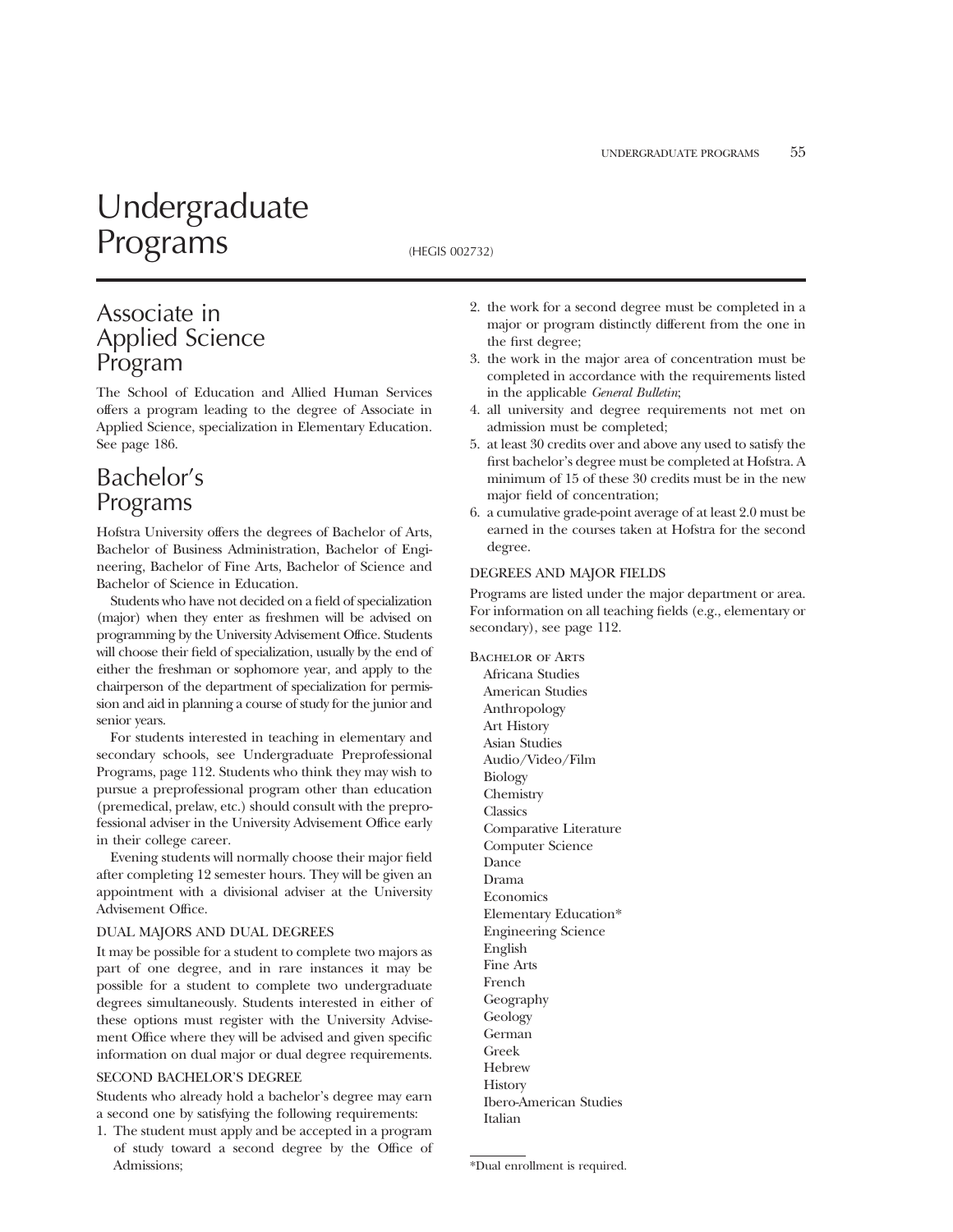#### 56 UNDERGRADUATE PROGRAMS

Jewish Studies Journalism and Mass Media Studies Latin Liberal Arts **Mathematics** Music Philosophy Physics Political Science Psychology Russian Secondary Education\*\* Sociology Spanish Speech Communication and Rhetorical Studies Speech-Language Pathology Bachelor of Engineering Engineering Science Bachelor of Fine Arts Theater Arts Bachelor of Science Applied Economics Applied Physics Athletic Training Audio/Video/Film Biochemistry Biology Chemistry Community Health

Computer Science Computer Science and Mathematics Environmental Resources Electrical Engineering Exercise Specialist Fine Arts Geology Industrial Engineering **Mathematics** Mechanical Engineering Music School and Community Health Education School Health Education

Bachelor of Business Administration Accounting (leading to CPA certification) Banking and Finance Business Computer Information Systems International Business Management Marketing

Bachelor of Science in Education Art Education Music Education Physical Education Secretarial and Office Subjects

### Undergraduate Grades

Hofstra uses an alphabetical system of grades to describe the quality of the student's work. The University reserves the right to change this system at any time. The implementation of a new system, however, will not occur for approximately one year after the change has been made and the students have been officially notified. The revised system, when printed in the *General Bulletin*, applies uniformly to all students regardless of their initial date of entry. Alphabetical grades are further divided into plus and minus levels. These letter grades, which include plus and minus where applicable, are explained below. Final grades are reported only from the Office of Financial and Academic Records.

- A—Indicates that the student's academic performance in achieving the objectives of the course was *of honors level*.
- B—Indicates that the student's academic performance in achieving the objectives of the course was distinctly above that required by the course.
- C—Indicates that the student's academic performance achieved the objectives of the course.
- D—Indicates that the student's academic performance on the objectives of the course was less than required by the course but was still sufficient to permit the student to receive full credit. This grade is not acceptable for major or minor credit unless approved by the chairperson of the major department. The course may be repeated for a higher grade but semester hour credit is given only once.
- P—Passing, not counted in determining cumulative grade-point average. Courses passed with a P grade are counted, however, in the total number of credits accumulated for graduation. P is equivalent to C– or better (except at New College where P is equal to C or better). If in the opinion of the instructor the student's work has not earned a C–, then a D or an F will be awarded.

The P grade will be assigned for passing work in courses which are graded only on a  $Pass/D+/D/Fall$  basis and to courses taken under the  $Pass/D+/D/Fall$  option. (See  $Pass/D+/D/Fail Option.)$ 

Pr—Progress. Used normally to report the first semester's satisfactory work in two-semester individually supervised courses, normally for seniors. This grade may be assigned only in courses previously approved for this purpose by the Undergraduate Academic Affairs Committee. Course credit toward graduation is granted.

**NOTE**: UWW courses and CHEM 151 may use the Pr grade.

For the programs of New College, see page 83.

\*\*Dual major available.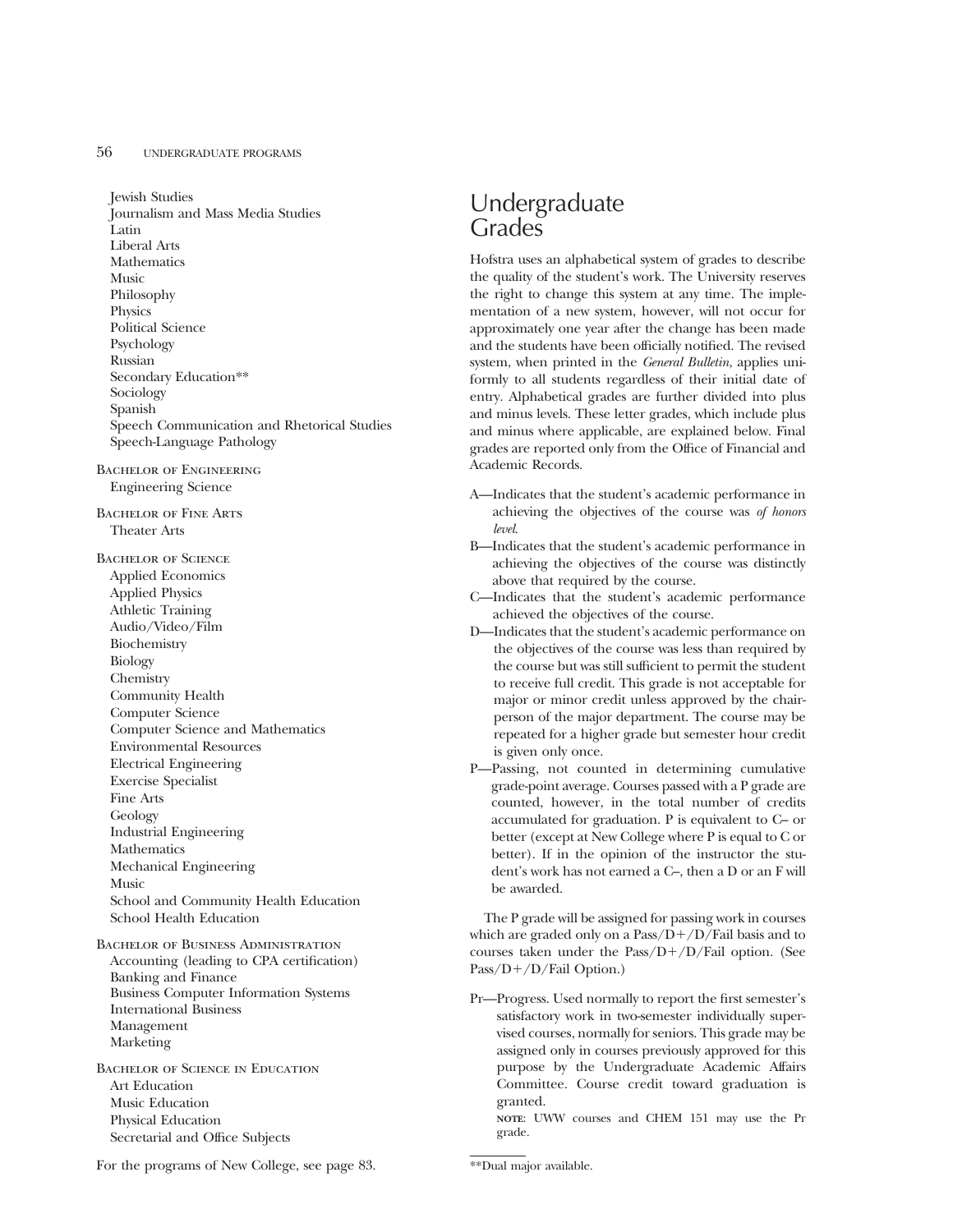- F—Indicates that the student's overall academic performance failed to satisfy the objectives of the course. No semester hour credit is received for courses with an F grade. Students will not be given credit for full-year courses unless both semesters of such courses are satisfactorily completed. Passing the first semester of a year course but failing the second, the student need repeat only the second semester.
- INC and NCr: a student unable to complete a course may, with the permission of the instructor, receive one of the following grades:
	- inc—The instructor will permit the student to complete and submit the missing work *no later than the third week* of the following semester. Degree candidates, see Application for Graduation, page 62, for degree requirements completion deadlines.

All undergraduate students may accumulate up to nine credits of INC grades without penalty. Past this nine-credit limit, all subsequent INC grades not made up convert to F's at the end of the semester following the one in which they were assigned. INC's that are made up are not counted against the nine-credit limit.

- NA—If the column for a student's grade on the roster is left blank by the instructor because that student has not attended the class, and if "has not attended" is written in the "comments" section of the roster, the student will be assigned a grade of "NA" by the Office of Financial and Academic Records. That grade will have no numerical value and will not be figured into the student's grade point average.
	- NCr—*New College only:* if the instructor's evaluation will not allow the student to take an INC because of past performance in the course, the grade given will be either an NCr or an F. An NCr may not be changed to a letter grade, a W or INC and is not counted to computing the student's grade-point average.

Students should take careful note of the effects of the NCr and INC grades on their standing in the University. See Dismissal, page 58.

W—The student has withdrawn from the course and so notified the Office of Financial and Academic Records in writing prior to the last day of the tenth week of the semester. For courses shorter than 15 weeks, the student has sole discretion to withdraw for the first 2/3 of the course; after 2/3 of the course has been completed, and any time before the last day of class, the student must have the instructor's approval.

If a student withdraws from a course during the first three weeks of the semester; the first week of a summer session; the first three days of the January X Session; the first two weeks of a 10-11 week trimester or the first week of a mini-course, there shall be no record of course(s) on the permanent record. However, the statement ''Complete Withdrawal from the

University'' shall be entered on the permanent record of any student who completely withdraws from the University within the time frame indicated above.

PASS/D+/D/FAIL OPTION (P or D+ or D or F): a student may elect courses on a  $Pass/D+/D/Fall$  basis during the first five weeks of the semester under the following conditions:

English 1-2, core courses, and those courses required in the major field and any other course specified by course title or number as required for the major may not be taken  $Pass/D+/D/Fall.$  (This does not apply to courses given only on this basis.) All other courses may be taken on a  $Pass/D+/D/Fall$ basis.

The Pass/ $D+/D/Fail$  option is not available for core courses, except for courses given only on that basis. However, upon completion of all core courses required for their degree, students may seek the permission of the dean of their college to enroll in core courses on a  $Pass/D+/D/Fall$  basis. (Core courses are those designated on pages 78 and 79 of this *Bulletin.*)

Departments and/or degrees that are restricted by professional accreditation may, as required, exempt additional courses from the  $Pass/D+/D/Fail$  option. In no case may the total number of  $Pass/D+/D/Fall$ credits exceed 30 semester hours, nor may any credit for  $Pass/D+/D/Fail$  courses be used toward an academic minor, except for those courses given only on this basis.

In HCLAS, and in the School of Communication, the  $Pass/D+/D/Fail$  option is restricted to 15 credits.

Students on academic probation may not elect an optional  $P/D+ / D$ /Fail grade.

Students should obtain necessary forms from the Office of Financial and Academic Records and seek faculty advisement on possible effects of  $Pass/D+/D/Fail$  grades.

A student transferring to Hofstra with more than 30 credits graded on a  $Pass/D+/D/Fall$  basis must have the approval of the Undergraduate Academic Affairs Committee. For these students, courses graded on this basis shall not exceed fifty percent of the total credit hours required for the degree.

(The foregoing does not apply to New College courses.)

For courses shorter than 15 weeks, the student has the sole discretion to elect the Pass/ $D+/D$ /Fail option for the first 1/3 of the course.

 $D+$  and  $D$  and  $F$  grades assigned to students who have elected the Pass/D+/D/Fail option *are* included in determining the student's cumulative grade-point average.

#### **CUMULATIVE** GRADE-POINT AVERAGE

The grade-point average is the index of academic performance used to determine whether the student will be permitted to continue at the University and/or graduate.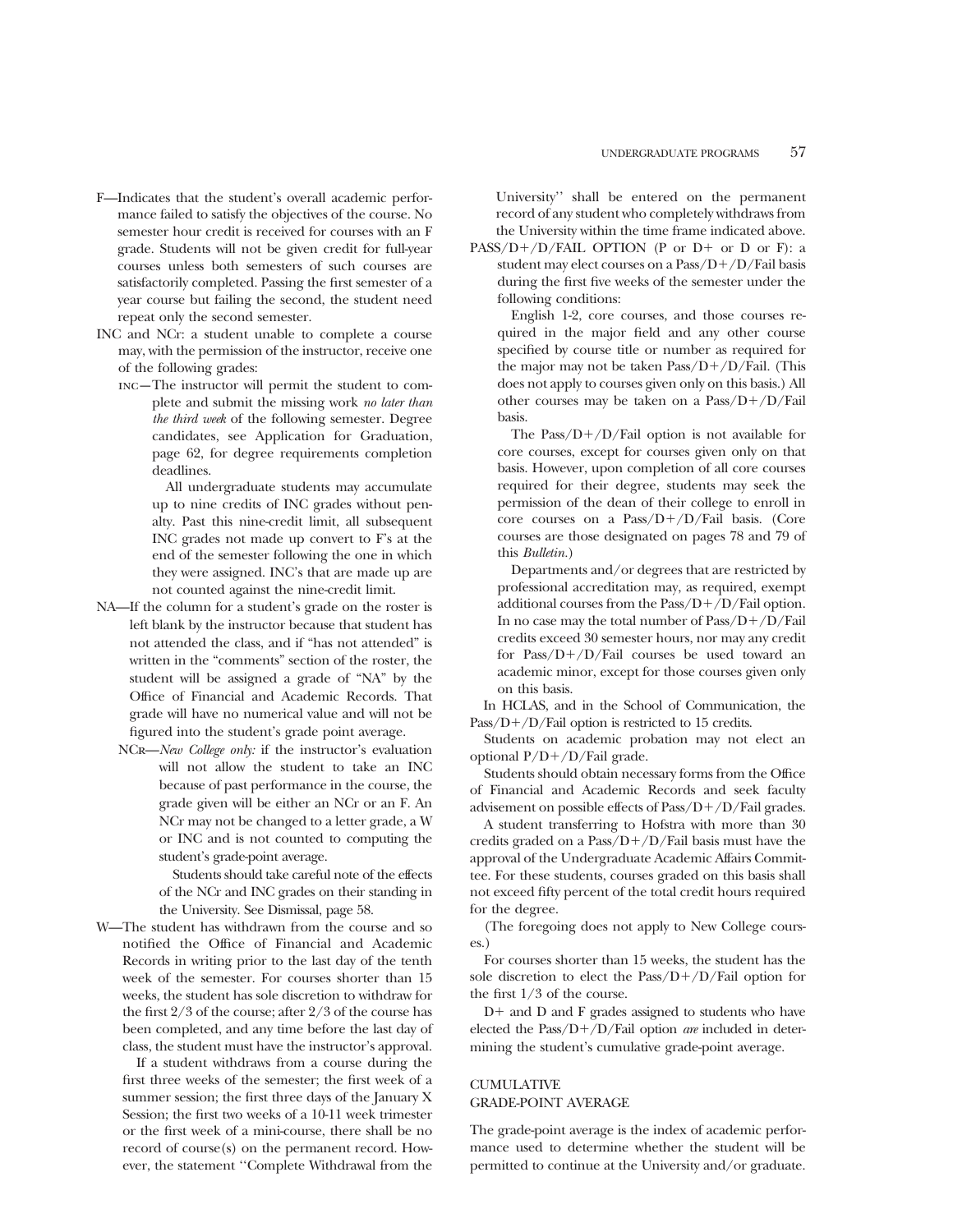The alphabetical grades, including plus  $(+)$  and minus  $(-)$ , have the following grade-point values:

| $A = 4.0$   | $C_{+} = 2.3$ |
|-------------|---------------|
| $A - = 3.7$ | $C = 2.0$     |
| $B+ = 3.3$  | $C = 1.7$     |
| $B = 3.0$   | $D+ = 1.3$    |
| $B - = 2.7$ | $D = 1.0$     |

F—0 (Only one F grade in any one course will be included in the cumulative grade-point average.)

To determine cumulative grade-point average, multiply the number of semester hours of each grade earned by the grade-point value for that grade. Then total the products and divide by the total number of semester hours attempted.

To graduate, a student must complete the number of hours required for the particular degree with a cumulative grade-point average of 2.0 (including F's).

 $D+$  and  $D$  and  $F$  grades assigned to students who have elected the  $Pass/D+/D/Fall$  option *are* included in determining the student's cumulative grade-point average.

#### UNIVERSITY TUTORIAL PROGRAM (UTP)

The University Tutorial Program is a unit of the Office of Student Academic Support designed to provide at no cost, academic assistance and other support services to Hofstra students experiencing academic difficulty.

Tutorial services, individual and group, are the focus of the program. Students may request tutorial assistance in any course(s) in which they are having difficulty at any point in the semester. The number of sessions of tutoring is determined on the basis of the student's need. Counseling is available to help determine the cause of problems.

Instructional services such as developmental courses and special instruction in reading, English composition and mathematics are coordinated with the appropriate program.

Students requiring assistance and/or additional information may contact the Office of Student Academic Support located in 202 Davison Hall or call (516) 463- 3500.

#### UNIVERSITY PROBATION STANDARDS—UNDERGRADUATE

- 1. A full-time or part-time student will be placed on probation at the end of any semester in which his or her cumulative grade-point average is less than 2.0 but above the University's minimum retention standards.
- 2. All students placed on probation will receive a letter from the Office of Financial and Academic Records informing them of their probationary status and warning that they must raise their grade-point average to 2.0 or above. The letter will explain the consequences of failing to raise the grade-point average to 2.0 or above.
- 3. Students placed on probation will be required to meet with an adviser in the Advisement Office as soon as possible to discuss their standing. When they meet with

the adviser, they will be informed of the support services available and the average they must achieve to raise their grade-point average to at least 2.0. Students will also be reminded that if their grade-point average drops further, they are in danger of being dismissed from the University.

- 4. Students who fail to meet with an adviser in the Advisement Office will not be allowed to register subsequently until they do.
- 5. Students will be on academic probation as long as their cumulative grade-point average remains below 2.0 and is above the University's minimum retention standards. They will continue to be subject to all the requirements of students on academic probation.
- 6. After completing 88 semester hours, students whose cumulative grade-point average is below 2.0 for two subsequent consecutive regular semesters will be dismissed from the University. Students who have been dropped may appeal to the Academic Records Committee only through the Office of University Advisement.
- 7. A full-time student on academic probation may carry no more than 15 semester hours (16 if the student is taking one or more four-credit courses). A part-time student on academic probation may carry no more than 6 semester hours (7 if the student is taking a 4-credit course, or 8 if the student is enrolled in New College).
- 8. Students on academic probation may not elect an optional Pass/D+/D/Fail grade.
- 9. When appropriate, students admitted to the University through a special academic program will be exempted from these probation criteria until they are released from the program.

#### DISMISSAL

Students will be dropped from the rolls of the University after two semesters attendance if they have:

- attempted less than 25 hours and have a cumulative grade-point average below 1.3;
- attempted 25-57 hours and have a cumulative gradepoint average below 1.5;
- attempted 58-87 hours and have a cumulative gradepoint average below 1.7;
- attempted 88 or more hours and have a cumulative grade-point average below 1.9.

Students will be dropped because of poor scholarship only in May except in special cases (such as the recommendation of the Office of University Advisement, Office of Financial and Academic Records or other responsible adviser). However, students may be dropped at any time, whether currently on probation or not, when they show insufficient probability of meeting graduation requirements. All special cases will be acted upon by the Academic Records Committee. For New College dismissal standards, see *New College Addendum*.

Students who have been dropped may appeal to the Academic Records Committee only through the Office of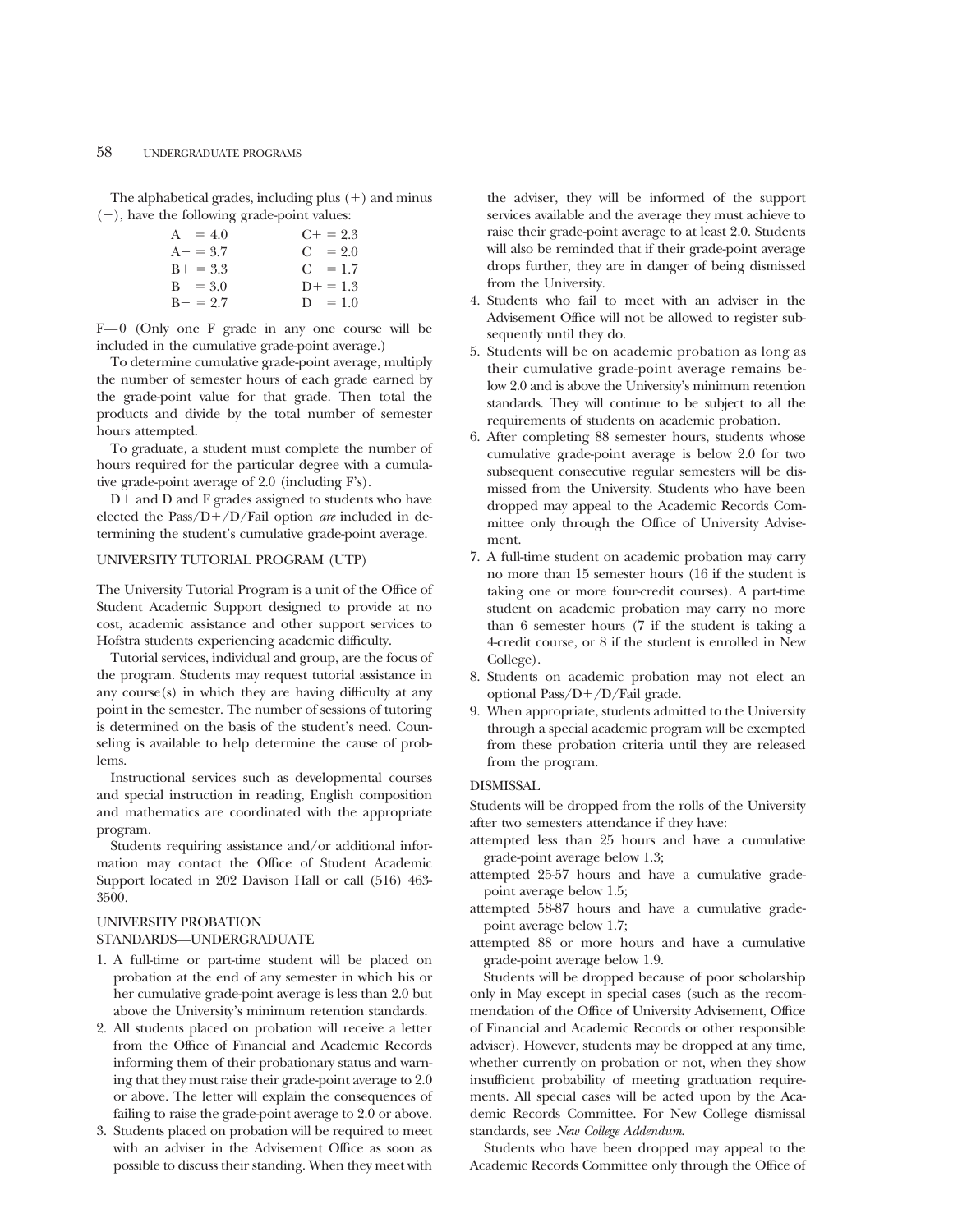University Advisement. After the student speaks with a representative of the Advisement Office, the Committee will review the appeal. The Committee will consider a report of the interview, the student's total academic record, and a letter stating reasons the student believes the appeal merits consideration.

#### CHANGE OF PROGRAM

Students will be permitted to make program changes in accordance with the procedures set forth in the published *Class Schedule*.

#### **ATTENDANCE**

Although it is the student's responsibility to attend classes, each department establishes its own policy concerning student absences from class. If for some reason a student will be absent for one continuous week or longer, it is advisable to inform each instructor. For New College attendance standards, see *New College Addendum*.

#### PERMISSION TO ATTEND OTHER **COLLEGES**

During fall and spring semesters, current students may not take courses at other educational institutions within reasonable commuting distance of the campus if the same course is being offered at Hofstra.

Hofstra students wishing to attend another accredited institution as visiting students must have courses approved in advance by the appropriate adviser and the Office of Financial and Academic Records. Students pursuing Hofstra degree programs that have *core course* requirements should be aware that such requirements cannot be fulfilled by transfer credit for work undertaken elsewhere after their matriculation at Hofstra. The necessary forms can be obtained at The Student Administrative Complex, Memorial Hall. Transfer credit will be granted in accordance with the Advanced Standing Policy set forth in this *Bulletin*. See page 53.

Students with junior or senior standing (58 or more hours) are not permitted to enroll for courses at junior or community colleges offering two-year terminal programs. (See Advanced Standing Policy for complete requirements.)

#### CLASS STANDING

An undergraduate student credited with 24 semester hours will be ranked as a sophomore; with 58 semester hours, a junior; and 88 semester hours, a senior. Students will be ranked at the beginning of each regular fall and spring semester.

#### GRADUATE COURSES TAKEN BY UNDERGRADUATES

1. In appropriate cases, undergraduate students within 24 semester hours of graduation may be permitted to enroll in graduate courses for undergraduate credit. Written permission of the adviser and the appropriate deans is required and should be obtained on the substitution/waiver form. Credit earned in this way will

count only toward undergraduate degrees.

- 2. To meet unusual cases, an undergraduate student within 24 semester hours of completing requirements for the baccalaureate degree may earn a maximum of 9 hours of graduate credit. Written permission from the appropriate dean's office must be obtained on the substitution/waiver form.
- 3. Visiting undergraduate students shall not be permitted to enroll in graduate courses at Hofstra.

#### REPEATED COURSE

A student may repeat a completed course, regardless of grade, for a better understanding of the subject only with the approval of the major adviser. Such a course will be listed as a Repeated Course, for which a final grade will be given. Both grades will appear on the student's record, and both grades will count in determining the cumulative grade-point average; but semester hour credit toward graduation will be given only once. The number of semester hours repeated is counted in determining the number of semester hours attempted. Degree credit is granted for the same course numbered physical education skills courses only twice.

#### WITHDRAWAL FROM A COURSE

Students should secure the appropriate forms from the Student Administrative Complex and return the forms to that office after notifying the instructor of the course from which they are withdrawing. See W Grade, page 57 and Refund Policy below. Applications for withdrawal must be submitted in writing either in person or by mail.

A student withdrawing without official notification may not have any remission of tuition and shall automatically receive a grade of F.

#### WITHDRAWAL FROM THE UNIVERSITY

Should students wish to withdraw from the University during a semester or summer session, they should first secure the appropriate forms at the Student Administrative Complex and complete the withdrawal by the last day of classes prior to the start of the designated final examination period. During the January Session and the Summer Sessions, the designated period is the last day of classes. *No student may withdraw from the University during the final examination period.*

A student withdrawing in person should see an adviser in the University Advisement Office. Students unable to apply for withdrawal in person may send a letter addressed to the Office of Financial and Academic Records, postmarked by the last day of classes. If the student does not plan to register for the following semester an official Leave of Absence form must be filed through the University Advisement Office. (See under Grade W, page 57.)

A student withdrawing without official notification may not have any remission of tuition and shall automatically receive a grade of F in all courses. **NOTE**: see above for ''Withdrawal from a Course.''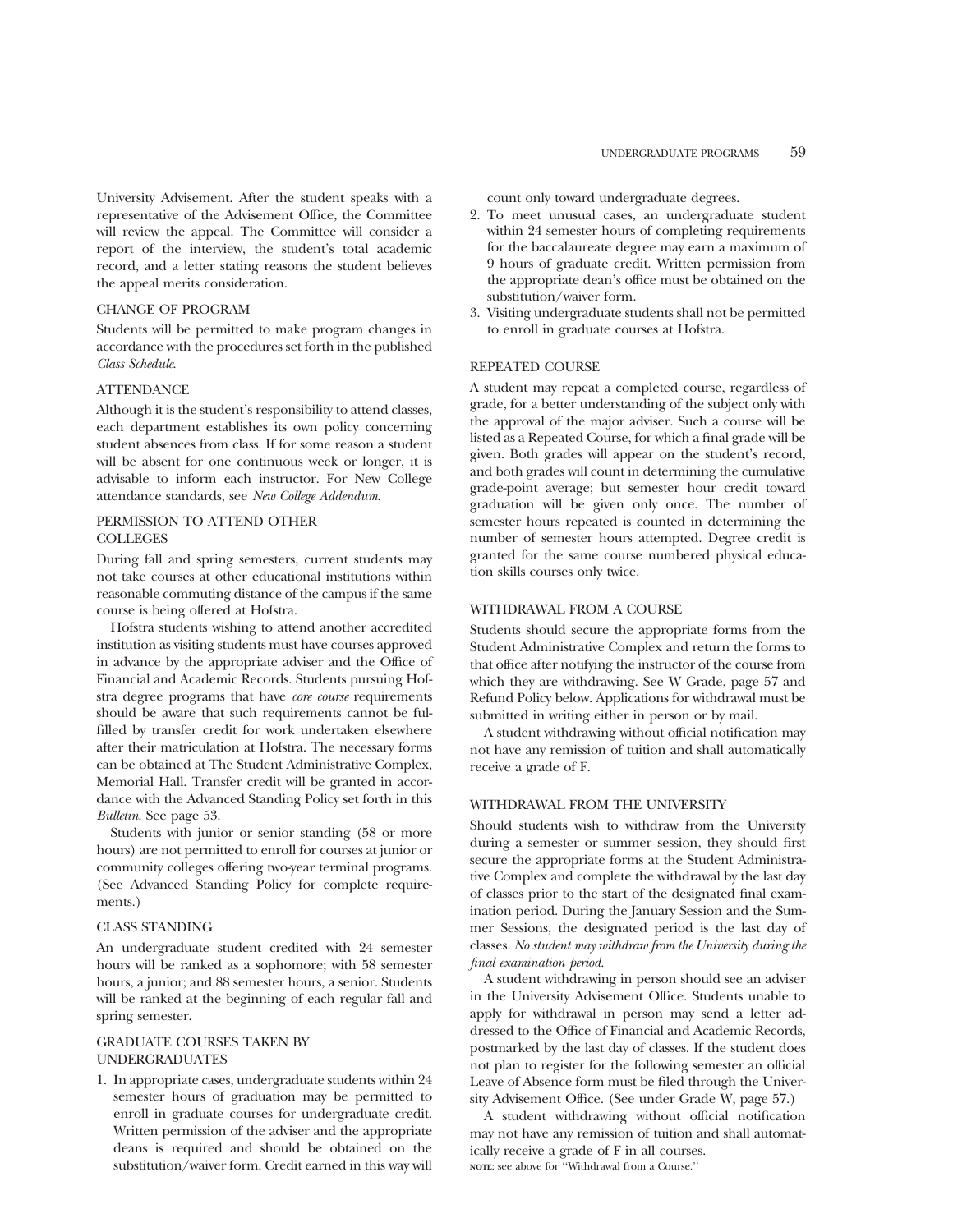#### REFUND POLICY FOR UNDERGRADUATE AND GRADUATE STUDENTS

(Law School students should consult their Dean's Office for the Law School policy on refunds.)

Schedule A. Non-Federal Title IV Recipients and withdrawal from other than all scheduled courses.

Upon receipt of withdrawal applications prior to the end of the first week of classes, the University will refund all tuition and fees paid in excess of \$275 for full-time students, \$137 for students who are enrolled for more than 6 and fewer than 12 credits, and \$82 for students enrolled for 6 or fewer credits. Thereafter, the attendance charge policy is in effect and refunds will be made as follows:

|          |         | University | Activity         | Health Center |
|----------|---------|------------|------------------|---------------|
|          | Tuition | Fee        | Fee              | Fee           |
| 2nd week | 75%     | $75\%*$    | $100\%$          | $100\%$       |
| 3rd week | $50\%$  | $50\%*$    | $\left( \right)$ |               |
| 4th week | 25%     | $25\%*$    | $_{0}$           | $\theta$      |
| 5th week |         |            | $\theta$         |               |

\*The minimum part-time university fees of \$82 are nonrefundable throughout the semester.

Students enrolled in a course that is canceled by the University must contact a representative in the Student Administrative Complex (located on the second floor of Memorial Hall, (516) 463-6680) before any applicable refund of tuition and other fees can be processed.

Schedule B. Recipients of Federal Title IV Funds. Complete Withdrawal from all courses.

Complete withdrawal through:

| the first week of the semester  | $100\%$ |
|---------------------------------|---------|
| the second week of the semester | 90%     |
| the third week of the semester  | 50%     |
| the eighth week of the semester | 25%     |

No refund after the eighth week of the semester. Based upon a 15 week semester.

Example:

Facts:

- ... The student is a continuing undergraduate in his/her third academic year.<br> $\cdots$  The student withdraws at the end of the fifth week of
- the 15 week semester.<br> $\cdots$  The student was charged \$6,000 for tuition and fees
- for the semester. Federal loans and grants awarded and applied to student's account for the semester totalled \$4,000. The student paid the balance of \$2,000.

Refund Result:

- ... One-third of the semester has expired when the student withdrew; the refund will therefore be \$1,500 ( $25\% \times $6,000$ ).<br>
... The total \$1,500 will be refunded to the federal
- programs.

Schedule C. Complete withdrawal from all courses during the first semester in attendance at Hofstra University and recipient of Federal Title IV Funds.

#### Complete withdrawal through:

| the first week of the semester   | $100\%$ |
|----------------------------------|---------|
| the second week of the semester  | $80\%$  |
| the third week of the semester   | 80%     |
| the fourth week of the semester  | 70%     |
| the fifth week of the semester   | 60%     |
| the sixth week of the semester   | 60%     |
| the seventh week of the semester | 50%     |
| the eighth week of the semester  | 40%     |
| the ninth week of the semester   | 40%     |

The prorata refund calculation does not apply for any student whose date of withdrawal is after the 60% point in the semester (usually the ninth week). Based upon a 15 week semester.

#### Example:

Facts:

- ... The student is in his/her first semester of his/her academic year.<br>The student withdraws at the end of the sixth week of
- the 15 week semester which represents 40% of the semester.<br> $\cdots$  The student was charged \$9,000 for tuition and fees
- for the semester. Federal loan and grants awarded and applied to student's account for the semester totalled \$3,000. The balance of \$6,000 was paid by the student.

Refund Result:

- $\cdots$  40% of the semester has expired when the student withdrew; the refund will therefore be \$5,400 (60%  $\times$  $$9,000$ .<br>  $\cdots$  The first \$3,000 of the \$5,400 is refunded to the
- federal programs; \$2,400 is refunded to the student.

Refund Distribution—Prescribed by Federal Law and Regulation

#### Total Refund:

- 1. Federal SLS Loan
- 2. Unsubsidized Federal Stafford Loan
- 3. Subsidized Federal Stafford Loan
- 4. Federal PLUS Loan
- 5. Unsubsidized Federal Direct Stafford Loan
- 6. Subsidized Federal Direct Stafford Loan
- 7. Federal Direct PLUS Loan
- 8. Federal Perkins Loan
- 9. Federal Pell Grant
- 10. FSEOG
- 11. Other Title IV Aid Programs
- 12. Other Federal, state, private, or institutional aid
- 13. The student

<sup>\*</sup>The minimum part-time University fees of \$82 are nonrefundable throughout the semester.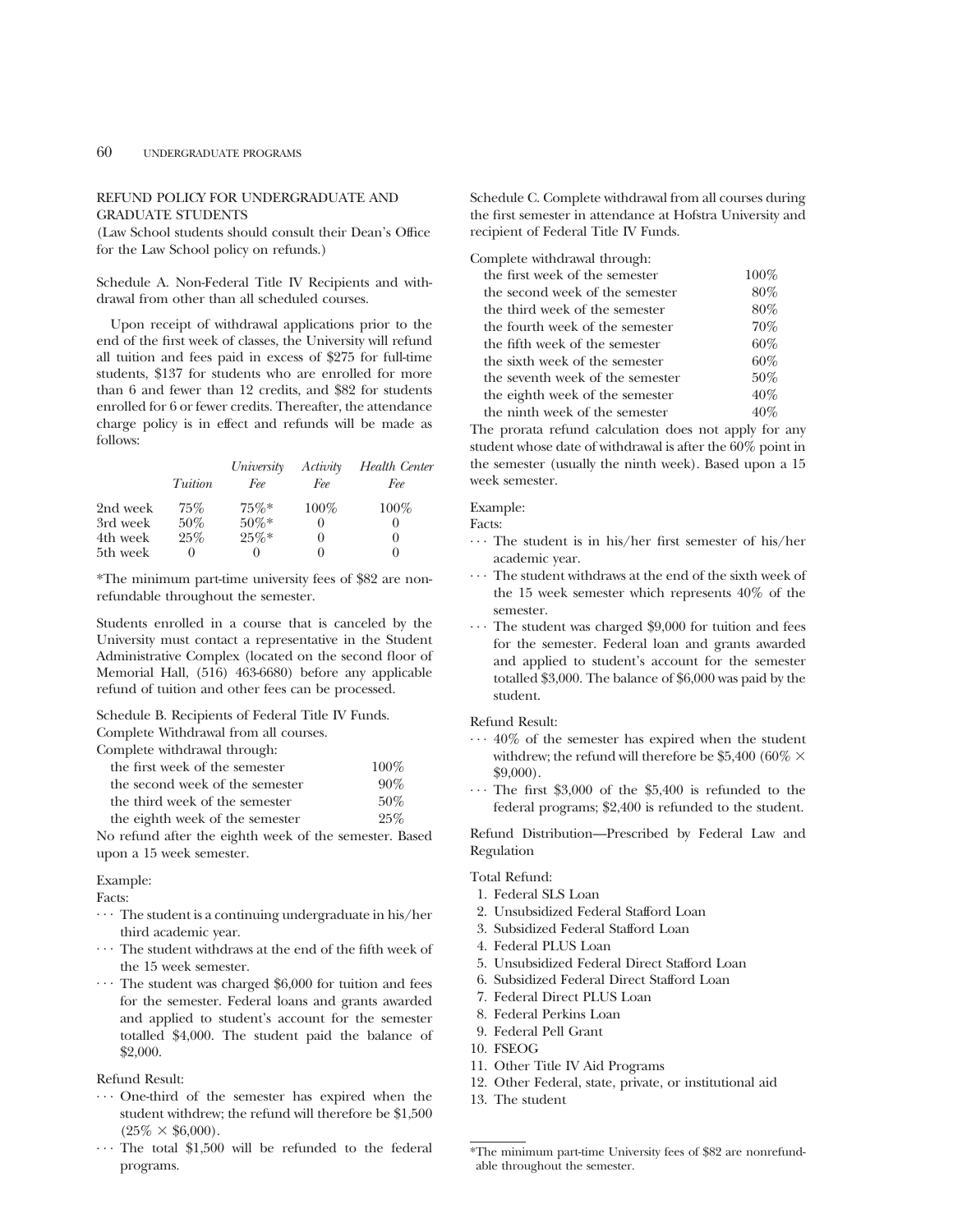#### EXCLUSION FROM THE UNIVERSITY

When students make application for entrance to Hofstra University, they understand and agree that the University reserves the right to exclude any student at any time for conduct or academic standing regarded by the University as undesirable, without assigning any further reason. It is understood and agreed that the University, or any of its officers or faculty, shall not be liable in any way for such exclusion.

To insure the protection of each individual's rights, procedures for appeal are provided by the University to assure the student fair treatment in cases of disciplinary action.

#### BULLETIN OF FIRST REGISTRATION

Undergraduate students are expected to satisfy those requirements specified in the *Bulletin* of their year of first registration at the University. Students who have no record of attendance at Hofstra University for a period of 15 months or more must follow the requirements set forth in the *Bulletin* in effect when they are readmitted. Any student, however, may elect *once* during his or her undergraduate studies, to follow all the requirements specified in a subsequent *Bulletin*, provided the Office of Financial and Academic Records is notified prior to the semester of graduation. No exceptions regarding the requirements set forth in any *Bulletin* may be made by the students or by the faculty without the written approval of the dean of the academic unit or of the Provost. This policy refers to academic requirements such as degree and major requirements. Other procedures and policies, such as the grading system, may be changed through the University's governance process. However, students will be notified (by placing notices in our student newspapers and by any other methods and media applicable) of any significant change at least a year in advance of its implementation.

#### UNIVERSITY DEGREE REQUIREMENTS

To obtain a degree, each student successfully completes the following three distinct sets of requirements:

- I. The general University requirements, which must be fulfilled by all students working for a baccalaureate degree:
	- A. The completion of the total number of semester hours and the specific degree requirements as specified by the major or school;
	- B. The completion of the number of semester hours in liberal arts courses as required by the major or school;
	- C. At least a 2.0 cumulative grade-point average in work completed at Hofstra;
	- D. Demonstration of the ability to write English with clarity and precision. This requirement may be met, under the direction of the English Department, according to the following procedures:
		- 1. The satisfactory completion of English 1-2, which includes the Writing Proficiency Test.

*Passing this test is a requirement for graduation*. The Writing Proficiency Test is administered when English 1 is completed. All students who do not pass the test are required to take English 2A concurrently with English 2 to receive individualized tutoring; they must retake the Writing Proficiency Test at the end of English 2A. Students who fail English 2A must enroll in English 4 and retake the Writing Proficiency Test when it is next administered at the beginning of the course. If the test is passed this time, the student may withdraw from English 4; if the test is not passed, the student must complete English 4, retake and pass the Writing Proficiency Test in order to receive credit and fulfill the writing requirement for graduation.

- 2. English 1-2, whether taken at Hofstra or at any other institution, must be completed with a minimum grade of C- in each course. These courses may not be taken on a Pass/  $D+/D$ /Fail basis.
- 3. Students entering Hofstra with no credit in composition must, under advisement, register for English 1-2 or the appropriate course immediately and continue until the ENGL 1-2 requirement is completed. Exception: students with outstanding ability in English (SAT Verbal scores of 590 or above and high school grades of 90 or above in each semester of high school English) may qualify for exemption from English 1-2 if they demonstrate exceptional ability in the English Department's Exemption Test before the end of their first semester at Hofstra. Students who pass Hofstra's Exemption Test are not required to take the Writing Proficiency Test.
- 4. Students entering Hofstra with full credit for English 1-2 must, during their first semester at Hofstra, take the Hofstra Writing Proficiency Test. Students who do not pass the test are required to complete English 4 and retake and pass the Writing Proficiency Test.

New College students follow the procedures stated in the *New College Writing Program and Style Manual*.

**NOTE:** transfer students may receive credit for English 1-2 on the basis of equivalent courses taken at other institutions. See page 52 for the criteria for accepting transfer credit.

- 5. Students entering New College or transferring into it from another Hofstra program or another college or university must satisfy the First and Second Aspects of the New College Writing Requirement. See *New College Addendum*.
- 6. The following is for students who transfer from New College to another school/college of the University: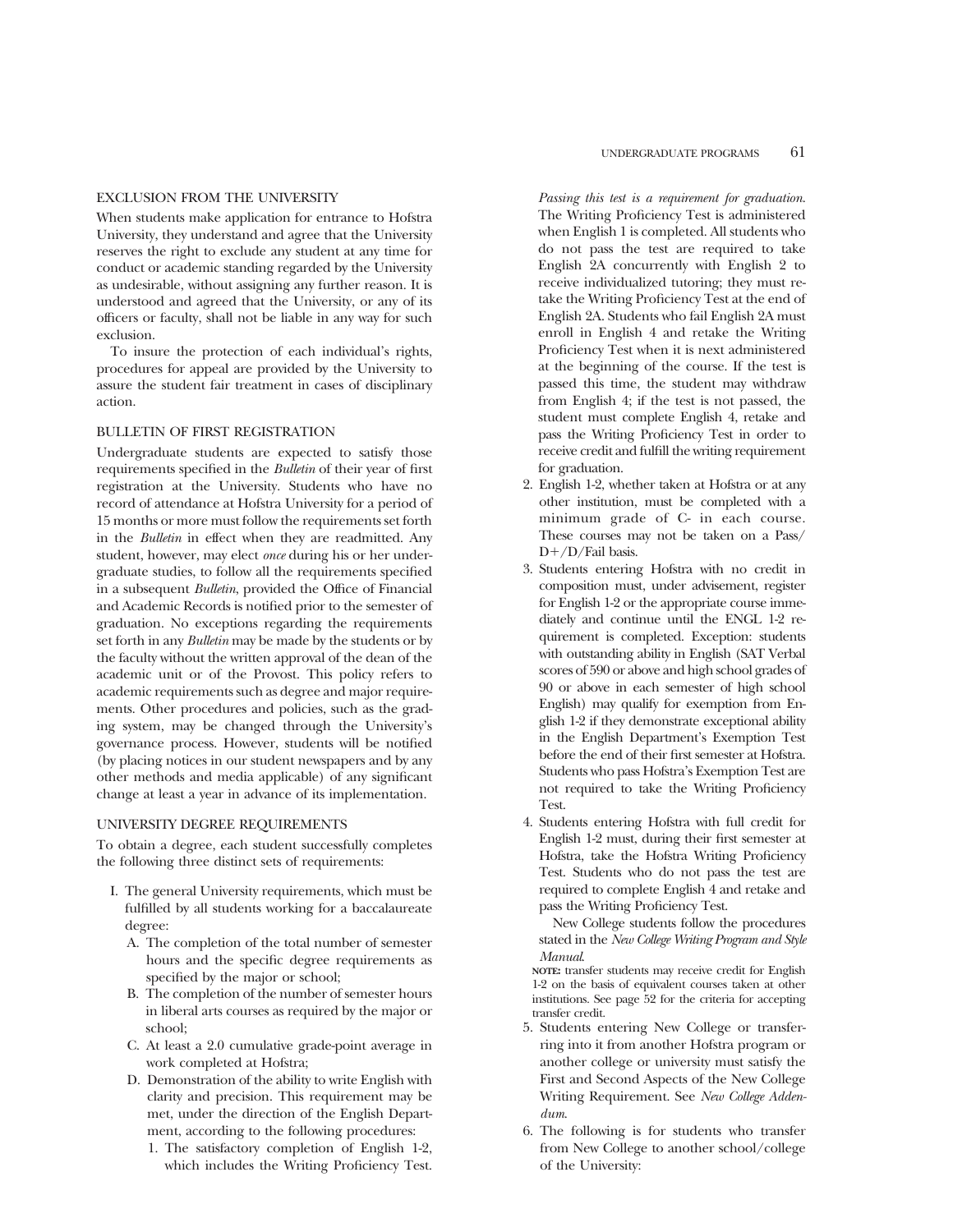- a) Students who were placed in and successfully completed CSWA 018 have fulfilled the Expository Writing Requirement (the First Aspect—WS 001) and have completed the equivalent of English 1.
- b) Students who have successfully completed WSB 001, WSB 002 or WSG 002 register for English 2 and 2A and the Proficiency Test. When they have successfully completed these, they will receive credit for English 1 and 2.
- c) Students who fulfilled the Scholarly Writing Requirement (the Second Aspect— WS 002A and WS 002B) have completed the equivalent of English 2.
- d) Students who have not completed the Scholarly Writing requirement register for English 2.
- 7. Students entering with partial credit for English 1-2 (fewer than four semester hours of Advanced Placement, CLEP or transfer credit, see page 53) must complete the requirement and pass the Writing Proficiency Test within two semesters after admission.
- E. A minimum of 6 semester hours each in humanities, natural science/mathematics and social science. Many particular degree programs require that some or all of the courses in these required areas be core courses; core courses may not be taken on a Pass/ $D+/D/F$ ail basis, except for courses given only on that basis. (For the Pass/  $D+/D$ /Fail option, see page 57; for core courses, see page 78.)
- F. A maximum of 8 credits of physical education skills courses may be applied toward the total number of required degree credits for nonphysical education majors.
- II. In introductory work in any particular subject, the student must have a 2.0 grade-point average (unless a higher average is required by the department).
- III. Only grades of C- or better in subjects required in the specialization will count toward the total semester hour credit needed for completion of that specialization unless approved in writing by the chairperson of the major department.

The program of each student must be approved in advance at each registration period by the faculty counselor or major adviser.

Students are advised that permission from the Office of Financial and Academic Records is required for any attendance at another institution while the student is enrolled in a degree program at Hofstra.

#### MAINTAINING MATRICULATION

#### Final Semester Registration

Students who have been granted permission to complete final semester graduation requirements while not attending classes will pay the normal \$72 Maintaining Matriculation Fee and file a registration card during the regular registration period for their final semester.

#### OFF-CAMPUS STUDY

This fee applies to each Fall or Spring semester of study by a student at another institution, either within the United States or elsewhere.

#### APPLICATION FOR GRADUATION

Every candidate for graduation must file an application for graduation in the Office of Financial and Academic Records by October 1 for December graduates and March 1 for May graduates. August candidates must file by June 15 for Summer Session I, and July 15 for Summer Session II. There is a fee for late filing. See Tuition and Fees.

All requirements applicable toward the degree must be completed and on record in the Office of Financial and Academic Records by the end of the first week of June for May degrees, the end of the first week of January for December degrees, the end of the first week of September for August degrees.

A degree can only be awarded to a student who has maintained a satisfactory record of conduct and has paid all University fees.

#### **COMMENCEMENT**

Commencement programs are conducted twice each year, in December and in May. Summer candidates are invited to the December exercises and are listed in that program. Information regarding programs is automatically mailed to candidates about six weeks before commencement.

### Academic Honors

#### DEAN'S LIST

To qualify for the Dean's List, a student must meet the following requirements:

- 1. as a freshman (at least 12 credits per semester), complete a semester with a 3.3 GPA;
- 2. after the freshman year, have a 3.4 GPA for the semester (at least 12 credits per semester);
- 3. a full-time student must complete at least 12 hours per *semester* in letter grades other than P and with no grades of INC;
- 4. a part-time student must complete at least 12 hours over his or her two most recent semesters in attendance, must earn letter grades other than P with no grade of INC, must have a GPA of 3.3 up to 24 credits total and 3.4 thereafter, and must not have been a full-time student during the period under consideration;
- 5. only courses taken in residence at Hofstra may be used to satisfy the requirements for Dean's List.

#### PROVOST'S SCHOLARS

Students who achieve a 4.0 average and complete at least 12 semester hours of A grades in a given semester will be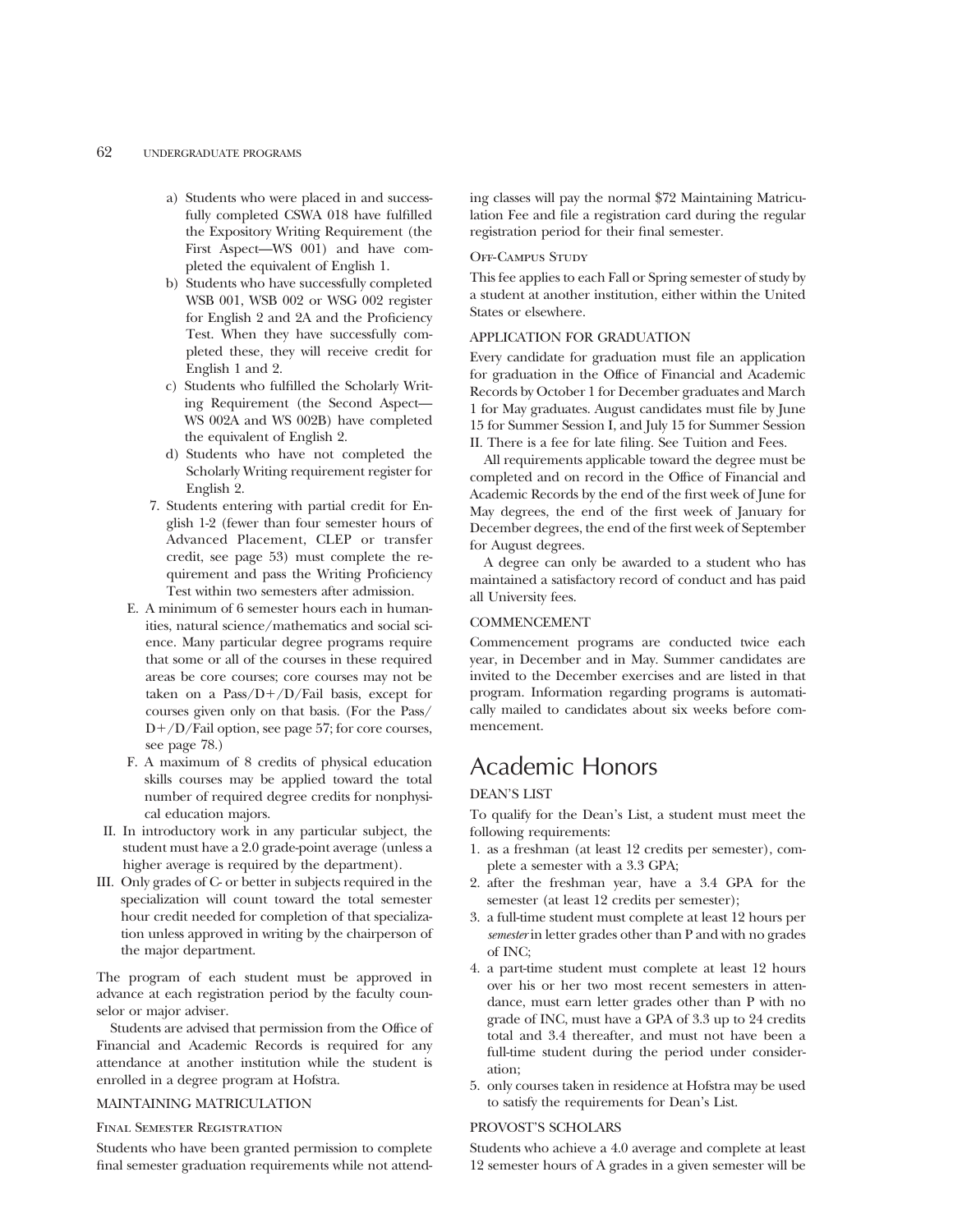designated Provost's Scholars and will be invited to attend special lectures and discussions. Only courses taken in residence at Hofstra may be used to satisfy the requirements for Provost's Scholar.

#### DEAN'S LIST AND PROVOST'S SCHOLARS ELIGIBILITY FOR STUDENTS ENROLLED IN MANDATORY PASS/D+/D/FAIL COURSES

#### Eligibility Requirements

Students enrolled in *mandatory*  $P/D+ / D/F$  courses in any given semester are eligible for the Dean's List or designation as Provost's Scholars if they meet the following criteria:

- 1. Students must attain the GPA required for the Dean's List or Provost's Scholars in the qualifying semester;
- 2. at least 3 credits in that semester must be completed in residence at Hofstra for a letter grade;
- 3. students may not elect the  $P/D+/D/F$  option for any other course in that semester.

#### Grade-Point Average (GPA) Calculations

The GPA of the immediately preceding full semester(s), excluding Summer and January sessions, will be used in place of the mandatory  $P/D+/D/F$  course(s) according to the following criteria:

- 1. For students taking 6 or fewer mandatory  $P/D+/D/F$ credits, the GPA of at least the last 12 credits taken for a letter grade will be substituted;
- 2. for students taking more than 6 mandatory  $P/D+/$ D/F credits, the GPA of the last 24 credits taken for a letter grade will be substituted;
- 3. optional or mandatory  $P/D+/D/F$  credits may not be applied toward the required total;
- 4. any outstanding Incompletes received within the period being evaluated, will disqualify students as candidates for the Dean's List or Provost's Scholars until the Incomplete is removed.

#### UNIVERSITY HONORS PROGRAM (UHP)

Associate Professor Waysek, *Coordinator*

The University Honors Program is designed to give qualified students an opportunity to develop their sensibilities and to use their intellectual capabilities more fully by participating in a sequence of special seminars. The sequence is constructed to let these students engage in individual inquiry within a disciplined framework and be responsible to a significant degree for their own contribution to the class. The curriculum is organized to enable the students to look philosophically and introspectively at major statements on the human condition, at critical problems of their own society, and at the basic principles of organization of the major families of disciplines.

Freshman students will be selected on the basis of their first semester records, faculty recommendations and personal interviews. It is expected that students accepted into the program will have attained a 3.6 cumulative average. Transfer students will be expected to meet the same requirements. Students wishing to be considered for admission may apply to the Provost's Office. With permission of the Coordinator of University Honors Program, students not in the program may be enrolled in individual University Honors courses.

All Honors courses, which are interdisciplinary in nature, are taught by faculty specifically chosen for the program. These courses may be used to fulfill some of the general University requirements.

Students are expected to complete a minimum of 20, and usually no more than 23 University Honors credits. In addition to the courses, students will be required to participate in special monthly seminars as well as in activities off campus.

Candidates must maintain a 3.6 cumulative grade-point average to complete the program successfully and receive University Honors on their diplomas. Students who do not maintain a 3.6 average will receive recognition on the transcript of participation in the program, but University Honors will not be designated.

#### Program

FRESHMAN YEAR 3 s.h.

9. *Freshman Seminar* (optional)

An introduction to the problems inherent in learning, understanding, aesthetic sensibility and critical judgment. Topics to be announced each year.

#### Sophomore Year

10# & 11. *Studies in the Human Condition* 4 s.h. each An examination of the western cultural tradition with emphasis on its philosophical, literary and historical foundations.

#### Junior Year

20, 21. *Electives* 3 s.h. each The courses will focus upon the individual's relationship to the world around him/her.

#### Senior Year

101-102. *Senior Colloquium and Theses* 3 s.h. each Students will participate in a seminar in which they will draw upon the material gathered and the thought processes learned in the program. Their work will culminate in Honors Theses, which will be presented to the members of the senior colloquium. With the approval of the student's major department and the Coordinator of the Honors Program, the Honors Thesis may be the same the student writes for Departmental Honors.

#### UNIVERSITY HONORS SEMINARS (UHS)

These seminars, dealing with a variety of topics, changing from year to year, will be broad in their focus and will not center on any single period in history or any one school of thought. They are designed for seniors who will be selected on the basis of a 3.6 grade-point average, the recommendation of three faculty members and an interview with the coordinating committee. Consideration will also be given to students in their junior year who have done distinguished work. Qualified students may apply in the Provost's Office. Upon successful completion of the course, a student will earn 3 credits in liberal arts. Seminars will be graded on a Pass/ $D+$ / D/Fail basis.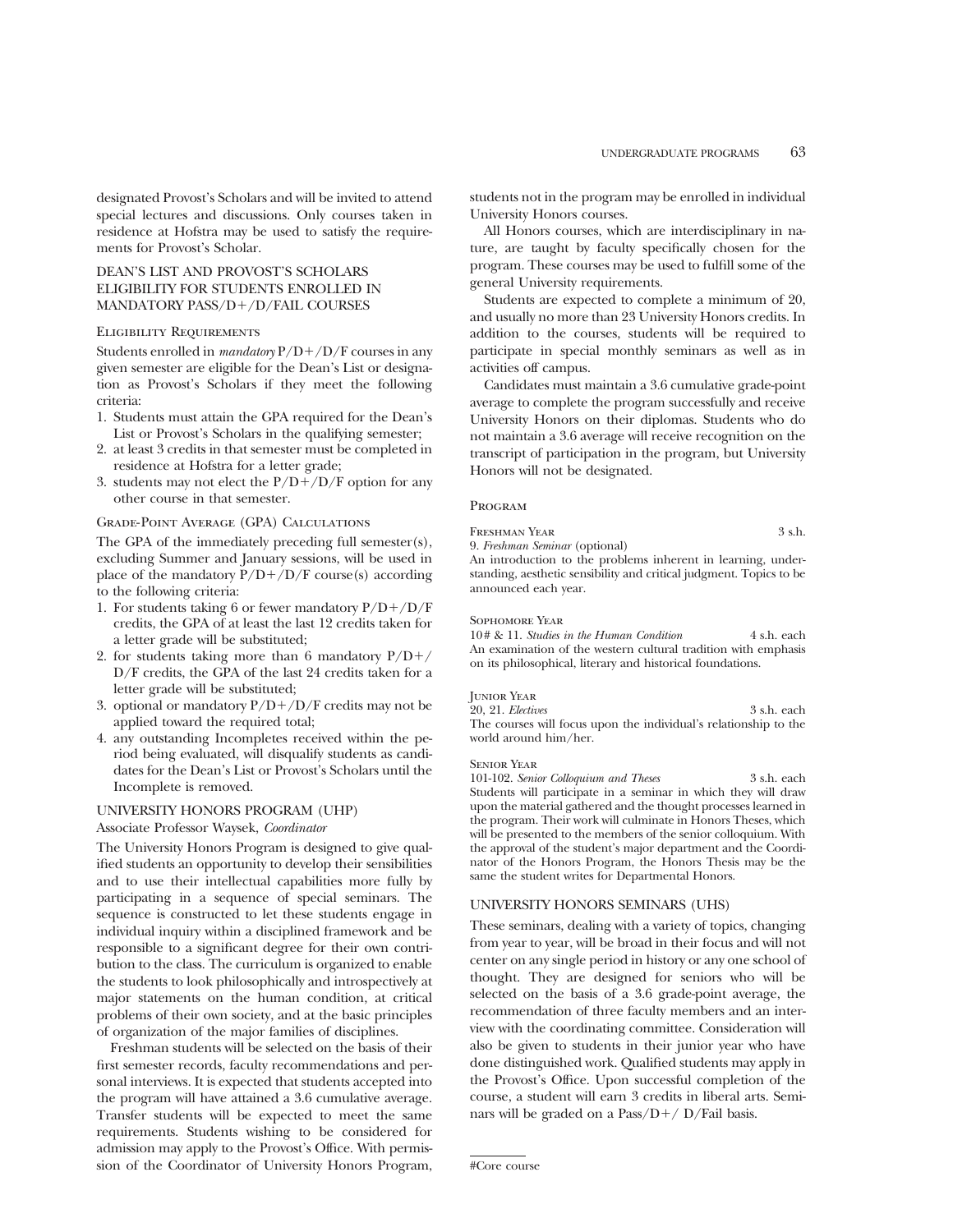#### 64 UNDERGRADUATE PROGRAMS

#### 1, 2. *Seminar* 3 s.h. each

The following are examples of seminars that have been offered.

*Comparative Civilizations* 3 s.h. The distinctive characteristics of western civilization seen in comparative terms with two nonwestern civilizations. To avoid the ''survey'' approach, two or three major thinkers' views on the similarities and the individuality of each will be studied through these thinkers' treatments of the historical "career" of each civilization.

#### *Bioethics* 3 s.h.

An examination of the legal and medical complications of such controversial issues as euthanasia, patient autonomy, allocation of scarce medical resources, human experimentation. Classroom discussions consider particular legal cases and their outcomes as well as larger, less resolvable problems.

#### DEAN'S SCHOLARS

Seniors in the Hofstra College of Liberal Arts and Sciences who are nominated by their major department on the basis of their intellectual vitality and academic excellence, meet in a non-credit program of periodic special seminars and discussions under the auspices of the College. The Associate Dean for Academic Affairs in HCLAS is the adviser.

#### DEPARTMENTAL HONORS PROGRAM

Departmental Honors will be granted to bachelor's degree candidates who: 1) complete their courses of study with distinctive scholarship; 2) choose one of the departmental honors programs offered and successfully fulfill special requirements supplementing the general degree requirements. The major department will recommend the conferring of departmental honors.

#### Degrees of Honors

There are two degrees of honors: High Honors and Honors. The degree of honors bestowed upon a graduating student will be based on: 1) achievement in the honors thesis or in the honors seminar, and 2) grades in departmental courses.

#### Eligibility Requirements

Students entering Hofstra in the fall of 1983 or after, must meet the following requirements:

- 1. A minimum of 60 semester hours must be completed in residence at Hofstra including at least 15 hours in the student's major field;
- 2. A cumulative grade-point average of at least 3.4;
- 3. A minimum grade-point average of 3.5 in the major field of study.

#### **PROCEDURE**

The Office of Financial and Academic Records will prepare and send to the appropriate department the names of all eligible students before the end of their sixth semester. These students will be informed of their eligibility by the departmental chairperson and of the nature, purposes and procedures of the program.

Students will undertake a major piece of research, not necessarily original, resulting in an honors thesis, to be completed during their eighth semester under the supervision of a designated member of the department. Weekly conferences between student and adviser are set as a minimum requirement. Students will defend their thesis before their adviser and two other members of the department. This oral examination will constitute the basis for the evaluation of the student and the determination of honors.

#### BACCALAUREATE DEGREES WITH DISTINCTION

Degrees of distinction are conferred upon candidates for the Bachelor of Arts, Bachelor of Engineering, Bachelor of Fine Arts, Bachelor of Business Administration, Bachelor of Science and Bachelor of Science in Education who have completed at least 82 hours in residence at Hofstra. Candidates with fewer than 82 hours but at least 60 hours in residence at Hofstra who are qualified in terms of their record at the University and in terms of their cumulative record, which shall include work completed at other institutions and at Hofstra, may be graduated with distinction.

These earned distinctions are recognized at the Honors Convocation held during the spring commencement exercises. The Hofstra Teacher of the Year Award is also presented during this ceremony.

Averages for the levels of distinction are:

*summa cum laude:* 3.9 *magna cum laude:* 3.8 *cum laude:* 3.6

#### HONOR ORGANIZATIONS

Honor organizations sponsor events which include lectures, seminars, workshops, social events, open meetings, department activities, group discussions, field trips, exhibitions and demonstrations. For transfer-student requirements and additional information, contact the society adviser.

ALPHA EPSILON DELTA, the international premedical honor society open to students seeking a career in the health professions. Requirements for membership include a cumulative average of 3.0 and a science gradepoint average of 3.0 after completion of at least three semesters at Hofstra. Transfer students, with at least one year completed prior to attendance at Hofstra, must complete at least one semester in residence. E. DaVolio, *Adviser*.

Alpha Epsilon Rho, a national communications honor society open to qualifying communication students. Members must meet the following requirements: a University grade-point average of 3.0, a 3.3 grade-point average in School of Communication courses related to television, radio, or film; at least 50 hours of School of Communication service in television, radio or film production; membership in the Hofstra Chapter of the National Broadcasting Society for at least one year; nomination by the chapter adviser. Instructor Hillebrand, *Adviser*.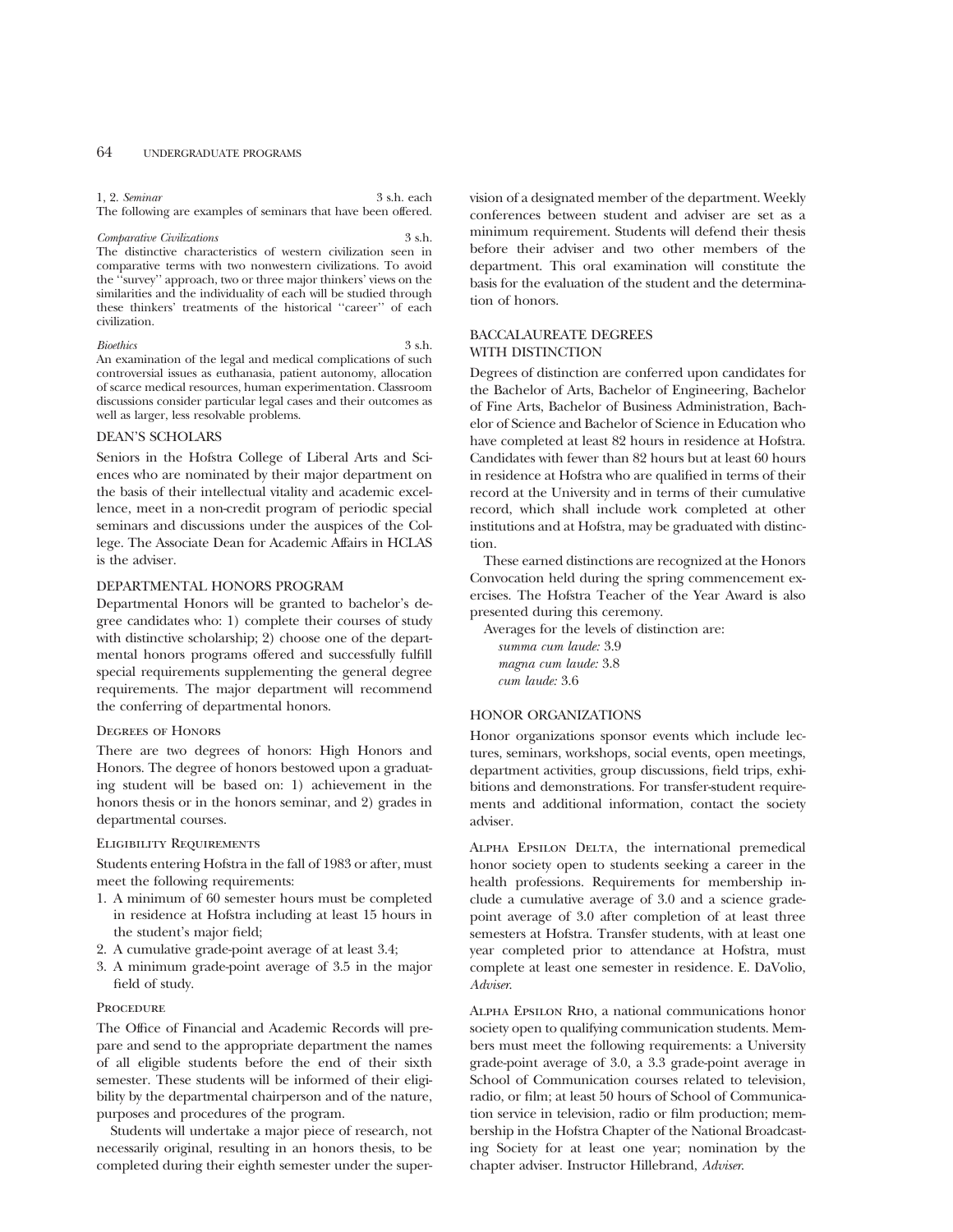Alpha Kappa Delta, a national sociology honor society recognizing outstanding students. To be eligible for consideration, students must have at least a 3.0 grade point average in sociology courses (with at least 15 s.h. in sociology taken at Hofstra) and a 3.0 cumulative grade point average. Associate Professor Albert, *Adviser*.

Alpha Mu Alpha is the national honor society in marketing. Students are selected on the basis of academic performance. Professor Evans, *Adviser*.

Alpha Psi Omega, a national drama honor organization whose membership is based on scholarship and the accumulation of a satisfactory number of points by service in dramatic activities. The Hofstra chapter has maintained a number of scholarships through operation of a concession during events held in the Playhouse and is the only student honor organization to maintain an endowment fund. D. McGuire, *Adviser*.

Alpha Sigma Lambda, a national honor society open to part-time students who have completed 30 hours in residence, 15 hours outside of their major field, and have achieved a 3.2 cumulative average. L.J. Wenchell, *Adviser*.

BETA ALPHA PsI, a national honorary accounting society is open to students who achieve a 3.4 grade-point average in accounting courses and an overall 3.2 cumulative average. The society publishes a journal, *Horizons*, assists in tax preparation for senior citizens and minority groups and offers free tutoring. Our Delta Pi Chapter is the only chapter on the Island. Only schools accredited by the American Assembly of Collegiate Schools of Business are granted chapters. A number of cash scholarships are awarded to its members, made possible by the major accounting firms in recognition of superior status as an operating chapter by the national office. Assistant Professor Marsicovetere, *Adviser*.

BETA BETA, a national biology honor society open to students with a 3.4 grade-point average in biology and a 3.1 cumulative average. Active (full), associate and graduate member status available. Assistant Professor Morrissey, *Adviser*.

BETA GAMMA SIGMA is the only commerce honor society recognized nationally by the American Assembly of Collegiate Schools of Business. Chapters are permitted only in schools which have been accredited by this Assembly. To be considered for membership by the School of Business Dean's Office, students, as seniors, must have compiled a minimum cumulative average in the highest ten percent of their class; junior students must be in the top seven percent of their class. Assistant Professor Lally, *Adviser*.

English Honor Society, a University society open to junior and senior English majors who have completed at least 12 semester hours of upper-level courses with at least a 3.5 average. Associate Professor Janssen, *Adviser*.

Eta Sigma Gamma, Gamma Pi Chapter, a national honor society in health education, is open to undergraduate and graduate health education majors who meet the following requirements: undergraduate: juniors or seniors with at least 15 credits in health (taken at Hofstra) and a minimum major g.p.a. of 3.3 and a cumulative of 3.2. Graduate: at least 12 credits in health and a minimum g.p.a. of 3.3. The society's objectives are the promotion of teaching, research, and service in and for the health education discipline. Eta Sigma Gamma publishes two semiannual journals: *The Health Educator,* and *The Eta Sigma Gamma Monograph Series.* Assistant Professor Schwartz, *Adviser*.

Golden Key National Honor Society, a nonprofit academic honors organization founded for the purpose of recognizing and encouraging scholastic achievement among students from all academic fields. Life-time membership is by invitation only and is limited to no more than the top 15 percent of the juniors and seniors enrolled at the University. Part-time as well as full-time students qualify; transfer students are eligible when they have established 30 credits at Hofstra. Associate Professor Seagull, *Adviser*.

KAPPA DELTA PI, Theta Beta Chapter, an international education honor society open to undergraduate and graduate students. Undergraduate students must have an average of 3.5 or above in the field of education and a cumulative average of 3.2 or above. Graduate students require a 3.5 average. Members receive the *Kappa Delta Pi Record, The Educational Forum* and other publications. Professor Grossman, *Adviser*.

Kappa Mu Epsilon, a national mathematics honor organization open to students who, by their senior year, have attained a 3.4 grade-point average in major level mathematics courses as well as 3.3 cumulative. Open to sophomores and juniors who meet more stringent requirements. The organization sponsors events of interest to students of the mathematical sciences. Associate Professor Michaels, *Adviser*.

LAMBDA ALPHA, a national collegiate honor society open to anthropology majors with a minimum 3.0 grade-point average in anthropology courses (with at least 15 s.h. in anthropology taken at Hofstra), and a 3.0 cumulative average. Assistant Professor Varisco, *Adviser*.

OMICRON DELTA EPSILON, an international economics honor society open to economics majors who are juniors or seniors. The requirements are at least 15 credits in economics taken at Hofstra including ECO 130 and 132; a 3.5 grade-point average in economics and a 3.0 cumulative average. The society publishes *The American Economist*, a semi-annual journal. Assistant Professor Kozlov, *Adviser*.

PHI ALPHA THETA, an international history honor society open to undergraduate students in any academic major.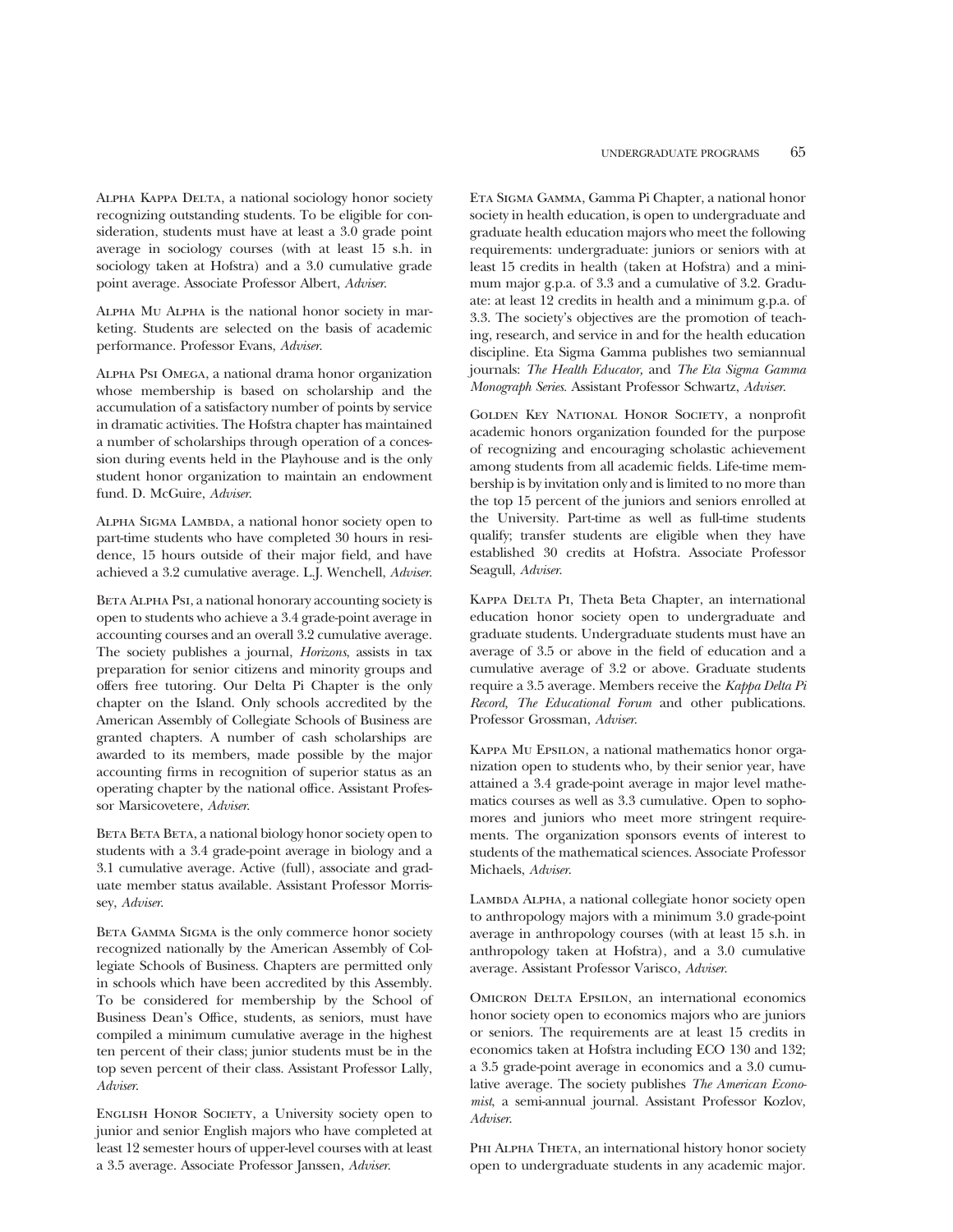The requirements are a grade-point average of a minimum 3.1 in at least 12 hours of history courses and a cumulative average of 3.0. The society publishes the *Historian*. Professor D'Innocenzo, *Adviser*.

PHI BETA KAPPA, a national honor society recognizing students with outstanding academic performance in the liberal arts and high moral character. Students must have completed at least 90 credits in liberal arts courses, have a broad background outside the division of the major, have no more than 15 credits in  $Pass/D+/D/Fail$  grades and have fulfilled the B.A. language requirement. Students will normally have included at least a semester each of philosophy, mathematics and natural science and a year of literature (comparative literature, English literature, foreign language literature or literature in translation). Professor Fuchs, *Chapter President;* Associate Professor Waysek, *Adviser and Secretary*.

PHI ETA SIGMA, a national honor society open to all full-time freshmen achieving a minimum 3.5 average during either the first or second semester of study here at Hofstra. Invitations for life-time membership are sent to students after the second semester of study. Members meet fellow students from all academic disciplines and join them in promoting academic excellence. Members may be eligible for both local and national scholarships. Assistant Dean Erich H. Berendt, *Adviser.*

PI DELTA PHI, a national French honor society, recognizes excellence in the study of language, literature and civilization. It honors as regular members those students, normally majors, who have taken a minimum of one French course numbered 140 and above. These students must have achieved at least a 3.0 grade point average in French and a 2.8 cumulative average. It also honors as special members, students, normally minors, who have eighteen hours in French numbered 4 and above, including at least one literature course in French. Students are invited to join by the French faculty acting through the adviser and president of the society. Rosalba Barth, *Chapter President;* Associate Professor Schwab, *Adviser*.

Pi Gamma Mu, an international social science honor society to reward interest and achievement in the college study of the social sciences. Pi Gamma Mu endeavors to inspire social service to humanity and life interest in the study of human association. It seeks also a synthesis of all branches of social science into a philosophy of human society and human welfare.

A junior, senior, or graduate student with an overall grade point average of 3.3 or better with at least 20 semester hours combined in the social sciences and a grade-point average of 3.3 in the social sciences is eligible. For additional information, for example about qualifying social science disciplines, please consult the New College Dean's Office.

PI KAPPA LAMBDA, a national music honor society recognizing academic excellence and demonstrated musicianship, open (by invitation) to music majors in the top ten percent of the junior class and the top 20 percent of the senior class. Professor Hettrick, *Adviser.*

PI SIGMA ALPHA, a national political science honor society open to junior and senior students of high academic achievement who show promise in the field of political science. Professor Feldman, *Adviser*.

PsI CHI, a national psychology honor society open to students who have completed nine hours of psychology credit, and at least 45 hours overall, and have achieved the following grade-point averages: a 3.0 cumulative average, and a 3.3 grade-point average in psychology courses. Assistant Professor Cox, *Adviser.*

SIGMA DELTA PI, a national Spanish honor society recognizing students who have attained excellence in the study of the language and who have made contributions to the Hispanic world. Students are invited to join by the faculty of the Spanish Department and officers of the society. Professor DaSilva and Professor McNair, *Advisers.*

Sigma Pi, a speech honor society open to matriculated speech majors or speech minors who have attended Hofstra University for at least one semester. Applicants must have completed 12 semester hours in speech courses and have attained a minimum overall grade-point average of 3.2 or have a minimum overall grade-point average of 3.0 and a minimum 3.3 average in speech courses. The organization raises funds for the Hofstra University Speech-Language-Hearing Center, sponsors related events and coordinates a variety of social activities.

Sigma Pi Sigma, a national physics honor society open to Hofstra students who have completed 18 hours of physics courses with a 3.5 grade-point average. Students must also be in the upper-third of their graduating class. Assistant Professor Garuthara, *Adviser*.

Society for Collegiate Journalists, Pi Delta Epsilon chapter, a national honor society recognizing meritorious work on campus media. Students interested in applying must have worked in a recognized media for one year and have a cumulative 2.5 grade-point average. Selection to this honor society is based on application and recommendation of current members. Edward Lynch, *Adviser.*

Upsilon Pi Epsilon, the international computer science honor society open to all undergraduate computer science majors who have achieved cumulative and major grade-point averages of at least 3.3, and have earned a minimum of 64 credits, 24 of which are in residence and a minimum of 18 computer science credits. Assistant Professor Salizkiy, *Adviser*.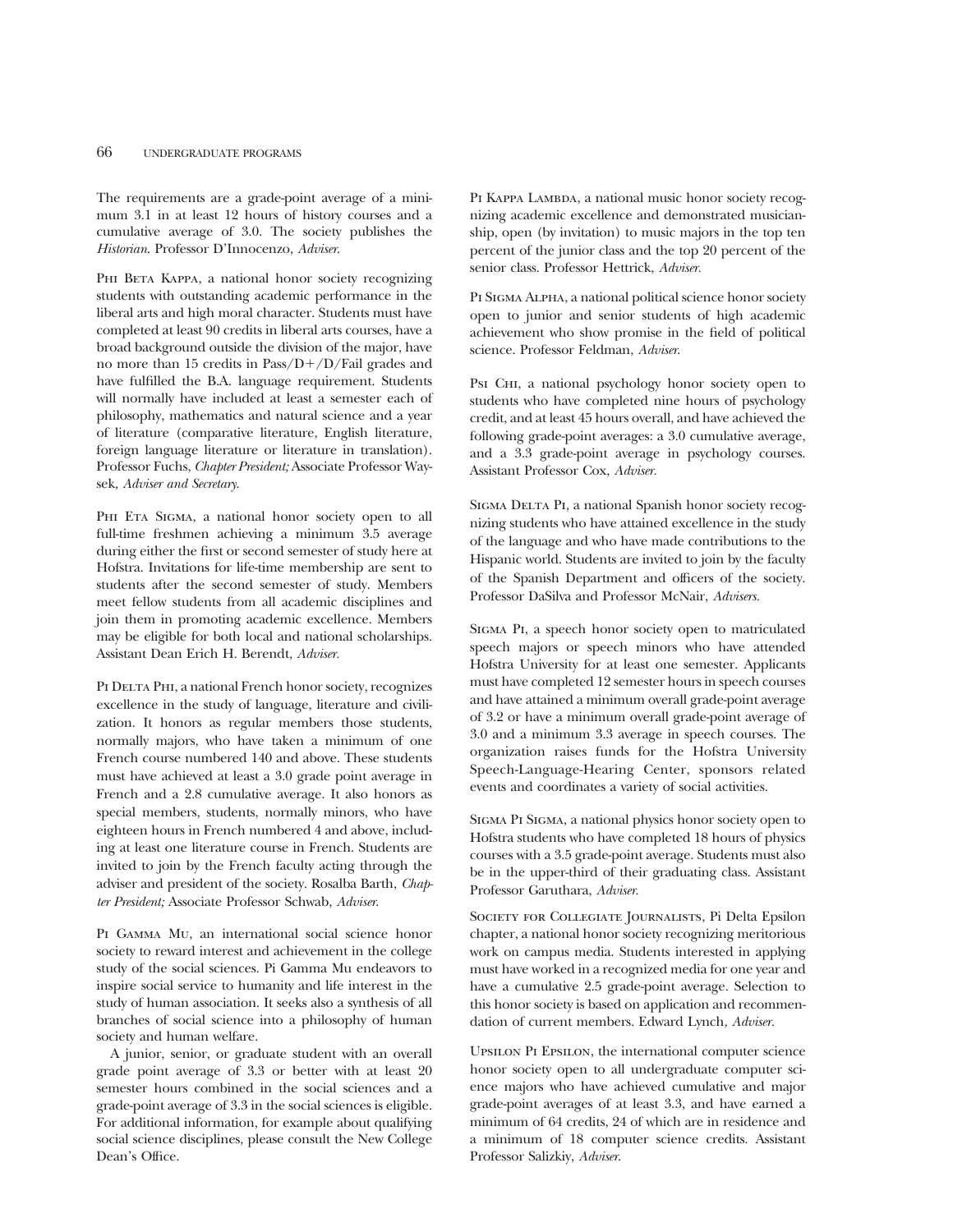## Graduate Admission and Programs

Office of Admissions, Bernon Hall Telephone: (516) 463-6700; 1-800-HOFSTRA E-mail: HOFSTRA@hofstra.edu Hours: Monday through Thursday, 8:30 a.m.-8 p.m.; Friday, 8:30 a.m.-5 p.m.

Admission

Applicants for matriculated or nonmatriculated study are required to present evidence of a baccalaureate or master's degree from a fully-accredited institution when they apply for admission.

Admittance to graduate study at Hofstra is obtained through requirements both general, for the University, and specific, for the various programs and degrees offered. Students should also carefully check individual programs.

#### FULL- AND HALF-TIME GRADUATE STUDENT STATUS

Graduate students are considered full time if they are registered for a minimum of 12 semester hours or enrolled for student teaching plus one additional required course, and half time if they are registered for a minimum of six semester hours, but less than 12 semester hours per semester or summer session.

Nonclassroom activities that constitute an integral part of the student's program (e.g., independent study, internships, thesis/dissertation research, graduate assistantships, preparation for language qualifying examinations, etc.), but for which no credit may be allowed, may be considered as contributing toward verification of full time or part-time status. Petitions for consideration of such activities for full or part-time status may be submitted for approval or disapproval to the unit dean by the student and his or her program adviser. The student must be registered for class or maintaining matriculation.

#### DEGREE STUDY

Applicants for graduate *matriculation* (approved study leading to an advanced degree, certificate or professional diploma) should submit a completed application with all required documents to the Office of Admissions on or before the deadline date established for the program in which the student wishes to matriculate. Complete information regarding deadlines, admission requirements and submission of standardized test scores may be obtained in the Office of Admissions.

All applicants for graduate matriculation must submit official transcripts of all previous study, both undergraduate and graduate, from fully-accredited institutions.

Applicants who fail to submit their applications in time may be admitted as nonmatriculated graduate students if they wish to register for no more than 12 semester hours

of course work, which in some cases may be prerequisite to matriculation or creditable to degree requirements upon subsequent matriculation. This option is not available for students seeking admission in either the M.B.A.; School/Community Psychology or the Clinical/School Psychology programs. M.B.A. prerequisite and business graduate courses are open only to matriculated M.B.A. students. Only courses numbered 200 and above are credited toward graduate programs.

The completed application will be reviewed by the Office of Admissions and the appropriate department for a decision. The applicant will receive official notification of the decision from this Office.

#### BULLETIN OF FIRST MATRICULATION

Graduate students are expected to satisfy those requirements specified in the *Bulletin* of their first matriculation in their graduate program at the University, as designated in the letter of acceptance from the Office of Admissions. Students who have no record of attendance at Hofstra University for a period of 15 months or more must follow the requirements set forth in the *Bulletin* in effect when they are readmitted. Any student, however, may elect *once* during his or her graduate studies to follow all the requirements specified in a subsequent *Bulletin,* provided the Office of Financial and Academic Records is notified prior to the semester of graduation. No exceptions regarding the requirements set forth in any *Bulletin* may be made by the students or by the faculty without the written approval of the dean of the academic unit.

**NOTE:** for specific requirements, see individual department for graduate program.

#### NONMATRICULATED STUDY

Applicants who wish to take individual courses may study on a nonmatriculated basis for a maximum of 12 semester hours. Applicants for nonmatriculated study are required to present evidence of a baccalaureate or master's degree from a fully-accredited institution when they apply for admission.

Permission to take courses as a nonmatriculated student does not constitute acceptance to a degree program. Nonmatriculated students are encouraged to matriculate in order to obtain the advisement and registration benefits accorded matriculated students. Matriculation imposes no obligation to complete a stipulated amount of work each semester, but entails careful examination and evaluation of previous academic accomplishments, usually within the ultimate goal of acceptance into a degree, certificate or diploma program. Students who matriculate may apply credit earned in a nonmatriculated status in courses numbered 200 or above toward a degree provided these courses fulfill requirements and are completed within the time limit set for the degree. M.B.A. business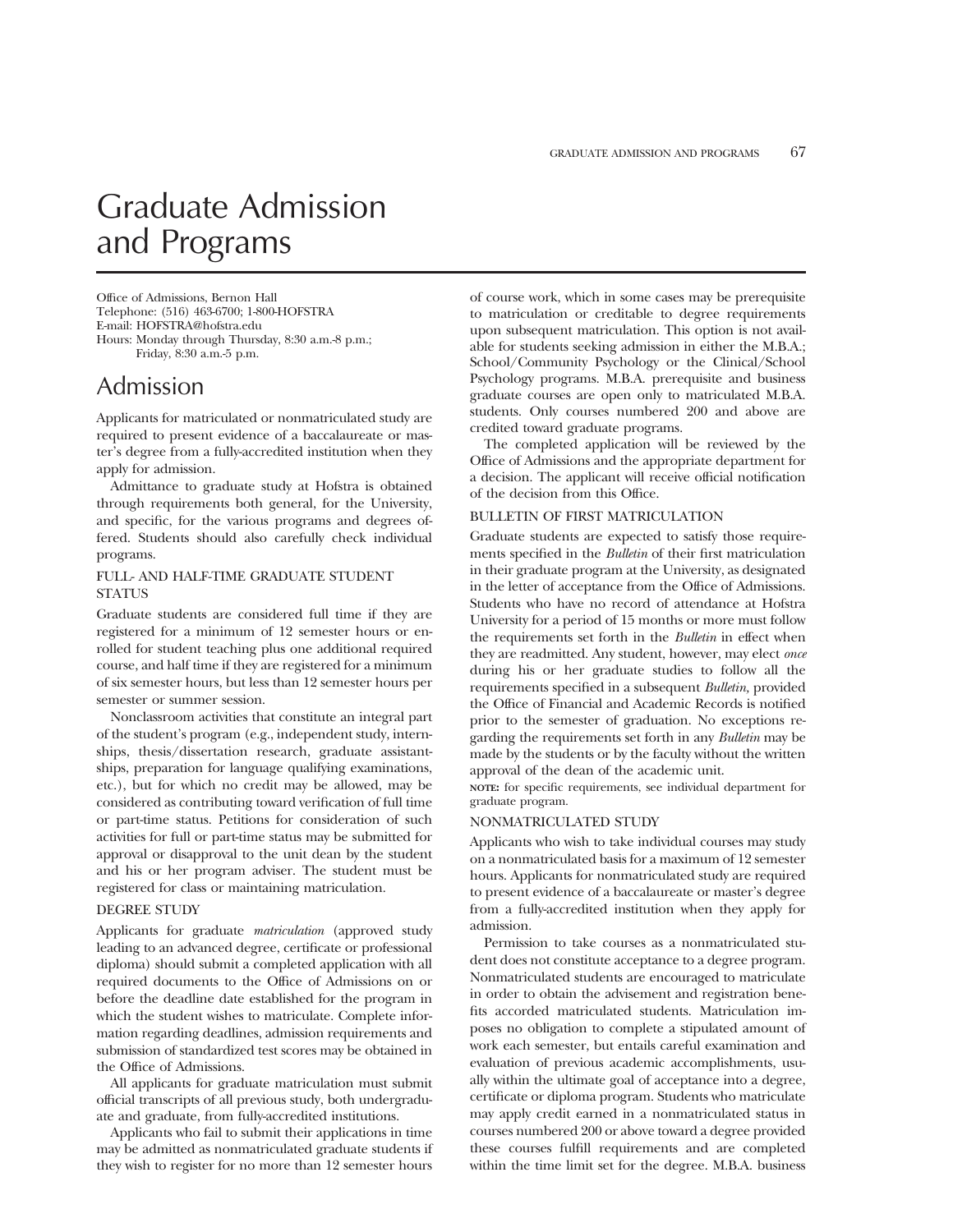graduate courses are open only to matriculated M.B.A. students.

#### SPECIAL NONDEGREE ADMISSION

Students with special needs and meeting University admission requirements may exceed the 12-semester hour limit set for nonmatriculants by entering either a degree/ diploma/certificate program or by entering the category of special nondegree student. Special nondegree admission enables the student to go beyond the normal 12 credit limit for nondegree study and take advantage of all University services normally limited to those students seeking a degree. M.B.A. prerequisite and graduate business courses are open only to matriculated M.B.A. students. All courses below the 200 level do not carry graduate credit. Complete information may be obtained in the Office of Admissions or the University Advisement Office.

#### GRADUATE CREDIT BY EXAMINATION

Graduate students with a strong background in a particular field may attempt to earn course credit toward their degree by taking a special examination. They must obtain prior approval from the Prior-Learning Coordinator, the academic chairperson of the department in which the course is given, the graduate program director and the appropriate academic dean. Credits that may be earned are restricted by the following conditions:

- 1. No more than three semester hours earned under this program may be applied toward the master's degree; no more than six semester hours earned under this program may be applied toward the doctorate.
- 2. A grade of at least B- in the examination is necessary for graduate credit to be granted. A grade of C- or better is necessary for undergraduate courses needed to make up deficiencies. No Pass grade is acceptable except for mandatory P/F courses.
- 3. Credit for an introductory course in a department may not be earned in this program once an advanced course in that department has been completed.
- 4. Students are not permitted to apply for credit by examination for a course in which they have previously enrolled at Hofstra on a credit or noncredit basis unless they receive permission of the appropriate academic chairperson and the appropriate academic dean.
- 5. Credits earned do not count in the determination of a student's full-time or part-time status.
- 6. Credits earned under this program may be considered credits taken in residence at Hofstra.
- 7. In the Zarb School of Business, matriculated graduate students may use credit by examination only to fulfill 201-level courses. A grade of B- or better is necessary for satisfactory completion of a credit by examination; the grade will be used to calculate academic standing. Students may take as many 201-level courses on a credit by examination basis as they feel appropriate.

Students may obtain further details and application forms from the Office of Prior Learning, HCLAS Dean's Office. There is a fee for taking these examinations, see page 25.

#### TRANSFER OF CREDIT

Graduate transfer credit from another accredited institution may be accepted by Hofstra, subject to the following conditions:

- 1. Graduate transfer credit is limited by the University to insure a minimum of 24 semester hours taken in residence. See individual master's program listed under the major department for specific transfer regulations.
- 2. No credit will be given for courses graded less than Bor the equivalent.
- 3. Graduate students transferring to Hofstra must apply for credit for courses taken at another institution at the time of application for matriculation into the program. The course work to be transferred must be academically relevant to the program of study entered. This credit must be evaluated by the chairperson of the student's major department or graduate area on an official form issued by the Office of Admissions. Transfer credit must be incorporated into the student's plan of study on the Graduate Student Advisement Record early in the student's program.
- 4. Students attending Hofstra may obtain credit for courses taken at another accredited institution if the courses have been approved in advance by the appropriate department, school or college and have been recorded by the Office of Financial and Academic Records and are in accordance with the Advanced Standing Policy.

### Readmission

Master's and doctoral students who have no record of attendance at Hofstra for a period of 15 months or more after the last completed semester, including summer sessions, must follow the requirements set forth in the *Bulletin* in effect when they are readmitted. Students who are maintaining matriculation are considered to be in attendance.

### Master's Programs

Hofstra University offers the degrees of Master of Arts, Master of Business Administration, Master of Science, Master of Science in Education and Master of Professional Studies.

Major fields are listed below. Programs are listed under the major department.

Master of Arts Applied Linguistics (TESL) Applied Mathematics Audiology Bilingualism Biology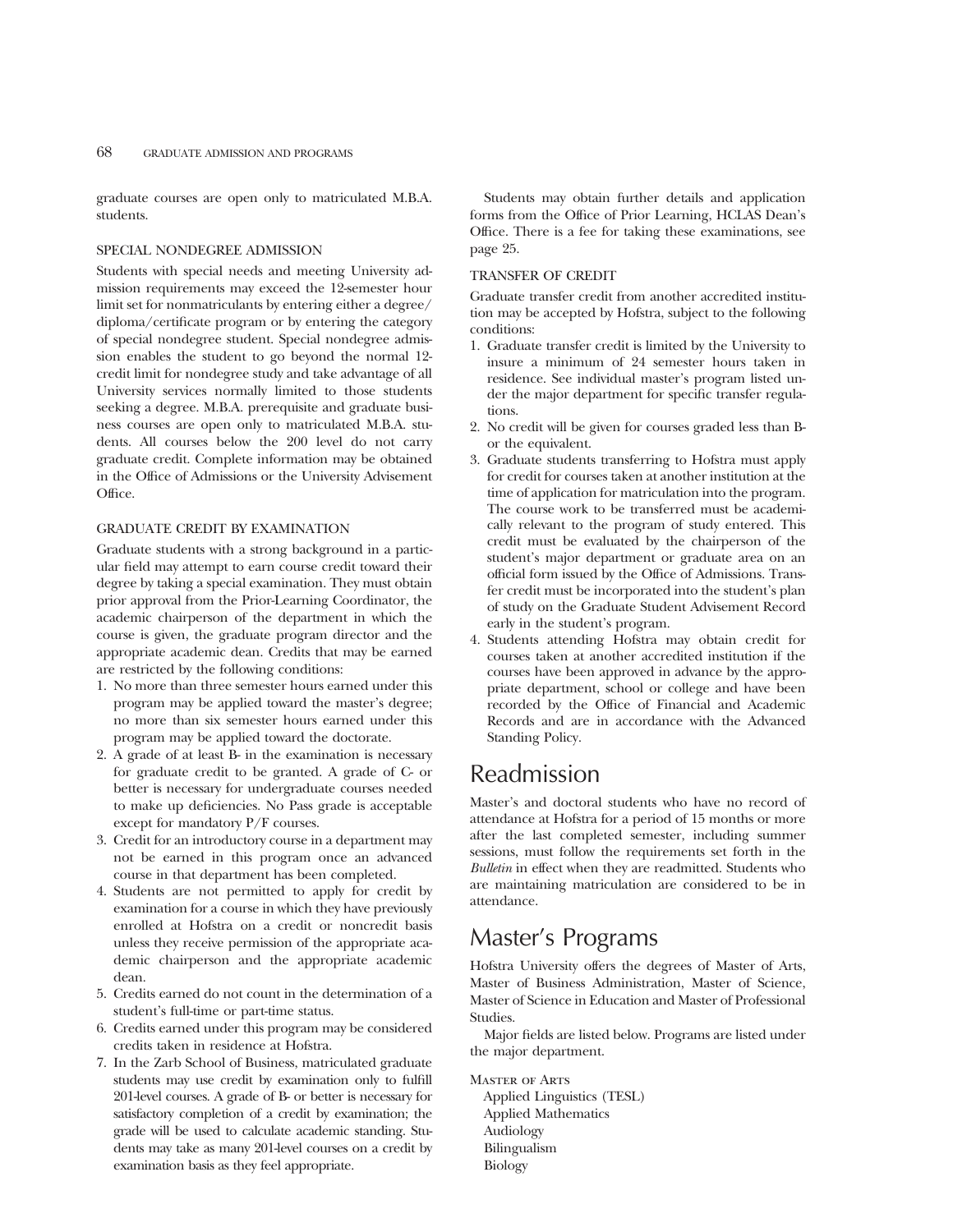Comparative Literature\* Computer Science Creative Arts Therapy (Department of Counseling, Research, Special Education, and Rehabilitation) English French\* Health Administration (MHAE) History\* Humanities Interdisciplinary Studies Marriage and Family Therapy Natural Science\* Psychology Industrial/Organizational Psychology Clinical and School Psychology—(awarded only as a component of the doctoral program) Reading, Language, and Cognition Spanish\* Speech-Language Pathology Master of Business Administration Accounting Banking and Finance Business Computer Information Systems International Business Management Marketing Taxation Master of Business Administration/Juris **DOCTOR** Master of Arts: Education Early Childhood Education Elementary Education Mathematics, Science, and Technology Reading, Language, and Cognition Secondary Education Special Education Teaching of Writing Master of Science Accounting Accounting and Taxation Accounting Information Systems Applied Mathematics Computer Science Gerontology Health Education (MHAE) (Department of Health Studies, Sport Sciences, and Physical Education) Human Cytogenetics (Biology) Physical Education (MSPE) School-Community Psychology Taxation Master of Science in Education Bilingual Elementary Education Bilingual Secondary Education Counseling Early Childhood Education PreK-6

Early Childhood Special Education

Educational Administration Elementary Education PreK-6 Foundations of Education Program Evaluation (Department of Counseling, Research, Special Education, and Rehabilitation) Reading Reading and Special Education Rehabilitation Counseling Secondary Education Special Education Special Education and Art Therapy Special Education Bilingual Extension Teaching of English as a Second Language (TESL)

Master of Professional Studies Special Education

### Advanced Study Programs

The following programs are designed to provide advanced study for those who hold a master's degree.

Post-Master's Degree Study Family Therapy Sex Counseling

CERTIFICATE OF ADVANCED STUDY Counseling Educational Administration Foundations of Education

Professional Diploma Programs Counseling Managed Care Marriage and Family Therapy Educational Administration Reading Special Education

#### Graduate Certificate Programs

The Department of Counseling, Research, Special Education, and Rehabilitation offers Advanced Certificates in Consultation in Special Education, Deaf Education, Early Childhood Special Education, Postsecondary Transition Specialist, School Counselor Bilingual Extension, and Special Education Assessment and Diagnosis, see page 363; Curriculum and Teaching offers an Advanced Certificate in Middle School Extension, grades 5-6, see page 347; and Middle School Extension, grades 7-9, see page 191; History offers an Advanced Certificate in Public History\*, see page 258; Reading offers an Advanced Certificate in The Teaching of Writing, see page 378.

Doctoral programs appear on page 73.

<sup>\*</sup>Applications not accepted in 1998-99.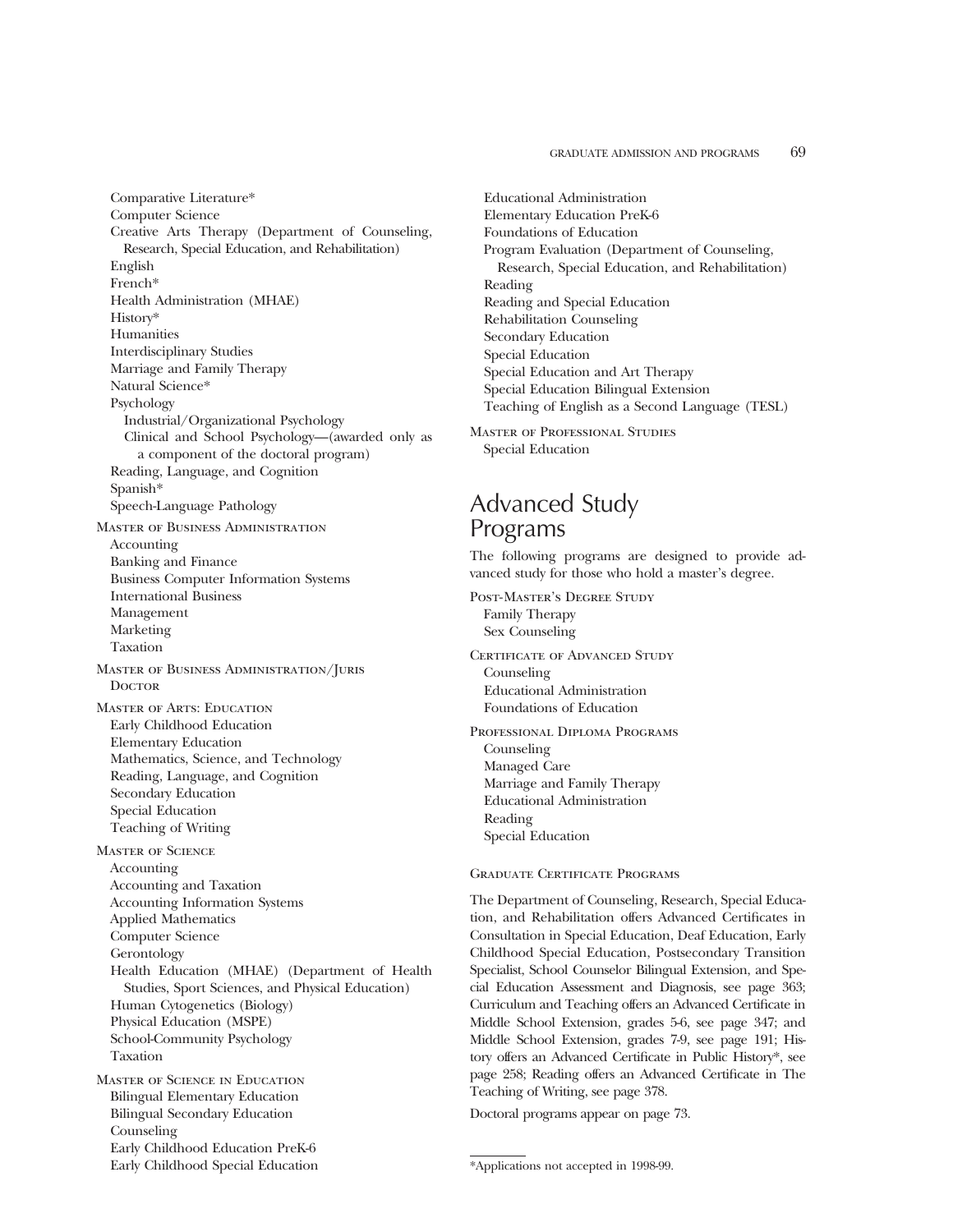### Graduate Grades

Hofstra uses an alphabetical system of grades, including plus  $(+)$  and minus  $(-)$ , to describe the quality of the student's work. Final grades are reported only from the Office of Financial and Academic Records.

- A—Exceptional
- B—Superior
- C—Satisfactory
- D—Not creditable for a graduate degree at Hofstra. However, the course credit is counted as credits earned, and the D grade is included in determining the cumulative grade-point average.
- F—Failure
- P/F—Pass/Fail option may be exercised in certain courses designated by the individual department. The total number of graduate credits under this option, applicable to the degree sought, must not exceed three semester hours for the master's degree and six semester hours for the doctoral degree. This limit is exclusive of mandatory Pass/ Fail courses. P is equivalent to  $C-$  or better.
	- I—Incomplete. Incomplete work must be completed and submitted to the instructor for a passing or failing grade by the end of one calendar year from the close of the semester or session in which the course was taken. After this deadline, the only way a graduate student can receive credit for the course is to reregister for and pass the course (original incomplete remains on record).

In extenuating circumstances, extensions may be made by the instructor with the approval of the graduate director, chairperson of the department and the dean. Degree, Certificate or Diploma candidates, see Application for Graduation, page 73 for the degree, certificate and diploma requirements completion deadlines.

- W—Withdrawn (without credit). If a student withdraws from a course during the first three weeks of the semester, there shall be no record of this on the transcript.
- CR—Credit (indicates the satisfactory completion of the master's essay or problem)
- NC—No credit (indicates the unsuccessful termination of any 250 or 300 course)
- Pr—Progress (used chiefly to report on 301, the first semester's work on the master's essay or problem)

#### **CUMULATIVE**

#### GRADE-POINT AVERAGE

The alphabetical grades, including plus  $(+)$  and minus  $(-)$ , have the following grade-point values:

| $A = 4.0$   | $C_{\pm} = 2.3$ |
|-------------|-----------------|
| $A - = 3.7$ | $C = 2.0$       |
| $B+ = 3.3$  | $C = 1.7$       |
| $B = 3.0$   | $D+ = 1.3$      |
| $B - = 2.7$ | $D = 1.0$       |

F—0 (only one F grade in any one course will be included in the cumulative grade-point average)

To determine cumulative grade-point average, multiply the number of semester hours of each grade earned by the grade-point value for that grade. Then total the products and divide by the total number of semester hours attempted.

#### DISMISSAL FROM GRADUATE PROGRAMS

- 1. The chairperson (director or coordinator) of every graduate program must notify a student of his/her dismissal from that program in writing. The notification should state the reasons for the dismissal and be as explicit as possible. A copy of the letter should be sent to the appropriate dean, to the Provost and to the Office of Financial and Academic Records. The letter should indicate the appeal procedures specified below.
- 2. The first appeal is at the departmental level. In the Zarb School of Business, the first appeal is to the Graduate Committee on Appeals. The Committee will consist of the chairperson of each of the departments of the School of Business offering course work in the M.B.A. program.
- 3. The second appeal is at the decanal level. Each school or college should prepare a written statement specifying appeals procedures to be followed. This statement should be appended to the letter described above.
- 4. If the student is not satisfied with the outcome of the first and second appeals, a third appeal may be made to the Provost's Office. The third appeal must be based either on procedural grounds or on the claim that the departmental decision was arbitrary, capricious or biased. The third appeal should be in the form of a letter that details the specific basis for the appeal. Pertinent documents should be appended to the letter.
- 5. Subsequent to the submission of the letter, the Provost will arrange a meeting with the student to discuss the case and attempt to achieve a resolution.
- 6. In the event that a resolution is not achieved, the Provost will designate a three-person committee to review the case. The committee will consist of a member of the Provost's staff, the Chairperson of the Senate Graduate Committee or an alternate designated by that Committee, and a faculty member of the department involved. All material pertaining to the case will be submitted to that Committee. The affected student can request an appearance before this Committee and can submit additional materials.
- 7. The Committee will make a recommendation to the Provost. The Provost will make a decision based on the information supplied by the Committee. This decision will be final.
- 8. Since the Law School has its own procedures for dismissal, this does not apply to their students.

#### MASTER'S DEGREES WITH DISTINCTION

The University will confer the master's degree with distinction on students who have attained a minimum grade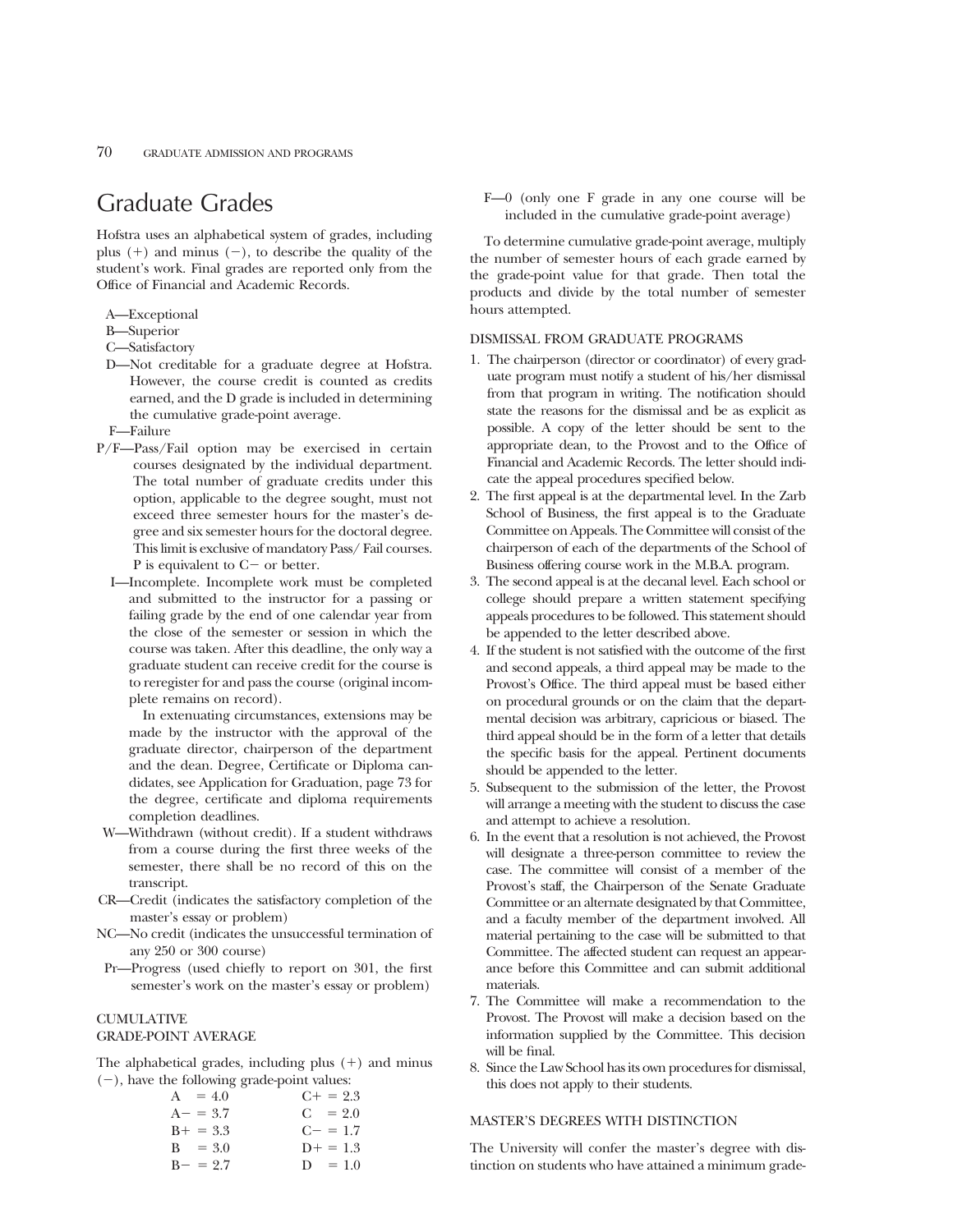point average of 3.75 with at least 80 percent of the credits for the degree earned at Hofstra.

#### HONOR ORGANIZATIONS

Honor organizations sponsor events which include lectures, seminars, workshops, social events, open meetings and group discussions. For additional information, contact the society adviser.

Alpha Mu Alpha is the national honor society in marketing. Students are selected on the basis of academic performance. Professor Evans, *Adviser*.

BETA ALPHA PsI is the national honorary accounting fraternity. Superior scholarship, and promise of future success in the accounting profession are essential requirements for election to Delta Pi Chapter. Assistant Professor Marsicovetere, *Adviser*.

BETA GAMMA SIGMA is the only commerce honor society recognized nationally by the American Assembly of Collegiate Schools of Business. Chapters are permitted only in schools which have been accredited by this Assembly. To be considered for membership by the Zarb School of Business Dean's Office, students must have compiled a minimum cumulative average in the top 20 percent of their graduating class. Assistant Professor Lally, *Adviser*.

KAPPA DELTA PI, a national education honor society open to students who have completed 18 graduate credits in the field with a 3.5 grade-point average and a 3.3 cumulative average. The society publishes the *Kappa Delta Pi Record, The Educational Forum* and other publications. Professor Grossman, *Adviser*.

PHI DELTA KAPPA, an international professional education honor society open to students with noteworthy academic performance, leadership and service in the field. It publishes a monthly magazine, *Phi Delta Kappan*, as well as a series of publications on current topics. The society sponsors and supervises trips to foreign countries. Adjunct Assistant Professors Bonuso and Newman, *Advisers*.

SIGMA DELTA PI, a national Spanish honor society recognizing students who have attained excellence in the study of the language and who have made contributions to the Hispanic world. Students are invited to join by the faculty of the Spanish Department and officers of the society. Professors McNair and Da Silva, *Advisers*.

Upsilon Pi Epsilon, the international computer science honor society, open to all graduate computer science majors who have achieved cumulative and major gradepoint averages of at least 3.5, and have earned a minimum of 18 credits, 9 of which are in residence. Assistant Professor Salizkiy, *Adviser*.

### Basic Regulations Governing Graduate Programs

All graduate students will be governed by the regulations and requirements specified in the University *Bulletin* in effect at the time of first graduate program matriculation at Hofstra. Refer to the major area for specific requirements.

- 1. Students who wish to study for graduate degrees, certificates or diplomas should apply to the Office of Admissions for acceptance in their major programs before commencing graduate study. Until they have been accepted in their major area, they have no assurance that any credits they receive will apply toward their degree. Nonmatriculated students must make application for acceptance in their major area before they have completed 12 semester hours at the University unless they have written approval from the appropriate graduate coordinator or adviser to continue their studies on a nonmatriculated basis.
- 2. Grading in graduate courses includes the categories A, B, C, D, F and P/F. Alphabetical grades are further divided into plus and minus levels. (See the Graduate Grading System, page 70.) No credit will be allowed toward graduate degrees for D grades. Graduate students may repeat courses in which they receive D grades.
- 3. An Incomplete grade will be given at the discretion of the instructor in a graduate course only under unusual circumstances. Incomplete work must be completed and submitted to the instructor for a passing or a failing grade by the end of one calendar year from the close of the semester or session in which the course was taken.
- 4. Students who wish to withdraw from a course must secure the appropriate forms at the Office of Financial and Academic Records, complete and return those forms to that Office by the last day of classes prior to the start of the designated final examination period. The Office of Financial and Academic Records shall inform the instructor of this withdrawal. The student may withdraw without the approval or agreement of the instructor. The student withdraws from the course with a grade of W. If a student has accumulated 12 or more semester hours of W grades in one academic year, the Office of Financial and Academic Records will notify the dean of the school in which the student is a major.
- 5. All credits applied toward the master's degree must be earned within the period of five years starting from the date of completion of the first course applicable to the degree. Exceptions will be made for any period of intervening military service.
- 6. As a condition for graduation, the master's candidate must successfully complete a comprehensive or lan-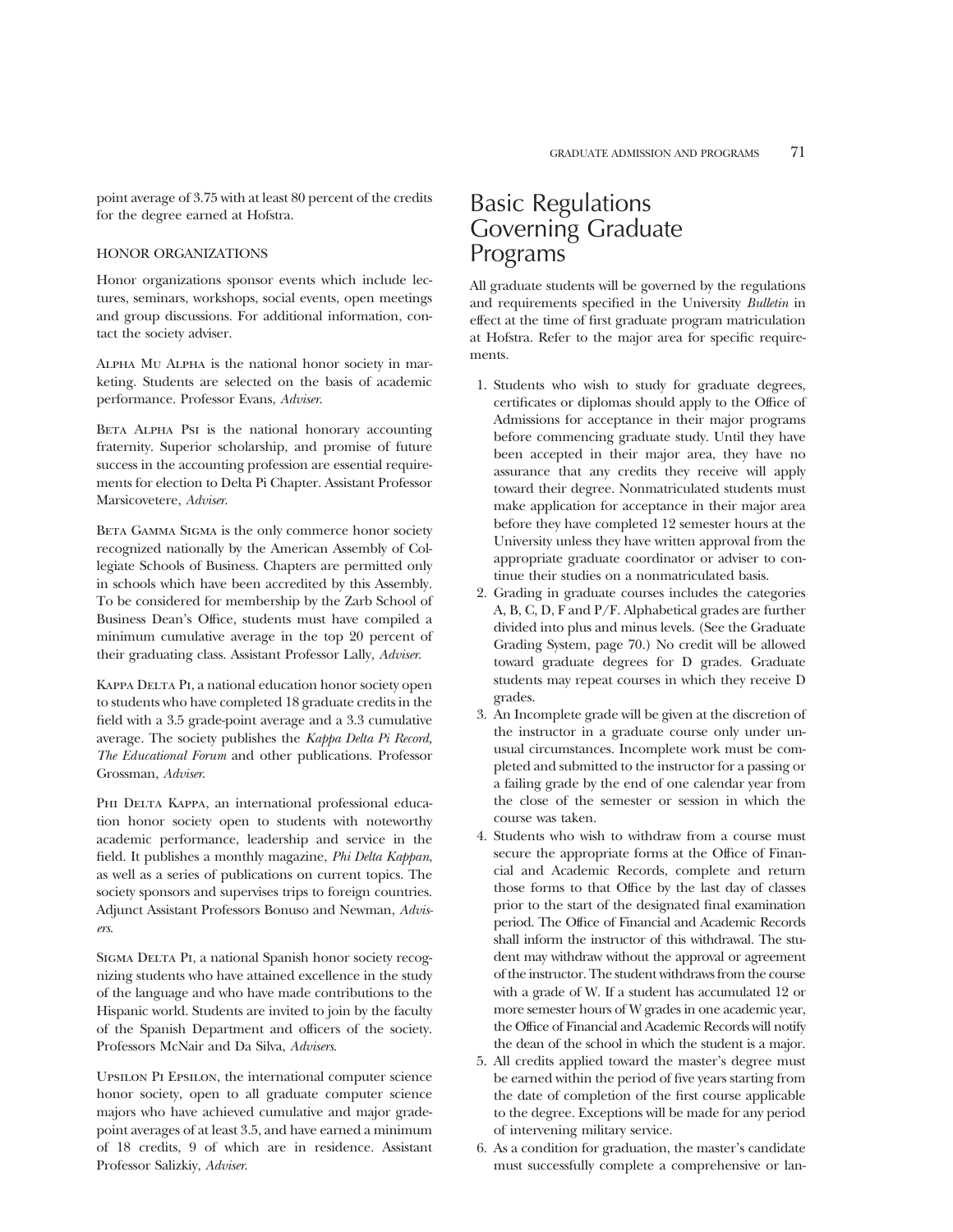guage examination requirement or a substantive equivalent in the major area of study, as determined by the Senate Graduate Academic Affairs Committee. This grade must be reported by the major department to the Office of Financial and Academic Records no later than December 1, May 1, or August 1 in the semester in which the degree in question will be granted. No advanced degree will be conferred upon a candidate who fails this examination more than once. A request for a review of a comprehensive examination must be made within one (1) year of the date the examination was taken. The examination is offered twice during the year, in October and March. (Exception: Psychology, see Degree Requirements for each program.) Exact dates are determined at the beginning of each semester. *It is the student's responsibility to be informed of the time and place of the examination.*

- 7. No graduate credit will be granted for courses numbered below 200 in the Hofstra system with the exception of the Hofstra College of Liberal Arts and Sciences.
- 8. In Hofstra College of Liberal Arts and Sciences, a graduate student, with the permission of his/her graduate adviser, chairperson of the department in which the course is offered, and course instructor, may take up to *two* 2000-level courses (not to exceed 8 s.h.). 2000-level courses are graduate courses offered in conjunction with 100-level courses, for which graduate students are expected to fulfill substantially enhanced requirements. No student, however may enroll in a 2000-level course if he/she received undergraduate credit for the equivalent undergraduate course.
- 9. No credit will be allowed for courses taken at another school while enrolled in a degree program at Hofstra unless they are relevant to the student's program of study and are approved in advance on an official form available in the Office of Financial and Academic Records. See Permission to Attend Other Colleges, page 59.
- 10. Courses numbered 251 and 252 should be devoted to independent readings under the direction of a faculty member assigned to the graduate student applying for such credits. A maximum of six semester hours of credit may be earned toward a graduate degree in 251 and 252 courses.
- 11. A graduate student who has not completed the work in courses 301 and 302 must maintain matriculation each subsequent semester until the requirements of the course have been completed. This will require paying a matriculation fee if the student is not enrolled in one or more regular credit courses.
- 12. Whenever matriculated graduate students wish to transfer candidacy from one major area to another, they must initiate their request on an official form which is available at the Office of Admissions.
- 13. The academic standing of all graduate students will be reviewed at the end of each fall and spring

semester. It is necessary for graduate students to earn a cumulative 3.0 grade-point average or better as required by specific programs to be considered in good standing and for graduation. Students who fail to maintain a minimum 3.0 grade-point average will have their status reviewed by the coordinator of their graduate program and the chairperson of the department. Any student presenting a grade-point average of less than 3.0 at the end of the semester will be placed on academic probation.\* Students who have accumulated 25 percent or more of total attempted semester hours in INC's which have stood longer than the time allowed for completion, W's and NC's, may be placed on probation after due consideration by the program coordinator and the department chairperson. Students enrolled in courses for two consecutive probationary periods and who have not raised their grade-point average to the required 3.0 or better by the conclusion of the second probationary period are subject to dismissal. A graduate student with especially serious academic deficiencies is subject to immediate dismissal when such deficiencies make it apparent that the student's continuation in the program will not result in his or her successful completion of the program. Dismissed students may petition for readmission no sooner than the following academic year. However, they may be readmitted only under special circumstances and after a careful review of their case by either the chairperson or dean and the faculty of their major area. \*''Academic probation'' means that a student failing to meet the required grade-point average is under formal notification by the University that he or she may be dropped officially from the program of matriculation if the required average is not attained within the limits stipulated by the University.

- 14. Graduate students clearly guilty of academic dishonesty will be assigned an F grade in the course in question by their instructor. Should an instructor feel that mitigating circumstances warrant or call for more drastic action, the case may be referred to the Provost via the chairperson of the department offering the course. The Provost will establish a committee of at least three faculty members, including the chairperson of the department in question, to review the case and make recommendations for action. All infractions are to be reported to the chairperson of the department concerned who will then inform the Provost.
- 15. Students studying for master's degrees must complete at least 24 semester hours of their course work (not including elementary school student teaching) in residence at Hofstra.

#### GRADUATE REFUND POLICY— TUITION AND FEES

Same as undergraduate policy, see page 60.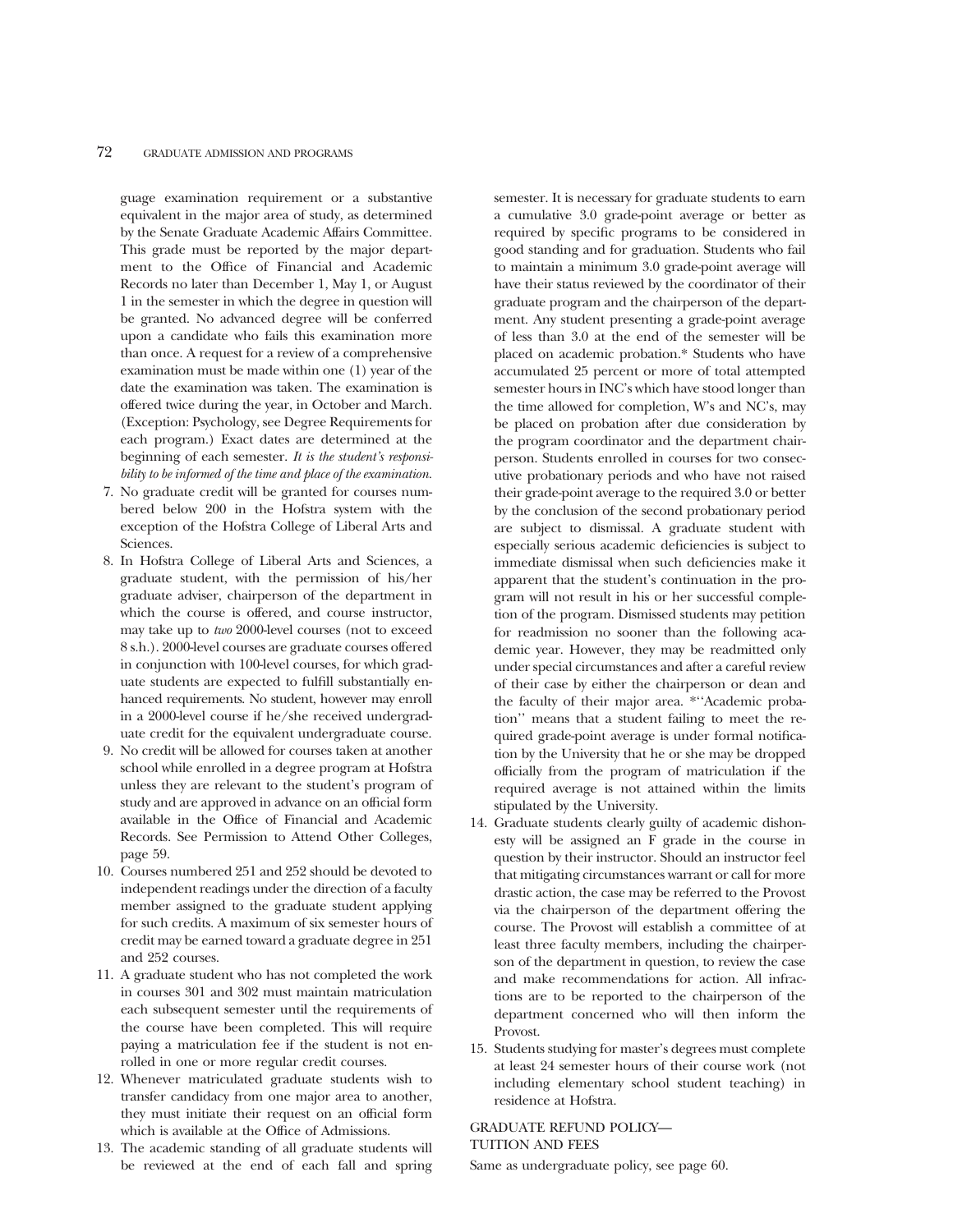#### MASTER'S ESSAY OR THESIS

Unless departmental arrangements specify otherwise, after the essay has been approved, it must be typed in final form. The original and a duplicate copy, after being signed by both the adviser and the department chairperson, are submitted to the major department or graduate area for binding. Both copies must be submitted no later than the last day of classes of the semester or summer session when the degree is expected to be conferred. Copies are bound in prescribed form. See Tuition and Fees, page 26. If time of payment for binding is not indicated in the course description, students should consult their major department or graduate area. The bound original is filed in the Axinn Library and a duplicate copy in the office of the department which supervised the essay. (For exceptions to the essay requirement, see departmental programs.)

Part-time students should arrange to take not more than three semester hours of course work in addition to 301 or 302 in each of the semesters during which they are writing their essays. All subjects must be approved by the chairperson of the department in which the work is to be done.

#### APPLICATION FOR GRADUATION

Candidates for graduation must file an application for graduation in the Office of Financial and Academic Records not later than October 1 for December graduates and March 1 for May graduates. August candidates must file by June 15 for Summer Session I, and July 15 for Summer Session II. There is a fee for late filing. See Tuition and Fees.

All requirements applicable toward a degree, certificate or diploma must be completed and on record in the Office of Financial and Academic Records by the end of the first week of June for May degrees, the end of the first week of January for December degrees, and the end of the first week of September for August degrees.

#### Final Semester Registration

Students who have been granted permission to complete final semester requirements and maintain matriculation while not attending classes must pay the \$72 Maintaining Matriculation Fee and file a registration card during the regular registration period for their final semester or session. This applies equally to students who are completing their work for the master's essay although not currently enrolled for the 301-302 courses.

#### Off-Campus Study

This fee applies to each Fall or Spring semester of study by a student at another institution, either within the United States or elsewhere.

### Doctoral Programs

See applicable regulations listed under Basic Regulations Governing Graduate Programs, page 71.

Doctoral degrees are offered by the University in the fields listed below. Programs are described under the major department.

DOCTOR OF EDUCATION

Educational Administration

Reading, Language, and Cognition; and Reading, Language, and Cognition/Bilingual/ Bicultural

Doctor of Philosophy

- Applied Research and Evaluation in Psychology\*
- Clinical and School Psychology
- Reading, Language, and Cognition; and
	- Reading, Language, and Cognition/Bilingual/ Bicultural
- School-Community Psychology for the Working Psychologist\*

Doctor of Psychology School-Community Psychology

POSTDOCTORAL PROGRAM Respecialization in Clinical and/or School Psychology

**JURIS DOCTOR** (See *School of Law Bulletin.*)

### Basic Regulations Governing Doctoral Programs

I. Admission

- a) An acceptable baccalaureate degree from an accredited institution is required for admission to courses in a doctoral program unless extraordinary circumstances prevail.
- b) In addition to other screening procedures, some form of broad area and/or aptitude examination such as the MAT or GRE is required for admission as a *matriculated doctoral student*.
- c) Adequate evidence of the students' ability to do quality doctoral work must be obtained, at a point in their studies to be determined by each program, before they are accepted as a *doctoral candidate*.
- d) A nonrefundable tuition deposit of \$250 is required of all which the accepted full-time doctoral students. When registering for the semester for which the student has been admitted, the deposit will be credited toward tuition.

#### **COMMENCEMENT**

For commencement information, see page 62.

<sup>\*</sup>Applications not accepted in 1998-99.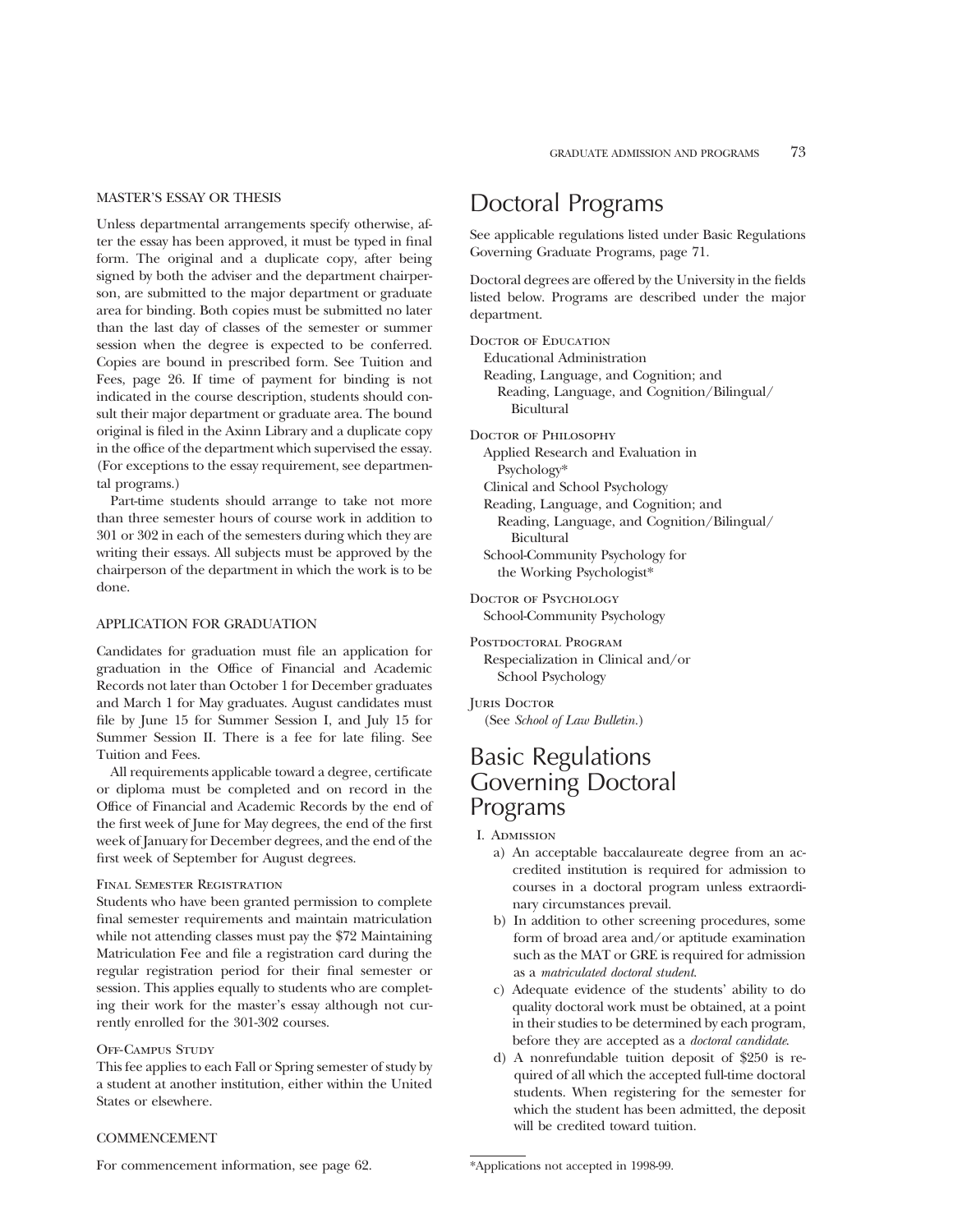#### 74 GRADUATE ADMISSION AND PROGRAMS

#### II. Degree Requirements

- a) Residency
	- 1. The minimum residence requirement is defined as 30 semester hours within a period of two consecutive years (which may include three summers).
	- 2. A residence plan of study specifying the activities and alternative means of using the residency time allotment must be submitted by the candidate and approved by the adviser and the department chairperson prior to the start of formal residency. The department chairperson and adviser may stipulate the terms of the plan in granting approval.
	- 3. At least half of the course work required for the doctorate must be taken at Hofstra during the ten-year period preceding the conferral of the degree.
- b) Time limitation
	- 1. The above restrictions also set a limit of ten years from admission as a *matriculated doctoral student* to the completion of all degree requirements.
	- 2. After the student has been accepted as a *doctoral candidate*, all credit applied toward the doctoral degree must be earned within a period of five years preceding the granting of the degree.
	- 3. A student who has been accepted for a doctoral program but has not taken at least one course within one year after acceptance must make reapplication for admission to the doctoral program through the Office of Admissions.
- c) Tool requirements
	- 1. Ph.D. candidates must generally satisfy two tool requirements: examinations in two foreign languages, or one in a foreign language and one in a tool subject such as statistics or computer problems, as determined by the department. The exception to the above is in the Ph.D. program in Clinical and School Psychology where a foreign language is not required. A candidate may satisfy the statistics requirement either by passing a competency examination or by successfully completing course work as determined by the department recommending the degree. Such course work is subject to the same time limitation set for courses in section b)1. Courses taken to prepare for such examinations may not be part of the number of credits required for the degree.
	- 2. Ed.D. candidates will be required to satisfy only the tool requirement in statistics.
- d) Academic Standing

The academic standing of all graduate students will be reviewed each year. It is necessary for graduate students to earn a 3.0 grade-point average or better, as required by the program, to be considered in good standing. Students who have failed to maintain a 2.5 grade-point average or better, as required by the program, will be dropped immediately. Those who have failed to maintain a 3.0 grade-point average or better, as required by the program, will have their status reviewed by the chairperson of their major program and the appropriate dean. If the chairperson or dean feels they have failed to demonstrate adequate competence in their major area, they will be dropped from the University. These students may petition for readmission no sooner than the following academic year. They may be readmitted, however, only under special circumstances after a careful review of their case by either the chairperson or dean and the faculty of their major area.

- e) All doctoral candidates must take a doctoral comprehensive examination.
- f) Doctoral candidates must write a dissertation under the guidance of a sponsoring committee consisting of three full-time faculty members holding an earned doctorate, the selection of whom shall be approved by the candidate's departmental chairperson. Two of the three members of the sponsoring committee must approve the dissertation. The dissertation must then be defended orally before a committee, appointed by the departmental chairperson, of a minimum of five faculty members, at least one of whom should be from another department. The sponsoring committee will be part of the defense committee. Three of the five members of the defense committee must approve the dissertation. Course work may not be substituted for the dissertation.
- g) All work on the dissertation, including data analysis, is to be done by the student under the advisement of her/his committee. If another person is consulted for help, the student must obtain permission. Not obtaining permission for outside help with the research is cause for dismissal from the program.
- h) Doctoral candidates offering transfer credits must complete at Hofstra a minimum of half the total course work required for the doctorate. If the candidate holds a master's degree from Hofstra, the completion of 54 semester hours (credits earned toward a master's degree may be included) of course work is required for the doctorate in residence. In other cases, a minimum of 45 semester hours must be completed at Hofstra.

Within the framework of the above requirements each autonomous area of the University may develop its own programs.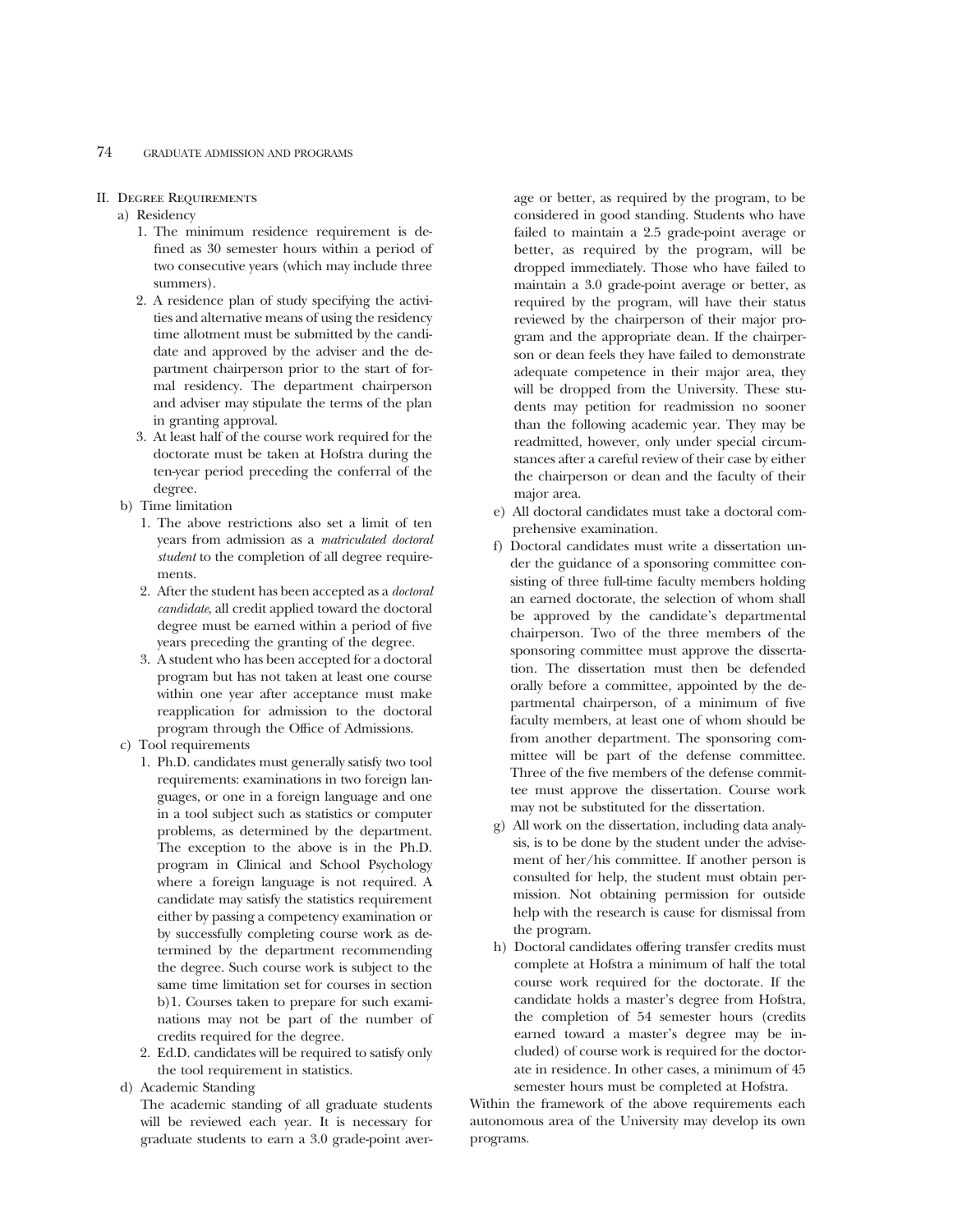# Hofstra College of Liberal Arts

Office: Second Floor, Heger Hall. Telephone: (516) 463-5412 Bernard J. Firestone, *Interim Dean* Barbara Bohannon, *Associate Dean* Jeanne Fuchs, *Associate Dean* Barry N. Nass, *Acting Associate Dean*

The Hofstra College of Liberal Arts and Sciences is made up of the Division of the Humanities; the Division of the Natural Sciences, Mathematics, Engineering and Computer Science; and the Division of the Social Sciences. In addition, Military Science is under the supervision of the College.

For the College Academic Organization, see below; for the University Academic Organization, see page 8.

#### DIVISION OF THE **HUMANITIES**

The Division of the Humanities has three related objectives that apply to every student who takes courses within this area: first, to improve the habits and skills of communication; second, to develop the capacities of logic, sensibility, imagination, and receptivity within the fields of experience common to all educated persons; third, to provide specialized vocational training that conforms to the preceding objectives and to departmental subject matters.

The following areas and departments make up this division:

Comparative Literature and Languages

Arabic Chinese Comparative Literature English Language Program German Greek Hebrew Italian Italian Studies Japanese Jewish Studies Latin Linguistics Literature in Translation Modern Greek Russian Drama and Dance English Fine Arts, Art History and Humanities French Music Spanish

and Sciences Students should consult the *Class Schedule* for specific offerings before registering for their programs.

#### DIVISION OF THE NATURAL SCIENCES, MATHEMATICS, ENGINEERING AND COMPUTER SCIENCE

The Division of Natural Sciences, Mathematics, Engineering and Computer Science prepares students for careers in the sciences and for professional schools; gives students professional training in engineering; and offers courses to foster an understanding of science and mathematics to students outside the sciences.

The following areas and departments make up this division:

Biology **Chemistry** Biochemistry Natural Science Computer Science Engineering **Electrical** Engineering Science Industrial Mechanical Technology and Public Policy Geology Environmental Resources Mathematics **Physics** Astronomy Meteorology

#### DIVISION OF THE SOCIAL SCIENCES

The Division of the Social Sciences aims to provide its students with a coherent interpretation of human behavior. Reliable social-scientific knowledge is attained by careful examination, comparison and testing of rational, communicable hypotheses. Comprehension of this process leads to the student's own discovery of the historical and philosophical development, sociopsychological structure, economic operations, and political organizations of the cultural environment that molds behavior of a socialized individual.

The following areas and departments make up this division:

Economics Geography History Philosophy Political Science International Affairs Psychology Sociology and Anthropology Speech-Language-Hearing Sciences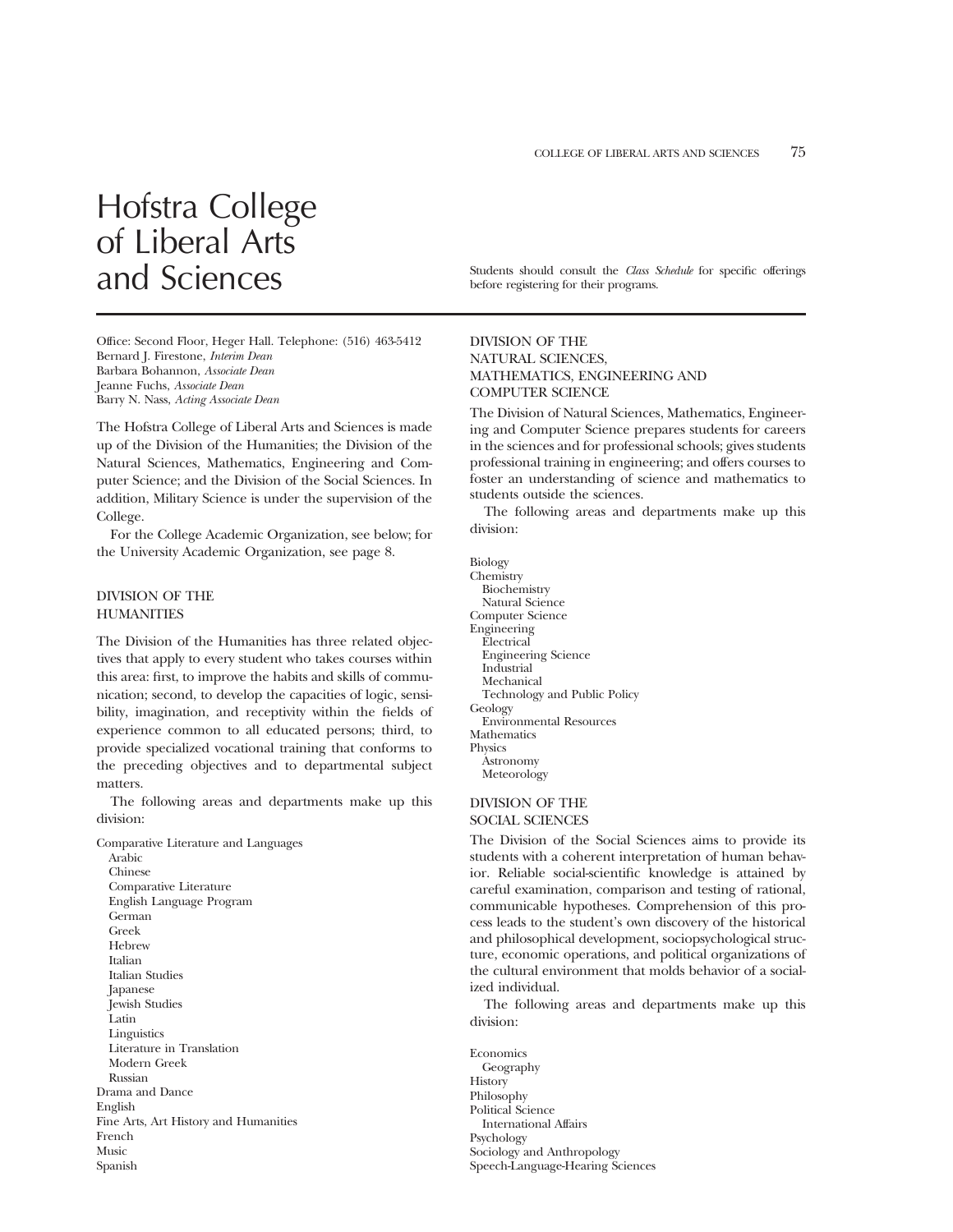#### ADDITIONAL AREAS

Africana Studies American Studies Asian Studies Liberal Arts Liberal Arts Colloquia Military Science Philosophy of Science Religious Studies Women's Studies

The Hofstra College of Liberal Arts and Sciences offers undergraduate programs leading to the degrees of Bachelor of Arts, Bachelor of Engineering, Bachelor of Fine Arts and Bachelor of Science (see page 55). Programs in teacher education are offered jointly with the School of Education through dual enrollment (see page 112). The College offers graduate programs leading to the degrees of Master of Arts, Master of Science, Doctor of Psychology, and Doctor of Philosophy. Programs are described individually under the major area.

### Core Courses

A number of Hofstra University bachelor's degree programs include core courses among their general degree requirements. Core courses are courses, given by particular academic departments in Hofstra College of Liberal Arts and Sciences, that have met special standards set by the faculty. These standards require that each course be highly suitable for teaching the liberal arts knowledge and skills that are fundamental to understanding our diverse cultural traditions.

There are seven categories of core courses, two for each of the three broad regions of learning that are identified with the three academic divisions: Humanities, Natural Sciences and Mathematics/Computer Science, Social Sciences and one for the study of cultures which are neither European in character nor whose thought is expressed primarily in European languages (Cross-Cultural). Humanities core courses focus either on Appreciation and Analysis (including but not limited to the study of literature) or on Creative Participation. Social sciences core courses comprise a Behavioral Social Sciences and a History and Philosophy category. In the remaining division core courses are allocated to either a Natural Sciences or a Mathematics/Computer Science category. Cross-Cultural core courses are drawn from the humanities and from the social sciences.

The class schedule published for each semester distinguishes core courses from the other courses scheduled, by affixing a distinctive symbol (#) to each core course's listing, and also provides a separate consolidated tabulation of that semester's core course offerings grouped in divisional and subdivisional categories.

The Pass/ $D+/D/Fail$  option is not available for core courses. (See page 57 for exception.)

Subject to additions that are listed in the official class schedule, see page 78 for the approved core courses in the seven categories, two for each division and one for the Cross-Cultural category. Unless otherwise specified, all are three semester hours. For course descriptions, consult the alphabetical departmental listings.

## Undergraduate Programs

#### BACHELOR OF ARTS

The candidate for the B.A. degree pursues studies that have elements both of breadth and of depth. The element of breadth is made up of inquiry, required and voluntary, that ranges widely over the arts and sciences, with a basis laid in the core courses students have chosen in specified areas. Insofar as such broadening studies are general requirements for the degree, students are encouraged, beyond the fulfillment of minimal requirements, to explore various fields as their developing interests lead them. The element of depth in the B.A. program is mainly to be found in the field of specialization or academic major, chosen by the student from one of the fields listed below, after a year or two of college work. For the major, each academic department defines the special pattern of required and suggested study that suits its discipline.

Africana Studies Geology<br>American Studies German American Studies German<br>Anthropology Hebrew Anthropology Hebrev<br>Art History History Art History<br>Asian Studies Biology<br>Chemistry Classics Liberal Arts Comparative Literature Mathematics<br>
Computer Science Music Computer Science<br>Dance Dance Philosophy<br>Drama Physics Physics Economics Political Science<br>Elementary Education<sup>\*\*</sup> Psychology Elementary Education<sup>\*\*</sup> Psychology<br>Fragmeeting Science Russian Engineering Science<br>English English Secondary Education†<br>Fine Arts Sociology Fine Arts Sociology<br>French Spanish French Spanish<br>Geography Speech-

Ibero-American Studies<br>Italian **Jewish Studies** Speech-Language Pathology

In addition to a major, a student may choose a second field of lesser specialization, an academic minor. Minors are generally available in departments and programs that offer majors. Like the major, a completed minor field will be listed on the student's record. The requirement for the optional minor in the College of Liberal Arts and Sciences is the successful completion of 18 semester hours of courses with at least six hours in residence in one program. Only courses acceptable for the major may be applied toward the minor, and only with grades of  $C-$  or better. Pass/ $D+/D/Fail$  credit will be given toward an academic minor for courses offered only on this basis. For an optional minor in the Zarb School of Business, see page 99; for the School of Communication, see page 108;

<sup>\*\*</sup>Dual enrollment required, see page 112. †Dual major available.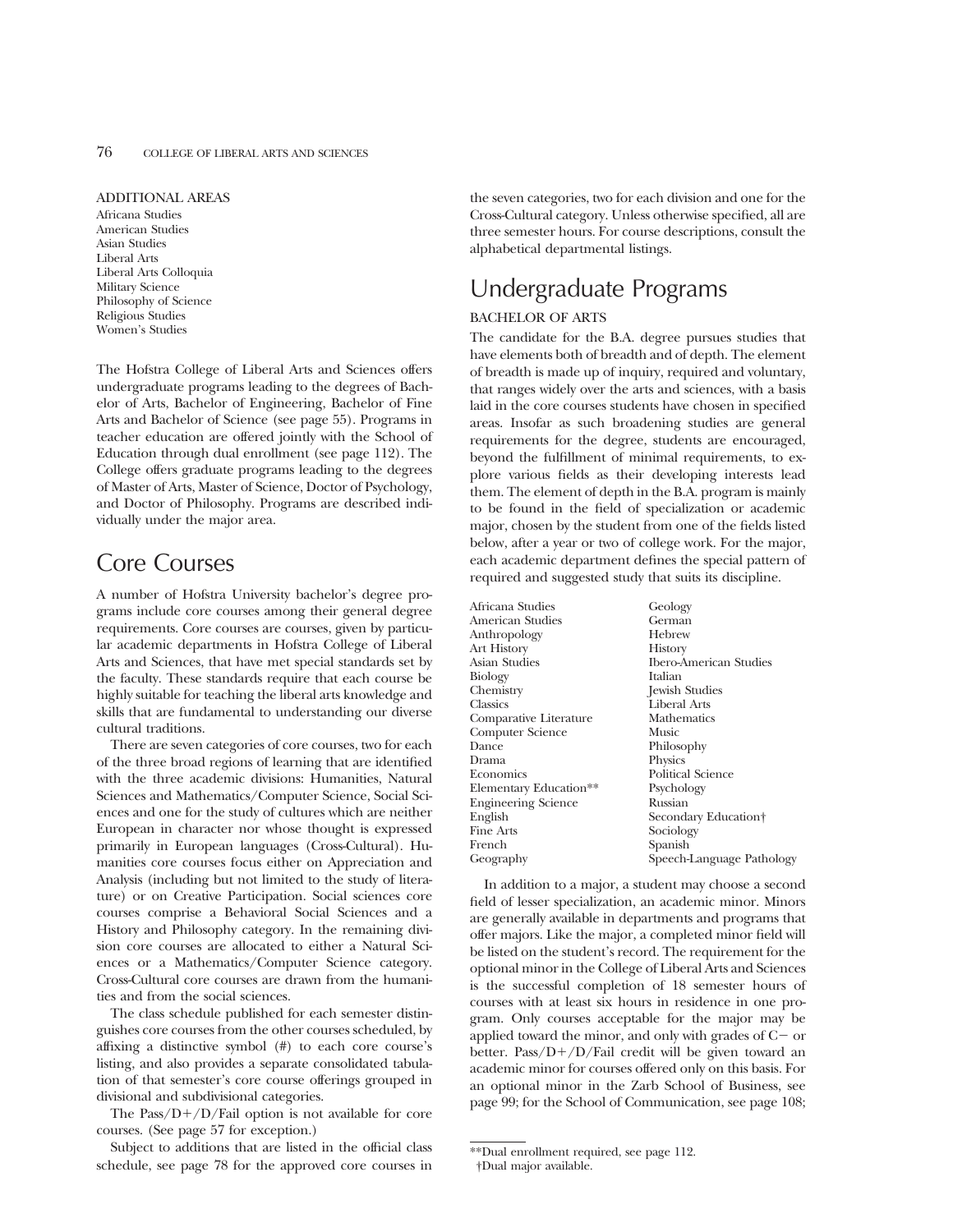for School of Education and Allied Human Services minors, see page 112; for interdisciplinary minors, see page 265. Refer to the department of minor specialization for specific requirements and to page 57 for Pass/ $D+/$ D/Fail option.

Each academic department has faculty advisers for its student majors and minors. There are also special advisers for students who are interested in professional and preprofessional programs of medicine, dentistry, veterinary medicine, law (see page 311) and education (page 112). These specializations usually call for the student to follow the B.A. program, using the options within it in appropriate ways. Such is the case, for example, for most students who plan to become secondary or elementary school teachers. Students should consult their preprofessional advisers early in their college work and remain in touch with them thereafter.

Beyond the general B.A. requirements listed below and the particular requirements of their majors, B.A. candidates have at least 30 semester hours of free choice, and often much more, out of the total of 124. A student may choose, as his/her experience indicates, to use the free electives to advance a preprofessional plan, to develop an academic minor, or simply to range widely over subjects of interest. A student may not count more than 45 semester hours within a single major discipline toward the 124 credits for the B.A. without special permission from the appropriate academic dean, except that this limit shall be 48 semester hours for those students qualifying and electing to undertake departmental honors courses. Where the major department requires more than 124 semester hours for the degree, the excess over 124 may include required work in the department additional to this 45/48 hour maximum.

Candidates for graduation with the degree of Bachelor of Arts must fulfill the following requirements:

- 1. The successful completion of at least 124 semester hours and a cumulative grade-point average of 2.0 in work completed at Hofstra.
- 2. At least 94 semester hours (93 hours for the B.A. specialization in Elementary Education and a liberal arts major) of the total must be in liberal arts. Beyond this minimum, the student may elect either nonliberal arts courses or additional liberal arts courses. See page 112.
- 3. There are three requirements that must ordinarily be completed in residence at Hofstra: 15 semester hours in the major field of specialization, at least three semester hours in core course work toward each divisional core course requirement, and the last 30 semester hours. The 15 semester hours in the major and the resident core course requirement need not be included within the last 30 hours.
- 4. The fulfillment of the following six general requirements for the B.A.:\*

**NOTE**: requirements listed below may include options whereby a student may offer courses in one discipline (e.g., literature in translation) toward several different requirements. No student may use any *one* course to fulfill more than one general requirement. A single course, however, may be used to satisfy both a general degree requirement and a requirement that is specific to a chosen major or minor.

- A. Nine semester hours of core courses in the humanities (see page 78). The nine semester hours must include three from the Creative Participation category and six from the Appreciation and Analysis category, including at least three semester hours of literature. No more than six semester hours of transfer or other advanced standing credit may be applied toward this requirement.
- B. Nine semester hours of core courses in natural sciences and mathematics/computer science (see page 78). At least three semester hours must be chosen from each category. No more than six semester hours of transfer or other advanced standing credit may be applied toward this requirement.
- C. Nine semester hours of core courses in the social sciences (see page 79). The nine semester hours must include three from the Behavioral Social Sciences category and three from the History and Philosophy category. No more than six semester hours of transfer or other advanced standing credit may be applied toward this requirement.
- D. Three semester hours of core course credit in the Cross-Cultural category (see page 79). Three semester hours of transfer or advanced standing credit may be applied to this requirement.
- E. Satisfactory completion of ENGL 1-2. Students entering Hofstra with full credit for English 1-2 must, during their first semester at Hofstra, take the Hofstra Writing Proficiency Test. Students who do not pass the test are required to complete English 4 and retake and pass the Hofstra Writing Proficiency Test.
- F. Completion of level 4 of a foreign language, placement above level 4, or completion of the special language option.
	- 1) A student who continues the study of a foreign language begun in high school must take the language placement test (administered by the Language Laboratory) to determine placement in the proper level. No student shall receive credit toward graduation for any course below his or her level of placement in that language.
		- For students continuing the same language studied in high school, successful completion of level 4 of that language will satisfy the foreign language requirement. Students who transfer college credit in a foreign language should continue in the next level which follows that in which they have received credit. If continuing the same language as studied in high school, the foreign language requirement can only be satisfied by completing level 4; if these credits are in a language different from that studied in high school,

<sup>\*</sup>While these general requirements are deliberately held to a minimum, circumstances can arise in which a student may reasonably wish to seek given educational goals by different curricular means. In such a case, the student may apply to the Office of the Dean, Hofstra College of Liberal Arts and Sciences, for a variance.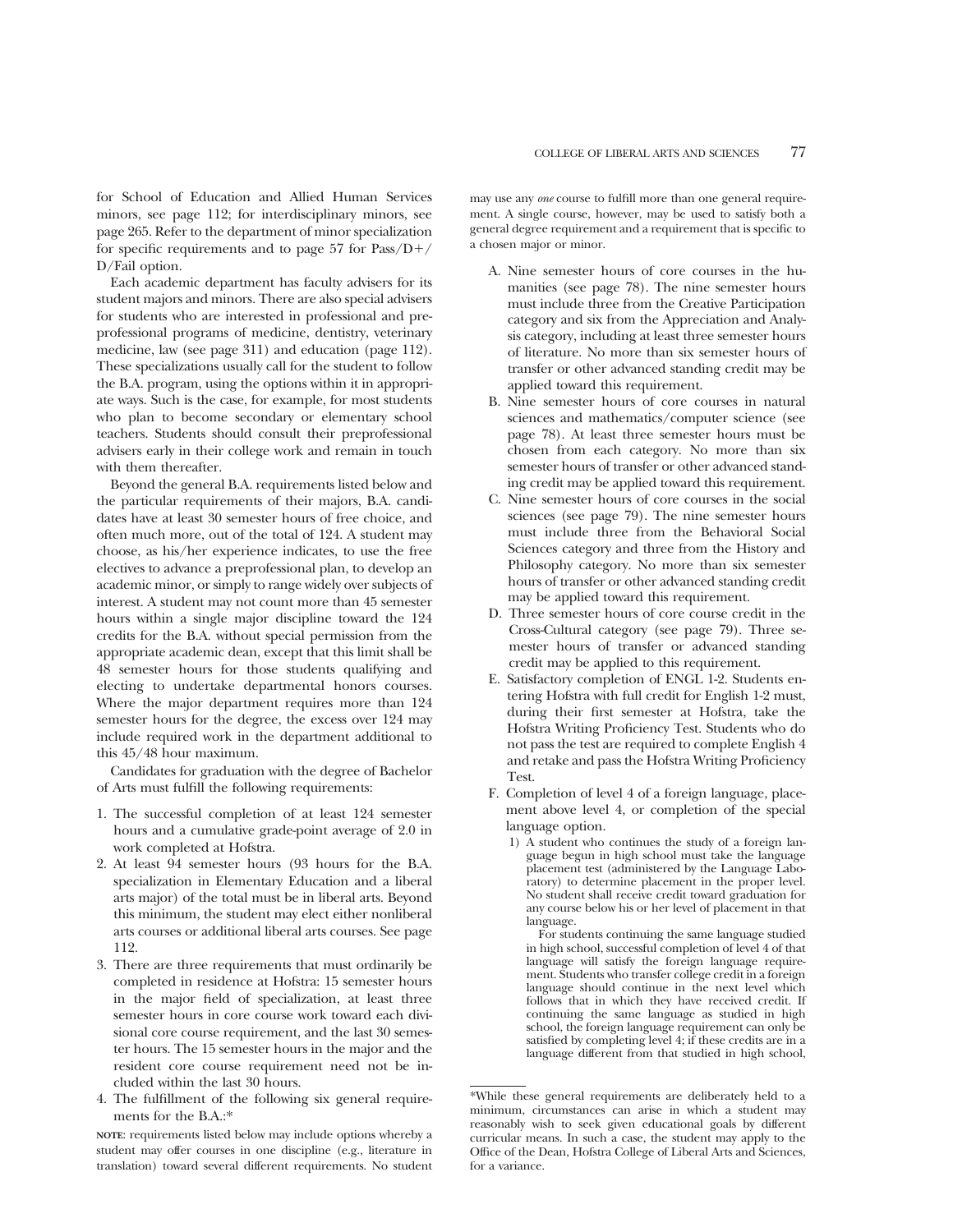| <b>APPRECIATION AND ANALYSIS CORE COURSES:*</b> |                                                                 |             |                                                          |
|-------------------------------------------------|-----------------------------------------------------------------|-------------|----------------------------------------------------------|
| АH                                              | 3. Gods and Kings                                               | ENGL        | 139. The African Novel                                   |
|                                                 | 4. Religion, Rulers and Rebellion                               |             | 141. African American Literature II                      |
|                                                 | 5,6. Form in the Art-Work I, II $(3 \text{ s.h.} \text{ each})$ |             | 143. American Literature I                               |
|                                                 | 7. American Art I                                               |             | 145A. American Fiction, 1900-1950                        |
|                                                 | 8. American Art II                                              |             | 153. The Romantic Age                                    |
|                                                 | 74. Contemporary Art                                            |             | 157. The Age of Dickens                                  |
|                                                 | 101. Ancient Art                                                |             | 167. Post-Colonial Literature of South Asia              |
| AM ST                                           | 1. Creating America's Culture                                   | <b>FRLT</b> | 41. Me, Myself, and I: Autobiographical Expressions from |
| $*$ * $AVF$                                     | 10. Introduction to Film $\mathcal{C}$ Television Study         |             | the French                                               |
| <b>CLIT</b>                                     | 39. Mythologies and Literature of the Ancient World             |             | 42. Heroines Exotic and Erotic: Romantic Women in        |
|                                                 | 40. Literature of the Emerging Europe                           |             | 19th-Century French Narrative Prose                      |
|                                                 | 53. Faust Theme                                                 |             | 43. Decolonizing the Mind: Contemporary Literature from  |
|                                                 | 54. The Oedipus Theme                                           |             | Africa, Southeast Asia, and the Caribbean                |
|                                                 | 75. Women Writers in the Romantic Tradition                     |             | 46. Sex, Gender and Love in 20th-Century French Prose    |
|                                                 | 190. World Literature and the Anatomy of                        |             | 47. French Literature and the World of Music             |
|                                                 | Cultural Difference                                             |             | 48. The Knightly Heritage in French Literature           |
| <b>DNCE</b>                                     | 127. Dance Appreciation                                         |             | 49. Irony in Modern French Literature                    |
| <b>DRAM</b>                                     | 1. Theater Appreciation I                                       | JW ST       | 10. The Bible: Ancient and Modern Perspectives           |
|                                                 | 173,174. History of the Drama I,II (3 s.h. each)                |             | 30. Literature of the Holocaust                          |
|                                                 | 175,176. Modern Drama I, II (3 s.h. each)                       | LIT         | 89. Beauty & Sadness in Japanese Literature & Culture    |
| <b>ENGL</b>                                     | 40. Source Studies                                              |             | 90. Modern Arabic Literature                             |
|                                                 | 41,42. English Literature I, II $(3 \text{ s.h.} \text{ each})$ | <b>MUS</b>  | 3. Music Appreciation                                    |
|                                                 | 43,44. Western Literature I, II (3 s.h. each)                   |             | 130. Symphonic Literature                                |
|                                                 | 51. The American Literary Identity                              |             | 135. Introduction to Electronic Music                    |
|                                                 | 52. The American Experience in Context                          | <b>SPLT</b> | 51. Don Quixote and the Modern Novel                     |
|                                                 | 107. Canterbury Tales                                           |             | 52. Interpreting the Hispanic Legacy                     |
|                                                 | 115. Shakespeare: The Earlier Plays and Sonnets                 |             | 57. Gender and Culture: Women Through the Lens of        |
|                                                 | 121. Studies in the Novel I                                     |             | Spanish Female Writers                                   |
|                                                 | 129. The 18th Century                                           | UHP         | 10. Studies in the Human Condition (4 s.h.)              |
|                                                 |                                                                 | <b>WST</b>  | 1. Introduction to Women's Studies                       |

### **CORE COURSES HUMANITIES DIVISION**

*\**Each course listed in this category is a literature course, except for AH 3, 4, 5, 6, 7, 8, 74, 101, AVF 10, DNCE 127, DRAM 1, MUS 3, 130 and 135, WST 1. \*\*AVF 10 offered in the School of Communication.

**CREATIVE PARTICIPATION CORE COURSES:**

| <b>DNCE</b> | 11M,12M. Modern Dance I,II $(2\frac{1}{2}$ s.h. each)<br>13,14. Modern Dance III, IV (2 s.h. each) | FA<br>8. Art Concepts and Experiences<br>9. Art Studio: Sculpture |
|-------------|----------------------------------------------------------------------------------------------------|-------------------------------------------------------------------|
|             | 11A-14A. Modern Dance IA-IVA (2 s.h. each)                                                         | <b>MUS</b><br>1. Introduction to Music                            |
|             | 15M, 16M. Ballet I, II $(2\frac{1}{2}$ s.h. each)                                                  | 20. Ensemble $(\frac{1}{2}$ s.h.)                                 |
|             | 17. Ballet III $(2 \text{ s.h.})$                                                                  | 21. University Band $(\frac{1}{2}$ s.h.)                          |
|             | 15A-17A. Ballet IA-IIIA (2 s.h. each)                                                              | 22. University Symphony Orchestra (1/2 s.h.)                      |
| <b>DRAM</b> | 59A. Acting Workshop                                                                               | 23. University Mixed Chorus $(\frac{1}{2}$ s.h.)                  |
|             | 78. Theater Design Fundamentals: Methods and                                                       | 24. University Wind Ensemble $(\frac{1}{2}$ s.h.)                 |
|             | <i>Materials</i>                                                                                   | P 1-22. Private Instruction (1 s.h. each)                         |
|             | 157. Choreography for the Theater                                                                  | $*$ $SPCM$<br>1. Oral Communication                               |
| <b>ENGL</b> | 133. Workshop: General Creative Writing                                                            | 7. Public Speaking                                                |

#### **NATURAL SCIENCES, MATHEMATICS/COMPUTER SCIENCE DIVISION NATURAL SCIENCES CORE COURSES:**

 $\equiv$ 

| <b>ASTR</b> | 11. The Solar System                                       | NSC <sub>1</sub> | 11. The Physical Sciences                       |
|-------------|------------------------------------------------------------|------------------|-------------------------------------------------|
|             | 12. Stars and Galaxies                                     |                  | 12. Energy and Atoms                            |
| <b>BIO</b>  | 1 & 2. <i>General Biology I,II</i> $(4 \text{ s.h. each})$ |                  | 21. Science and Technology                      |
|             | 3. Biology in Society                                      | <b>PHYS</b>      | 1A. with 1B. Elementary Physics with Laboratory |
|             | 4. Human Biology                                           |                  | $(4 \text{ s.h. total})$                        |
| <b>CHEM</b> | 1. Atoms, Molecules and Genes                              |                  | 2A. with 2B. Elementary Physics with Laboratory |
|             | 3A. with 3B. General and Inorganic Chemistry I, with       |                  | $(4 \text{ s.h. total})$                        |
|             | Laboratory (4 s.h. total)                                  |                  | 4. Conceptual Physics                           |
|             | 4A. with 4B. General and Inorganic Chemistry II, with      |                  | 5. Light                                        |
|             | Laboratory (4 s.h. total)                                  |                  | 6. Acoustics, Music and Speech                  |
| <b>GEOL</b> | 1C. Physical Geological Science                            |                  | 11A. with 11B. General Physics with Laboratory  |
|             | 2C. Historical Geological Science                          |                  | $(5 \text{ s.h. total})$                        |
|             | 3. Astrogeology—Planetary Science                          |                  | 12A. with 12B. General Physics with Laboratory  |
|             | 5. Environmental Geology and Natural Hazards               |                  | $(5 \text{ s.h. total})$                        |
|             | 6. Introduction to Dinosaurs and the Mesozoic World        | TPP              | 1. Introduction to Environmental Systems        |

\*\*SPCM 1, 7 offered in the School of Communication.

**NOTE:** The Pass/D+/D/Fail option is not available for core courses. (See page 57 for exception.)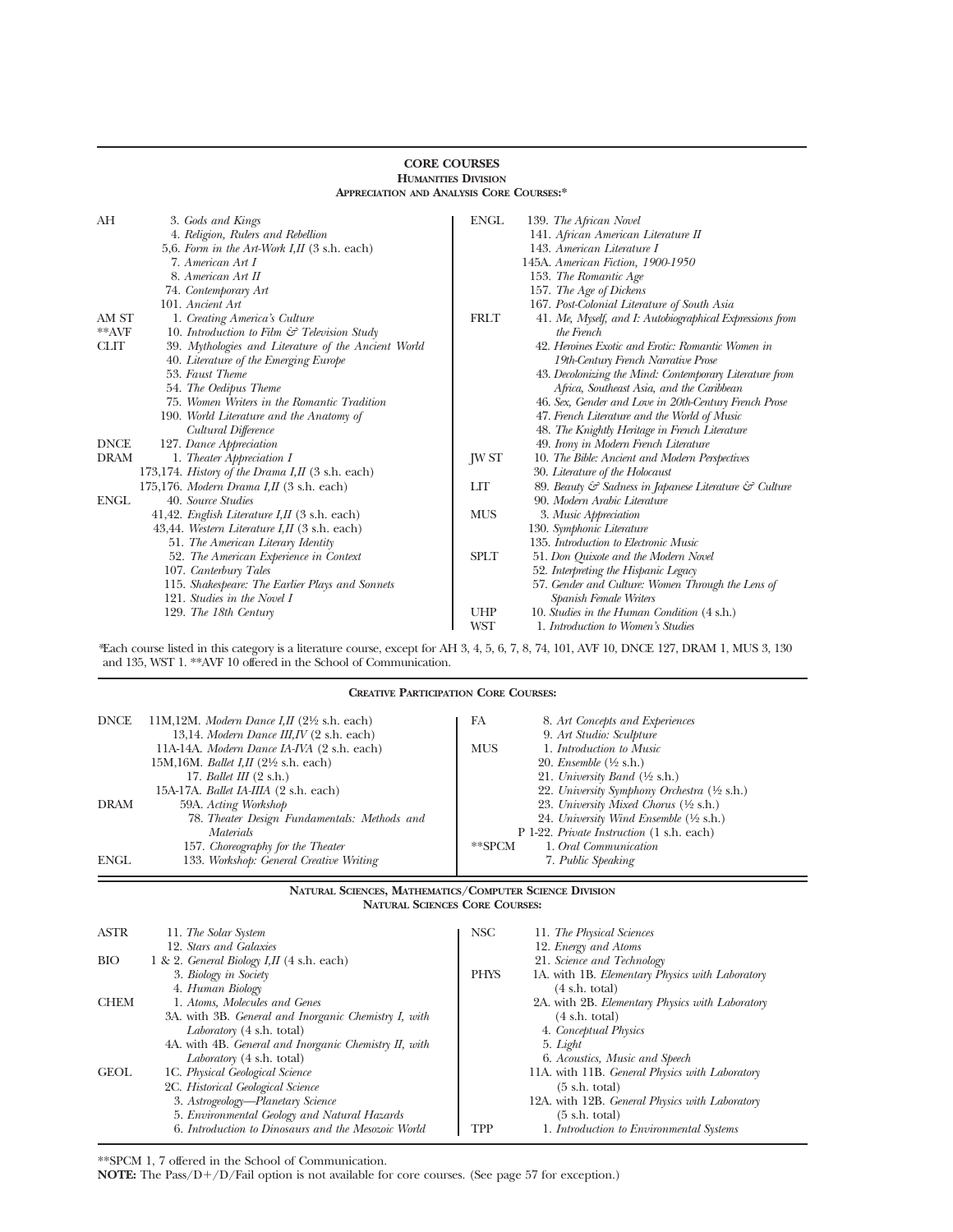| <b>CORE COURSES</b><br>(continued)<br><b>MATHEMATICS/COMPUTER SCIENCE CORE COURSES:</b> |                                                                                                                                                                                                                                                                                                                                                                                                                                                                                                                                                                                                                                                                                                                                                                                                                                                                                                            |                                                                      |                                                                                                                                                                                                                                                                                                                                                                                                                                                                                                                                                                                                                                                                                                            |
|-----------------------------------------------------------------------------------------|------------------------------------------------------------------------------------------------------------------------------------------------------------------------------------------------------------------------------------------------------------------------------------------------------------------------------------------------------------------------------------------------------------------------------------------------------------------------------------------------------------------------------------------------------------------------------------------------------------------------------------------------------------------------------------------------------------------------------------------------------------------------------------------------------------------------------------------------------------------------------------------------------------|----------------------------------------------------------------------|------------------------------------------------------------------------------------------------------------------------------------------------------------------------------------------------------------------------------------------------------------------------------------------------------------------------------------------------------------------------------------------------------------------------------------------------------------------------------------------------------------------------------------------------------------------------------------------------------------------------------------------------------------------------------------------------------------|
| CSC<br>MATH                                                                             | 5. Overview of Computer Science<br>15. Fundamentals of Computer Science I<br>16. Fundamentals of Computer Science II<br>9. Linear Mathematics and Matrices<br>10. Basic Calculus<br>10E. Basic Calculus with Applications (4 s.h.)                                                                                                                                                                                                                                                                                                                                                                                                                                                                                                                                                                                                                                                                         | MATH                                                                 | 12. Mathematical Excursions<br>15. Elementary Set Theory, Logic and Probability<br>16. Explorations in Mathematics<br>19. Analytical Geometry and Calculus I (4 s.h.)<br>20. Analytical Geometry and Calculus II (4 s.h.)<br>29. Analytical Geometry and Calculus III (4 s.h.)                                                                                                                                                                                                                                                                                                                                                                                                                             |
|                                                                                         | <b>BEHAVIORAL SOCIAL SCIENCES CORE COURSES:</b>                                                                                                                                                                                                                                                                                                                                                                                                                                                                                                                                                                                                                                                                                                                                                                                                                                                            | <b>SOCIAL SCIENCES DIVISION</b>                                      |                                                                                                                                                                                                                                                                                                                                                                                                                                                                                                                                                                                                                                                                                                            |
| <b>ANTH</b><br><b>ECO</b><br><b>GEOG</b><br><b>HIST</b>                                 | 1. Human Evolution in Philosophical Perspective<br>3. The Primitive World and its Transformations<br>4. The Human Condition in Ethnographic Perspec-<br>tive<br>107. Development, Conservation, and Indigenous Peoples<br>in Applied Anthropology<br>137. Race and Ethnicity: an Anthropological Perspective<br>7. Explorations of Current Economic Issues<br>10. Economics, Environment and Community<br>3. Geographic Systems: An Introduction to Topical Geog-<br>raphy<br>102. Population, Resources and Environment<br>140. Geography of Latin America<br>145. Geography of Africa<br>HISTORY AND PHILOSOPHY CORE COURSES:<br>11. Western Civilization I<br>12. Western Civilization II<br>13. American Civilization I<br>14C. American Civilization II<br>29. American Lives in Historical Perspective<br>105. Ancient Egyptians, Hebrews and Greeks<br>162C. Protest and Reform in American History | <b>PSC</b><br>PSY<br>SOC<br><b>SPCH</b><br><b>WST</b><br>PHI<br>RELI | 1. American Politics<br>110. African Politics<br>144. Asian Politics and Government<br>7. Fundamental Perspectives in Psychology<br>4. Contemporary Society<br>18. Social Theory and Social Issues<br>34. Ethnicity and Minority Group Relations<br>134. Race Relations in the United States<br>9. Approaches to the Speech, Language, $\mathcal{C}$ Hearing<br><i>Sciences</i><br>1. Introduction to Women's Studies<br>10. Introduction to Philosophy<br>14. Introduction to Ethics I<br>20. Social and Political Philosophy<br>120. Philosophy of Law<br>161. Philosophy of Science<br>163. Philosophy of Religion<br>12. Introduction to Western Religious Traditions<br>100. Modern Religious Thought |
|                                                                                         | <b>CROSS-CULTURAL CORE COURSES:</b>                                                                                                                                                                                                                                                                                                                                                                                                                                                                                                                                                                                                                                                                                                                                                                                                                                                                        |                                                                      |                                                                                                                                                                                                                                                                                                                                                                                                                                                                                                                                                                                                                                                                                                            |
| ANTH<br><b>ENGL</b><br><b>FRLT</b><br><b>GEOG</b><br><b>HIST</b>                        | 4. The Human Condition in Ethnographic Perspec-<br>tive<br>32. Women and Development<br>106. Peoples and Cultures of the Middle East and<br>North Africa<br>107. Development, Conservation, and Indigenous Peoples<br>in Applied Anthropology<br>113. Archaeology of Civilization of the New World<br>116. Religion in Cross-Cultural Perspective<br>139. The African Novel<br>150. Native American Literature<br>167. Post-Colonial Literature of South Asia<br>43. Decolonizing the Mind: Contemporary Literature<br>from Africa, Southeast Asia, and the Caribbean<br>145. Geography of Africa<br>71. China and Japan to 1800<br>72C. China and Japan Since 1800<br>117A. History of Africa to 1800<br>173. Modern China                                                                                                                                                                                | <b>LING</b><br>LIT<br>PHI<br><b>PSC</b><br><b>RELI</b><br><b>SOC</b> | 71. Language and Society in Africa, Asia and<br>Latin America<br>89. Beauty & Sadness in Japanese Literature & Culture<br>90. Modern Arabic Literature<br>17. Introduction to Eastern Philosophy<br>102. Mysticism and the Spiritual Quest<br>103. Life, Death and Immortality<br>110. African Politics<br>144. Asian Politics and Government<br>15. Introduction to Eastern Religious Traditions<br>50. Islam<br>75. Mysticism and the Spiritual Quest<br>80. Life, Death and Immortality<br>85. Comparative Religious Ethics<br>32. Women and Development                                                                                                                                                |

**NOTE:** The Pass/D+/D/Fail option is not available for core courses. (See page 57 for exception.)

they may continue to level 4, or the Special Language Option (see below) may apply. International students may satisfy this requirement either by completing ELP 36 or by placing out of the requirement by taking the placement examination in their native language.

2) A student who does not wish to continue the study of a foreign language studied in high school may—by filing a Special Language Option Form—take levels 1 and 2 of a foreign language not previously studied and six semester hours chosen from the following: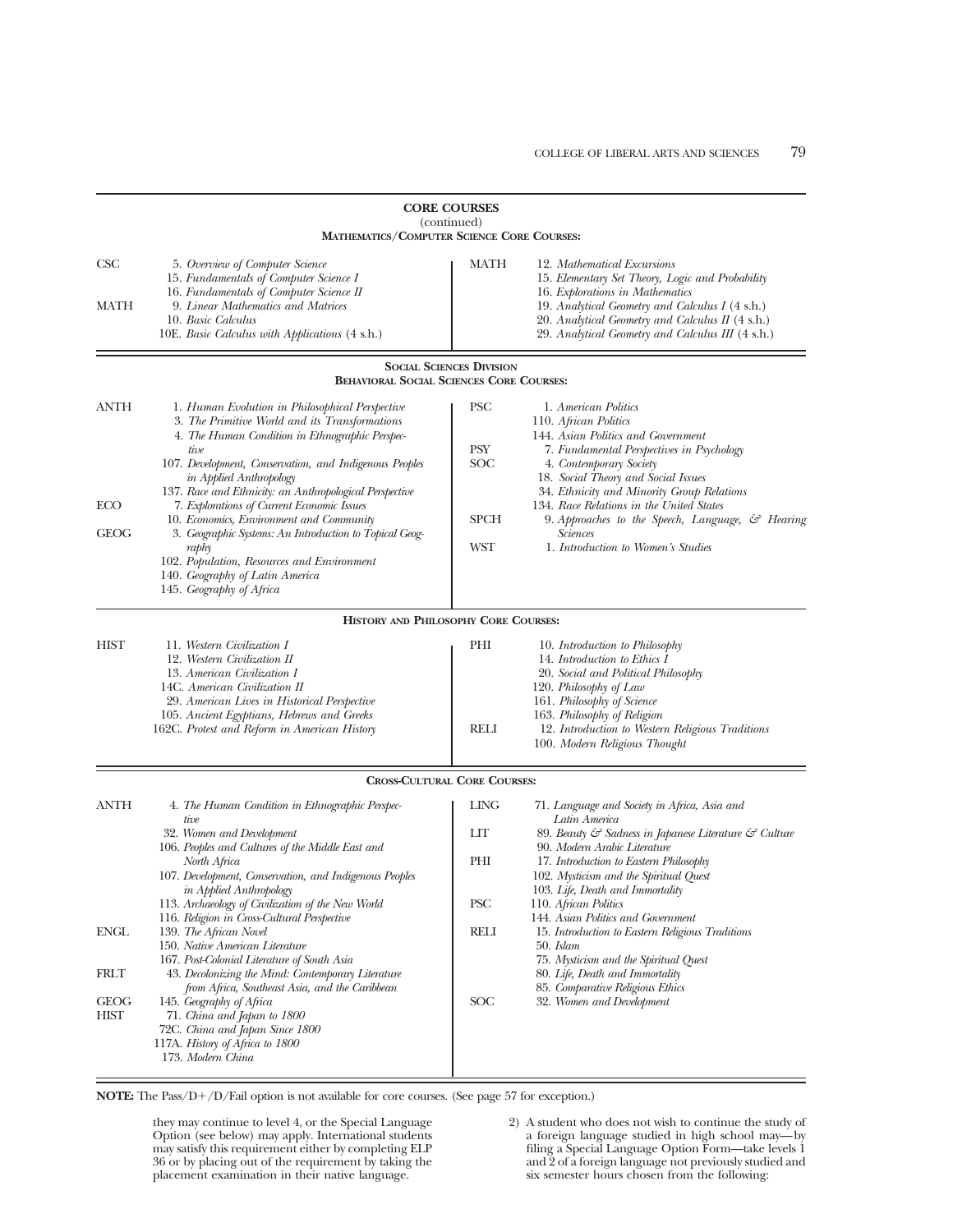```
levels 3 and/or 4 of that language;
levels 1 and/or 2 of any other foreign language
  not previously studied;
literature in translation;
comparative literature;
linguistics;
Jewish Studies, excluding JW ST 15, 16.
```
Students who wish to use option 2 should file the Special Language Option Form with the Advisement Office. If the student's high school transcript is not on file, the student must supply one in order to complete the process.

5. The fulfillment of major requirements as listed in the *Bulletin* under the department of specialization.

#### Transfer Credit and Core Course **REQUIREMENTS**

Students who have taken any one or some combination of courses in the Humanities, Natural Science/Mathematics, Social Science and/or Cross-Cultural areas before coming to Hofstra, may be able to use those courses (excluding English composition and foreign language courses below level 20, BIO 50, and MATH 3A, 3B, 4A, 4B and 8) to partially meet the core requirements. Nevertheless, the following minimum requirements remain.

- 1. Students who transfer to Hofstra with fewer than 58 credits must take at least three semester hours *in each of these* core categories: a) Humanities Appreciation and Analysis (if fewer than three semester hours of transfer credit (advanced standing credit) are allocated to English literature or foreign literature, the Appreciation and Analysis requirement must be met by literature core course work), b) Humanities Creative Participation, c) Science, d) Mathematics, e) Behavioral Social Sciences and f) History and Philosophy.
- 2. Students who transfer to Hofstra with more than 58 credits must take at least three semester hours *in each of these* core categories: a) Humanities Appreciation and Analysis or Humanities Creative Participation (if fewer than three semester hours of transfer credit (advanced standing credit) is allocated to English literature or foreign literature, the Humanities requirement must be met by literature core course work), b) Science or Mathematics, c) Behavioral Social Sciences or History and Philosophy.
- 3. Any transfer student who has taken a Cross-Cultural course prior to coming to Hofstra, may use that course to wholly satisfy the Cross-Cultural core requirement.
- 4. Credits that Hofstra students earn as visiting students elsewhere may not be used to meet or to reduce core course requirements.

#### BACHELOR OF ENGINEERING

The Hofstra College of Liberal Arts and Sciences offers a day and evening program leading to the degree of Bachelor of Engineering with a specialization in Engineering Science. An important objective of this curriculum is to provide a broad and liberating education as well as depth and competence in the engineering field.

Candidates for graduation must fulfill the following requirements:

- 1. The successful completion of the required semester hours for the major and a cumulative grade-point average of 2.0 in work completed at Hofstra.
- 2. The liberal arts requirement for the specialization.
- 3. There are two requirements that must ordinarily be completed in residence at Hofstra. See specific program for these requirements.
- 4. The fulfillment of the following general requirements for the B.E.
	- a) Satisfactory completion of ENGL 1-2 (see University Degree Requirements, page 61).
	- b) Humanities
	- c) Social sciences
- 5. The major and additional requirements as listed under the field of study.

#### BACHELOR OF FINE ARTS

The Hofstra College of Liberal Arts and Sciences offers the degree of Bachelor of Fine Arts in Theater Arts.

Candidates for graduation with the B.F.A. degree in theater arts must fulfill the following requirements:

- 1. The successful completion of at least 132 semester hours and a cumulative grade-point average of 2.0 in work completed at Hofstra.
- 2. At least 62 semester hours of the total must be in liberal arts.
- 3. Candidates normally spend the last six semesters of full-time study in residence at Hofstra.
- 4. The fulfillment of the six general B.A. requirements.
- 5. Demonstration of proficiency satisfactory to the drama faculty as determined by the following: annual screening of majors, a senior project and a comprehensive examination.
- 6. The major requirements as listed under the Department of Drama.

#### BACHELOR OF SCIENCE

The Hofstra College of Liberal Arts and Sciences offers programs leading to the degree of Bachelor of Science in the fields of specialization listed below. The objective of these curricula is to provide a broad and liberating education as well as depth and competence in a given area of knowledge. Thus, liberal arts courses (see page 48) are required in each program.

A student seeking a B.S. degree may earn a minor under the same guidelines as for the B.A. degree (see page 76). Refer to the department of minor specialization for specific requirements.

Applied Economics Applied Physics Biochemistry Biology Chemistry Computer Science Computer Science and Mathematics Environmental Resources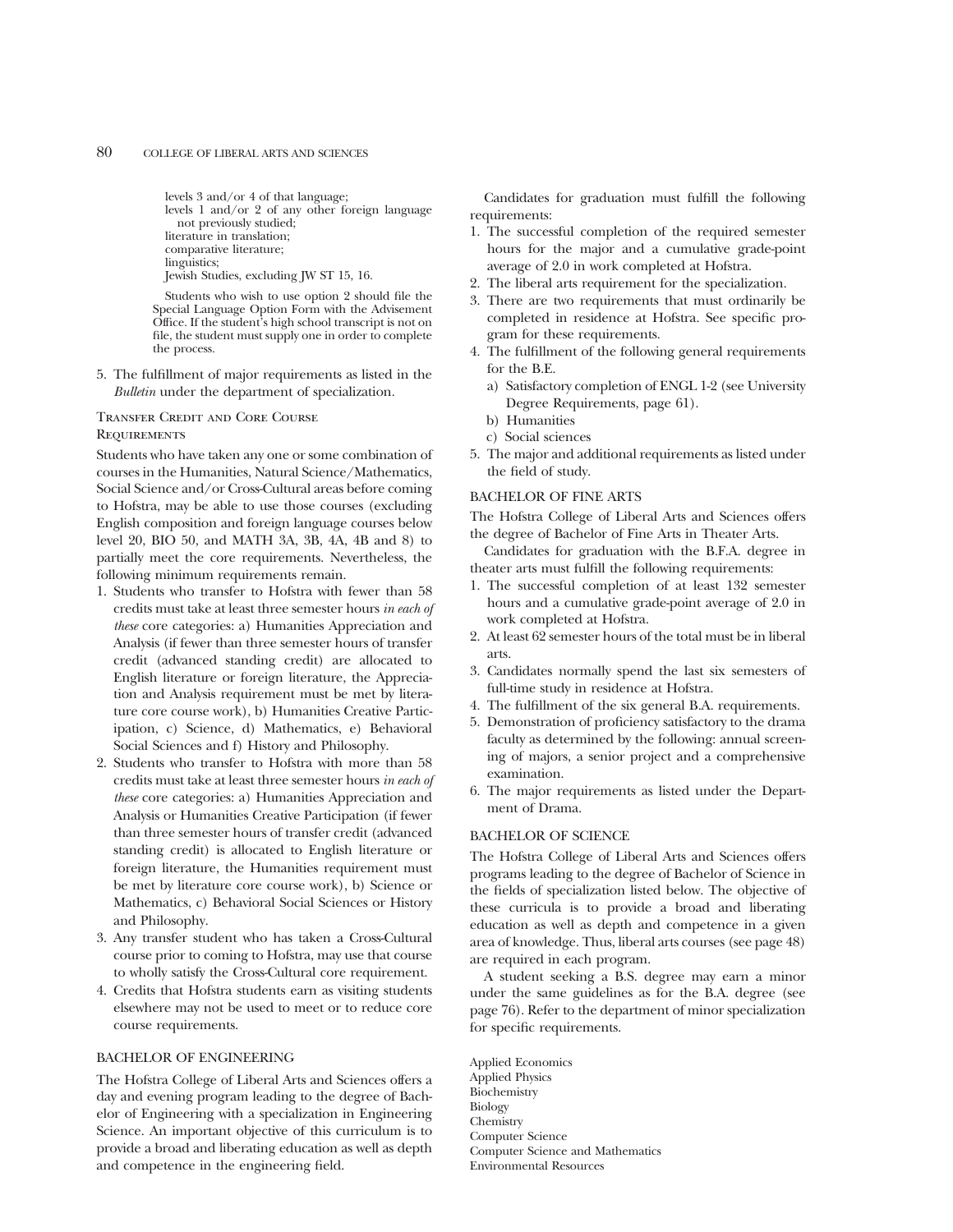Electrical Engineering Fine Arts Geology Industrial Engineering Mathematics Mechanical Engineering Music

Candidates for graduation must fulfill the following requirements (see specific program for details):

- 1. The successful completion of the required semester hours for the major and a cumulative grade-point average of 2.0 in work completed at Hofstra.
- 2. The liberal arts requirement for the specialization.
- 3. There are certain requirements that must ordinarily be completed in residence at Hofstra. See specific program for these requirements.
- 4. The fulfillment of the following four general requirements for the B.S.
	- a) Satisfactory completion of ENGL 1-2 (See University Degree Requirements, page 61)
	- b) Humanities (at least 6 s.h.)
	- c) Natural science/Mathematics (at least 6 s.h.)
	- d) Social science (at least 6 s.h.)

Some programs require the completion of core courses offered in the Hofstra College of Liberal Arts and Sciences. Please refer to specific program for details.

5. The major and additional requirements as listed under the field of study.

#### INTERNATIONAL EDUCATION

Hofstra College of Liberal Arts and Sciences regularly offers opportunities to study abroad. Each summer, Hofstra faculty conduct language and literature/culture programs in Nice, Madrid, Italy and China. In addition, a tropical marine biology program is offered in July in Jamaica, West Indies, and a theater program is offered in London during the January session. For further information, please refer to International Study, page 17.

#### OFF-CAMPUS EDUCATION

New College offers an opportunity for students in the Hofstra College of Liberal Arts and Sciences to propose off-campus projects for academic credit and to participate in study-abroad programs for academic credit coadministered by Educational Programs Abroad, the Institute for European Studies and Friends World College. Information is available from the Dean of New College. See page 84.

ALL COURSES IN THE COLLEGE OF LIBERAL ARTS AND SCIENCES ARE OFFERED FOR LIBERAL ARTS CREDIT UN-LESS OTHERWISE NOTED. See page 48.

## Graduate Programs

MASTER OF ARTS Applied Linguistics (TESL) Applied Mathematics

Audiology Bilingualism Biology Comparative Literature\* Computer Science English French\* History\* Humanities Natural Science\* Psychology Industrial/Organizational Psychology Clinical and School Psychology—(awarded only as a component of the doctoral programs) Spanish\* Speech-Language Pathology

#### MASTER OF SCIENCE

Applied Mathematics Computer Science Human Cytogenetics (Biology) School-Community Psychology

The programs are described individually in the major area. All candidates for the Master of Arts or the Master of Science degree, regardless of their field of specialization, must complete the following requirements:

- 1. At least 24 semester hours, including the master's essay, must be completed at Hofstra University. (Refer to the departmental programs for exceptions to this requirement.)
- 2. All credits must be taken in courses numbered 200 and above.
- 3. In some degree programs, the candidate must demonstrate competence to the satisfaction of the major department in a tool area such as foreign language or statistics. Competence must be shown by passing an examination. Arrangements for the examination are made through the individual departments.
- 4. The candidate for the degree of Master of Arts or Master of Science may be required to write a master's essay or thesis on a subject relating to the field of specialization during enrollment in courses numbered 301-302 in the major department, or, while maintaining matriculation, upon completion of these courses.

For the Master of Arts or the Master of Science, each semester of courses 301-302 carries three semester hours of credit toward the total semester hour requirement for the degree. The normal tuition rate applies to these courses.

Exceptions to the above requirements, unless specified in this *Bulletin*, require official approval on an official waiver form.

See complete graduate information, page 67.

<sup>\*</sup>Applications not accepted in 1998-99.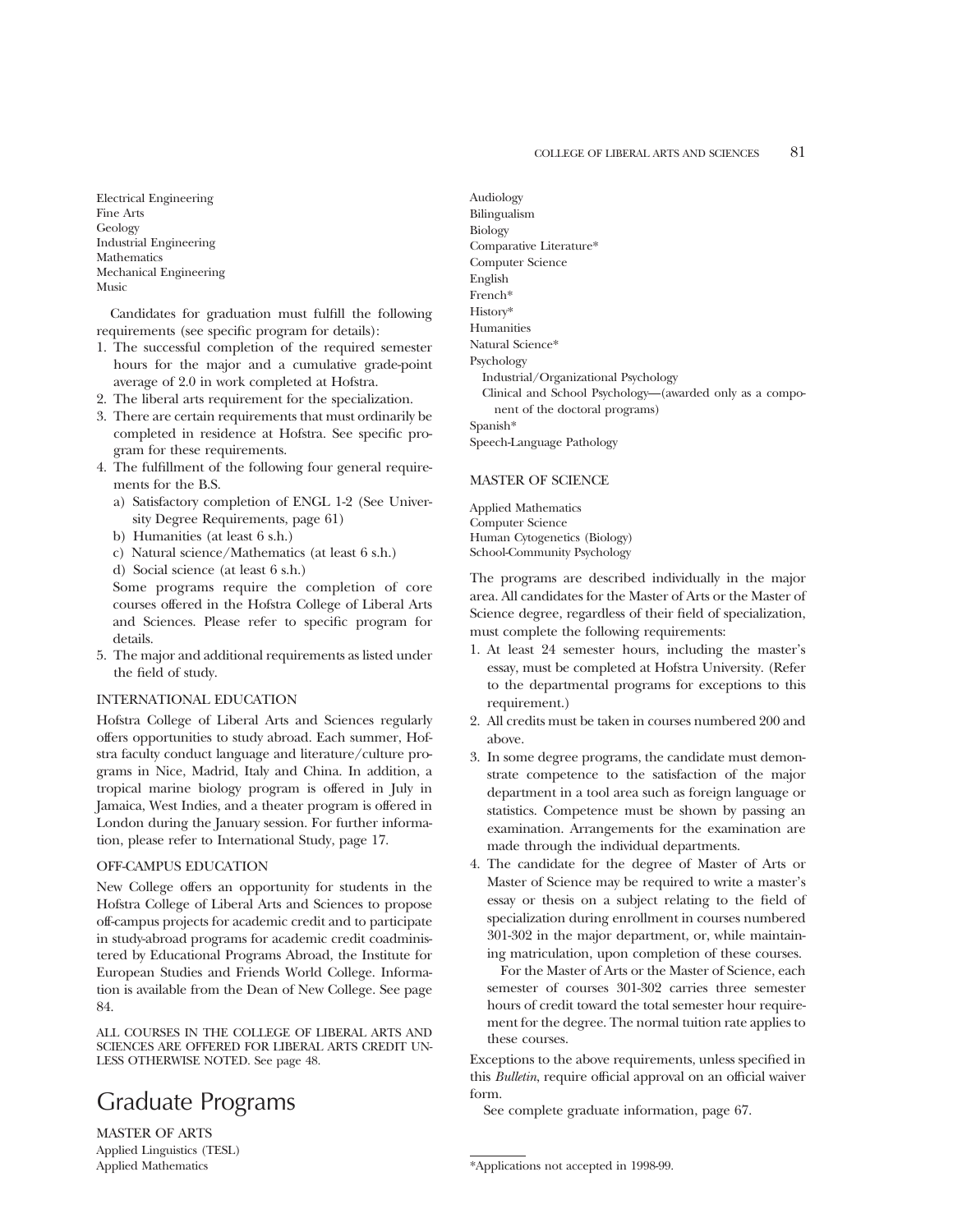#### 82 COLLEGE OF LIBERAL ARTS AND SCIENCES

#### DOCTORAL PROGRAMS

The Hofstra College of Liberal Arts and Sciences offers the following doctoral programs:

#### DOCTOR OF PHILOSOPHY

Applied Research and Evaluation in Psychology\* Clinical and School Psychology School-Community Psychology for the Working Psychologist\*

#### DOCTOR OF PSYCHOLOGY

School-Community Psychology (see page 314)

Concentrations in doctoral programs offered in cooperation with other areas in the University:

#### DOCTOR OF EDUCATION

Reading, Language, and Cognition: Bilingual/Bicultural concentration (see page 328)

#### DOCTOR OF PHILOSOPHY

Reading, Language, and Cognition: Bilingual/Bicultural concentration (see page 329)

See complete doctoral information, page 73

#### POSTDOCTORAL PROGRAM

Respecialization in Clinical and/or School Psychology (see page 316)

#### ACADEMIC CHAIRS AND DISTINGUISHED PROFESSORSHIPS

For information, see page 400.

The John Cranford Adams Chair in the Humanities is held by Dr. Lopate, Professor of English.

The Joseph G. Astman Distinguished Professorship in the HUMANITIES.

The Donald E. Axinn Distinguished Professorship in Ecology and Conservation at Hofstra.

The Robert P. Holston Distinguished Professorship in the Liberal Arts and Sciences.

The Jean Nerken Distinguished Professorship in Engineering.

The Dr. Mervin Livingston Schloss Distinguished Professorship for the Study of Attitudes Toward Persons with Disabilities.

The Augustus B. Weller Chair in Economics is held by Dr. Irwin L. Kellner.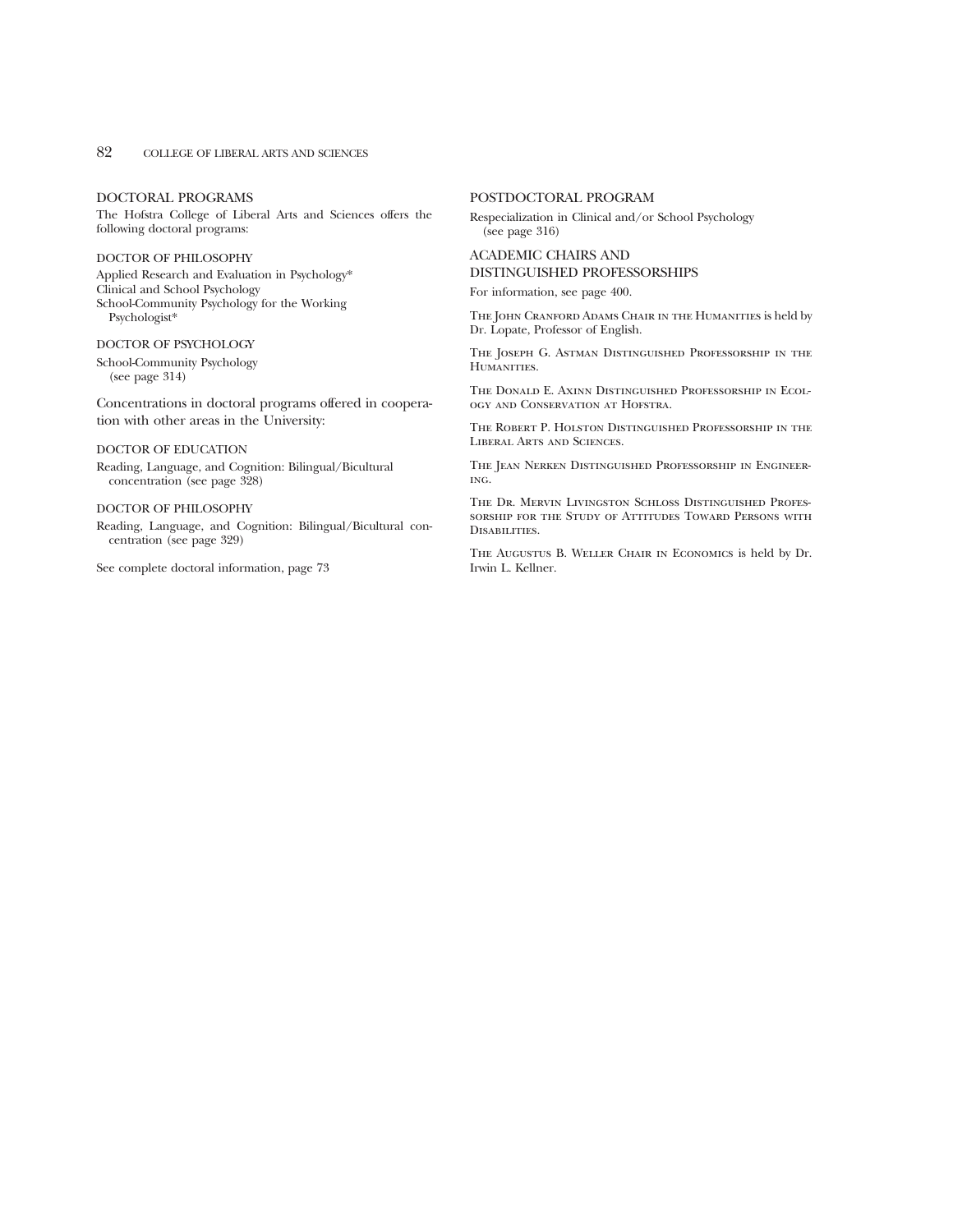# New College<br>of Hofstra

Office: 205 Roosevelt Hall. Telephone: (516) 463-5820 David C. Christman, *Dean*

Heather E. Johnson, *Senior Assistant Dean and Master of Arts Program Administrator*

Jessica Anderson, *Administrative Associate and University Without Walls Administrator*

Rene Giminiani-Caputo, *Senior Administrative Associate*

#### PROLOGUE

New College of Hofstra University is no longer new in age. It was founded in 1959 as Hofstra's ''collegium,'' a coming-together of master teachers and apprentice students dedicated to intellectual inquiry within the liberal arts and to their social applications. Historically, the first New College was founded at Oxford, England, over six hundred years ago during the medieval period for masters and apprentices interested in achieving intellectual emancipation from the constraints of that time and place. In the 20th century, Hofstra's New College continues to employ the individualized apprenticeship model created at Oxford.

New College is one of the colleges at Hofstra University offering both a bachelor and master of arts degree to students sharing its commitment to the intellectual and practical dimensions of the liberal arts. It assists its students in achieving their liberal arts goals through a curriculum more *individualized* in response to student needs and interests, more *flexible* in structure and more *varied* in modes of learning.

#### HOFSTRA AND THE LIBERAL ARTS

Since its foundation in 1935, Hofstra University has had a firm and central commitment to the liberal arts.

The liberal arts are those studies which expand horizons and sharpen intellectual skills. They invite us to clarify our values and apply them appropriately in new situations. They make us aware of our common humanity.

The liberal arts do not prepare for specific careers; they prepare for all careers. When business and industry seek employees with college degrees, they seek people with keen and supple minds, the capacity for clear and precise expression and a broad awareness of human accomplishments and possibilities. Professional schools, too, seek not the trained apprentice but the educated person. Such people learn and adapt quickly; such people are productive.

The liberal arts prepare for recreation and responsibility as well as for work. They provide opportunities to develop sensibilities and to refine notions of goodness, beauty and truth. In short, they open ways for us to achieve our full, human potential.

Students should consult the *Class Schedule* for specific offerings before registering for their programs.

#### NEW COLLEGE, 1960

In 1959, with support from the Ford Foundation, Hofstra founded New College to develop new ways to achieve traditional liberal arts goals. New College has pioneered in the development of off-campus education, intensive eight-week courses, individual student projects and crossdisciplinary approaches to fundamental human questions.

In 1965, New College became Hofstra's second, degreegranting liberal arts college. Thus, Hofstra is one of the few universities in the country whose commitment to the liberal arts is so firm that it offers two routes to the B.A. degree: a traditional one at the Hofstra College of Liberal Arts and Sciences (HCLAS) and a nontraditional one at New College.

#### NEW COLLEGE TODAY

New College is small by design. Classes are small; friendships form easily. New College offers its students all the advantages of a large, metropolitan university—including, for example, Hofstra's superb 1,360,000 volume libraries (Axinn and Law)—along with the closeness of a small, liberal arts college.

New College students may enroll in courses at any other undergraduate school/college within Hofstra University, just as students from any other undergraduate school/ college within the University may enroll in New College courses. In addition to New College's own full-time faculty, professors from other academic units at Hofstra and from the metropolitan community regularly teach courses at the College.

At New College, the faculty and academic fields are organized into four areas—Creative Studies, Humanities, Natural Sciences and Social Sciences. Students at New College do not select a traditional departmental major; they concentrate in an area. *Creative Studies* center on the making of concrete re-creations of aspects of the human experience. The *Humanities* concern themselves with imaginative representations and thoughtful interpretations of the human experience. The *Natural Sciences* describe and analyze phenomena in the physical universe. The *Social Sciences* describe and analyze aspects of the human experience.

Students who wish to develop an undergraduate program of studies which explores some topic from a variety of disciplinary perspectives may concentrate in a fifth area, *Interdisciplinary Studies*.

This organization of the traditional academic disciplines into areas greatly increases communication among professors of the different disciplines and gives undergraduate education at New College a distinctively inter-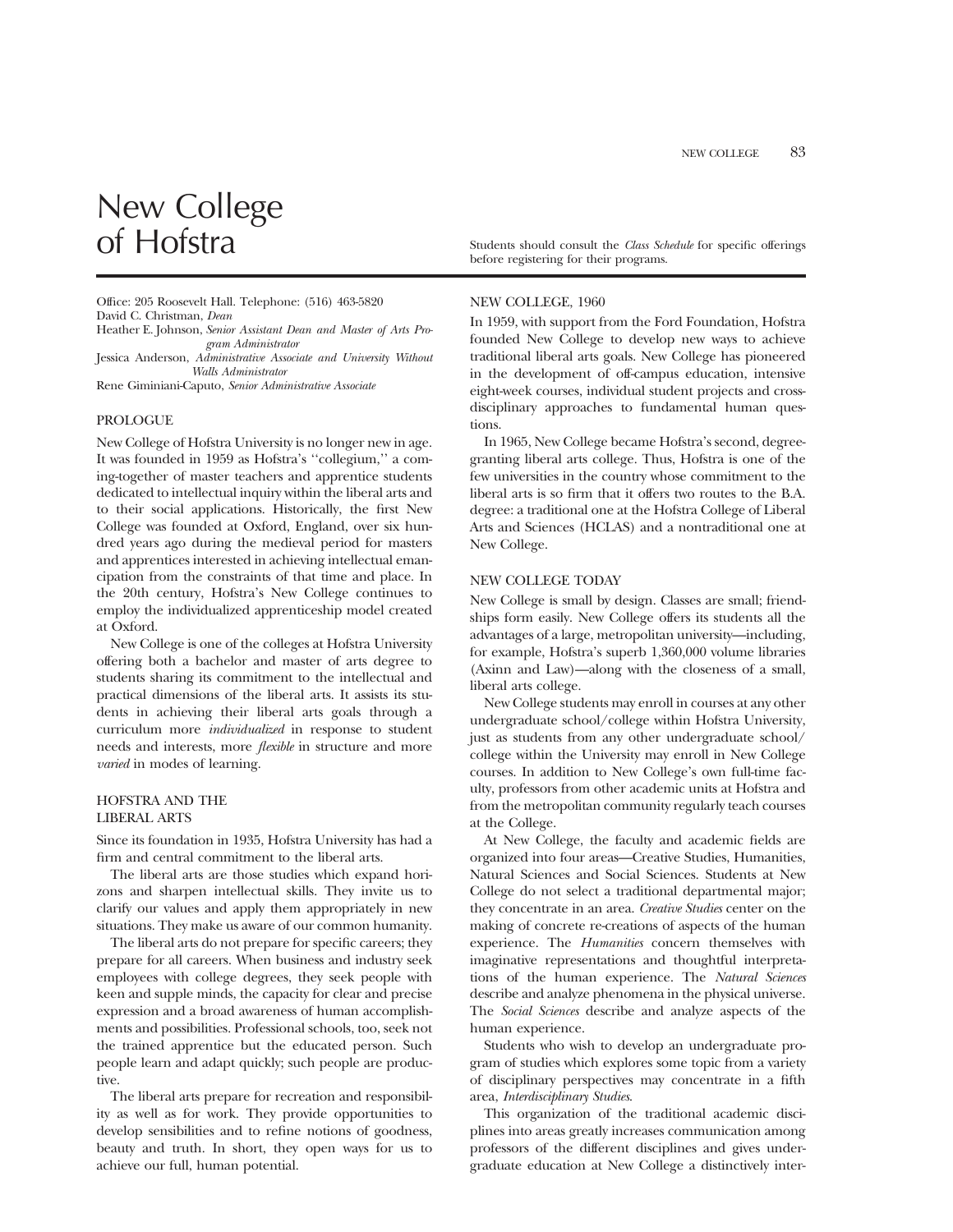#### 84 NEW COLLEGE

disciplinary character. Faculty and students are always alert to connections between their own and other disciplines.

One of the principal differences, then, between New College and most liberal arts colleges is that New College fosters interdisciplinary breadth and discourages unnecessary or premature over-specialization.

#### ADMISSION TO THE BACHELOR OF ARTS PROGRAM

New College welcomes students with a serious commitment to the educational rigor of its Bachelor of Arts program. Although admissions requirements for undergraduates at New College are the same as the requirements for undergraduates at the University, the College especially welcomes both freshmen and transfer applicants with these qualifications and credentials:

- 1. previous academic performance in a liberal arts area or areas at an above average level, as demonstrated by high school class standing or transfer student status;
- 2. strong aptitude for a full utilization of liberal arts resources at New College, as shown by standardized test scores (SAT or ACT) above the national average;
- 3. serious motivation for academic work within the liberal arts and an interest in New College, as demonstrated through an admissions interview or through a written statement of purpose.

Applicants should demonstrate strength in at least two of the three guidelines listed above to assure a positive response to their applications.

Early decision and early admission are possible at New College just as they are available to applicants for admission to other University programs. For current information about undergraduate admission, please contact the Dean of University Admissions.

#### *Transfer Students*

Students entering New College and transferring credits will be classified as follows:

freshman transfer students: 3-24 transfer credits sophomore transfer students: 25-57 transfer credits junior transfer students: 58-87 transfer credits senior transfer students: 88 or more transfer credits.

All transfer students must satisfy all the general and area graduation requirements for New College including the New College Writing Requirement.

Students must complete their last two full-time semesters under the supervision of a New College faculty adviser in order to be recommended for the Bachelor of Arts degree from Hofstra University through New College.

#### ACADEMIC CALENDAR

New College uses the intensive four-credit course as its characteristic offering. The traditional 15-week semester is divided into two halves or sessions. In each seven-and-ahalf week session, courses meet four days a week, 95 minutes a day, or 6 hours and 20 minutes a week. Most Wednesdays are class-free days for intensive reading, writing, study and research.

Most students enroll for two, four-credit courses a session, or 16 credits (four courses) a semester.

This academic calendar allows students to concentrate their attention and energies on two courses per session instead of spreading their efforts over four or five courses throughout a semester. The calendar also adds variety to the student's intellectual life: midway through a semester, when other students are taking midterm examinations, New College students are beginning new work.

Since certain subject matter is more appropriate for semester-length exposure, some semester-length courses as well as an array of two-credit special seminars are offered.

#### MODES OF LEARNING

New College offers its students several modes of learning.

- 1. Course work: these are standard classroom lectures and seminars.
- 2. Individual Projects: a student with a particular academic interest registers with a faculty member who can nurture that interest. The two agree on what work will be done, when, what the bases for evaluation will be and how many credits the work will represent, normally from one to three. During the term of an individual project, normally a session, the student and faculty supervisor meet regularly.
- 3. Off-Campus Education: students pursue an educational or preprofessional goal for academic credit at sites such as hospitals, law offices, public service agencies, galleries, theaters, broadcasting studios, legislatures, scientific laboratories or in study abroad. The Off-Campus Education Program is supervised by a New College faculty committee. Carefully prepared proposals are submitted to the committee for consideration during the semester prior to the proposed off-campus project. Clearly stated learning objectives, a good fit between those objectives and off-campus site activities, and student preparation for work at the site are the principal criteria used by the committee when evaluating proposals. A faculty member keeps in close touch with each student involved in a project.

A learning report is required at the conclusion of all projects. The Basic Learning Report is a written, reflective statement of what and how the student learned. A scholarly research paper relating to, or drawn from, the student's off-campus activities is frequently required.

#### NEW COLLEGE AREAS

Creative Studies disciplines are: Dance Arts Fine Arts Theater Arts Writing Arts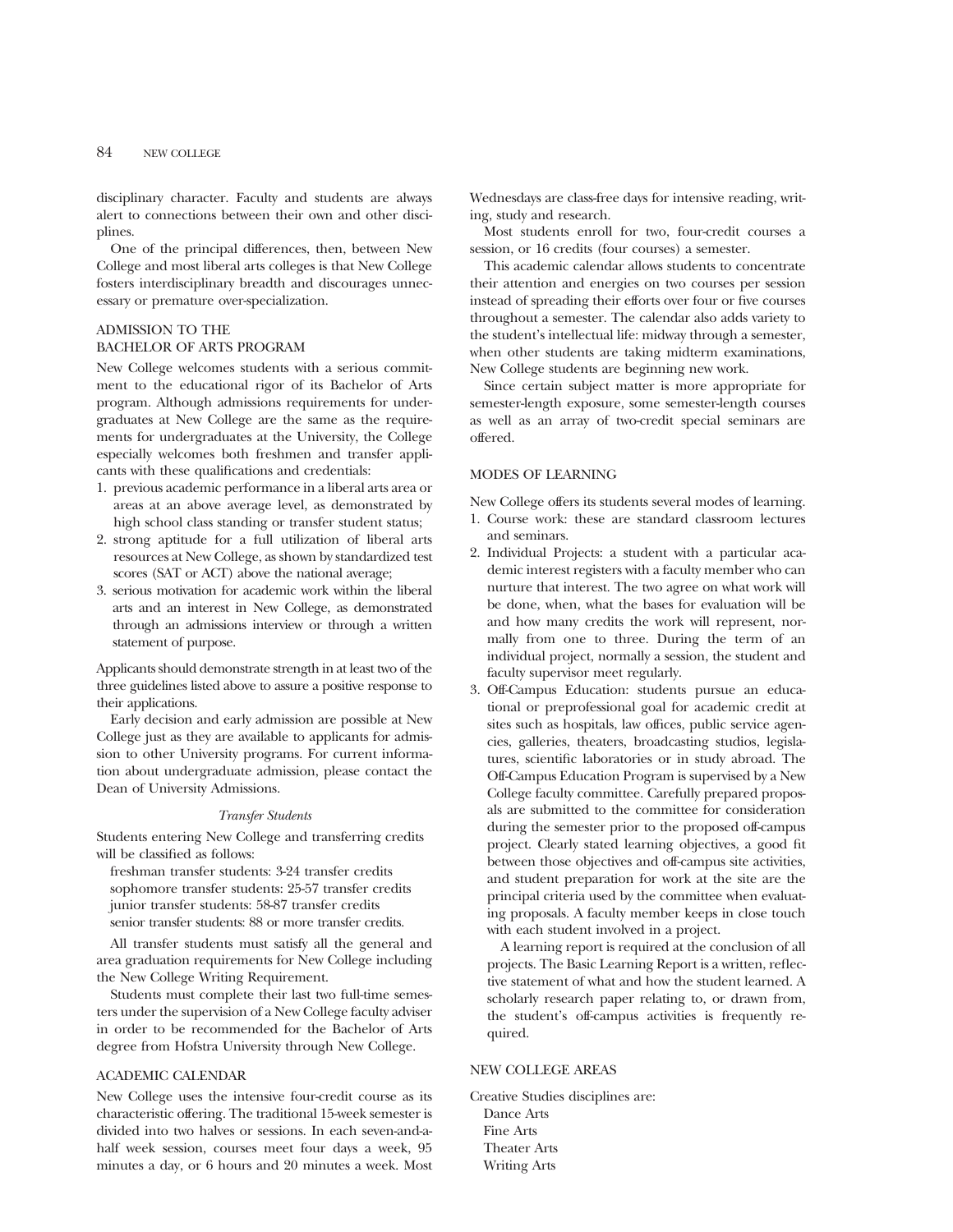Humanities disciplines are:

Art History Cultural Anthropology Dramatic Literature **Literature** Philosophy

Interdisciplinary Studies: theme or problem-centered programs designed by the individual student in consultation with a faculty adviser. In addition, Interdisciplinary Studies includes programs in:

| <b>Family Studies</b> |
|-----------------------|
| Human Development     |
| International Studies |
| Women's Studies       |
|                       |

Natural Science disciplines are:

| <b>Biology</b>     | The Physical Sciences |
|--------------------|-----------------------|
| Chemistry          | (Astronomy, Geol-     |
| <b>Mathematics</b> | ogy, Physics)         |

#### Social Science disciplines are:

| Economics            | Psychology          |
|----------------------|---------------------|
| <b>History</b>       | Sociology           |
| Linguistics          | Social Anthropology |
| Political Philosophy |                     |
| Political Science    |                     |

In addition to completing a concentration in one of these areas, students may complete an Elective Focus in a secondary area or discipline under the direct supervision of a New College Area Coordinator or designate. Also, as a complement to any of the above Area programs, New College offers an Elective Focus in elementary education which leads to provisional certification as an elementary teacher in New York State. For further information on New College foci, please see the sections on New College Areas.

#### NEW COLLEGE EDUCATIONAL RESOURCES

Students are encouraged to take full advantage of the educational resources available to them as members of the Hofstra University community. Equal to its commitment to the liberal arts is New College's commitment to serve individual students through advisement, access to University resources, and a unique calendar and tuition policy. The New College Writing Program is also a resource for the development of communication skills.

#### **ADVISEMENT**

All institutions of higher education offer forms of advisement and counseling. New College intends its academic advisement to be as close and informed as only a small college's can be, but augmented by the College's presence within Hofstra University. Students are initially assigned a New College faculty adviser, but may choose a different adviser as their academic interests become more defined. With few exceptions, New College faculty offices and records are located within the New College building, thus facilitating student access to advisers for conference, registration and general information about the College, the University and programs of study.

#### UNIVERSITY RESOURCES

As members of the Hofstra University community, New College students have full access to University resources. These include undergraduate courses at the Hofstra College of Liberal Arts and Sciences (HCLAS) and the Schools of Business, Communication, and Education; opportunities for student-initiated projects supervised by faculty other than New College faculty; full use of the University's excellent library, computer facilities, swimming pool and music listening rooms; and the full range of student services provided through the Dean of Students Office, Residential Life Office, the Hofstra University Health Center and the Office of Financial and Academic Records.

#### **THITION**

The tuition policy of New College supports its flexible, individualized programs of study and its various modes of learning. Students registering as full-time (a minimum of 12 semester hours attempted per semester) are billed a fixed tuition amount. This entitles the student to register for 12 to 20 hours for that semester. Students must secure the permission of the Dean of New College to register for more than 18 hours a semester and must pay per credit for credits in excess of 20. Those registering for fewer than 12 semester hours will be billed at the University's part-time, per credit rate. This tuition policy provides New College students with a wide range of educational choices within a fixed tuition amount. See Tuition and Fees, page 25.

#### THE NEW COLLEGE WRITING PROGRAM Expository Writing

The New College Writing Program is designed to help all students write as well as they possibly can. Expository writing—writing that explains, analyzes, clarifies—is central to many of the courses at the College. Several of these courses have been chosen to introduce the Writing Program and to help students develop their writing skills.

*An Introduction to the Liberal Arts*, the fall semester freshman course, is the first course in this series. The spring freshman writing workshops and the writing intensive discipline—courses for juniors and seniors follow. In each of these courses, students are given the opportunity to write an exit essay which is evaluated by the instructors of these courses and members of the New College Writing Committee. These evaluations (which are described below) enable students to monitor their development as writers. When students have satisfactorily completed these courses and written exit essays that are given satisfactory evaluation, they have fulfilled the expository writing component of the New College Writing Program.

Students who have difficulties completing this part of the Writing program can receive additional help from the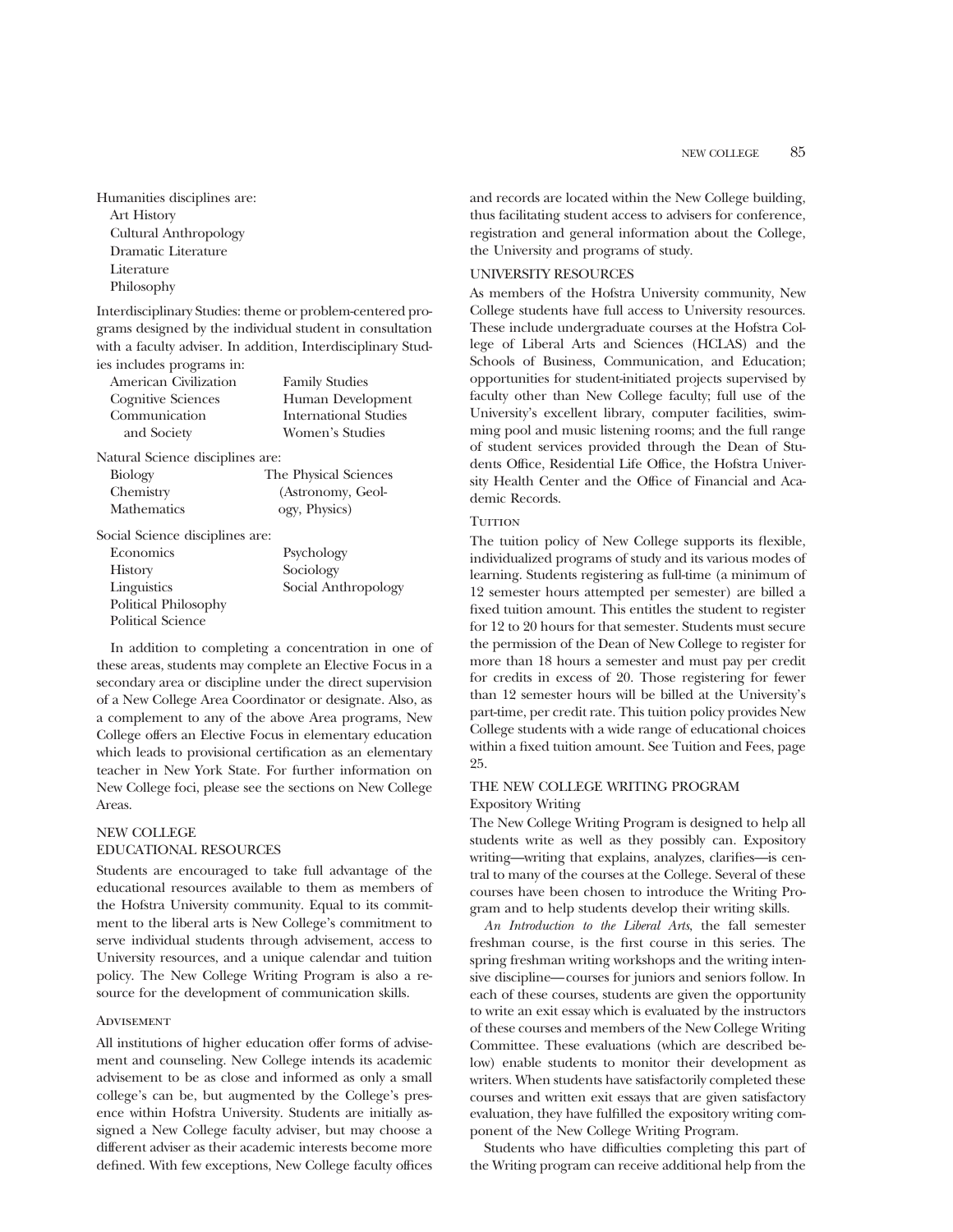faculty. They may be advised to register in one or more New College courses emphasizing writing or to sign up for tutorial work under the supervision of a faculty member.

#### *Transfers to New College*

Students who transfer to New College after earning 30 credits elsewhere are required to take a writing intensive course and to write a satisfactory Exit Essay (an essay that is given a #5 evaluation) in order to complete the expository writing requirement. They may, of course, also choose to register for a writing workshop.

#### Scholarly Writing

Students normally demonstrate their ability to locate, use, interpret, and document appropriate library and other sources through satisfactorily written research papers submitted to the New College faculty. When two New College faculty members agree that a student has demonstrated such scholarly ability through the submission of two different papers, the student will have satisfied this requirement, and this accomplishment is noted on the student's official record.

Students begin learning research skills in their Freshman Seminars. They are given opportunities to write research papers in their Sophomore and Junior Seminars and in many advanced courses. A course in Library Research is also offered occasionally.

#### Procedure

- 1. At the completion of a New College course in which a library research paper is required, the New College faculty member lists (on the Grade Summary Sheet) those students whose writing has satisifed this requirement. If a paper is submitted late, it is the student's responsibility to ask the faculty member to inform the New College Writing Coordinator if the paper meets the standard for scholarly writing;
- 2. Library papers written for courses given outside of New College or for courses given within New College by part-time faculty may be considered for this requirement after they have been evaluated by the instructors of these courses. Students should submit these papers to the New College Area Coordinator whose concentration (Humanities, Social Sciences, Natural Sciences, Creative Studies) is closest to the subject matter of the paper. The Coordinator assigns the paper to a member of the New College faculty who determines whether it meets this requirement;
- 3. In a course for which no library paper is required, students may request that the instructor assign a library paper as part of, or in addition to, regular class assignments. The instructor will decide whether or not such a paper is useful in that particular course.

Students normally satisfy the scholarly aspect of the standard as they progress towards meeting all requirements for the Bachelor of Arts degree at New College. A student may not undertake work on a Senior Project until this requirement has been satisfied.

#### STUDENT STATUS

Students not making satisfactory progress towards meeting either aspect of the Writing Standard, or who fall below the requisite level after satisfying either aspect, are subject to a change of student status from "good academic standing" to "probation" and/or continuance with "restrictions on registration." Students with probationary status are not recommended for the award of the Bachelor of Arts degree by the faculty and Dean of New College.

#### SCHOLARSHIPS AND FINANCIAL AID

Hofstra University offers financial awards based on academic quality, personal merit, need, and in some cases, proficiency in a special area. Students seeking financial aid should consult the Office of Financial and Academic Records. See page 27 of this *Bulletin*.

#### GENERAL REQUIREMENTS

FOR GRADUATION

- I. Successful completion of a minimum of 120 semester hours: 40 s.h. of area requirements, 40 s.h. of College requirements and 40 s.h. of electives. At least 90 of these 120 s.h. must be in the liberal arts. No more than 40 semester hours may be taken in a single discipline.
	- A. Successful and sequential completion of 40 s.h. of courses required by one of the five New College areas (Creative Studies, Humanities, Interdisciplinary Studies, Natural Sciences, Social Sciences). See requirements under specific area.
	- B. Successful and timely completion of 40 s.h. of College requirements:

|                                         | Sem. Hrs. |
|-----------------------------------------|-----------|
| 1) Introduction to the Liberal Arts     |           |
| (freshman year) $(ISBN 1)$              |           |
| 2) Main Ideas in the Western Tradition  |           |
| (sophomore year) (ISA 1)                | 4         |
| 3) Area Seminar (junior or senior year) | 4         |
| 4) two courses in a second area         | 8         |
| 5) two courses in a third area          | 8         |
| 6) two courses in a fourth area         | 8         |
| 7) one course in Quantitative Thinking  |           |
|                                         |           |
|                                         |           |

Students in Interdisciplinary Studies must satisfactorily complete a minimum of 8 s.h. each in Creative Studies, Humanities, Natural Sciences and Social Sciences in addition to the one Quantitative Thinking (QT) course.

Transfer students entering with fewer than two full-time semesters of academic work in the liberal arts must enroll and complete ISB 1, *Introduction to the Liberal Arts*, or its equivalent.

Transfer students entering with two or more full-time semesters of academic work in the liberal arts need not take ISB 1, *Introduction to the Liberal Arts*. They may, however, elect to take it.

Transfer students entering with fewer than three full-time semesters of work in the liberal arts must complete ISA 1, *The Western Tradition*.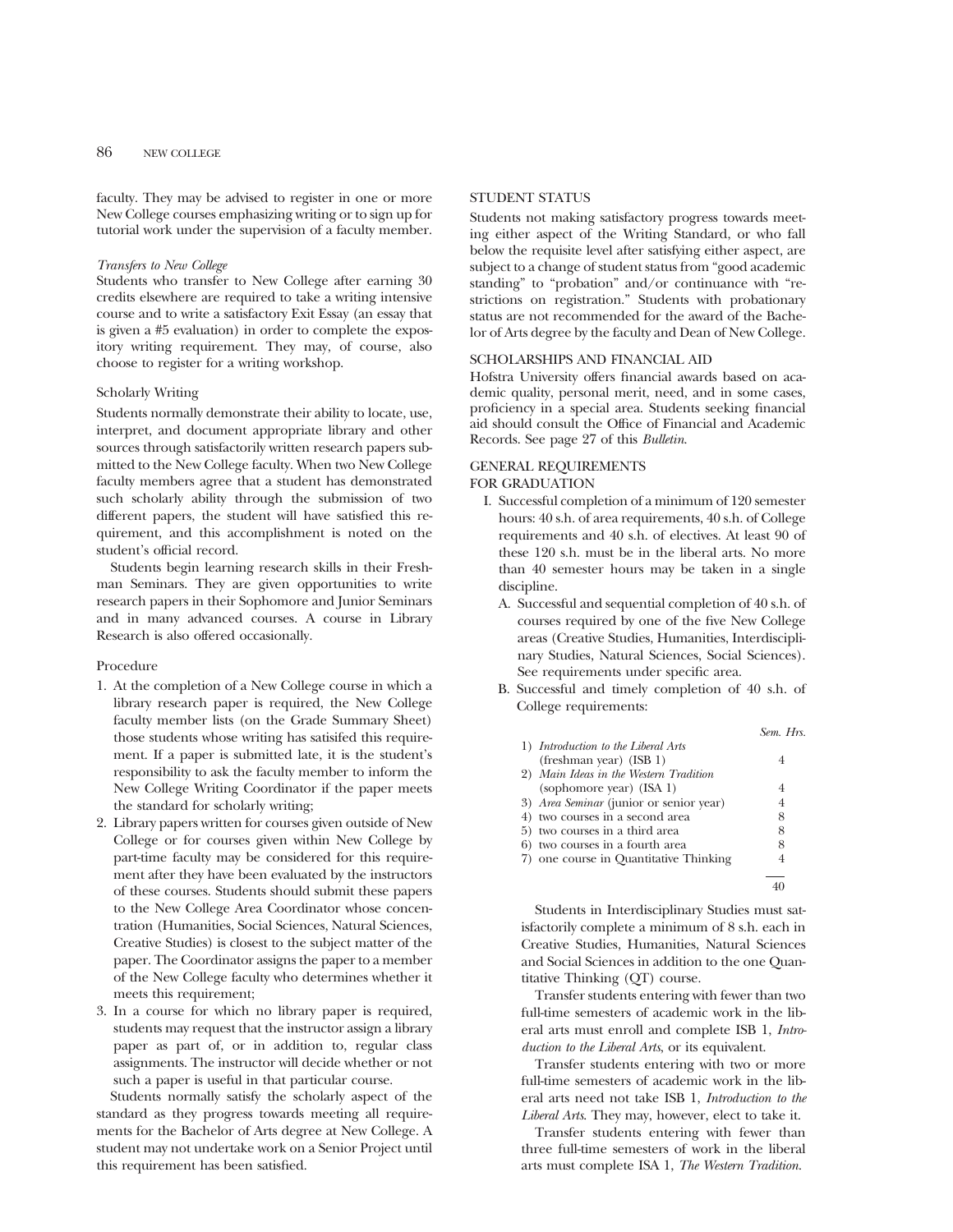Transfer students entering with at least three full-time semesters of completed work in the liberal arts may elect to take ISA 1. However, students who do not complete this course must complete a one-semester hour Individual Project to accompany the required upper-level area seminar. This project must deal with the intellectual antecedents (prior to 1825 C.E.) of the student's area or disciplinary interests. All students are expected to satisfactorily complete the Upper Level Seminar in their area.

- C. Successful completion of 40 s.h. of elective work approved by the student's adviser. See Elective Studies, page 93.
- II. Students must satisfy the New College Writing Standard. It is expected that they will satisfy the first aspect by the end of the sophomore year and will maintain that standard subsequently. The second aspect of the Writing Standard must be satisfactorily completed before registering for the Senior Project.
- III. Each student must remain in good academic standing while enrolled at New College.

#### ACADEMIC STANDING

The New College faculty and/or the Dean of New College reserve the right to review student records periodically for successful and timely progress toward satisfaction of College and area requirements and to make recommendations to the University about student status. A decision is made for each student in terms of one of the following categories:

retention in good standing retention on academic probation restrictions on registration dismissal

Data used to determine student status include:

- Completion ratio: ratio of credits successfully completed to credits attempted;
- Number of deferred evaluations (Pr's) and Incomplete (INC's) outstanding;

Grade-point average (GPA);

Timely and orderly satisfaction of both College and area requirements.

For New College Dean's List eligibility, see the New College *Addendum* to this *General Bulletin*.

#### Creative Studies Area Requirements

Professor Götz, *Coordinator* 

Creative Studies at New College serve students with an interest in and commitment to the study and practice, within a liberal arts context, of fine arts, theater arts, the writing arts or dance arts. Students define and develop personal talent while considering the creative process, the tradition of their artistic field and the human context of their own creativity.

In addition to satisfying the general requirements for graduation from New College, Creative Studies students must also satisfy the following minimum area requirements:

- I. 40 s.h. in Creative Studies distributed as follows:
	- a. 12 s.h. of faculty-offered studio or workshop courses or seminars;
	- b. 12 s.h. of student-initiated projects;
	- c. 8 s.h. in the study of the tradition of the student's artistic field;
	- d. 4 s.h. in the study of the creative process selected from such courses as *Creativity, Psychology and Art, Play Analysis, Performance as Cultural Criticism* and *Aesthetics and the Environment.*
	- e. 4 s.h. Senior Project, creative or scholarly, as a culminating demonstration of proficiency in Creative Studies.
		- 1) Scholarly projects must be consistent with the Humanities area guidelines for Senior Projects.
	- 2) Creative projects must be accompanied by a written scholarly report on the project's purpose and a critical assessment of the result(s).
- II. Upper-Level Seminar (College requirement): 4 s.h. This requirement is intended to help the student assess the impact on the arts of developments since 1825. The course helps the student refine research and writing skills. Creative Studies students may satisfy this requirement in one of the two ways:
	- 1) complete the Creative Studies Upper-Level Seminar, or, with the Coordinator's permission, the Humanities Upper-Level Seminar;
	- 2) with adviser's approval, complete a 4 s.h. Individual Project, either tracing the impact of ideas and/or events in the past 150 years on the student's creative field, or analyzing the antecedents and consequences of a significant development in that field.

Students desiring a focus in dance arts, fine arts, theater arts or writing arts must also satisfy the following specific requirements.

> *Creative Studies with a Dance Arts Focus* Professor Götz, *Adviser*

#### Requirements

- I. 40 semester hours including the following:
	- a. 2 s.h. of *Modern Dance*
	- b. 2 s.h. of *Ballet*
	- c. 20 s.h. in additional courses and/or workshops in modern dance, ballet and/or jazz
		- **NOTE:** When engaged in performance, students must participate in technical or crew work as required. Credit will be awarded through Individual Projects according to the amount and quality of student work.
	- d. 2 s.h. in choreography or dance composition
	- e. 6 s.h. in courses or projects in the history of dance
	- f. 4 s.h. in the study of the creative process, selected from such courses as *Creativity*, *Psychology of Art*, philosophy of art, or aesthetics
	- g. 4 s.h. of Senior Project, scholarly or creative (see general Creative Studies Area requirements above).
- II. Upper-Level Seminar (College requirement), 4 s.h.

It is recommended that students enrolled in the optional Dance Arts Focus within Creative Studies take BIO 103, *Human Anatomy and Physiology I*, in partial fulfillment of their Natural Science requirements at New College, and HSPE 106, *Kinesiology*, as an elective.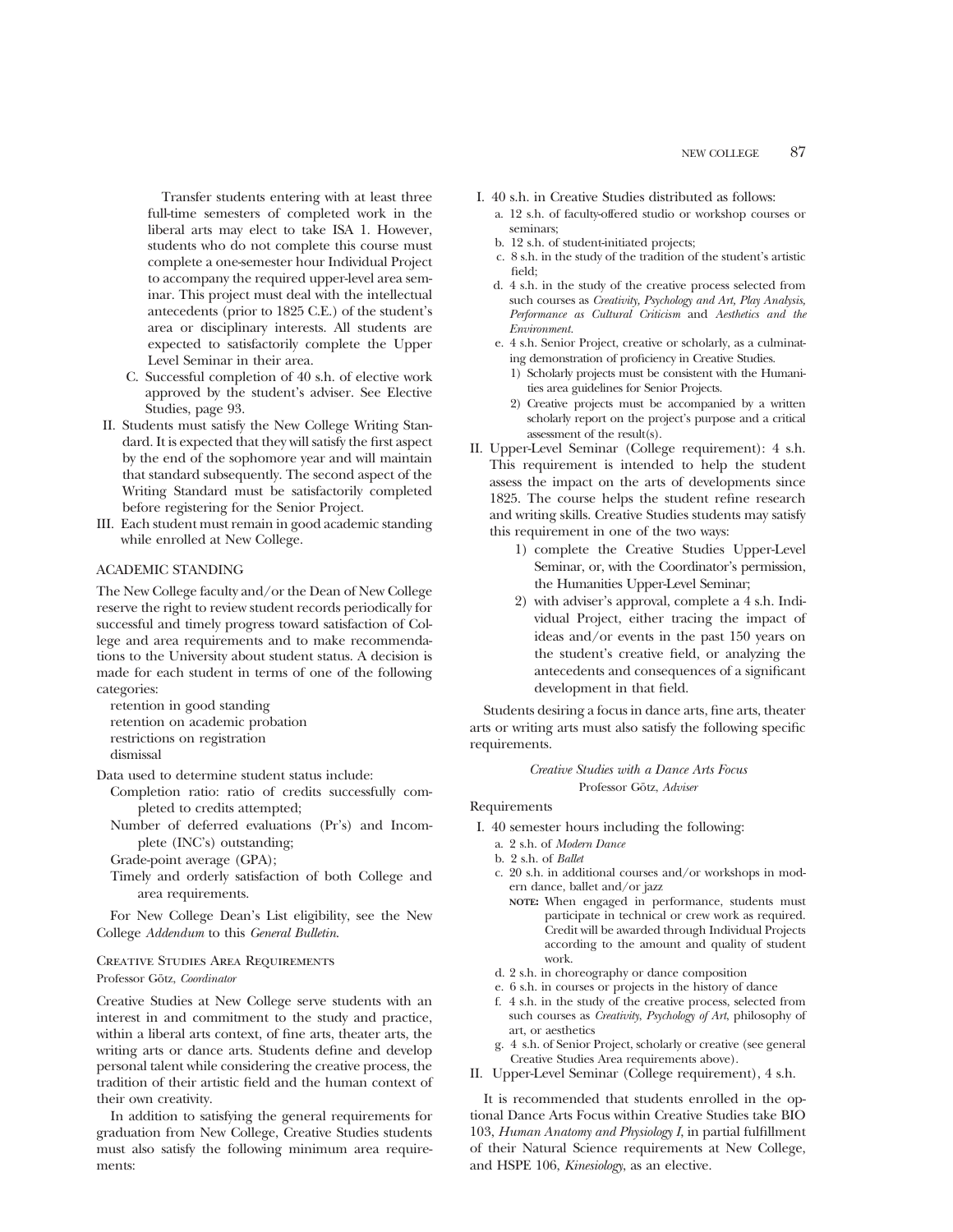#### *Creative Studies with a Fine Arts Focus* Professor Gordon, *Adviser*

#### Requirements

- I. 40 semester hours including the following:
	- a. 12 s.h. in basic courses to include the areas of *Two-Dimensional Design*
		- *Three-Dimensional Design* and
		- *Drawing;*
	- b. 12 s.h. in studio work taken in either seminar or individual project modes;
	- c. 12 s.h. in art history and/or aesthetics;
	- d. 4 s.h. of Senior Project as a culminating demonstration of proficiency in Fine Arts.
- II. Corequisites: 16 s.h. in studio work taken in either seminar or individual project modes, including one course in art history and/or aesthetics.
- III. Upper-Level Seminar (College requirement), 4 s.h.

All requirements are to be chosen in consultation with the fine arts adviser.

#### *Creative Studies with a Theater Arts Focus* Instructor Romano, *Adviser*

#### Requirements

- I. 40 semester hours including the following:
	- a. 8 s.h. of theater workshop courses;
	- b. 16 s.h. of theater arts projects. After satisfactory completion of *Theater Workshops I* and *II* or their equivalents, and with the approval of the theater arts adviser, academic credit may be received for work with an approved theater, on or off campus. Students normally satisfy this requirement through work on New College Theater Group productions;
	- c. 12 s.h. in courses or projects in theater history or dramatic literature, including one course in aesthetics or criticism;
	- d. 4 s.h. Senior Project.
- II. Upper-Level Seminar (College requirement), 4 s.h.

#### *Creative Studies with a Writing Arts Focus*

Associate Professors Ben-Merre, Christman, C. Sobel; Assistant Professor Friedlander, *Advisers*

- I. 40 semester hours including the following:
	- a. 8 s.h. of writing arts courses chosen from such offerings as: *Playwriting*, *Poetry Workshop*, *Short Story Workshop*, *The Craft of the Poet*, *The Essay*, *Works in Progress*;
	- b. 16 s.h. of Individual Projects in writing or additional writing courses which may include 8 credits in an apprenticeship mode, either off campus or as a peer teacher for a member of the writing faculty. The character and timing of these projects should be carefully considered with the student's writing arts adviser;
	- c. 8 s.h. of courses in various periods and genres of literature;
	- d. 4 s.h. of aesthetics, creativity or literary theory, or an equivalent approved by the student's adviser; e. 4 s.h. Senior Project.
- II. Upper-Level Seminar (College requirement), 4 s.h.

#### Humanities Area Requirements

#### Professor Götz, *Coordinator*

The Humanities at New College are: art history, cultural anthropology, literature, dramatic literature and philosophy.

In addition to satisfying the general requirements for graduation from New College, Humanities students must meet these minimum area requirements:

- I. 40 s.h. in the Humanities
	- a. 16 s.h. of four basic courses in three different Humanities disciplines;
	- b. 20 s.h. of advanced courses as specified in a. below;
	- c. 4 s.h. Senior Project.

Of the 40 s.h. in Humanities, at least 12 s.h. must be in pre-20th century literature, dramatic literature or philosophy.

- II. Humanities Programs
	- a. Area and Discipline Focus: the 20 s.h. in advanced courses may be taken in a single discipline, thus constituting a Discipline Focus, or in two or more Humanities disciplines, thus constituting an Area Focus.
	- b. Elective Focus: students may also choose to have an Elective Focus of not less than 20 s.h. in a Discipline or Area outside of the Humanities.
- III. Upper-Level Seminar: 4 s.h.
	- All juniors in the Humanities are required by New College to take a 4-credit Upper-Level seminar.

This course complements the sophomore seminar (*Main Ideas in the Western Tradition*) which ends with the Romantic movement through study of some of the significant figures, movements and events in the humanities from about 1820 to the middle of the 20th century. The course tries to rationalize recent transformations in the modern mind as reflected in a selection of literature, drama, music, philosophy, cultural anthropology and art history of the West. Selection depends upon the instructor.

A library research paper will be required of all students which will prepare them to undertake the Senior Project.

IV. Senior Project: students in the Humanities area normally complete this 4 s.h. requirement during the last semester of their senior year in accordance with guidelines issued by the Humanities faculty.

The Senior Project is a culmination of work within the Humanities and consists of a senior paper of about 15-20 pages written on a topic mutually acceptable to both student and faculty. Starting from a single discipline, it will embrace one or more other disciplines in its approach and articulate the student's own perspective, his or her own sense of the world.

A creative project is acceptable, but must be accompanied by an expository essay analyzing its purpose(s) and appraising its relationship to contemporary art.

#### Courses applicable to the above requirements:

Most Humanities courses offered in HCLAS *may*, with the permission of the New College Humanities faculty, be used to satisfy these basic requirements, with the following exceptions:

a. English courses which *may not* be used: ENGL 1-2, 2A, 4, 5, 30, 133, 134, 134A, 135, 136A, 136B, 136C, 136D, 170, 171, 172, 173, 174, 175, 176, 177, 177A, 178, 178A, 178B, 178C.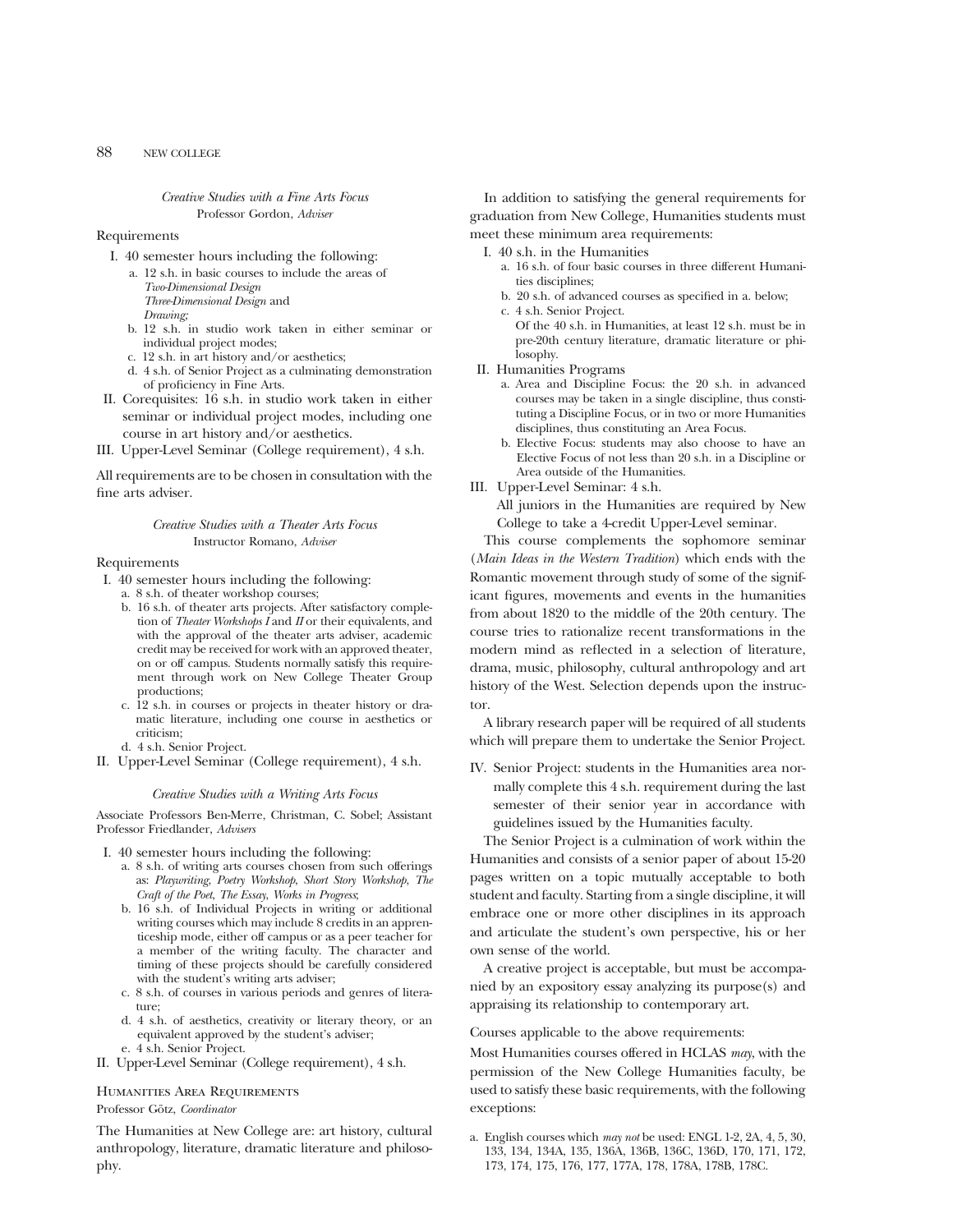- b. Foreign language courses level 4 or below *may not* be used.
- c. School of Communication courses *may not* be used except for: AVF 10, 137A, 137B, 139, 157, 158, 177.
- d. Speech Communication and Rhetorical Studies courses *may not* be used except for SPCM 21, 33, 53, 109, 121, 128.

#### Interdisciplinary Studies Area Requirements Professor Götz, *Coordinator*

In addition to satisfying all general requirements for graduation from New College, Interdisciplinary Studies students must design, with their advisers, an individual Interdisciplinary Studies Program which employs two or more disciplines from different areas and explores some discrete topic, theme or problem.

Students and advisers should design Interdisciplinary Programs during the second semester of the sophomore year and submit them in writing to the Area Coordinator for approval. An individual program design should include a statement of its focus and specify 40 s.h. of study including a 4 s.h. Senior Project as the culminating work in the program. No more than 16 of these 40 s.h. may be in basic or general courses or projects. New College and other University liberal arts courses may be used in the design of Interdisciplinary Programs. Through their total B.A. programs, Interdisciplinary Studies students must satisfactorily complete a minimum of 8 s.h. each in Creative Studies, Humanities, Natural Sciences and Social Sciences in addition to 4 s.h. of Quantitative Thinking (QT) courses.

A 4 s.h. Upper-Level Interdisciplinary Studies area seminar must be completed as required by New College. This requirement is intended to help the student assess the impact on his/her interdisciplinary focus of developments since, roughly, 1825, and to help the student refine research and writing skills. Interdisciplinary Studies students may satisfy this requirement in one of several ways. 1) A student with a Human Development Focus may take

- the *Special Seminar in Human Development* or arrange with his/her adviser for an appropriate alternative.
- 2) A student with an International Studies Focus may take the *Upper Level Seminar in International Studies* or arrange with his/her adviser for an appropriate alternative.
- 3) With the approval of the adviser and the Interdisciplinary Studies Coordinator, a student may select an appropriate upper-level seminar in the Humanities, Social Sciences, Natural Sciences or program focus within Interdisciplinary Studies.
- 4) With the approval of the adviser and Area Coordinator, a student may complete a 4 s.h. Individual Project either tracing the impact of ideas and/or events in the past 150 years on the student's focal concern, or analyzing the antecedents and consequences of a significant development directly related to that concern.

Each student's program must culminate in a Senior Project, normally a research paper, in which at least two disciplines from two different areas are actively employed. Of necessity, then, Interdisciplinary Studies Senior Projects must have at least two faculty sponsors: a faculty supervisor from the primary discipline and a consultant or consultants from the other discipline(s).

In addition to individual, student-designed Interdisciplinary Studies Programs, New College offers seven specific programs within Interdisciplinary Studies.

> *American Civilization Focus* Professor Naylor, *Adviser*

American Civilization is the study of the culture of the United States from such interdisciplinary perspectives as history, political science, literature, economics, philosophy, sociology and art history.

In addition to satisfying the general requirements for graduation from New College, American Civilization students must design, with the adviser for this focus, a program of 40 s.h. of studies, at least 20 s.h. of which are in advanced courses or projects including a 4 s.h. Senior Project. This program design must be submitted to the Area Coordinator for approval by the end of the sophomore year.

#### Guidelines

- 1) At least 8 s.h. in Humanities selected from such courses as *Self & Society in American Short Fiction Masculinity & Femininity in American Fiction American Philosophy American Art*
- 2) At least 12 s.h. in at least two different Social Science disciplines selected from such courses as
	- **History**
	- *American Family: Past & Present America in the 20th Century American History: 1865-1914 Generations: Families in 20th-Century America Herstory: Women in American Culture History of American Education*
	- *Immigration & the Ethnic Experience*
	- Political Science *American Government American Political Ideas American Constitution American Political Parties*
	- *Congress & the Presidency* Other Social Science courses
	- *Great Depression of the 30's Archaeology of the New World Criminal Justice System & Its Psychology*
- 3) At least 8 s.h. in advanced topics such as *Seminar: Walt Whitman Seminar: Ernest Hemingway Seminar: Eugene O'Neill Seminar: Wallace Stevens American Business History*
	- American Studies 145, 146 (HCLAS)
- 4) At least 8 s.h. in other courses which illustrate some aspect of American Civilization;
- 5) 4 s.h. Senior Project as culmination of the student's work in American Civilization.

#### *Cognitive Science Focus*

Associate Professor C. Sobel, *Adviser*

The Cognitive Sciences Program is concerned with an understanding of such phenomena as problem solving, language acquisition, mental representation, memory,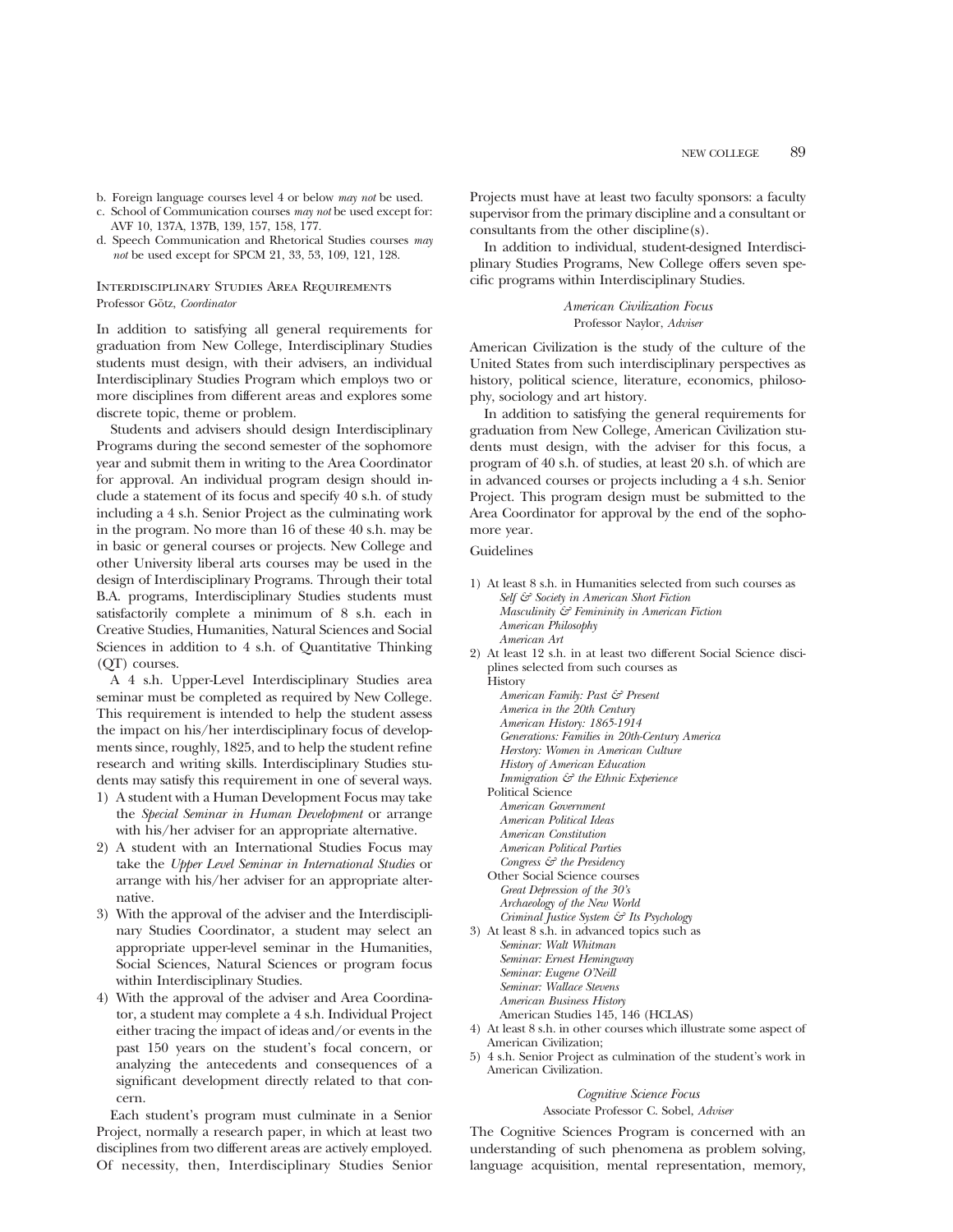and the more general consideration of information processing by both humans and machines. It draws mainly upon the disciplines of philosophy, linguistics, psychology, mathematics, computer science and neuroscience. From a concentration in this area, students acquire experience in quantitative methodologies and techniques as well as in humanistic and philosophical thinking.

In addition to satisfying the general requirements for graduation from New College, students must design, with the adviser for this focus, a program of 40 s.h., at least 20 of which are in advanced courses or projects including a 4 s.h. Senior Project. These 40 s.h. are augmented by the 4 s.h. Upper-Level Integrative Seminar, taken in partial satisfaction of College graduation requirements. This program design must be submitted for approval by the Program Adviser by the end of the student's sophomore year.

#### Guidelines

- 1) 8 s.h. of integrative courses within the Cognitive Sciences Focus, as follows:
	- *The Nature of Intelligence* (Introductory)

Upper-Level Seminar in Cognitive Science (in partial satisfaction of College requirements)

Senior Project in Cognitive Science

The Senior Project should be an integrative work within the cognitive sciences involving at least two of the disciplines comprising the field. It may, for example, consist of an Artificial Intelligence Program that sheds light on a specific human ability, such as language. A project of this sort would involve computer science, linguistics and psychology, or address the definition of thought processes within the fields of philosophy, psychology and computer science—how they intersect, diverge, conflict and/or reinforce each other.

2) 32 s.h. including at least one basic course in each of three different disciplines, approved by the Program Adviser, as follows:

| Computer Science | Neuroscience |
|------------------|--------------|
| Linguistics      | Philosophy   |
| Mathematics      | Psychology   |

| Examples of relevant New College and HCLAS courses are: |
|---------------------------------------------------------|
| Physiological Psychology                                |
| Perception & Cognition                                  |
| Introduction to Computers                               |
| Artificial Intelligence                                 |
| Data Structures                                         |
| Discrete Mathematics                                    |
| Logic in Mathematics                                    |
| Introduction to Neurology                               |
| Introduction to Animal                                  |
| Learning Theory & Behavior<br>Behavior                  |
|                                                         |
|                                                         |

#### *Communication and Society Focus* Professor Götz, *Adviser*

Communication and Society provides students with the opportunity to study communication history, theory and practice within a broad, liberal arts context. The program is offered in cooperation with the School of Communication.

In addition to satisfying the general requirements for graduation from New College, students must design, with the Focus adviser, a program of 40 s.h. of studies, at least 20 s.h. of which are in advanced courses or projects including a 4 s.h. Senior Project. This program design must be submitted for approval to the Area Coordinator by the end of the sophomore year.

#### Guidelines

- 1) 9 s.h. in School of Communication courses:
	- a. SCO 2, *Mass Media: History & Development,* 3 s.h.;
	- b. MASS 11, *Mass Communications in Contemporary Society*, 3 s.h.;
	- c. MASS 101, *Understanding Global Media & News Systems,* 3 s.h. or MASS 104, *Media and the Law,* 3 s.h.
- 2) 27 s.h. of courses in a variety of disciplines relating to communication and society.
- 3) 4 s.h. Senior Project: may be creative or scholarly. If creative, it must be accompanied by a written, scholarly report of the project's purpose, the means used to achieve that purpose and a critical assessment of the result(s).

**NOTE:** many communication production courses are not for liberal arts credit. See page 105 for courses and page 48 for liberal arts listings. New College students may not take more than 30 hours of nonliberal arts courses.

#### *Family Studies Focus* Instructor Mason-Egan, *Adviser*

The Family Studies Program is concerned with the interdisciplinary study of the family. The focus is multifaceted and allows the student to look at the family from historical, psychological, sociological, anthropological, and literary perspectives. The program includes a basic core of psychology courses along with the advanced focus of the family. The program is designed to give the student a good foundation for graduate study in the fields of psychology, counseling, social work and human services.

In addition to satisfying the general requirements for graduation from New College, students must design with their adviser a program of 40 s.h. of study, at least 20 s.h. of which must be advanced courses or independent projects, including a 4 s.h. Senior Project. These 40 s.h. are augmented by the 4 s.h. Upper Level Seminar in Human Development, normally taken in the student's junior year in partial satisfaction of college graduation requirements.

#### Fieldwork Component

After the sophomore year, the student is required to register for a 4 s.h. class: *Frameworks for Studying Families*. This class is experiential in nature with a field placement component as well as class time dealing with theoretical frameworks for studying families. Those students who want more experience are encouraged to register for an experiential learning project through Off-Campus Education, such as an internship or study abroad, which can be done anytime after the sophomore year.

The following courses are offered at New College and HCLAS and are relevant to the Family Studies Focus:

Psychology Courses *Human Sexuality Psychology of Women Psychotherapy for Children*

*Youth and Identity The Troubled Child* Upper Level Seminar in Human Development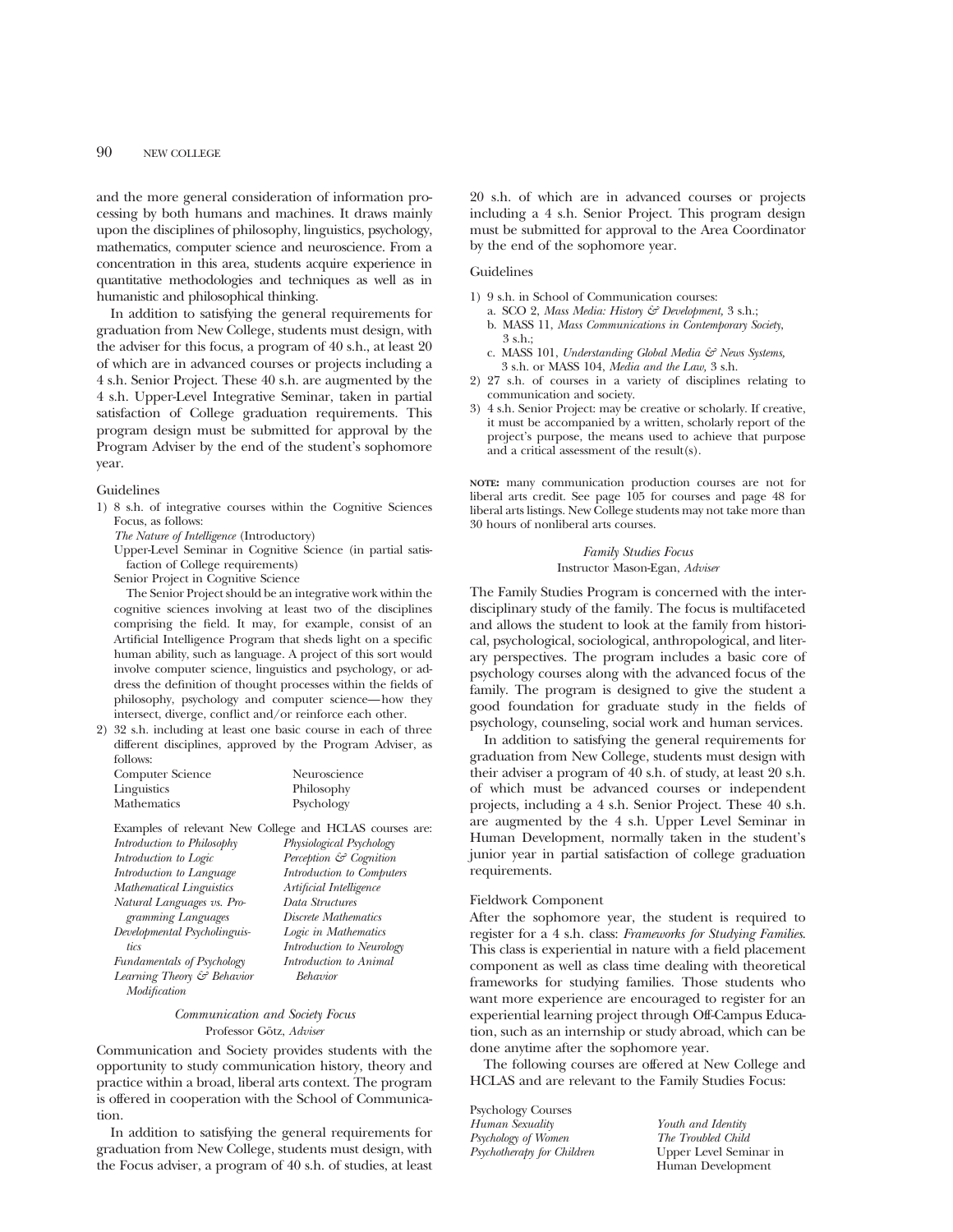#### NEW COLLEGE 91

Sociology/Psychology Courses With a Family Focus

*Dysfunctional Families Marriage and the Family* (SOC 36) *Child Rearing in a Contemporary Society Introduction to Social Work Modern American Family Social Problems* (SOC 103) *New Household: New Housing*

*Intimate Human Behavior Organizations: Theory and Reality Introduction to Sociology Sociology of Sex Roles* (SOC 160) *Social Institutions* (SOC 102)

#### Communication Courses

*Interpersonal Communication* (SCO 3) *Gender and Intercultural Issues in Communication* (SPCM 53) *Nonverbal Communication in Human Interaction* (SPCM 33) *Human Communication Language of Discrimination*

Anthropology and Philosophy Courses *Cross-Cultural Socialization Moral Development Social Anthropology Human Values*

*Human Nature Introduction to Cultural Anthropology*

History Courses With a Family Focus *American Family: Past and Present Generations: Families in 20th-Century America Roots: Your Family and American History*

Literature Courses *Self and Society: American Short Fiction American Children: Fact and Fiction*

In order to satisfy the Quantitative Thinking component of the college requirement for graduation, it is required that the student register for Research Methods. This serves a dual purpose: New College graduation requirement and as an admission requirement for graduate school.

> *Human Development Focus* Professor Grossman, *Adviser*

The Human Development Program is concerned with growth and continuity over the human life span with particular focus on the early years. Students are educated in observation, theory and intervention strategies with application in the fields of medicine, nursing, teaching, research and mental health as well as parenting.

In addition to satisfying the general requirements for graduation from New College, a student must design, with the adviser for this focus, a program of 40 s.h. of studies. At least 20 s.h. of these credits must be in advanced courses or projects. In addition, the program must include a 4 s.h. Special Seminar in Human Development (taken during the junior year, in partial satisfaction of College graduation requirements) and a 4 s.h. Senior Project. This program design must be submitted for approval to the Area Coordinator by the end of the sophomore year.

The following New College courses are particularly relevant to the theme of human development. Students may select from these and other courses offered at New College or at the University in the design of individual programs:

*Child Development Methods of Child Study* *The Troubled Child Psychotherapy for Children*

*Psychology of Women Society & Personality Public Opinion & Propaganda Concepts of Happiness Death & Dying Human Sexuality Youth & Identity Psychology of Play & Imagination Child Rearing in Contemporary Society*

*Psychology of Personality Mental Retardation Children's Literature Development of Political Systems Family & Kinship Biological Anthropology Intimate Human Behavior Cross-Cultural Socialization*

#### *International Studies Focus* Associate Professor Longmire, *Adviser*

The International Studies Focus provides an interdisciplinary approach to global issues drawing on disciplines within the Social Sciences such as history, linguistics, political science, economics, sociology, psychology as well as those in the Humanities and Creative Studies, such as philosophy, anthropology, art history and literature.

In addition to satisfying the general requirements for graduation from New College, students in the International Studies Focus must design, with the Focus Adviser, a program of 40 semester hours, at least 20 of which are in advanced courses or projects, including a 4 s.h. Senior Project. Within the 40 s.h. of the Focus, students are also required to complete *Introduction to International Studies*, a four-credit course in which the historical, philosophical and methodological orientations of the Focus are presented. These 40 s.h. are augmented by a 4 s.h. Upper-Level Seminar emphasizing International Studies, taken in partial satisfaction of College graduation requirements.

A student's program design must be submitted to the Focus Adviser by the end of the student's sophomore year.

#### Requirements

40 semester hours as follows: (at least 22 of these 40 credits must emphasize or include the non-Western cultural experience)

- a. 4 s.h., Introduction to International Studies; Upper-Level Seminar (in International Studies), in partial satisfaction of College requirements;
- b. 4 s.h. Senior Project or Thesis (in International Studies);
- c. 32 s.h. of courses and projects approved by the Focus Adviser including at least one course in each of four different disciplines which have a comparative or international dimension.

Students in the International Studies Focus are also strongly encouraged to undertake the following projects:

- 1. Acquire competence in at least one foreign language;
- 2. study abroad which can be arranged independently or through Off-Campus Education;
- 3. participate in internships at international organizations and other appropriate forums dealing with global issues.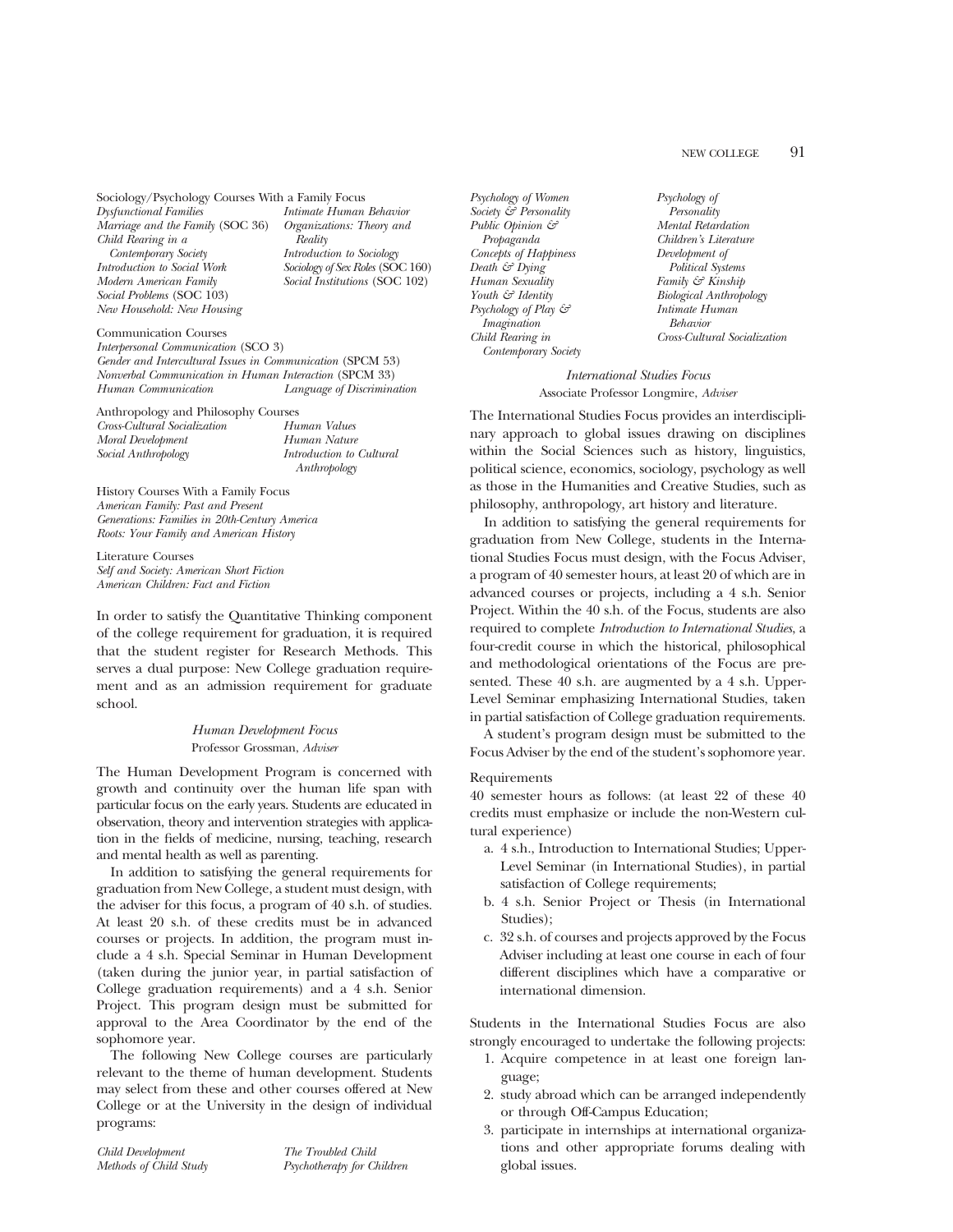New College courses which can be used to fulfill International Studies requirements include:

#### Humanities and Creative Studies

| Comparative Ethics                  | Modern European                      |
|-------------------------------------|--------------------------------------|
| Constructed Languages $\mathcal{C}$ | Comparative Literature               |
| <i>Interlinguistics</i>             | Three Philosophical Novels           |
| Comparative Religion:               | Religion $\mathcal{F}$ Philosophy of |
| <b>Mysticism</b>                    | India                                |
| <b>Novels of Empire</b>             | Archaeology of the                   |
| Myths & Legends                     | New World                            |
|                                     | History $\mathcal{C}$ Architecture:  |

#### Social Sciences

| Contemporary Economic Problems         | Human Rights                             | <b>SPLT</b> | 57. Gender $\mathcal{C}$ (   |
|----------------------------------------|------------------------------------------|-------------|------------------------------|
| Latin America: Peoples & Culture       | The Colonial Experience                  |             | Spanish Femo                 |
| Marx & Twentieth-Century               | Islamic Resurgence                       | <b>SPCM</b> | 53. Gender $\mathcal G$ In   |
| Marxism                                | African Contributions to                 |             | 3 s.h.                       |
| Politics $\mathcal{S}$ the Third World | Western Civilization                     | WST         | 1. Introduction              |
| Technology in the Twentieth            | Issues in International Relations        |             | 198. Independent             |
| Century                                | Law & World Organization                 |             |                              |
| Women in the Third World               | The Search for a                         |             | <b>NATURAL SCIENCE AREA</b>  |
| Environment & Society                  | Postmodern Politic                       |             | Professor Rosen, Coordinator |
|                                        | Cross-Cultural Social-<br><i>ization</i> |             | In addition to satisfying    |
|                                        | Law & Society in Japan                   |             | graduation from New Co       |

*The Western Tradition*

*Women's Studies Focus* Associate Professor Longmire, *Adviser*

The Women's Studies Program provides interdisciplinary perspectives on women's roles and issues.

In addition to satisfying the general requirements for graduation from New College, students must develop, with the adviser for this focus, a program of 40 s.h. of studies with a minimum of 6 s.h. each in Humanities and Social Sciences. Of the 40 s.h., at least 20 s.h. must be in advanced courses or projects including a 4 s.h. culminating Senior Project. This program design must be submitted for approval to the Area Coordinator by the end of the sophomore year.

The following have been designated as Women's Studies courses.

#### Courses offered at New College include:

|  | HAHG 11. Women Artists, 4 s.h. |
|--|--------------------------------|
|--|--------------------------------|

- HPG 6. *Educational Controversies*, 4 s.h.
- ISWB 1. *Introduction to Women's Studies*, 4 s.h.
- SGG 5. *Language of Discrimination*, 4 s.h.
- 60E. *Women in the Third World*, 2 s.h.
- SHG 5. *Herstory: Women in American Culture*, 4 s.h.<br>SPG 4. *Psychology of Women*, 4 s.h.
- SPG 4. *Psychology of Women*, 4 s.h.
- SPS 60F. *Ecofeminism*, 2 s.h.

#### Courses offered at HCLAS include:

- ANTH 32. *Women & Development,* 3 s.h. 145. *Women & Men in Anthropological Perspective,* 3 s.h.
- CLIT 75. *Women Writers in the Romantic Tradition,* 3 s.h.
- ENGL 124A. *The Woman Writer in America,* 3 s.h.
- 182, 192, 196-198, A-Z. *Readings in Literature or Special Studies,* 3 s.h. each
- FRLT 42. *Heroines Exotic & Erotic: Romantic Women in 19th-Century French Narrative Prose*, 3 s.h.

|       | 46. Sex, Gender & Love in 20th-Century French Prose,<br>3 s.h.                                           |
|-------|----------------------------------------------------------------------------------------------------------|
|       | 60. Modern French Feminist Thought, 3 s.h.                                                               |
| HIST  | 6C. History of Changing Sex Roles: Changing Societies,<br>$1$ s.h.                                       |
|       | 149. Women in America, 3 s.h. (Credit towards minor<br>given for this course or SHG 5, not both.)        |
| JW ST | 101. Special Topics in Jewish Studies, 3 s.h.                                                            |
| PHI   | 167. Philosophy of Feminism, 3 s.h.                                                                      |
| PSY   | 126. Psychology of Women, 3 s.h. (Credit towards minor<br>given for this course or SPG 4, not both.)     |
| SOC   | 32. Women & Development, 3 s.h. (Credit towards<br>minor given for this course or SGG 60E, not<br>both.) |
|       | 36. Marriage $\mathcal G$ the Family, 3 s.h.                                                             |
|       | 140. Social Inequality, 3 s.h.                                                                           |
|       | 160. Sociology of Sex Roles, 3 s.h.                                                                      |
| SPLT  | 57. Gender & Culture: Women Through the Lens of<br>Spanish Female Writers, 3 s.h.                        |
| SPCM  | 53. Gender $\mathcal G$ Intercultural Issues in Communication,                                           |
|       | 3 s.h.                                                                                                   |
| WST   | 1. Introduction to Women's Studies, 3 s.h.                                                               |
|       | 198. Independent Study in Women's Studies, 3 s.h.                                                        |

## Requirements

all general requirements for bllege, Natural Science students must also satisfy the following area requirements:

- I. 40 s.h. in the Natural Sciences distributed as follows:
	- a. 16 s.h. in four basic courses in at least three of the following science disciplines: biology, chemistry, geology, physics and mathematics. Basic courses are introductory courses, without prerequisite, designed for majors in science. In mathematics, courses numbered 19 and below are considered basic. For students in the premedical elective focus (see below), biology (HCLAS BIO 1 & 2), *General and Inorganic Chemistry* (New College NCB 1 or HCLAS CHEM 3A, 3B) and PHYS 1A and 1B are required.
	- b. 20 s.h. of advanced courses: may be in a single discipline, in which case the student will have completed a discipline focus, or in two or more Natural Sciences, in which case the student will have completed an area focus.

For students in the premedical elective focus, the five advanced courses should be taken from among the following HCLAS courses: BIO 23, 24, 124, 135, 136, 137, 143, 144, 150, 191; CHEM 105, 109, 131A & 132A, 131B & 132B, 141-142, 147, 162, 163, 173, 175, 180.

**NOTE:** if advanced courses are in biology, CHEM 131A-132A must be taken. If advanced courses are in chemistry, two additional biology courses must be taken.

c. 4 s.h. Senior Project (see below): students with an area or discipline focus normally complete this requirement during the last semester of their senior year, although they are encouraged to begin work well in advance of that semester.

Senior Project: with the assistance of a Natural Science faculty member, students choose a research topic in their field of interest. Before the research is undertaken, a proposal with a preliminary bibliography must be submitted to the Area Coordinator and approved. The final product is a paper using the standard science writing format.

II. Senior Science Seminar (College requirement), 4 s.h. Required of all Natural Science majors, this course is offered by a member of the Area's faculty. The focus is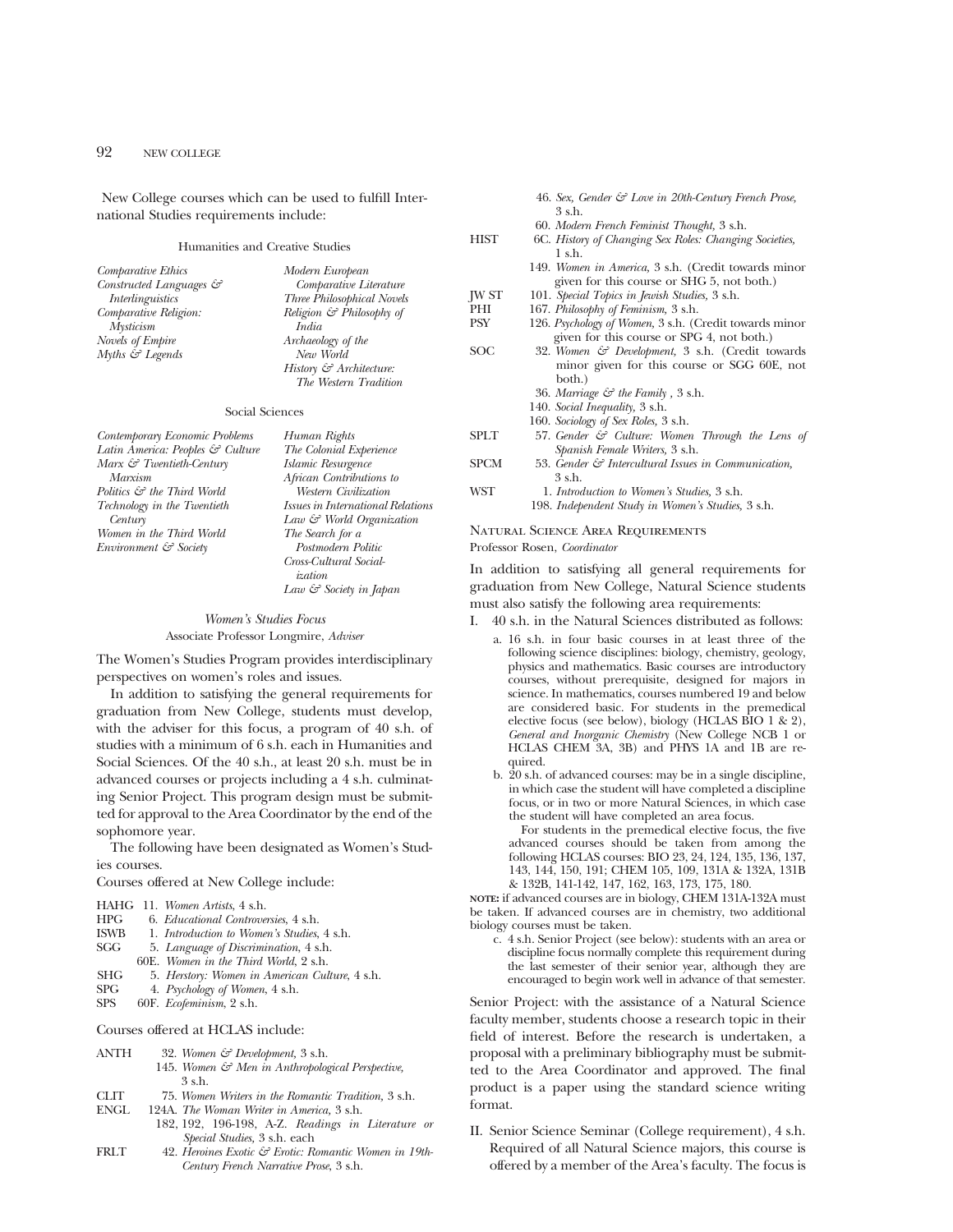on some of the major questions that have defined the nature and direction of modern science through the 20th century. Problems or major historical figures from several of the disciplines of the sciences are used as the basis for student research and discussion.

The course helps the student refine research and writing skills in preparation for the Senior Research Project.

#### Elective Focus

Any New College student may also complete an Elective Focus (20 s.h. of basic and advanced courses) in one or more sciences depending on career goals. A program of courses (which may include 8 s.h. of second area courses) to be taken is developed with the advice of a Natural Science faculty member and approved by the Area Coordinator. Please consult with the Natural Science Area Coordinator for possible Elective Focus options.

#### *Natural Science with a Premedical Focus*

This 20 s.h. elective focus is designed for students interested in pursuing careers in medical or allied health disciplines (medicine, dentistry, osteopathy, chiropractic, physical therapy, veterinary medicine, nursing, etc.). The requirements are designed to facilitate graduate school admission in these fields. In addition to satisfying all general requirements for graduation from New College and area requirements for the Natural Sciences, students may also complete this elective focus under advisement and subject to the approval of the Area Coordinator.

The program must include the following courses:

MATH 19 or 6 s.h. of mathematics electives (or New College equivalents) Basic Statistics (S 91) CSC 5 or ISGG 1 PHYS 2A, 2B (PHYS 1A & 1B are prerequisites) CHEM 131A & 132A, 131B & 132B

Social Science Area Requirements Professor Cohn, *Coordinator*

Credit toward the Social Sciences is given for those courses which are concerned with theoretical or conceptual considerations in the following disciplines: social anthropology, economics, history, linguistics, political science, psychology (undergraduate only) and sociology. Upon petition by the student, courses in communications, social philosophy and about religion may be included. Courses which emphasize technical or vocational skills will not count towards fulfillment of Social Science requirements. They may, of course, be taken as electives, after discussion with a Social Science adviser.

In addition to satisfying all general requirements for graduation from New College, students in the Social Sciences must satisfy the following requirements:

- I. 40 s.h. in the Social Sciences including the following:
	- a. 16 s.h. of basic courses including at least one 4 s.h. course in three different Social Science disciplines;
	- b. 20 s.h. of advanced courses which may be in a single discipline, thus constituting a discipline focus, or in from two to four Social Science disciplines, thus constituting an

area focus. These advanced courses must include *Research Methods*, 4 s.h.: ordinarily, this course is taken in the junior year. It addresses matters of research design and reports in most, if not all, of the Social Science disciplines.

- c. 4 s.h. Senior Project: students normally complete this requirement during their last semester as seniors, in accordance with guidelines issued by the Social Science faculty.
- II. Upper-Level Seminar (College requirement), 4 s.h. This course surveys post-Napoleonic political, economic and social conditions and intellectual and scientific climates, including significant figures involved in the development of the Social Sciences.

Students are expected to read both primary works by, and secondary works about, the individuals to be studied and to participate in class discussions. Each student writes a term essay about some aspect of his/her discipline and prepares an acceptable Senior Project proposal.

#### Elective Focus

Any New College student may also complete an Elective Focus (20 s.h.) of basic and advanced courses in one or more of the Social Sciences. A program of courses (which may include 8 s.h. of second area courses) to be taken is developed with the advice of a Social Science faculty member and approved by the Area Coordinator. Please consult with the Social Science Area Coordinator for possible Elective Focus options.

#### *Social Science with a Prelegal Focus*

Students may elect a sequence of courses designed to provide them with the skills and general knowledge suitable for undertaking the study of law. These courses, taken with the guidance of the New College prelegal adviser, include work in the social sciences, humanities and natural sciences and research writing and communication skills.

Specifically, students ordinarily complete a discipline focus in political science courses consisting of *American Politics*, *The Constitution*, *American Political Theory* and an elective political science course. In addition, students must complete one course each in basic economics, psychology and American history. The following are also recommended: *Law and the American Legal Process*, *Logic*, *Ethics*, *Statistics*, *The Essay* and *Environmental Science*.

**NOTE:** these recommendations are fully consistent with both the New College distribution requirements and the Social Science area requirements, all of which must be satisfied by students pursuing this elective focus.

#### ELECTIVE STUDIES

One-third (40 s.h.) of a New College student's Bachelor of Arts program consists of elective studies. Elective studies complement College requirements, which are intended to assure breadth of learning, and area requirements, which are intended to assure concentration of learning. These courses or projects are selected in consultation with the student's faculty adviser and are the part of the student's academic program where interests and curiosi-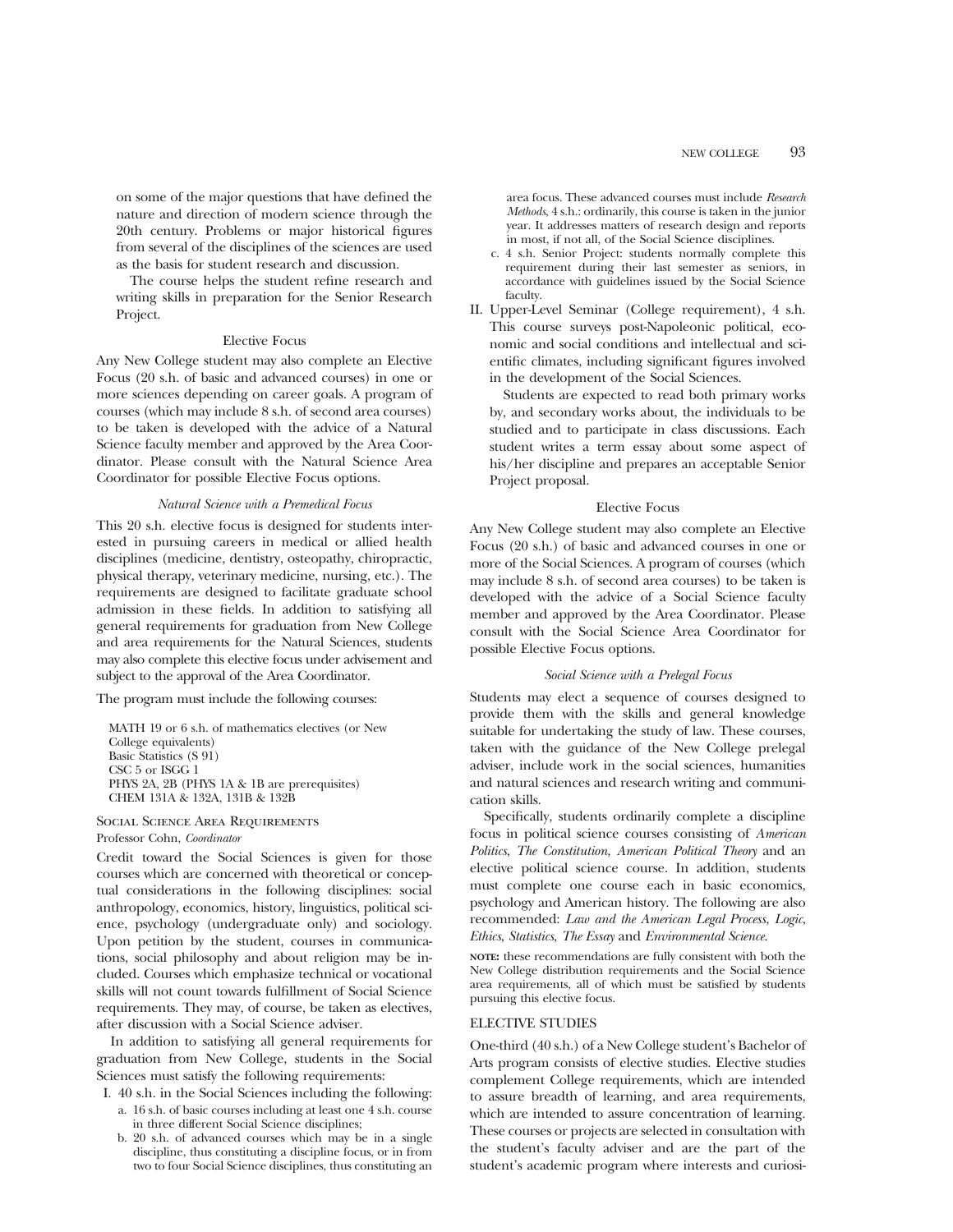#### 94 NEW COLLEGE

ties are investigated purely for their own sake and for intellectual pleasure. The only limitations on the selection of elective studies and projects are:

- 1) that a student take no more than 40 s.h. of work in a single discipline, and
- 2) that a student take no more than 30 s.h. in nonlib-eral arts courses. All New College courses are liberal arts courses. HCLAS courses are for liberal arts credit unless they note: ''No liberal arts credit.'' Courses in the Schools of Business, Communication, and Education are *not* for liberal arts credit unless otherwise noted.

#### Elective Focus

Occasionally, students use an elective focus to further career goals. A student may combine a nonrequired elective focus with an area concentration. For example, students with an interest in preparing for professional training in law or medicine may choose to use some of their elective work for preprofessional purposes. Details of the premedical and prelaw elective Foci appear on page 93.

#### *Elementary Education/Child Study Focus* Professor Götz, *Coordinator and Adviser*

Students with a special interest in elementary education or child study at New College have the opportunity to complete a sequence of elective work which leads either to provisional certification as elementary school teachers or to a liberal arts focus in child study and education. *All students electing this focus must complete the requirements for graduation of one of the New College areas*.

The Education/Child Study Focus stresses field experience for its students as well as knowledge of theories of child behavior and development, the philosophic foundations of education and socialization, and the content areas and curricula of the elementary school. The program requires the demonstration of skills critical to effective teaching and understanding of children, to interacting sensitively and flexibly with learners and peers, to organizing the social environment of children and the classroom, and to analyzing the verbal behavior of teachers and learners.

Since this program has a strong liberal arts core, its students are expected to develop insights into their own and other's professional growth and development.

Students in this elective program of study may satisfy their Senior Project requirement through work on a topic reflecting their interest in child study and/or education if this work is consistent with the requirements of their area or discipline focus.

#### Requirements

I. Elective Child Study Focus

In addition to satisfying all general requirements for graduation from New College, students in the Elective Education/Child Study Focus must also satisfy the following:

- 1) Completion of the graduation requirements for one of the five New College areas (Creative Studies, Humanities, Interdisciplinary Studies, Natural Sciences, Social Sciences);
- 2) Successful completion of 20 s.h. including:
	- a. 4 s.h. of *Socialization* or its equivalent, chosen from among New College Social Science offerings; b. 2 s.h. of *Children's Literature*;
	- c. 4 s.h. of *Philosophy of Education, Educational Controversies*
	- or *History of American Education*; d. 4 s.h. of *Children and their Needs*, *The Troubled Child*,

*Psychotherapy for Children*, or *Children and their Schools*.

II. Elective Elementary Education Focus

In addition to satisfying all general requirements for graduation from New College, students in the Elective Elementary Education Focus must also satisfy the following:

- 1) Completion of the graduation requirements for one of the five New College areas (Creative Studies, Humanities, Interdisciplinary Studies, Natural Sciences, Social Sciences);
- 2) Maintenance of a grade-point average (GPA) of 2.5;
- 3) Successful completion of the Elementary Education program as outlined on page 186 of this *General Bulletin*.
- **NOTE:** 1) The New College requirement of 90 s.h. in the liberal arts must be fulfilled. The minimum number of semester hours to graduate from New College may therefore rise to more than 120 for students satisfying the dual New College/School of Education degree and certification requirements.
	- 2) New York State requires completion of one year of college-level study of a language other than English or the equivalent. While there is no language requirement for graduation at New College, students seeking provisional certification in Education must complete this State requirement.

#### SPECIAL DEGREE-GRANTING PROGRAMS

University Without Walls Jessica Anderson, *Administrator*

University Without Walls at New College is a competencybased, liberal arts Bachelor of Arts or Bachelor of Science program for able adults who can spend only limited time on campus, but whose life situations provide opportunity for full- or part-time learning.

Students work with advisers to structure individual programs of study which are pursued at home, on the job, in the community, through travel and in the classroom and library. UWW individual curricula, based on students' past experiences, allow advisers to assist students to design liberal arts programs of personal interest. One of four principal modes of learning is contractual—an agreement between the student, the faculty supervisor and, ultimately, the program's core faculty—which shapes the student's academic and intellectual work for a specific period. *UWW does not count credit or time as measures of student progress toward the baccalaureate degree.* Instead, UWW students work toward the development and demonstration of those abilities and competencies which, traditionally, have characterized the liberally educated person.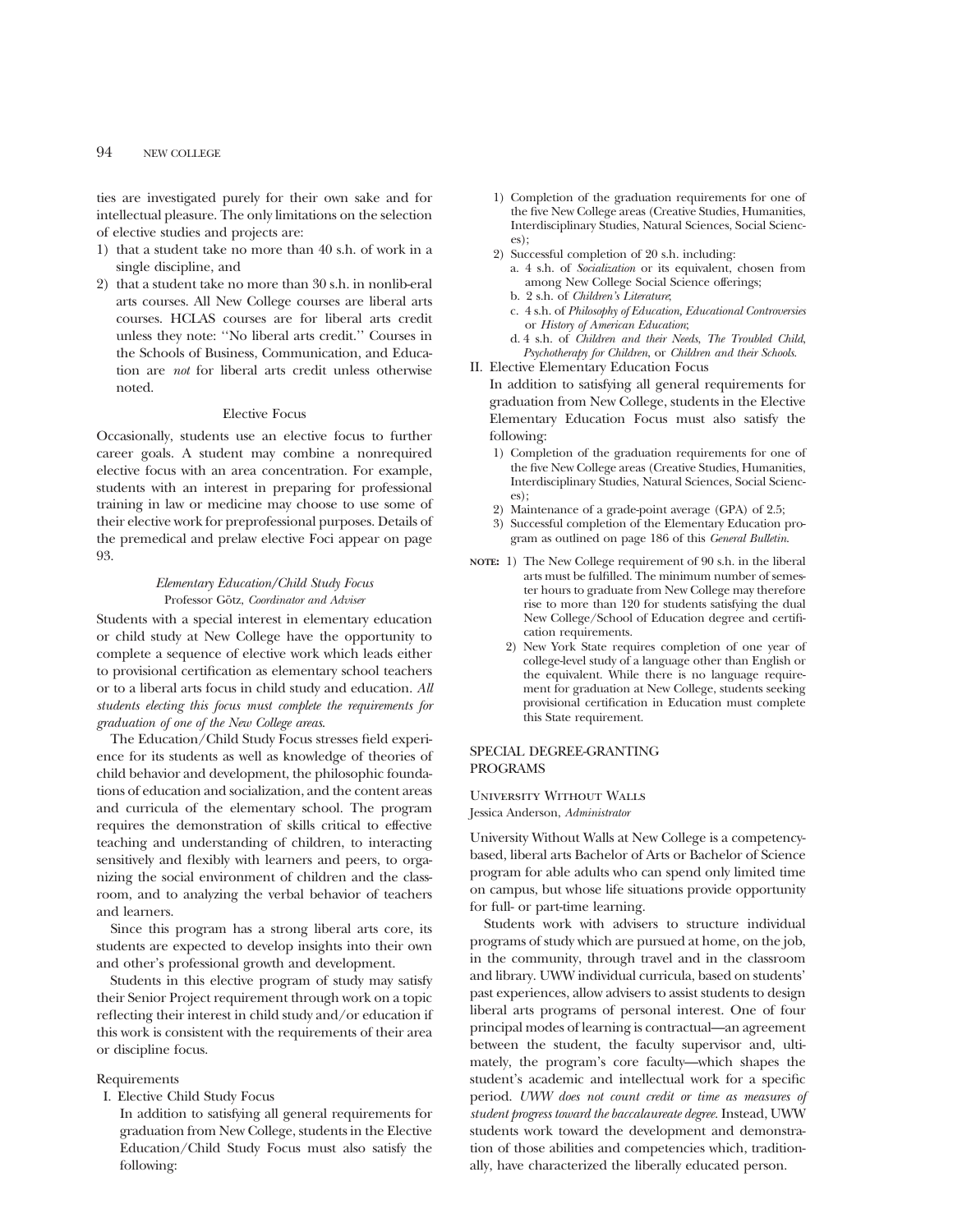Individuals interested in the University Without Walls approach to the baccalaureate degree must present admissions credentials similar to those required of all applicants to New College's undergraduate, degree-granting programs. In addition, because of the special student audience served by UWW, students must demonstrate a need for the ''external'' and individualized nature of UWW learning contracts through an on-campus interview and through an essay showing, in part, why their personal and professional commitments prevent their easy access to an on-campus, undergraduate program.

Students enrolled in projects extending legitimately beyond eight weeks will be awarded the grade of Pr (Progress) as long as they are working within the stipulated limits of their contract, and they will not be assessed any additional matriculation maintenance fee. They will be considered enrolled during any semester subsequent to the assignment of the Pr grade.

For additional information, consult the University Without Walls *Addendum*.

Master of Arts: Interdisciplinary Studies

Senior Assistant Dean Johnson, *Administrator*

Many capable and seriously motivated individuals cannot undertake graduate study because of commitments and responsibilities which preclude regular classroom attendance. Similarly, many individuals may wish to pursue the graduate study of interdisciplinary topics or themes which do not easily fit into traditional discipline and divisional master's programs. The New College Master of Arts Program provides these students with an opportunity to continue their formal education through an interdisciplinary, individualized mode of study at the graduate level. For program, see page 264.

For off-campus education programs abroad, see International Study, *New College*, page 17.

#### ACADEMIC DISTINGUISHED PROFESSORSHIP

For information, see page 402.

The Lawrence Stessin Distinguished Professorship in Business History is held by Dr. Robert Sobel, Professor and Teaching Fellow in New College.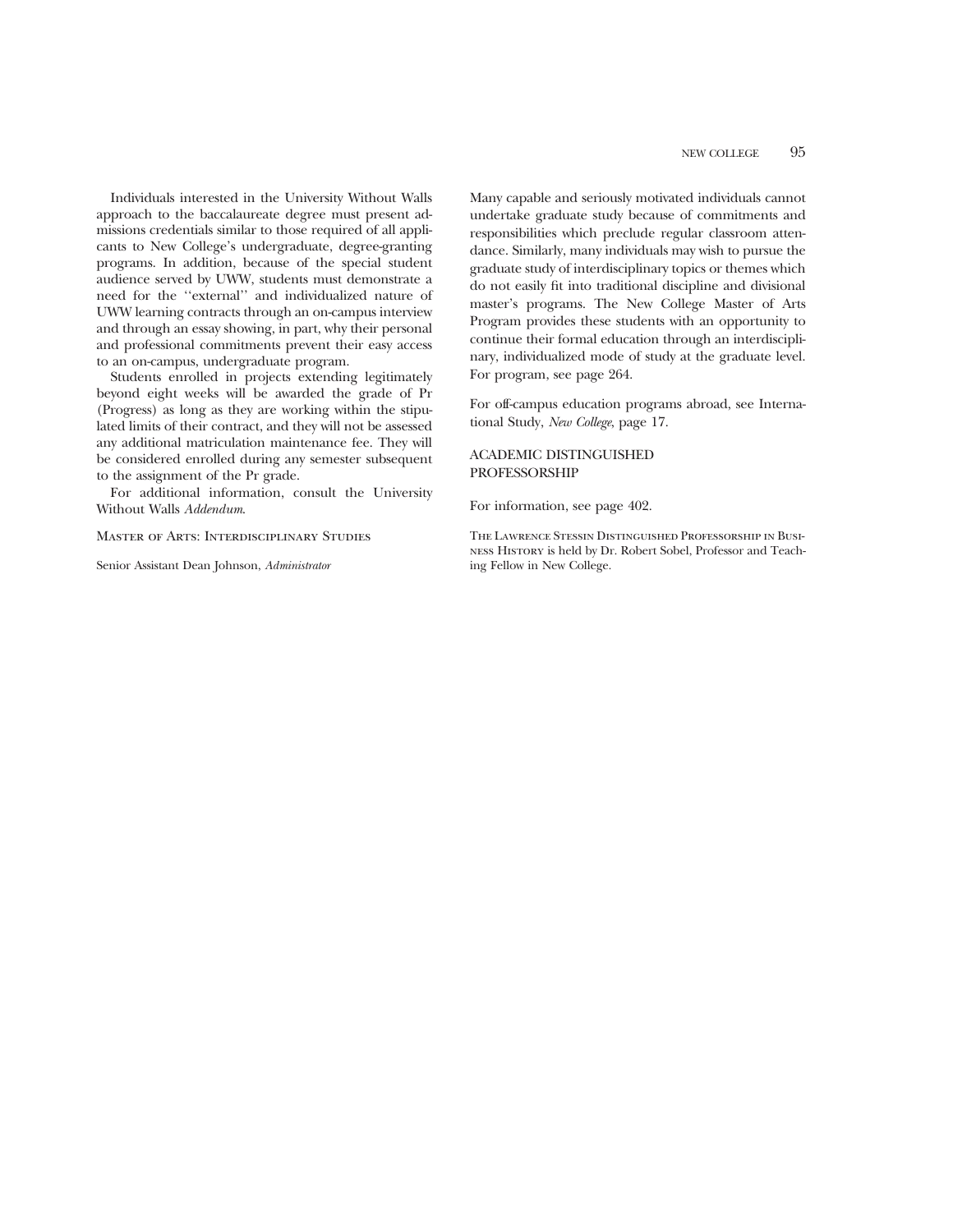## Frank G. Zarb

Office: Third Floor, Weller Hall. Telephone: (516) 463-5678 Fax: (516) 463-5268

Ralph S. Polimeni, *Dean*

Debra R. Comer, *Associate Dean for Faculty Development*

Robert E. Brockway, *Special Assistant to the Dean*

Susan M. McTiernan, *Senior Assistant Dean for Graduate Programs and Special Adviser to the Dean*

Patricia E. Green, *Senior Assistant Dean for Undergraduate Programs*

Rose Anne Manfredi, *Senior Assistant Dean for Administration, Curriculum and Personnel*

The Frank G. Zarb School of Business offers day and evening undergraduate and graduate study leading to the Bachelor of Business Administration and the Master of Business Administration degrees, as well as minors in business subjects.

During the summer, the School of Business offers Hofstra students the opportunity to study at Erasmus University in Rotterdam, The Netherlands, and at Hong-Ik University in Seoul, South Korea. For further information, contact the Dean's Office, Frank G. Zarb School of Business. (See International Study, page 18.)

The following departments comprise the School:

Accounting and Business Law Banking and Finance

Business Computer Information Systems and Quantitative Methods

Management and General Business

Marketing and International Business

## Statement of Mission

The Frank G. Zarb School of Business at Hofstra University has a strong regional reputation as a school which provides a quality education to future business leaders. The School offers an in-depth education within a framework that includes a major field of specialization and a focus on decision making and management in a culturally, politically, socially, and demographically diverse environment. A major objective of the curricula is to provide students with a perspective on the integration of the functional areas of business, while maximizing the use of analytical skills and knowledge for decision making in a contemporary global business environment.

Through an academic organization designed to encourage close student/faculty interaction, students are provided with easy access to faculty who are primarily concerned with excellence in teaching and are strongly committed to making intellectual contributions. A major concern of the Zarb faculty is service to the School and to the business community.

Within a University dedicated to the liberal arts as the foundation of education, the Zarb School is committed to developing in its undergraduate students an appreciation

School of Business Students should consult the *Class Schedule* for specific offerings before registering for their programs.

> for liberal arts. The importance of life-long learning and a sense of the social and ethical responsibility for the well-being of the environment, the welfare of customers, employees, and communities in a diverse global workplace are emphasized for all students in the Zarb School.

> *Vision:* Building on its strong regional reputation as a leading school of business, the Frank G. Zarb School of Business at Hofstra University is committed to expanding its national and international reputation for excellence.

> *Educational Philosophy:* The Zarb School of Business is committed to maintaining and increasing the quality of its educational programs through:

- 1. Viewing the Mission Statement as a living document to be reviewed regularly and revised as warranted.
- 2. Assessing its programs on a continuing basis by communicating with all of the School's stakeholders: business organizations, students, faculty, administrators, alumni, and others. Assessment will rely on evaluative procedures as may be appropriate and practical.
- 3. Providing an environment of fellowship among faculty, students, and administrators which encourages collegiality and interaction through which a diversity of contributions are welcomed. Student advisement is an important component of this close association among faculty, students, and administrators.
- 4. Maintaining as its priority the recognition and reward of faculty achievements in teaching excellence. Recognizing and rewarding intellectual contributions is deemed critical. A balance among basic scholarship, applied scholarship, and instructional development is essential. Encouraging and recognizing University and community service is emphasized as well.
- 5. Developing in both undergraduate and graduate students a sense of the special responsibilities incumbent upon them as future business leaders by stressing the value of ethical behavior and diversity in all of its forms in the global workplace.
- 6. Promoting and encouraging the professional and personal development of students through sponsorship of a broad variety of student organizations providing students with opportunities for formal and informal interaction with business practitioners and organizations. The School utilizes its proximity to Manhattan to better implement these interactions.
- 7. Seeking active linkages with local, national, and international business organizations, agencies, and other appropriate partners to provide service to a variety of communities and constituents, and to afford opportunities to others to benefit from participation in Hofstra's academic community.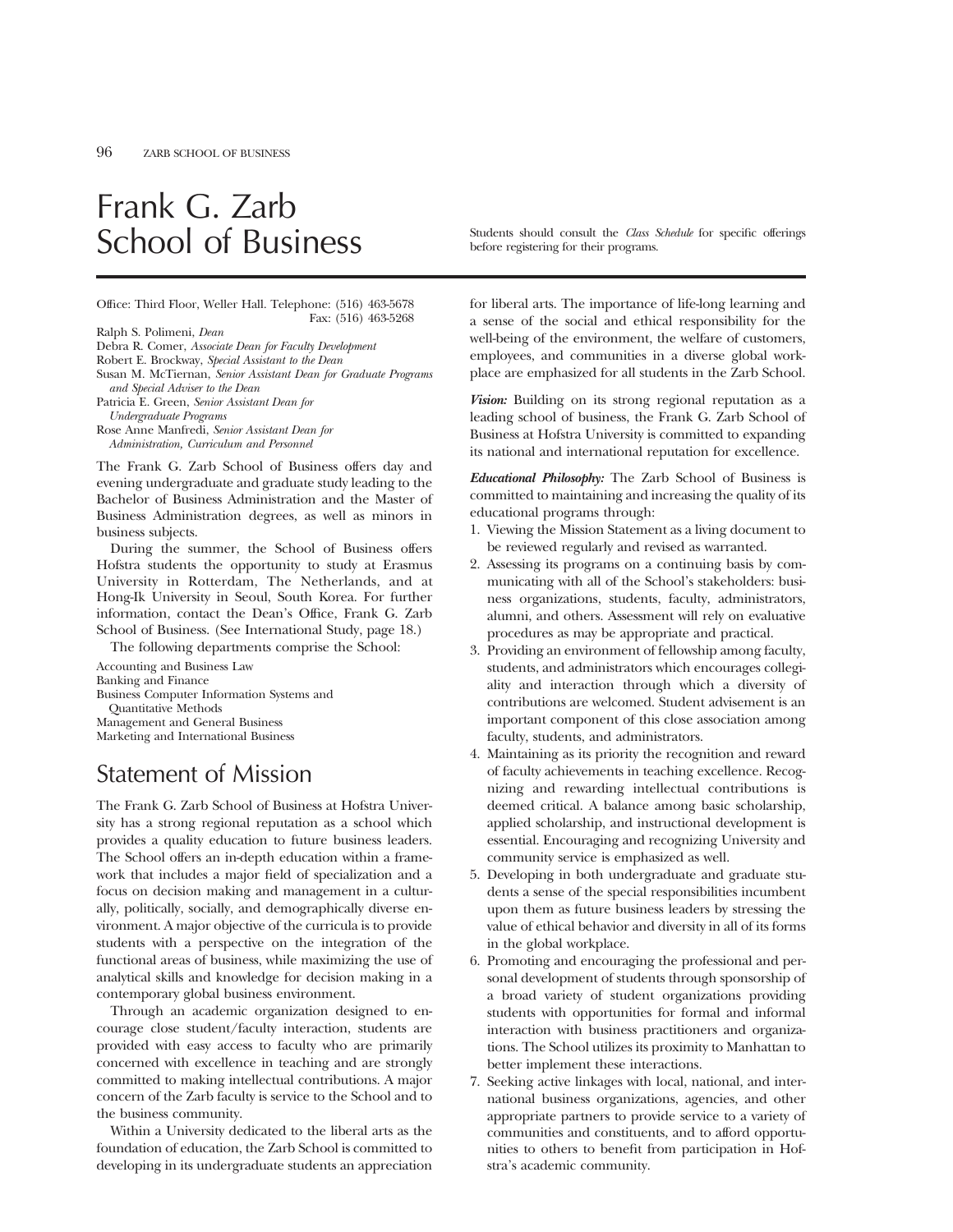*Educational Objectives:* At both the baccalaureate and master's level, the Frank G. Zarb School of Business is committed to promoting quality teaching that requires rigor, relevance, and a thorough exploration of the application of practical business knowledge in an everchanging business environment. Simultaneously, the School must impart to its students:

- 1. Strong functional knowledge across business disciplines and proficiency in oral and written communications.
- 2. An appreciation for the sociopolitical, demographic, economic, and geographic diversity that characterizes the contemporary business environment.
- 3. An understanding of information systems and other technologies and their use in both domestic and global environments.
- 4. An understanding of ethical principles and values as applied to business.

Beyond service to students, the Frank G. Zarb School seeks to increase its base of service to the business and not-for-profit communities through a variety of delivery systems such as certificate programs, consulting services, conferences, workshops, research, and new course/ program development for working executives, among others.

*Undergraduate Programs:* Within the context of the overall objectives of the Zarb School, the B.B.A. programs seek to offer curricula which at once are grounded in the principles of a general, yet challenging, liberal arts curriculum and an overview of the fundamentals of business in contemporary practice. The B.B.A. program seeks to serve those students who enter into it directly from secondary schools, other four-year institutions, and community colleges.

*Graduate Programs:* M.B.A. students at the Zarb School are afforded a professional managerial perspective, broad exposure to the functional areas of business, specialized instruction in the leadership aspects of business, and an opportunity to gain expertise in a specific field of business. The M.B.A. program seeks to serve qualified individuals with a strong commitment to managerial careers in business, government, or the not-for-profit sector who exhibit potential for leadership in the global business community.

While consonant with the objectives stated earlier, the M.S. programs in the Zarb School provide students with in-depth functional curricula from one of several business disciplines.

## Undergraduate Programs

The Bachelor of Business Administration program is professionally accredited by the AACSB—The International Association for Management Education. It is the only undergraduate program in Nassau and Suffolk counties which is so accredited. This accreditation insures that faculty, academic programs and facilities are up to the highest professional standards. The curricula provide a broad, liberating education that prepare students for responsible citizenship and leadership roles in business and not-for-profit organizations in the United States and abroad. Students may begin taking some introductory business courses at the freshman and sophomore levels; however, most of the professional courses should be taken in the last two years of a four-year curriculum, thus permitting freshmen and sophomores to acquire a solid liberal arts foundation in the humanities, social and natural sciences, mathematics, computer science, and cross-cultural areas.

Prior to the beginning of junior year, the student must confer with a Zarb School of Business adviser. Undecided business students should meet with a faculty adviser in one of the School of Business departments. The School of Business academic majors are as follows:

Accounting (leading to eligibility for CPA certification) Banking and Finance Business Computer Information Systems International Business Management Marketing **NOTE:** all majors must be declared at the Office of Financial and Academic Records.

To facilitate and improve the advisement process, a computerized progress report called the Degree Audit Report (DARS) is sent each semester to all students in the School of Business. Students are required to make use of this report for course selection, advisement and registration purposes. **Students who fail to do so assume the risk of notification of nonfulfillment of requirements prior to graduation.**

*School of Business courses may not be taken on a Pass/D+/ D/Fail basis.*

FOR OPTIONAL MINORS IN BUSINESS, SEE PAGE 99.

#### BACHELOR OF BUSINESS ADMINISTRATION

Candidates for graduation with the degree of Bachelor of Business Administration must fulfill the following requirements:

1. The successful completion of at least 128 semester hours, including all requirements, and a cumulative grade point average of 2.0 in work completed at Hofstra.

**NOTE: Majors in accounting must also have an overall grade point average of 2.0 in accounting course work at Hofstra and C**2 **or better in ACCT 1, 2, 123, and 124.**

- 2. At least 64 semester hours, (67 semester hours for international business majors), including all requirements, must be in liberal arts.
- 3. There are certain requirements that must ordinarily be completed in residence at Hofstra: **15 semester hours in the major field of specialization** and the last 30 hours. The 15 hours need not be included within the last 30 hours.
- 4. The fulfillment of the following requirements: **Liberal Arts Core Requirements** (30 s.h.) (See pp. 78-79 for core courses)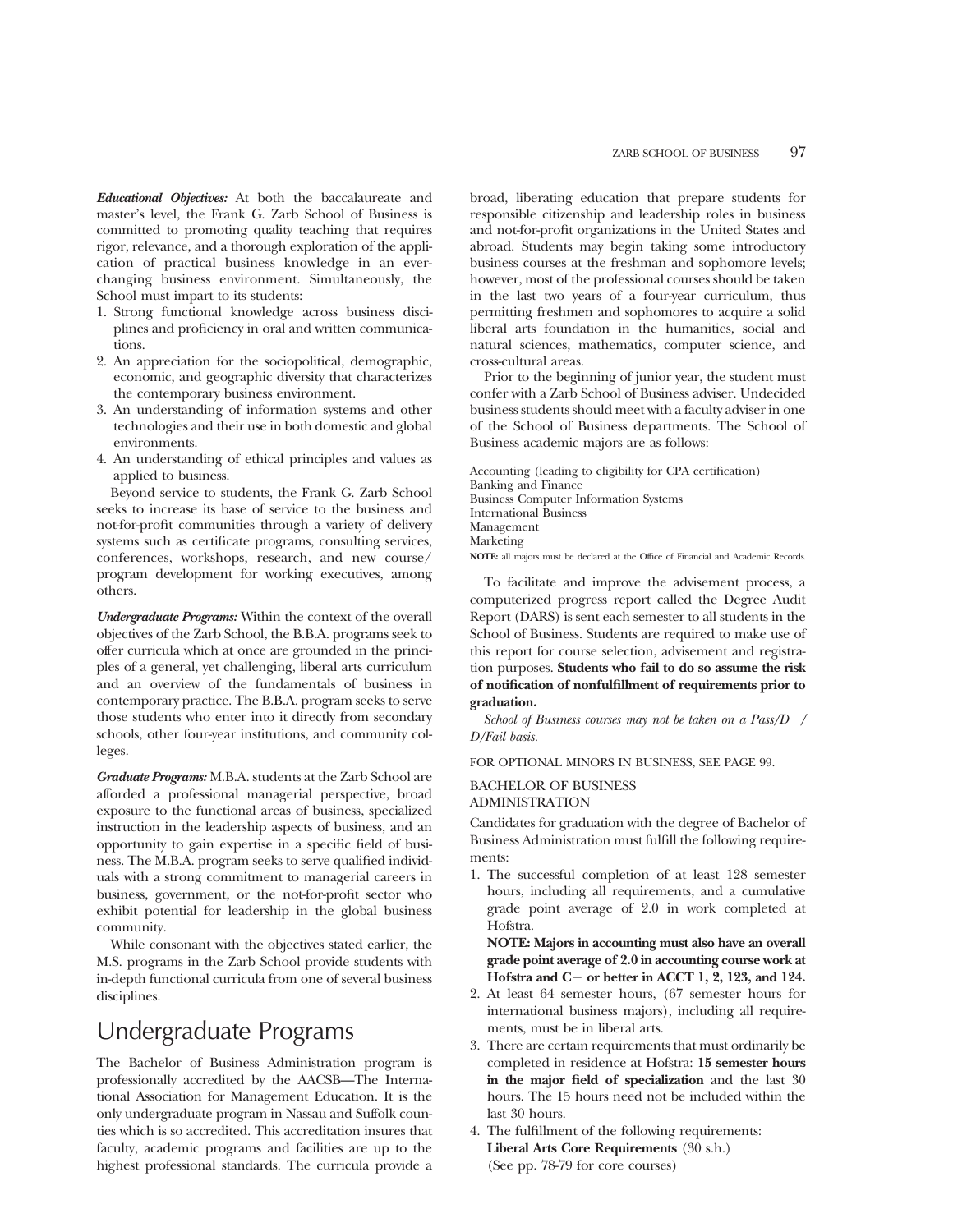#### 98 ZARB SCHOOL OF BUSINESS

| a) Humanities Division, 9 semester hours |        |
|------------------------------------------|--------|
| including:                               |        |
| Creative Participation core              | 3 s.h. |
| Appreciation and Analysis core           |        |
| (including a minimum of 3 s.h. of        |        |
| literature courses)                      | 6 s.h. |
| b) Natural Sciences, Mathematics/        |        |
| Computer Science Division,               |        |
| 9 semester hours including:              |        |
| Mathematics/Computer Science core**      | 3 s.h. |
| Natural Sciences core                    | 3 s.h. |
| Course chosen from Mathematics/Computer  |        |
| Science or Natural Sciences core**       | 3 s.h. |
| c) Social Sciences Division, 9 semester  |        |
| hours including:                         |        |
| History and Philosophy core              | 3 s.h. |
| Behavioral Social Sciences core          | 3 s.h. |
| Course chosen from History and           |        |
| Philosophy or Behavioral Social Sciences |        |
| core                                     | 3 s.h. |
| d) Cross-Cultural core                   | 3 s.h. |
|                                          |        |

#### **ENGL 1-2** (6 s.h.)

(See University Degree Requirements, page 61.)

#### **Specific Liberal Arts Requirements for B.B.A. Students** (18 s.h.)

*Students may not use courses listed below in a)-e) to fulfill or reduce core residency requirements (see below for exception made for international business majors\*).*

a) ECO  $1, 2$  6 s.h. (These economics courses may not be taken on

a Pass/ $D+/D$ /Fail basis.) A third economics course if specified by the department.

**NOTE: a maximum of 9 semester hours in economics will be accepted toward the fulfillment of the liberal arts requirement.**

b) MATH 9 or above (except MATH 12 and 16), *chosen under business department advisement\*\** 3 s.h.

| c) Ethics course (PHI 14 [formerly PHIL 9] |        |
|--------------------------------------------|--------|
| or equivalent)                             | 3 s.h. |
| d) Political science course                | 3 s.h. |
| e) SPCM 1 or 7 (formerly SPCH 1 or 7)      | 3 s.h. |

#### **International business majors must fulfill the following** *additional* **specific liberal arts requirements:**

- f) Foreign language, level 5 or equivalent (up to 15 s.h.) or standardized test assessments accepted.
- g) 3 s.h. chosen from HIST 11, 12, ENGL 43, 44, CLIT 39 or 40.
- h) A *second* Cross-Cultural core course (3 s.h.)
- i) ECO 142

\*International business majors need a minimum of 67 s.h. in liberal arts and may also apply up to 12 s.h. of **''Specific Liberal Arts Requirements for B.B.A. Students''** (b-h) to fulfill **''Liberal Arts Core Requirements.''** Students should see an adviser in the Department of Marketing and International Business.

#### **Additional Liberal Arts Electives**

Students may select courses from any liberal arts area as needed to complete the minimum of 64 s.h. (67 s.h. for International Business majors).

\*\*Additional mathematics courses may be taken to fulfill part of the liberal arts core requirements (see p. 79) and/or as needed to complete the minimum number of liberal arts credits needed for graduation. MATH 12 and 16 may not be taken by B.B.A. students. **Students who plan to pursue an M.B.A. degree are strongly urged to take a calculus course** (MATH 10 or 19).

#### **Requirements for B.B.A. Majors** (18-24 s.h.)

(See specific requirements as listed under the field of specialization.)

| Accounting                                                             | 24 s.h.   |
|------------------------------------------------------------------------|-----------|
| <b>Business Computer Information Systems</b>                           | 24 s.h.   |
| Finance                                                                | $21$ s.h. |
| <b>International Business</b>                                          | $21$ s.h. |
| Management                                                             | 18 s.h.   |
| Marketing                                                              | $21$ s.h. |
| $\Omega$ th an Derain agus Dearninean an tu $(40 \text{ s} \text{ h})$ |           |

#### **Other Business Requirements** (40 s.h.)

| ACCT 1.2            |                                                             | 6 s.h.   |
|---------------------|-------------------------------------------------------------|----------|
| BCIS <sub>9</sub> + |                                                             | 1 s.h.   |
| <b>BCIS 10+</b>     |                                                             | 3 s.h.   |
| <b>BLAW 20</b>      |                                                             | 3 s.h.   |
| FIN 101             | (sophomores or above) <sup>††</sup>                         | 3 s.h.   |
| FIN 110             | $(iuniors or above)$ <sup><math>\dagger\dagger</math></sup> | $3$ s.h. |
|                     | GBUS $180$ (seniors only) <sup><math>\dagger</math></sup>   | 3 s.h.   |
| IB 150              | (sophomores or above) <sup>††</sup>                         | 3 s.h.   |
|                     | MGT 101 (sophomores or above) <sup>††</sup>                 | 3 s.h.   |
| MGT 110             | (juniors or above) <sup>††</sup>                            | 3 s.h.   |
| MKT 101             | (sophomores or above) <sup>††</sup>                         | 3 s.h.   |
| OM 1, 122           |                                                             | 6 s.h.   |

#### **Free Electives**

Electives as needed to complete the 128 semester hour minimum.

TRANSFER CREDIT AND RESIDENCY REQUIREMENTS

**1. Transfer of Business Credits At least 50% of the business credits (excluding QM 1**

**and 122) required for the B.B.A. degree must be earned at Hofstra.**

**2. Transfer of Liberal Arts Core Courses**

Students may be able to use transfer credit and/or advanced standing/placement credit to reduce the liberal arts core course requirements in the Bachelor of Business Administration program described above.

Credits earned elsewhere may be used to reduce core requirements only if courses are completed *before*

<sup>†</sup>BCIS 9 may be fulfilled by the successful completion of credit by examination. BCIS 9 must be taken as a corequisite or prerequisite to BCIS 10.

<sup>††</sup>Sophomore class standing (completion of 24 s.h. or above) is required. Junior class standing (completion of 58 s.h. or above) is required. Senior class standing (completion of 88 s.h. or above) is required. These requirements cannot be waived.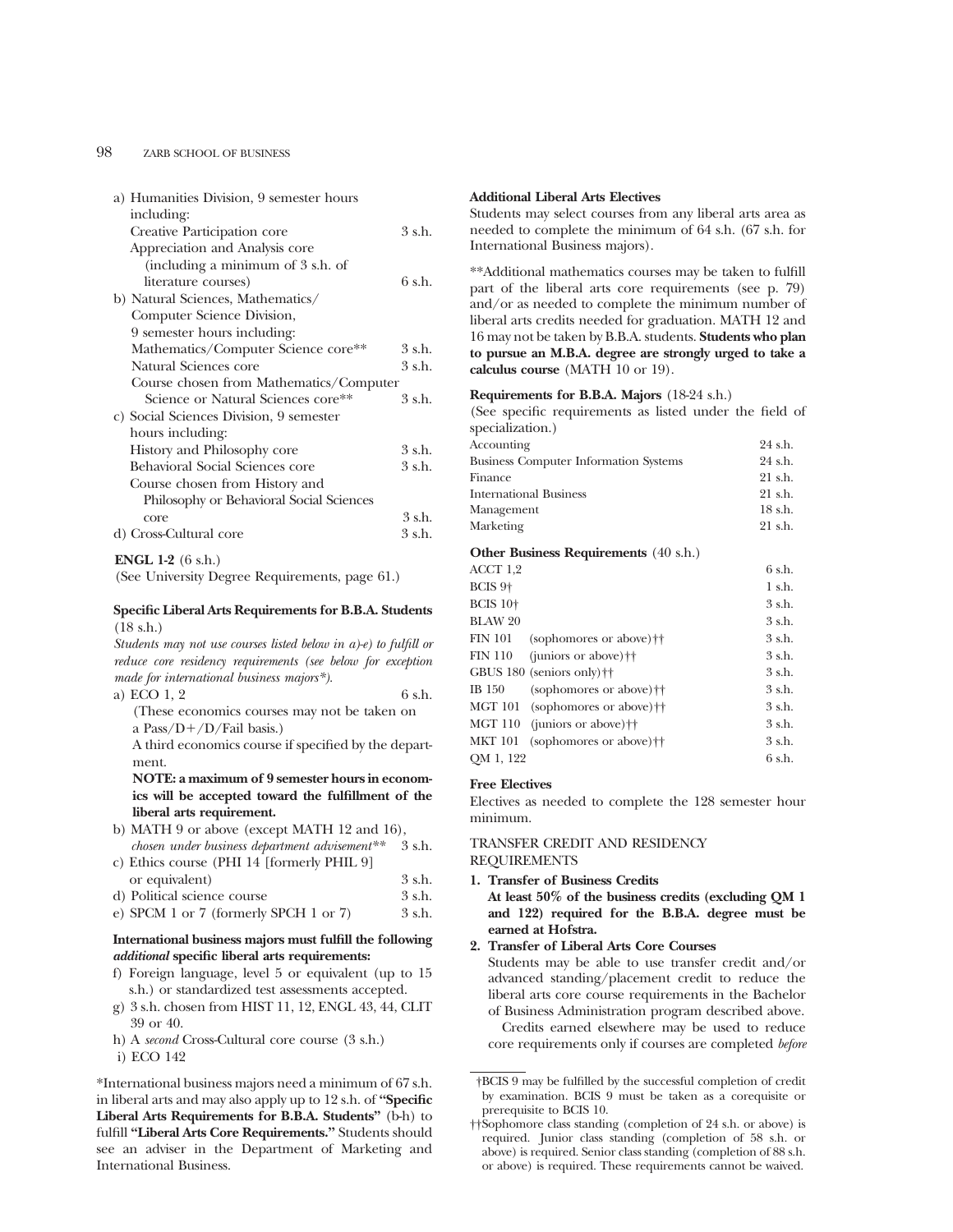*the student matriculates at Hofstra.* Credits that Hofstra students earn as visiting students elsewhere *may not be used* to reduce core course requirements. Please see page 80 regarding transfer credit of liberal arts core course requirements.

**3. Hofstra Students as Visiting Students Elsewhere Currently enrolled Hofstra students who want to earn business or nonbusiness credits as visiting students elsewhere must obtain prior approval from the chairperson of their major department and the Office of the Dean, Zarb School of Business. If approved, business credits may only be earned at AACSB-accredited institutions.**

#### MINORS IN BUSINESS

Business minors provide B.B.A. and non-B.B.A. students with an enriched understanding of the business world. A completed minor field will be listed on the student's transcript.

Students with a *major* in a business area may choose a minor in a second business area. For a business minor, B.B.A. students must complete, *only under faculty advisement in the department offering the minor*, a minimum of 18-19 semester hours with grades of  $C-$  or better in that second area of study, with at least six-twelve hours in residence depending upon the chosen minor. While the introductory courses (e.g., courses numbered 1, 2, 101 and 110) included in the undergraduate business and general requirements may be counted within the total 18-19 credit hours, no course may be used toward the minor if it is also being used as an elective in the major field.

For a minor in Banking and Finance, see page 214.

- For a minor in Business Computer Information Systems, see page 148.
- For a minor in Business Law, see page 152.
- For a minor in Management, see page 276.

For a minor in Marketing, see page 280.

Business majors who want to pursue a minor in a nonbusiness area should obtain a description of the minor requirements from the appropriate department. For a minor in the Hofstra College of Liberal Arts and Sciences, see page 76; for School of Education, see page 112; for interdisciplinary minors, see page 265.

Nonbusiness majors may choose a minor in the School of Business. The requirements are the successful completion of a minimum of 18-19 semester hours of business courses with grades of C- or better, *only under faculty advisement in the department offering the minor*, with at least six-twelve hours in residence.

#### *No School of Business courses may be taken on a Pass/D+/ D/Fail basis.*

No student pursuing a bachelor's degree, other than a Bachelor of Business Administration degree, may complete more than 30 semester hours of School of Business coursework without permission of the School of Business Dean's Office. The student must have the appropriate form approved by and filed with the major and minor departments.

For further information regarding business minors, contact the chairperson of the appropriate department.

*All minors must be declared at the Office of Financial and Academic Records.*

#### BUSINESS EDUCATION

In cooperation with the School of Education and Allied Human Services, the Zarb School of Business offers programs leading to New York State certification for classroom teachers in business education, and in business and distributive education. Students who want to be certified should consult an adviser in the School of Business for selection of a major field and an adviser in the School of Education for selection of the proper courses for meeting the New York State requirements. See page 341 for complete description.

#### **BACHELOR OF SCIENCE IN VIDEO/TELEVISION AND BUSINESS**

The School of Communication offers a program leading to the degree of Bachelor of Science with a specialization in video/television and business. See page 137 for requirements.

### Graduate Programs

The Frank G. Zarb School of Business offers the following programs of study:

Master of Business Administration

Executive Master of Business Administration

Master of Science

Juris Doctor and Master of Business Administration (a dual program offered jointly with the School of Law; see page 102)

**Courses in these programs are open only to those students who have been accepted for matriculation.** For information, contact the Office of Graduate Admissions, Admissions Center, (516) 463-6707, Fax (516) 560-7660 or the Zarb School of Business Graduate Programs Office, Third Floor, Weller Hall, (516) 463-5683; Fax (516) 463-5268; E-mail: HUMBA@HOFSTRA.EDU.

The individual academic departments and chairpersons are:

Accounting and Business Law (for programs in Accounting, Accounting and Taxation, Accounting Information Systems, and Taxation): Professor Warner, (516) 463-5684

Banking and Finance: Associate Professor Zychowicz, (516) 463- 5698

Business Computer Information Systems and Quantitative Methods: Associate Professor Nasri, (516) 463-5716

Management and General Business: Associate Professor Charnov (Acting Chairperson) (516) 463-5726

Marketing and International Business: Associate Professor Barak, (516) 463-5706

#### Admission Criteria for Degree Students

Applicants for admission to the M.B.A. Program or the J.D./M.B.A. Program must hold a baccalaureate degree from an accredited institution. No specific undergraduate course of study is required for admission, nor is any specific course of undergraduate study recommended for those students planning to pursue these degrees. Under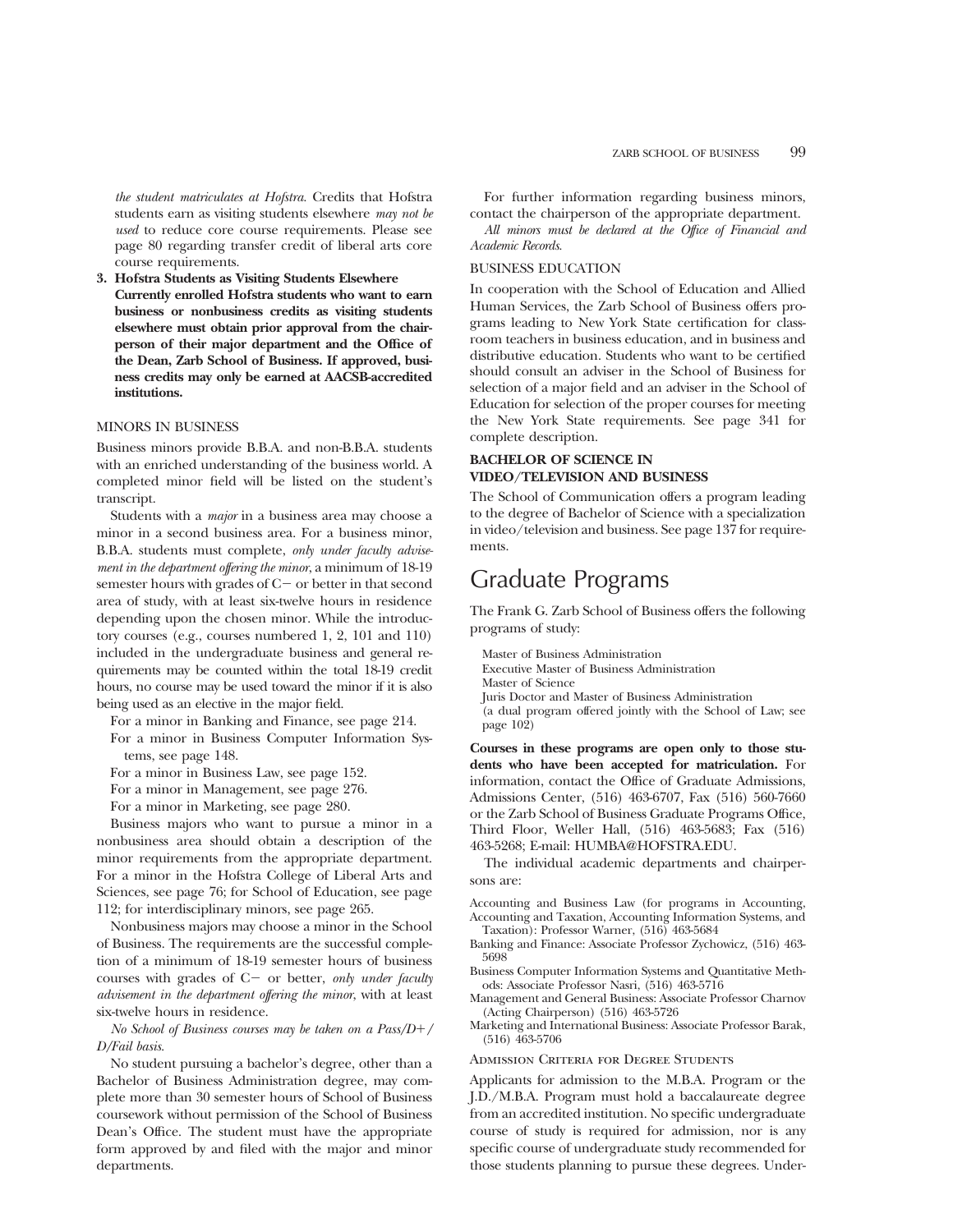graduate majors represented in the M.B.A. Program include, but are not limited to, business, education, the natural and social sciences, engineering, the humanities and nursing.

Applicants for admission to the Executive M.B.A. Program (E.M.B.A.) must hold a baccalaureate degree from an accredited institution. No particular course of undergraduate study is required for admission to the E.M.B.A. Program nor are other prerequisites required prior to admission. Applicants should provide documentation of a minimum of seven years of full-time professional work experience, at least half of which should be in a managerial capacity. Criteria which are evaluated in the context of the E.M.B.A. admission process include GMAT scores, undergraduate and/or previous graduate course work, essays, two letters of recommendation, a professional resume and/or summary of accomplishments, and a required personal evaluative interview.

Applicants for admission to the M.S. Program (majoring in either Accounting, Accounting and Taxation, Accounting Information Systems, or Taxation), must hold a baccalaureate degree in accounting or the equivalent from a regionally accredited institution. Individuals seeking admission to the program who do not possess these academic credentials will be required to complete their equivalents prior to admission.

Applicants for admission to the M.B.A. Program, the E.M.B.A. Program, the J.D./M.B.A. Program, or the M.S. Program are required to take the Graduate Management Admission Test (GMAT) which is administered as a computer-adaptive test (CAT). The paper-based GMAT continues to be available twice a year *only* at those international locations where the network of computer-based testing sites is not yet complete. The GMAT is offered three weeks per month, six days per week throughout the year at 400 computer-based testing centers in North America and select international cities. Applicants are encouraged to take the GMAT well in advance of applying to a graduate program. To schedule an appointment to take the GMAT, applicants may call 1-800-462-8669 or visit the GMAT Web site at http://www.gmat.org.

Admission to these Programs is selective, and candidates for admission are expected to demonstrate high promise of success in graduate business study. All applications for admission are considered on the basis of their own merits, with weight given to the strength of a student's previous academic performance, scores obtained on the GMAT, professional experiences indicating increasing levels of responsibility, and any other pertinent information which the candidate for admission may provide to the Committee on Admissions.

#### Graduate Grades

Grading in graduate courses include the categories A,B, C,D,F. (See Graduate Grading System, page 70.) No credit will be allowed for core competency or graduate courses with D grades. These courses must be repeated.

#### Academic Standing

Graduate business students are required to earn a 3.0 grade-point average or better to be considered in good standing and to graduate. The academic performance of M.B.A., J.D./M.B.A., and M.S. students is regularly reviewed by the Zarb School of Business Graduate Programs Office; the progress of E.M.B.A. students is regularly reviewed by the Director of the E.M.B.A. Program. **NOTE: Majors in accounting must also have an overall grade point average of 3.0 in accounting course work at Hofstra.**

The academic performance of all students is reviewed at the conclusion of every semester. Any student with a grade point average of less than 3.0 at the end of a semester will be subject to academic probation.

Students who have accumulated 25 percent or more of total attempted semester hours in INC's, W's and NC's will also be placed on probation. Students who have maintained two consecutive probationary periods, and who have not raised their GPA to the required 3.0 by the conclusion of the second probationary period, are subject to dismissal. A graduate student with especially serious academic deficiencies is subject to immediate dismissal when such deficiencies make it apparent that the student's continuation in the graduate program will not result in his/her successful achievement of a degree.

Further information concerning maintenance of graduate academic standing may be obtained from the Zarb School of Business Graduate Programs Office, Third Floor, Weller Hall or from the E.M.B.A. Program Office, Business Development Center.

#### Transfer Credit

Opportunities to transfer credit from other institutions into the M.B.A. Program, the E.M.B.A. Program, the J.D./M.B.A. Program, or the M.S. Program are extremely limited, and only course work completed at AACSB accredited schools will be considered. In the M.B.A. and J.D./M.B.A. Programs, a maximum of 9 semester hours beyond the core competency levels will be considered for transfer credit. Graduate transfer credit in these two programs is always limited to ensure that a minimum of 30 post-core competency credits is taken in residence. In the E.M.B.A. and M.S. Programs, up to a total of 9 semester hours may be considered for transfer credit. **Credits may not be transferred between the regular M.B.A. Program offered by the Zarb School of Business and the E.M.B.A. Program.**

#### STATUTE OF LIMITATION

All credits applied toward Zarb School of Business graduate degrees must be earned within the period of five years starting from the date of completion of the first course applicable to the degree. Exceptions will be made for any period of intervening military service.

Graduate students in the Zarb School of Business who have no record of attendance in the School for a period of 15 months or more after the last semester completed, including summer sessions, may be required to file for readmission and follow the requirements set forth in the *Bulletin* in effect upon such readmission. Students who are maintaining matriculation while on approved leaves of absence are considered to be in attendance.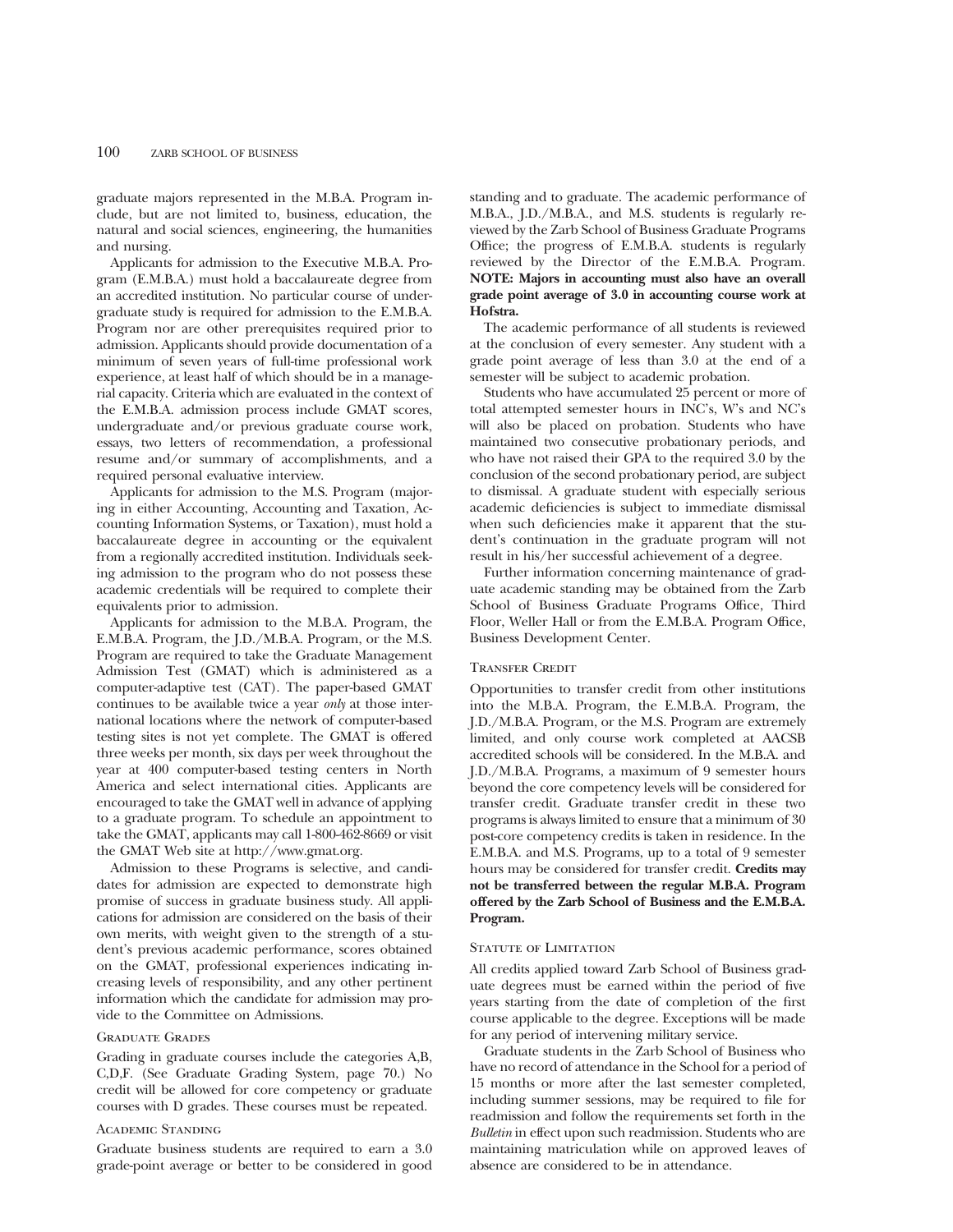The E.M.B.A. Program is structured as a lockstep program wherein students begin in the fall and graduate twenty months from the date of their enrollment. Under extenuating circumstances, students may be granted a leave of absence from the program and be permitted to resume study at a later date. This may be done only upon documentation of the extenuating circumstances leading to the request for a leave and then only with the written approval of the Director of the E.M.B.A. Program. In no case will an E.M.B.A. student be permitted to complete the degree in excess of five years.

#### **MASTER OF BUSINESS ADMINISTRATION**

The Master of Business Administration Program is professionally accredited by AACSB—The International Association for Management Education. It is the only M.B.A. program in Nassau and Suffolk Counties which is so accredited, ensuring that faculty, academic programs and facilities meet the highest professional standards.

#### **PROGRAM REQUIREMENTS FOR ALL M.B.A. MAJORS:**

A range of 42-66 semester hours is required for the M.B.A. degree. Previous course work of all students admitted to graduate business study will be evaluated by the Graduate Programs Office of the Zarb School of Business upon a student's admission. Students may be awarded credit for M.B.A. residency requirements and/or core competencies based upon previous academic work, and this will determine the total number of semester hours required for the M.B.A. degree. The Program is comprised of the following five components:

|                       | Component I Residency Requirements | (No credit)           |
|-----------------------|------------------------------------|-----------------------|
|                       | Component II Core Competencies     | $(0-24 \text{ s.h.})$ |
|                       | Component III Advanced Core        | $(18 \text{ s.h.})$   |
|                       | Component IV The Contemporary      |                       |
|                       | <b>Business Environment</b>        | $(9 \text{ s.h.})$    |
| Component V The Major |                                    |                       |
|                       | Concentrations                     | $(15 \text{ s.h.})$   |
|                       |                                    |                       |

#### **Component I: Residency Workshops**

These workshops cover the fundamentals of computer applications, information resources, and calculus with business applications respectively. Full-time students must complete all of these workshops during the first month of the semester in which they begin the M.B.A. program. Part-time students must complete them within their first semester. Documentation of completion must be submitted to the Graduate Programs Office in order for students to register for the subsequent semester.

#### *Computer Applications\*†* No credit

This workshop enables students to develop computer proficiency by covering Windows, spreadsheets, databases, word processing, e-mail and Internet access.

#### *Information Resources* No credit

This workshop is administered by Axinn Library faculty to familiarize students with available resources (computer resources, journals, CD ROM, etc.).

#### *Business Mathematics\*†* No credit

business decision making.

A basic overview of calculus, linear algebra, and other business applications of mathematics including functions, analytic geometry of the plane, differentiation and integration as applied to

#### **Component II: Core Competencies**

The core competency component provides students with exposure to the functional areas of business and provides the base of knowledge necessary to understand how a business organization functions. Core competency requirements may be satisfied through the successful completion of appropriate previous course work with grades of ''B'' or better taken within a specific timeframe prior to enrollment in the M.B.A. Program *or* through satisfactory performance on a proficiency examination administered by the appropriate department within the Zarb School of Business.

Previous course work of all students admitted to graduate business study will be evaluated by the Graduate Programs Office of the Zarb School of Business immediately upon a student's admission. The results of this evaluation, including notification of the core competencies required as part of each individual student's course of study in the M.B.A. Program, will be communicated to all students with their letter of admission. Further evaluation of core competencies after admission will only be undertaken for those students admitted directly from their baccalaureate program of study and for whom final undergraduate transcripts were not available at the time of admission.

Students should note that in-service training courses, corporate training, and other nondegree bearing credit courses are not acceptable for credit toward the core competencies. Also, courses taken at junior or community colleges or non-AACSB accredited schools are generally not acceptable for credit toward core competency courses. *Sem. Hrs.*

| ACCT 201.        |       | Financial Accounting and Reporting* | 3  |
|------------------|-------|-------------------------------------|----|
| <b>BCIS</b>      | 201.  | Information Technology*             | 3  |
| <b>BLAW 201.</b> |       | Legal, Political, Regulatory and    |    |
|                  |       | Ethical Environment of Business*    | 3  |
| ECO              | 201.  | General Economics*                  | 3  |
| FIN              | 201.  | Financial Analysis and Markets*     | 3  |
| MGT              | 201C. | Operations, Technology and Quality  |    |
|                  |       | Management*                         | 3  |
| MKT              | 201.  | Marketing Principles and Concepts*  | 3  |
| OМ               | 201.  | Quantitative Analysis With Business |    |
|                  |       | $Abblications*$                     | 3  |
|                  |       |                                     | 94 |

Majors in accounting must also satisfy the following courses:

ACCT 123 & 124. *Financial Accounting Theory*

- *and Practice,* 6 s.h.
- 131. *Cost Accounting Systems,* 3 s.h.
- 242. *Advanced Accounting Theory and Practice*,\* 3 s.h.
- BLAW 24. *Legal Aspects of Business Organizations and Activities,* 3 s.h.

Majors in business computer information systems must also satisfy the following *special* core competency course:

BCIS 201A. *Structured COBOL Programming*\*, 3 s.h.

Majors in taxation must also satisfy the following courses:

ACCT 123 & 124. *Financial Accounting Theory and Practice,* 6 s.h.

#### **Component III: The Advanced Core**

The advanced core component further strengthens the general management base provided in Component II of the program. This component is presented within a framework which emphasizes the professional and leadership perspectives in the manage-

\*Open only to matriculated Zarb School of Business graduate students and/or M.A. in Health Administration students where appropriate.

<sup>†</sup>Open only to matriculated Zarb School of Business graduate students. These residency requirements may be satisfied through previous undergraduate or graduate course work. Students will receive with their letter of admission information about which residency requirements, if any, have been met through prior course work.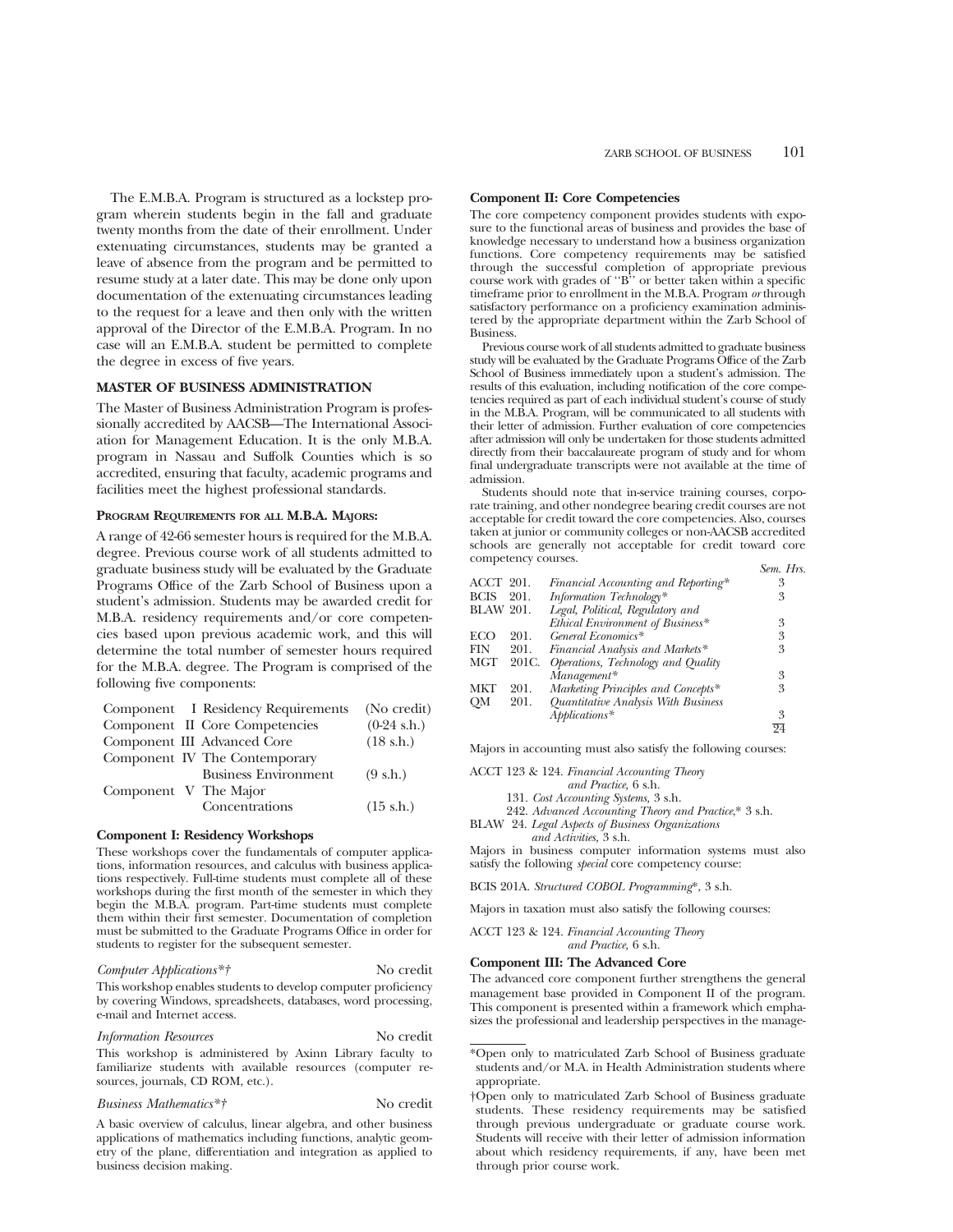#### 102 ZARB SCHOOL OF BUSINESS

ment of business organizations, as well as the importance of written and oral communication skills.

With permission of the Graduate Programs Office, in consultation with the department chairperson to set general policy, M.B.A. students may seek permission to substitute a more advanced course in a subject area represented in the advanced core courses if they have previously completed a minumum of six courses in the subject at the undergraduate or graduate level with grades of ''B'' or better.

| Sem. Hrs. |  |
|-----------|--|
|           |  |

| <b>ACCT 230.</b> |      | Managerial Accounting and Reporting* | 3 |
|------------------|------|--------------------------------------|---|
| <b>BCIS</b>      | 205. | Management Information Systems*      | 3 |
| FIN              | 202. | Corporate Financial Management*      | 3 |
| <b>MGT</b>       | 202. | Innovative Management of             |   |
|                  |      | Contemporary Organizations*          | 3 |
| MKT              | 207. | Marketing Management*                | 3 |
| OМ               | 210. | Advanced Applications for            |   |
|                  |      | Quantitative Analysis*               | 3 |
|                  |      |                                      |   |

**Component IV: The Contemporary Business Environment**

The contemporary business environment provides students with an applied focus on issues of managing contemporary organizations. A broad frame of reference is provided in order to enable students to develop decision making and leadership skills within environments of increasing uncertainty and complexity which are influenced by ethics, technology, and social, ethnic and political diversity. In addition, this component provides for integration of material in a global context from the core competency courses which crosses traditional functional boundaries.

|           | MGT 214. Ethics, Environmental Responsibility, |                |
|-----------|------------------------------------------------|----------------|
|           | and Sociopolitical Diversity in                |                |
|           | Business Organizations*                        | 3              |
|           | 217. Developing Leadership and                 |                |
|           | Communication Skills*                          | 3              |
| <b>IB</b> | 219. Global Business Decision Making*†         | 3              |
|           |                                                | $\overline{Q}$ |

#### **Component V: The Major Concentrations**

The major concentration enables students to establish a strong base of specialized knowledge in one of the areas of study represented in the Zarb School of Business. This complements the skills in the various functional areas of business, as well as the professional leadership and management orientation found in Components I through IV. Concentrations are offered in Accounting, Business Computer Information Systems, Finance, International Business, Management, Marketing, and Taxation.

With permission of the Graduate Programs Office, in consultation with the department chairperson to set general policy, students may substitute an elective course outside of their major area for one of these courses.

#### **ACCOUNTING:**

|                                            | Sem. Hrs. |
|--------------------------------------------|-----------|
| ACCT 216. Tax Accounting* or a 200-level   |           |
| taxation course                            | 3         |
| 234. Advanced Auditing*                    | 3         |
| 250. Seminar in Advanced Contemporary      |           |
| Accounting Theory*                         | 3         |
| One international accounting theory course | 3         |
| Capstone Research Integration Course       | 3         |
|                                            | 15        |

#### **BUSINESS COMPUTER INFORMATION SYSTEMS:**

| BCIS 206. Systems Analysis and Design* | 3               |
|----------------------------------------|-----------------|
| 215. Database Management Systems*      | 3               |
| Two electives in area of concentration |                 |
| selected under advisement (including   |                 |
| one international BCIS course)         | 6               |
| Capstone Research Integration Course   | 3               |
|                                        | $\overline{15}$ |

#### **FINANCE; INTERNATIONAL BUSINESS; MANAGEMENT; MARKETING; TAXATION:**

| Four electives in area of concentration    |    |
|--------------------------------------------|----|
| selected under advisement (including at    |    |
| least one international course in the area |    |
| of concentration)                          | 19 |
| Capstone Research Integration Course       | 3  |
|                                            |    |

#### **Capstone Research Integration Course**

In order to better address the myriad of experiences and professional objectives of students enrolled in the M.B.A. Program, the Capstone Research Integration Course offers students a variety of options through which to integrate material presented in other components of study. All of these options stress the importance of analytical and research skills; decision making across functional lines; a demonstrated thorough understanding of the global environment, markets, technology and operations of an organization or issue within an organization; and effectively communicating and substantiating decisions which have the potential to profoundly affect an enterprise. **Before choosing** *one* **of the following options, students must ensure that they meet the registration requirements listed under the individual course descriptions:**

15

Option 1: *Advanced Research Seminar,\** 3 s.h.

ACCT, BCIS, FIN, IB, MGT, or MKT 304 Option 2: *M.B.A. Honors Research Thesis,\** 3-6 s.h.

ACCT, BCIS, FIN, IB, MGT, or MKT 305 Students approved to pursue a 6 semester hour honors research thesis must take their three remaining elective courses within their area of specialization.

Option 3: *Case Focused Research Seminar,\** 3 s.h. ACCT, BCIS, FIN, IB, MGT, or MKT 306

Option 4: *Consulting Research Project,\** 3 s.h. ACCT, BCIS, FIN, IB, MGT, or MKT 307

Option 5: *Integrative Business Simulation,\** 3 s.h.

ACCT, BCIS, FIN, IB, MGT, or MKT 308

Options 3, 4, and 5 are cross-listed in the class schedules in order to enable majors from the various disciplines to come together in a common integrative course and promote a team effort approach to problem solving. For example, if Option 3 (FIN 306: *Case Focused Research Seminar*) is offered by the Banking and Finance Department, it will be cross-listed for the other four departments. Therefore, a marketing major who desires to take the course will register for MKT 306, while a management major will register for the same class listed as MGT 306.

#### **M.B.A./J.D. PROGRAM**

This program leads to both the Juris Doctor and Master of Business Administration degrees. It gives people with legal

<sup>\*</sup>Open only to matriculated Zarb School of Business graduate students and/or M.A. in Health Administration students where appropriate.

<sup>†</sup>Students must have completed at least 12 s.h. in the Advanced Core before registering for IB 219.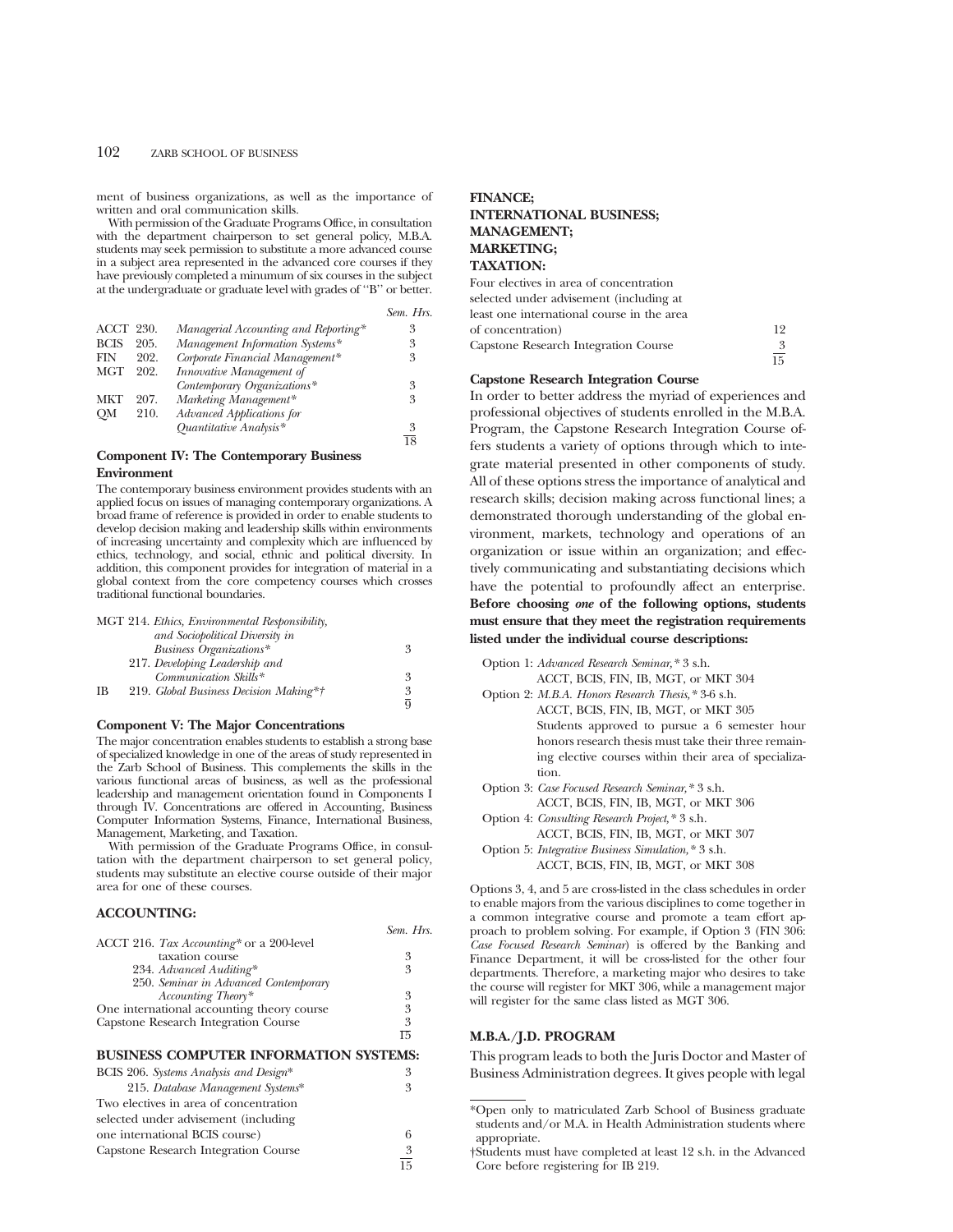backgrounds knowledge of business practice, the economic ramifications of the law, and a foundation in business problem solving. Areas of law and business which especially benefit from such an integrated program include tax law, corporation law, real estate and antitrust law.

Hofstra law students in good academic standing at the end of the first year of Law School are eligible for admission to the program. Alternatively, students may apply simultaneously to the Law School and the Zarb School of Business for the fall semester in which they plan to begin study. Students are required to meet admission standards of the School of Business and the School of Law. The Graduate Management Admission Test (GMAT) is required of all J.D./M.B.A. students. The regular M.B.A. application fee may be waived by the program coordinator.

A complete description of the program can be obtained from the Zarb School of Business Graduate Programs Office, Third Floor, Weller Hall, (516) 463-5683, or from the School of Law Admissions Office, 114 Law School, (516) 463-5916.

#### **EXECUTIVE MASTER OF BUSINESS ADMINISTRATION**

The Frank G. Zarb School of Business offers a 48 s.h. Executive M.B.A. Program (E.M.B.A.) for those individuals who hold middle- to senior-level management positions in private industry, government and the not-forprofit sector. It is organized to allow working managers the opportunity to continue their professional commitments while simultaneously participating fully in a lockstep M.B.A. program which is twenty months in length. Classes are scheduled on alternating Fridays and Saturdays so that students attend classes four full days each month (two Fridays and two Saturdays). Classes generally meet between the hours of 8:00 a.m. and 5:30 p.m. and are held in the Business Development Center located in the west wing of the Axinn Library. The Center is a state-of-the-art facility offering fully equipped meeting rooms, dining facilities and a multimedia laboratory for use by E.M.B.A. students.

Students generally attend the E.M.B.A. Program under the sponsorship of their home business or other organization because of the required released time necessary to attend Friday classes.

#### **Transfer between the regular M.B.A. Program and the E.M.B.A. Program is not permitted because they are separate and distinct programs.**

Possession of a notebook computer and appropriate hardware and software is a required part of the E.M.B.A. Program, and students are provided with specific information about these requirements upon admission to the Program.

#### **PROGRAM REQUIREMENTS FOR ALL E.M.B.A. STUDENTS**

The course of study in the E.M.B.A. Program includes representation from all of the functional areas of business, as well as specific residencies geared toward working executives. This structure is as follows:

|                                                | Sem. Hrs.                |
|------------------------------------------------|--------------------------|
| Component I Initial Executive M.B.A. Residency |                          |
| Component II The E.M.B.A. Core                 | 31                       |
| Component III International Management         |                          |
| Practicum                                      | 6                        |
| Component IV The Executive Cluster             | 10                       |
|                                                | $\overline{\phantom{m}}$ |

Component II, The E.M.B.A. Core, is administered by the respective academic departments within the Zarb School of Business, and detailed course descriptions are provided under departmental headings in this *Bulletin*. Components I, III, and IV are administered through the Dean's Office, and detailed course descriptions are provided on page 104.

#### **Component I:**

EMBA 400. *Initial Executive M.B.A. Residency†* 1 s.h. This residency takes place over four days in the Business Development Center. Included in the course are introductions of E.M.B.A. students and faculty, an overview of the E.M.B.A. Program, a review of faculty/student expectations and an overview of computer skills and information resources, including multimedia. Also included are discussions of the meaning of managing in a global environment as illustrated by an international case study. Speakers include the Dean of the Zarb School of Business, distinguished alumni, senior business executives, and Zarb School of Business faculty.

**Component II: The E.M.B.A. Core** 31 s.h. The core of the E.M.B.A. program provides managers with a strong foundation in the major functional areas of business and an overview of the importance of the integration of these functions across organizational lines.

|             |                                                 | Sem. Hrs.      |
|-------------|-------------------------------------------------|----------------|
|             | ACCT 401. Financial Reporting and Managerial    |                |
|             | <i>Accounting†</i>                              | 4              |
| <b>BCIS</b> | 401. Information Systems for Management†        |                |
|             | BLAW 401. The Legal and Regulatory Environment† | 2              |
| FIN         | 401. Managerial Economics†                      | 3              |
|             | 402. Managerial Finance†                        | 4              |
| MGT         | 401. Operations Management†                     | $^{9}$         |
|             | 402. Managing Contemporary Organizations†       | 4              |
| <b>MKT</b>  | 401. Marketing Analysis and Management†         |                |
| OМ          | 401. Quantitative Analysis for Managers†        | $\overline{4}$ |
|             |                                                 | 31             |

#### **Component III:**

EMBA 410. *International Management Practicum†* 6 s.h.

This highly focused international thrust includes both a study outside of the United States, as well as a concentrated campus-based focus on both the theoretical and practical aspects of actually engaging in business activity in

<sup>†</sup>Open only to matriculated Zarb School of Business E.M.B.A. students.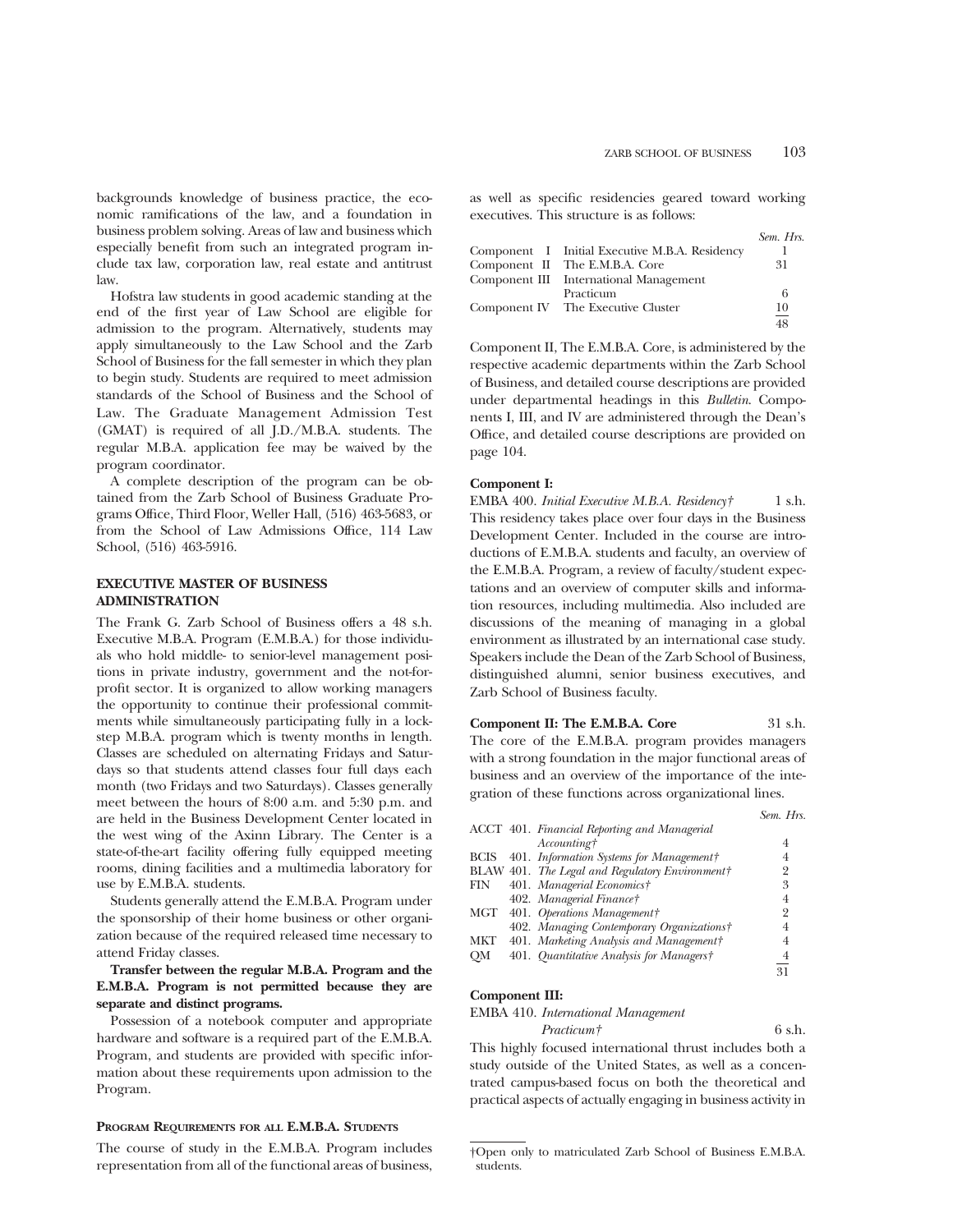environments which are culturally, socially, geographically and religiously diverse. Intensive interaction is provided to E.M.B.A. students with senior executives drawn from a broad base of industries and functions within these industries, and with government officials.

**Component IV: The Executive Cluster** 10 s.h. This cluster represents an applied executive focus stressing the importance of communications, ethics, leadership

and decision-making skills in managing contemporary global organizations. The knowledge base developed in the E.M.B.A. Core and real-world experiences of resident managers and executives are fully integrated into the discussions within the Executive Cluster. The case study method and use of the computer as a management tool are employed extensively.

|                  |                                        | Sem. Hrs. |
|------------------|----------------------------------------|-----------|
| <b>EMBA 415.</b> | Executive Leadership and               |           |
|                  | Communication Skills†                  | $^{9}$    |
| <b>EMBA 420.</b> | Ethical and Social Responsibilities of |           |
|                  | Leadership†                            | $^{9}$    |
| EMBA 425.        | The Challenge of Global Business       |           |
|                  | Strategy†                              | 3         |
| <b>EMBA 430.</b> | Capstone Research Integration Project† | 3         |
|                  |                                        |           |

#### **Executive Master of Business Administration (EMBA)**

#### **COURSES**

400. *Initial Executive M.B.A. Residency†* 1 s.h. Periodically

The initial Executive M.B.A. Residency takes place over four days on the Hofstra campus. The objectives of the Residency are 1) to fully explore the composition and curriculum of the E.M.B.A. program in the context of the professional and educational objectives of the class; 2) to provide an overview of the most current technologies and information resources utilized in the program; 3) to interact with administrators, faculty and alumni of the Zarb School as well as with senior managers from the public and private sectors; and 4) to allow for discussion of the meaning of managing in a global environment and what the unique challenges of this are for effective contemporary managers.

410. *International Management Practicum†* 6 s.h. Periodically

Businesses all over the world are facing new challenges and opportunities in a rapidly changing global environment in which many dynamic forces are interacting to create a totally new set of rules for the conduct of business. This international business experience seminar provides a firm based project approach to assist middle managers in the E.M.B.A. program to understand and deal with the decision making process in an international context.

#### 415. *Executive Leadership and Communication Skills†* 2 s.h. Periodically

This course provides an experiential forum for assessing and developing interpersonal leadership skills. A special emphasis is placed upon the implications for the leader of a demographically diverse and global business environment, and on ethical interactions with all organizational stakeholders.

420. *Ethical and Social Responsibilities of Leadership†* 2 s.h. Periodically

An examination of the social responsibilities of organizational leaders. Using cases and role plays, student groups consider contemporary examples of organizations' ability to attend to

various constituencies, including customers, employees, stockholders, and the community. Emphasis is placed on managers' decisions with respect to the natural environment and on the challenges of transacting business in a global market place with a diversity of ethical standards.

#### 425. *The Challenge of Global Business Strategy†* 3 s.h. Periodically

An integrative capstone course with emphasis on the strategic framework and business decision making in a global environment. In formulating a global strategy, the importance of functional interdependence and the role of coordinating the planning of the various country operations are discussed. An important part of the course is the development of skills for evaluating the impact of external environmental factors such as the economy, political stability, infrastructure, technology, cultural diversity and ethical issues as they affect a global firm.

#### 430. *Capstone Research Integration Project†* 3 s.h. **Periodically**

Emphasis on multiple functional areas that are taught in the Zarb School of Business. A case study approach is utilized in this course, and students are challenged to understand how decisions and policies from different functional areas are integrated within an organization. Students present detailed recommendations toward resolution of complex business problems within an industry or company which must be supported by appropriate documention of research and analysis.

#### **MASTER OF SCIENCE**

The Frank G. Zarb School of Business offers programs leading to the Master of Science with majors in the following areas:

Accounting Accounting and Taxation Accounting Information Systems Taxation

In most states candidates for the CPA examination are required to have completed 150 semester hours of course work in order to be eligible to take the examination. Each of these programs enables accounting students to meet this requirement.

#### **PROGRAM REQUIREMENTS FOR ALL M.S. STUDENTS:**

Thirty to thirty-three (30-33) semester hours are required for the M.S. degree. (For information on admission requirements, see Admission Criteria for Degree Students, page 99). The specific program requirements for each major are as follows:

| <b>ACCOUNTING</b>                              | Sem. Hrs. |
|------------------------------------------------|-----------|
| ACCT 230. Managerial Accounting and Reporting* | 3         |
| 232. Accounting in a Global Environment*       | 3         |
| 234. Advanced Auditing*                        | ዳ         |
| 250. Seminar in Advanced Contemporary          |           |
| Accounting Theory*                             | 3         |

\*Open only to matriculated Zarb School of Business graduate students.

<sup>†</sup>Open only to matriculated Zarb School of Business E.M.B.A. students.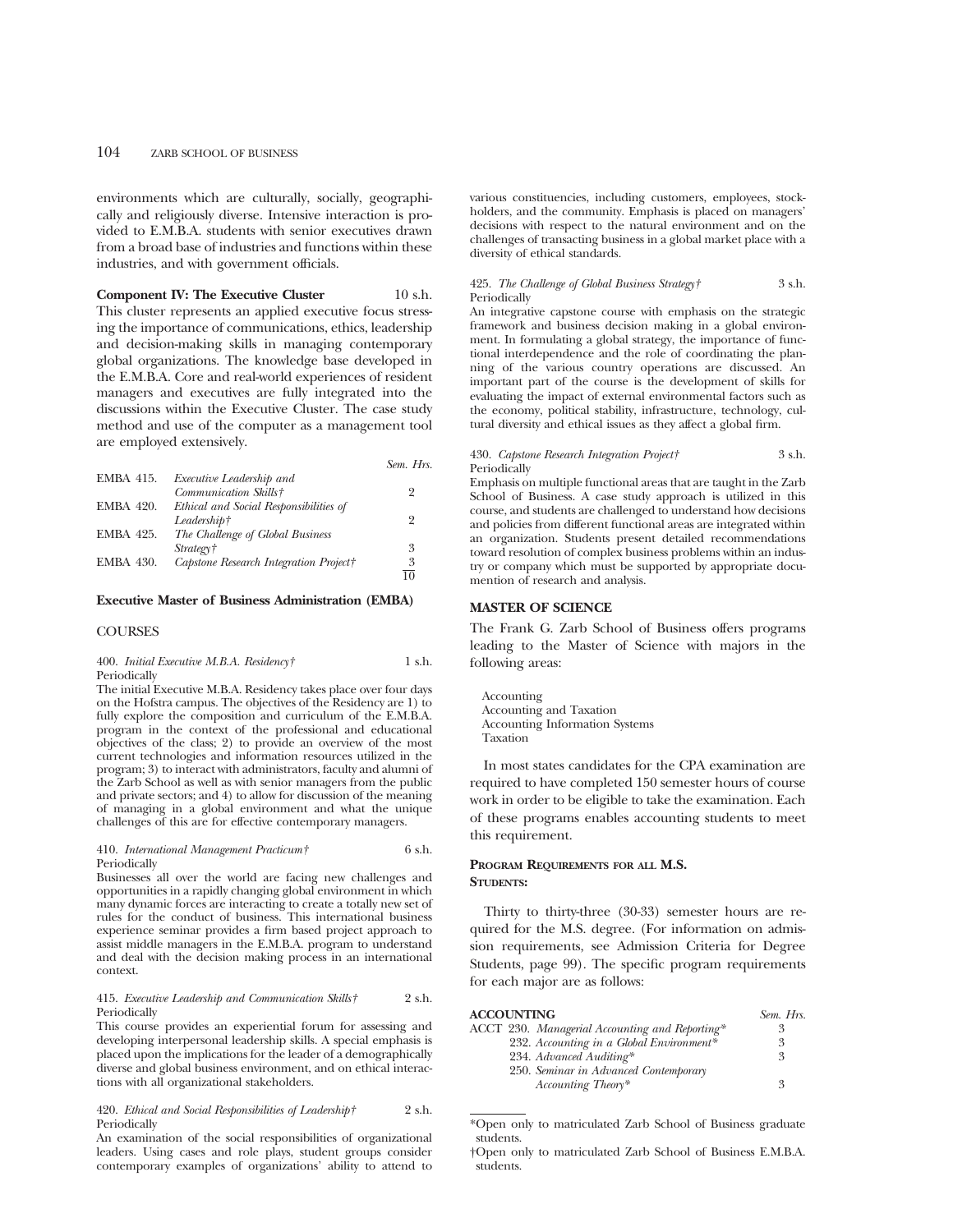|                 | elective in taxation, selected under                                                                       |                 |
|-----------------|------------------------------------------------------------------------------------------------------------|-----------------|
|                 | advisement                                                                                                 | 3               |
|                 | 309. Research Seminar††                                                                                    | 3               |
| <b>BCIS</b>     | 208. Acounting Information Systems††                                                                       | 3               |
| QМ              | 210. Advanced Applications for Quantitative                                                                |                 |
|                 | $Analysis*$                                                                                                | 3               |
|                 | One economics elective, selected under advisement                                                          | 3               |
|                 | One finance elective, selected under advisement                                                            | 3               |
|                 |                                                                                                            | $\overline{30}$ |
|                 | <b>ACCOUNTING AND TAXATION</b>                                                                             | Sem. Hrs.       |
|                 | ACCT 220. Research and Procedures in Federal                                                               |                 |
|                 | Income Taxation*                                                                                           | 3               |
|                 | 227. Taxation of International Transactions*                                                               | 3               |
|                 | 232. Accounting in a Global Environment*                                                                   | 3               |
|                 | 234. Advanced Auditing*                                                                                    | 3               |
|                 | 250. Seminar in Advanced Contemporary                                                                      |                 |
|                 | Accounting Theory*                                                                                         | 3               |
|                 | 309. Research Seminar††                                                                                    | 3               |
| BCIS            | 208. Acounting Information Systems††                                                                       | 3               |
| QМ              | 210. Advanced Applications for Quantitative                                                                |                 |
|                 | $Analysis*$                                                                                                | 3               |
|                 | One economics elective, selected under advisement                                                          | 3               |
|                 | One finance elective, selected under advisement                                                            | 3<br>30         |
|                 |                                                                                                            |                 |
|                 | <b>ACCOUNTING INFORMATION SYSTEMS</b>                                                                      | Sem. Hrs.       |
|                 | One of the following, selected under advisement:                                                           |                 |
|                 | ACCT 230. Managerial Accounting and Reporting* or                                                          |                 |
|                 | 232. Accounting in a Global Environment*                                                                   | 3               |
|                 | and each of the following:                                                                                 |                 |
|                 |                                                                                                            |                 |
|                 |                                                                                                            | 3               |
|                 | ACCT 234. Advanced Auditing*<br>250. Seminar in Advanced Contemporary                                      |                 |
|                 |                                                                                                            | 3               |
| ACCT            | Accounting Theory*<br>elective in taxation, selected under                                                 |                 |
|                 | advisement                                                                                                 | 3               |
|                 | 309. Research Seminar††                                                                                    | 3               |
|                 |                                                                                                            | 3               |
|                 | BCIS 201A. Structured COBOL Programming*<br>206. Systems Analysis and Design*                              | 3               |
|                 |                                                                                                            | 3               |
|                 | 208. Accounting Information Systems*                                                                       | 3               |
| QМ              | 210. Advanced Applications for Quantitative Analysis*<br>One economics elective, selected under advisement | 3               |
|                 | One finance elective, selected under advisement                                                            | 3               |
|                 |                                                                                                            | 33              |
|                 |                                                                                                            |                 |
| <b>TAXATION</b> |                                                                                                            | Sem. Hrs.       |
|                 | ACCT 220. Research and Procedures in Federal                                                               |                 |
|                 | Income Taxation*                                                                                           | 3               |
|                 | 221. Income Tax Problems of Partnerships,                                                                  |                 |
|                 | Estates and Trusts*                                                                                        | 3               |
|                 | 222. Federal Income Taxation of the Corporation                                                            |                 |
|                 | and its Shareholders*                                                                                      | 3               |
|                 | 227. Taxation of International Transactions*<br>309. Research Seminar††                                    | 3<br>3          |

| ACCT        | electives (two) in taxation, selected                  |    |
|-------------|--------------------------------------------------------|----|
|             | under advisement, 3 s.h. each                          | 6  |
|             | One non-accounting elective, selected under advisement | 3  |
| <b>BCIS</b> | 208. Accounting Information Systems††                  | 3  |
| OM          | 210. Advanced Applications for Quantitative Methods* 3 |    |
|             |                                                        | 30 |
|             | ACADEMIC CHAIRS AND                                    |    |

#### DISTINGUISHED PROFESSORSHIPS

For information, see page 400.

The Bernon Family Endowed Distinguished Professorship in Business.

The Brodlieb Distinguished Professorship in Business is held by Dr. Stern, Professor of Business Computer Information Systems.

The Chaykin Distinguished Teaching Professorship in Accounting is held by Professor Katz, Professor of Accounting.

The Chaykin Endowed Chair in Accounting is held by Dr. Polimeni, Dean of the Zarb School of Business.

The Robert F. Dall Distinguished Professorship in Business is held by Dr. Sonfield, Professor of Management and General Business.

The Walter H. ''Bud'' Miller Distinguished Professorship in Business is held by Dr. Berman, Professor of Marketing.

The RMI Distinguished Professorship in Business is held by Dr. Evans, Professor of Marketing.

The Honey and Arthur Sorin Distinguished Teaching Fellow in Business is held by Professor Fellman, Adjunct Associate Professor of Management.

The C.V. Starr Chair in International Business is held by Dr. Hao.

The Mel Weitz Distinguished Professorship in Business is held by Dr. Lazarus, Professor of Management.

<sup>\*</sup>Open only to matriculated Zarb School of Business graduate students.

<sup>††</sup>Open only to matriculated M.S. in Accounting, Accounting and Taxation, Accounting Information Systems, and Taxation students.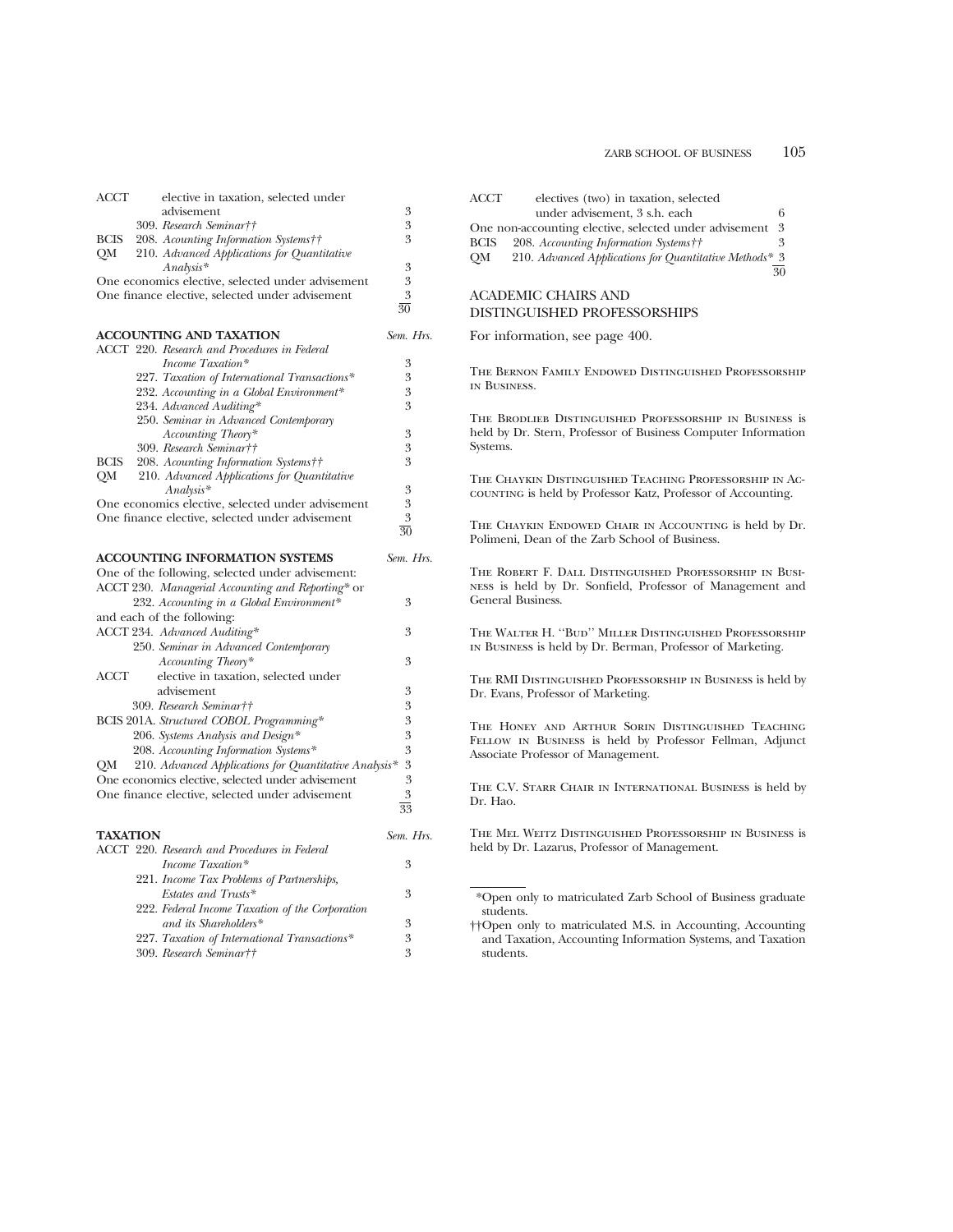# School of

Office: 318 Dempster Hall. Telephone: (516) 463-5215 Gary L. Kreps, *Dean* Craig Gingrich-Philbrook, *Special Consultant to the Dean* Laurie J. Wenchell, *Assistant Dean*

Hofstra University's School of Communication, committed to the University's liberal arts tradition, provides the opportunity to explore the world of humanistic inquiry through the interdisciplinary study of all forms of communication processes and institutions. With courses that explore the theoretical and practical nature of communication, the School provides majors with the opportunity to pursue scholarly inquiry and to acquire technical experience. The School's integrated approach is based on the belief that life in an advanced society demands knowledge of the arts, humanities, social sciences, natural sciences, business, and technology. Therefore, students are required to take a range of courses outside the major. Reciprocally, the School invites students in other university programs to learn about the impact and relevance of communication and communication systems. The curriculum aims to foster critical thinking; to explore aesthetics; to investigate ethics, humanistic values, and cultural diversity; to encourage originality and creativity; to expose students to current and converging technologies; and to provide the training for leadership in a technological age. With the conviction that the media exist to protect the freedoms of our society, the faculty is committed to a scholarly environment in which theoretical, historical, critical, and technological methodologies help students to question, challenge, and improve all forms of communication. The School strives to produce graduates who are active cultural contributors. To achieve this goal, the School emphasizes creative problem solving, responsible decision making and cooperative learning. Together the faculty and students of the School participate in an ongoing exploration of the roles, purposes, and technologies of communication.

**THE SCHOOL OF COMMUNICATION** is composed of three departments, as listed below:

#### **Audio/Video/Film**

The Department of Audio/Video/Film offers programs leading to the degrees of Bachelor of Arts and Bachelor of Science. Students pursuing the Bachelor of Arts degree can major in *Audio/Radio, Video/Television,* and *Film Studies and Production*, or combinations of the three. Bachelor of Science students can major in *Video/Television, Video/ Television and Film,* and *Video/Television and Business*. All programs ground the students in the liberal arts, thereby enabling them to pursue a wide variety of careers and further study. The department's interdisciplinary ap-

Communication Students should consult the *Class Schedule* for specific offerings before registering for their programs.

> proach provides the foundations necessary for opportunities in all aspects of the communications and entertainment industries and for pursuing scholarly research. Students take courses in the history, theory, and aesthetics of the media while also learning the practical and technical components necessary to create and produce material for the media. Each area of the department provides opportunities for personal self-expression, scholarly inquiry, and technical mastery. With a commitment to prepare students for the rapidly converging communications of the twenty-first century, the Department of Audio/Video/Film is a site for the intellectual inquiry, creative activity, and practical achievements on which liberally educated students can build the future.

#### **Journalism and Mass Media Studies**

The Department of Journalism and Mass Media Studies offers programs leading to a Bachelor of Arts degree in the areas of *Print Journalism, Broadcast Journalism*, and *Mass Media Studies.*

The department is dedicated to a quality liberal arts education. Our journalism programs teach critical thinking, research and effective oral and written expression, emphasizing the ethics, laws and history of the profession, and seek to educate individuals for careers as truthful and accurate media professionals, such as reporters, producers, editors, and broadcasters. The mass media studies program provides students with historical, analytical and critical skills necessary to pursue scholarly research in the field and is designed for those considering graduate-level education. Each of these programs is grounded within the framework of liberal arts and science education and the principles by which journalists and scholars work in a democratic society.

#### **Speech Communication and Rhetorical Studies**

The philosophy of the Department of Speech Communication and Rhetorical Studies is based on the recognition that our society is enmeshed in an all-encompassing, interdependent, and ever-expanding web of human and technological communication. Students who major in or take courses in this department learn how the communication process works in interpersonal and group settings, in formal organizations, and in public communication situations. The primary goals of the curriculum are to develop competencies in observing, analyzing, and evaluating communication practices; to develop knowledge about human communication theory; and to develop communication skills in a variety of settings.

The program provides a strong liberal arts background that can be applied to a variety of professional fields such as business, education, and government. Examples of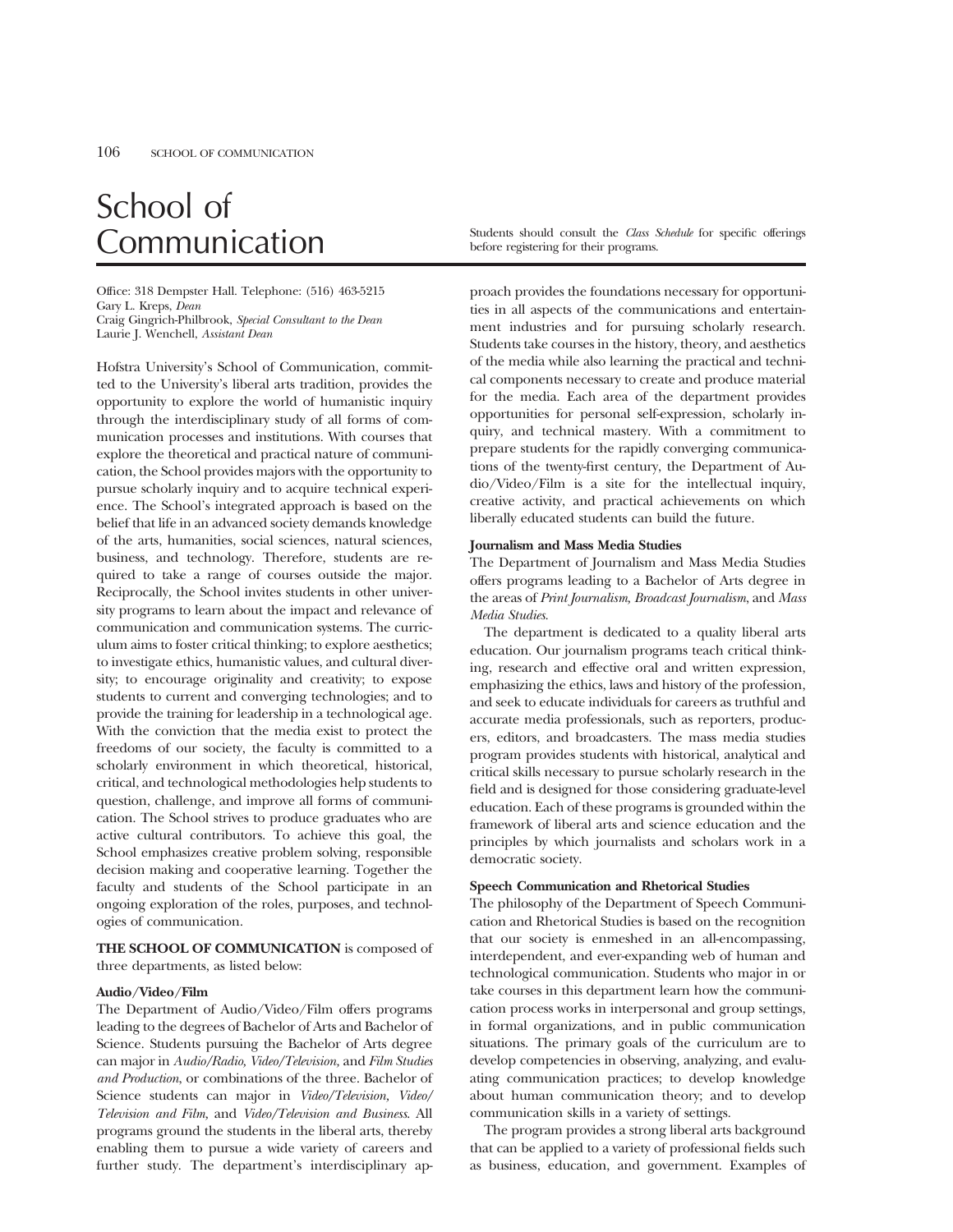specific career applications include communication training and development, conflict management and resolution, law, corporate and public advocacy, and public performance.

**THE SCHOOL OF COMMUNICATION** offers undergraduate programs leading to the degrees of Bachelor of Arts and Bachelor of Science. (See each department for a listing of individual majors.)

#### **BACHELOR OF ARTS**

Candidates for graduation from the School of Communication with the degree of Bachelor of Arts must fulfill the following requirements:

- 1. The successful completion of at least 124 semester hours and a cumulative grade-point average of 2.0 in work completed at Hofstra.
- 2. At least 94 semester hours (93 hours for the B.A. specialization in Elementary Education and a liberal arts major) of the total must be in liberal arts. Beyond this minimum, the student may elect either nonliberal arts courses or additional liberal arts courses. See page 48. A student may not count more than 45 semester hours within a single major discipline toward the 124 credits for the B.A. without special permission from the appropriate academic dean, except that this limit shall be 48 semester hours for those students qualifying and electing to undertake departmental honors courses. Where the major department requires more then 124 semester hours for the degree, the excess over 124 may include required work in the department additional to this 45/48 hour maximum.
- 3. There are three requirements that must ordinarily be completed in residence at Hofstra: 15 semester hours in the major field, at least three semester hours in core course work toward each divisional core course requirement, and the last 30 semester hours. The 15 semester hours in the major and the resident core course requirement need not be included within the last 30 hours.
- 4. The fulfillment of the following six general requirements for the B.A.:

**NOTE:** requirements listed below may include options whereby a student may offer courses in one discipline (e.g., literature in translation) toward several different requirements. No student may use any *one* course to fulfill more than one general requirement. A single course, however, may be used to satisfy both a general degree requirement and a requirement that is specific to a chosen major or minor.

- A. 9 semester hours of core courses in the humanities (see page 78), as follows:
	- 3 semester hours from the Creative Participation category;
	- 3 semester hours from the Appreciation and Analysis (literature) category;
	- 3 semester hours from the Appreciation and Analysis (literature or non-literature category)

(Note: no more than six semester hours of transfer or other advanced standing credit may be applied toward this requirement.)

- B. 9 semester hours of core courses in the natural sciences and mathematics/computer science (see page 78), as follows:
	- 3 semester hours from natural sciences;
	- 3 semester hours from mathematics or computer science;
	- 3 semester hours from natural sciences, mathematics, or computer science

(Note: no more than six semester hours of transfer or other advanced standing credit may be applied toward this requirement.)

- C. 9 semester hours of core courses in the social sciences (see page 79), as follows:
	- 3 semester hours from the History and Philosophy category;
	- 3 semester hours from the Behavioral Social Sciences category;
	- 3 semester hours from the History and Philosophy or Behavioral Social Sciences category (Note: no more than six semester hours of transfer or other advanced standing credit may be applied toward this requirement.)
- D. 3 semester hours of core course credit in the Cross-Cultural category (see page 79). Three semester hours of transfer or advanced standing credit may be applied to this requirement.
- E. Satisfactory completion of ENGL 1-2. Students entering Hofstra with full credit for English 1-2 must, during their first semester at Hofstra, take the Hofstra Writing Proficiency Test. Students who do not pass the test are required to complete English 4 and retake and pass the Hofstra Writing Proficiency Test.
- F. Completion of level 4 of a foreign language, placement above level 4, or completion of the special language option.
	- 1) A student who continues the study of a foreign language begun in high school must take the language placement test (administered by the Language Laboratory) to determine placement in the proper level. No student shall receive credit toward graduation for any course below his or her level of placement in that language.

For students continuing the same language studied in high school, successful completion of level 4 of that language will satisfy the foreign language requirement. Students who transfer college credit in a foreign language should continue in the next level which follows that in which they have received credit. If continuing the same language as studied in high school, the foreign language requirement can only be satisfied by completing level 4; if these credits are in a language different from that studied in high school, they may continue to level 4, or the Special Language Option (see below) may apply. International students may satisfy this requirement either by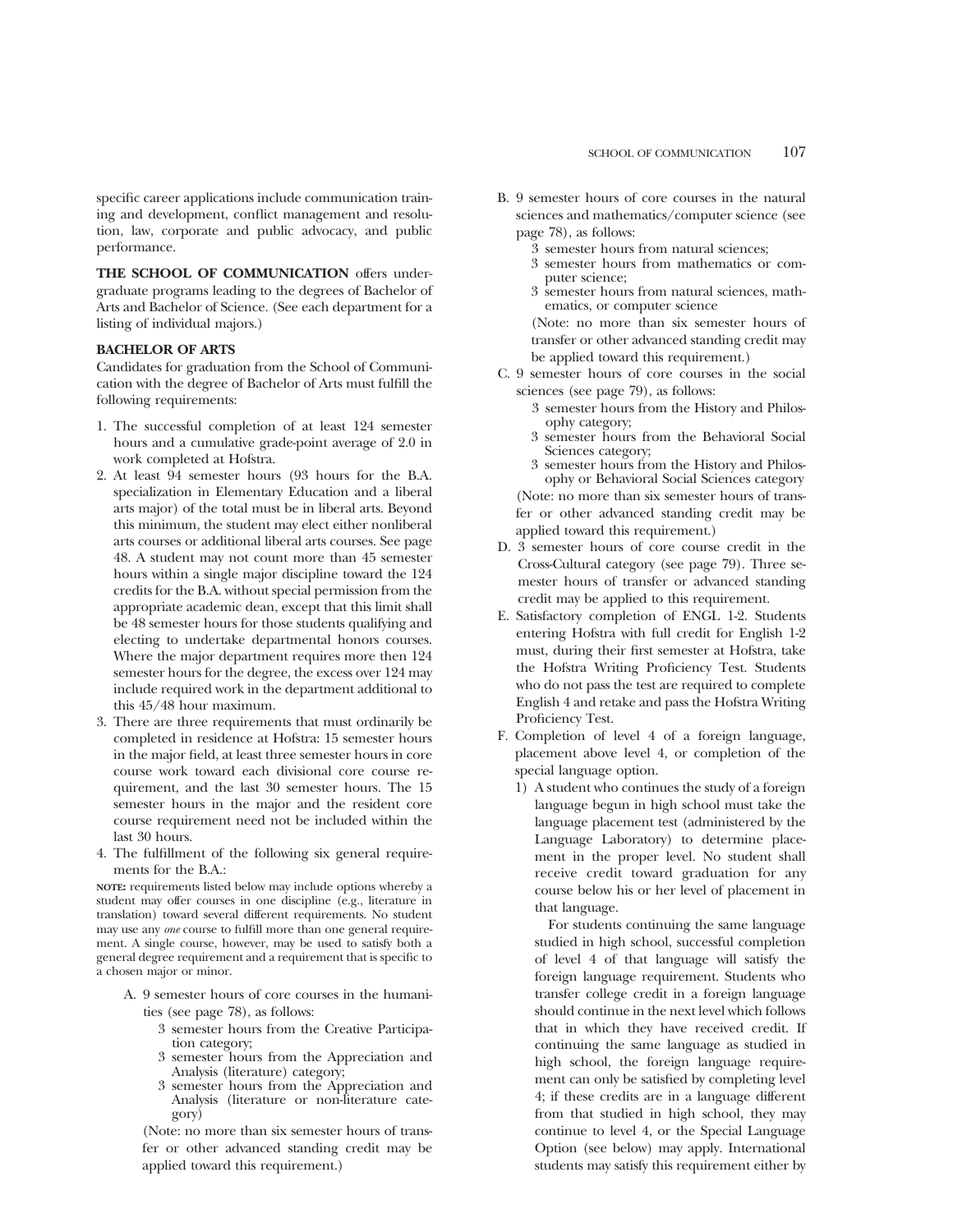completing ELP 36 or by placing out of the requirement by taking the placement examination in their native language.

2) Special Language Option:

A student who does not wish to continue the study of a foreign language studied in high school may—by filing a Special Language Option Form—take levels 1 and 2 of a foreign language not previously studied and six semester hours chosen from the following:

levels 3 and/or 4 of that language; levels 1 and/or 2 of any other foreign language not previously studied; literature in translation; comparative literature; linguistics Jewish Studies, excluding JW ST 15, 16.

Students who wish to use the Special Lan-

guage Option must file the Special Language Option Form with the Advisement Office. If the student's high school transcript is not on file, the student must supply one in order to complete the process.

- 5. The completion of 12 semester hours of School of Communication (SCO) foundation courses, as follows:
	- SCO 1. *Communication Systems: Histories and Theories*
	- SCO 2. *Mass Media: History and Development*
	- SCO 3. *Interpersonal Communication*
	- SCO 4. *Sound and Image Aesthetics*

(See course descriptions, School of Communication, page 109.)

6. The fulfillment of major requirements as listed in the *Bulletin* under each department. Students must receive a grade of  $C-$  or better in all courses applicable to the major.

#### **BACHELOR OF SCIENCE**

All students must meet program admission requirements (see majors listed under Audio/Video/Film on page 136).

Candidates for graduation must fulfill the following requirements:

- 1. The successful completion of at least 124 semester hours (130 semester hours in the Video/Television and Business major) and a cumulative grade-point average of 2.0 in work completed at Hofstra.
- 2. At least 72 semester hours must be completed in liberal arts.
- 3. There are two requirements that must ordinarily be completed in residence at Hofstra: 15 semester hours in the major and the last 30 hours. The 15 semester hours may or may not be included within the last 30 hours.
- 4. Fulfillment of the following four general requirements for the B.S.:
	- a) Satisfactory completion of ENGL 1-2 (See University Degree Requirements, page 61)

Six semester hours of core courses in each of the following three divisional areas (including at least 3 semester hours in each sub-divisional category of each divisional area):

- b) Humanities (6 s.h.)
- c) Natural Science/Mathematics/Computer Science (6 s.h.)
- d) Social Science (6 s.h.)
- 5. The completion of 12 semester hours of School of Communication (SCO) foundation courses, as follows:
	- SCO 1. *Communication Systems: Histories and Theories*
	- SCO 2. *Mass Media: History and Development*
	- SCO 3. *Interpersonal Communication*
	- SCO 4. *Sound and Image Aesthetics*

(See course descriptions, School of Communication, page 109.)

6. Completion of level 2 of a foreign language or placement above level 2.

(Note: a student who continues the study of a foreign language begun in high school must take the language placement test (administered by the Language Laboratory) to determine placement in the proper level. No student will receive credit toward graduation for any course below his or her level of placement in the language. For students continuing the same language studied in high school, successful completion of level 2 of that language will satisfy the foreign language requirement.)

7. The fulfillment of major requirements as listed in the *Bulletin* under each department. Students must receive a grade of  $C-$  or better in all courses applicable to the major.

#### **Minor**

A minor in any program in the School of Communication consists of the successful completion of 18 semester hours of courses, chosen under advisement. At least 6 hours must be taken in residence. Please refer to individual department listings.

#### **Advisement**

Students in the School of Communication are required to contact the Assistant Dean, in the Dean's Office, to have an adviser/mentor assigned as soon as they declare a major or minor. Students are required to meet with their adviser for scheduling of classes for each semester. Adviser/mentors are available throughout each semester to answer any questions, advise with problems, or provide information needed.

#### **WRHU-FM**

Hofstra's radio station, WRHU-FM, broadcasts on a federally licensed frequency of 88.7 mHz to most of Long Island and parts of New York City. The station is on the air 21 hours a day, 365 days a year and reaches a target audience of almost four million people. It is mainly student operated and is a cornerstone of the School. Opened to all Hofstra students, participation at WRHU is recommended as one of the most effective methods of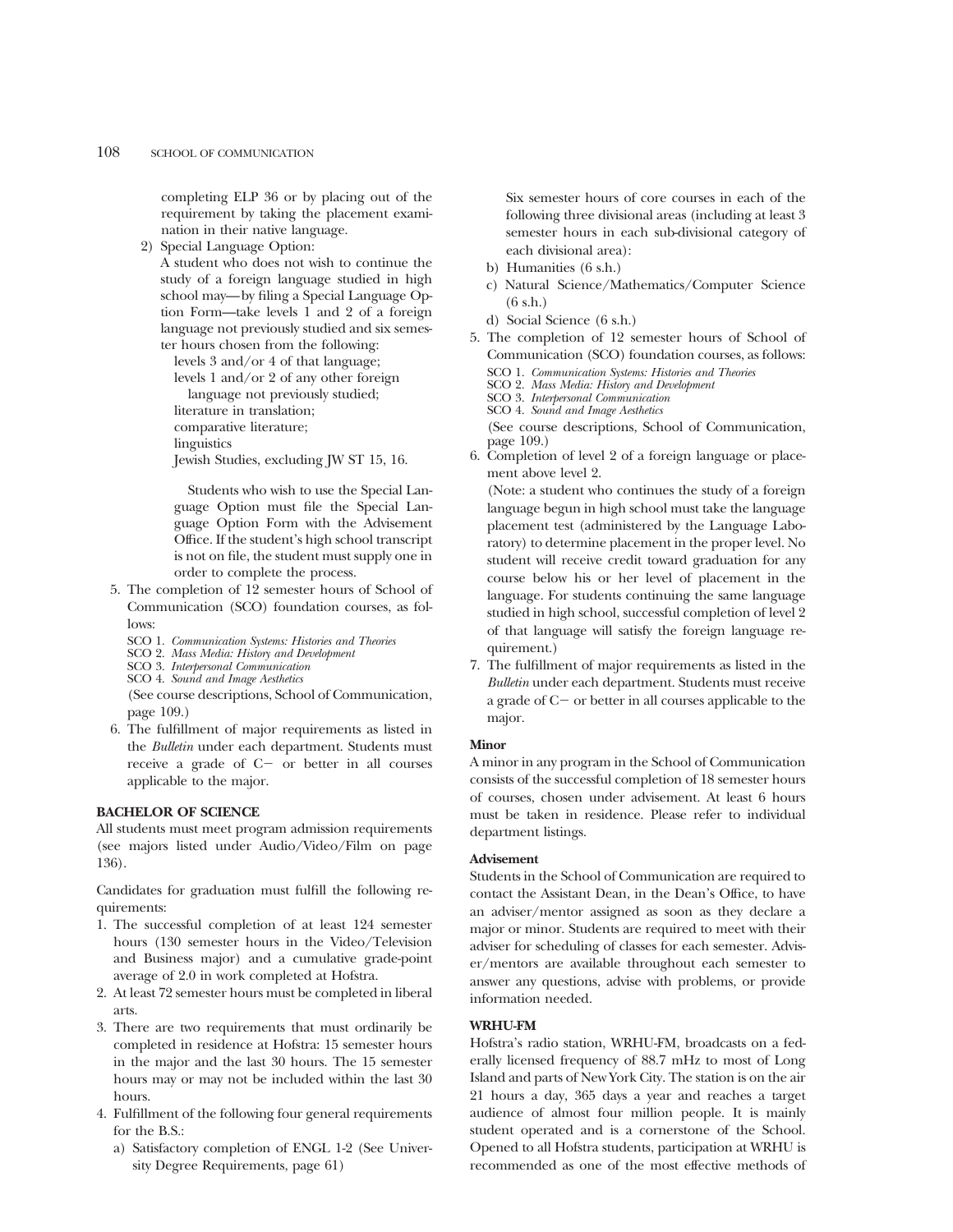learning the business of radio broadcasting and audio production since it offers a practicum which complements academic classroom learning. WRHU has an operating staff of approximately 100 people.

#### **Hofstra Speech and Debate Team**

The Speech and Debate (Forensics) Team offers both School of Communication students and students in other units of the University an opportunity to hone their communication, critical thinking, organizational, research, and interpersonal skills by becoming members of this nationally ranked team. Members of the Speech and Debate Team engage in intercollegiate competition in a variety of individual events. These include public address events such as informative and persuasive speaking, after dinner (humorous) speaking, and impromptu speaking, and performance of literature events, such as performance of prose, poetry, and dramatic literature. The team travels to many universities to compete, including rotating sites around the country for the national championships. Several members of the team have received high accolades, including best speaker in New York State and national champion in persuasive speaking.

#### **Hofstra Video Productions**

Hofstra Video Productions produces professional, broadcast-quality video programs at Hofstra's state-of-the-art facility located in Dempster Hall. Working with a professional staff, students have the opportunity to work on a variety of programs and gain valuable experience in studio and field production and post-production editing. Programs include projects for the admissions and development offices, cooperative productions with other Hofstra schools and colleges, and the taping of major campus events. Hofstra Video Productions also produces syndicated sports shows, cooperative projects with public television and local community groups, and works with corporations requesting professional production services.

#### **Student Activities**

Involvement in student and professional organizations and activities serves to enhance the educational experiences of students in the School of Communication. These include:

- National Broadcasting Society Alpha Epsilon Rho (NBS-AERho)
- Society of Professional Journalists (SPJ)
- Association for Women in Communications
- National Association of College Broadcasters (NACB)
- Hofstra Television (HTV)
- Alternative Television (ATV)
- ALSICA (African and Latino Students in Communication Arts)
- The Chronicle (weekly campus newspaper)
- News and literary magazines
- Hofstra Radio Theatre Players
- Lambda Pi Eta (national speech communication honor society)

#### **SCHOOL OF COMMUNICATION (SCO)**

#### **COURSES**

In addition to semester notations next to each course, a selection of courses is offered during January and Summer sessions. Consult the *January* and *Summer Sessions* bulletins for these schedules.

#### 1. *Communication Systems: Histories and Theories* 3 s.h. Fall, Spring

This course introduces students to the history of the study of oral public discourse, the development of classical rhetoric, narrative and the performance of classical texts, and the distinction between orality and literacy in the construction of narrative. The course explores the impact of the development of the printing press, publishing and journalism on the construction, dissemination and reception of messages by audiences. Comparisons are made between the various communication contexts and their role in shaping spoken or written rhetorical ''texts.'' (Formerly *Histories and Theories of Communication Systems*.)

#### 2. *Mass Media: History and Development* 3 s.h. Fall, Spring

A survey course, from colonial times to the present, emphasizes the social and political roles of the media—print, film and electronic—against an historical background and against the evolving changes in society. An international and cross-cultural approach is used to examine the contributions made by media pioneers in different parts of the world. (Formerly COMM 1, *History and Development of Communications Media*.)

3. *Interpersonal Communication* 3 s.h. Fall, Spring

This course provides an examination of concepts and fundamental principles of face-to-face and mediated communication and develops an appreciation for the ways in which interpersonal relationships develop, endure and deteriorate. The impact of communication technologies including photography, telephones, facsimile, computers (e.g. electronic bulletin boards, e-mail), talk radio and talk television, and teleconferencing is explored with regard to their role in the development and maintenance of relationships in personal and professional settings. Interpersonal interaction in social and familial contexts and interviewing situations are addressed. (Formerly SPCH 4.)

4. *Sound and Image Aesthetics* 3 s.h. Fall, Spring

This interdisciplinary course is designed to increase the student's understanding of the way in which sounds and images communicate ideas. Through a study of perceptual principles, graphic design, photography, sound, and the moving image, students explore the underlying forms and processes of media. The development of a critical vocabulary and an analytical perspective and the opportunity to create various examples of sounds and images provide students with the background to pursue further studies in communication. (Formerly *Visual and Sound Aesthetics*; COMM 5, *Media Design Aesthetics*.)

180-189, A-Z. *Special Topics* 1-4 s.h. each Periodically

Designed to meet the needs of individuals and specific groups of students interested in special topics not covered by other course offerings.

As individual subjects are selected, each is assigned a letter (A-Z) and added to the course number. Any course may be taken a number of times as long as there is a different letter designation each time it is taken.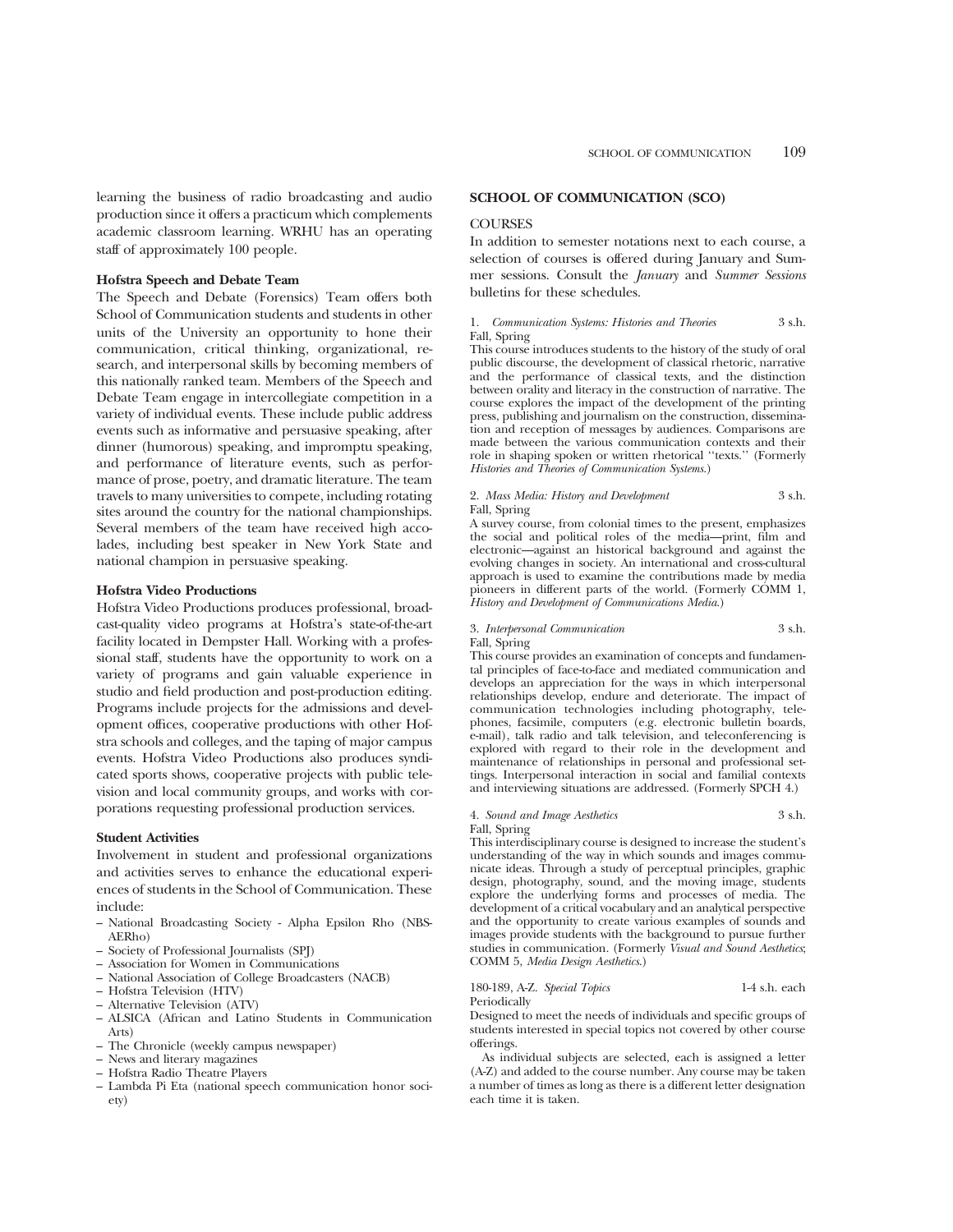## School of Education and Allied Human Services Students should consult the *Class Schedule* for specific offerings

Office: Mason Hall, Telephone: (516) 463-5740 James R. Johnson, *Dean* Penelope J. Haile, *Associate Dean* Jane Goldman, *Assistant Dean of External Relations and Director, Field Placement*

## An All-University Approach to Teacher Education

Hofstra University prides itself in having an ''all-University approach'' to teacher education. Since 1935 our history has been one of a four-year liberal arts college which early on expanded to serve the needs of such future professionals as engineers, business people and professional educators. Unlike many other institutions which began as teacher training colleges and later added a liberal arts component, Hofstra University enjoys a duality between liberal and professional studies, but is based on a University mission which places a liberal arts education of undergraduates in overriding priority. Thus, all undergraduate secondary education students major either in the College of Liberal Arts and Sciences, the Zarb School of Business, or in the School of Communication, whose program includes a large liberal arts component. All elementary education students are dual majors—both in the School of Education and in the College of Liberal Arts and Sciences; physical education majors are required to take half of their course work in the liberal arts and sciences.

#### **Mission of the School of Education and Allied Human Services**

The mission of the Hofstra University School of Education and Allied Human Services is to prepare professionals in education, health, counseling, and therapeutic services, who will be scholarly in their academic pursuit and committed to social justice and democratic practice. These scholar-practitioners will be dedicated to reflective, participatory, and collaborative processes. They will be committed to and capable of working with diverse populations in a variety of social and cultural contexts and able to meet the challenges of a technologically complex society. We strive to create a diverse and inclusive learning environment in which members participate in, learn from, and help shape professional, local, national and international communities.

For the undergraduate component of the basic program, then, the goals of the School of Education and Allied Human Services include:

before registering for their programs.

- 1. The cooperative education of students well-rounded both professionally and in the liberal arts;
- 2. The first professional training of entry-level professionals who will serve in the public and independent schools of the region and nation;
- 3. The development of analytic skills and sound judgments applied to content and also to professional issues; the ability to make warranted and thoughtful decisions about curriculum issues and student-related issues as well as issues relating to the conduct of the schools and the profession;
- 4. To set the groundwork for continued learning by the new professional, whether that learning is through job-related experiences or graduate study applicable toward permanent certification.

For those students whose basic professional education occurs on the graduate level, as in our M.S. in Education programs in secondary or elementary education, in special education, in reading or in counselor education, our goals are similar but not identical. For these graduate students, we regularly require the prior completion of an undergraduate degree either in the liberal arts or in business. Thus, the task of achieving a general education with its breadth and depth has been achieved either at Hofstra or at another university. We assume this task has already been successfully completed and devote the bulk of our efforts to the professional education of the graduate student.

Thus, for the graduate component of the basic programs, our goals include:

- 1. The education of a well-rounded individual in the professional and general education senses;
- 2. The professional training of entry-level professionals who will serve the public and independent schools of the area and nation;
- 3. The development of analytic skills and sound judgments applied to content and also to professional issues; the ability to make warranted and thoughtful decisions about curriculum issues and student-related issues as well as issues relating to the conduct of the school and the profession;
- 4. To set the groundwork for continued learning throughout the student's professional career.

The goals of our advanced programs are given in greater detail in each department's publications, but common to all are:

- 1. To further develop entry-level abilities through a basic professional program;
- 2. To provide specialized professional educational opportunities for persons with provisional or permanent certification;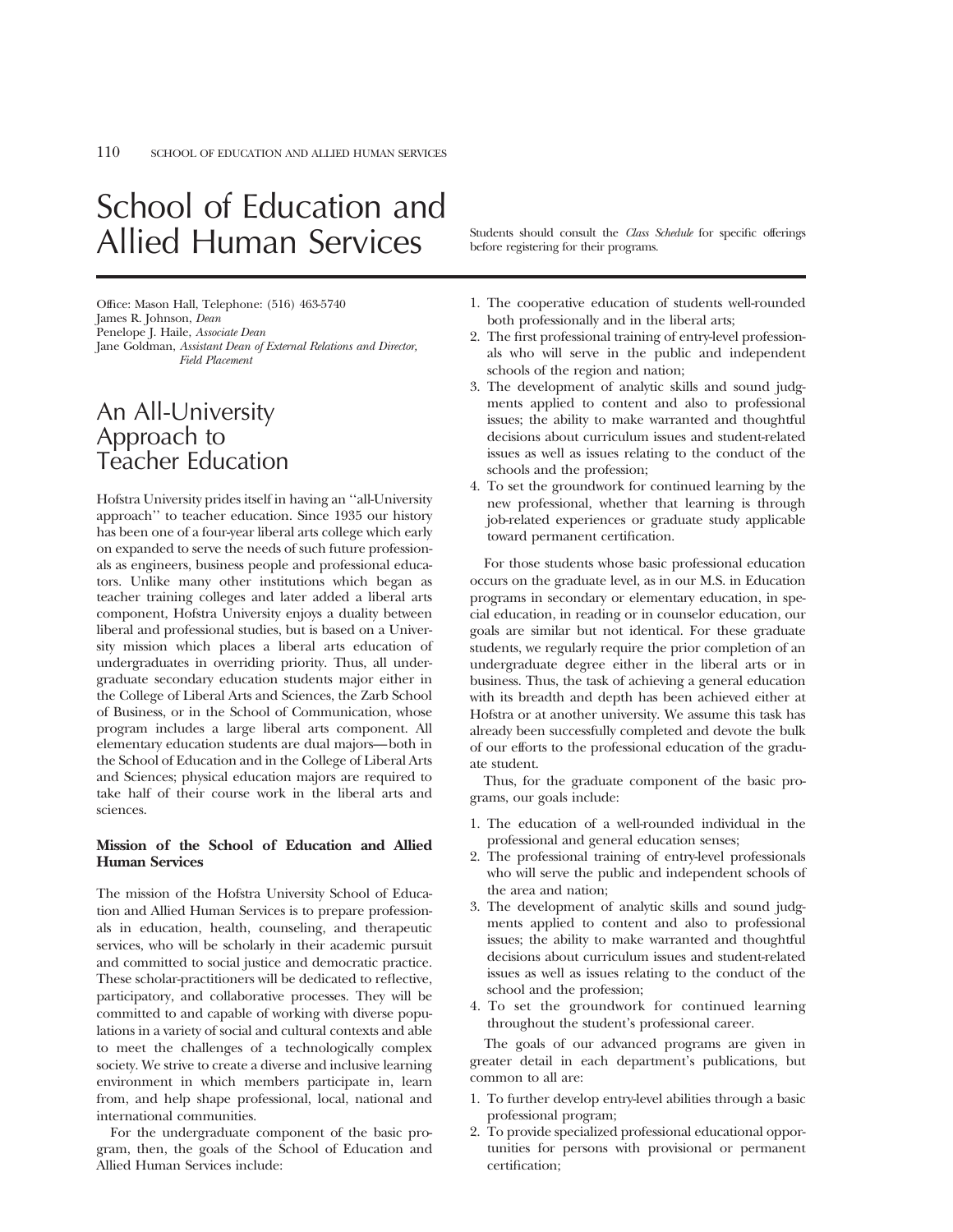- 3. To provide opportunities for career development for persons without preservice professional educational preparation, e.g., creative arts therapy, counseling, research and evaluation, and rehabilitation counseling;
- 4. To provide opportunities for career redirection to fully certified teachers, e.g., administration or supervision, counseling or such specialties as reading, special education and early childhood education;
- 5. To afford teachers the opportunities to study education as a discipline in depth as in the master's degree program in foundations of education.

The following departments and their programs make up the School:

Administration and Policy Studies Educational Administration Educational Studies Program Foundations of Education Reading Reading, Language, and Cognition Reading and Special Education Writing Counseling, Research, Special Education, and Rehabilitation Counseling Creative Arts Therapy Gerontology Marriage and Family Therapy Rehabilitation Counseling Research Program Evaluation Special Education Curriculum and Teaching Elementary Education Bilingual Early Childhood Mathematics, Science, and Technology Middle Level Extension 7-9 Secondary Education Art (K-12) Bilingual Business English Foreign Languages **Mathematics** Middle Level Extension 5-6 Music (K-12) Science Secretarial and Office Subjects Social Studies Speech Communication (K-12) Teaching of English as a Second Language (TESL) Health Studies, Sport Sciences, and Physical Education Athletic Training Community Health Exercise Specialist Health Administration Health Education

Managed Care School and Community Health Education School Health Education Teaching of Physical Education

#### RELATED UNIVERSITY SERVICES

For information on the Center for Special Education and Rehabilitation, see page 23, the Reading/Writing Learning Center, page 23 and for the Reading/Communications Resource Center, page 23. Other services and centers are listed under Facilities and Services, page 14.

#### Accreditation and Certification

Hofstra University's School of Education and Allied Human Services programs are registered with the New York State Education Department (SED). Studies offered at the bachelors, masters, advanced certificates, and doctoral levels are provided in the following teaching areas: elementary (PreK-6), secondary (7-12), and special subjects (K-12). Nonteaching areas include pupil person services, educational administration, and health care services administrators.

Upon the successful completion of a Hofstra State approved teacher education program, students are eligible for the University's recommendation for New York State certification. Certification Applications must be submitted to the Certification Office the semester in which the student is graduating.

In addition to fulfilling educational requirements, the New York State Education Department requires that all perspective teachers being recommended from teacher education institutions, receive instruction relating to the nature and effects of alcoholic drinks, narcotics, habitforming drugs, and the identification and reporting of child abuse and maltreatment. No student is recommended for certification without the completion of these requirements.

Currently, all prospective elementary PreK-6 and secondary 7-12 teachers are required to pass the New York State Teachers Certification Examinations (NYSTCE) administered by National Evaluation Systems, Inc. Prospective teachers of special subjects have the option of taking the Praxis II examinations administered by the Educational Testing Services, or the NYSTCE. Students must have scores for the Praxis II sent directly to the State Educational Department and the Certification Office 214 Mason Hall. Students should consult with their program adviser and/or the Certification Office regarding the appropriate examinations for their area of study.

New York State has interstate contracts with 34 other states and jurisdictions. Persons prepared in one of the contract states and who meet the contract requirements of the interstate agreement, are eligible for an initial certificate upon application with each individual state. New York State is also a member of the Northeast Common Market which offers a Northeast Regional Credential (NRC) to applicants. For additional information on inter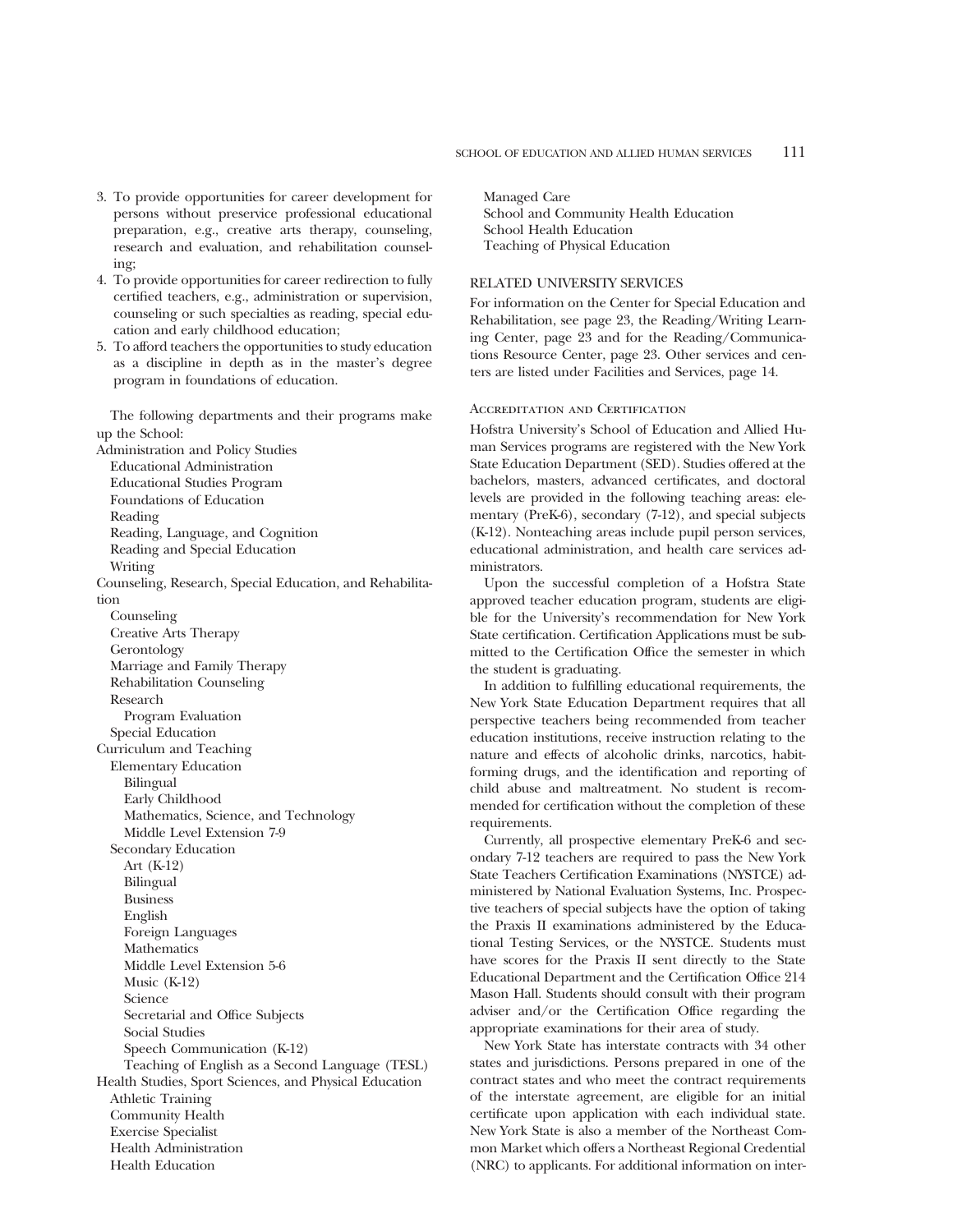state reciprocity, students should visit the Certification Office, 214 Mason Hall.

The School of Education and Allied Human Services at Hofstra is accredited by the National Council for Accreditation of Teacher Education (NCATE). The accreditation includes the basic and advanced levels of professional education programs offered within the unit.

Some states, not part of the interstate reciprocity program, offer either full or partial reciprocity privileges to persons who are graduates of NCATE accredited institutions. States not participating in either of the above reciprocity systems will accept certificate applications and evaluate them on an individual basis.

Students may obtain detailed and current information about certification requirements in various educational specializations from the School's Certification Office, Mason Hall, room 214.

SCHOOL OF EDUCATION AND ALLIED HUMAN SERVICES COURSES MAY NOT BE APPLIED TOWARD LIBERAL ARTS CREDIT UNLESS OTHERWISE NOTED. See page 48.

### Programs

A program is a planned sequence of courses designed to develop the range of understanding and command of specialized competencies basic to a professional role in the schools. Programs offered by the School of Education are classified as either preprofessional or professional. The *preprofessional* programs are for students seeking *initial* teacher certification or certification as a teacher assistant, whether at the undergraduate level or the graduate level. *Professional* programs are designed for students already certified (provisional or permanent) or experienced as teachers (e.g., in private schools, in the Peace Corps, etc.) and who wish to pursue advanced studies in a specialized field of education.

The School of Education and Allied Human Services also offers minor programs to undergraduate students interested in education as an additional field of study and inquiry. Consult individual department for advisement.

To locate information about preparatory programs for teaching and other educational roles, consult one of the three charts that matches the current level of the candidate's preparation. Use the charts to identify the school and department offering the program of interest. Undergraduate students should consult Undergraduate Preprofessional Programs, above.

Noncertified graduate students should consult Graduate Preprofessional Programs, page 115.

Certified and in-service teachers and other school personnel should consult Professional Programs, page 116.

#### Undergraduate Preprofessional Programs

The School of Education and Allied Human Services is a professional school to which most undergraduate students are admitted only after they have established a broad liberal arts foundation. Enrollment is open to students showing qualities which indicate potential as teachers of children and youth. Judgments concerning these qualities are accumulated in reports plus field-based experiences from several of the students' instructors, including faculty in liberal arts and education and cooperating teachers in the schools. Prospective teachers should obtain applications from the proper department in the School of Education even though initial enrollment may be in the Hofstra College of Liberal Arts and Sciences, New College, the Zarb School of Business or the School of Communication.

#### ENROLLMENT

Prospective teachers in the following fields enroll as a major in the School of Education: art, music, physical education, school health education, secretarial and office subjects.

Preparation for teaching in elementary schools requires dual enrollment in a Bachelor of Arts program in the College of Liberal Arts and Sciences\*, New College or the School of Communication# in the department of the student's interest for the liberal arts subjects, and in the School of Education for completion of the professional education courses leading to the dual major.

Students preparing to teach in secondary schools enroll in the College of Liberal Arts and Sciences, New College or the Zarb School of Business as a major in a teaching content and minor in secondary education. The chart on page 114 is a guideline of teaching fields and their respective departments.

A student preparing to teach should, by the beginning of the sophomore year, select a major in the appropriate college. With an adviser from the chosen department, the student should develop an approved plan of study which satisfies the requirements of that department as well as the School of Education program. Students preparing to teach physical education or school health education should enroll in the Department of Health Studies, Sport Sciences, and Physical Education during the freshman year.

Frequently it is necessary for students to take more than the minimum 124 semester hours for graduation in order to meet the subject requirements of their academic department in the Hofstra College of Liberal Arts and Sciences, New College, the Zarb School of Business, or the School of Communication and the teacher education requirements of the School of Education and Allied Human Services.

#### PREREQUISITES FOR TEACHER CANDIDATES

**Undergraduate students preparing to teach at the elementary or secondary level need to apply to the Department of**

<sup>\*</sup>HCLAS majors not acceptable as dual majors: Drama, Dance, Music, Fine Arts.

<sup>#</sup>School of Communication acceptable majors: Speech Communication and Education, Speech Communication and Rhetorical Studies.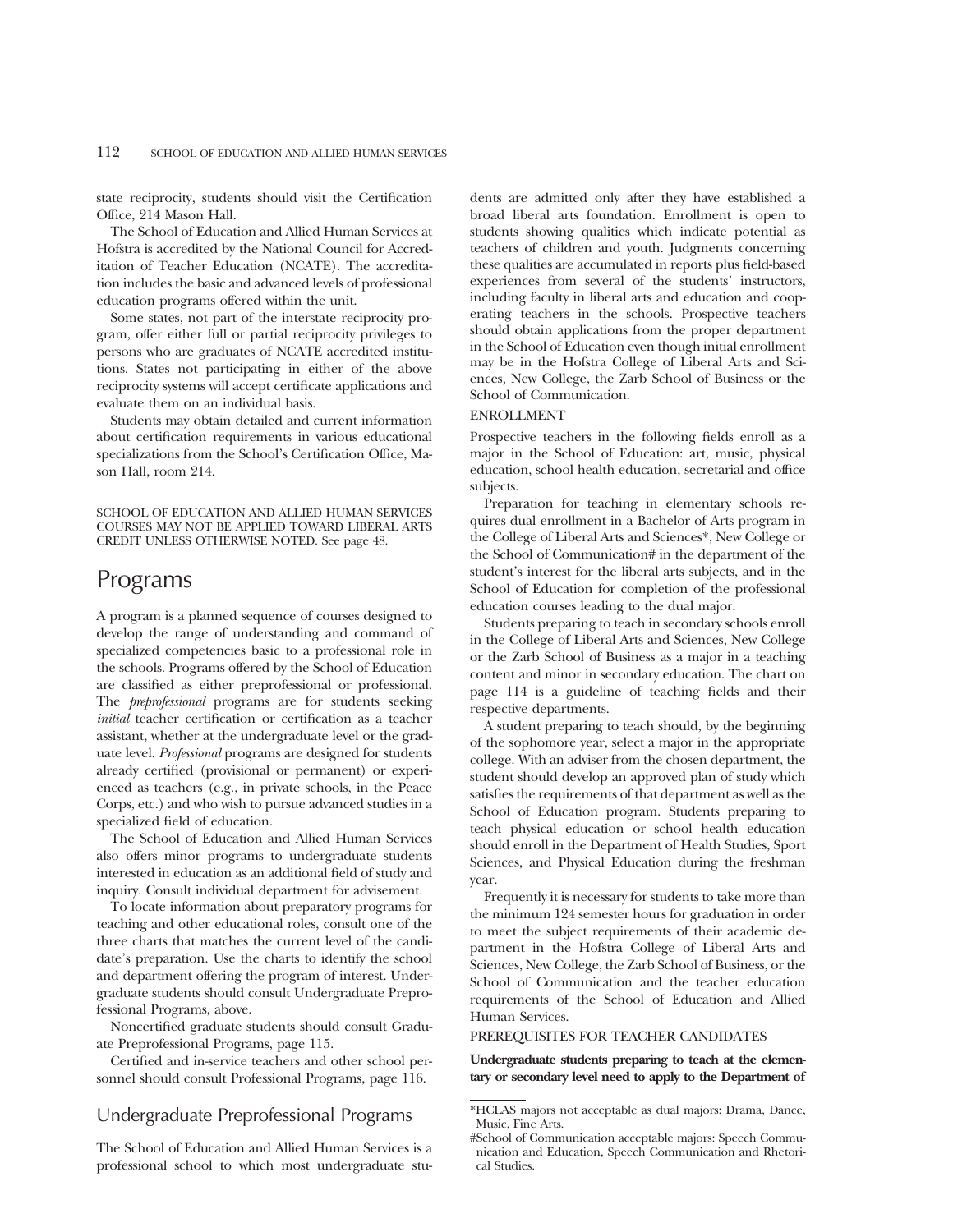#### **Curriculum and Teaching in room 243 Gallon Wing at the beginning of the sophomore year.**

Undergraduate students should plan with their liberal arts adviser to take their core and liberal arts major courses before the junior year. During the upper junior year and the lower senior year, elementary education majors will respectively need to plan to alternate a semester of mornings and a semester of afternoons in order to participate in K-12 schools. The upper senior year requires full-day student teaching.

Elementary education candidates should select a foundations of education course during the first semester of the sophomore year (FDED 111 or 127). They should also submit a Change of Major form (to declare two majors) to the Office of Financial and Academic Records. This form should be signed by program advisers in both areas of study. For admission, an overall grade point average of 2.5 or higher is required in liberal arts course work, as well as an overall 2.5 grade point average.

Secondary education candidates should register initially in FDED 111 or 127, SED 102 or CRSR 113, and SED 151. These courses may be taken in any order or concurrently; these courses fulfill prerequisite requirements for continued studies in the undergraduate secondary education professional sequence.

For enrollment in the secondary education program, following the completion of SED 102 and SED 151, a student must have an overall grade-point average of 2.5 or better to continue in the program. These courses must be completed with a grade of C- or better and the recommendation of the instructors secured.

Junior standing is a prerequisite to enrollment in all courses offered by the School of Education *except* ELED 41, SED 102, SED 151, all foundations of education and many physical education courses.

*Student Teaching:* is the final phase of the professional education sequence. Students must formally apply to the Office of Field Placement the semester before student teaching. The Office is located in 243A Gallon Wing in Mason Hall.

Applications for Fall student teaching are due March 1; applications for Spring student teaching are due October 1. Students should refer to their program as listed in the *Bulletin* for details on prerequisites and minimum grade point average requirements for student teaching.

#### The Selection Process

The School of Education and Allied Human Services has implemented a policy of careful initial and continuing selection of students and courses offered by the School. Generally, courses are *not* open to students who have not been accepted into the School of Education. Exceptions are courses in foundations of education, educational psychology and physical education.

At the end of the sophomore year students who have applied for enrollment in the School of Education will be assigned by the selection offices to one of three categories:

*Accepted*, meaning that an applicant may continue in teacher education at Hofstra;

*Accepted provisionally*, in Secondary Education, meaning that an applicant may continue work in professional education although specified deficiencies must be made up;

*Rejected*, meaning that an applicant may not enroll in any course offered by the School.

Students who have been accepted may be dropped from programs in education at a later date in cases where academic performance, judgments of field-experience supervisors and cooperating school personnel or other factors make such steps advisable.

#### UNIVERSITY DEGREE REQUIREMENTS

ASSOCIATE IN APPLIED SCIENCE: Specialization in Elementary Education; see page 186.

#### BACHELOR OF SCIENCE

The Department of Health Studies, Sport Sciences, and Physical Education offers the following programs leading to the Bachelor of Science degree:

Athletic Training Community Health Exercise Specialist School and Community Health Education School Health Education

For programs, see page 237.

#### BACHELOR OF ARTS

The Department of Curriculum and Teaching offers a program leading to the Bachelor of Arts degree with a dual major in elementary education and liberal arts or a minor in secondary education and major in liberal arts. See pages 187 and 340. Bilingual concentrations are offered. See pages 187 and 340.

#### BACHELOR OF SCIENCE IN EDUCATION

For the students taking programs (art, music, physical education and secretarial and office subjects) leading to the Bachelor of Science in Education degree, the following requirements must be fulfilled:

- 1. The successful completion of the required semester hours for the major and a cumulative grade-point average of 2.5 in work completed at Hofstra.
- 2. The liberal arts requirement for the specialization must be fulfilled.
- 3. There are two requirements that must ordinarily be completed in residence at Hofstra: the minimum semester hours in the field of specialization, and the last 30 semester hours. See specific program for requisites.
- 4. The following general requirements, as listed under each specialization: ENGL 1-2 or placement examination† Humanities

Natural science

Social science

<sup>†</sup>See University Degree Requirements, page 61, and major program for specific requirements.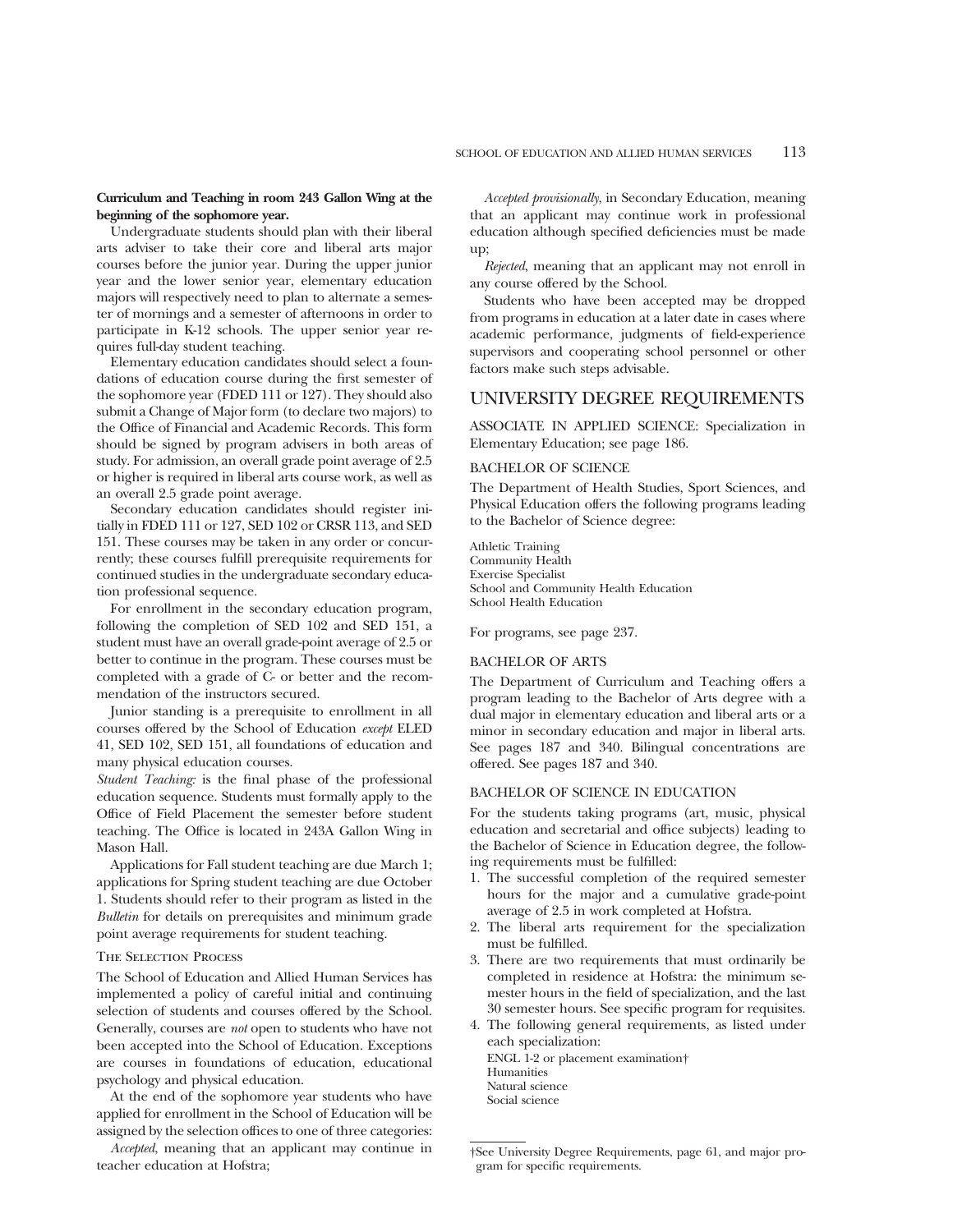| Undergraduate Preprofessional Programs                                                                                                                                   |                             |                                   |          |  |
|--------------------------------------------------------------------------------------------------------------------------------------------------------------------------|-----------------------------|-----------------------------------|----------|--|
| Teacher candidates should obtain advisement from the proper department of the School of<br>Education as well as from the department of their prospective teaching field. |                             |                                   |          |  |
| Professional Aim                                                                                                                                                         | School of Education Program | Department of Teaching Field      | See Page |  |
| <b>TEACHING</b>                                                                                                                                                          |                             |                                   |          |  |
| Art                                                                                                                                                                      | Secondary Education         | Fine Arts                         | 341      |  |
| <b>Bilingual Education</b>                                                                                                                                               | <b>Elementary Education</b> | Curriculum and Teaching           | 187      |  |
|                                                                                                                                                                          | Secondary Education         | Curriculum and Teaching           | 340      |  |
| <b>Business Education</b> , Business                                                                                                                                     |                             |                                   |          |  |
| and Distributive Education                                                                                                                                               | Secondary Education         | <b>School of Business</b>         | 341      |  |
| Elementary School, PreK-6                                                                                                                                                | <b>Elementary Education</b> | Curriculum and Teaching           | 187      |  |
| English                                                                                                                                                                  | Secondary Education         | English                           | 342      |  |
| Foreign Languages (French,                                                                                                                                               |                             |                                   |          |  |
| German, Italian,                                                                                                                                                         |                             |                                   |          |  |
| Spanish, Russian)                                                                                                                                                        | Secondary Education         | appropriate language              | 342      |  |
| Mathematics                                                                                                                                                              | Secondary Education         | Mathematics                       | 343      |  |
| <b>Music</b>                                                                                                                                                             | Secondary Education         | <b>Music</b>                      | 343      |  |
| Physical Education                                                                                                                                                       | Physical Education          | Health Studies,                   |          |  |
|                                                                                                                                                                          |                             | Sport Sciences,                   |          |  |
|                                                                                                                                                                          |                             | and Physical Education            | 237      |  |
| <b>Health Education</b>                                                                                                                                                  | School Health Education     | Health Studies,                   |          |  |
|                                                                                                                                                                          |                             | Sport Sciences,                   |          |  |
|                                                                                                                                                                          |                             | and Physical Education            | 238      |  |
| Science (biology, chemistry                                                                                                                                              |                             |                                   |          |  |
| earth science, general science,                                                                                                                                          |                             |                                   |          |  |
| physics)                                                                                                                                                                 | Secondary Education         | appropriate science<br>department | 343      |  |
| Secretarial and Office                                                                                                                                                   | Secondary Education         | Curriculum and Teaching           | 341      |  |
| Subjects                                                                                                                                                                 | Secondary Education         | appropriate social science        |          |  |
| Social Studies                                                                                                                                                           |                             | department                        | 343      |  |
|                                                                                                                                                                          | Secondary Education         | Speech Communication              |          |  |
| Speech Communication                                                                                                                                                     |                             | and Rhetorical Studies            | 344      |  |
| Teacher Assistant                                                                                                                                                        | <b>Elementary Education</b> | Curriculum and Teaching           | 186      |  |
| <b>OTHER PROFESSIONAL SPECIALIZATIONS</b>                                                                                                                                |                             |                                   |          |  |
|                                                                                                                                                                          |                             |                                   |          |  |
| <b>Athletic Trainer</b>                                                                                                                                                  | <b>Athletic Training</b>    | Health Studies,                   |          |  |
|                                                                                                                                                                          |                             | Sport Sciences,                   |          |  |
|                                                                                                                                                                          |                             | and Physical Education            | 240      |  |
| Community Health                                                                                                                                                         | Community Health            | Health Studies,                   |          |  |
|                                                                                                                                                                          |                             | Sport Sciences,                   |          |  |
|                                                                                                                                                                          |                             | and Physical Education            | 239      |  |
| Health and Fitness Training                                                                                                                                              | <b>Exercise Specialist</b>  | Health Studies,                   |          |  |
|                                                                                                                                                                          |                             | Sport Sciences,                   |          |  |
|                                                                                                                                                                          |                             | and Physical Education            | 238      |  |

#### **NOTE:** A bilingual concentration is available in many of the above fields.

5. The major and additional requirements as stated under the field of study.

For programs, see pages 237 and 340.

### Graduate Certificate Programs

The Department of Counseling, Research, Special Education, and Rehabilitation offers Advanced Certificates in

Consultation in Special Education, Deaf Education, Early Childhood Special Education, Postsecondary Transition Specialist, School Counselor Bilingual Extension, and Special Education Assessment and Diagnosis; Curriculum and Teaching offers an Advanced Certificate in Middle School Extension, grades 5-6; Middle School Extension, grades 7-9; Reading offers an Advanced Certificate in The Teaching of Writing.

For additional information, see pages 362, 347, 378.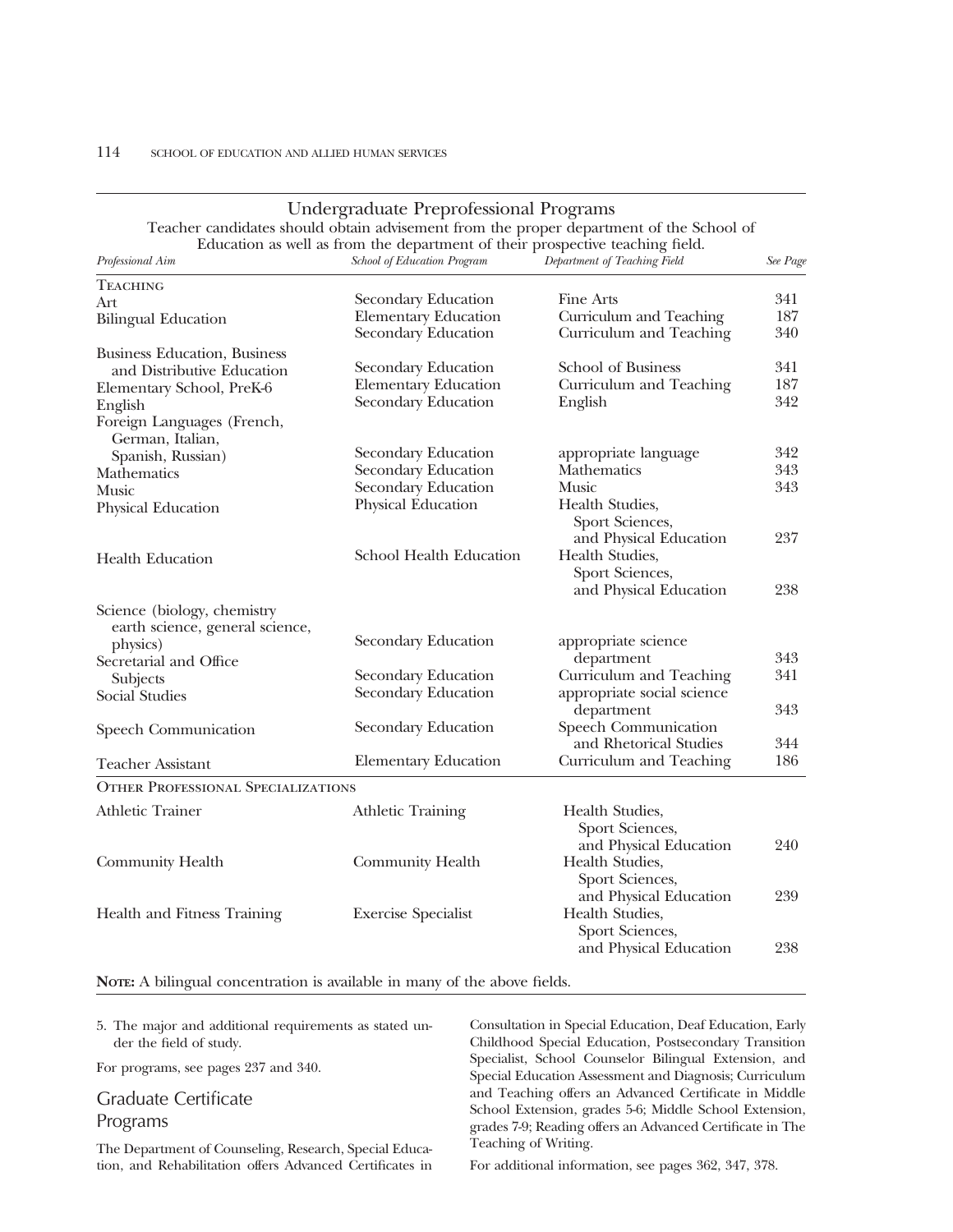| Graduate i reprofessional i rograms                            |                              |          |  |
|----------------------------------------------------------------|------------------------------|----------|--|
| Enroll in the Master of Science in Education Program           |                              |          |  |
| Prospective Teaching Field                                     | School of Education Program* | See Page |  |
| Art                                                            | Secondary Education          | 344      |  |
| Business Education, Business and Distributive Education        | Secondary Education          | 344      |  |
| Early Childhood Education (PreK-6 New York State               |                              |          |  |
| Teacher Certification, PreK-3 specialization)                  | <b>Elementary Education</b>  | 188      |  |
| Elementary School, PreK-6                                      | <b>Elementary Education</b>  | 188      |  |
| English                                                        | Secondary Education          | 344      |  |
| Foreign Languages (French, German, Spanish, Russian)           | Secondary Education          | 344      |  |
| <b>Mathematics</b>                                             | Secondary Education          | 344      |  |
| <b>Music</b>                                                   | Secondary Education          | 344      |  |
| Science (biology, chemistry, earth science and physics)        | Secondary Education          | 344      |  |
| Secretarial and Office Subjects                                | Secondary Education          | 344      |  |
| <b>Social Studies</b>                                          | Secondary Education          | 344      |  |
| Special Education (emotional disturbance, learning disability, |                              |          |  |
| mental retardation, physical disability)                       | Special Education            | 359      |  |
| Teaching of English as a Second Language (TESL)                | Secondary Education          | 346      |  |

Graduate Preprofessional Programs

\*The Elementary Education and Secondary Education programs are under the supervision of the Department of Curriculum and Teaching. Special Education is under the supervision of the Department of Counseling, Research, Special Education, and Rehabilitation.

#### Graduate Preprofessional Programs

These graduate degree programs provide preprofesional training leading to a Master of Science in Education degree and initial certification for elementary or secondary school teaching. Students matriculate in School of Education programs by application through the Graduate Admissions Office.

Master of Science in Education programs are designed for graduate students seeking entrance to the teaching field but who hold a baccalaureate degree in a field other than professional education. (Refer to the specific program for exceptions.) These programs are also offered in some nonteaching educational specializations. See page 117.

Persons already holding provisional or permanent certification as teachers and others of comparable educational preparation and experience (e.g., teaching in nonpublic schools, service in the Peace Corps or other acceptable experience) should select a graduate professional program, see page 116.

For additional information and application, contact the Graduate Admissions Office, 100 Hofstra University, Hempstead, N.Y. 11549.

#### MASTER OF SCIENCE IN EDUCATION

The School of Education and Allied Human Services offers programs leading to the degree of Master of Science in Education in the fields of specialization listed below.

#### Counseling

Early Childhood Education (PreK-6 New York State Teacher Certification, PreK-3 specialization)

Educational Administration Elementary Education PreK-6 Foundations of Education Program Evaluation Reading Rehabilitation Counseling Secondary Education Special Education Teaching of English as a Second Language (TESL)

Students should consult with their faculty adviser to find out which program will meet their individual needs.

Foundations of education or special education, mental retardation, emotional disturbance, learning/physical disability specializations) candidates must hold a baccalaureate degree in a liberal arts field or in education.

Applicants should refer to the general University regulations for graduate degrees on page 71 and the specific degree requirements and programs described on the pages specified in the above chart.

All courses toward the Master of Science in Education degree must be completed with a grade of C or better. All graduate students must earn a cumulative grade-pointaverage of 3.0 or better.

All candidates for a master's degree in education must successfully complete a departmental comprehensive examination or a substantive equivalent in the major area of study as determined by the appropriate department. The comprehensive examination is offered twice during the year, usually in October and March. Information about exact dates is available from each department near the beginning of each semester. It is the student's responsibility to be informed of the time and place of the examination. The master's degree in education will not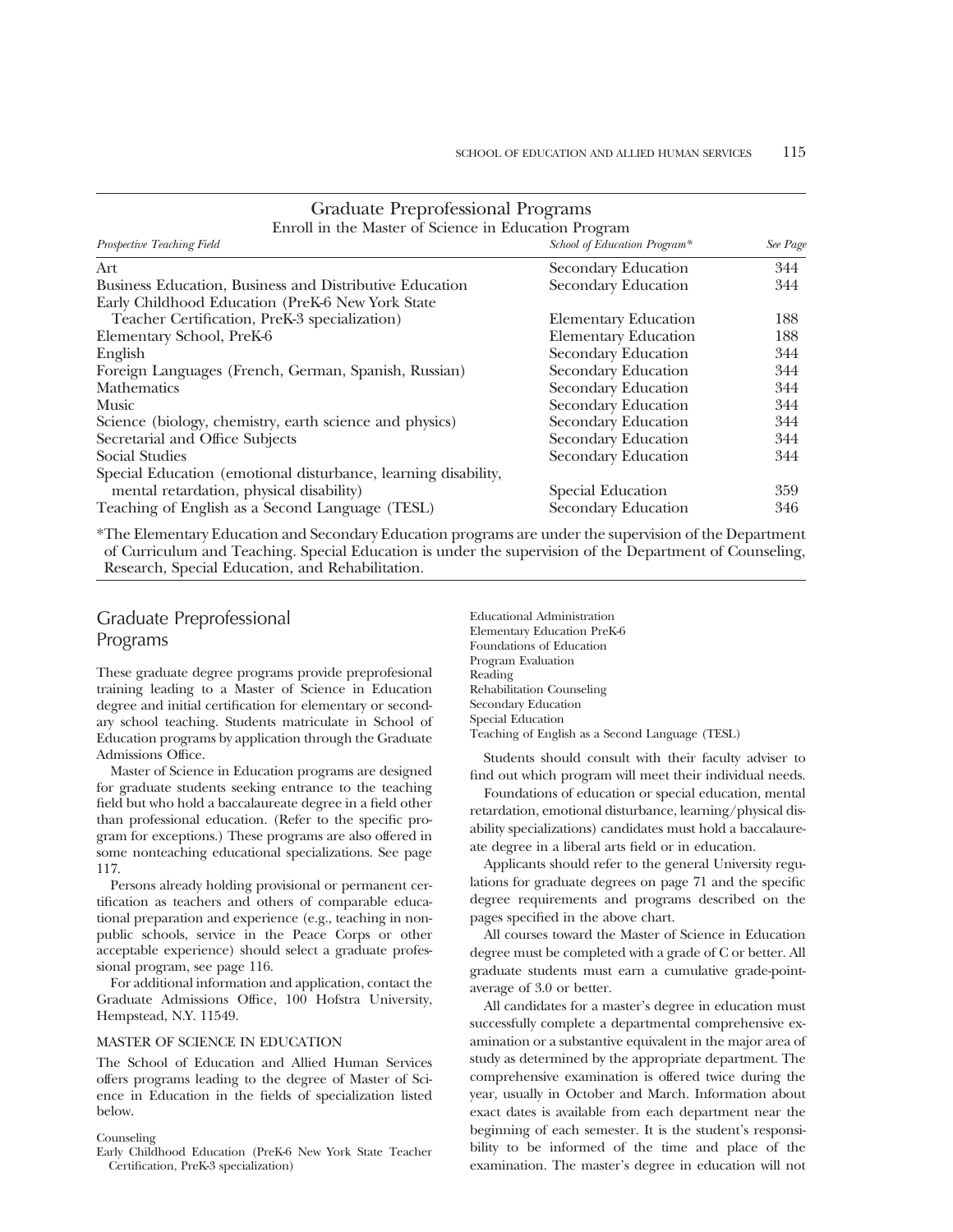be conferred upon a candidate who fails this examination twice.

# Graduate Professional Programs

The School of Education and Allied Human Services offers the following professional programs. Applicants may apply to the department office or to the Graduate Admissions Office.

The School of Education offers graduate professional programs leading to the degrees of Master of Arts, Master of Arts with a major in Education, Master of Science, Master of Science in Education and Master of Professional Studies. The School also confers Certificates of Advanced Study, Professional Diplomas, Doctor of Philosophy and Doctor of Education degrees. See programs described on the pages specified in the chart on page 117.

## Fields Related to Education

The following programs are for students who may not wish to become classroom teachers but are interested in related fields.

# MASTER OF ARTS

Creative Arts Therapy Health Administration Marriage and Family Therapy

MASTER OF SCIENCE

Gerontology

# MASTER OF SCIENCE IN EDUCATION

Rehabilitation Counseling

## Educational Specializations

The following programs are designed for teachers who already hold provisional certification who wish to pursue advanced studies in a specialized field, as well as permanent certification.

These programs are designed to help in-service teachers improve their competency through the further acquisition of skills and analysis of perspectives in their special areas and through exploratory experiences in related areas of education. Others are designed to provide preparation for specialized positions such as public school principals and superintendents, school counselors, educational research specialists and reading specialists.

# MASTER OF ARTS: MAJOR IN EDUCATION

The programs listed below are designed to provide advanced study in these fields for those who already hold provisional certification as teachers and for \*others of comparable educational preparation and experience (e.g., teaching in nonpublic schools, service in the Peace Corps or other acceptable experience). Programs are offered in the following:

Mathematics, Science, and Technology Reading, Language, and Cognition Secondary Education Special Education Teaching of Writing

Applicants should refer to the general University regulations for graduate degrees on page 71 and the specific degree requirements and programs described on the pages specified in the chart on page 117.

All courses toward the Master of Arts degree with a major in Education must be completed with a grade of C or better. All graduate students must earn a cumulative grade-point-average of 3.0 or better.

All candidates must successfully complete a departmental comprehensive examination for the degree or the substantive equivalent as determined by the major department. The comprehensive examination is offered twice during the year, usually in October and March. Exact dates are announced by each department near the beginning of each semester. It is the student's responsibility to be informed of the time and place of the examination. The degree will not be conferred upon a candidate who fails this examination twice.

# MASTER OF SCIENCE

Students working toward the Master of Science and possessing a Bachelor's degree in physical education, will receive a Master of Science degree in Physical Education.

### MASTER OF SCIENCE IN EDUCATION

Students with teaching experience wishing to take advanced degree programs in another teaching area, supervisory, administrative, pupil personnel or research programs should enroll in this degree program.

Programs are offered in the following:

Bilingual Elementary Education Bilingual Secondary Education Counseling Early Childhood Special Education Educational Administration Foundations of Education (see below) Health Education Program Evaluation Reading Reading and Special Education Rehabilitation Counseling Special Education (see below) Special Education and Art Therapy Teaching of English as a Second Language (TESL)

Foundations of education or special education (mental retardation, emotional disturbance, learning or physical disability specializations) candidates must hold a baccalaureate degree in a liberal arts field or in education.

<sup>\*</sup>Students enrolled in the Master of Arts program who do not have provisional teaching certification, cannot be recommended by Hofstra for the Provisional/permanent certificate. Application for the initial certificate must be made on their own to the State Education Department.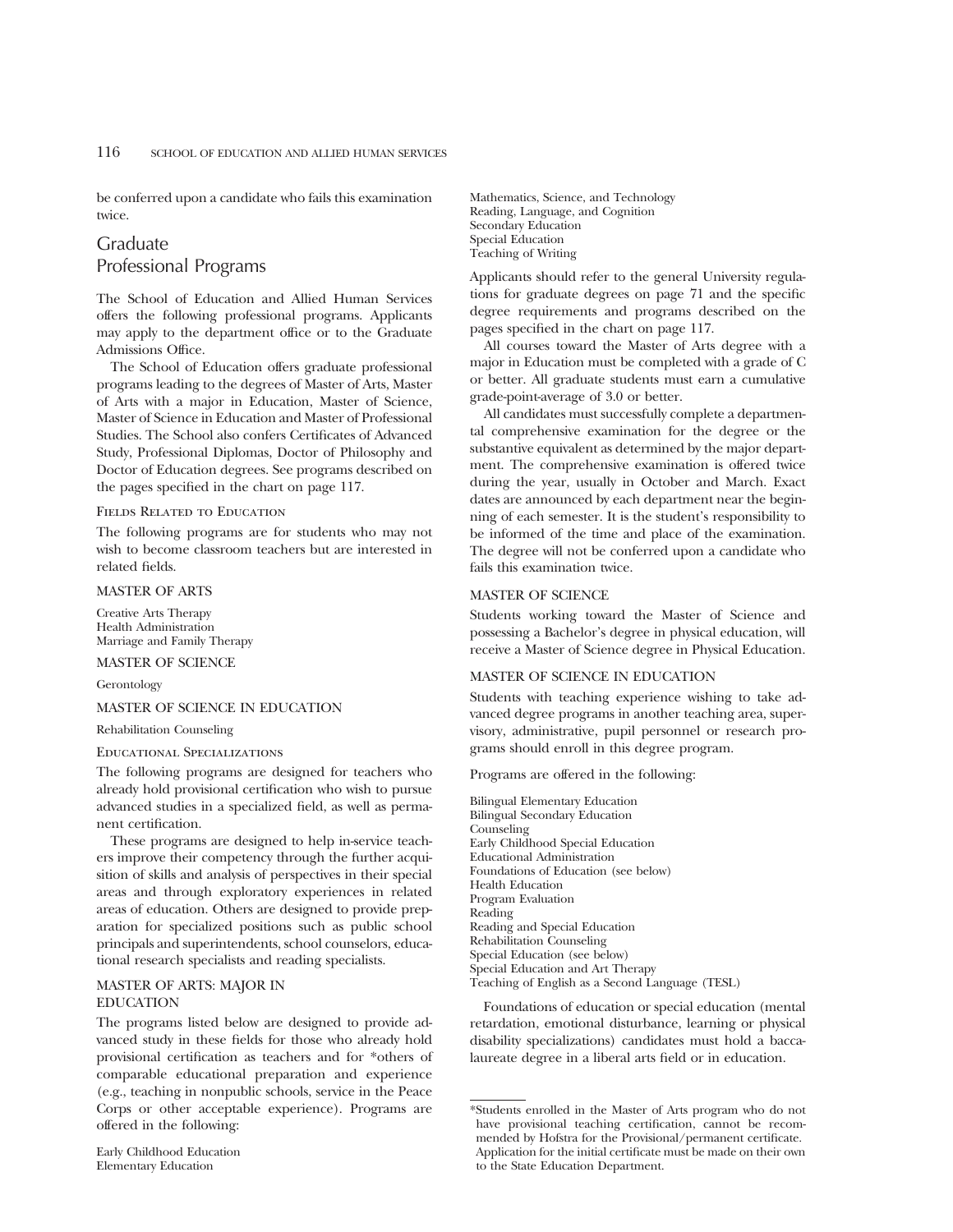| Graduate Professional Programs—Educational Specializations |                                                                             |
|------------------------------------------------------------|-----------------------------------------------------------------------------|
| Professional Aim                                           | Degree and Page Numbers                                                     |
| TEACHING                                                   |                                                                             |
| <b>Bilingual Elementary Education</b>                      | M.S. in Education, page 189                                                 |
| Bilingual Secondary Education                              | M.S. in Education, page 345                                                 |
| Early Childhood Education                                  | M.A.: Education, page 190                                                   |
| Early Childhood Special Education                          | M.S. in Education, page 360                                                 |
| Elementary School Teaching                                 | M.A.: Education, page 189                                                   |
| Health Education                                           | M.S., page 243                                                              |
| Mathematics, Sciences, and Technology                      | M.A.: Education, page 190                                                   |
| Physical Education                                         | M.S., page 244                                                              |
| <b>Reading Teacher</b>                                     | M.S. in Education, page 326                                                 |
| Reading-Special Education                                  | M.S. in Education, page 326                                                 |
| Reading Instructor (college or university)                 | Ed.D., page 328; Ph.D., page 329                                            |
| Secondary School Teaching                                  | M.A.: Education, page 347                                                   |
| Special Education                                          | M.A.: Education, page 362; M.S. in Education,<br>page 358; M.P.S., page 359 |
| Special Education and Art Therapy                          | M.S. in Education, page 361                                                 |
| Teaching of English as a Second Language                   |                                                                             |
| (TESL)                                                     | M.S. in Education, page 346                                                 |
| Teaching of Writing                                        | M.A.: Education, page 377                                                   |
| PUPIL PERSONNEL SERVICES                                   |                                                                             |
| Guidance Counselor                                         | M.S. in Education, Certificate of Advanced                                  |
|                                                            | Study, Professional Diploma, page 164                                       |
| School Psychologist                                        | Ph.D. (Department of Psychology), page 313                                  |
| SCHOOL ADMINISTRATION<br>Supervision                       |                                                                             |
| Academic and Special Subjects                              | Certificate of Advanced Study, page 180                                     |
|                                                            | Ed.D., page 181                                                             |
| Reading                                                    | Professional Diploma, page 327; Ed.D., page 328                             |
| Special Education                                          | Professional Diploma, page 359                                              |
| School Principal                                           |                                                                             |
| Elementary or Secondary                                    | Certificate of Advanced Study, Professional                                 |
|                                                            | Diploma, page 180; Ed.D., page 181                                          |
| District Superintendent                                    | Certificate of Advanced Study, Professional                                 |
|                                                            | Diploma, page 180; Ed.D., page 181                                          |
| Advanced Professional Training in Educational              |                                                                             |
| Administration                                             | M.S. in Education, page 180                                                 |
| <b>RESEARCH IN EDUCATION</b>                               |                                                                             |
| Program Evaluation                                         | M.S. in Education, page 337                                                 |
| Reading                                                    | Ph.D., page 329                                                             |
| OTHER EDUCATIONAL SPECIALIZATIONS                          |                                                                             |
| Foundations of Education                                   | M.S. in Education, page 223                                                 |
| Rehabilitation Counseling                                  | M.S. in Education, page 332                                                 |
| <b>OTHER PROFESSIONAL SPECIALIZATIONS</b>                  |                                                                             |
| Consultation in Special Education                          | Advanced Certificate, page 362                                              |
| Creative Arts Therapy                                      | M.A., page 168                                                              |
| Deaf Education                                             | Advanced Certificate, page 363                                              |
| Early Childhood Special Education                          | Advanced Certificate, page 363                                              |
| Family Therapy                                             | Certificate, page 285                                                       |
| Gerontology                                                | M.S., page 235                                                              |
| <b>Health Administration</b>                               | M.A., page 242                                                              |
| Managed Care                                               | Professional Diploma, page 244                                              |
| Marriage and Family Therapy                                | M.A., page 284                                                              |
| Marriage and Family Therapy                                | Professional Diploma, page 285                                              |
| Middle School Extension, grades 5-6                        | Advanced Certificate, page 347                                              |
| Middle School Extension, grades 7-9                        | Advanced Certificate, page 191                                              |

Advanced Certificate, page 363 Advanced Certificate, page 165 Advanced Certificate, page 165 Advanced Certificate, page 363 Advanced Certificate, page 378

Postsecondary Transition Specialist School Counselor Bilingual Extension

Special Education Assessment and Diagnosis

Sex Counseling

Teaching of Writing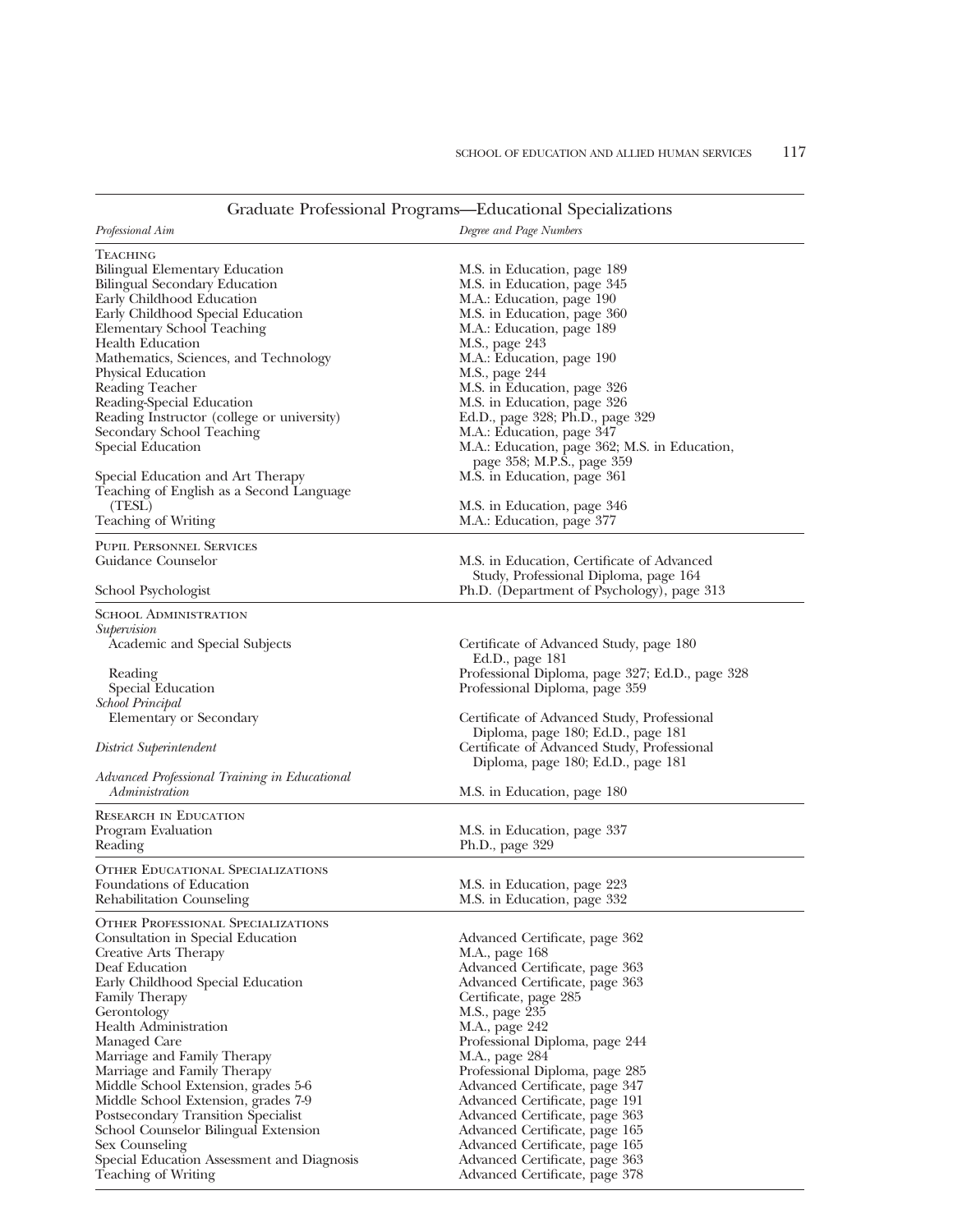Applicants should refer to the general University regulations for graduate degrees on page 71 and the specific degree requirements and programs described on the pages specified in the chart on page 117.

All courses applied toward these master's degrees in education must be completed with a grade of C or better; all graduate students must earn a cumulative grade-point average of 3.0 or better. A student who receives less than  $a$  C $-$  will be dropped from the program. All graduate students must earn a cumulative grade point average of 3.0 or better. A minimum grade point average of 3.0 is required for graduation.

All candidates must successfully complete a comprehensive examination for the degree or the substantive equivalent as determined by the major department. The comprehensive examination is offered twice during the year, usually in October and March. Exact dates are announced near the beginning of each semester. It is the student's responsibility to be informed of the time and place of the examination. The degree will not be conferred upon a candidate who fails the examination twice.

### MASTER OF PROFESSIONAL STUDIES

Students working toward a Master of Science in Education in Special Education and possessing a Master of Science in Education degree in a related field will receive a Master of Professional Studies degree.

#### ADVANCED STUDY PROGRAMS

The following programs are designed to provide advanced study for those who hold a master's degree.

Post-Master's Degree Study

Family Therapy Sex Counseling

# CERTIFICATE OF ADVANCED STUDY PROGRAMS

Counseling Educational Administration Foundations of Education

### Professional Diploma Programs

Counseling Managed Care Marriage and Family Therapy Educational Administration Reading Special Education

# Doctoral Programs

The School of Education offers the following doctoral programs:

### DOCTOR OF EDUCATION

Educational Administration Reading, Language, and Cognition; and Reading, Language, and Cognition/Bilingual/Bicultural

# DOCTOR OF PHILOSOPHY

Reading, Language, and Cognition; and Reading, Language, and Cognition/Bilingual/Bicultural

Applicants should refer to the general University regulations for the doctoral programs on page 73 and the specific degree requirements and programs listed in the appropriate departments.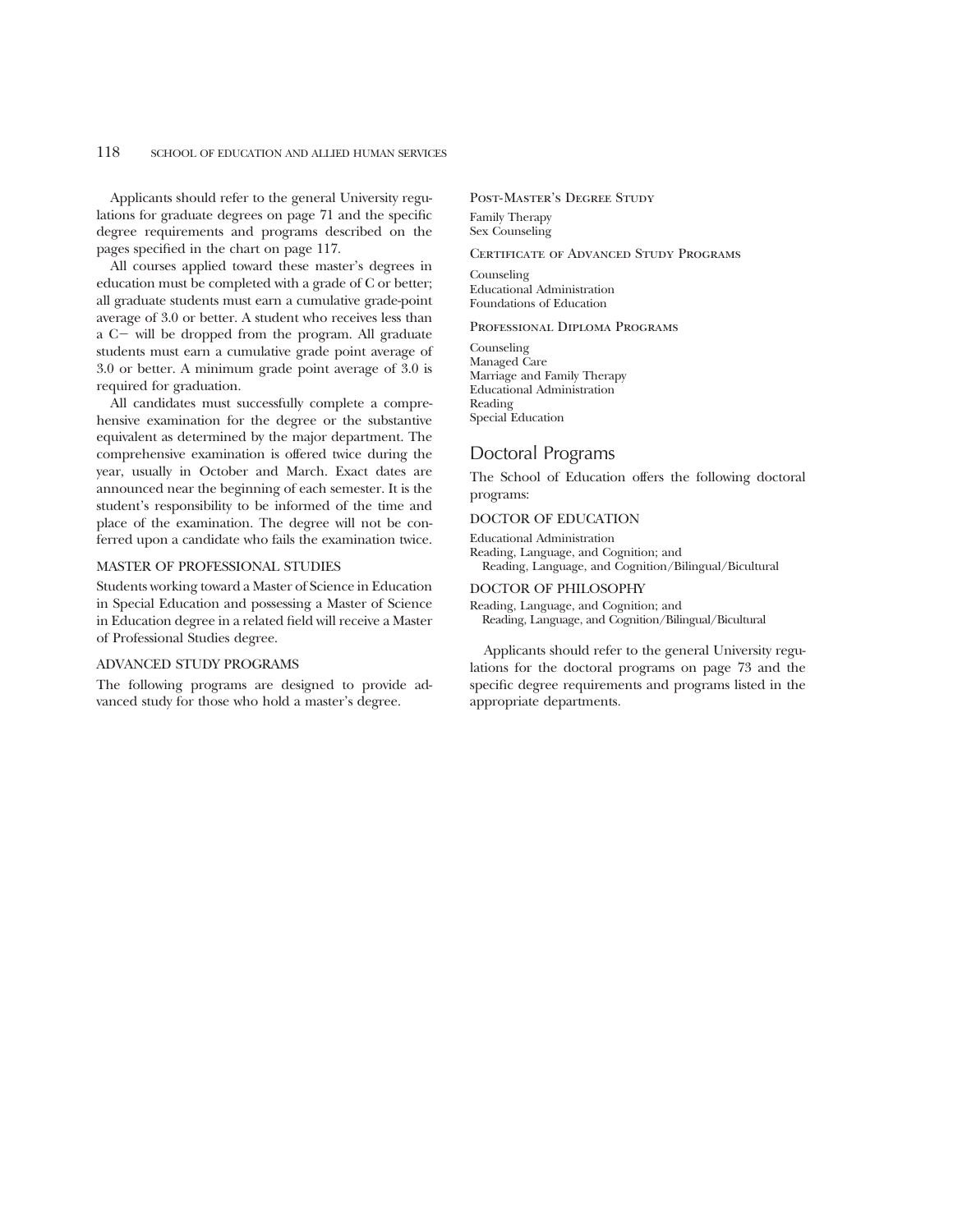# School of Law

Office Telephone: (516) 463-5916 Stuart Rabinowitz, *Dean* M. Patricia Adamski, *Vice Dean* Judith F. Anspach, *Director of the Law Library* Michael J.K. Schiumo, *Senior Assistant Dean for Career Services* Daniel Ritter, *Senior Assistant Dean for Law Alumni Affairs and External Relations* Barbara T. Pace, *Senior Assistant Dean for Student Affairs* Amy Engle, *Assistant Dean for Admissions* Nancy Modell, *Assistant Dean for Financial Aid*

The School of Law, now in its twenty-eighth year of operation, has an enrollment of approximately 810 students in full-time first, second and third year programs. These students hold degrees from over 150 institutions throughout the nation. The faculty, including the Dean, Vice Dean, and Director of the Law Library numbers 43.

The law library contains over 445,000 volumes including volume equivalents and is served by a staff of 24.

After the first-year curriculum, the course of studies is elective with the exception of four courses. The curriculum is designed to provide a broad based legal education that will equip students to practice in every state and federal court in the nation. The School publishes the *Hofstra Law Review*, the *Hofstra Labor Law Journal*, and the *Hofstra Law and Policy Symposium*.

The School occupies its own building on the Hofstra University campus. The building is air conditioned and contains, in addition to classrooms, seminar areas and the law library, student lounges and study rooms, a placement complex, administrative and individual faculty offices. An additional building, located across the street from the Law School, houses the School's clinical programs and expanded Career Services Office. Learning takes place not only in the classroom and clinical settings, but also at frequent special lectures when prominent judges, scholars and practitioners address students and faculty, and during more informal exchanges among faculty and students in faculty offices and student lounges.

The School of Law is accredited by the American Bar Association, entitling its graduates to qualify for practice in any state in the Union, and is a member of the Association of American Law Schools.

The School has its own bulletin. For further information or application, call or write to the School of Law.

# ACADEMIC CHAIR AND DISTINGUISHED PROFESSORSHIPS

For information, see page 400.

The Alexander M. Bickel Distinguished Professorship in Communication Law is held by Professor Jacob.

The Andrew M. Boas and Mark L. Claster Distinguished PROFESSORSHIP IN CIVIL PROCEDURE is held by Dean Rabinowitz.

The Richard J. Cardali Distinguished Professorship in Trial Advocacy is held by Professor Kessler.

The Edward F. Carlough Chair in Labor Law is held by Professor Schmertz.

The Maurice A. Deane Distinguished Professorship in Con-STITUTIONAL LAW is held by Professor Dolgin.

The Jack and Freda Dicker Distinguished Professorship in Health Care Law.

THE ADOLPH J. AND DOROTHY R. ECKHARDT DISTINGUISHED PROFESSORSHIP IN CORPORATE LAW is held by Vice Dean Adamski.

The Peter S. Kalikow Distinguished Professorship in Real Estate Law is held by Professor Silverman.

The Joseph Kushner Distinguished Professorship in Civil LIBERTIES LAW is held by Professor Leon Friedman.

The Howard Lichtenstein Distinguished Professorship in LEGAL ETHICS is held by Professor Monroe Freedman.

The Harry Rains Distinguished Professorship in Arbitration and Alternative Dispute Settlement Law is held by Professor Bush.

The Rivkin, Radler & Kremer Distinguished Professorship in Environmental Law is held by Professor Ginsberg.

The Eric J. Schmertz Distinguished Professorship in Pub-LIC SERVICE AND PUBLIC LAW is held by Professor Lane.

The Max Schmertz Distinguished Professorship is held by Professor Agata.

The Sidney and Walter Siben Distinguished Professorship IN FAMILY LAW AND TORTS is held by Professor Gregory.

The Benjamin Weintraub Distinguished Professorship in Bankruptcy Law is held by Professor Resnick.

The Siggi B. Wilzig Distinguished Professorship in Banking Law is held by Professor Mahon.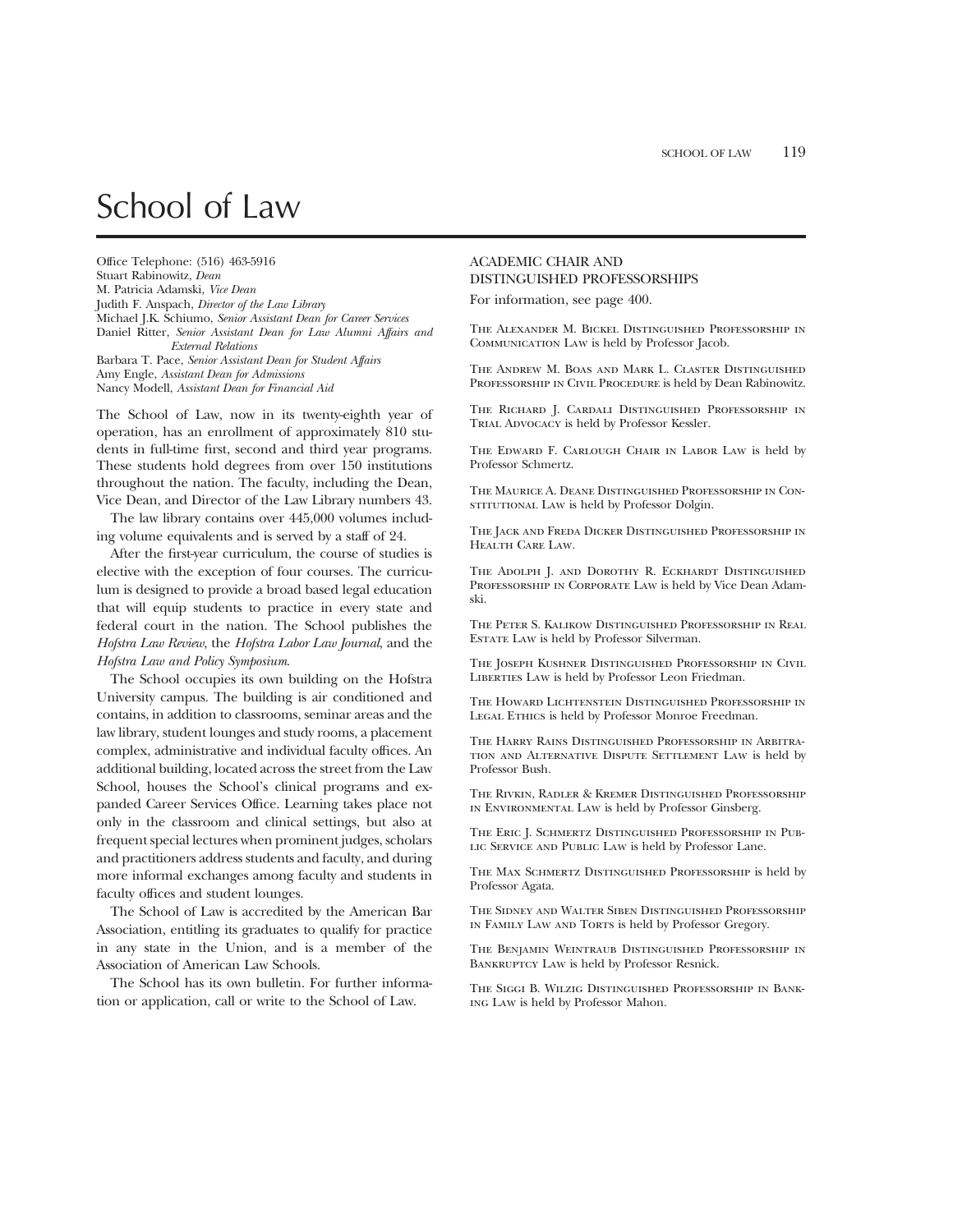# School for University Studies Studies Students should consult the *Class Schedule* for specific offerings

Office: 202 Roosevelt Hall, Telephone: (516) 463-5840 David C. Christman, *Dean* Heidi Contreras, *Assistant Dean* Ignacio L. Götz, *Director, Freshman Division and Program for Academic Learning Skills (PALS)* Linda De Motta, *Assistant to the Director, Program for Academic Learning Skills (PALS)* Douglas R. Friedlander, *Coordinator of the Writing Program* Adrianne Rubin, *Teaching Administrator, Transfer Division,*

Jodi Standrowicz, *Administrative Associate*

Hofstra University has traditionally sought to serve students with different academic needs. In a world increasingly aware of differences in culture, language and learning style, the School for University Studies extends this tradition to students with particular academic challenges and to those who need different arrangements to complete their undergraduate studies. Currently the School for University Studies has one major program, the Freshman Division, which also encompassses the Program for Academic Learning Skills (PALS). Additional divisions are planned for the School.

# Liberal Arts Courses, Non-Liberal Arts Courses and Nondegree Courses

All courses, workshops and Independent Projects sponsored by any of the divisions of the School for University Studies carry college credit. In some instances, this credit does not count towards the total number of credits required for a degree from Hofstra University. Courses, workshops and projects without degree credit are identified in the addendum to the Hofstra University *General Bulletin* issued by the divisions of the School for University Studies.

Courses, workshops and projects with degree credit are of two types: those within the liberal arts and those outside the liberal arts. These two types of courses are identified in the addendum to the Hofstra University *General Bulletin* issued by the divisions of the School for University Studies.

Liberal arts courses, workshops and projects are those which emphasize theory, history, methods of inquiry, concepts and underlying assumptions of the traditional and emerging liberal arts disciplines. These traditional and emerging disciplines often are grouped under the general designations of the humanities, natural sciences and mathematics, the social sciences, the performing arts and interdisciplinary studies (when multiple disciplinary perspectives are brought to the study of natural and/or human phenomena). Hence these liberal arts offerings before registering for their programs.

"liberate" their participants from immediate constraints of time and place through an emphasis on intuiting, imagining and analyzing the consequences and accomplishments of human perceptions of the natural and social worlds.

Non-liberal arts courses, workshops and projects take a more pragmatic approach, emphasizing, instead, skills and information of an immediately practical nature.

# **THE FRESHMAN DIVISION**

The Freshman Division aims to minimize the risk of poor academic performance by applicants during their initial semesters in college and to prepare these students for full participation in one of the degree-granting undergraduate programs at the University.

Applicants are admitted to the Division after careful individual screening and evaluation by the Hofstra University Admissions Office and the faculty of the Division. After acceptance, an agreement is signed by both the student and the University specifying their respective commitments. The number of students accepted is limited and normally students remain in the Division for a minimum of one academic year (two semesters).

The Division seeks to accomplish its goals through a broad assignment of instructional resources designed especially for its students. Full-time members of the regular University faculty are normally responsible for the academic core and for student advisement. Additional members of the University's faculty also offer courses for the Division as needed and/or invited. In their work with Division students, the faculty is assisted by a team of selected advanced students cooperating as "peer-teachers." Special tutoring is available on a voluntary basis to Division students requesting and needing it. Students can also make full use of all the resources of the University outside the program, including the Library, Physical Fitness Center, health services, professional counseling services and various art, drama and communication workshops. The academic program includes a "Core Course," a writing course, seminars, and the possibility, under advisement, of auditing and enrolling in courses in other units of the University for credit as well as in individual study projects under the guidance and supervision of faculty.

## **Requirements and Evaluation**

Core Courses, Writing Workshops and other courses reserved for Division students have no set number of credits a student must complete in order to pass the course. However, students must earn a minimum of 4 credits in the Core and 1 credit in the Writing Workshop as part of the eligibility requirements for continuation in the School and University. For the student's official aca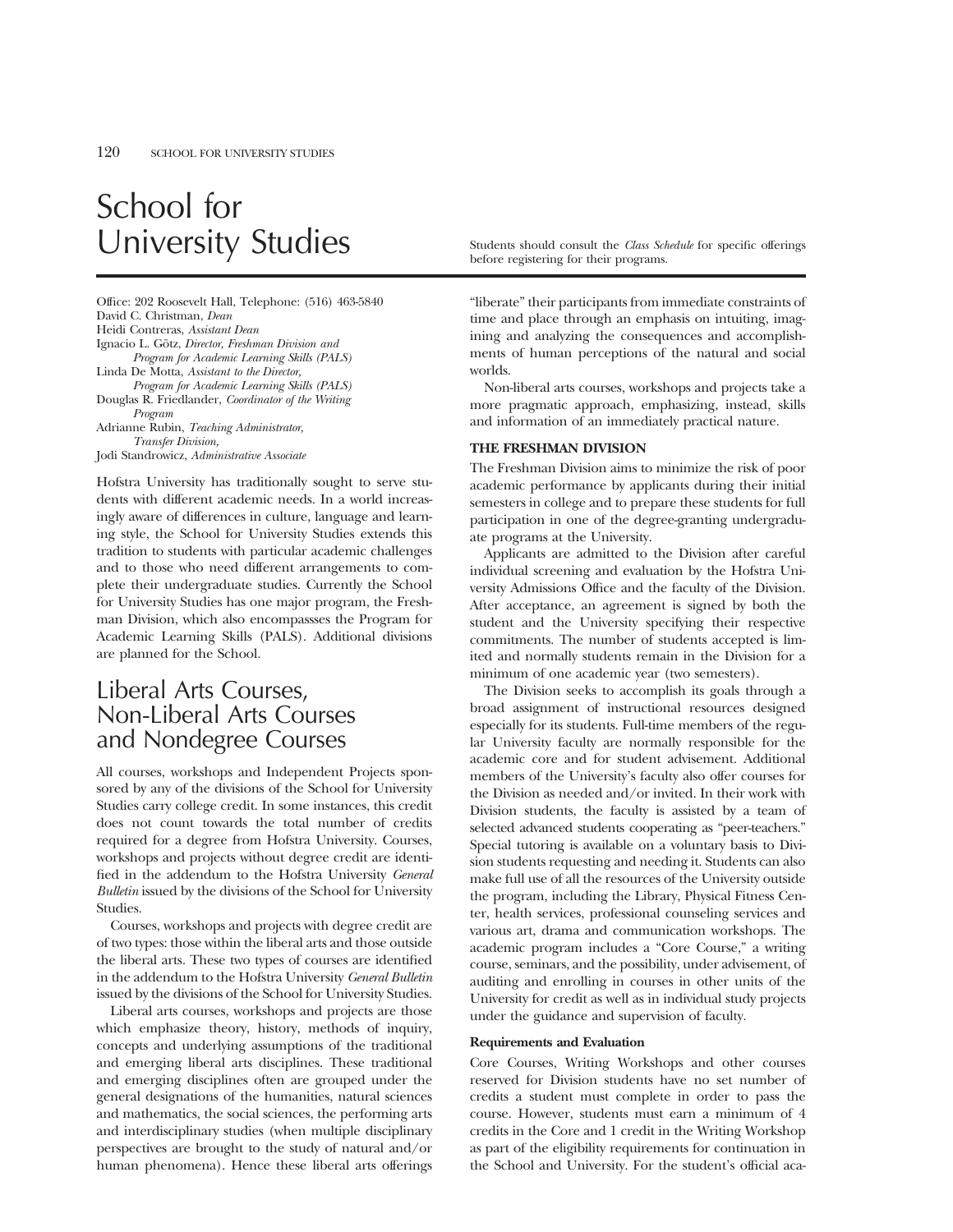demic record, work is recorded as "satisfactorily completed" (Pass) only if its quality is at a normal, acceptable collegiate level ("C" or better). Other Division and School courses carry a more traditional grading system. Course work taken at other academic units of the University outside the Division is graded according to the grading system used by the academic unit offering the course, and the grades are recorded on the student's official academic record.

At the end of each of the two regular semesters, the student prepares a self-evaluation which is reviewed by the student's adviser and the Division's faculty. This selfevaluation is coupled with the evaluations the student has received from faculty for that semester and used as a basis for advisement.

At mid-year (January for students entering in the Fall, June for students entering in the Spring), the student's adviser and the Division's faculty prepare an academic progress report, a copy of which is automatically forwarded to the student. This mid-year progress report is based on the student's academic work, self-evaluations and faculty evaluations; appended to the report is a statement from the Director of the Division and the faculty assessing the student's chances of gaining continuance in a degree-granting undergraduate program at the University by the sophomore year.

At the end of the year (June for students entering in the Fall, January for students entering in the Spring), the Division faculty reviews each student's work, again based on course performances, self-evaluations and faculty evaluations. Individual recommendations for continuance in a degree-granting program at the start of the next academic year (or of the Spring semester for students having entered in the previous Spring) are made to the School's Dean and the Academic Records Committee of the University. In some cases, a student may be obliged to remain in the Division beyond this first year. In such cases, a further final evaluation of the student's work is also submitted.

Minimum performance necessary to be *considered* for continuance in a degree-granting undergraduate program at Hofstra is:

- 1) satisfactory completion of most work attempted in the Division, including at least 4 semester hours in the Core Course. These must include at least some credit from examinations;
- 2) satisfactory completion ("C" or better, or the equivalent in Pass/Fail courses) of at least two courses (minimum six credits) in a baccalaureate program at Hofstra during the student's stay in the Division;
- 3) reasonable progress toward the satisfaction of the Writing Requirement (see next section);
- 4) a grade point average (GPA) and completion ratio compatible with minimum University standards;
- 5) finally, the faculty of the Freshman Division must be satisfied with the student's academic progress.

# **Writing Requirement**

Students in the Freshman Division of the School for University Studies are expected to enroll in a fall Writing Workshop concurrent with the Core Course and to earn a minimum of 1 out of 2 credits. They are then expected to enroll in a spring Thematic Writing Course and earn a grade of "C" or better.

Students from the Freshman Division who have successfully completed the Division's program and transfer to New College follow the requirements for transfer students to that unit.

Students from the Freshman Division who have successfully completed the Division's program and transfer to another school or college within the University must fulfill the following requirements to earn the equivalent of English 1:

- 1) earn at least 4 out of the 6 credits (or the equivalent) in the Core Course;
- 2) earn at least 1 credit in the fall Writing Workshop taken concurrently with the Core Course;
- 3) earn a grade of "C" or better in a spring Thematic Writing Course and a positive recommendation from the instructor.

These students must still take the English Department's Writing Proficiency Examination and English 2. Students who do not complete the Division's writing requirements listed above must take English 1, the Writing Proficiency Examination, and English 2.

# Program for Academic Learning Skills (PALS)

Over the years Hofstra University has been proud of its commitment to serve highly qualified students who need a unique environment to realize their potential. The professional staff of the Program for Academic Learning Skills (PALS) extends this commitment and provides this environment to a specific group of potential college students who have been traditionally identified as learning disabled. Course grades and test results have not always reflected the true potential of many learning disabled students.

For certified learning disabled individuals accepted to Hofstra University other than through the School for University Studies, the Program provides auxiliary aids and academic adjustments free of charge.

In addition, among applicants whose acceptance may be initially limited to the School for University Studies, the Program for Academic Learning Skills (PALS) seeks candidates with substantially higher than average intellectual ability, with emotional stability, who are willing to work very hard and who are socially mature, but who have experienced a variety of learning disabilities. PALS believes that these difficulties do not always stand in the way of academic success, nor should they stand in the way of entrance to a university community. The Program, there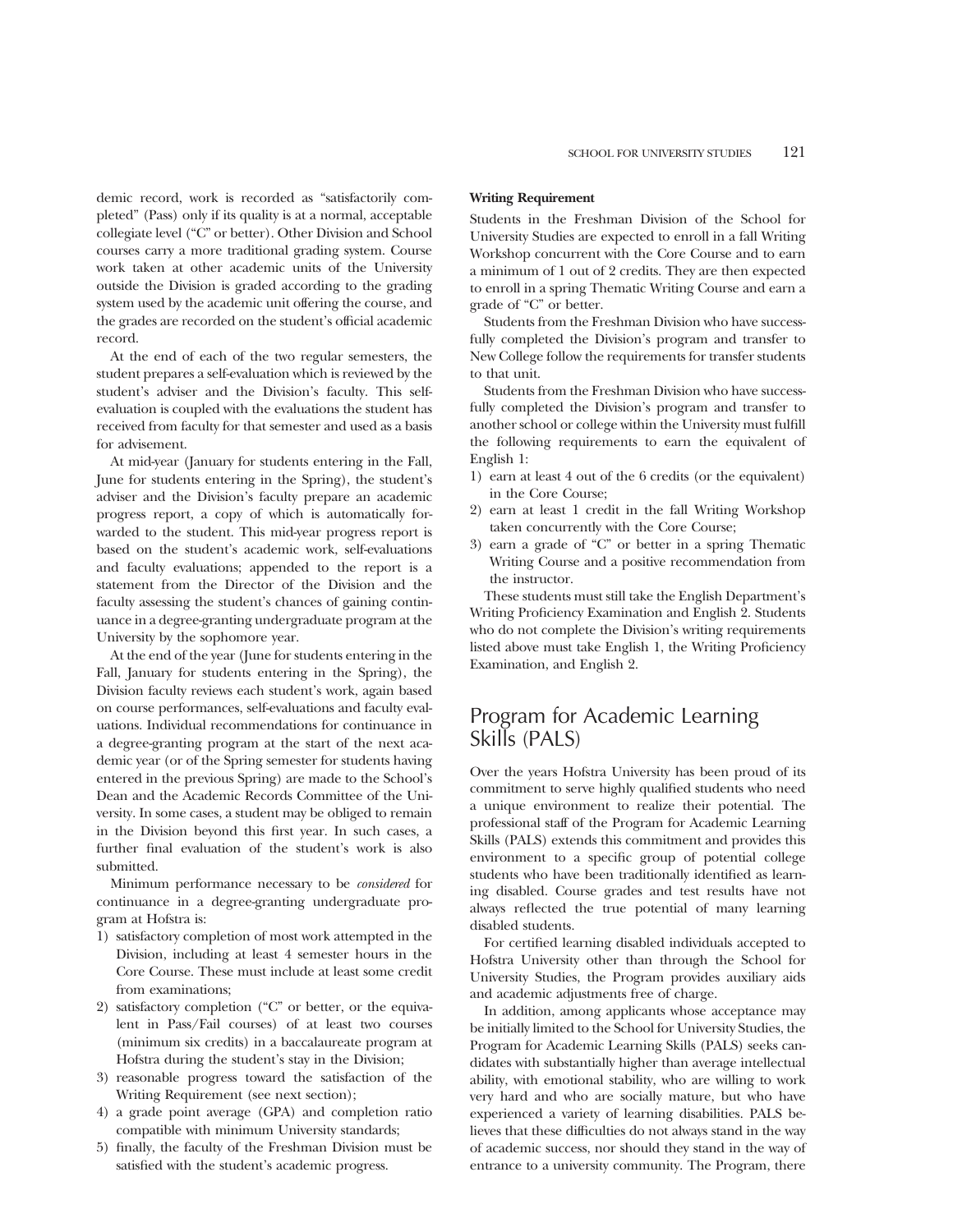fore, concentrates on selecting the best applicants and on enhancing the skills that help them achieve academic success at Hofstra University.

# **Operation of the Program**

Normally candidates are accepted into PALS for a period of one academic year. They are full-time, matriculated students of the University. Students in the Program enroll for a minimum of 12 credits per semester. Their academic work allows the same options as students in the Freshman Division of the School of University Studies.

In addition, students normally meet with an academic learning specialist at least once a week; they also participate in specialized small group workshops during the year. These workshops are designed to enhance the student's strengths and to help them develop the requisite skills depending on their special area of need. These workshops receive academic credit but not in the liberal arts.

During the student's stay in the Program, the PALS faculty and staff establish contact with the student's instructors in University courses. If needed and/or desirable, PALS students are permitted to take their course examinations without the pressure of time and under the supervision of the staff in the Program. Books-on-tape, note-takers, word processors, and tutors are available as needed.

Aside from the skills workshops and other services designed to meet each student's needs, PALS students are able to participate in all activities open to qualified undergraduate students at the University. At the end of their year in the Program, students are able to continue at the University if their academic performance is judged to be satisfactory by the standards applicable to all Freshman Division students. These standards include completion of most work in the Program (including a minimum of four credits in a Core Course), satisfactory performance in at least two courses at the University (outside the Division), distinct progress in the acquisition of skills necessary for academic success at the University, and a grade point average (GPA) and completion ratio compatible with minimum University standards.

### **Staff**

The Program is part of the Freshman Division of the School for University Studies, which is responsible for its administration. Within the Division, PALS has its own professional staff of teachers qualified in the area of learning disabilities.

## **Admission to the Program**

The Freshman Division, which administers PALS, has always conducted a highly individualized admissions process. Candidates are offered the opportunity of applying to PALS if their admissions credentials suggest their need for the resources and environment of the School for University Studies. Besides the materials submitted with the original application to the University, candidates are asked to submit any and all materials describing the specific learning disabilities. These must include the result of the Weschler Adult Intelligence Scale (WAIS) administered within one year of the application.

Once all these materials are on file, the applicant may be invited for an interview. At that time, applicants may be expected to demonstrate their writing ability. Shortly after this interview, an admissions decision is made. Acceptable candidates are notified by the Admissions Office.

# **THE TRANSFER DIVISION**

Similar to the Freshman Division, the Transfer Division aims to eliminate a previous pattern of poor academic performance by applicants which may have occurred during their initial semesters in college and to prepare these students for full participation in one of the degreegranting undergraduate programs at the University.

Applicants are admitted to the Transfer Division after careful individual screening and evaluation by the Hofstra University Admissions Office and professional staff of the Transfer Division. After acceptance, an agreement is signed by both the student and University specifying their respective commitments. The number of students accepted is limited, and normally students remain in the Transfer Division for a minimum of one academic year (two semesters).

The Transfer Division seeks to accomplish its goals through a broad assignment of instructional resources designed especially for its students. Full-time members of the University faculty are normally responsible for the academic core and for student advisement. Additional members of the University's faculty also offer courses for the Transfer Division as needed and/or invited. In their work with the Transfer Division students, the faculty is assisted by a team of selected advanced students cooperating as "peer-teachers." Student can also make full use of all the resources of the University outside the program, including the Library, Physical Fitness Center, health services, professional counseling services and various art, drama and communications workshops. Under academic advisement, Transfer Division students may also undertake individual study projects with their faculty and may enroll in courses within the degree granting programs of the University.

The Transfer Division begins with an Orientation Session. The academic calendar is divided into four quarters or sessions of seven and a half weeks each, the beginning, ending and vacation dates corresponding with those of the University's Fall and Spring semesters. The academic program includes a "Core Course," a writing course, seminars, and the possibility, under advisement, of enrolling in courses in other units of the University as well as individual study projects under the guidance and supervision of the faculty.

### **Requirements and Evaluation**

All students work in the Transfer Division receives a written evaluation by a faculty member. Core Courses for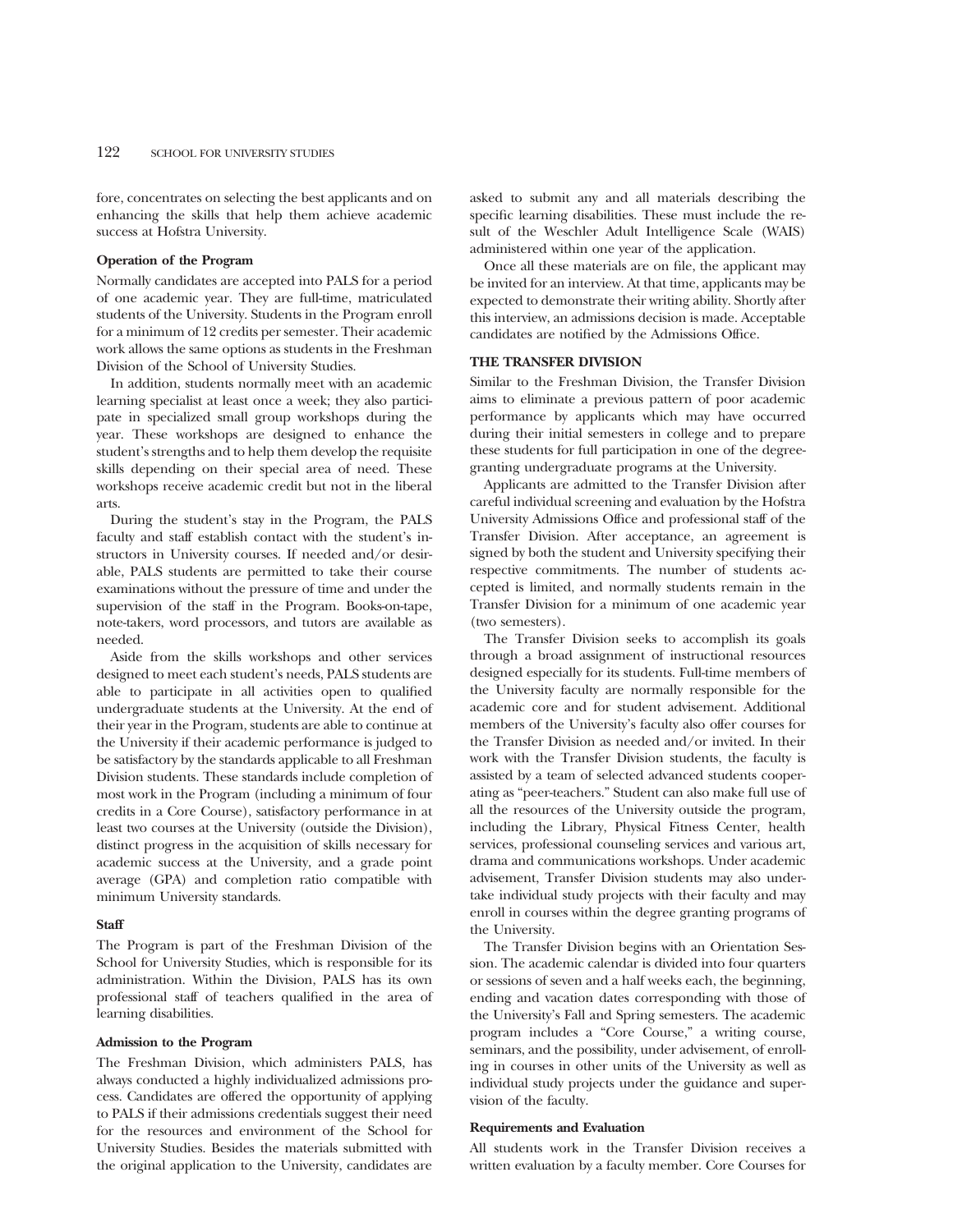Transfer Division students have no set number of credits a student must complete in order to pass the Course. However, students must earn minimally four out of a possible six credits in the Core Course. Only work in the Core Course that is completed at a grade of C or better will be recorded on the student's transcript. Students must also receive a grade of C or better in the Writing Workship and Thematic Writing course as *part* of the eligibility requirements for continuation in the School and University. For the student's official academic record, the Core Course is recorded as "satisfactorily complete" only if its quality is at a normal, acceptable collegiate level ("C" or better). All other course work taken at the School for University Studies and other academic units are graded according to the grading system used by the academic unit offering the course, and the grades are recorded on the student's official academic record.

At mid-year (January for students entering in the Fall, June for students entering in the Spring), the Transfer Division's faculty prepares an academic progress report, a copy of which is forwarded to the student. This mid-year progress report is based on the student's academic work and includes a statement from the staff of the Transfer Division and the faculty assessing the student's chances of gaining continuance in a degree-granting undergraduate program at the University.

At the end of the year (June for students entering in the Fall, January for student's entering in the Spring), the Transfer Division faculty reviews each student's work, again based on course performances. Individual recommendations for continuance in a degree-granting program at the start of the next academic year (or of the Spring Semester for students having entered in the previous Spring) are made to the School's Dean and the Academic Records Committee. In some cases, a student may be obliged to remain in the Transfer Division beyond the first year. In such cases, a further final evaluation of the student's work will also be submitted.

Students who successfully complete the curriculum of the Transfer Division and who receive a positive recommendation from the Dean and faculty of the School for University Studies are permitted to transfer to any other school or college within Hofstra University providing they meet the entrance requirements of that school or college.

Minimum performance necessary to be *considered* for continuance in a degree-granting undergraduate program at Hofstra are:

- 1) satisfactorily complete most work attempted in the Division, including at least 4 semester hours in the Core Course; these must include at least some credit from examinations;
- 2) earn a grade of C or better in the *Writing Workshop* and *Thematic Writing* course;
- 3) achieve a grade point average (GPA) and completion ratio compatible with minimum University standards;

4) receive a satisfactory evaluation of academic progress from the faculty of the Transfer Division and the Dean of the School for University Studies.

Students are offered an opportunity to evaluate courses and programs within the Transfer Division. The evaluation is used by the faculty, the Transfer Division's staff, and the School's Dean to improve individual courses and make the Transfer Division more responsive to its students' needs and interests.

The Writing Program of the School for University Studies has two components: expository and scholarly writing. Both forms of writing are expected to be clear, grammatically correct and well organized. In scholarly writing, students are also expected to develop the ability to locate, use, interpret, and document appropriate library and other sources.

Students in the Transfer Division of the School for University Studies are expected to enroll in a fall Writing Workshop concurrent with Core enrollment. They are then expected to enroll in spring Thematic Writing course. Students must earn a grade of C or better in both courses as a condition for continuance at Hofstra University.

When students matriculate from the Transfer Division in a degree program at the University, they must fulfill the writing requirements of the school or college in which they enroll.

# **New College**

At New College, students must satisfy the Expository and Scholarly aspects of the New College Writing Requirement. Students from the Transfer Division who have successfully completed the Division's program and wish to transfer to New College must fulfill the following requirements:

- 1) To complete the Expository Writing Aspect, students must receive a satisfactory evaluation on the New College Exit Essay, which can be submitted in a course designated as "Intensive Writing."
- 2) To complete the Scholarly Writing Aspect, students must submit two papers, approved by two different full-time members of the College faculty, that fulfill the College standard for research.

### **Hofstra College of Liberal Arts and Sciences**

At the Hofstra College of Liberal Arts and Sciences (HCLAS) and the schools for which HCLAS administers this requirement (The Zarb School of Business, the School of Education, and the School of Communication), students are required to pass *English* 1, *English* 2, and the English Department's *Writing Proficiency Examination.*

Students from the Transfer Division who have successfully completed the Division's program and who wish to transfer to HCLAS or a school at the University whose writing requirements are administered by HCLAS (the Zarb School of Business, the School of Education, and the School of Communication) must fulfill the following requirement to earn the equivalent of *English* 1: